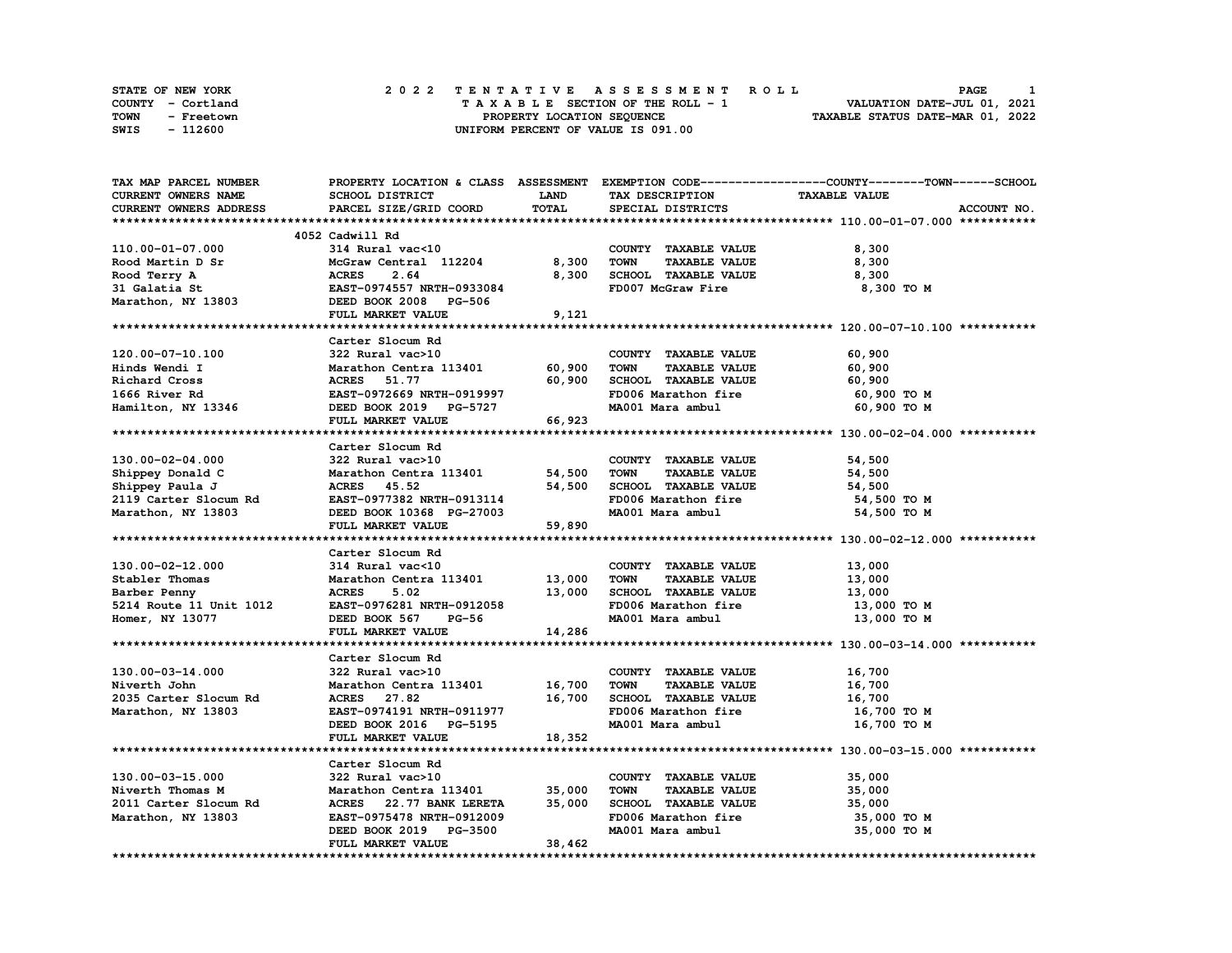|      | <b>STATE OF NEW YORK</b> | 2022 TENTATIVE ASSESSMENT ROLL          | <b>PAGE</b>                      |
|------|--------------------------|-----------------------------------------|----------------------------------|
|      | COUNTY - Cortland        | $T A X A B L E$ SECTION OF THE ROLL - 1 | VALUATION DATE-JUL 01, 2021      |
| TOWN | - Freetown               | PROPERTY LOCATION SEQUENCE              | TAXABLE STATUS DATE-MAR 01, 2022 |
| SWIS | - 112600                 | UNIFORM PERCENT OF VALUE IS 091.00      |                                  |

| TAX MAP PARCEL NUMBER                                                                                                                                                          |                                                                                                                                               |             |                                             | PROPERTY LOCATION & CLASS ASSESSMENT EXEMPTION CODE----------------COUNTY-------TOWN-----SCHOOL |             |
|--------------------------------------------------------------------------------------------------------------------------------------------------------------------------------|-----------------------------------------------------------------------------------------------------------------------------------------------|-------------|---------------------------------------------|-------------------------------------------------------------------------------------------------|-------------|
| CURRENT OWNERS NAME                                                                                                                                                            | SCHOOL DISTRICT                                                                                                                               | <b>LAND</b> | TAX DESCRIPTION                             | <b>TAXABLE VALUE</b>                                                                            |             |
| CURRENT OWNERS ADDRESS                                                                                                                                                         | PARCEL SIZE/GRID COORD                                                                                                                        | TOTAL       | SPECIAL DISTRICTS                           |                                                                                                 | ACCOUNT NO. |
|                                                                                                                                                                                |                                                                                                                                               |             |                                             |                                                                                                 |             |
|                                                                                                                                                                                | Carter Slocum Rd                                                                                                                              |             |                                             |                                                                                                 |             |
| 140.00-01-06.000                                                                                                                                                               | 322 Rural vac>10                                                                                                                              |             | COUNTY TAXABLE VALUE                        | 86,200                                                                                          |             |
| Pearce Donald                                                                                                                                                                  | Marathon Centra 113401 86,200                                                                                                                 |             | <b>TOWN</b><br><b>TAXABLE VALUE</b>         | 86,200                                                                                          |             |
| Pearce Jacqueline                                                                                                                                                              | ACRES 64.69                                                                                                                                   | 86,200      | SCHOOL TAXABLE VALUE                        | 86,200                                                                                          |             |
| 624 Poole Ave                                                                                                                                                                  | EAST-0977177 NRTH-0911006                                                                                                                     |             | FD006 Marathon fire                         | 86,200 то м                                                                                     |             |
| Union Beach, NJ 07735                                                                                                                                                          | DEED BOOK 2001 PG-1419                                                                                                                        |             | MA001 Mara ambul                            | 86,200 то м                                                                                     |             |
|                                                                                                                                                                                | FULL MARKET VALUE                                                                                                                             | 94,725      |                                             |                                                                                                 |             |
|                                                                                                                                                                                |                                                                                                                                               |             |                                             |                                                                                                 |             |
|                                                                                                                                                                                | Carter Slocum Rd                                                                                                                              |             |                                             |                                                                                                 |             |
| 140.00-01-09.110                                                                                                                                                               | 322 Rural vac>10                                                                                                                              |             | COUNTY TAXABLE VALUE                        | 37,500                                                                                          |             |
| Nabinger Edward D                                                                                                                                                              | Marathon Centra 113401 37,500                                                                                                                 |             | <b>TOWN</b><br>TAXABLE VALUE                | 37,500                                                                                          |             |
| Kittle Barbara L                                                                                                                                                               |                                                                                                                                               |             |                                             | 37,500                                                                                          |             |
| 4457 Schoolhouse Rd                                                                                                                                                            |                                                                                                                                               |             | SCHOOL TAXABLE VALUE<br>FD006 Marathon fire | 37,500 TO M                                                                                     |             |
| Cincinnatus, NY 13040 DEED BOOK 555                                                                                                                                            | $PG-108$                                                                                                                                      |             | MA001 Mara ambul 37,500 TO M                |                                                                                                 |             |
|                                                                                                                                                                                | FULL MARKET VALUE                                                                                                                             | 41,209      |                                             |                                                                                                 |             |
|                                                                                                                                                                                |                                                                                                                                               |             |                                             |                                                                                                 |             |
|                                                                                                                                                                                | Carter Slocum Rd                                                                                                                              |             |                                             |                                                                                                 |             |
| 140.00-01-09.120                                                                                                                                                               |                                                                                                                                               |             |                                             | 79,297<br>79,297                                                                                | 79,297      |
| Cardner John                                                                                                                                                                   | 105 Vac farmland                                     AG COMMIT   41730<br>Marathon Centra 113401             134,000   COUNTY   TAXABLE VALUE |             |                                             | 54,703                                                                                          |             |
| PO Box 143                                                                                                                                                                     | <b>ACRES</b> 109.20                                                                                                                           | 134,000     | <b>TOWN</b><br><b>TAXABLE VALUE</b>         | 54,703                                                                                          |             |
| Cincinnatus, NY 13040-0143                                                                                                                                                     | EAST-0980279 NRTH-0909886                                                                                                                     |             | SCHOOL TAXABLE VALUE                        |                                                                                                 |             |
|                                                                                                                                                                                | DEED BOOK 2008 PG-2637                                                                                                                        |             | FD006 Marathon fire                         | 54,703<br>134,000 то м                                                                          |             |
| MAY BE SUBJECT TO PAYMENT                                                                                                                                                      | FULL MARKET VALUE                                                                                                                             |             | 147,253 MA001 Mara ambul                    | 134,000 TO M                                                                                    |             |
| UNDER AGDIST LAW TIL 2029                                                                                                                                                      |                                                                                                                                               |             |                                             |                                                                                                 |             |
|                                                                                                                                                                                |                                                                                                                                               |             |                                             |                                                                                                 |             |
|                                                                                                                                                                                | 1661 Carter Slocum Rd                                                                                                                         |             |                                             |                                                                                                 |             |
| 140.00-01-27.200                                                                                                                                                               | 240 Rural res                                                                                                                                 |             | <b>BAS STAR 41854</b>                       | $\mathbf{0}$<br>$^{\circ}$                                                                      | 30,000      |
| Demann Jeffrey                                                                                                                                                                 | Marathon Centra 113401 68,200 COUNTY TAXABLE VALUE                                                                                            |             |                                             | 189,000                                                                                         |             |
| 1661 Carter Slocum Rd ACRES 43.44                                                                                                                                              |                                                                                                                                               | 189,000     | TOWN<br><b>TAXABLE VALUE</b>                | 189,000                                                                                         |             |
| Marathon, NY 13803-2616                                                                                                                                                        | EAST-0979030 NRTH-0907523                                                                                                                     |             | SCHOOL TAXABLE VALUE                        | 159,000                                                                                         |             |
|                                                                                                                                                                                | DEED BOOK 515,5 PG-78,34                                                                                                                      |             | FD006 Marathon fire                         | 189,000 TO M                                                                                    |             |
|                                                                                                                                                                                | FULL MARKET VALUE                                                                                                                             |             | 207,692 MA001 Mara ambul                    | 189,000 TO M                                                                                    |             |
|                                                                                                                                                                                |                                                                                                                                               |             |                                             |                                                                                                 |             |
|                                                                                                                                                                                | 1733 Carter Slocum Rd                                                                                                                         |             |                                             |                                                                                                 |             |
| 140.00-01-10.200                                                                                                                                                               | 322 Rural vac>10                                                                                                                              |             | COUNTY TAXABLE VALUE                        | 59,100                                                                                          |             |
| Nichtern John M Marathon Centra 113401 59,100<br>Nichtern Kathleen E ACRES 50.00 53<br>Huckleberry Ln EAST-0978392 NRTH-0908448<br>Hopewell Jct, NY 12533 DEED BOOK 345 PG-735 |                                                                                                                                               |             | <b>TOWN</b><br><b>TAXABLE VALUE</b>         | 59,100                                                                                          |             |
|                                                                                                                                                                                |                                                                                                                                               |             |                                             | 59,100                                                                                          |             |
|                                                                                                                                                                                |                                                                                                                                               |             | SCHOOL TAXABLE VALUE<br>FD006 Marathon fire | 59,100 TO M                                                                                     |             |
|                                                                                                                                                                                |                                                                                                                                               |             | MA001 Mara ambul                            | 59,100 TO M                                                                                     |             |
|                                                                                                                                                                                | FULL MARKET VALUE                                                                                                                             | 64,945      |                                             |                                                                                                 |             |
|                                                                                                                                                                                |                                                                                                                                               |             |                                             |                                                                                                 |             |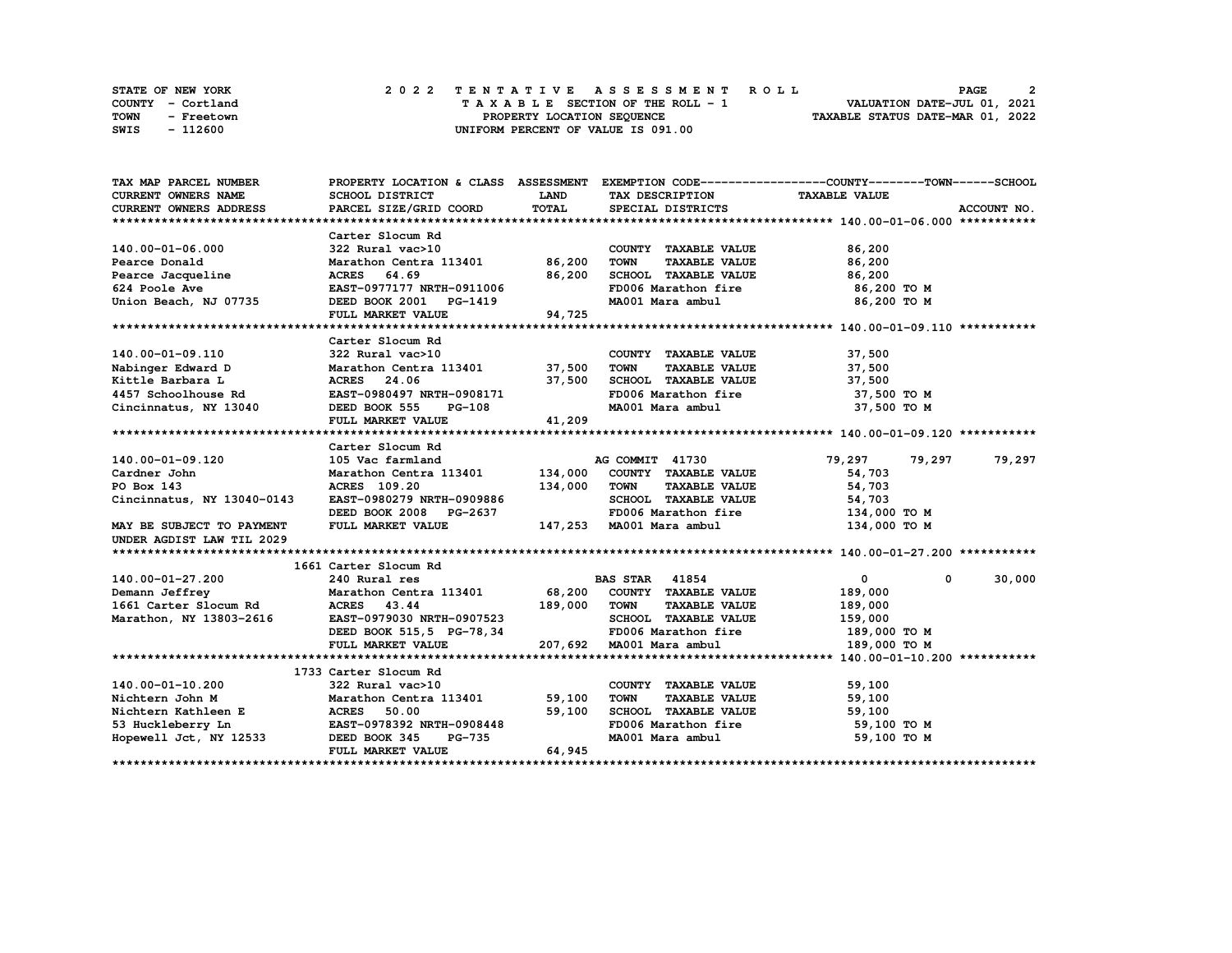| <b>STATE OF NEW YORK</b> | 2022 TENTATIVE ASSESSMENT ROLL     | PAGE                             |
|--------------------------|------------------------------------|----------------------------------|
| COUNTY - Cortland        | TAXABLE SECTION OF THE ROLL - 1    | VALUATION DATE-JUL 01, 2021      |
| TOWN<br>- Freetown       | PROPERTY LOCATION SEOUENCE         | TAXABLE STATUS DATE-MAR 01, 2022 |
| SWIS<br>- 112600         | UNIFORM PERCENT OF VALUE IS 091.00 |                                  |

| TAX MAP PARCEL NUMBER                      |                                                                                                                                                                                                                                           |              |                                     | PROPERTY LOCATION & CLASS ASSESSMENT EXEMPTION CODE----------------COUNTY-------TOWN------SCHOOL |
|--------------------------------------------|-------------------------------------------------------------------------------------------------------------------------------------------------------------------------------------------------------------------------------------------|--------------|-------------------------------------|--------------------------------------------------------------------------------------------------|
| <b>CURRENT OWNERS NAME</b>                 | SCHOOL DISTRICT                                                                                                                                                                                                                           | <b>LAND</b>  | TAX DESCRIPTION TAXABLE VALUE       |                                                                                                  |
| <b>CURRENT OWNERS ADDRESS</b>              | PARCEL SIZE/GRID COORD                                                                                                                                                                                                                    | <b>TOTAL</b> | SPECIAL DISTRICTS                   | ACCOUNT NO.                                                                                      |
|                                            |                                                                                                                                                                                                                                           |              |                                     |                                                                                                  |
|                                            | 1816 Carter Slocum Rd                                                                                                                                                                                                                     |              |                                     |                                                                                                  |
| 140.00-01-08.000                           | 210 1 Family Res                                                                                                                                                                                                                          |              | COUNTY TAXABLE VALUE                | 90,000                                                                                           |
| Couch Philip B                             | Marathon Centra 113401 25,700                                                                                                                                                                                                             |              | <b>TOWN</b><br><b>TAXABLE VALUE</b> | 90,000                                                                                           |
|                                            |                                                                                                                                                                                                                                           |              | SCHOOL TAXABLE VALUE                | 90,000                                                                                           |
|                                            |                                                                                                                                                                                                                                           |              | FD006 Marathon fire                 | 90,000 TO M                                                                                      |
|                                            | Couch Christella M (ACRES 8.00 90,000<br>1816 Carter Slocum Rd (EAST-0979339 NRTH-0910273<br>Marathon, NY 13803 (DEED BOOK 2019 PG-2655                                                                                                   |              |                                     | MA001 Mara ambul 90,000 TO M                                                                     |
|                                            | FULL MARKET VALUE                                                                                                                                                                                                                         | 98,901       |                                     |                                                                                                  |
|                                            |                                                                                                                                                                                                                                           |              |                                     |                                                                                                  |
|                                            | 1817 Carter Slocum Rd 57 PCT OF VALUE USED FOR EXEMPTION PURPOSES                                                                                                                                                                         |              |                                     |                                                                                                  |
|                                            | 140.00-01-10.100 181/2<br>Aiken Lori A Marathon Centra 113401 81,500 VET WAR C 41122 6,000<br>Aiken James L Jr ACRES 64.67<br>1817 Carter Slocum Rd EAST-099623<br>Marathon, NY 13803 DEED BOOK 2008 PG-2825<br>FULL MARKET VALUE<br>FULL |              |                                     | 0<br>$\mathbf 0$                                                                                 |
|                                            |                                                                                                                                                                                                                                           |              |                                     | $0$ 12,000<br>$\Omega$                                                                           |
|                                            |                                                                                                                                                                                                                                           |              |                                     | $\overline{0}$<br>30,000<br>$^{\circ}$                                                           |
|                                            |                                                                                                                                                                                                                                           |              |                                     |                                                                                                  |
|                                            |                                                                                                                                                                                                                                           |              |                                     |                                                                                                  |
|                                            |                                                                                                                                                                                                                                           |              |                                     |                                                                                                  |
|                                            |                                                                                                                                                                                                                                           |              | FD006 Marathon fire                 |                                                                                                  |
|                                            |                                                                                                                                                                                                                                           |              |                                     | 158,600 то м                                                                                     |
|                                            |                                                                                                                                                                                                                                           |              | MA001 Mara ambul                    | 158,600 TO M                                                                                     |
|                                            | 1848 Carter Slocum Rd                                                                                                                                                                                                                     |              |                                     |                                                                                                  |
| 140.00-01-09.200                           | 270 Mfg housing                                                                                                                                                                                                                           |              |                                     | 87,200                                                                                           |
| Prentice Brandon                           |                                                                                                                                                                                                                                           |              | COUNTY TAXABLE VALUE<br><b>TOWN</b> |                                                                                                  |
|                                            | Marathon Centra 113401 73,900<br>27,200 ACRES 53.81                                                                                                                                                                                       |              | SCHOOL TAXABLE VALUE                | TAXABLE VALUE 87,200                                                                             |
|                                            |                                                                                                                                                                                                                                           |              |                                     | 87,200<br>FD006 Marathon fire 87,200 TO M                                                        |
|                                            |                                                                                                                                                                                                                                           |              |                                     |                                                                                                  |
| Marathon, NY 13803                         | DEED BOOK 2019 PG-1767                                                                                                                                                                                                                    |              |                                     | MA001 Mara ambul 87,200 TO M                                                                     |
|                                            | FULL MARKET VALUE                                                                                                                                                                                                                         | 95,824       |                                     |                                                                                                  |
|                                            |                                                                                                                                                                                                                                           |              |                                     |                                                                                                  |
|                                            | 1930 Carter Slocum Rd                                                                                                                                                                                                                     |              |                                     |                                                                                                  |
| 130.00-01-41.200                           | 240 Rural res                                                                                                                                                                                                                             |              | COUNTY TAXABLE VALUE                | 200,000                                                                                          |
|                                            |                                                                                                                                                                                                                                           |              | <b>TOWN</b><br><b>TAXABLE VALUE</b> | 200,000                                                                                          |
|                                            |                                                                                                                                                                                                                                           |              | SCHOOL TAXABLE VALUE                | 200,000                                                                                          |
|                                            |                                                                                                                                                                                                                                           |              | FD006 Marathon fire                 | 200,000 TO M                                                                                     |
|                                            | Fartman Alex B<br>Hartman Alex B<br>Hartman Hillary<br>200,000<br>1930 Carter Slocum Rd<br>Marathon, NY 13803<br>Marathon, NY 13803<br>PULL MARKET VALUE<br>219,780                                                                       |              |                                     | MA001 Mara ambul 200,000 TO M                                                                    |
|                                            |                                                                                                                                                                                                                                           |              |                                     |                                                                                                  |
|                                            |                                                                                                                                                                                                                                           |              |                                     |                                                                                                  |
|                                            | 1931 Carter Slocum Rd                                                                                                                                                                                                                     |              |                                     |                                                                                                  |
| 130.00-02-09.000                           | 270 Mfg housing                                                                                                                                                                                                                           |              | COUNTY TAXABLE VALUE                | 27,100                                                                                           |
| Preston Carl E                             | Marathon Centra 113401 13,300                                                                                                                                                                                                             |              | <b>TOWN</b><br><b>TAXABLE VALUE</b> | 27,100                                                                                           |
| 1931 Carter Slocum Rd<br>Marathon NY 13803 | ACRES 1.35 BANKCORELOG 27,100                                                                                                                                                                                                             |              | SCHOOL TAXABLE VALUE 27,100         |                                                                                                  |
| Marathon, NY 13803                         | EAST-0976939 NRTH-0911696                                                                                                                                                                                                                 |              | FD006 Marathon fire                 | 27,100 TO M                                                                                      |
|                                            | DEED BOOK 10440 PG-98001                                                                                                                                                                                                                  |              | MA001 Mara ambul                    | 27,100 TO M                                                                                      |
|                                            | FULL MARKET VALUE                                                                                                                                                                                                                         | 29,780       |                                     |                                                                                                  |
|                                            |                                                                                                                                                                                                                                           |              |                                     |                                                                                                  |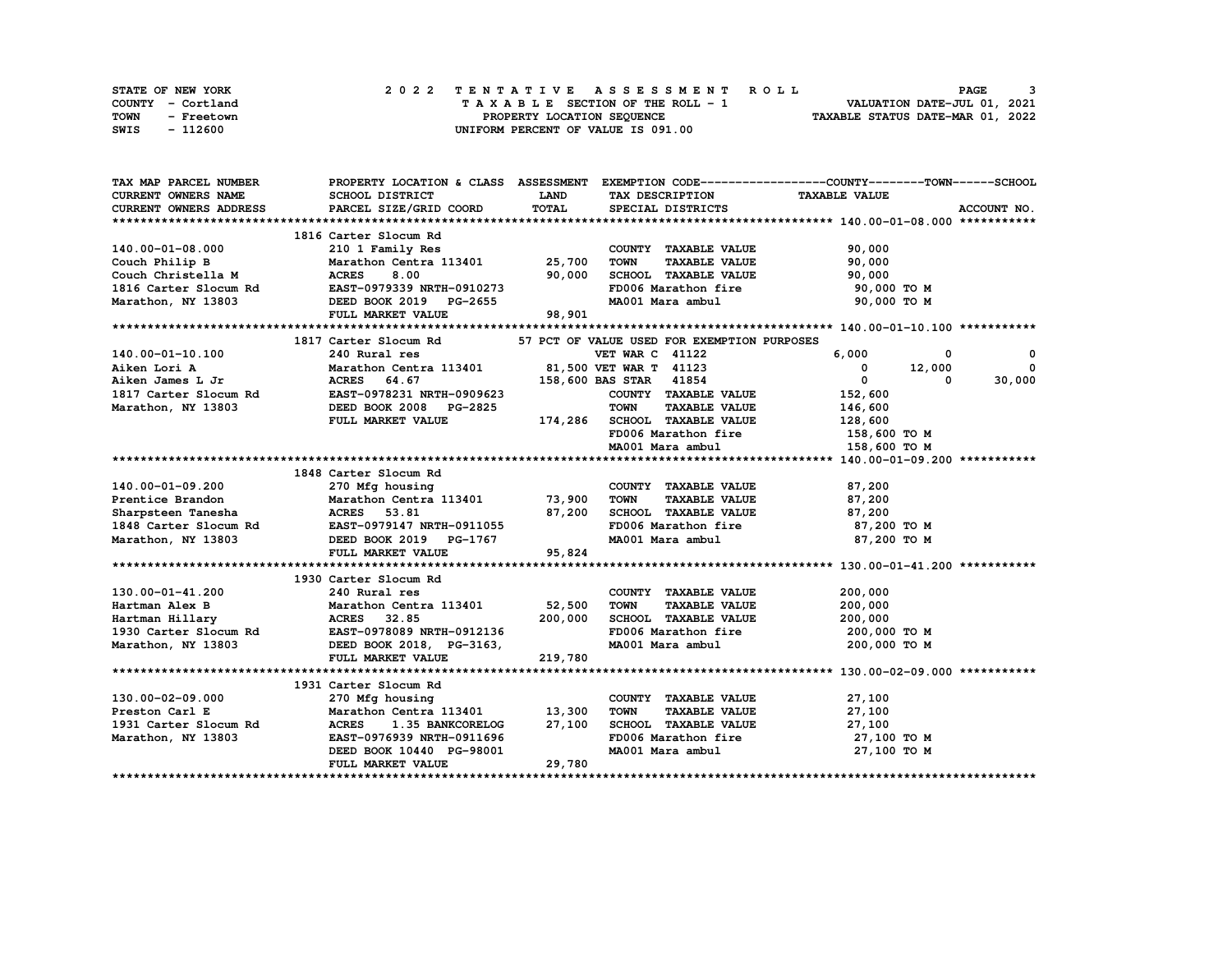|             | STATE OF NEW YORK | 2022 TENTATIVE ASSESSMENT ROLL     | PAGE                             |
|-------------|-------------------|------------------------------------|----------------------------------|
|             | COUNTY - Cortland | TAXABLE SECTION OF THE ROLL - 1    | VALUATION DATE-JUL 01, 2021      |
| <b>TOWN</b> | - Freetown        | PROPERTY LOCATION SEQUENCE         | TAXABLE STATUS DATE-MAR 01, 2022 |
| SWIS        | - 112600          | UNIFORM PERCENT OF VALUE IS 091.00 |                                  |

| TAX MAP PARCEL NUMBER                       |                                  |              |                                     | PROPERTY LOCATION & CLASS ASSESSMENT EXEMPTION CODE-----------------COUNTY-------TOWN------SCHOOL |
|---------------------------------------------|----------------------------------|--------------|-------------------------------------|---------------------------------------------------------------------------------------------------|
| <b>CURRENT OWNERS NAME</b>                  | SCHOOL DISTRICT                  | <b>LAND</b>  | TAX DESCRIPTION                     | <b>TAXABLE VALUE</b>                                                                              |
| CURRENT OWNERS ADDRESS                      | PARCEL SIZE/GRID COORD           | <b>TOTAL</b> | SPECIAL DISTRICTS                   | ACCOUNT NO.                                                                                       |
|                                             |                                  |              |                                     |                                                                                                   |
|                                             | 1938 Carter Slocum Rd            |              |                                     |                                                                                                   |
| 130.00-02-05.000                            | 240 Rural res                    |              | <b>BAS STAR 41854</b>               | $\mathbf{0}$<br>0<br>30,000                                                                       |
| Corbo Vincent V                             | Marathon Centra 113401 37,100    |              | COUNTY TAXABLE VALUE                | 96,300                                                                                            |
| Corbo Vincent Jr.                           | ACRES 17.51                      | 96,300       | <b>TOWN</b><br><b>TAXABLE VALUE</b> | 96,300                                                                                            |
|                                             | EAST-0977197 NRTH-0912292        |              | SCHOOL TAXABLE VALUE                |                                                                                                   |
| 1938 Carter Slocum Rd<br>Marathon, NY 13803 |                                  |              |                                     | 66,300                                                                                            |
| Marathon, NY 13803                          | DEED BOOK 10625 PG-94002         |              | FD006 Marathon fire                 | 96,300 то м                                                                                       |
|                                             | FULL MARKET VALUE                |              | 105,824 MA001 Mara ambul            | 96,300 TO M                                                                                       |
|                                             |                                  |              |                                     |                                                                                                   |
|                                             | 1945 Carter Slocum Rd            |              |                                     |                                                                                                   |
| 130.00-02-10.000                            | 270 Mfg housing                  |              | COUNTY TAXABLE VALUE                | 32,300                                                                                            |
| Shepard Marilyn K                           | Marathon Centra 113401           | 14,300       | <b>TOWN</b><br><b>TAXABLE VALUE</b> | 32,300                                                                                            |
| 221 Nob Hill                                | <b>ACRES</b><br>1.90             | 32,300       | SCHOOL TAXABLE VALUE                | 32,300                                                                                            |
| Newfield, NY 14867                          | <b>EAST-0976819 NRTH-0911845</b> |              | FD006 Marathon fire                 | 32,300 TO M                                                                                       |
|                                             | DEED BOOK 2015 PG-2363           |              | MA001 Mara ambul                    | 32,300 TO M                                                                                       |
|                                             | FULL MARKET VALUE                | 35,495       |                                     |                                                                                                   |
|                                             |                                  |              |                                     |                                                                                                   |
|                                             | 1950 Carter Slocum Rd            |              |                                     |                                                                                                   |
| 130.00-02-06.000                            | 210 1 Family Res                 |              | <b>BAS STAR 41854</b>               | $\overline{0}$<br>30,000<br>$\mathbf{0}$                                                          |
|                                             |                                  |              |                                     |                                                                                                   |
| Guy Daphne A                                | Marathon Centra 113401           | 12,500       | COUNTY TAXABLE VALUE                | 67,200                                                                                            |
| 1950 Carter Slocum Rd                       | ACRES 1.00 BANKCORELOG           | 67,200       | TOWN<br><b>TAXABLE VALUE</b>        | 67,200                                                                                            |
| Marathon, NY 13803-2122                     | EAST-0976936 NRTH-0912120        |              | SCHOOL TAXABLE VALUE                | 37,200                                                                                            |
|                                             | DEED BOOK 2009 PG-3493           |              | FD006 Marathon fire                 | 67,200 TO M                                                                                       |
|                                             | FULL MARKET VALUE                |              | 73,846 MA001 Mara ambul             | 67,200 TO M                                                                                       |
|                                             |                                  |              |                                     |                                                                                                   |
|                                             | 1961 Carter Slocum Rd            |              |                                     |                                                                                                   |
| 130.00-02-11.000                            | 270 Mfg housing                  |              | <b>BAS STAR</b> 41854               | 30,000<br>$\overline{\mathbf{0}}$<br>$^{\circ}$                                                   |
| Cornelius James A                           | Marathon Centra 113401 20,500    |              | COUNTY TAXABLE VALUE                | 38,100                                                                                            |
| 1961 Carter Slocum Rd                       | <b>ACRES</b><br>5.02             | 38,100       | <b>TAXABLE VALUE</b><br><b>TOWN</b> | 38,100                                                                                            |
| Marathon, NY 13803                          | EAST-0976538 NRTH-0911895        |              | SCHOOL TAXABLE VALUE                | 8,100                                                                                             |
|                                             | DEED BOOK 2012 PG-5772           |              | FD006 Marathon fire                 | 38,100 TO M                                                                                       |
|                                             | FULL MARKET VALUE                | 41,868       | MA001 Mara ambul                    | 38,100 TO M                                                                                       |
|                                             |                                  |              |                                     |                                                                                                   |
|                                             | 1974 Carter Slocum Rd            |              |                                     |                                                                                                   |
| 130.00-02-07.000                            | 210 1 Family Res                 |              | COUNTY TAXABLE VALUE                | 86,300                                                                                            |
|                                             | Marathon Centra 113401           | 13,200       | <b>TOWN</b><br><b>TAXABLE VALUE</b> | 86,300                                                                                            |
| Barrows Dylan                               |                                  |              |                                     |                                                                                                   |
| 1974 Carter Slocum Rd                       | <b>ACRES</b><br>1.42 BANKCORELOG | 86,300       | SCHOOL TAXABLE VALUE                | 86,300                                                                                            |
| Freetown, NY 13040                          | EAST-0976805 NRTH-0912300        |              | FD006 Marathon fire                 | 86,300 то м                                                                                       |
|                                             | DEED BOOK 2019 PG-4510           |              | MA001 Mara ambul                    | 86,300 TO M                                                                                       |
|                                             | FULL MARKET VALUE                | 94,835       |                                     |                                                                                                   |
|                                             |                                  |              |                                     |                                                                                                   |
|                                             | 2000 Carter Slocum Rd            |              |                                     |                                                                                                   |
| 130.00-02-08.000                            | 210 1 Family Res                 |              | COUNTY TAXABLE VALUE                | 72,600                                                                                            |
| Mitchell Lisa M                             | Marathon Centra 113401           | 13,000       | <b>TOWN</b><br><b>TAXABLE VALUE</b> | 72,600                                                                                            |
| 442 Oneida River Rd                         | <b>ACRES</b><br>1.20             | 72,600       | SCHOOL TAXABLE VALUE                | 72,600                                                                                            |
| Pennellville, NY 13132                      | EAST-0976438 NRTH-0912584        |              | FD006 Marathon fire                 | 72,600 TO M                                                                                       |
|                                             | DEED BOOK 2011 PG-5612           |              | MA001 Mara ambul                    | 72,600 TO M                                                                                       |
|                                             | FULL MARKET VALUE                | 79,780       |                                     |                                                                                                   |
|                                             |                                  |              |                                     |                                                                                                   |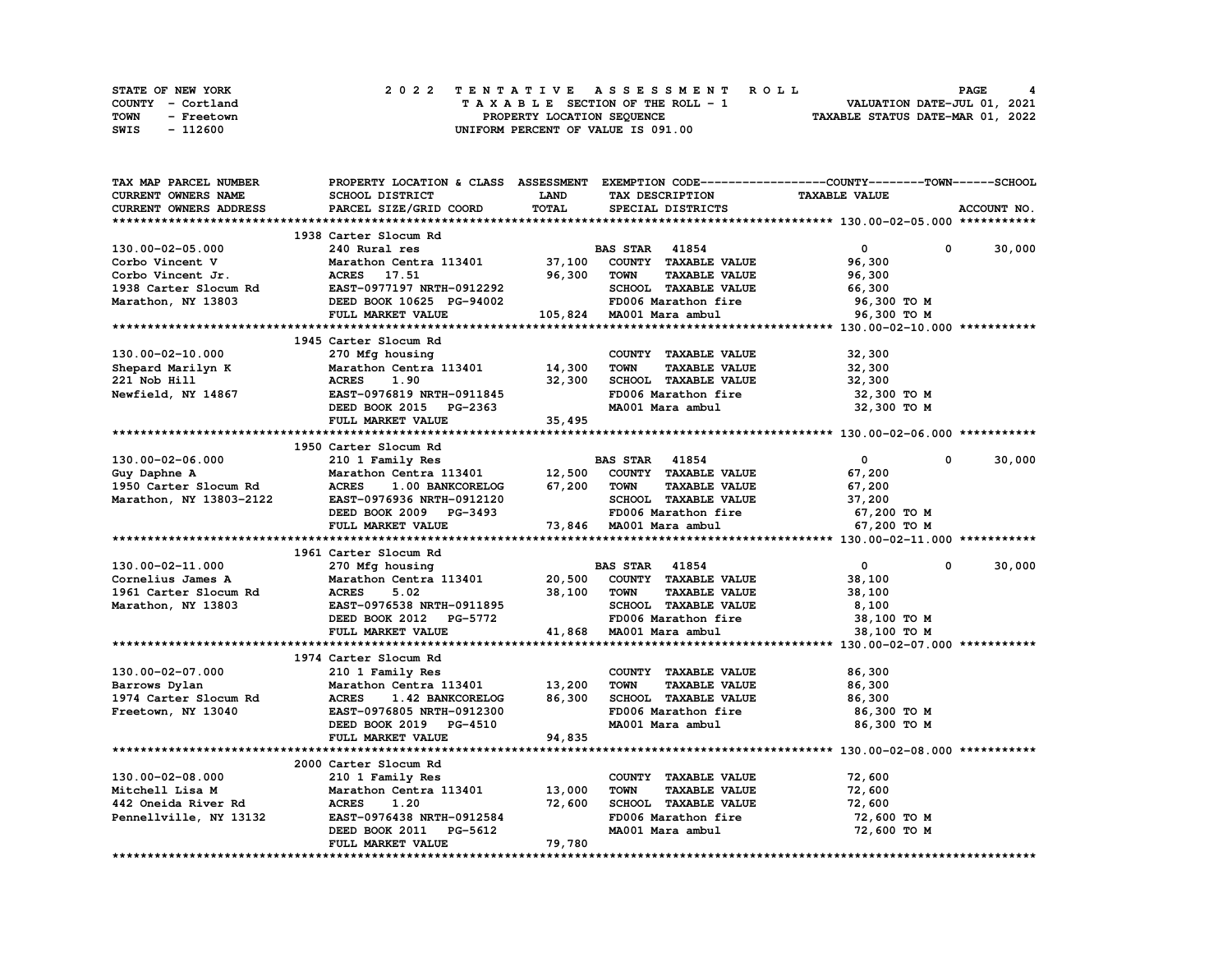| STATE OF NEW YORK  | 2022 TENTATIVE ASSESSMENT ROLL     | <b>PAGE</b>                      |
|--------------------|------------------------------------|----------------------------------|
| COUNTY - Cortland  | TAXABLE SECTION OF THE ROLL - 1    | VALUATION DATE-JUL 01, 2021      |
| TOWN<br>- Freetown | PROPERTY LOCATION SEOUENCE         | TAXABLE STATUS DATE-MAR 01, 2022 |
| SWIS<br>- 112600   | UNIFORM PERCENT OF VALUE IS 091.00 |                                  |

| TAX MAP PARCEL NUMBER      |                                                                   |          |                                     | PROPERTY LOCATION & CLASS ASSESSMENT EXEMPTION CODE----------------COUNTY-------TOWN------SCHOOL |
|----------------------------|-------------------------------------------------------------------|----------|-------------------------------------|--------------------------------------------------------------------------------------------------|
| <b>CURRENT OWNERS NAME</b> | <b>SCHOOL DISTRICT</b>                                            | LAND     | TAX DESCRIPTION                     | <b>TAXABLE VALUE</b>                                                                             |
| CURRENT OWNERS ADDRESS     | PARCEL SIZE/GRID COORD                                            | TOTAL    | SPECIAL DISTRICTS                   | ACCOUNT NO.                                                                                      |
|                            |                                                                   |          |                                     |                                                                                                  |
|                            | 2005 Carter Slocum Rd                                             |          |                                     |                                                                                                  |
| 130.00-02-13.000           | 270 Mfg housing                                                   |          | COUNTY TAXABLE VALUE                | 30,300                                                                                           |
| Mitchell Jennifer          | Marathon Centra 113401 16,500                                     |          | <b>TOWN</b><br><b>TAXABLE VALUE</b> | 30,300                                                                                           |
| Mitchell Alan              | <b>ACRES</b><br>3.02                                              | 30,300   | SCHOOL TAXABLE VALUE                | 30,300                                                                                           |
| 2520 State Route 221       | EAST-0976152 NRTH-0912408                                         |          | FD006 Marathon fire                 | 30,300 то м                                                                                      |
| Marathon, NY 13803         | DEED BOOK 2014 PG-1380                                            |          | MA001 Mara ambul                    | 30,300 TO M                                                                                      |
|                            | FULL MARKET VALUE                                                 | 33,297   |                                     |                                                                                                  |
|                            |                                                                   |          |                                     |                                                                                                  |
|                            | 2011 Carter Slocum Rd                                             |          |                                     |                                                                                                  |
| 130.00-03-13.000           | 210 1 Family Res                                                  |          | COUNTY TAXABLE VALUE                | 114,800                                                                                          |
| Niverth Thomas M           | Marathon Centra 113401 19,700                                     |          | <b>TOWN</b><br><b>TAXABLE VALUE</b> | 114,800                                                                                          |
| 2011 Carter Slocum Rd      | ACRES 4.59 BANK LERETA                                            | 114,800  | SCHOOL TAXABLE VALUE                | 114,800                                                                                          |
| Marathon, NY 13803         | EAST-0975808 NRTH-0912674                                         |          | FD006 Marathon fire                 | 114,800 TO M                                                                                     |
|                            | DEED BOOK 2019 PG-3500                                            |          |                                     | MA001 Mara ambul 114,800 TO M                                                                    |
|                            | FULL MARKET VALUE                                                 | 126, 154 |                                     |                                                                                                  |
|                            |                                                                   |          |                                     |                                                                                                  |
|                            | 2035 Carter Slocum Rd                                             |          |                                     |                                                                                                  |
| 130.00-03-11.000           |                                                                   |          | COUNTY TAXABLE VALUE                | 75,300                                                                                           |
| Niverth John R Jr          | 270 Mfg housing<br>Marathon Centra 113401 61,700                  |          | <b>TAXABLE VALUE</b><br><b>TOWN</b> | 75,300                                                                                           |
| 2035 Carter Slocum Rd      | ACRES 48.26 BANKCORELOG                                           | 75,300   | SCHOOL TAXABLE VALUE                | 75,300                                                                                           |
| Marathon, NY 13803         | EAST-0974629 NRTH-0912891                                         |          | FD006 Marathon fire                 | 75,300 TO M                                                                                      |
|                            | DEED BOOK 10261 PG-91001                                          |          | MA001 Mara ambul                    | 75,300 TO M                                                                                      |
|                            | FULL MARKET VALUE                                                 | 82,747   |                                     |                                                                                                  |
|                            |                                                                   |          |                                     |                                                                                                  |
|                            | 2060 Carter Slocum Rd 36 PCT OF VALUE USED FOR EXEMPTION PURPOSES |          |                                     |                                                                                                  |
| 130.00-03-12.000           | 210 1 Family Res                                                  |          | AGED CTS<br>41800                   | 23,650<br>23,650<br>23,650                                                                       |
| Bryan Elwood F             | Marathon Centra 113401 20,100 ENH STAR 41834                      |          |                                     | 31,350<br>$\mathbf{0}$<br>0                                                                      |
| Thompson Irene             | <b>ACRES</b><br>4.81                                              | 55,000   | COUNTY TAXABLE VALUE                | 31,350                                                                                           |
| 2060 Carter Slocum Rd      | EAST-0975833 NRTH-0913219                                         |          | <b>TOWN</b><br><b>TAXABLE VALUE</b> | 31,350                                                                                           |
| Marathon, NY 13803         | DEED BOOK 2011 PG-6439                                            |          | SCHOOL TAXABLE VALUE                | 0                                                                                                |
|                            | FULL MARKET VALUE                                                 |          | 60,440 FD006 Marathon fire          | 55,000 TO M                                                                                      |
|                            |                                                                   |          | MA001 Mara ambul                    | 55,000 TO M                                                                                      |
|                            |                                                                   |          |                                     |                                                                                                  |
|                            | 2078 Carter Slocum Rd                                             |          |                                     |                                                                                                  |
| 130.00-01-47.000           | 270 Mfg housing                                                   |          | COUNTY TAXABLE VALUE                | 20,900                                                                                           |
| Ledger Raymond A           | Marathon Centra 113401 10,600                                     |          | <b>TOWN</b><br>TAXABLE VALUE        | 20,900                                                                                           |
| 305 North End Rd           | FRNT 256.76 DPTH 106.82                                           | 20,900   | SCHOOL TAXABLE VALUE                | 20,900                                                                                           |
| Cincinnatus, NY 13040      | EAST-0975288 NRTH-0913984                                         |          |                                     | FD006 Marathon fire 20,900 TO M                                                                  |
|                            | DEED BOOK 2018 PG-3427                                            |          | MA001 Mara ambul                    | 20,900 то м                                                                                      |
|                            | FULL MARKET VALUE                                                 | 22,967   |                                     |                                                                                                  |
|                            |                                                                   |          |                                     |                                                                                                  |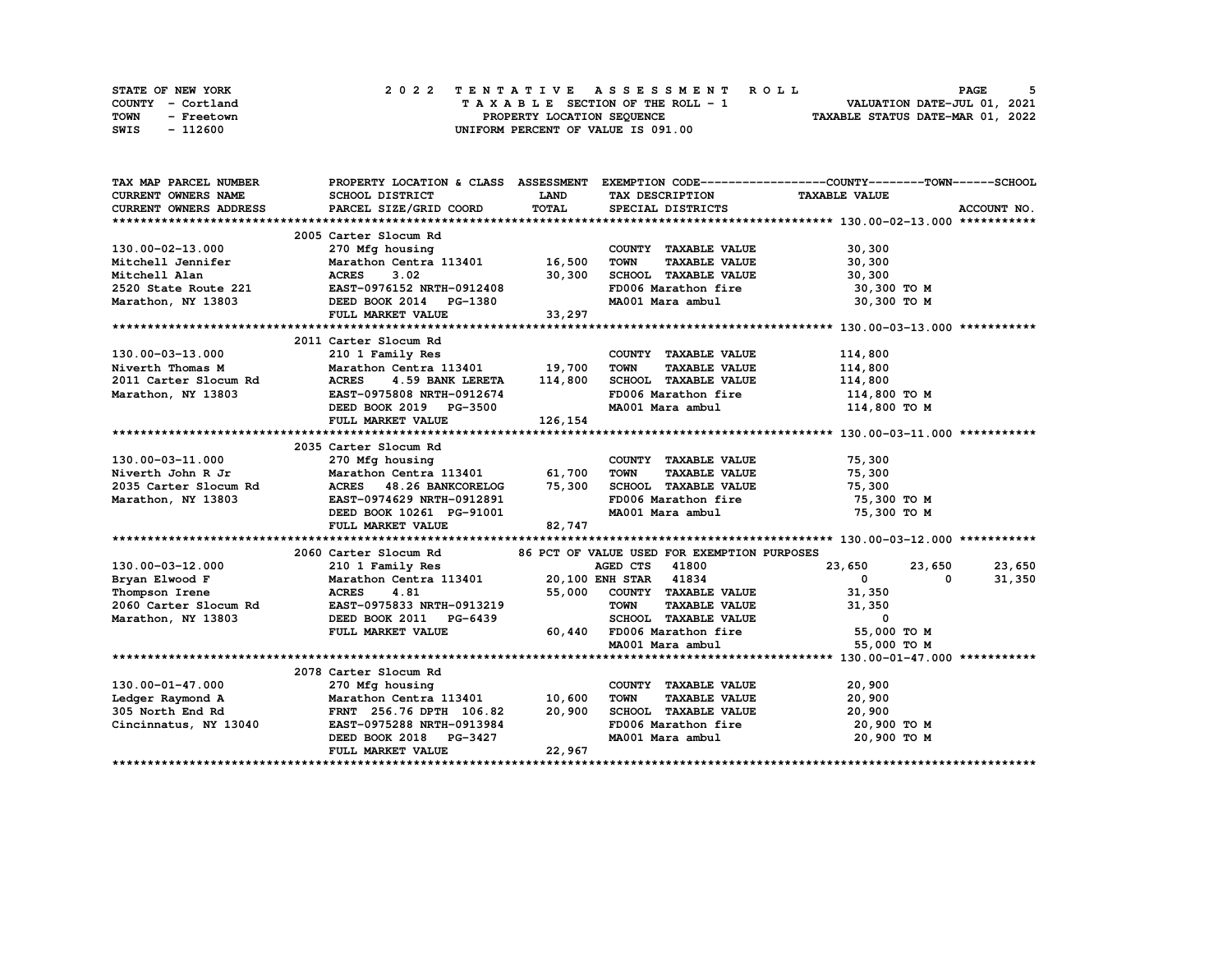|      | <b>STATE OF NEW YORK</b> | 2022 TENTATIVE ASSESSMENT ROLL          | PAGE                             | 6 |
|------|--------------------------|-----------------------------------------|----------------------------------|---|
|      | COUNTY - Cortland        | $T A X A B L E$ SECTION OF THE ROLL - 1 | VALUATION DATE-JUL 01, 2021      |   |
| TOWN | - Freetown               | PROPERTY LOCATION SEQUENCE              | TAXABLE STATUS DATE-MAR 01, 2022 |   |
| SWIS | - 112600                 | UNIFORM PERCENT OF VALUE IS 091.00      |                                  |   |

| TAX MAP PARCEL NUMBER                       |                                  |             |                                     | PROPERTY LOCATION & CLASS ASSESSMENT EXEMPTION CODE-----------------COUNTY-------TOWN------SCHOOL |             |
|---------------------------------------------|----------------------------------|-------------|-------------------------------------|---------------------------------------------------------------------------------------------------|-------------|
| <b>CURRENT OWNERS NAME</b>                  | <b>SCHOOL DISTRICT</b>           | <b>LAND</b> | TAX DESCRIPTION                     | <b>TAXABLE VALUE</b>                                                                              |             |
| <b>CURRENT OWNERS ADDRESS</b>               | PARCEL SIZE/GRID COORD           | TOTAL       | SPECIAL DISTRICTS                   |                                                                                                   | ACCOUNT NO. |
|                                             |                                  |             |                                     |                                                                                                   |             |
|                                             | 2095 Carter Slocum Rd            |             |                                     |                                                                                                   |             |
| 130.00-01-46.000                            | 210 1 Family Res                 |             | <b>BAS STAR 41854</b>               | 0<br>0                                                                                            | 30,000      |
| Conklin Julie L                             | Marathon Centra 113401           | 13,600      | COUNTY TAXABLE VALUE                | 123,200                                                                                           |             |
| Conklin William C                           | <b>ACRES</b><br>1.54 BANKCORELOG | 123,200     | <b>TOWN</b><br><b>TAXABLE VALUE</b> |                                                                                                   |             |
|                                             |                                  |             |                                     | 123,200                                                                                           |             |
| 2095 Carter Slocum Rd                       | EAST-0974894 NRTH-0914737        |             | SCHOOL TAXABLE VALUE                | 93,200                                                                                            |             |
| Marathon, NY 13803                          | DEED BOOK 2010 PG-2592           |             | FD006 Marathon fire                 | 123,200 TO M                                                                                      |             |
|                                             | FULL MARKET VALUE                |             | 135,385 MA001 Mara ambul            | 123,200 TO M                                                                                      |             |
|                                             |                                  |             |                                     |                                                                                                   |             |
|                                             | 2119 Carter Slocum Rd            |             |                                     |                                                                                                   |             |
| 130.00-01-45.000                            | 210 1 Family Res                 |             | <b>BAS STAR 41854</b>               | $\mathbf{0}$<br>$\mathbf{0}$                                                                      | 30,000      |
| Shippey Donald C                            | Marathon Centra 113401 13,300    |             | COUNTY TAXABLE VALUE                | 79,000                                                                                            |             |
| Shippey Paula J                             | <b>ACRES</b><br>1.36             | 79,000      | <b>TOWN</b><br><b>TAXABLE VALUE</b> | 79,000                                                                                            |             |
| 2119 Carter Slocum Rd                       | EAST-0974861 NRTH-0915088        |             | SCHOOL TAXABLE VALUE                | 49,000                                                                                            |             |
| Marathon, NY 13803                          | DEED BOOK 383, 2 PG-299, 6       |             | FD006 Marathon fire                 | 79,000 TO M                                                                                       |             |
|                                             | FULL MARKET VALUE                |             | 86,813 MA001 Mara ambul             | 79,000 TO M                                                                                       |             |
|                                             |                                  |             |                                     |                                                                                                   |             |
|                                             | 2122 Carter Slocum Rd            |             |                                     |                                                                                                   |             |
| 130.00-01-18.200                            | 210 1 Family Res                 |             | <b>BAS STAR 41854</b>               | 0<br>0                                                                                            | 30,000      |
| Slocum Elizabeth                            | Marathon Centra 113401           |             | 24,500 COUNTY TAXABLE VALUE         | 127,800                                                                                           |             |
| Slocum Nancy E                              | 6.99<br><b>ACRES</b>             | 127,800     | TOWN<br><b>TAXABLE VALUE</b>        | 127,800                                                                                           |             |
| Box 152                                     |                                  |             | SCHOOL TAXABLE VALUE                |                                                                                                   |             |
| 2122 Carter Slocum Rd DEED BOOK 2001 PG-348 | EAST-0975406 NRTH-0915378        |             |                                     | 97,800                                                                                            |             |
|                                             |                                  |             | FD006 Marathon fire                 | 127,800 TO M                                                                                      |             |
| Marathon, NY 13803                          | FULL MARKET VALUE                |             | 140,440 MA001 Mara ambul            | 127,800 TO M                                                                                      |             |
|                                             |                                  |             |                                     |                                                                                                   |             |
|                                             | 2252 Carter Slocum Rd            |             |                                     |                                                                                                   |             |
| 130.00-01-04.110                            | 312 Vac w/imprv                  |             | COUNTY TAXABLE VALUE                | 47,500                                                                                            |             |
| Zimmermann Erwin                            | Marathon Centra 113401           | 47,300      | <b>TOWN</b><br><b>TAXABLE VALUE</b> | 47,500                                                                                            |             |
| Zimmermann Martha                           | ACRES 32.25                      | 47,500      | SCHOOL TAXABLE VALUE                | 47,500                                                                                            |             |
| 8829 King Ranch Dr                          | EAST-0975124 NRTH-0917518        |             | FD006 Marathon fire                 | 47,500 TO M                                                                                       |             |
| Crossroads, TX 76227                        | DEED BOOK 321<br>PG-742          |             | MA001 Mara ambul                    | 47,500 TO M                                                                                       |             |
|                                             | FULL MARKET VALUE                | 52,198      |                                     |                                                                                                   |             |
| MAY BE SUBJECT TO PAYMENT                   |                                  |             |                                     |                                                                                                   |             |
| UNDER AGDIST LAW TIL 2029                   |                                  |             |                                     |                                                                                                   |             |
|                                             |                                  |             |                                     |                                                                                                   |             |
|                                             | 2366 Carter Slocum Rd            |             |                                     |                                                                                                   |             |
| 130.00-01-08.000                            | 314 Rural vac<10                 |             | AG-CEILING 41720                    | 7,790<br>7,790                                                                                    | 7,790       |
| Barber Donald E                             | Marathon Centra 113401           | 10,000      | COUNTY TAXABLE VALUE                | 2,210                                                                                             |             |
| Barber Amanda A                             | <b>ACRES</b><br>5.00             | 10,000      | <b>TOWN</b><br><b>TAXABLE VALUE</b> | 2,210                                                                                             |             |
| 2273 E Freetwn Tx Valley Rd                 | EAST-0974245 NRTH-0918191        |             | SCHOOL TAXABLE VALUE                | 2,210                                                                                             |             |
| Cincinnatus, NY 13040                       | DEED BOOK 2013 PG-3816           |             | FD006 Marathon fire                 | 10,000 TO M                                                                                       |             |
|                                             | FULL MARKET VALUE                | 10,989      | MA001 Mara ambul                    | 10,000 TO M                                                                                       |             |
|                                             |                                  |             |                                     |                                                                                                   |             |
| MAY BE SUBJECT TO PAYMENT                   |                                  |             |                                     |                                                                                                   |             |
| UNDER AGDIST LAW TIL 2026                   |                                  |             |                                     |                                                                                                   |             |
|                                             |                                  |             |                                     |                                                                                                   |             |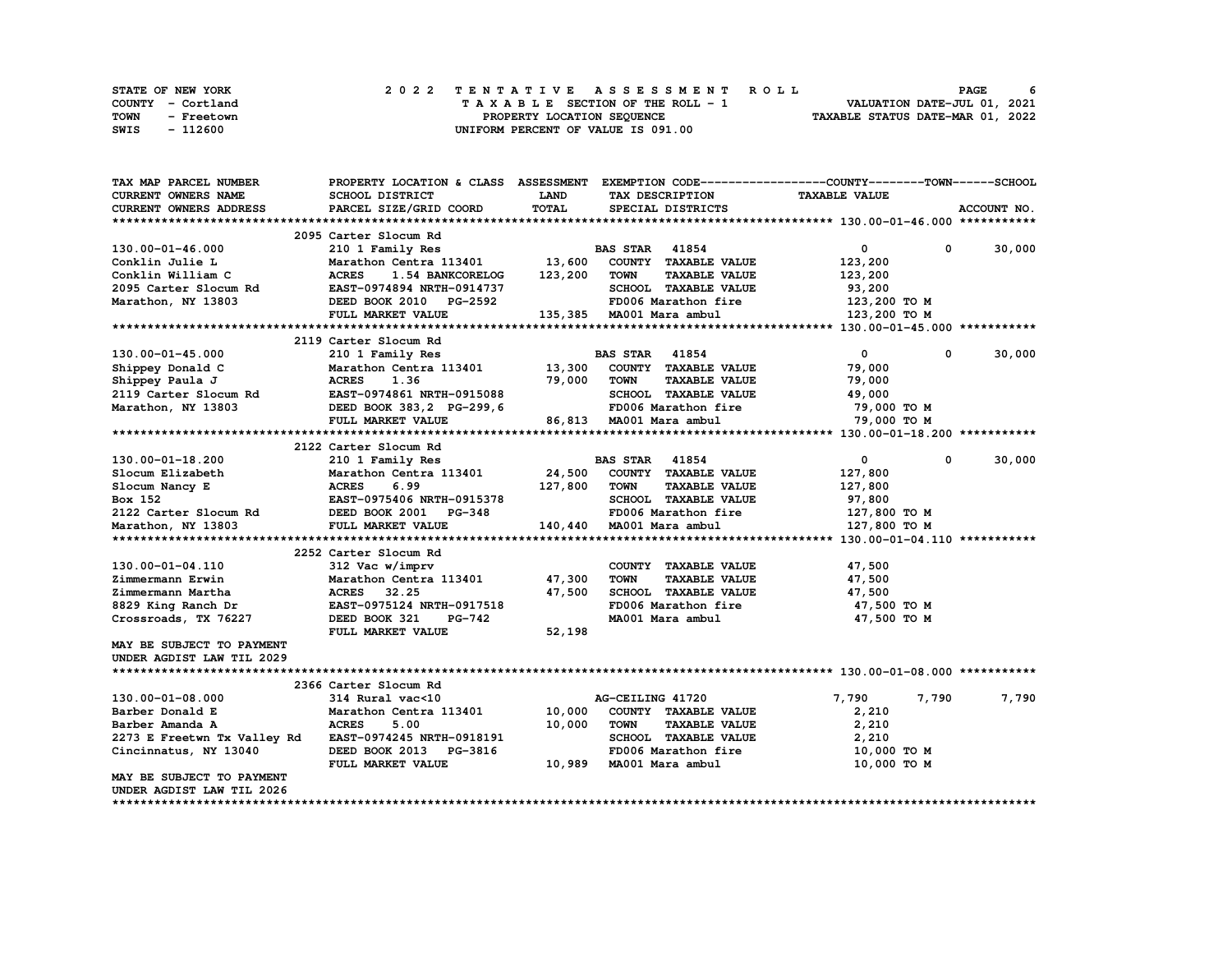| <b>STATE OF NEW YORK</b> | 2022 TENTATIVE ASSESSMENT ROLL     | <b>PAGE</b>                      |
|--------------------------|------------------------------------|----------------------------------|
| COUNTY - Cortland        | TAXABLE SECTION OF THE ROLL - 1    | VALUATION DATE-JUL 01, 2021      |
| TOWN<br>- Freetown       | PROPERTY LOCATION SEQUENCE         | TAXABLE STATUS DATE-MAR 01, 2022 |
| SWIS<br>- 112600         | UNIFORM PERCENT OF VALUE IS 091.00 |                                  |

| TAX MAP PARCEL NUMBER       |                               |              | PROPERTY LOCATION & CLASS ASSESSMENT EXEMPTION CODE----------------COUNTY-------TOWN-----SCHOOL |                      |             |
|-----------------------------|-------------------------------|--------------|-------------------------------------------------------------------------------------------------|----------------------|-------------|
| CURRENT OWNERS NAME         | SCHOOL DISTRICT               | <b>LAND</b>  | TAX DESCRIPTION                                                                                 | <b>TAXABLE VALUE</b> |             |
| CURRENT OWNERS ADDRESS      | PARCEL SIZE/GRID COORD        | <b>TOTAL</b> | SPECIAL DISTRICTS                                                                               |                      | ACCOUNT NO. |
|                             |                               |              |                                                                                                 |                      |             |
|                             | 2366 Carter Slocum Rd         |              |                                                                                                 |                      |             |
| 130.00-01-10.000            | 112 Dairy farm                |              | AG 10-YR 41700                                                                                  | 31,500 31,500        | 31,500      |
| Barber Donald E             | Marathon Centra 113401        |              | 235,700 AG-CEILING 41720                                                                        | 121,693 121,693      | 121,693     |
| Barber Amanda A             | <b>ACRES</b> 199.38           |              | 359,500 AG IMPROV 42100                                                                         | 22,500<br>22,500     | 22,500      |
| 2273 E Freetwn Tx Valley Rd | EAST-0974535 NRTH-0919670     |              | COUNTY TAXABLE VALUE                                                                            | 183,807              |             |
| Cincinnatus, NY 13040       | DEED BOOK 2013 PG-3816        |              | <b>TOWN</b><br><b>TAXABLE VALUE</b>                                                             | 183,807              |             |
|                             | FULL MARKET VALUE             | 395,055      | SCHOOL TAXABLE VALUE                                                                            | 183,807              |             |
| MAY BE SUBJECT TO PAYMENT   |                               |              | FD006 Marathon fire                                                                             | 337,000 TO M         |             |
| UNDER AGDIST LAW TIL 2029   |                               |              | 22,500 EX                                                                                       |                      |             |
|                             |                               |              | MA001 Mara ambul                                                                                | 337,000 TO M         |             |
|                             |                               |              | 22,500 EX                                                                                       |                      |             |
|                             |                               |              |                                                                                                 |                      |             |
|                             |                               |              |                                                                                                 |                      |             |
|                             | 2459 Carter Slocum Rd         |              |                                                                                                 |                      |             |
| 120.00-07-10.200            | 270 Mfg housing               |              | COUNTY TAXABLE VALUE                                                                            | 60,300               |             |
| Cross Thomas R              | Marathon Centra 113401 15,600 |              | <b>TOWN</b><br><b>TAXABLE VALUE</b>                                                             | 60,300               |             |
| 2459 Carter Slocum Rd       | <b>ACRES</b><br>2.57          | 60,300       | SCHOOL TAXABLE VALUE                                                                            | 60,300               |             |
| Marathon, NY 13803          | EAST-0972690 NRTH-0920920     |              | FD006 Marathon fire                                                                             | 60,300 то м          |             |
|                             | DEED BOOK 2017 PG-243         |              | MA001 Mara ambul                                                                                | 60,300 TO M          |             |
|                             | FULL MARKET VALUE             | 66,264       |                                                                                                 |                      |             |
|                             |                               |              |                                                                                                 |                      |             |
|                             | 2166-2167 Carter Slocum Rd    |              |                                                                                                 |                      |             |
| 130.00-01-18.100            | 113 Cattle farm               |              | COUNTY TAXABLE VALUE                                                                            | 772,500              |             |
| Carter Slocum Rd Props LLC  | Marathon Centra 113401        | 380,200      | <b>TOWN</b><br><b>TAXABLE VALUE</b>                                                             | 772,500              |             |
| 7110 Thorntree Hill Dr      | ACRES 336.62                  | 772,500      | SCHOOL TAXABLE VALUE                                                                            | 772,500              |             |
| Fayetteville, NY 13066      | EAST-0975338 NRTH-0914954     |              | FD006 Marathon fire                                                                             | 772,500 TO M         |             |
|                             | DEED BOOK 2012 PG-5469        |              | MA001 Mara ambul                                                                                | 772,500 TO M         |             |
| MAY BE SUBJECT TO PAYMENT   | FULL MARKET VALUE             | 848,901      |                                                                                                 |                      |             |
| UNDER AGDIST LAW TIL 2026   |                               |              |                                                                                                 |                      |             |
|                             |                               |              |                                                                                                 |                      |             |
|                             | Center Rd                     |              |                                                                                                 |                      |             |
| 110.00-03-16.000            | 322 Rural vac>10              |              | COUNTY TAXABLE VALUE                                                                            | 9,200                |             |
| Wood Joseph P               | McGraw Central 112204         | 9,200        | <b>TAXABLE VALUE</b><br><b>TOWN</b>                                                             | 9,200                |             |
| Schoneman Penny L           | ACRES 10.86                   | 9,200        | SCHOOL TAXABLE VALUE                                                                            | 9,200                |             |
| 4132 Route 41 Rd            | EAST-0973173 NRTH-0929178     |              | FD007 McGraw Fire                                                                               | 9,200 TO M           |             |
| McGraw, NY 13101            | DEED BOOK 2019 PG-3770        |              |                                                                                                 |                      |             |
|                             | FULL MARKET VALUE             | 10,110       |                                                                                                 |                      |             |
|                             |                               |              |                                                                                                 |                      |             |
|                             | Center Rd                     |              |                                                                                                 |                      |             |
| 110.00-03-17.000            | 312 Vac w/imprv               |              | COUNTY TAXABLE VALUE                                                                            | 22,600               |             |
| Wood Joseph P               | McGraw Central 112204         | 9,300        | <b>TOWN</b><br><b>TAXABLE VALUE</b>                                                             | 22,600               |             |
| Schoneman Penny L           | ACRES 11.46                   | 22,600       | SCHOOL TAXABLE VALUE                                                                            | 22,600               |             |
| 4132 Route 41               | EAST-0973125 NRTH-0929455     |              | FD007 McGraw Fire                                                                               | 22,600 TO M          |             |
| McGraw, NY 13101            | DEED BOOK 2015 PG-67          |              |                                                                                                 |                      |             |
|                             | FULL MARKET VALUE             | 24,835       |                                                                                                 |                      |             |
|                             |                               |              |                                                                                                 |                      |             |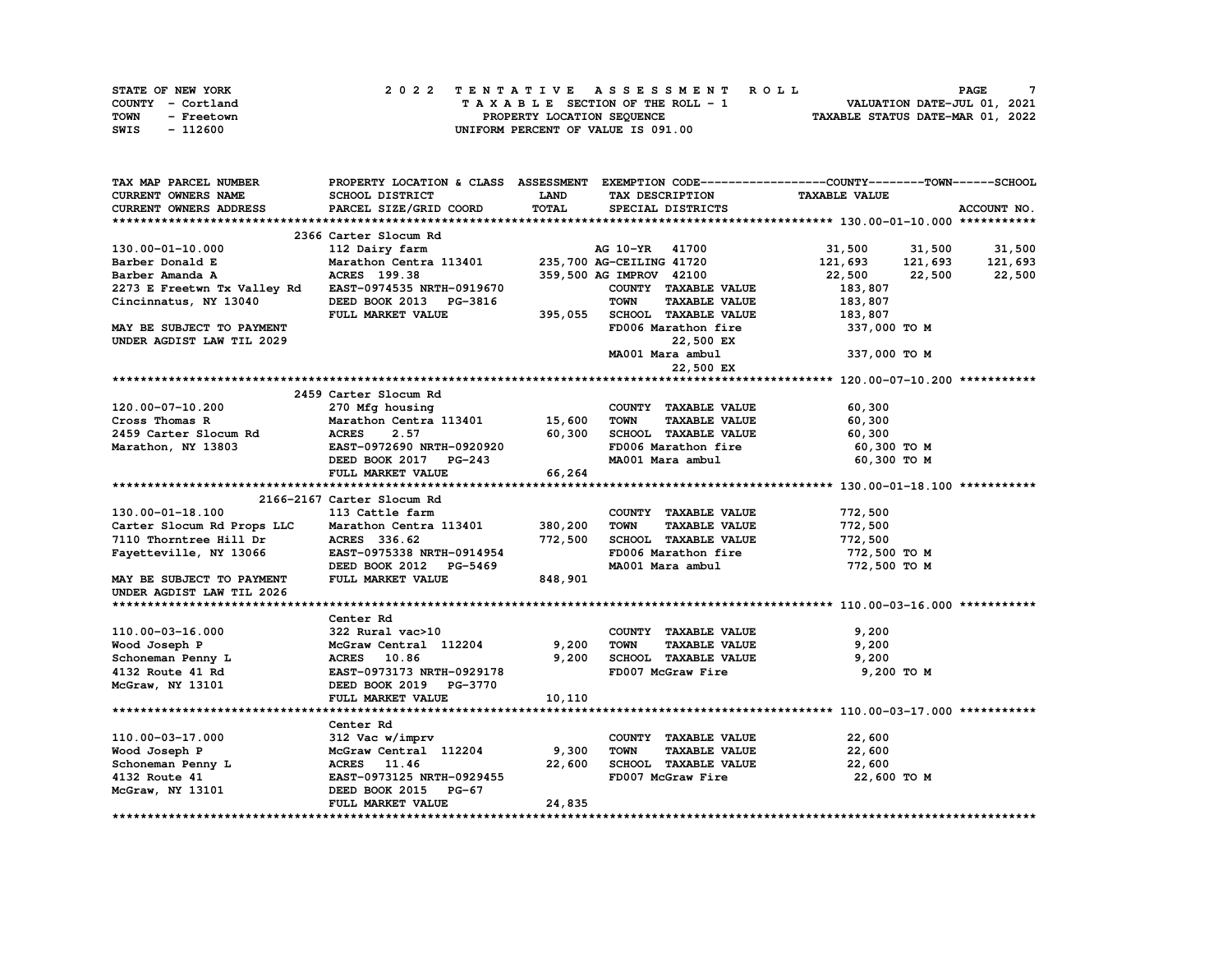| STATE OF NEW YORK  | 2022 TENTATIVE ASSESSMENT ROLL     | PAGE                             |
|--------------------|------------------------------------|----------------------------------|
| COUNTY - Cortland  | TAXABLE SECTION OF THE ROLL - 1    | VALUATION DATE-JUL 01, 2021      |
| TOWN<br>- Freetown | PROPERTY LOCATION SEQUENCE         | TAXABLE STATUS DATE-MAR 01, 2022 |
| - 112600<br>SWIS   | UNIFORM PERCENT OF VALUE IS 091.00 |                                  |

| TAX MAP PARCEL NUMBER     |                                             |             |                                     | PROPERTY LOCATION & CLASS ASSESSMENT EXEMPTION CODE----------------COUNTY-------TOWN-----SCHOOL |             |
|---------------------------|---------------------------------------------|-------------|-------------------------------------|-------------------------------------------------------------------------------------------------|-------------|
| CURRENT OWNERS NAME       | <b>SCHOOL DISTRICT</b>                      | <b>LAND</b> | TAX DESCRIPTION                     | <b>TAXABLE VALUE</b>                                                                            |             |
| CURRENT OWNERS ADDRESS    | PARCEL SIZE/GRID COORD                      | TOTAL       | SPECIAL DISTRICTS                   |                                                                                                 | ACCOUNT NO. |
|                           |                                             |             |                                     |                                                                                                 |             |
|                           | Center Rd                                   |             |                                     |                                                                                                 |             |
| 120.00-01-12.000          | 105 Vac farmland                            |             | AG COMMIT 41730                     | 37,789<br>37,789                                                                                | 37,789      |
| Contri William            | Marathon Centra 113401                      | 63,900      | COUNTY TAXABLE VALUE                | 26,111                                                                                          |             |
| Contri Denise             | ACRES 49.27                                 | 63,900      | TOWN<br><b>TAXABLE VALUE</b>        | 26,111                                                                                          |             |
| 3915 Freetown Crossroad   | EAST-0972371 NRTH-0924718                   |             | SCHOOL TAXABLE VALUE                | 26,111                                                                                          |             |
| Marathon, NY 13803        | DEED BOOK 2011 PG-4764                      |             | FD006 Marathon fire                 | 63,900 то м                                                                                     |             |
|                           | FULL MARKET VALUE                           |             | 70,220 MA001 Mara ambul             | 63,900 TO M                                                                                     |             |
| MAY BE SUBJECT TO PAYMENT |                                             |             |                                     |                                                                                                 |             |
| UNDER AGDIST LAW TIL 2029 |                                             |             |                                     |                                                                                                 |             |
|                           |                                             |             |                                     |                                                                                                 |             |
|                           | Center Rd                                   |             |                                     |                                                                                                 |             |
| 120.00-01-15.200          | 105 Vac farmland                            |             | AG-CEILING 41720                    | 57,010<br>57,010                                                                                | 57,010      |
| Walsh Patrick             |                                             | 100,800     |                                     |                                                                                                 |             |
|                           | Marathon Centra 113401                      |             | COUNTY TAXABLE VALUE                | 43,790                                                                                          |             |
| Walsh Robin               | ACRES 80.00                                 | 100,800     | TOWN<br><b>TAXABLE VALUE</b>        | 43,790                                                                                          |             |
| 10 Alps Rd                | EAST-0972846 NRTH-0923151                   |             | SCHOOL TAXABLE VALUE                | 43,790                                                                                          |             |
| Hewitt, NJ 07421          | DEED BOOK 2009 PG-3287                      |             | FD006 Marathon fire                 | 100,800 TO M                                                                                    |             |
|                           | FULL MARKET VALUE                           |             | 110,769 MA001 Mara ambul            | 100,800 TO M                                                                                    |             |
| MAY BE SUBJECT TO PAYMENT |                                             |             |                                     |                                                                                                 |             |
| UNDER AGDIST LAW TIL 2026 |                                             |             |                                     |                                                                                                 |             |
|                           |                                             |             |                                     |                                                                                                 |             |
|                           | Center Rd                                   |             |                                     |                                                                                                 |             |
| 120.00-06-02.100          | 105 Vac farmland                            |             | AG-CEILING 41720                    | 70,606<br>70,606                                                                                | 70,606      |
|                           |                                             |             |                                     |                                                                                                 |             |
| Huizinga Realty LLC       | Marathon Centra 113401                      | 111,100     | COUNTY TAXABLE VALUE                | 40,494                                                                                          |             |
| 4165 Route 221            | <b>ACRES</b><br>88.55                       | 111,100     | <b>TOWN</b><br><b>TAXABLE VALUE</b> | 40,494                                                                                          |             |
| Marathon, NY 13803        | EAST-0971667 NRTH-0926897                   |             | SCHOOL TAXABLE VALUE                | 40,494                                                                                          |             |
|                           | DEED BOOK 2019 PG-5738                      |             | FD007 McGraw Fire                   | 111,100 TO M                                                                                    |             |
| MAY BE SUBJECT TO PAYMENT | FULL MARKET VALUE                           |             | 122,088 MA001 Mara ambul            | 111,100 TO M                                                                                    |             |
| UNDER AGDIST LAW TIL 2026 |                                             |             |                                     |                                                                                                 |             |
|                           |                                             |             |                                     |                                                                                                 |             |
|                           | Center Rd                                   |             |                                     |                                                                                                 |             |
| 120.00-06-02.210          | 322 Rural vac>10                            |             | COUNTY TAXABLE VALUE                | 80,000                                                                                          |             |
| Slocum Paul D             | Marathon Centra 113401                      | 80,000      | <b>TOWN</b><br><b>TAXABLE VALUE</b> | 80,000                                                                                          |             |
| Slocum Robin I            | ACRES 73.59                                 | 80,000      | SCHOOL TAXABLE VALUE                | 80,000                                                                                          |             |
| 2913 Center Rd            | EAST-0973300 NRTH-0927136                   |             | FD007 McGraw Fire                   | 80,000 TO M                                                                                     |             |
|                           | DEED BOOK 1996 PG-5486                      |             | MA001 Mara ambul                    | 80,000 TO M                                                                                     |             |
| East Freetown, NY 13040   | FULL MARKET VALUE                           | 87,912      |                                     |                                                                                                 |             |
|                           |                                             |             |                                     |                                                                                                 |             |
|                           | Center Rd                                   |             |                                     |                                                                                                 |             |
| 120.00-06-03.000          | 314 Rural vac<10                            |             |                                     |                                                                                                 |             |
| Doran Chad                |                                             |             | COUNTY TAXABLE VALUE<br>TOWN        | 7,000                                                                                           |             |
|                           | Marathon Centra 113401                      | 7,000       | <b>TAXABLE VALUE</b>                | 7,000                                                                                           |             |
| Doran Denise              | <b>ACRES</b><br>2.00                        | 7,000       | SCHOOL TAXABLE VALUE                | 7,000                                                                                           |             |
| 2766 Center Rd            | EAST-0971909 NRTH-0926438                   |             | FD007 McGraw Fire                   | 7,000 TO M                                                                                      |             |
| McGraw, NY 13101          | DEED BOOK 1997 PG-2297<br>FULL MARKET VALUE | 7,692       |                                     |                                                                                                 |             |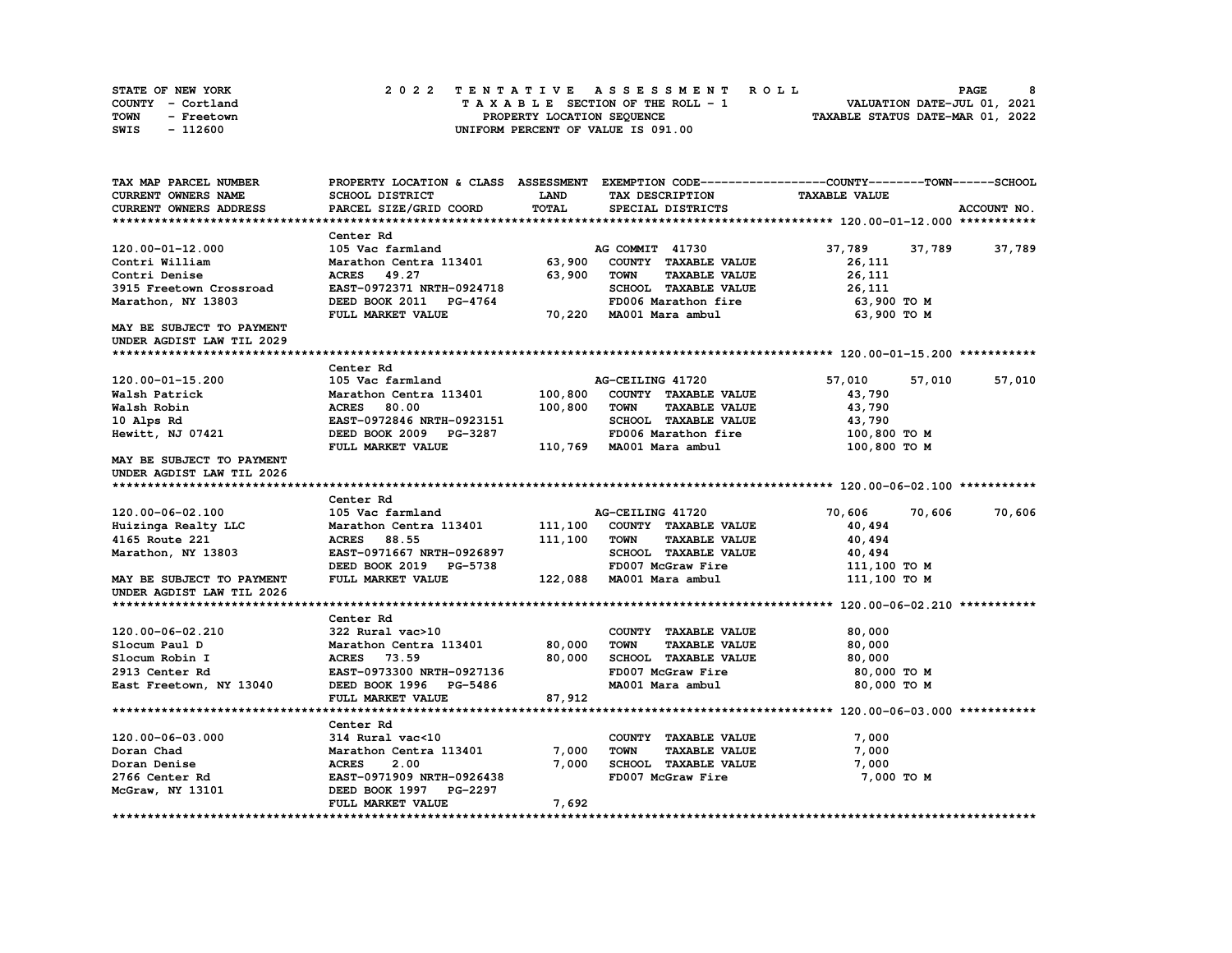| STATE OF NEW YORK  | 2022 TENTATIVE ASSESSMENT ROLL     | PAGE                             |
|--------------------|------------------------------------|----------------------------------|
| COUNTY - Cortland  | TAXABLE SECTION OF THE ROLL - 1    | VALUATION DATE-JUL 01, 2021      |
| TOWN<br>- Freetown | PROPERTY LOCATION SEOUENCE         | TAXABLE STATUS DATE-MAR 01, 2022 |
| - 112600<br>SWIS   | UNIFORM PERCENT OF VALUE IS 091.00 |                                  |

| TAX MAP PARCEL NUMBER                                                                            | PROPERTY LOCATION & CLASS ASSESSMENT                                                               |             |                          |                                             | EXEMPTION CODE------------------COUNTY-------TOWN------SCHOOL |              |
|--------------------------------------------------------------------------------------------------|----------------------------------------------------------------------------------------------------|-------------|--------------------------|---------------------------------------------|---------------------------------------------------------------|--------------|
| CURRENT OWNERS NAME                                                                              | SCHOOL DISTRICT                                                                                    | <b>LAND</b> | TAX DESCRIPTION          |                                             | <b>TAXABLE VALUE</b>                                          |              |
| <b>CURRENT OWNERS ADDRESS</b>                                                                    | PARCEL SIZE/GRID COORD                                                                             | TOTAL       |                          | SPECIAL DISTRICTS                           |                                                               | ACCOUNT NO.  |
|                                                                                                  |                                                                                                    |             |                          |                                             |                                                               |              |
|                                                                                                  | Center Rd                                                                                          |             |                          |                                             |                                                               |              |
| 120.00-07-03.200                                                                                 | 314 Rural vac<10                                                                                   |             |                          | COUNTY TAXABLE VALUE                        | 6,400                                                         |              |
| Cross Charles S                                                                                  | Marathon Centra 113401                                                                             | 6,400       | <b>TOWN</b>              | <b>TAXABLE VALUE</b>                        | 6,400                                                         |              |
| Cross Deborah A                                                                                  | <b>ACRES</b><br>3.22                                                                               | 6,400       |                          | SCHOOL TAXABLE VALUE                        | 6,400                                                         |              |
| 2587 Center Rd                                                                                   | <b>ACRES       3.22</b><br>EAST-0971481  NRTH-0923116                                              |             |                          | FD006 Marathon fire                         | 6,400 TO M                                                    |              |
| Marathon, NY 13803-2409                                                                          | DEED BOOK 10498 PG-29001                                                                           |             |                          | MA001 Mara ambul                            | 6,400 TO M                                                    |              |
|                                                                                                  | FULL MARKET VALUE                                                                                  | 7,033       |                          |                                             |                                                               |              |
|                                                                                                  |                                                                                                    |             |                          |                                             |                                                               |              |
|                                                                                                  | 2587 Center Rd                                                                                     |             |                          | 80 PCT OF VALUE USED FOR EXEMPTION PURPOSES |                                                               |              |
| 120.00-07-05.000                                                                                 | 240 Rural res                                                                                      |             | <b>VET WAR C 41122</b>   |                                             | 6,000<br>0                                                    | 0            |
| Cross Charles S                                                                                  | Marathon Centra 113401 46,300 VET WAR T 41123                                                      |             |                          |                                             | $\mathbf 0$<br>12,000                                         | 0            |
| Cross Deborah A                                                                                  |                                                                                                    |             |                          | 175,600 VET DIS C 41142                     | 20,000<br>0                                                   | $\mathbf{0}$ |
| 2587 Center Rd                                                                                   |                                                                                                    |             | <b>VET DIS T 41143</b>   |                                             | $\overline{0}$ and $\overline{0}$<br>40,000                   | 0            |
| Marathon, NY 13803-2409 DEED BOOK 2003 PG-1157                                                   | -<br>ACRES 25.19<br>EAST-0971820 NRTH-0922120<br>---- POOK 2003 PG-1157                            |             | <b>ENH STAR 41834</b>    |                                             | $\mathbf{0}$<br>0                                             | 74,900       |
|                                                                                                  | FULL MARKET VALUE                                                                                  |             |                          | 192,967 COUNTY TAXABLE VALUE                | 149,600                                                       |              |
|                                                                                                  |                                                                                                    |             | <b>TOWN</b>              | <b>TAXABLE VALUE</b>                        | 123,600                                                       |              |
|                                                                                                  |                                                                                                    |             |                          | SCHOOL TAXABLE VALUE                        | 100,700                                                       |              |
|                                                                                                  |                                                                                                    |             |                          | FD006 Marathon fire                         | 175,600 то м                                                  |              |
|                                                                                                  |                                                                                                    |             |                          | MA001 Mara ambul                            | 175,600 TO M                                                  |              |
|                                                                                                  |                                                                                                    |             |                          |                                             |                                                               |              |
|                                                                                                  | 2623 Center Rd                                                                                     |             |                          | 88 PCT OF VALUE USED FOR EXEMPTION PURPOSES |                                                               |              |
| 120.00-07-04.000                                                                                 | 210 1 Family Res                                                                                   |             | <b>VET WAR T 41123</b>   |                                             | 12,000<br>$^{\circ}$                                          | $\mathbf 0$  |
| Miller William W                                                                                 |                                                                                                    |             |                          |                                             | 6,000<br>$\mathbf 0$                                          | 0            |
| 2623 Center Rd                                                                                   | Marathon Centra 113401 25,000 VET WAR C 41122<br>ACRES 7.40 108,200 ENH STAR 41834<br><b>ACRES</b> |             | 108,200 ENH STAR 41834   |                                             | $\Omega$<br>$\mathbf{0}$                                      | 74,900       |
| Marathon, NY 13803-2435                                                                          | EAST-0971488 NRTH-0923589                                                                          |             |                          | COUNTY TAXABLE VALUE                        | 102,200                                                       |              |
|                                                                                                  | DEED BOOK 544<br><b>PG-213</b>                                                                     |             | <b>TOWN</b>              | <b>TAXABLE VALUE</b>                        | 96,200                                                        |              |
|                                                                                                  | FULL MARKET VALUE                                                                                  |             |                          | 118,901 SCHOOL TAXABLE VALUE                | 33,300                                                        |              |
|                                                                                                  |                                                                                                    |             |                          | FD006 Marathon fire                         | 108,200 TO M                                                  |              |
|                                                                                                  |                                                                                                    |             |                          | MA001 Mara ambul                            | 108,200 TO M                                                  |              |
|                                                                                                  |                                                                                                    |             |                          |                                             |                                                               |              |
|                                                                                                  | 2672 Center Rd                                                                                     |             |                          |                                             |                                                               |              |
| 120.00-05-01.000                                                                                 | 270 Mfg housing                                                                                    |             |                          | COUNTY TAXABLE VALUE                        | 29,300                                                        |              |
| O'Niel Jason                                                                                     | Marathon Centra 113401                                                                             | 14,100      | TOWN                     | <b>TAXABLE VALUE</b>                        | 29,300                                                        |              |
| Davidson Katie E                                                                                 | Maratl<br>ACRES<br>1.80                                                                            | 29,300      |                          | SCHOOL TAXABLE VALUE                        | 29,300                                                        |              |
| 2672 Center Rd                                                                                   | EAST-0971840 NRTH-0925701                                                                          |             |                          | FD006 Marathon fire                         | 29,300 TO M                                                   |              |
| McGraw, NY 13101                                                                                 | DEED BOOK 2016 PG-1754                                                                             |             |                          | MA001 Mara ambul                            | 29,300 TO M                                                   |              |
|                                                                                                  | FULL MARKET VALUE                                                                                  | 32,198      |                          |                                             |                                                               |              |
|                                                                                                  |                                                                                                    |             |                          |                                             |                                                               |              |
|                                                                                                  | 2744 Center Rd                                                                                     |             |                          |                                             |                                                               |              |
| 120.00-06-06.000                                                                                 | 270 Mfg housing                                                                                    |             | AGED S                   | 41804                                       | 0<br>0                                                        | 17,550       |
|                                                                                                  | Marathon Centra 113401 14,500 ENH STAR 41834                                                       |             |                          |                                             | $\mathbf 0$<br>$\mathbf 0$                                    | 17,550       |
|                                                                                                  |                                                                                                    | 35,100      |                          | COUNTY TAXABLE VALUE                        | 35,100                                                        |              |
|                                                                                                  |                                                                                                    |             | <b>TOWN</b>              | <b>TAXABLE VALUE</b>                        | 35,100                                                        |              |
| 0'Neill Eddy L<br>0'Neill Melissa A<br>2744 Center Rd<br>McGraw, NY 13101 DEED BOOK 2009 PG-6330 |                                                                                                    |             |                          | SCHOOL TAXABLE VALUE                        | $\mathbf{o}$                                                  |              |
|                                                                                                  | FULL MARKET VALUE                                                                                  |             | 38,571 FD007 McGraw Fire |                                             | 35,100 TO M                                                   |              |
|                                                                                                  |                                                                                                    |             |                          |                                             |                                                               |              |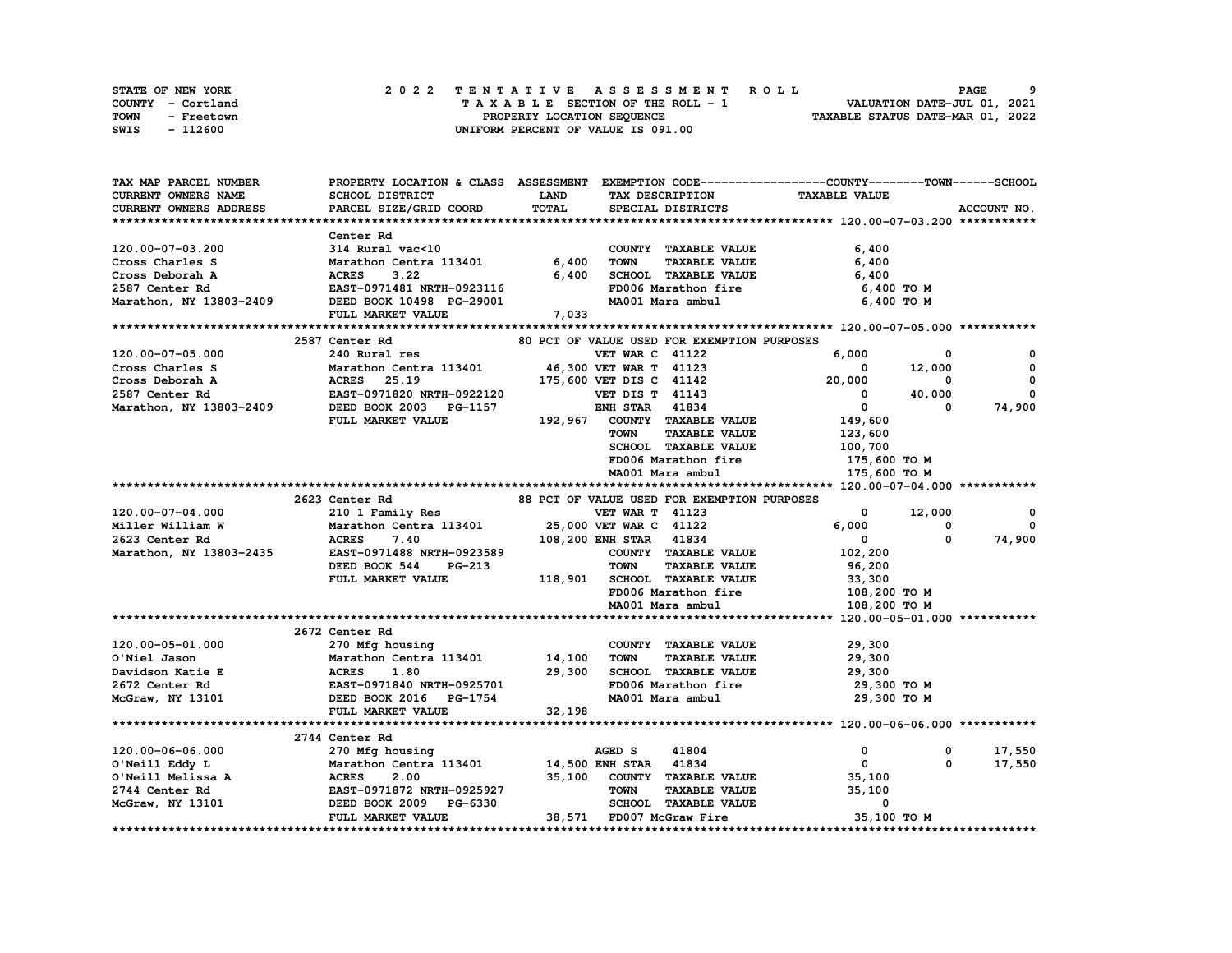| <b>STATE OF NEW YORK</b> |            |  |  |  |  |  |                                    |  |  |  |  |  | 2022 TENTATIVE ASSESSMENT ROLL |                                  |  | <b>PAGE</b> | 10 |
|--------------------------|------------|--|--|--|--|--|------------------------------------|--|--|--|--|--|--------------------------------|----------------------------------|--|-------------|----|
| COUNTY - Cortland        |            |  |  |  |  |  | TAXABLE SECTION OF THE ROLL - 1    |  |  |  |  |  |                                | VALUATION DATE-JUL 01, 2021      |  |             |    |
| TOWN                     | - Freetown |  |  |  |  |  | PROPERTY LOCATION SEOUENCE         |  |  |  |  |  |                                | TAXABLE STATUS DATE-MAR 01, 2022 |  |             |    |
| SWIS                     | - 112600   |  |  |  |  |  | UNIFORM PERCENT OF VALUE IS 091.00 |  |  |  |  |  |                                |                                  |  |             |    |

| TAX MAP PARCEL NUMBER                      | PROPERTY LOCATION & CLASS ASSESSMENT EXEMPTION CODE----------------COUNTY-------TOWN-----SCHOOL      |             |                                     |                              |             |
|--------------------------------------------|------------------------------------------------------------------------------------------------------|-------------|-------------------------------------|------------------------------|-------------|
| <b>CURRENT OWNERS NAME</b>                 | SCHOOL DISTRICT                                                                                      | <b>LAND</b> | TAX DESCRIPTION                     | <b>TAXABLE VALUE</b>         |             |
| CURRENT OWNERS ADDRESS                     | PARCEL SIZE/GRID COORD                                                                               | TOTAL       | SPECIAL DISTRICTS                   |                              | ACCOUNT NO. |
|                                            |                                                                                                      |             |                                     |                              |             |
|                                            | 2752 Center Rd                                                                                       |             |                                     |                              |             |
| 120.00-06-05.000                           | 270 Mfg housing                                                                                      |             | COUNTY TAXABLE VALUE                | 31,000                       |             |
| O'Neill Paul L                             | Marathon Centra 113401                                                                               | 20,500      | <b>TAXABLE VALUE</b><br><b>TOWN</b> | 31,000                       |             |
| O'Neill Andrea M                           | <b>ACRES</b><br>5.01                                                                                 | 31,000      | SCHOOL TAXABLE VALUE                | 31,000                       |             |
| 2752 Center Rd                             | EAST-0972295 NRTH-0926009                                                                            |             | FD007 McGraw Fire                   | 31,000 TO M                  |             |
| McGraw, NY 13101                           | DEED BOOK 10617 PG-54001                                                                             |             |                                     |                              |             |
|                                            | FULL MARKET VALUE                                                                                    | 34,066      |                                     |                              |             |
|                                            |                                                                                                      |             |                                     |                              |             |
|                                            |                                                                                                      |             |                                     |                              |             |
|                                            | 2755 Center Rd                                                                                       |             |                                     |                              |             |
| 120.00-06-07.000                           | 210 1 Family Res                                                                                     |             | <b>BAS STAR 41854</b>               | $\mathbf{0}$<br>0            | 30,000      |
| Queen Living Trust                         | <b>Marathon Centra 113401<br/>ACRES 3.88<br/>EAST-0971468 NRTH-0926080<br/>DEED BOOK 2014 PG-461</b> |             | 18,300 COUNTY TAXABLE VALUE         | 67,100                       |             |
| Queen Steven E                             |                                                                                                      | 67,100      | <b>TAXABLE VALUE</b><br>TOWN        | 67,100                       |             |
| c/o Kenneth Lane                           |                                                                                                      |             | SCHOOL TAXABLE VALUE                | 37,100                       |             |
| 2755 Center Rd                             |                                                                                                      |             | FD007 McGraw Fire                   | 67,100 TO M                  |             |
| McGraw, NY 13101                           | FULL MARKET VALUE                                                                                    | 73,736      |                                     |                              |             |
|                                            |                                                                                                      |             |                                     |                              |             |
|                                            | 2766 Center Rd                                                                                       |             |                                     |                              |             |
| 120.00-06-04.000                           | 210 1 Family Res                                                                                     |             | <b>BAS STAR 41854</b>               | $\mathbf{0}$<br>$\mathbf{0}$ | 30,000      |
| Doran Chad                                 | Marathon Centra 113401                                                                               | 20,500      | COUNTY TAXABLE VALUE                | 84,900                       |             |
| PO Box 483                                 | <b>ACRES</b><br>5.02 BANKCORELOG                                                                     | 84,900      | <b>TOWN</b><br><b>TAXABLE VALUE</b> | 84,900                       |             |
| Marathon, NY 13803                         | EAST-0972238 NRTH-0926273                                                                            |             | SCHOOL TAXABLE VALUE                | 54,900                       |             |
|                                            | DEED BOOK 1996 PG-3985                                                                               |             | FD007 McGraw Fire                   | 84,900 то м                  |             |
|                                            | FULL MARKET VALUE                                                                                    | 93,297      |                                     |                              |             |
|                                            |                                                                                                      |             |                                     |                              |             |
|                                            | 2771 Center Rd                                                                                       |             |                                     |                              |             |
| 120.00-06-08.000                           | 210 1 Family Res                                                                                     |             | Dis & Lim 41932                     | 21,300<br>0                  | $\Omega$    |
| Burk Shane A                               | Marathon Centra 113401                                                                               |             | <b>14,700 COUNTY TAXABLE VALUE</b>  | 21,300                       |             |
| Burk Joyce M                               | <b>ACRES</b><br>2.08                                                                                 | 42,600      | <b>TAXABLE VALUE</b><br><b>TOWN</b> | 42,600                       |             |
| 2771 Center Rd                             | <b>EAST-0971497 NRTH-0926455</b>                                                                     |             | SCHOOL TAXABLE VALUE                | 42,600                       |             |
| McGraw, NY 13101                           | DEED BOOK 2016 PG-874                                                                                |             | FD007 McGraw Fire                   | 42,600 TO M                  |             |
|                                            | FULL MARKET VALUE                                                                                    |             | 46,813 MA001 Mara ambul             | 42,600 TO M                  |             |
|                                            |                                                                                                      |             |                                     |                              |             |
|                                            | 2913 Center Rd                                                                                       |             |                                     |                              |             |
| 120.00-06-01.000                           | 242 Rurl res&rec                                                                                     |             | <b>ENH STAR 41834</b>               | $\mathbf{0}$<br>0            | 74,900      |
| Slocum Paul D                              | Marathon Centra 113401                                                                               | 28,400      | COUNTY TAXABLE VALUE                | 161,200                      |             |
| Slocum Robin                               | ACRES 10.25                                                                                          | 161,200     | <b>TOWN</b><br><b>TAXABLE VALUE</b> | 161,200                      |             |
| $2913$ Center Rd                           | EAST-0971894 NRTH-0928302                                                                            |             | SCHOOL TAXABLE VALUE                | 86,300                       |             |
| East Freetown, NY 13040-8732 DEED BOOK 420 | PG-11                                                                                                |             | FD007 McGraw Fire                   | 161,200 TO M                 |             |
|                                            | FULL MARKET VALUE                                                                                    |             | 177,143 MA001 Mara ambul            | 161,200 TO M                 |             |
|                                            |                                                                                                      |             |                                     |                              |             |
|                                            | 2915 Center Rd                                                                                       |             |                                     |                              |             |
| 110.00-03-25.000                           | 260 Seasonal res                                                                                     |             | COUNTY TAXABLE VALUE                | 106,900                      |             |
| Law Jane-Marie                             | McGraw Central 112204                                                                                | 50,200      | <b>TOWN</b><br><b>TAXABLE VALUE</b> | 106,900                      |             |
| 16 Muriel St                               | 38.90<br><b>ACRES</b>                                                                                | 106,900     | <b>SCHOOL TAXABLE VALUE</b>         | 106,900                      |             |
|                                            | EAST-0971814 NRTH-0929630                                                                            |             | FD007 McGraw Fire                   | 106,900 то м                 |             |
| Ithaca, NY 14850                           | DEED BOOK 2018 PG-7420                                                                               |             |                                     |                              |             |
|                                            | FULL MARKET VALUE                                                                                    | 117,473     |                                     |                              |             |
|                                            |                                                                                                      |             |                                     |                              |             |
|                                            |                                                                                                      |             |                                     |                              |             |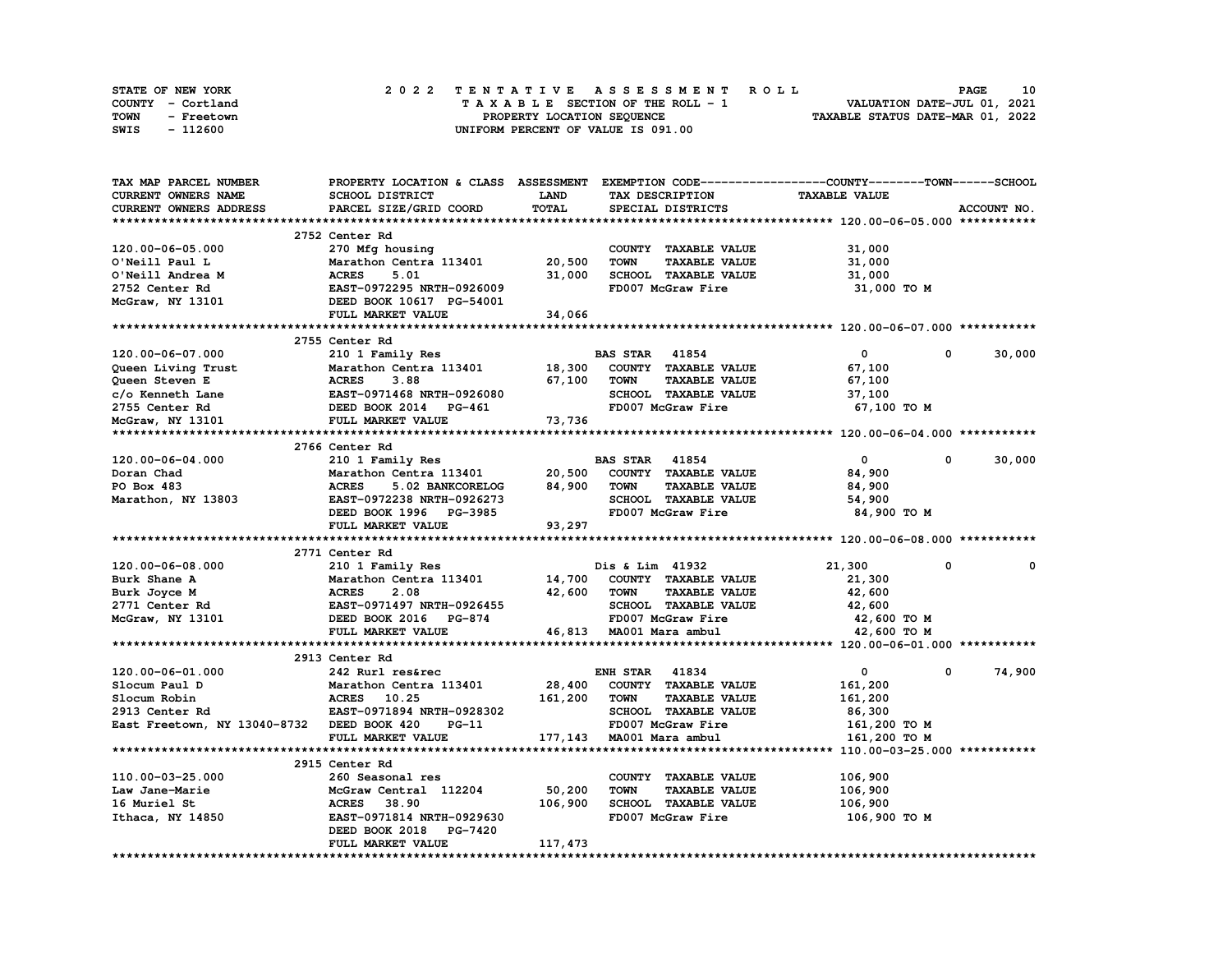| <b>STATE OF NEW YORK</b> | 2022 TENTATIVE ASSESSMENT ROLL     | 11<br>PAGE                       |
|--------------------------|------------------------------------|----------------------------------|
| COUNTY - Cortland        | TAXABLE SECTION OF THE ROLL - 1    | VALUATION DATE-JUL 01, 2021      |
| TOWN<br>- Freetown       | PROPERTY LOCATION SEQUENCE         | TAXABLE STATUS DATE-MAR 01, 2022 |
| - 112600<br>SWIS         | UNIFORM PERCENT OF VALUE IS 091.00 |                                  |

| <b>TAX MAP PARCEL NUMBER</b>                        | PROPERTY LOCATION & CLASS ASSESSMENT |         |                                           | EXEMPTION CODE-----------------COUNTY-------TOWN------SCHOOL |              |
|-----------------------------------------------------|--------------------------------------|---------|-------------------------------------------|--------------------------------------------------------------|--------------|
| CURRENT OWNERS NAME                                 | SCHOOL DISTRICT                      | LAND    | TAX DESCRIPTION                           | <b>TAXABLE VALUE</b>                                         |              |
| CURRENT OWNERS ADDRESS                              | PARCEL SIZE/GRID COORD               | TOTAL   | SPECIAL DISTRICTS                         |                                                              | ACCOUNT NO.  |
|                                                     |                                      |         |                                           |                                                              |              |
|                                                     | 2924 Center Rd                       |         |                                           |                                                              |              |
| 110.00-03-14.200                                    | 314 Rural vac<10                     |         | COUNTY TAXABLE VALUE                      | 9,000                                                        |              |
| Simon Melvin I                                      | McGraw Central 112204                | 9,000   | <b>TAXABLE VALUE</b><br><b>TOWN</b>       | 9,000                                                        |              |
| Simon Philip D                                      | <b>ACRES</b><br>5.00                 | 9,000   | SCHOOL TAXABLE VALUE                      | 9,000                                                        |              |
| PO Box 250                                          | EAST-0972661 NRTH-0928550            |         | FD007 McGraw Fire                         | 9,000 TO M                                                   |              |
| Cortland, NY 13045-0250                             | DEED BOOK 2009 PG-5423               |         |                                           |                                                              |              |
|                                                     | FULL MARKET VALUE                    | 9,890   |                                           |                                                              |              |
|                                                     |                                      |         |                                           |                                                              |              |
|                                                     | 2936 Center Rd                       |         |                                           |                                                              |              |
|                                                     | 312 Vac w/imprv                      |         | COUNTY TAXABLE VALUE                      | 26,100                                                       |              |
| 110.00-03-15.000<br>Moses Carl E                    | McGraw Central 112204                | 17,100  | <b>TOWN</b><br><b>TAXABLE VALUE</b>       |                                                              |              |
|                                                     |                                      |         |                                           | 26,100                                                       |              |
| Andreas-Moses Karen R                               | ACRES 12.39                          | 26,100  | SCHOOL TAXABLE VALUE                      | 26,100                                                       |              |
| 1 Copeland Ave                                      | EAST-0973242 NRTH-0928865            |         | FD007 McGraw Fire                         | 26,100 TO M                                                  |              |
| Homer, NY 13077                                     | DEED BOOK 10518 PG-19001             |         |                                           |                                                              |              |
|                                                     | FULL MARKET VALUE                    | 28,681  |                                           |                                                              |              |
|                                                     |                                      |         |                                           |                                                              |              |
|                                                     | 2974 Center Rd                       |         |                                           |                                                              |              |
| 110.00-03-19.100                                    | 242 Rurl res&rec                     |         | <b>BAS STAR 41854</b>                     | 0<br>0                                                       | 30,000       |
| Mack Matthew                                        | McGraw Central 112204                | 29,300  | COUNTY TAXABLE VALUE                      | 104,100                                                      |              |
| Mack Carrie A                                       | ACRES 10.98 BANKCORELOG              | 104,100 | <b>TOWN</b><br><b>TAXABLE VALUE</b>       | 104,100                                                      |              |
| 2974 Center Rd                                      | EAST-0972991 NRTH-0930053            |         | SCHOOL TAXABLE VALUE                      | 74,100                                                       |              |
| East Freetown, NY 13040-9999 DEED BOOK 1998 PG-5987 |                                      |         | FD007 McGraw Fire                         | 104,100 TO M                                                 |              |
|                                                     | FULL MARKET VALUE                    | 114,396 |                                           |                                                              |              |
|                                                     |                                      |         |                                           |                                                              |              |
|                                                     |                                      |         |                                           |                                                              |              |
|                                                     | 2975 Center Rd                       |         |                                           |                                                              |              |
| 110.00-03-24.000                                    | 270 Mfg housing                      |         | AGED C&T 41801                            | 14,085<br>14,085                                             | 0            |
| Mack Jan A                                          | McGraw Central 112204                |         | 13,500 ENH STAR 41834                     | 0<br>$\Omega$                                                | 31,300       |
| Mack Matthew                                        | <b>ACRES</b><br>1.50                 | 31,300  | COUNTY TAXABLE VALUE                      | 17,215                                                       |              |
| 2975 Center Rd                                      | EAST-0971987 NRTH-0929972            |         | <b>TOWN</b><br><b>TAXABLE VALUE</b>       | 17,215                                                       |              |
| E Freetown, NY 13040                                | DEED BOOK 2020 PG-2537               |         | SCHOOL TAXABLE VALUE                      | 0                                                            |              |
|                                                     | FULL MARKET VALUE                    |         | 34,396 FD007 McGraw Fire                  | 31,300 TO M                                                  |              |
|                                                     |                                      |         |                                           |                                                              |              |
|                                                     | 2981 Center Rd                       |         |                                           |                                                              |              |
| 110.00-03-22.000                                    | 314 Rural vac<10                     |         | COUNTY TAXABLE VALUE                      | 13,000                                                       |              |
|                                                     |                                      |         | <b>TOWN</b>                               |                                                              |              |
| VanderPloeg Thomas W                                | McGraw Central 112204                | 13,000  | <b>TAXABLE VALUE</b>                      | 13,000                                                       |              |
| VanderPloeg Theresa                                 | <b>ACRES</b><br>5.00                 | 13,000  | SCHOOL TAXABLE VALUE                      | 13,000                                                       |              |
| 3098 Center Rd                                      | EAST-0971864 NRTH-0930633            |         | FD007 McGraw Fire                         | 13,000 TO M                                                  |              |
| East Freetown, NY 13040-8731 DEED BOOK 383          | <b>PG-97</b>                         |         |                                           |                                                              |              |
|                                                     | FULL MARKET VALUE                    | 14,286  |                                           |                                                              |              |
|                                                     |                                      |         |                                           |                                                              |              |
|                                                     | 2989 Center Rd                       |         |                                           |                                                              |              |
| 110.00-03-23.000                                    | 210 1 Family Res                     |         | <b>VET WAR C 41122</b>                    | 6.000<br>0                                                   | 0            |
| Hawley Arthur                                       | McGraw Central 112204                |         | 14,500 VET WAR T 41123                    | 11,055<br>0                                                  | $\mathbf{0}$ |
| Hawley Debra                                        | <b>ACRES</b><br>2.00                 |         | 73,700 ENH STAR 41834                     | $\mathbf 0$<br>$\mathbf{o}$                                  | 73,700       |
| 2989 Center Rd                                      | EAST-0971962 NRTH-0930235            |         | COUNTY TAXABLE VALUE                      | 67,700                                                       |              |
| East Freetown, NY 13040-8732 DEED BOOK 510          | <b>PG-120</b>                        |         | <b>TOWN</b><br><b>TAXABLE VALUE</b>       | 62,645                                                       |              |
|                                                     | FULL MARKET VALUE                    | 80,989  | SCHOOL TAXABLE VALUE<br>FD007 McGraw Fire | 0<br>73,700 TO M                                             |              |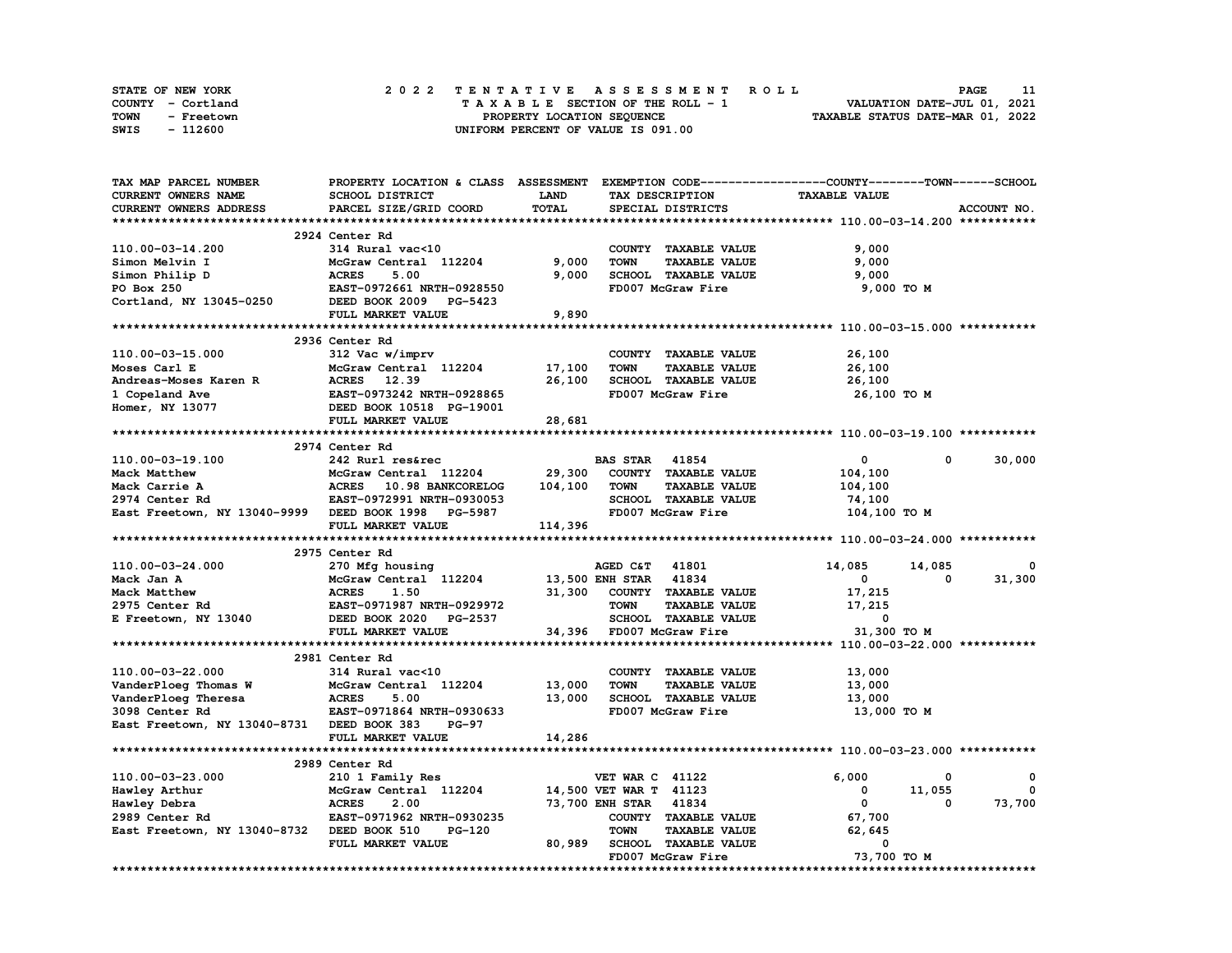| STATE OF NEW YORK  | 2022 TENTATIVE ASSESSMENT ROLL     | 12<br><b>PAGE</b>                |
|--------------------|------------------------------------|----------------------------------|
| COUNTY - Cortland  | TAXABLE SECTION OF THE ROLL - 1    | VALUATION DATE-JUL 01, 2021      |
| TOWN<br>- Freetown | PROPERTY LOCATION SEOUENCE         | TAXABLE STATUS DATE-MAR 01, 2022 |
| - 112600<br>SWIS   | UNIFORM PERCENT OF VALUE IS 091.00 |                                  |

| TAX MAP PARCEL NUMBER                                                               |                                                                                                                                                                                                                                                      |              |                                                   | PROPERTY LOCATION & CLASS ASSESSMENT EXEMPTION CODE----------------COUNTY-------TOWN-----SCHOOL |                        |
|-------------------------------------------------------------------------------------|------------------------------------------------------------------------------------------------------------------------------------------------------------------------------------------------------------------------------------------------------|--------------|---------------------------------------------------|-------------------------------------------------------------------------------------------------|------------------------|
| <b>CURRENT OWNERS NAME</b>                                                          | SCHOOL DISTRICT                                                                                                                                                                                                                                      | LAND         | TAX DESCRIPTION                                   | <b>TAXABLE VALUE</b>                                                                            |                        |
| CURRENT OWNERS ADDRESS                                                              | PARCEL SIZE/GRID COORD                                                                                                                                                                                                                               | <b>TOTAL</b> | SPECIAL DISTRICTS                                 |                                                                                                 | ACCOUNT NO.            |
|                                                                                     |                                                                                                                                                                                                                                                      |              |                                                   |                                                                                                 |                        |
|                                                                                     | 2990 Center Rd                                                                                                                                                                                                                                       |              |                                                   |                                                                                                 |                        |
| 110.00-03-20.000                                                                    |                                                                                                                                                                                                                                                      |              |                                                   | $\mathbf{0}$<br>$^{\circ}$                                                                      | 30,000                 |
| Hawley Lori L                                                                       |                                                                                                                                                                                                                                                      |              |                                                   | 53,600                                                                                          |                        |
| 2990 Center Rd                                                                      | <b>ACRES</b><br>5.90                                                                                                                                                                                                                                 | 53,600       | <b>TAXABLE VALUE</b><br>TOWN                      | 53,600                                                                                          |                        |
| East Freetown, NY 13040                                                             | EAST-0972625 NRTH-0930353                                                                                                                                                                                                                            |              | SCHOOL TAXABLE VALUE                              | 23,600                                                                                          |                        |
|                                                                                     | EASI-09/2025 NRTH-0930353<br>DEED BOOK 10580 PG-21001                                                                                                                                                                                                |              | FD007 McGraw Fire                                 | 53,600 TO M                                                                                     |                        |
|                                                                                     | FULL MARKET VALUE                                                                                                                                                                                                                                    | 58,901       |                                                   |                                                                                                 |                        |
|                                                                                     |                                                                                                                                                                                                                                                      |              |                                                   |                                                                                                 |                        |
|                                                                                     | 3002 Center Rd                                                                                                                                                                                                                                       |              |                                                   |                                                                                                 |                        |
| 110.00-03-21.000                                                                    | 270 Mfg housing                                                                                                                                                                                                                                      |              | COUNTY TAXABLE VALUE                              | 31,100                                                                                          |                        |
|                                                                                     | 110.00-03-21.000<br>Leonard Howard Howard March MCGraw Central 112204<br>Leonard Janet MCGraw Central 112204<br>Leonard Janet ACRES 5.30<br>CRES 5.30<br>CRES 5.30<br>CRES 5.30<br>CRES 5.30<br>CRES 5.30<br>CRES 31,100<br>CRES 5.30<br>CRES 31,100 |              |                                                   |                                                                                                 |                        |
|                                                                                     |                                                                                                                                                                                                                                                      |              |                                                   |                                                                                                 |                        |
|                                                                                     |                                                                                                                                                                                                                                                      |              |                                                   |                                                                                                 |                        |
|                                                                                     |                                                                                                                                                                                                                                                      |              |                                                   | 31,100 TO M                                                                                     |                        |
|                                                                                     |                                                                                                                                                                                                                                                      |              |                                                   |                                                                                                 |                        |
|                                                                                     | FULL MARKET VALUE                                                                                                                                                                                                                                    | 34,176       |                                                   |                                                                                                 |                        |
|                                                                                     |                                                                                                                                                                                                                                                      |              |                                                   |                                                                                                 |                        |
|                                                                                     | 3018 Center Rd                                                                                                                                                                                                                                       |              |                                                   |                                                                                                 |                        |
| 110.00-03-01.000                                                                    | 314 Rural vac<10                                                                                                                                                                                                                                     |              | COUNTY TAXABLE VALUE                              | 18,800                                                                                          |                        |
| Law Jane Marie                                                                      | McGraw Central 112204 18,800<br>McGrav<br>ACRES                                                                                                                                                                                                      |              | <b>TOWN</b><br><b>TAXABLE VALUE</b>               | 18,800                                                                                          |                        |
| 16 Muriel St                                                                        | 8.51                                                                                                                                                                                                                                                 | 18,800       | SCHOOL TAXABLE VALUE                              | 18,800                                                                                          |                        |
|                                                                                     | Ithaca, NY 14850 EAST-0972611 NRTH-0931027                                                                                                                                                                                                           |              | FD007 McGraw Fire                                 | 18,800 TO M                                                                                     |                        |
|                                                                                     | DEED BOOK 2019 PG-6265                                                                                                                                                                                                                               |              |                                                   |                                                                                                 |                        |
|                                                                                     | FULL MARKET VALUE                                                                                                                                                                                                                                    | 20,659       |                                                   |                                                                                                 |                        |
|                                                                                     |                                                                                                                                                                                                                                                      |              |                                                   |                                                                                                 |                        |
|                                                                                     | 3098 Center Rd                                                                                                                                                                                                                                       |              | 37 PCT OF VALUE USED FOR EXEMPTION PURPOSES       |                                                                                                 |                        |
|                                                                                     |                                                                                                                                                                                                                                                      |              |                                                   | $10,000$<br>0 $12,155$<br>0                                                                     | $\mathbf{o}$           |
|                                                                                     |                                                                                                                                                                                                                                                      |              |                                                   |                                                                                                 | $^{\circ}$             |
|                                                                                     |                                                                                                                                                                                                                                                      |              |                                                   | $\overline{0}$                                                                                  | $\mathbf{0}$<br>74,900 |
|                                                                                     |                                                                                                                                                                                                                                                      |              | COUNTY TAXABLE VALUE                              | 121,400                                                                                         |                        |
|                                                                                     | DEED BOOK 2016 PG-3389                                                                                                                                                                                                                               |              | <b>TOWN</b><br><b>TAXABLE VALUE</b>               | 119,245                                                                                         |                        |
|                                                                                     | FULL MARKET VALUE                                                                                                                                                                                                                                    |              | 144,396 SCHOOL TAXABLE VALUE                      | 56,500                                                                                          |                        |
|                                                                                     |                                                                                                                                                                                                                                                      |              | FD007 McGraw Fire                                 | 131,400 TO M                                                                                    |                        |
|                                                                                     |                                                                                                                                                                                                                                                      |              |                                                   |                                                                                                 |                        |
|                                                                                     | 3143 Center Rd                                                                                                                                                                                                                                       |              | 81 PCT OF VALUE USED FOR EXEMPTION PURPOSES       |                                                                                                 |                        |
| 110.00-01-02.100                                                                    |                                                                                                                                                                                                                                                      |              | VET COM C 41132                                   | 10,000<br>0                                                                                     | 0                      |
|                                                                                     | 240 Rural res<br>McGraw Central 112204 52,30                                                                                                                                                                                                         |              |                                                   | $\overline{0}$<br>20,000                                                                        | $\mathbf 0$            |
|                                                                                     | 30.13 BANKCORELOG                                                                                                                                                                                                                                    |              | 52,300 VET COM T 41133<br>218,300 VET DIS C 41142 | $^{\circ}$                                                                                      | 0                      |
| Pace Anthony Albert McGraw C<br>3143 Center Rd ACRES<br>Freetown, NY 13040 EAST-097 | EAST-0970786 NRTH-0932551                                                                                                                                                                                                                            |              | <b>VET DIS T 41143</b>                            | $20,000$<br>0<br>40,000                                                                         | $\mathbf 0$            |
|                                                                                     | DEED BOOK 2010 PG-6646                                                                                                                                                                                                                               |              | <b>BAS STAR</b> 41854                             | $\overline{\mathbf{0}}$<br>$\Omega$                                                             | 30,000                 |
|                                                                                     | FULL MARKET VALUE                                                                                                                                                                                                                                    |              | 239,890 COUNTY TAXABLE VALUE                      | 188,300                                                                                         |                        |
|                                                                                     |                                                                                                                                                                                                                                                      |              |                                                   |                                                                                                 |                        |
|                                                                                     |                                                                                                                                                                                                                                                      |              | <b>TOWN</b><br><b>TAXABLE VALUE</b>               | 158,300                                                                                         |                        |
|                                                                                     |                                                                                                                                                                                                                                                      |              | SCHOOL TAXABLE VALUE                              | 188,300                                                                                         |                        |
|                                                                                     |                                                                                                                                                                                                                                                      |              | FD007 McGraw Fire                                 | 218,300 то м                                                                                    |                        |
|                                                                                     |                                                                                                                                                                                                                                                      |              |                                                   |                                                                                                 |                        |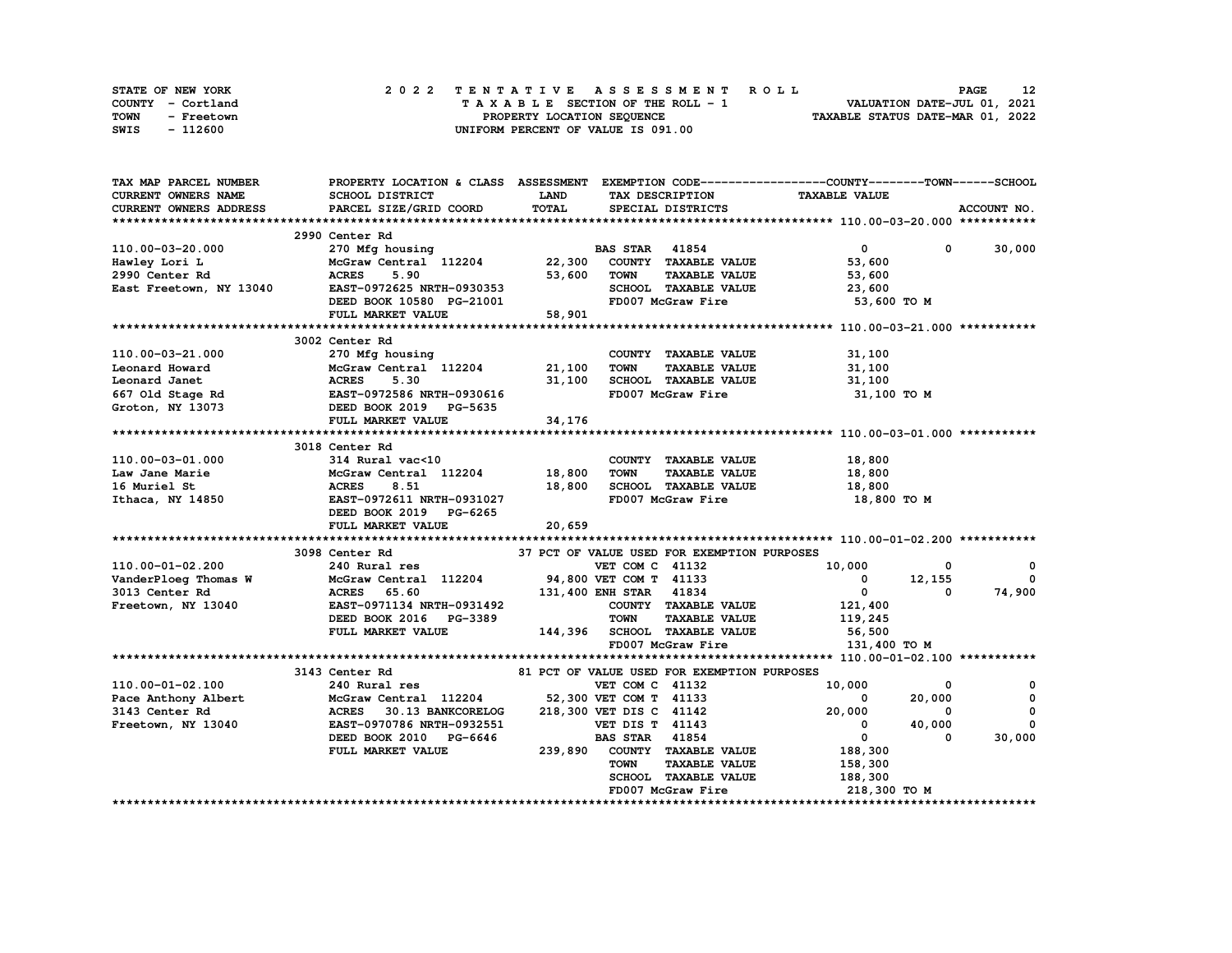| STATE OF NEW YORK  | 2022 TENTATIVE ASSESSMENT ROLL     | <b>PAGE</b>                      |
|--------------------|------------------------------------|----------------------------------|
| COUNTY - Cortland  | TAXABLE SECTION OF THE ROLL - 1    | VALUATION DATE-JUL 01, 2021      |
| TOWN<br>- Freetown | PROPERTY LOCATION SEOUENCE         | TAXABLE STATUS DATE-MAR 01, 2022 |
| - 112600<br>SWIS   | UNIFORM PERCENT OF VALUE IS 091.00 |                                  |

| <b>CURRENT OWNERS NAME</b><br>SCHOOL DISTRICT<br><b>LAND</b><br>TAX DESCRIPTION<br><b>TAXABLE VALUE</b><br>TOTAL<br>CURRENT OWNERS ADDRESS<br>PARCEL SIZE/GRID COORD<br>SPECIAL DISTRICTS<br>ACCOUNT NO.<br>2382 Church Ln<br>129.02-01-04.000<br>314 Rural vac<10<br>COUNTY TAXABLE VALUE<br>4,000<br>4,000<br>Amidon John E<br>Marathon Centra 113401<br><b>TOWN</b><br><b>TAXABLE VALUE</b><br>4,000<br>4,000<br>SCHOOL TAXABLE VALUE<br>4,000<br>Kelsey Melody L<br>FRNT 355.62 DPTH 102.13<br>60 State Route 41<br>FD006 Marathon fire<br>EAST-0967516 NRTH-0919595<br>4,000 TO M<br>MA001 Mara ambul<br>Homer, NY 13077<br>DEED BOOK 10571 PG-26001<br>4,000 TO M<br>FULL MARKET VALUE<br>4,396<br>2390 Church Ln<br>129.02-01-02.000<br>210 1 Family Res<br>COUNTY TAXABLE VALUE<br>61,000<br>Clark Jessica J<br>Marathon Centra 113401<br>10,300<br><b>TOWN</b><br><b>TAXABLE VALUE</b><br>61,000<br>FRNT 235.72 DPTH 105.00<br>61,000<br>SCHOOL TAXABLE VALUE<br>2390 Church Ln<br>61,000<br>Marathon, NY 13803-2440<br>FD006 Marathon fire<br><b>BANK LERETA</b><br>61,000 TO M<br>MA001 Mara ambul<br>EAST-0967357 NRTH-0919680<br>61,000 TO M<br>DEED BOOK 2017 PG-1743<br>67,033<br>FULL MARKET VALUE<br>Clock Rd<br>322 Rural vac>10<br>22,600<br>119.00-01-08.000<br>COUNTY TAXABLE VALUE<br>Marathon Centra 113401<br>22,600<br><b>TOWN</b><br><b>TAXABLE VALUE</b><br>22,600<br>Port Richard C<br>22,600<br>SCHOOL TAXABLE VALUE<br>108 Comertown Rd<br>ACRES 11.64<br>22,600<br>FD006 Marathon fire<br>Shennandoah, VA 22849<br>EAST-0967226 NRTH-0925374<br>22,600 TO M<br>MA001 Mara ambul<br>DEED BOOK 2013 PG-4176<br>22,600 TO M<br>FULL MARKET VALUE<br>24,835<br>Clock Rd<br>119.00-01-09.200<br>312 Vac w/imprv<br>COUNTY TAXABLE VALUE<br>34,800<br>Marathon Centra 113401<br>13,000<br>Hutto Nancy E<br>TOWN<br><b>TAXABLE VALUE</b><br>34,800<br>34,800<br>10052 416th Avenue SE<br><b>ACRES</b><br>5.01<br>SCHOOL TAXABLE VALUE<br>34,800<br>North Bend, NC 98045<br>FD006 Marathon fire<br>EAST-0965366 NRTH-0925263<br>34,800 TO M<br>MA001 Mara ambul<br>DEED BOOK 2016 PG-5030<br>34,800 TO M<br>FULL MARKET VALUE<br>38,242<br>Clock Rd<br>119.00-02-01.000<br>322 Rural vac>10<br>30,900<br>COUNTY TAXABLE VALUE<br>O'Reilly Lawrence T<br>Marathon Centra 113401 30,900<br><b>TOWN</b><br><b>TAXABLE VALUE</b><br>30,900<br>O'Reilly Thomas J<br>ACRES 23.81<br>30,900<br>SCHOOL TAXABLE VALUE<br>30,900<br>EAST-0964582 NRTH-0926014<br>6022 North Rd<br>FD006 Marathon fire<br>30,900 то м<br>33,956<br>Friendsville, PA 18818<br>FULL MARKET VALUE<br>MA001 Mara ambul<br>30,900 TO M<br>Clock Rd<br>120.00-08-01.000<br>314 Rural vac<10<br>COUNTY TAXABLE VALUE<br>13,700<br>Marathon Centra 113401<br>Port Richard C<br>13,700<br><b>TOWN</b><br><b>TAXABLE VALUE</b><br>13,700<br><b>ACRES</b><br>5.37<br>13,700<br>SCHOOL TAXABLE VALUE<br>13,700<br>108 Comertown Rd<br>FD006 Marathon fire<br>Shenandoah, VA 22849<br>EAST-0967832 NRTH-0925365<br>13,700 TO M<br>MA001 Mara ambul<br>DEED BOOK 10231 PG-42001<br>13,700 TO M<br>FULL MARKET VALUE<br>15,055 | TAX MAP PARCEL NUMBER |  | PROPERTY LOCATION & CLASS ASSESSMENT EXEMPTION CODE-----------------COUNTY-------TOWN-----SCHOOL |
|-------------------------------------------------------------------------------------------------------------------------------------------------------------------------------------------------------------------------------------------------------------------------------------------------------------------------------------------------------------------------------------------------------------------------------------------------------------------------------------------------------------------------------------------------------------------------------------------------------------------------------------------------------------------------------------------------------------------------------------------------------------------------------------------------------------------------------------------------------------------------------------------------------------------------------------------------------------------------------------------------------------------------------------------------------------------------------------------------------------------------------------------------------------------------------------------------------------------------------------------------------------------------------------------------------------------------------------------------------------------------------------------------------------------------------------------------------------------------------------------------------------------------------------------------------------------------------------------------------------------------------------------------------------------------------------------------------------------------------------------------------------------------------------------------------------------------------------------------------------------------------------------------------------------------------------------------------------------------------------------------------------------------------------------------------------------------------------------------------------------------------------------------------------------------------------------------------------------------------------------------------------------------------------------------------------------------------------------------------------------------------------------------------------------------------------------------------------------------------------------------------------------------------------------------------------------------------------------------------------------------------------------------------------------------------------------------------------------------------------------------------------------------------------------------------------------------------------------------------------------------------------------------------------------------------------------------------------------------------------------------------------------------------------------------------------------------------------------------------------|-----------------------|--|--------------------------------------------------------------------------------------------------|
|                                                                                                                                                                                                                                                                                                                                                                                                                                                                                                                                                                                                                                                                                                                                                                                                                                                                                                                                                                                                                                                                                                                                                                                                                                                                                                                                                                                                                                                                                                                                                                                                                                                                                                                                                                                                                                                                                                                                                                                                                                                                                                                                                                                                                                                                                                                                                                                                                                                                                                                                                                                                                                                                                                                                                                                                                                                                                                                                                                                                                                                                                                             |                       |  |                                                                                                  |
|                                                                                                                                                                                                                                                                                                                                                                                                                                                                                                                                                                                                                                                                                                                                                                                                                                                                                                                                                                                                                                                                                                                                                                                                                                                                                                                                                                                                                                                                                                                                                                                                                                                                                                                                                                                                                                                                                                                                                                                                                                                                                                                                                                                                                                                                                                                                                                                                                                                                                                                                                                                                                                                                                                                                                                                                                                                                                                                                                                                                                                                                                                             |                       |  |                                                                                                  |
|                                                                                                                                                                                                                                                                                                                                                                                                                                                                                                                                                                                                                                                                                                                                                                                                                                                                                                                                                                                                                                                                                                                                                                                                                                                                                                                                                                                                                                                                                                                                                                                                                                                                                                                                                                                                                                                                                                                                                                                                                                                                                                                                                                                                                                                                                                                                                                                                                                                                                                                                                                                                                                                                                                                                                                                                                                                                                                                                                                                                                                                                                                             |                       |  |                                                                                                  |
|                                                                                                                                                                                                                                                                                                                                                                                                                                                                                                                                                                                                                                                                                                                                                                                                                                                                                                                                                                                                                                                                                                                                                                                                                                                                                                                                                                                                                                                                                                                                                                                                                                                                                                                                                                                                                                                                                                                                                                                                                                                                                                                                                                                                                                                                                                                                                                                                                                                                                                                                                                                                                                                                                                                                                                                                                                                                                                                                                                                                                                                                                                             |                       |  |                                                                                                  |
|                                                                                                                                                                                                                                                                                                                                                                                                                                                                                                                                                                                                                                                                                                                                                                                                                                                                                                                                                                                                                                                                                                                                                                                                                                                                                                                                                                                                                                                                                                                                                                                                                                                                                                                                                                                                                                                                                                                                                                                                                                                                                                                                                                                                                                                                                                                                                                                                                                                                                                                                                                                                                                                                                                                                                                                                                                                                                                                                                                                                                                                                                                             |                       |  |                                                                                                  |
|                                                                                                                                                                                                                                                                                                                                                                                                                                                                                                                                                                                                                                                                                                                                                                                                                                                                                                                                                                                                                                                                                                                                                                                                                                                                                                                                                                                                                                                                                                                                                                                                                                                                                                                                                                                                                                                                                                                                                                                                                                                                                                                                                                                                                                                                                                                                                                                                                                                                                                                                                                                                                                                                                                                                                                                                                                                                                                                                                                                                                                                                                                             |                       |  |                                                                                                  |
|                                                                                                                                                                                                                                                                                                                                                                                                                                                                                                                                                                                                                                                                                                                                                                                                                                                                                                                                                                                                                                                                                                                                                                                                                                                                                                                                                                                                                                                                                                                                                                                                                                                                                                                                                                                                                                                                                                                                                                                                                                                                                                                                                                                                                                                                                                                                                                                                                                                                                                                                                                                                                                                                                                                                                                                                                                                                                                                                                                                                                                                                                                             |                       |  |                                                                                                  |
|                                                                                                                                                                                                                                                                                                                                                                                                                                                                                                                                                                                                                                                                                                                                                                                                                                                                                                                                                                                                                                                                                                                                                                                                                                                                                                                                                                                                                                                                                                                                                                                                                                                                                                                                                                                                                                                                                                                                                                                                                                                                                                                                                                                                                                                                                                                                                                                                                                                                                                                                                                                                                                                                                                                                                                                                                                                                                                                                                                                                                                                                                                             |                       |  |                                                                                                  |
|                                                                                                                                                                                                                                                                                                                                                                                                                                                                                                                                                                                                                                                                                                                                                                                                                                                                                                                                                                                                                                                                                                                                                                                                                                                                                                                                                                                                                                                                                                                                                                                                                                                                                                                                                                                                                                                                                                                                                                                                                                                                                                                                                                                                                                                                                                                                                                                                                                                                                                                                                                                                                                                                                                                                                                                                                                                                                                                                                                                                                                                                                                             |                       |  |                                                                                                  |
|                                                                                                                                                                                                                                                                                                                                                                                                                                                                                                                                                                                                                                                                                                                                                                                                                                                                                                                                                                                                                                                                                                                                                                                                                                                                                                                                                                                                                                                                                                                                                                                                                                                                                                                                                                                                                                                                                                                                                                                                                                                                                                                                                                                                                                                                                                                                                                                                                                                                                                                                                                                                                                                                                                                                                                                                                                                                                                                                                                                                                                                                                                             |                       |  |                                                                                                  |
|                                                                                                                                                                                                                                                                                                                                                                                                                                                                                                                                                                                                                                                                                                                                                                                                                                                                                                                                                                                                                                                                                                                                                                                                                                                                                                                                                                                                                                                                                                                                                                                                                                                                                                                                                                                                                                                                                                                                                                                                                                                                                                                                                                                                                                                                                                                                                                                                                                                                                                                                                                                                                                                                                                                                                                                                                                                                                                                                                                                                                                                                                                             |                       |  |                                                                                                  |
|                                                                                                                                                                                                                                                                                                                                                                                                                                                                                                                                                                                                                                                                                                                                                                                                                                                                                                                                                                                                                                                                                                                                                                                                                                                                                                                                                                                                                                                                                                                                                                                                                                                                                                                                                                                                                                                                                                                                                                                                                                                                                                                                                                                                                                                                                                                                                                                                                                                                                                                                                                                                                                                                                                                                                                                                                                                                                                                                                                                                                                                                                                             |                       |  |                                                                                                  |
|                                                                                                                                                                                                                                                                                                                                                                                                                                                                                                                                                                                                                                                                                                                                                                                                                                                                                                                                                                                                                                                                                                                                                                                                                                                                                                                                                                                                                                                                                                                                                                                                                                                                                                                                                                                                                                                                                                                                                                                                                                                                                                                                                                                                                                                                                                                                                                                                                                                                                                                                                                                                                                                                                                                                                                                                                                                                                                                                                                                                                                                                                                             |                       |  |                                                                                                  |
|                                                                                                                                                                                                                                                                                                                                                                                                                                                                                                                                                                                                                                                                                                                                                                                                                                                                                                                                                                                                                                                                                                                                                                                                                                                                                                                                                                                                                                                                                                                                                                                                                                                                                                                                                                                                                                                                                                                                                                                                                                                                                                                                                                                                                                                                                                                                                                                                                                                                                                                                                                                                                                                                                                                                                                                                                                                                                                                                                                                                                                                                                                             |                       |  |                                                                                                  |
|                                                                                                                                                                                                                                                                                                                                                                                                                                                                                                                                                                                                                                                                                                                                                                                                                                                                                                                                                                                                                                                                                                                                                                                                                                                                                                                                                                                                                                                                                                                                                                                                                                                                                                                                                                                                                                                                                                                                                                                                                                                                                                                                                                                                                                                                                                                                                                                                                                                                                                                                                                                                                                                                                                                                                                                                                                                                                                                                                                                                                                                                                                             |                       |  |                                                                                                  |
|                                                                                                                                                                                                                                                                                                                                                                                                                                                                                                                                                                                                                                                                                                                                                                                                                                                                                                                                                                                                                                                                                                                                                                                                                                                                                                                                                                                                                                                                                                                                                                                                                                                                                                                                                                                                                                                                                                                                                                                                                                                                                                                                                                                                                                                                                                                                                                                                                                                                                                                                                                                                                                                                                                                                                                                                                                                                                                                                                                                                                                                                                                             |                       |  |                                                                                                  |
|                                                                                                                                                                                                                                                                                                                                                                                                                                                                                                                                                                                                                                                                                                                                                                                                                                                                                                                                                                                                                                                                                                                                                                                                                                                                                                                                                                                                                                                                                                                                                                                                                                                                                                                                                                                                                                                                                                                                                                                                                                                                                                                                                                                                                                                                                                                                                                                                                                                                                                                                                                                                                                                                                                                                                                                                                                                                                                                                                                                                                                                                                                             |                       |  |                                                                                                  |
|                                                                                                                                                                                                                                                                                                                                                                                                                                                                                                                                                                                                                                                                                                                                                                                                                                                                                                                                                                                                                                                                                                                                                                                                                                                                                                                                                                                                                                                                                                                                                                                                                                                                                                                                                                                                                                                                                                                                                                                                                                                                                                                                                                                                                                                                                                                                                                                                                                                                                                                                                                                                                                                                                                                                                                                                                                                                                                                                                                                                                                                                                                             |                       |  |                                                                                                  |
|                                                                                                                                                                                                                                                                                                                                                                                                                                                                                                                                                                                                                                                                                                                                                                                                                                                                                                                                                                                                                                                                                                                                                                                                                                                                                                                                                                                                                                                                                                                                                                                                                                                                                                                                                                                                                                                                                                                                                                                                                                                                                                                                                                                                                                                                                                                                                                                                                                                                                                                                                                                                                                                                                                                                                                                                                                                                                                                                                                                                                                                                                                             |                       |  |                                                                                                  |
|                                                                                                                                                                                                                                                                                                                                                                                                                                                                                                                                                                                                                                                                                                                                                                                                                                                                                                                                                                                                                                                                                                                                                                                                                                                                                                                                                                                                                                                                                                                                                                                                                                                                                                                                                                                                                                                                                                                                                                                                                                                                                                                                                                                                                                                                                                                                                                                                                                                                                                                                                                                                                                                                                                                                                                                                                                                                                                                                                                                                                                                                                                             |                       |  |                                                                                                  |
|                                                                                                                                                                                                                                                                                                                                                                                                                                                                                                                                                                                                                                                                                                                                                                                                                                                                                                                                                                                                                                                                                                                                                                                                                                                                                                                                                                                                                                                                                                                                                                                                                                                                                                                                                                                                                                                                                                                                                                                                                                                                                                                                                                                                                                                                                                                                                                                                                                                                                                                                                                                                                                                                                                                                                                                                                                                                                                                                                                                                                                                                                                             |                       |  |                                                                                                  |
|                                                                                                                                                                                                                                                                                                                                                                                                                                                                                                                                                                                                                                                                                                                                                                                                                                                                                                                                                                                                                                                                                                                                                                                                                                                                                                                                                                                                                                                                                                                                                                                                                                                                                                                                                                                                                                                                                                                                                                                                                                                                                                                                                                                                                                                                                                                                                                                                                                                                                                                                                                                                                                                                                                                                                                                                                                                                                                                                                                                                                                                                                                             |                       |  |                                                                                                  |
|                                                                                                                                                                                                                                                                                                                                                                                                                                                                                                                                                                                                                                                                                                                                                                                                                                                                                                                                                                                                                                                                                                                                                                                                                                                                                                                                                                                                                                                                                                                                                                                                                                                                                                                                                                                                                                                                                                                                                                                                                                                                                                                                                                                                                                                                                                                                                                                                                                                                                                                                                                                                                                                                                                                                                                                                                                                                                                                                                                                                                                                                                                             |                       |  |                                                                                                  |
|                                                                                                                                                                                                                                                                                                                                                                                                                                                                                                                                                                                                                                                                                                                                                                                                                                                                                                                                                                                                                                                                                                                                                                                                                                                                                                                                                                                                                                                                                                                                                                                                                                                                                                                                                                                                                                                                                                                                                                                                                                                                                                                                                                                                                                                                                                                                                                                                                                                                                                                                                                                                                                                                                                                                                                                                                                                                                                                                                                                                                                                                                                             |                       |  |                                                                                                  |
|                                                                                                                                                                                                                                                                                                                                                                                                                                                                                                                                                                                                                                                                                                                                                                                                                                                                                                                                                                                                                                                                                                                                                                                                                                                                                                                                                                                                                                                                                                                                                                                                                                                                                                                                                                                                                                                                                                                                                                                                                                                                                                                                                                                                                                                                                                                                                                                                                                                                                                                                                                                                                                                                                                                                                                                                                                                                                                                                                                                                                                                                                                             |                       |  |                                                                                                  |
|                                                                                                                                                                                                                                                                                                                                                                                                                                                                                                                                                                                                                                                                                                                                                                                                                                                                                                                                                                                                                                                                                                                                                                                                                                                                                                                                                                                                                                                                                                                                                                                                                                                                                                                                                                                                                                                                                                                                                                                                                                                                                                                                                                                                                                                                                                                                                                                                                                                                                                                                                                                                                                                                                                                                                                                                                                                                                                                                                                                                                                                                                                             |                       |  |                                                                                                  |
|                                                                                                                                                                                                                                                                                                                                                                                                                                                                                                                                                                                                                                                                                                                                                                                                                                                                                                                                                                                                                                                                                                                                                                                                                                                                                                                                                                                                                                                                                                                                                                                                                                                                                                                                                                                                                                                                                                                                                                                                                                                                                                                                                                                                                                                                                                                                                                                                                                                                                                                                                                                                                                                                                                                                                                                                                                                                                                                                                                                                                                                                                                             |                       |  |                                                                                                  |
|                                                                                                                                                                                                                                                                                                                                                                                                                                                                                                                                                                                                                                                                                                                                                                                                                                                                                                                                                                                                                                                                                                                                                                                                                                                                                                                                                                                                                                                                                                                                                                                                                                                                                                                                                                                                                                                                                                                                                                                                                                                                                                                                                                                                                                                                                                                                                                                                                                                                                                                                                                                                                                                                                                                                                                                                                                                                                                                                                                                                                                                                                                             |                       |  |                                                                                                  |
|                                                                                                                                                                                                                                                                                                                                                                                                                                                                                                                                                                                                                                                                                                                                                                                                                                                                                                                                                                                                                                                                                                                                                                                                                                                                                                                                                                                                                                                                                                                                                                                                                                                                                                                                                                                                                                                                                                                                                                                                                                                                                                                                                                                                                                                                                                                                                                                                                                                                                                                                                                                                                                                                                                                                                                                                                                                                                                                                                                                                                                                                                                             |                       |  |                                                                                                  |
|                                                                                                                                                                                                                                                                                                                                                                                                                                                                                                                                                                                                                                                                                                                                                                                                                                                                                                                                                                                                                                                                                                                                                                                                                                                                                                                                                                                                                                                                                                                                                                                                                                                                                                                                                                                                                                                                                                                                                                                                                                                                                                                                                                                                                                                                                                                                                                                                                                                                                                                                                                                                                                                                                                                                                                                                                                                                                                                                                                                                                                                                                                             |                       |  |                                                                                                  |
|                                                                                                                                                                                                                                                                                                                                                                                                                                                                                                                                                                                                                                                                                                                                                                                                                                                                                                                                                                                                                                                                                                                                                                                                                                                                                                                                                                                                                                                                                                                                                                                                                                                                                                                                                                                                                                                                                                                                                                                                                                                                                                                                                                                                                                                                                                                                                                                                                                                                                                                                                                                                                                                                                                                                                                                                                                                                                                                                                                                                                                                                                                             |                       |  |                                                                                                  |
|                                                                                                                                                                                                                                                                                                                                                                                                                                                                                                                                                                                                                                                                                                                                                                                                                                                                                                                                                                                                                                                                                                                                                                                                                                                                                                                                                                                                                                                                                                                                                                                                                                                                                                                                                                                                                                                                                                                                                                                                                                                                                                                                                                                                                                                                                                                                                                                                                                                                                                                                                                                                                                                                                                                                                                                                                                                                                                                                                                                                                                                                                                             |                       |  |                                                                                                  |
|                                                                                                                                                                                                                                                                                                                                                                                                                                                                                                                                                                                                                                                                                                                                                                                                                                                                                                                                                                                                                                                                                                                                                                                                                                                                                                                                                                                                                                                                                                                                                                                                                                                                                                                                                                                                                                                                                                                                                                                                                                                                                                                                                                                                                                                                                                                                                                                                                                                                                                                                                                                                                                                                                                                                                                                                                                                                                                                                                                                                                                                                                                             |                       |  |                                                                                                  |
|                                                                                                                                                                                                                                                                                                                                                                                                                                                                                                                                                                                                                                                                                                                                                                                                                                                                                                                                                                                                                                                                                                                                                                                                                                                                                                                                                                                                                                                                                                                                                                                                                                                                                                                                                                                                                                                                                                                                                                                                                                                                                                                                                                                                                                                                                                                                                                                                                                                                                                                                                                                                                                                                                                                                                                                                                                                                                                                                                                                                                                                                                                             |                       |  |                                                                                                  |
|                                                                                                                                                                                                                                                                                                                                                                                                                                                                                                                                                                                                                                                                                                                                                                                                                                                                                                                                                                                                                                                                                                                                                                                                                                                                                                                                                                                                                                                                                                                                                                                                                                                                                                                                                                                                                                                                                                                                                                                                                                                                                                                                                                                                                                                                                                                                                                                                                                                                                                                                                                                                                                                                                                                                                                                                                                                                                                                                                                                                                                                                                                             |                       |  |                                                                                                  |
|                                                                                                                                                                                                                                                                                                                                                                                                                                                                                                                                                                                                                                                                                                                                                                                                                                                                                                                                                                                                                                                                                                                                                                                                                                                                                                                                                                                                                                                                                                                                                                                                                                                                                                                                                                                                                                                                                                                                                                                                                                                                                                                                                                                                                                                                                                                                                                                                                                                                                                                                                                                                                                                                                                                                                                                                                                                                                                                                                                                                                                                                                                             |                       |  |                                                                                                  |
|                                                                                                                                                                                                                                                                                                                                                                                                                                                                                                                                                                                                                                                                                                                                                                                                                                                                                                                                                                                                                                                                                                                                                                                                                                                                                                                                                                                                                                                                                                                                                                                                                                                                                                                                                                                                                                                                                                                                                                                                                                                                                                                                                                                                                                                                                                                                                                                                                                                                                                                                                                                                                                                                                                                                                                                                                                                                                                                                                                                                                                                                                                             |                       |  |                                                                                                  |
|                                                                                                                                                                                                                                                                                                                                                                                                                                                                                                                                                                                                                                                                                                                                                                                                                                                                                                                                                                                                                                                                                                                                                                                                                                                                                                                                                                                                                                                                                                                                                                                                                                                                                                                                                                                                                                                                                                                                                                                                                                                                                                                                                                                                                                                                                                                                                                                                                                                                                                                                                                                                                                                                                                                                                                                                                                                                                                                                                                                                                                                                                                             |                       |  |                                                                                                  |
|                                                                                                                                                                                                                                                                                                                                                                                                                                                                                                                                                                                                                                                                                                                                                                                                                                                                                                                                                                                                                                                                                                                                                                                                                                                                                                                                                                                                                                                                                                                                                                                                                                                                                                                                                                                                                                                                                                                                                                                                                                                                                                                                                                                                                                                                                                                                                                                                                                                                                                                                                                                                                                                                                                                                                                                                                                                                                                                                                                                                                                                                                                             |                       |  |                                                                                                  |
|                                                                                                                                                                                                                                                                                                                                                                                                                                                                                                                                                                                                                                                                                                                                                                                                                                                                                                                                                                                                                                                                                                                                                                                                                                                                                                                                                                                                                                                                                                                                                                                                                                                                                                                                                                                                                                                                                                                                                                                                                                                                                                                                                                                                                                                                                                                                                                                                                                                                                                                                                                                                                                                                                                                                                                                                                                                                                                                                                                                                                                                                                                             |                       |  |                                                                                                  |
|                                                                                                                                                                                                                                                                                                                                                                                                                                                                                                                                                                                                                                                                                                                                                                                                                                                                                                                                                                                                                                                                                                                                                                                                                                                                                                                                                                                                                                                                                                                                                                                                                                                                                                                                                                                                                                                                                                                                                                                                                                                                                                                                                                                                                                                                                                                                                                                                                                                                                                                                                                                                                                                                                                                                                                                                                                                                                                                                                                                                                                                                                                             |                       |  |                                                                                                  |
|                                                                                                                                                                                                                                                                                                                                                                                                                                                                                                                                                                                                                                                                                                                                                                                                                                                                                                                                                                                                                                                                                                                                                                                                                                                                                                                                                                                                                                                                                                                                                                                                                                                                                                                                                                                                                                                                                                                                                                                                                                                                                                                                                                                                                                                                                                                                                                                                                                                                                                                                                                                                                                                                                                                                                                                                                                                                                                                                                                                                                                                                                                             |                       |  |                                                                                                  |
|                                                                                                                                                                                                                                                                                                                                                                                                                                                                                                                                                                                                                                                                                                                                                                                                                                                                                                                                                                                                                                                                                                                                                                                                                                                                                                                                                                                                                                                                                                                                                                                                                                                                                                                                                                                                                                                                                                                                                                                                                                                                                                                                                                                                                                                                                                                                                                                                                                                                                                                                                                                                                                                                                                                                                                                                                                                                                                                                                                                                                                                                                                             |                       |  |                                                                                                  |
|                                                                                                                                                                                                                                                                                                                                                                                                                                                                                                                                                                                                                                                                                                                                                                                                                                                                                                                                                                                                                                                                                                                                                                                                                                                                                                                                                                                                                                                                                                                                                                                                                                                                                                                                                                                                                                                                                                                                                                                                                                                                                                                                                                                                                                                                                                                                                                                                                                                                                                                                                                                                                                                                                                                                                                                                                                                                                                                                                                                                                                                                                                             |                       |  |                                                                                                  |
|                                                                                                                                                                                                                                                                                                                                                                                                                                                                                                                                                                                                                                                                                                                                                                                                                                                                                                                                                                                                                                                                                                                                                                                                                                                                                                                                                                                                                                                                                                                                                                                                                                                                                                                                                                                                                                                                                                                                                                                                                                                                                                                                                                                                                                                                                                                                                                                                                                                                                                                                                                                                                                                                                                                                                                                                                                                                                                                                                                                                                                                                                                             |                       |  |                                                                                                  |
|                                                                                                                                                                                                                                                                                                                                                                                                                                                                                                                                                                                                                                                                                                                                                                                                                                                                                                                                                                                                                                                                                                                                                                                                                                                                                                                                                                                                                                                                                                                                                                                                                                                                                                                                                                                                                                                                                                                                                                                                                                                                                                                                                                                                                                                                                                                                                                                                                                                                                                                                                                                                                                                                                                                                                                                                                                                                                                                                                                                                                                                                                                             |                       |  |                                                                                                  |
|                                                                                                                                                                                                                                                                                                                                                                                                                                                                                                                                                                                                                                                                                                                                                                                                                                                                                                                                                                                                                                                                                                                                                                                                                                                                                                                                                                                                                                                                                                                                                                                                                                                                                                                                                                                                                                                                                                                                                                                                                                                                                                                                                                                                                                                                                                                                                                                                                                                                                                                                                                                                                                                                                                                                                                                                                                                                                                                                                                                                                                                                                                             |                       |  |                                                                                                  |
|                                                                                                                                                                                                                                                                                                                                                                                                                                                                                                                                                                                                                                                                                                                                                                                                                                                                                                                                                                                                                                                                                                                                                                                                                                                                                                                                                                                                                                                                                                                                                                                                                                                                                                                                                                                                                                                                                                                                                                                                                                                                                                                                                                                                                                                                                                                                                                                                                                                                                                                                                                                                                                                                                                                                                                                                                                                                                                                                                                                                                                                                                                             |                       |  |                                                                                                  |
|                                                                                                                                                                                                                                                                                                                                                                                                                                                                                                                                                                                                                                                                                                                                                                                                                                                                                                                                                                                                                                                                                                                                                                                                                                                                                                                                                                                                                                                                                                                                                                                                                                                                                                                                                                                                                                                                                                                                                                                                                                                                                                                                                                                                                                                                                                                                                                                                                                                                                                                                                                                                                                                                                                                                                                                                                                                                                                                                                                                                                                                                                                             |                       |  |                                                                                                  |
|                                                                                                                                                                                                                                                                                                                                                                                                                                                                                                                                                                                                                                                                                                                                                                                                                                                                                                                                                                                                                                                                                                                                                                                                                                                                                                                                                                                                                                                                                                                                                                                                                                                                                                                                                                                                                                                                                                                                                                                                                                                                                                                                                                                                                                                                                                                                                                                                                                                                                                                                                                                                                                                                                                                                                                                                                                                                                                                                                                                                                                                                                                             |                       |  |                                                                                                  |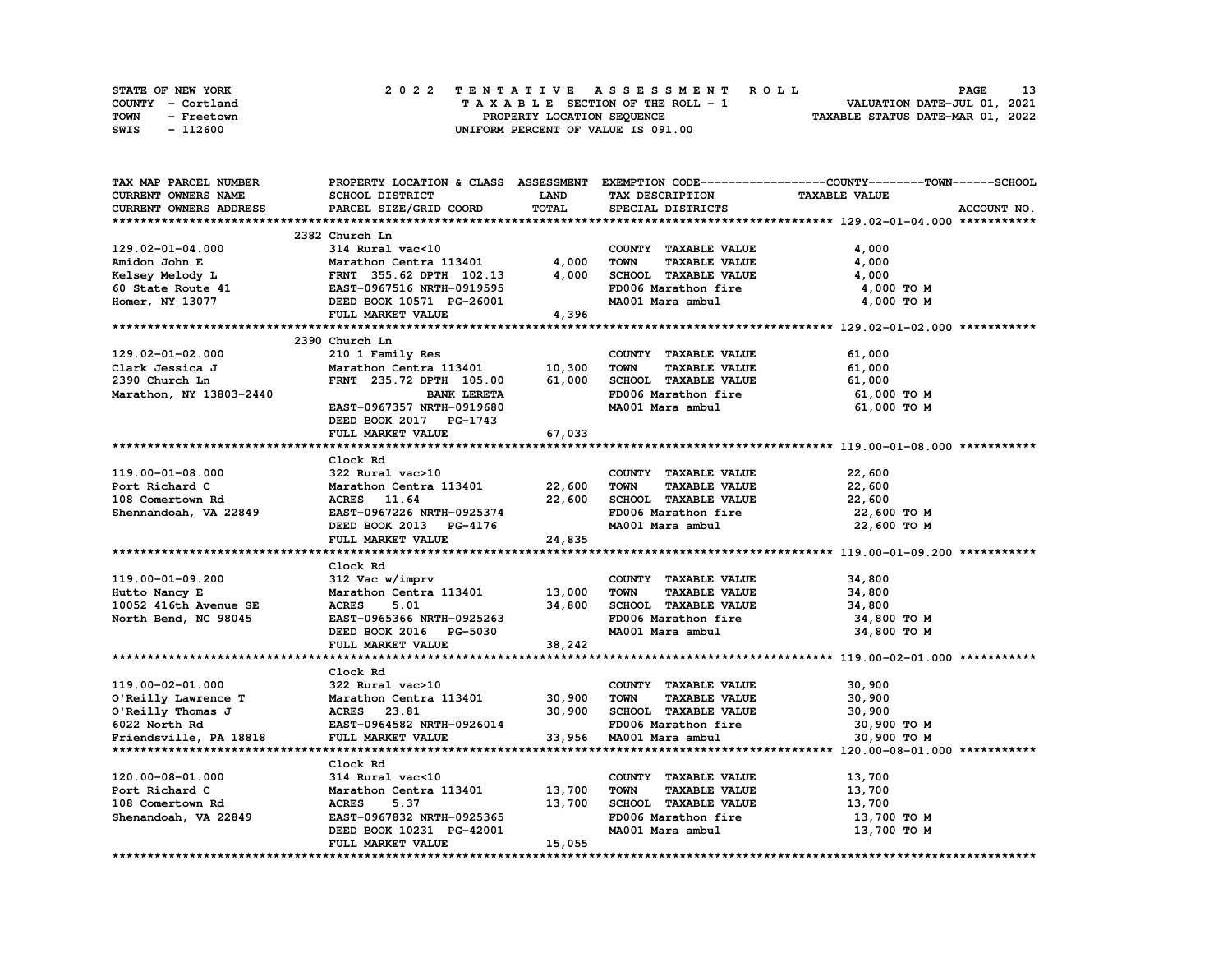|      | <b>STATE OF NEW YORK</b> | 2022 TENTATIVE ASSESSMENT ROLL     | 14<br>PAGE                       |
|------|--------------------------|------------------------------------|----------------------------------|
|      | COUNTY - Cortland        | TAXABLE SECTION OF THE ROLL - 1    | VALUATION DATE-JUL 01, 2021      |
| TOWN | - Freetown               | PROPERTY LOCATION SEQUENCE         | TAXABLE STATUS DATE-MAR 01, 2022 |
| SWIS | - 112600                 | UNIFORM PERCENT OF VALUE IS 091.00 |                                  |

| TAX MAP PARCEL NUMBER                           |                                                                |              |                                                             | PROPERTY LOCATION & CLASS ASSESSMENT EXEMPTION CODE----------------COUNTY-------TOWN-----SCHOOL |
|-------------------------------------------------|----------------------------------------------------------------|--------------|-------------------------------------------------------------|-------------------------------------------------------------------------------------------------|
| <b>CURRENT OWNERS NAME</b>                      | SCHOOL DISTRICT                                                | <b>LAND</b>  | TAX DESCRIPTION                                             | <b>TAXABLE VALUE</b>                                                                            |
| <b>CURRENT OWNERS ADDRESS</b>                   | PARCEL SIZE/GRID COORD                                         | <b>TOTAL</b> | SPECIAL DISTRICTS                                           | ACCOUNT NO.                                                                                     |
|                                                 |                                                                |              |                                                             |                                                                                                 |
|                                                 | Clock Rd                                                       |              |                                                             |                                                                                                 |
| 120.00-08-02.000                                | 314 Rural vac<10                                               |              | COUNTY TAXABLE VALUE                                        | 13,600                                                                                          |
| Port Richard C                                  | Marathon Centra 113401 13,600                                  |              | <b>TOWN</b><br><b>TAXABLE VALUE</b>                         | 13,600                                                                                          |
| 108 Comertown Rd                                | <b>ACRES</b><br>5.32                                           | 13,600       | SCHOOL TAXABLE VALUE                                        | 13,600                                                                                          |
| Shenandoah, VA 22849                            | EAST-0968199 NRTH-0925369                                      |              | FD006 Marathon fire                                         | 13,600 то м                                                                                     |
|                                                 | DEED BOOK 2011 PG-2375                                         |              | MA001 Mara ambul 13,600 TO M                                |                                                                                                 |
|                                                 | FULL MARKET VALUE                                              | 14,945       |                                                             |                                                                                                 |
|                                                 |                                                                |              |                                                             |                                                                                                 |
|                                                 | 3573 Clock Rd                                                  |              |                                                             |                                                                                                 |
| 119.00-01-07.200                                | 210 1 Family Res                                               |              | <b>BAS STAR</b> 41854                                       | 30,000<br>$\mathbf{0}$<br>$^{\circ}$                                                            |
| Grinnell Eric F                                 | Marathon Centra 113401 14,500<br>ACRES 2.00 BANKCORELOG 80,700 |              | COUNTY TAXABLE VALUE                                        | 80,700                                                                                          |
| 3573 Clock Rd                                   |                                                                | 80,700 TOWN  | <b>TAXABLE VALUE</b>                                        | 80,700                                                                                          |
| McGraw, NY 13101-9437 EAST-0966991 NRTH-0925852 |                                                                |              | SCHOOL TAXABLE VALUE                                        | 50,700                                                                                          |
|                                                 | DEED BOOK 1995 PG-3227                                         |              | FD006 Marathon fire<br>FD006 Marathon fire                  | 80,700 TO M                                                                                     |
|                                                 | FULL MARKET VALUE                                              |              | 88,681 MA001 Mara ambul                                     | 80,700 TO M                                                                                     |
|                                                 |                                                                |              |                                                             |                                                                                                 |
|                                                 | 3635 Clock Rd                                                  |              |                                                             |                                                                                                 |
| 119.00-01-07.100                                | 112 Dairy farm                                                 |              | AG-CEILING 41720                                            | 120,809<br>120,809<br>120,809                                                                   |
| Grinnell Arthur M                               | Marathon Centra 113401 204, 200 COUNTY TAXABLE VALUE           |              |                                                             | 225,091                                                                                         |
| Grinnell Jeffrey W                              | ACRES 139.25                                                   | 345,900      | TOWN<br><b>TAXABLE VALUE</b>                                | 225,091                                                                                         |
| 2853 McGraw Marathon Rd                         | EAST-0967153 NRTH-0926603                                      |              | SCHOOL TAXABLE VALUE                                        | 225,091                                                                                         |
| McGraw, NY 13101-9433                           | DEED BOOK 481<br><b>PG-217</b>                                 |              | FD006 Marathon fire                                         | 345,900 TO M                                                                                    |
|                                                 | FULL MARKET VALUE                                              |              | 380,110 MA001 Mara ambul                                    | 345,900 TO M                                                                                    |
| MAY BE SUBJECT TO PAYMENT                       |                                                                |              |                                                             |                                                                                                 |
| UNDER AGDIST LAW TIL 2026                       |                                                                |              |                                                             |                                                                                                 |
|                                                 |                                                                |              |                                                             |                                                                                                 |
|                                                 | Deneve Rd                                                      |              |                                                             |                                                                                                 |
| 130.00-01-02.000                                | 314 Rural vac<10                                               |              | COUNTY TAXABLE VALUE                                        | 7,000                                                                                           |
| Byler Crist A                                   | Marathon Centra 113401 7,000                                   |              | <b>TOWN</b><br>TAXABLE VALUE                                | 7,000                                                                                           |
| Byler Sara D                                    | <b>ACRES</b><br>2.00                                           | 7,000        | SCHOOL TAXABLE VALUE                                        | 7,000                                                                                           |
| 3779 Deneve Rd                                  | EAST-0971479 NRTH-0917005                                      |              | FD006 Marathon fire                                         | 7,000 TO M                                                                                      |
| Marathon, NY 13803                              | DEED BOOK 2021 PG-2822                                         |              | MA001 Mara ambul                                            | 7,000 TO M                                                                                      |
|                                                 | FULL MARKET VALUE                                              | 7,692        |                                                             |                                                                                                 |
|                                                 |                                                                |              |                                                             |                                                                                                 |
|                                                 | Deneve Rd                                                      |              |                                                             |                                                                                                 |
| 130.00-01-03.112                                | 105 Vac farmland<br>Marathon Centra 113401                     | 28,000       | COUNTY TAXABLE VALUE<br><b>TOWN</b><br><b>TAXABLE VALUE</b> | 28,000                                                                                          |
| Carter Slocum Rd Props LLC                      | ACRES 19.30                                                    |              | SCHOOL TAXABLE VALUE                                        | 28,000                                                                                          |
| 7110 Thorntree Hill Dr                          |                                                                | 28,000       |                                                             | 28,000                                                                                          |
| Fayetteville, NY 13066                          | EAST-0971790 NRTH-0917365                                      |              | FD006 Marathon fire<br>MA001 Mara ambul                     | 28,000 TO M                                                                                     |
|                                                 | DEED BOOK 2015 PG-801<br>FULL MARKET VALUE                     |              |                                                             | 28,000 TO M                                                                                     |
| MAY BE SUBJECT TO PAYMENT                       |                                                                | 30,769       |                                                             |                                                                                                 |
| UNDER AGDIST LAW TIL 2026                       |                                                                |              |                                                             |                                                                                                 |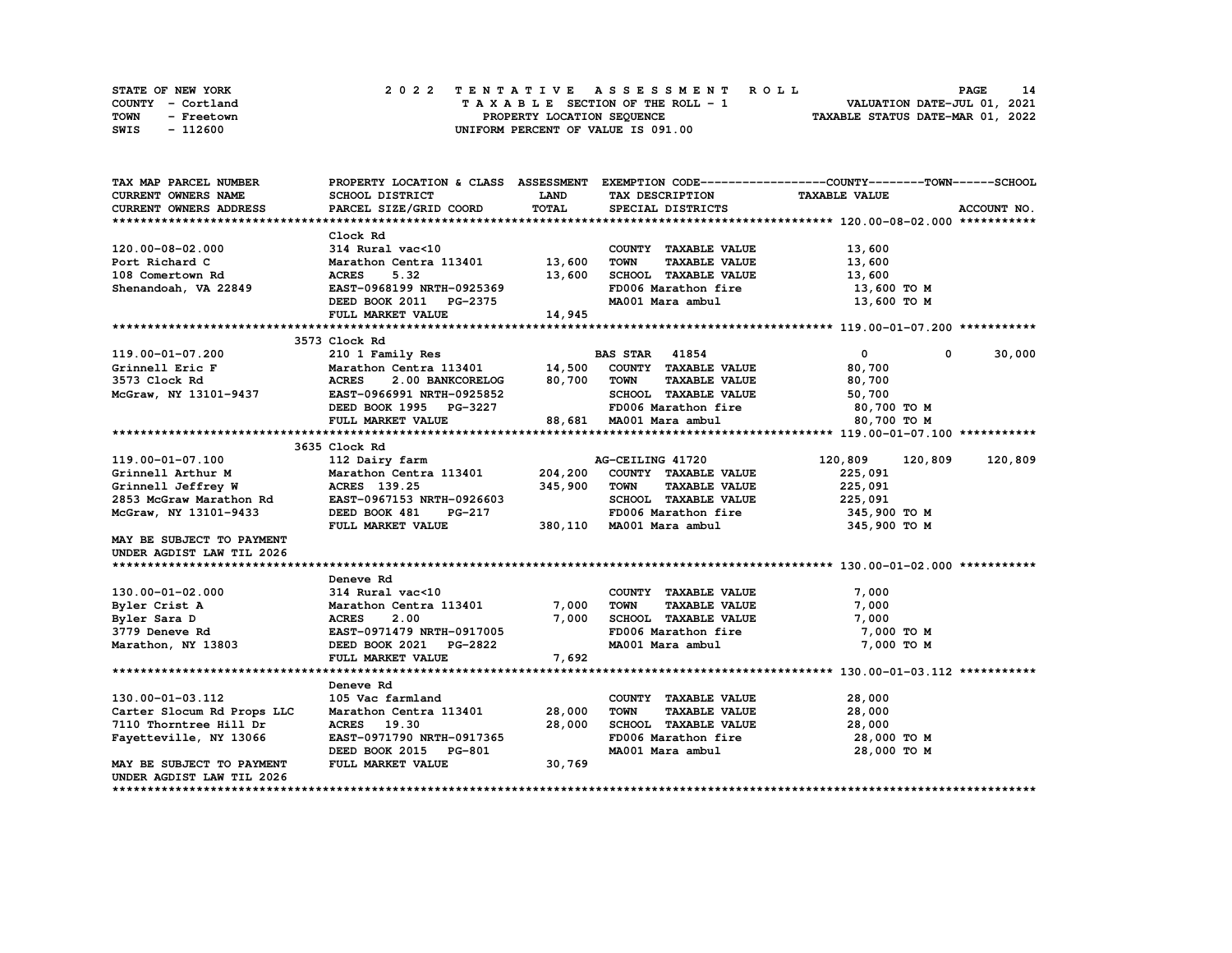| STATE OF NEW YORK |            |  |  |  |                                    |  |  |  | 2022 TENTATIVE ASSESSMENT ROLL |                                  | <b>PAGE</b>                 | 15 |
|-------------------|------------|--|--|--|------------------------------------|--|--|--|--------------------------------|----------------------------------|-----------------------------|----|
| COUNTY - Cortland |            |  |  |  | TAXABLE SECTION OF THE ROLL - 1    |  |  |  |                                |                                  | VALUATION DATE-JUL 01, 2021 |    |
| <b>TOWN</b>       | - Freetown |  |  |  | PROPERTY LOCATION SEQUENCE         |  |  |  |                                | TAXABLE STATUS DATE-MAR 01, 2022 |                             |    |
| SWIS              | - 112600   |  |  |  | UNIFORM PERCENT OF VALUE IS 091.00 |  |  |  |                                |                                  |                             |    |

| TAX MAP PARCEL NUMBER                               |                           |        |                                     | PROPERTY LOCATION & CLASS ASSESSMENT EXEMPTION CODE----------------COUNTY-------TOWN------SCHOOL |
|-----------------------------------------------------|---------------------------|--------|-------------------------------------|--------------------------------------------------------------------------------------------------|
| CURRENT OWNERS NAME                                 | SCHOOL DISTRICT           | LAND   | TAX DESCRIPTION                     | <b>TAXABLE VALUE</b>                                                                             |
| <b>CURRENT OWNERS ADDRESS</b>                       | PARCEL SIZE/GRID COORD    | TOTAL  | SPECIAL DISTRICTS                   | ACCOUNT NO.                                                                                      |
|                                                     |                           |        |                                     |                                                                                                  |
|                                                     | Deneve Rd                 |        |                                     |                                                                                                  |
| 130.00-01-04.120                                    | 322 Rural vac>10          |        | COUNTY TAXABLE VALUE                | 51,900                                                                                           |
| Zimmerman Erwin B                                   | Marathon Centra 113401    | 51,900 | <b>TOWN</b><br><b>TAXABLE VALUE</b> | 51,900                                                                                           |
| Zimmerman Martha K                                  | <b>ACRES</b> 49.11        | 51,900 | SCHOOL TAXABLE VALUE                | 51,900                                                                                           |
| 8829 King Ranch Dr                                  | EAST-0972822 NRTH-0917907 |        | FD006 Marathon fire                 | 51,900 TO M                                                                                      |
| Crossroads, TX 76227                                | DEED BOOK 321<br>PG-742   |        | MA001 Mara ambul                    | 51,900 TO M                                                                                      |
|                                                     | FULL MARKET VALUE         | 57,033 |                                     |                                                                                                  |
| MAY BE SUBJECT TO PAYMENT                           |                           |        |                                     |                                                                                                  |
| UNDER AGDIST LAW TIL 2024                           |                           |        |                                     |                                                                                                  |
|                                                     |                           |        |                                     |                                                                                                  |
|                                                     | Deneve Rd                 |        |                                     |                                                                                                  |
| 130.00-01-04.200                                    | 105 Vac farmland          |        | COUNTY TAXABLE VALUE                | 26,200                                                                                           |
| Carter Slocum Properties LLC Marathon Centra 113401 |                           | 26,200 | <b>TOWN</b><br><b>TAXABLE VALUE</b> | 26,200                                                                                           |
| 333 Butternut Dr Ste 102                            | ACRES 17.87               | 26,200 | SCHOOL TAXABLE VALUE                | 26,200                                                                                           |
| Syracuse, NY 13214                                  | EAST-0973815 NRTH-0917374 |        | FD006 Marathon fire                 | 26,200 TO M                                                                                      |
|                                                     | DEED BOOK 2016 PG-2679    |        | MA001 Mara ambul                    | 26,200 TO M                                                                                      |
| MAY BE SUBJECT TO PAYMENT                           | FULL MARKET VALUE         | 28,791 |                                     |                                                                                                  |
| UNDER AGDIST LAW TIL 2029                           |                           |        |                                     |                                                                                                  |
|                                                     |                           |        |                                     |                                                                                                  |
|                                                     | Deneve Rd                 |        |                                     |                                                                                                  |
| 130.00-01-14.000                                    | 105 Vac farmland          |        | COUNTY TAXABLE VALUE                | 25,200                                                                                           |
| Carter Slocum Rd Props LLC                          | Marathon Centra 113401    | 25,200 | <b>TOWN</b><br><b>TAXABLE VALUE</b> | 25,200                                                                                           |
| 7110 Thorntree Hill Dr                              | ACRES 16.98               | 25,200 | SCHOOL TAXABLE VALUE                | 25,200                                                                                           |
| Fayetteville, NY 13066                              | EAST-0978194 NRTH-0917553 |        | FD006 Marathon fire                 | 25,200 TO M                                                                                      |
|                                                     | DEED BOOK 2012 PG-5469    |        | MA001 Mara ambul                    | 25,200 TO M                                                                                      |
| MAY BE SUBJECT TO PAYMENT                           | FULL MARKET VALUE         | 27,692 |                                     |                                                                                                  |
| UNDER AGDIST LAW TIL 2026                           |                           |        |                                     |                                                                                                  |
|                                                     |                           |        |                                     |                                                                                                  |
|                                                     | Deneve Rd                 |        |                                     |                                                                                                  |
| 130.00-01-16.000                                    | 910 Priv forest           |        | COUNTY TAXABLE VALUE                | 80,000                                                                                           |
| Farm East LLC                                       | Marathon Centra 113401    | 80,000 | <b>TOWN</b><br><b>TAXABLE VALUE</b> | 80,000                                                                                           |
| 890 McLean Rd                                       | <b>ACRES</b> 80.00        | 80,000 | SCHOOL TAXABLE VALUE                | 80,000                                                                                           |
| Cortland, NY 13045                                  | EAST-0977625 NRTH-0916100 |        | FD006 Marathon fire                 | 80,000 TO M                                                                                      |
|                                                     | DEED BOOK 2001 PG-388     |        | MA001 Mara ambul                    | 80,000 TO M                                                                                      |
|                                                     | FULL MARKET VALUE         | 87,912 |                                     |                                                                                                  |
|                                                     |                           |        |                                     |                                                                                                  |
|                                                     | Deneve Rd                 |        |                                     |                                                                                                  |
| 130.00-03-07.000                                    | 322 Rural vac>10          |        | COUNTY TAXABLE VALUE                | 42,400                                                                                           |
| Slocum Mark A                                       | Marathon Centra 113401    | 42,400 | <b>TOWN</b><br><b>TAXABLE VALUE</b> | 42,400                                                                                           |
| 2122 Slocum Rd                                      | ACRES 28.15               | 42,400 | SCHOOL TAXABLE VALUE                | 42,400                                                                                           |
| Marathon, NY 13803                                  | EAST-0971748 NRTH-0916201 |        | FD006 Marathon fire                 | 42,400 TO M                                                                                      |
|                                                     | DEED BOOK 1996 PG-5485    |        | MA001 Mara ambul                    | 42,400 TO M                                                                                      |
|                                                     | FULL MARKET VALUE         | 46,593 |                                     |                                                                                                  |
|                                                     |                           |        |                                     |                                                                                                  |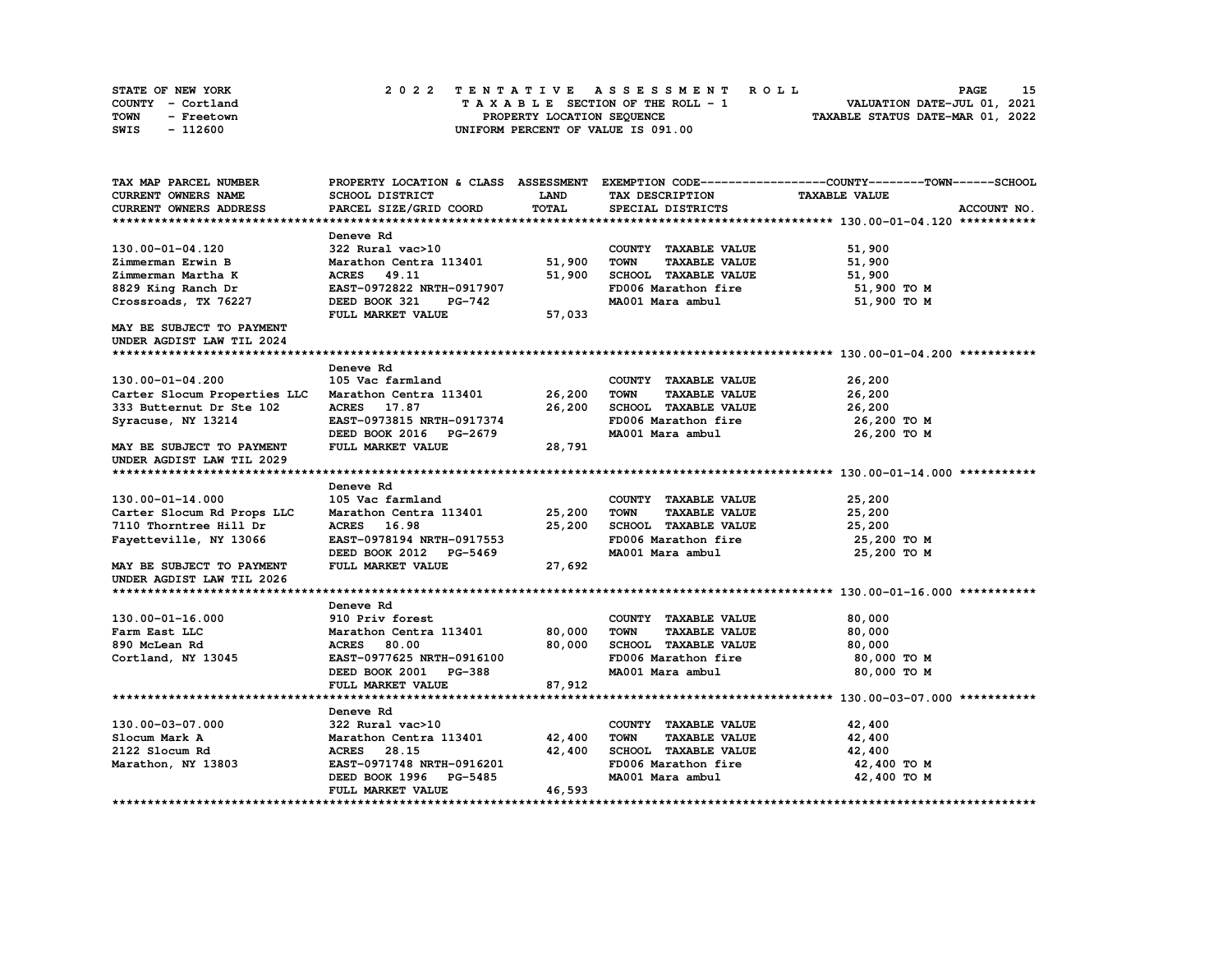| <b>STATE OF NEW YORK</b> | 2022 TENTATIVE ASSESSMENT ROLL          | 16<br><b>PAGE</b>                |
|--------------------------|-----------------------------------------|----------------------------------|
| COUNTY - Cortland        | $T A X A B L E$ SECTION OF THE ROLL - 1 | VALUATION DATE-JUL 01, 2021      |
| TOWN<br>- Freetown       | PROPERTY LOCATION SEQUENCE              | TAXABLE STATUS DATE-MAR 01, 2022 |
| - 112600<br>SWIS         | UNIFORM PERCENT OF VALUE IS 091.00      |                                  |

| TAX MAP PARCEL NUMBER     |                           |              |                                     | PROPERTY LOCATION & CLASS ASSESSMENT EXEMPTION CODE----------------COUNTY-------TOWN-----SCHOOL |             |
|---------------------------|---------------------------|--------------|-------------------------------------|-------------------------------------------------------------------------------------------------|-------------|
| CURRENT OWNERS NAME       | SCHOOL DISTRICT           | <b>LAND</b>  | TAX DESCRIPTION                     | <b>TAXABLE VALUE</b>                                                                            |             |
| CURRENT OWNERS ADDRESS    | PARCEL SIZE/GRID COORD    | <b>TOTAL</b> | SPECIAL DISTRICTS                   |                                                                                                 | ACCOUNT NO. |
|                           |                           |              |                                     |                                                                                                 |             |
|                           | 3633 Deneve Rd            |              |                                     |                                                                                                 |             |
| 129.00-02-06.000          | 210 1 Family Res          |              | AGED C&T 41801                      | 36,000<br>36,000                                                                                | 0           |
| Gallagher Frances Ann     | Marathon Centra 113401    |              | 14,600 AGED S<br>41804              | 0<br>0                                                                                          | 45,000      |
| 3643 Deneve Rd            | <b>ACRES</b><br>2.03      |              | 90,000 ENH STAR 41834               | $\mathbf{o}$<br>$\mathbf 0$                                                                     | 45,000      |
| Marathon, NY 13803        | EAST-0967955 NRTH-0917910 |              | COUNTY TAXABLE VALUE                | 54,000                                                                                          |             |
|                           | DEED BOOK 2011 PG-6723    |              | <b>TOWN</b><br><b>TAXABLE VALUE</b> | 54,000                                                                                          |             |
|                           | FULL MARKET VALUE         | 98,901       | SCHOOL TAXABLE VALUE                | $^{\circ}$                                                                                      |             |
|                           |                           |              | FD006 Marathon fire                 | 90,000 TO M                                                                                     |             |
|                           |                           |              |                                     |                                                                                                 |             |
|                           |                           |              | MA001 Mara ambul                    | 90,000 TO M                                                                                     |             |
|                           |                           |              |                                     |                                                                                                 |             |
|                           | 3657 Deneve Rd            |              |                                     |                                                                                                 |             |
| 129.00-02-04.000          | 210 1 Family Res          |              | COUNTY TAXABLE VALUE                | 74,100                                                                                          |             |
| Shutts Robert Jr          | Marathon Centra 113401    | 15,400       | <b>TAXABLE VALUE</b><br><b>TOWN</b> | 74,100                                                                                          |             |
| Shutts Jesica Bush E      | <b>ACRES</b><br>2.45      | 74,100       | SCHOOL TAXABLE VALUE                | 74,100                                                                                          |             |
| 3657 Deneve Rd            | EAST-0968493 NRTH-0917823 |              | FD006 Marathon fire                 | 74,100 TO M                                                                                     |             |
| Maathon, NY 13803         | DEED BOOK 2020 PG-4315    |              | MA001 Mara ambul                    | 74,100 TO M                                                                                     |             |
|                           | FULL MARKET VALUE         | 81,429       |                                     |                                                                                                 |             |
|                           |                           |              |                                     |                                                                                                 |             |
|                           | 3770 Deneve Rd            |              |                                     |                                                                                                 |             |
| 130.00-01-01.100          | 120 Field crops           |              | AG-CEILING 41720                    | 94,575<br>94,575                                                                                | 94,575      |
| Schlabach Ephraim         | Marathon Centra 113401    |              | 153,300 BAS STAR 41854              | 0<br>0                                                                                          | 30,000      |
| Schlabach Fannie A        | ACRES 104.22              | 263,400      | COUNTY TAXABLE VALUE                | 168,825                                                                                         |             |
| 3770 Deneve Rd            | EAST-0969666 NRTH-0918033 |              | <b>TOWN</b><br><b>TAXABLE VALUE</b> | 168,825                                                                                         |             |
| Marathon, NY 13803-2506   | DEED BOOK 2013 PG-3468    |              | SCHOOL TAXABLE VALUE                | 138,825                                                                                         |             |
|                           | FULL MARKET VALUE         | 289,451      | FD006 Marathon fire                 | 263,400 то м                                                                                    |             |
| MAY BE SUBJECT TO PAYMENT |                           |              | MA001 Mara ambul                    | 263,400 TO M                                                                                    |             |
| UNDER AGDIST LAW TIL 2026 |                           |              |                                     |                                                                                                 |             |
|                           |                           |              |                                     |                                                                                                 |             |
|                           | 3771 Deneve Rd            |              |                                     |                                                                                                 |             |
| 130.00-01-01.200          | 210 1 Family Res          |              | COUNTY TAXABLE VALUE                | 104,200                                                                                         |             |
| Brown Mary                | Marathon Centra 113401    | 28,100       | <b>TOWN</b><br><b>TAXABLE VALUE</b> | 104,200                                                                                         |             |
| Brown Elsie M             | <b>ACRES</b><br>9.99      | 104,200      | SCHOOL TAXABLE VALUE                | 104,200                                                                                         |             |
| 3771 Deneve Rd            | EAST-0969220 NRTH-0917808 |              | FD006 Marathon fire                 | 104,200 то м                                                                                    |             |
| Marathon, NY 13803-2551   | DEED BOOK 2016 PG-6083    |              | MA001 Mara ambul                    | 104,200 TO M                                                                                    |             |
|                           | FULL MARKET VALUE         | 114,505      |                                     |                                                                                                 |             |
|                           |                           |              |                                     |                                                                                                 |             |
|                           | 3779 Deneve Rd            |              |                                     |                                                                                                 |             |
| 130.00-01-03.120          | 241 Rural res&aq          |              | <b>BAS STAR 41854</b>               | 0<br>0                                                                                          | 30,000      |
|                           |                           |              | 51,700 485B >8/97 47610             | 1,940<br>1,940                                                                                  | 1,940       |
| Byler Crist A             | Marathon Centra 113401    |              |                                     |                                                                                                 |             |
| Byler Sara D              | ACRES 29.65               | 138,200      | COUNTY TAXABLE VALUE                | 136,260                                                                                         |             |
| 3779 Deneve Rd            | EAST-0970948 NRTH-0917809 |              | <b>TOWN</b><br><b>TAXABLE VALUE</b> | 136,260                                                                                         |             |
| Marathon, NY 13803        | DEED BOOK 2010 PG-5865    |              | SCHOOL TAXABLE VALUE                | 106,260                                                                                         |             |
|                           | FULL MARKET VALUE         | 151,868      | FD006 Marathon fire                 | 138,200 то м                                                                                    |             |
|                           |                           |              | MA001 Mara ambul                    | 136,260 TO M                                                                                    |             |
|                           |                           |              | 1,940 EX                            |                                                                                                 |             |
|                           |                           |              |                                     |                                                                                                 |             |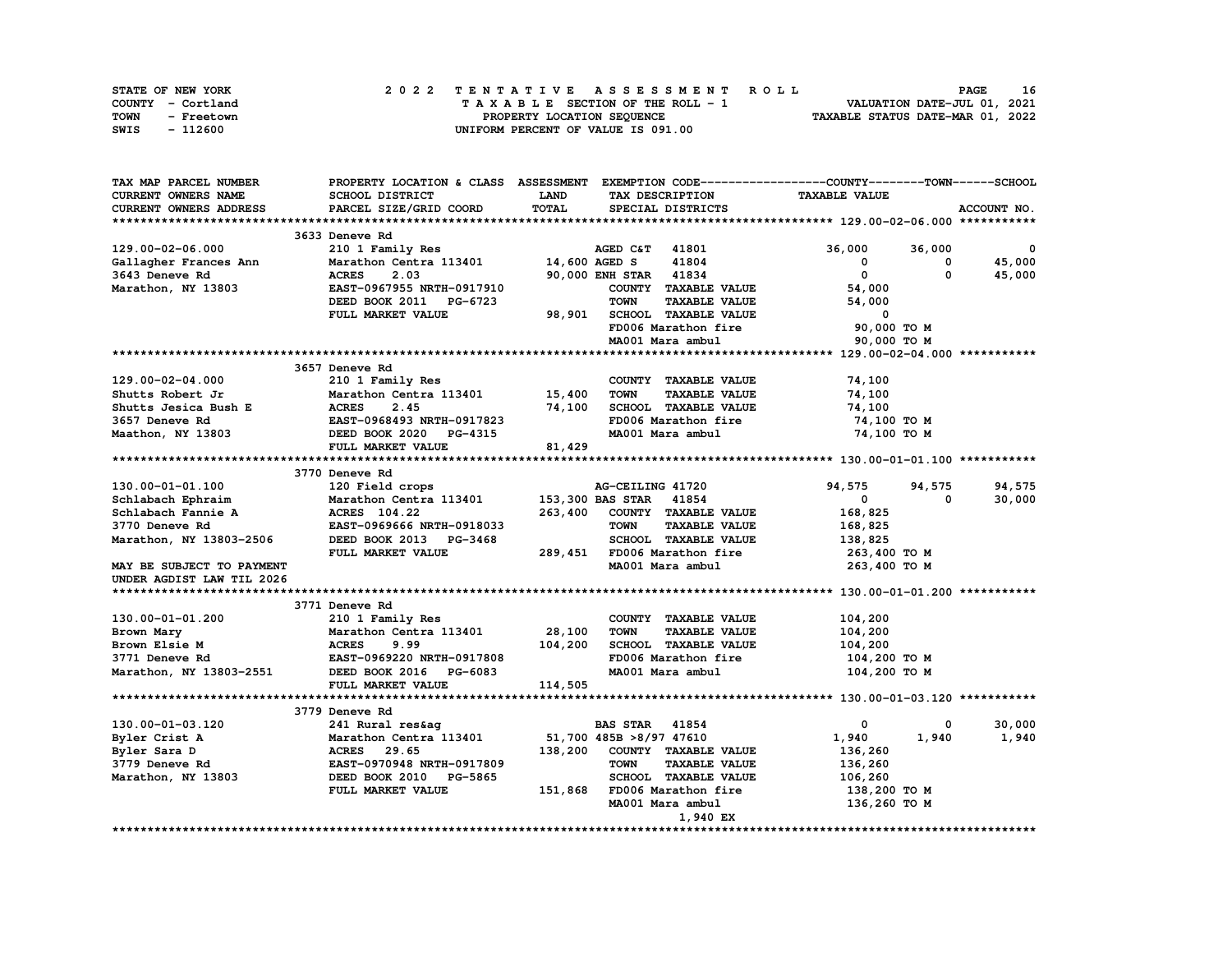| <b>STATE OF NEW YORK</b> | 2022 TENTATIVE ASSESSMENT ROLL          | PAGE                             |
|--------------------------|-----------------------------------------|----------------------------------|
| COUNTY - Cortland        | $T A X A B L E$ SECTION OF THE ROLL - 1 | VALUATION DATE-JUL 01, 2021      |
| TOWN<br>- Freetown       | PROPERTY LOCATION SEOUENCE              | TAXABLE STATUS DATE-MAR 01, 2022 |
| - 112600<br>SWIS         | UNIFORM PERCENT OF VALUE IS 091.00      |                                  |

| TAX MAP PARCEL NUMBER                                                                                                                                                         | PROPERTY LOCATION & CLASS ASSESSMENT EXEMPTION CODE----------------COUNTY-------TOWN------SCHOOL                                                              |             |                                                                 |                      |                      |
|-------------------------------------------------------------------------------------------------------------------------------------------------------------------------------|---------------------------------------------------------------------------------------------------------------------------------------------------------------|-------------|-----------------------------------------------------------------|----------------------|----------------------|
| CURRENT OWNERS NAME                                                                                                                                                           | SCHOOL DISTRICT                                                                                                                                               | <b>LAND</b> | TAX DESCRIPTION                                                 | <b>TAXABLE VALUE</b> |                      |
| <b>CURRENT OWNERS ADDRESS</b>                                                                                                                                                 | PARCEL SIZE/GRID COORD                                                                                                                                        | TOTAL       | SPECIAL DISTRICTS                                               |                      | ACCOUNT NO.          |
|                                                                                                                                                                               |                                                                                                                                                               |             |                                                                 |                      |                      |
|                                                                                                                                                                               | 3882 Deneve Rd                                                                                                                                                |             |                                                                 |                      |                      |
| 130.00-03-09.000                                                                                                                                                              | 240 Rural res                                                                                                                                                 |             | COUNTY TAXABLE VALUE                                            | 152,700              |                      |
| Slocum John S                                                                                                                                                                 | Marathon Centra 113401 87,100                                                                                                                                 |             | <b>TOWN</b><br><b>TAXABLE VALUE</b>                             | 152,700              |                      |
|                                                                                                                                                                               |                                                                                                                                                               |             | SCHOOL TAXABLE VALUE                                            | 152,700              |                      |
|                                                                                                                                                                               |                                                                                                                                                               |             | FD006 Marathon fire                                             | 152,700 TO M         |                      |
|                                                                                                                                                                               |                                                                                                                                                               |             | MA001 Mara ambul 152,700 TO M                                   |                      |                      |
|                                                                                                                                                                               | DEED BOOK 1996 PG-5484<br>FULL MARKET VALUE 167,802                                                                                                           |             |                                                                 |                      |                      |
|                                                                                                                                                                               |                                                                                                                                                               |             |                                                                 |                      |                      |
|                                                                                                                                                                               | 4102 Deneve Rd                                                                                                                                                |             |                                                                 |                      |                      |
| $130.00 - 01 - 44.000$                                                                                                                                                        | 314 Rural vac<10                                                                                                                                              |             | COUNTY TAXABLE VALUE                                            | 15,000               |                      |
|                                                                                                                                                                               |                                                                                                                                                               |             | <b>TOWN</b><br>TAXABLE VALUE                                    | 15,000               |                      |
| Wilson Terry L<br>Wilson Terry L<br>Marathon Centra 113401 15,000<br>Wilson Rita I ACRES 6.02 15,000<br>16 Marathon, NY 13803 DEED BOOK 1999 PG-5007<br>THE DOOK 1999 PG-5007 |                                                                                                                                                               |             | SCHOOL TAXABLE VALUE                                            | 15,000               |                      |
|                                                                                                                                                                               |                                                                                                                                                               |             | FD006 Marathon fire                                             | 15,000 TO M          |                      |
|                                                                                                                                                                               |                                                                                                                                                               |             | MA001 Mara ambul                                                | 15,000 TO M          |                      |
|                                                                                                                                                                               | FULL MARKET VALUE                                                                                                                                             | 16,484      |                                                                 |                      |                      |
|                                                                                                                                                                               |                                                                                                                                                               |             |                                                                 |                      |                      |
|                                                                                                                                                                               | 4115 Deneve Rd                                                                                                                                                |             |                                                                 |                      |                      |
| 130.00-01-11.000                                                                                                                                                              | 105 Vac farmland                                                                                                                                              |             | AG-CEILING 41720                                                | 141,057 141,057      | 141,057              |
| Barber Amanda                                                                                                                                                                 |                                                                                                                                                               |             |                                                                 | 99,643               |                      |
| Barber Donald                                                                                                                                                                 | Marathon Centra 113401                240,700    COUNTY   TAXABLE VALUE<br>ACRES   194.00                                 240,700     TOWN      TAXABLE VALUE |             |                                                                 | 99,643               |                      |
|                                                                                                                                                                               |                                                                                                                                                               |             | SCHOOL TAXABLE VALUE 99,643                                     |                      |                      |
| 2273 E Freetwn Tx Valley Rd EAST-0976718 NRTH-0919300<br>East Freetown, NY 13040 DEED BOOK 2000 PG-5826                                                                       |                                                                                                                                                               |             | FD006 Marathon fire                                             | 240,700 TO M         |                      |
|                                                                                                                                                                               | FULL MARKET VALUE                                                                                                                                             |             | 264,505 MA001 Mara ambul                                        | 240,700 TO M         |                      |
| MAY BE SUBJECT TO PAYMENT                                                                                                                                                     |                                                                                                                                                               |             |                                                                 |                      |                      |
| UNDER AGDIST LAW TIL 2026                                                                                                                                                     |                                                                                                                                                               |             |                                                                 |                      |                      |
|                                                                                                                                                                               |                                                                                                                                                               |             |                                                                 |                      |                      |
|                                                                                                                                                                               | 4267 Deneve Rd                                                                                                                                                |             |                                                                 |                      |                      |
| 130.00-01-15.200                                                                                                                                                              | 210 1 Family Res                                                                                                                                              |             | <b>BAS STAR</b> 41854                                           | $\mathbf{0}$         | 30,000<br>$^{\circ}$ |
| Clough Fleurette Fox Marathon Centra 113401 13,000 COUNTY TAXABLE VALUE<br>4267 Deneve Rd                   ACRES   1.21 BANKCORELOG       86.200   TOWN     TAXARLE VALUE    |                                                                                                                                                               |             |                                                                 | 86,200               |                      |
|                                                                                                                                                                               |                                                                                                                                                               |             | <b>TAXABLE VALUE</b>                                            | 86,200               |                      |
|                                                                                                                                                                               |                                                                                                                                                               |             | SCHOOL TAXABLE VALUE 56,200                                     |                      |                      |
|                                                                                                                                                                               |                                                                                                                                                               |             |                                                                 |                      |                      |
|                                                                                                                                                                               |                                                                                                                                                               |             | FD006 Marathon fire 36,200 TO M<br>MA001 Mara ambul 36,200 TO M |                      |                      |
|                                                                                                                                                                               |                                                                                                                                                               |             |                                                                 |                      |                      |
|                                                                                                                                                                               | 4272 Deneve Rd                                                                                                                                                |             |                                                                 |                      |                      |
| 130.00-01-15.120                                                                                                                                                              | 241 Rural res&aq                                                                                                                                              |             | <b>ENH STAR 41834</b>                                           | 0                    | 74,900<br>0          |
| Clough Trust Crystal A Marathon Centra 113401 119,900 AG-CEILING 41720                                                                                                        |                                                                                                                                                               |             |                                                                 | 60,204<br>60,204     | 60,204               |
| 4272 Deneve Rd                                                                                                                                                                | <b>ACRES</b> 86.49                                                                                                                                            |             | 221,200 COUNTY TAXABLE VALUE                                    | 160,996              |                      |
| Cincinnatus, NY 13040                                                                                                                                                         | EAST-0979585 NRTH-0916229                                                                                                                                     |             | <b>TOWN</b><br><b>TAXABLE VALUE</b>                             | 160,996              |                      |
|                                                                                                                                                                               | DEED BOOK 2021 PG-2976                                                                                                                                        |             | SCHOOL TAXABLE VALUE                                            | 86,096               |                      |
| MAY BE SUBJECT TO PAYMENT                                                                                                                                                     | FULL MARKET VALUE                                                                                                                                             |             | 243,077 FD006 Marathon fire                                     | 221,200 TO M         |                      |
| UNDER AGDIST LAW TIL 2026                                                                                                                                                     |                                                                                                                                                               |             | MA001 Mara ambul                                                | 221,200 TO M         |                      |
|                                                                                                                                                                               |                                                                                                                                                               |             |                                                                 |                      |                      |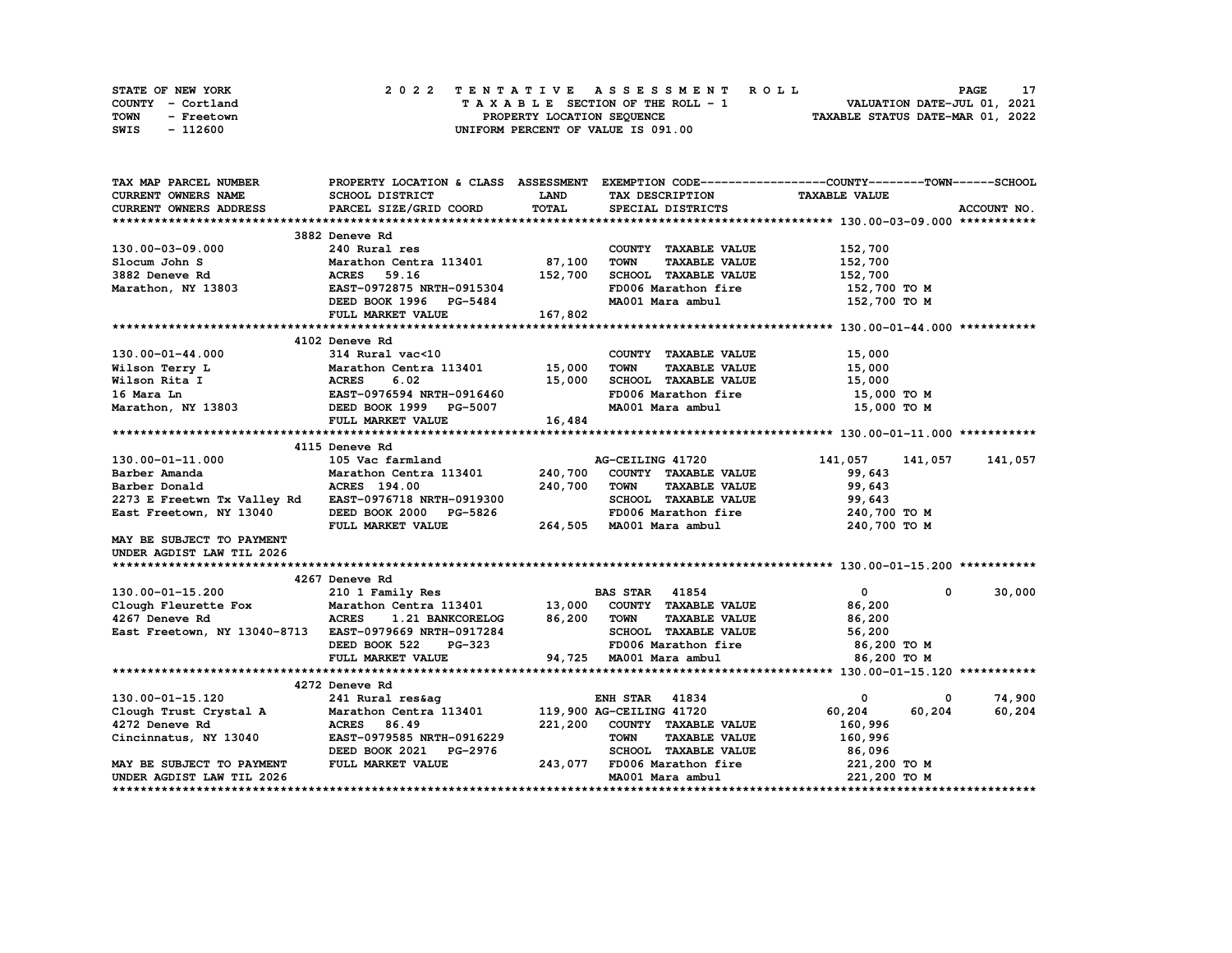| <b>STATE OF NEW YORK</b> | 2022 TENTATIVE ASSESSMENT ROLL     | 18<br><b>PAGE</b>                |
|--------------------------|------------------------------------|----------------------------------|
| COUNTY - Cortland        | TAXABLE SECTION OF THE ROLL - 1    | VALUATION DATE-JUL 01, 2021      |
| TOWN<br>- Freetown       | PROPERTY LOCATION SEQUENCE         | TAXABLE STATUS DATE-MAR 01, 2022 |
| - 112600<br>SWIS         | UNIFORM PERCENT OF VALUE IS 091.00 |                                  |

| TAX MAP PARCEL NUMBER  |                           |             |                                     | PROPERTY LOCATION & CLASS ASSESSMENT EXEMPTION CODE-----------------COUNTY-------TOWN------SCHOOL |
|------------------------|---------------------------|-------------|-------------------------------------|---------------------------------------------------------------------------------------------------|
| CURRENT OWNERS NAME    | SCHOOL DISTRICT           | <b>LAND</b> | TAX DESCRIPTION                     | <b>TAXABLE VALUE</b>                                                                              |
| CURRENT OWNERS ADDRESS | PARCEL SIZE/GRID COORD    | TOTAL       | SPECIAL DISTRICTS                   | ACCOUNT NO.                                                                                       |
|                        |                           |             |                                     |                                                                                                   |
|                        | 3643-3645 Deneve Rd       |             |                                     |                                                                                                   |
| 129.00-02-05.000       | 281 Multiple res          |             | <b>BAS STAR</b> 41854               | $\mathbf 0$<br>0<br>30,000                                                                        |
| James Cynthia A        | Marathon Centra 113401    | 25,900      | COUNTY TAXABLE VALUE                | 163,900                                                                                           |
| 3643 Deneve Rd         | <b>ACRES</b><br>4.09      | 163,900     | <b>TOWN</b><br><b>TAXABLE VALUE</b> | 163,900                                                                                           |
| Marathon, NY 13803     | EAST-0968232 NRTH-0917854 |             | SCHOOL TAXABLE VALUE                | 133,900                                                                                           |
|                        |                           |             | FD006 Marathon fire                 |                                                                                                   |
|                        | DEED BOOK 2021 PG-86      |             |                                     | 163,900 то м                                                                                      |
|                        | FULL MARKET VALUE         |             | 180,110 MA001 Mara ambul            | 163,900 TO M                                                                                      |
|                        |                           |             |                                     |                                                                                                   |
|                        | Dutch Hill Rd             |             |                                     |                                                                                                   |
| 131.00-02-09.000       | 314 Rural vac<10          |             | COUNTY TAXABLE VALUE                | 8,700                                                                                             |
| Barry Eric M           | Marathon Centra 113401    | 8,700       | <b>TOWN</b><br><b>TAXABLE VALUE</b> | 8,700                                                                                             |
| Barry Emily A          | <b>ACRES</b><br>2.86      | 8,700       | SCHOOL TAXABLE VALUE                | 8,700                                                                                             |
| 2118 Maricle Rd        | EAST-0984793 NRTH-0913898 |             | FD006 Marathon fire                 | 8,700 TO M                                                                                        |
| Cincinnatus, NY 13040  | DEED BOOK 2020 PG-3324    |             |                                     |                                                                                                   |
|                        | FULL MARKET VALUE         | 9,560       |                                     |                                                                                                   |
|                        |                           |             |                                     |                                                                                                   |
|                        | 4589 Dutch Hill Rd        |             |                                     |                                                                                                   |
| 131.00-02-03.000       | 270 Mfg housing           |             | COUNTY TAXABLE VALUE                | 89,900                                                                                            |
| Zedowski Wayne M       | Marathon Centra 113401    | 46,600      | <b>TAXABLE VALUE</b><br><b>TOWN</b> | 89,900                                                                                            |
| 4589 S Dutch Hill Rd   | ACRES 25.43               | 89,900      | SCHOOL TAXABLE VALUE                | 89,900                                                                                            |
| Freetown, NY 13040     | EAST-0985707 NRTH-0914365 |             | FD006 Marathon fire                 | 89,900 TO M                                                                                       |
|                        | DEED BOOK 10335 PG-62003  |             |                                     |                                                                                                   |
|                        | FULL MARKET VALUE         | 98,791      |                                     |                                                                                                   |
|                        |                           |             |                                     |                                                                                                   |
|                        |                           |             |                                     |                                                                                                   |
|                        | Dutch Hill Rd Spur        |             |                                     |                                                                                                   |
| 121.00-03-01.110       | 322 Rural vac>10          |             | COUNTY TAXABLE VALUE                | 69,100                                                                                            |
| Kellaway William J Jr  | Marathon Centra 113401    | 69,100      | <b>TOWN</b><br><b>TAXABLE VALUE</b> | 69,100                                                                                            |
| 360 Cupsaw Dr          | <b>ACRES</b><br>50.44     | 69,100      | SCHOOL TAXABLE VALUE                | 69,100                                                                                            |
| Ringwood, NJ 17456     | EAST-0984647 NRTH-0922486 |             | FD001 Cincin Fire                   | 69,100 TO M                                                                                       |
|                        | DEED BOOK 2019 PG-947     |             |                                     |                                                                                                   |
|                        | FULL MARKET VALUE         | 75,934      |                                     |                                                                                                   |
|                        |                           |             |                                     |                                                                                                   |
|                        | 4554 Dutch Hill Rd Spur   |             |                                     |                                                                                                   |
| 121.00-03-03.000       | 314 Rural vac<10          |             | COUNTY TAXABLE VALUE                | 5,000                                                                                             |
| Whyte Andrew C         | Marathon Centra 113401    | 5,000       | <b>TOWN</b><br><b>TAXABLE VALUE</b> | 5,000                                                                                             |
| 1735 Union Center Hwy  | <b>ACRES</b><br>1.00      | 5,000       | SCHOOL TAXABLE VALUE                | 5,000                                                                                             |
| Endicott, NY 13760     | EAST-0983883 NRTH-0921743 |             | FD001 Cincin Fire                   | 5,000 TO M                                                                                        |
|                        | DEED BOOK 2020 PG-346     |             |                                     |                                                                                                   |
|                        | FULL MARKET VALUE         | 5,495       |                                     |                                                                                                   |
|                        |                           |             |                                     |                                                                                                   |
|                        | 4556 Dutch Hill Rd Spur   |             |                                     |                                                                                                   |
| 121.00-03-04.000       | 210 1 Family Res          |             | COUNTY TAXABLE VALUE                | 76,300                                                                                            |
| Hotaling Gregory C     | Marathon Centra 113401    | 12,500      | <b>TOWN</b><br><b>TAXABLE VALUE</b> | 76,300                                                                                            |
| Huntley Matthew S      | <b>ACRES</b><br>1.00      | 76,300      | SCHOOL TAXABLE VALUE                | 76,300                                                                                            |
| PO Box 374             | EAST-0984030 NRTH-0921741 |             | FD001 Cincin Fire                   | 76,300 TO M                                                                                       |
|                        |                           |             |                                     |                                                                                                   |
| Cincinnatus, NY 13040  | DEED BOOK 2020 PG-937     |             |                                     |                                                                                                   |
|                        | FULL MARKET VALUE         | 83,846      |                                     |                                                                                                   |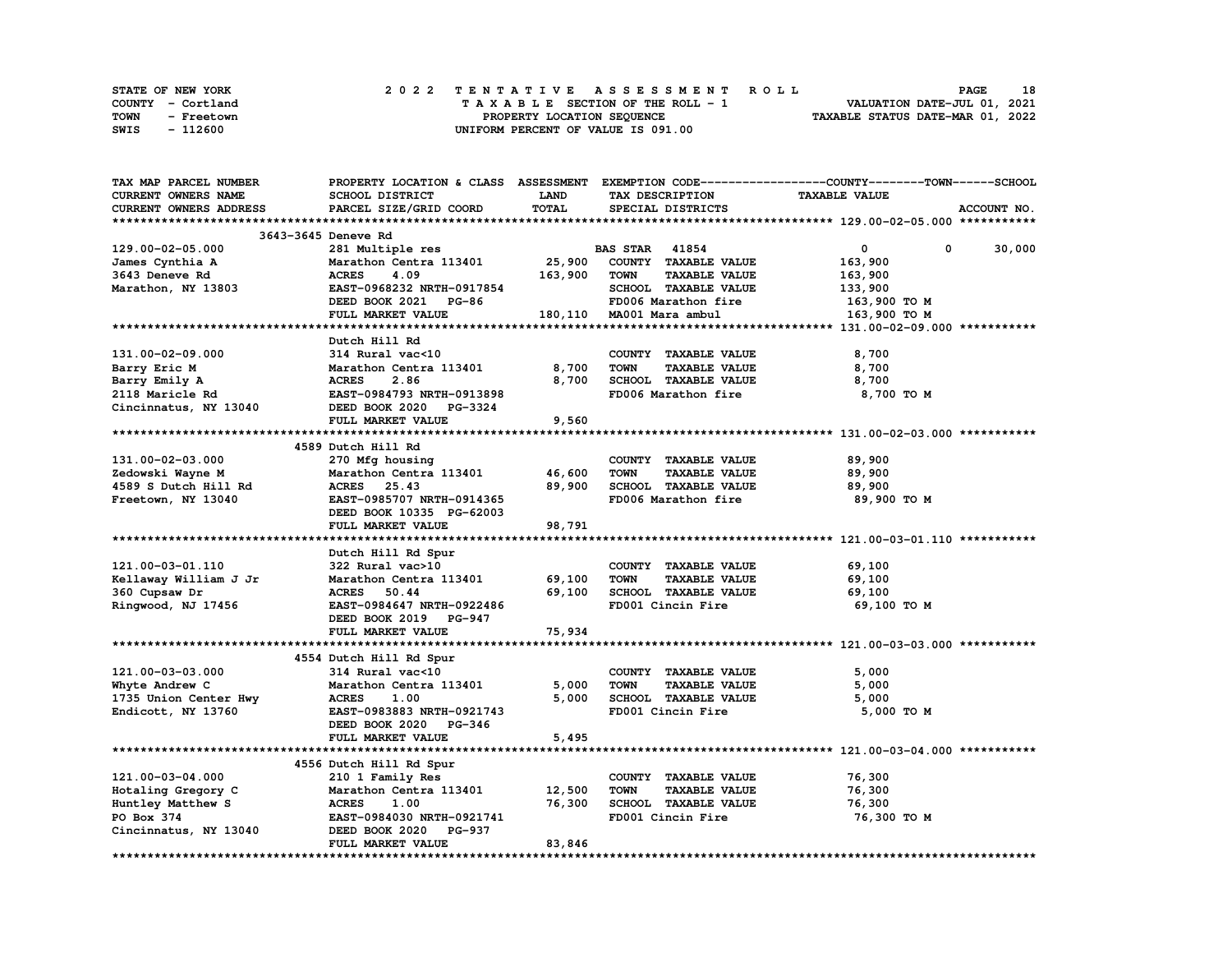| STATE OF NEW YORK  | 2022 TENTATIVE ASSESSMENT ROLL          | 19<br><b>PAGE</b>                |
|--------------------|-----------------------------------------|----------------------------------|
| COUNTY - Cortland  | $T A X A B L E$ SECTION OF THE ROLL - 1 | VALUATION DATE-JUL 01, 2021      |
| TOWN<br>- Freetown | PROPERTY LOCATION SEQUENCE              | TAXABLE STATUS DATE-MAR 01, 2022 |
| - 112600<br>SWIS   | UNIFORM PERCENT OF VALUE IS 091.00      |                                  |

| TAX MAP PARCEL NUMBER                                                                                                                                                                            | PROPERTY LOCATION & CLASS ASSESSMENT                |              |                                     | EXEMPTION CODE-----------------COUNTY-------TOWN-----SCHOOL |             |
|--------------------------------------------------------------------------------------------------------------------------------------------------------------------------------------------------|-----------------------------------------------------|--------------|-------------------------------------|-------------------------------------------------------------|-------------|
| CURRENT OWNERS NAME                                                                                                                                                                              | SCHOOL DISTRICT                                     | <b>LAND</b>  | TAX DESCRIPTION                     | <b>TAXABLE VALUE</b>                                        |             |
| CURRENT OWNERS ADDRESS                                                                                                                                                                           | PARCEL SIZE/GRID COORD                              | <b>TOTAL</b> | SPECIAL DISTRICTS                   |                                                             | ACCOUNT NO. |
|                                                                                                                                                                                                  |                                                     |              |                                     |                                                             |             |
|                                                                                                                                                                                                  | 4560 Dutch Hill Rd Spur                             |              |                                     |                                                             |             |
| 121.00-03-06.000                                                                                                                                                                                 | 210 1 Family Res                                    |              | COUNTY TAXABLE VALUE                | 94,500                                                      |             |
| Harasymczuk Benjamin                                                                                                                                                                             | Marathon Centra 113401 14,500                       |              | <b>TOWN</b><br><b>TAXABLE VALUE</b> | 94,500                                                      |             |
|                                                                                                                                                                                                  |                                                     |              | SCHOOL TAXABLE VALUE                | 94,500                                                      |             |
|                                                                                                                                                                                                  |                                                     |              | FD001 Cincin Fire                   | 94,500 TO M                                                 |             |
|                                                                                                                                                                                                  |                                                     |              |                                     |                                                             |             |
|                                                                                                                                                                                                  | FULL MARKET VALUE                                   | 103,846      |                                     |                                                             |             |
|                                                                                                                                                                                                  |                                                     |              |                                     |                                                             |             |
|                                                                                                                                                                                                  | 4568 Dutch Hill Rd Spur                             |              |                                     |                                                             |             |
| 121.00-03-05.000                                                                                                                                                                                 | $314$ Rural vac<10                                  |              | COUNTY TAXABLE VALUE                | 5,000                                                       |             |
| Albanese Jason A                                                                                                                                                                                 | 314 Rural vac<10<br>Marathon Centra 113401          | 5,000        | TAXABLE VALUE<br><b>TOWN</b>        | 5,000                                                       |             |
|                                                                                                                                                                                                  |                                                     | 5,000        | SCHOOL TAXABLE VALUE                | 5,000                                                       |             |
| Albanese Grayson                       ACRES     1.00<br>4568 Dutch Hill Rd Spur           EAST-0984490 NRTH-0921759<br>Cincinnatus, NY 13040                         DEED BOOK 10554   PG-83001 |                                                     |              | FD001 Cincin Fire                   | 5,000 TO M                                                  |             |
|                                                                                                                                                                                                  |                                                     |              |                                     |                                                             |             |
|                                                                                                                                                                                                  |                                                     |              |                                     |                                                             |             |
|                                                                                                                                                                                                  | FULL MARKET VALUE                                   | 5,495        |                                     |                                                             |             |
|                                                                                                                                                                                                  |                                                     |              |                                     |                                                             |             |
|                                                                                                                                                                                                  | 4580 Dutch Hill Rd Spur                             |              |                                     |                                                             |             |
| 121.00-03-02.000                                                                                                                                                                                 | 314 Rural vac<10                                    |              | COUNTY TAXABLE VALUE                | 5,800                                                       |             |
| Whyte Andrew C                                                                                                                                                                                   | Marathon Centra 113401                              | 5,800        | TOWN<br><b>TAXABLE VALUE</b>        | 5,800                                                       |             |
| 1735 Union Center Hwy                                                                                                                                                                            | <b>ACRES</b><br>1.40                                | 5,800        | SCHOOL TAXABLE VALUE                | 5,800                                                       |             |
| Endicott, NY 13760                                                                                                                                                                               | EAST-0983728 NRTH-0921736                           |              | FD001 Cincin Fire                   | 5,800 TO M                                                  |             |
|                                                                                                                                                                                                  | DEED BOOK 2020 PG-346                               |              |                                     |                                                             |             |
|                                                                                                                                                                                                  | FULL MARKET VALUE                                   | 6,374        |                                     |                                                             |             |
|                                                                                                                                                                                                  |                                                     |              |                                     |                                                             |             |
|                                                                                                                                                                                                  | 4590 Dutch Hill Rd Spur                             |              |                                     |                                                             |             |
| 121.00-03-01.200                                                                                                                                                                                 |                                                     |              |                                     | $\bullet$<br>$^{\circ}$                                     | 30,000      |
| Lehman Brian R                                                                                                                                                                                   |                                                     |              |                                     | 239,700                                                     |             |
| Lehman Joan-Ann F                                                                                                                                                                                |                                                     |              | <b>TAXABLE VALUE</b>                | 239,700                                                     |             |
|                                                                                                                                                                                                  |                                                     |              | SCHOOL TAXABLE VALUE                | 209,700                                                     |             |
| 4590 Dutch Hill Rd Spur EAST-0984815 NRTH-0921259<br>Cincinnatus, NY 13040 DEED BOOK 10138 PG-43001                                                                                              |                                                     |              | FD001 Cincin Fire                   | 239,700 то м                                                |             |
|                                                                                                                                                                                                  | FULL MARKET VALUE                                   |              | 263, 407 MA001 Mara ambul           | 239,700 TO M                                                |             |
|                                                                                                                                                                                                  |                                                     |              |                                     |                                                             |             |
|                                                                                                                                                                                                  | 2953 E Freetown Tx Valley Rd                        |              |                                     |                                                             |             |
| 111.00-03-09.200                                                                                                                                                                                 | 240 Rural res                                       |              | VET COM C 41132                     | 10,000<br>0                                                 | 0           |
|                                                                                                                                                                                                  | Cincinnatus Cen 112001 59,900 VET COM T 41133       |              |                                     | $\overline{\mathbf{0}}$<br>20,000                           | 0           |
| Nelson Bradley<br>Nelson Linda<br>Nelson Linda                                                                                                                                                   | ACRES 48.89                                         |              | 95,000 VET DIS C 41142              | 4,750<br>$\Omega$                                           | $\mathbf 0$ |
| 2953 E Freetown Tx Valley Rd EAST-0980066 NRTH-0929192                                                                                                                                           |                                                     |              | <b>VET DIS T 41143</b>              | 4,750<br>$\mathbf{0}$                                       | 0           |
| Freetown, NY 13040                                                                                                                                                                               |                                                     |              | COUNTY TAXABLE VALUE                | 80,250                                                      |             |
|                                                                                                                                                                                                  | DEED BOOK 2021 PG-6143<br>FULL MARKET VALUE 104,396 |              | <b>TAXABLE VALUE</b><br>TOWN        | 70,250                                                      |             |
|                                                                                                                                                                                                  |                                                     |              | SCHOOL TAXABLE VALUE 95,000         |                                                             |             |
|                                                                                                                                                                                                  |                                                     |              | FD001 Cincin Fire                   | 95,000 TO M                                                 |             |
|                                                                                                                                                                                                  |                                                     |              |                                     |                                                             |             |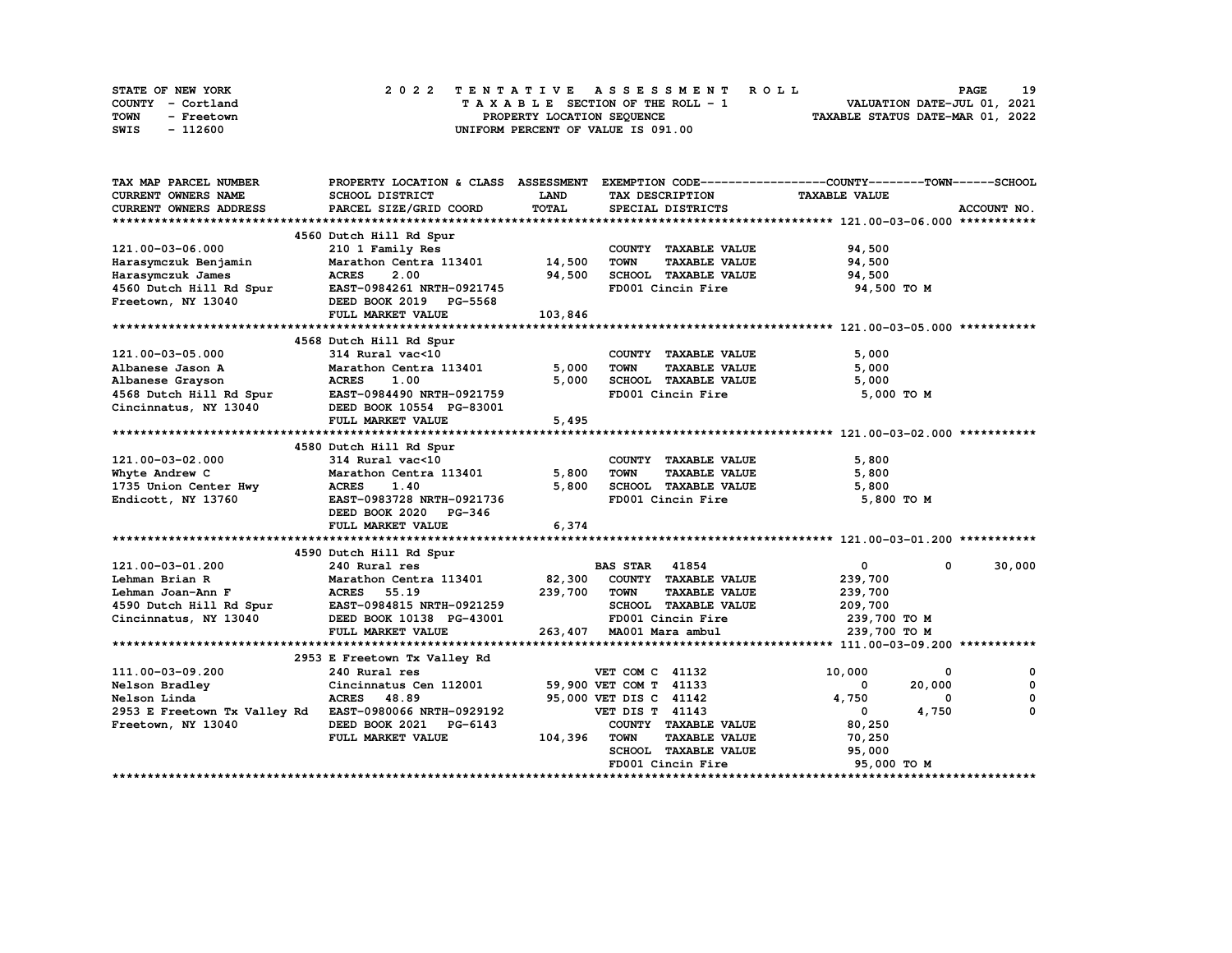| STATE OF NEW YORK  | 2022 TENTATIVE ASSESSMENT ROLL     | 20<br><b>PAGE</b>                |
|--------------------|------------------------------------|----------------------------------|
| COUNTY - Cortland  | TAXABLE SECTION OF THE ROLL - 1    | VALUATION DATE-JUL 01, 2021      |
| TOWN<br>- Freetown | PROPERTY LOCATION SEQUENCE         | TAXABLE STATUS DATE-MAR 01, 2022 |
| - 112600<br>SWIS   | UNIFORM PERCENT OF VALUE IS 091.00 |                                  |

| TAX MAP PARCEL NUMBER       |                               |             |                                     | PROPERTY LOCATION & CLASS ASSESSMENT EXEMPTION CODE----------------COUNTY-------TOWN------SCHOOL |
|-----------------------------|-------------------------------|-------------|-------------------------------------|--------------------------------------------------------------------------------------------------|
| CURRENT OWNERS NAME         | SCHOOL DISTRICT               | <b>LAND</b> | TAX DESCRIPTION                     | <b>TAXABLE VALUE</b>                                                                             |
| CURRENT OWNERS ADDRESS      | PARCEL SIZE/GRID COORD        | TOTAL       | SPECIAL DISTRICTS                   | ACCOUNT NO.                                                                                      |
|                             |                               |             |                                     |                                                                                                  |
|                             | E Freetwn Tx Valley Rd        |             |                                     |                                                                                                  |
| 111.00-01-30.000            | 322 Rural vac>10              |             | COUNTY TAXABLE VALUE                | 15,000                                                                                           |
| Haunstein Frank             | Cincinnatus Cen 112001        | 15,000      | <b>TAXABLE VALUE</b><br><b>TOWN</b> | 15,000                                                                                           |
|                             |                               |             |                                     |                                                                                                  |
| 2679 N Wading River Rd      | ACRES 17.90                   | 15,000      | SCHOOL TAXABLE VALUE                | 15,000                                                                                           |
| Wading River, NY 11792      | EAST-0981590 NRTH-0928301     |             | FD001 Cincin Fire                   | 15,000 TO M                                                                                      |
|                             | DEED BOOK 469<br>PG-187       |             |                                     |                                                                                                  |
|                             | FULL MARKET VALUE             | 16,484      |                                     |                                                                                                  |
|                             |                               |             |                                     |                                                                                                  |
|                             | E Freetwn Tx Valley Rd        |             |                                     |                                                                                                  |
| 111.00-03-08.000            | 311 Res vac land              |             | COUNTY TAXABLE VALUE                | 2,600                                                                                            |
| Williams Rebecca L          | Cincinnatus Cen 112001        | 2,600       | TOWN<br><b>TAXABLE VALUE</b>        | 2,600                                                                                            |
| 2911 E Freetwn Tx Valley Rd | ACRES 1.32 BANKCORELOG        | 2,600       | SCHOOL TAXABLE VALUE                | 2,600                                                                                            |
| Cincinnatus, NY 13040       | EAST-0980994 NRTH-0928629     |             | FD001 Cincin Fire                   | 2,600 то м                                                                                       |
|                             | DEED BOOK 2019 PG-4748        |             |                                     |                                                                                                  |
|                             |                               |             |                                     |                                                                                                  |
|                             | FULL MARKET VALUE             | 2,857       |                                     |                                                                                                  |
|                             |                               |             |                                     |                                                                                                  |
|                             | E Freetwn Tx Valley Rd        |             |                                     |                                                                                                  |
| 111.00-04-05.000            | 314 Rural vac<10              |             | COUNTY TAXABLE VALUE                | 16,100                                                                                           |
| Watley William              | Cincinnatus Cen 112001        | 16,100      | <b>TAXABLE VALUE</b><br><b>TOWN</b> | 16,100                                                                                           |
| 240 Candler Rd SE           | <b>ACRES</b><br>6.57          | 16,100      | SCHOOL TAXABLE VALUE                | 16,100                                                                                           |
| Atlanta, GA 30317           | EAST-0981150 NRTH-0927792     |             | FD001 Cincin Fire                   | 16,100 TO M                                                                                      |
|                             | DEED BOOK 2009 PG-4285        |             |                                     |                                                                                                  |
|                             | FULL MARKET VALUE             | 17,692      |                                     |                                                                                                  |
|                             |                               |             |                                     |                                                                                                  |
|                             | E Freetwn Tx Valley Rd        |             |                                     |                                                                                                  |
| 120.00-01-29.122            | 322 Rural vac>10              |             | COUNTY TAXABLE VALUE                | 45,700                                                                                           |
|                             |                               |             |                                     |                                                                                                  |
| Cannon Robert M             | Marathon Centra 113401 45,700 |             | <b>TOWN</b><br><b>TAXABLE VALUE</b> | 45,700                                                                                           |
| Cannon Michael R            | ACRES 34.72                   | 45,700      | SCHOOL TAXABLE VALUE                | 45,700                                                                                           |
| 1182 Salt Rd                | EAST-0979023 NRTH-0922307     |             | FD001 Cincin Fire                   | 45,700 TO M                                                                                      |
| Marathon, NY 13803-2914     | DEED BOOK 428<br>PG-264       |             | MA001 Mara ambul                    | 45,700 TO M                                                                                      |
|                             | FULL MARKET VALUE             | 50,220      |                                     |                                                                                                  |
|                             |                               |             |                                     |                                                                                                  |
|                             | E Freetwn Tx Valley Rd        |             |                                     |                                                                                                  |
| 121.00-01-15.210            | 322 Rural vac>10              |             | COUNTY TAXABLE VALUE                | 92,100                                                                                           |
| Rapillo Lydia               | Cincinnatus Cen 112001 92,100 |             | <b>TOWN</b><br><b>TAXABLE VALUE</b> | 92,100                                                                                           |
| Rapillo Anthony             | <b>ACRES</b> 63.00            | 92,100      | SCHOOL TAXABLE VALUE                | 92,100                                                                                           |
| 250 E 40th St 38C           | EAST-0981367 NRTH-0924773     |             | FD001 Cincin Fire                   | 92,100 TO M                                                                                      |
|                             |                               |             |                                     |                                                                                                  |
| New York, NY 10016          | DEED BOOK 2011 PG-381         |             | MA001 Mara ambul                    | 92,100 TO M                                                                                      |
|                             | FULL MARKET VALUE             | 101,209     |                                     |                                                                                                  |
|                             |                               |             |                                     |                                                                                                  |
|                             | E Freetwn Tx Valley Rd        |             |                                     |                                                                                                  |
| 130.00-01-12.210            | 105 Vac farmland              |             | COUNTY TAXABLE VALUE                | 107,400                                                                                          |
| Pace Christopher R          | Marathon Centra 113401        | 107,400     | TOWN<br><b>TAXABLE VALUE</b>        | 107,400                                                                                          |
| Simpson Katelin             | ACRES 85.53                   | 107,400     | SCHOOL TAXABLE VALUE                | 107,400                                                                                          |
| 2 N Atkins Ave              | EAST-0979956 NRTH-0920732     |             | FD006 Marathon fire                 | 107,400 то м                                                                                     |
| Cortland, NY 13045          | DEED BOOK 2021 PG-5442        |             | MA001 Mara ambul                    | 107,400 то м                                                                                     |
|                             | FULL MARKET VALUE             | 118,022     |                                     |                                                                                                  |
| MAY BE SUBJECT TO PAYMENT   |                               |             |                                     |                                                                                                  |
| UNDER AGDIST LAW TIL 2029   |                               |             |                                     |                                                                                                  |
|                             |                               |             |                                     |                                                                                                  |
|                             |                               |             |                                     |                                                                                                  |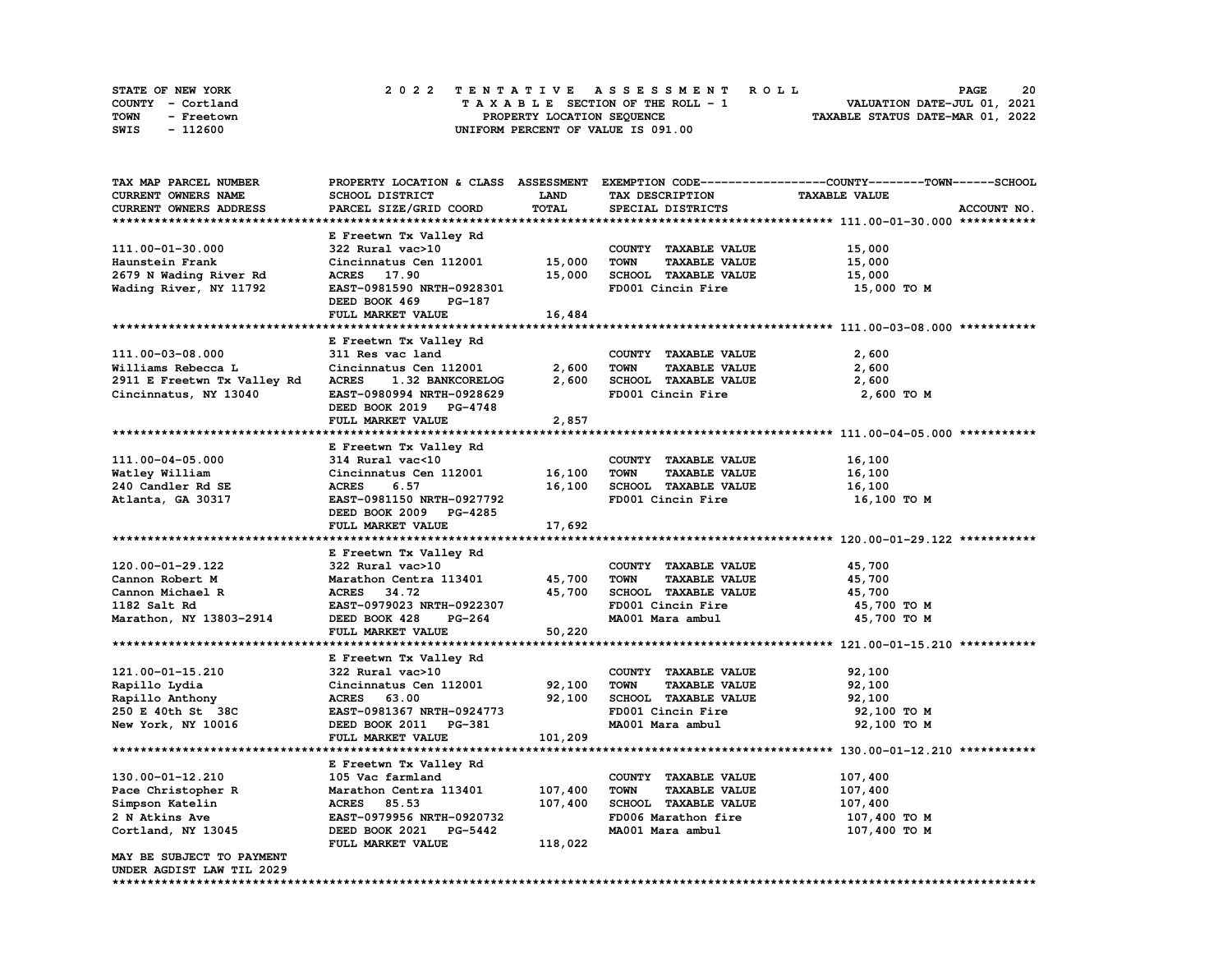| STATE OF NEW YORK  | 2022 TENTATIVE ASSESSMENT ROLL     | 21<br><b>PAGE</b>                |
|--------------------|------------------------------------|----------------------------------|
| COUNTY - Cortland  | TAXABLE SECTION OF THE ROLL - 1    | VALUATION DATE-JUL 01, 2021      |
| TOWN<br>- Freetown | PROPERTY LOCATION SEQUENCE         | TAXABLE STATUS DATE-MAR 01, 2022 |
| SWIS<br>- 112600   | UNIFORM PERCENT OF VALUE IS 091.00 |                                  |

| TAX MAP PARCEL NUMBER                    |                                                                                         |             |                                                                                                | PROPERTY LOCATION & CLASS ASSESSMENT EXEMPTION CODE----------------COUNTY-------TOWN------SCHOOL |             |
|------------------------------------------|-----------------------------------------------------------------------------------------|-------------|------------------------------------------------------------------------------------------------|--------------------------------------------------------------------------------------------------|-------------|
| CURRENT OWNERS NAME                      | SCHOOL DISTRICT                                                                         | <b>LAND</b> | TAX DESCRIPTION TAXABLE VALUE                                                                  |                                                                                                  |             |
| CURRENT OWNERS ADDRESS                   | PARCEL SIZE/GRID COORD                                                                  | TOTAL       | SPECIAL DISTRICTS                                                                              |                                                                                                  | ACCOUNT NO. |
|                                          |                                                                                         |             |                                                                                                |                                                                                                  |             |
|                                          | E Freetwn Tx Valley Rd                                                                  |             |                                                                                                |                                                                                                  |             |
| 131.00-01-01.120                         | 314 Rural vac<10                                                                        |             | COUNTY TAXABLE VALUE                                                                           | 9,700                                                                                            |             |
| Cook Nancy M                             | Marathon Centra 113401                                                                  | 9,700       | TAXABLE VALUE<br><b>TOWN</b>                                                                   | 9,700                                                                                            |             |
| c/o Nancy Cook Shea                      | <b>ACRES</b><br>4.15                                                                    | 9,700       | SCHOOL TAXABLE VALUE                                                                           | 9,700                                                                                            |             |
| 100 Woodsedge Dr Apt 118                 | EAST-0981119 NRTH-0919511                                                               |             |                                                                                                |                                                                                                  |             |
| Lansing, NY 14882                        | DEED BOOK 1999 PG-3019                                                                  |             | FD006 Marathon fire 9,700 TO M<br>MA001 Mara ambul 9,700 TO M                                  |                                                                                                  |             |
|                                          | FULL MARKET VALUE                                                                       | 10,659      |                                                                                                |                                                                                                  |             |
|                                          |                                                                                         |             |                                                                                                |                                                                                                  |             |
|                                          | E Freetwn Tx Valley Rd                                                                  |             |                                                                                                |                                                                                                  |             |
| 131.00-01-01.200                         |                                                                                         |             | COUNTY TAXABLE VALUE                                                                           | 9,200                                                                                            |             |
| Ewanciw John H                           | 314 Rural vac<10<br>Marathon Centra 113401 9,200                                        |             | TAXABLE VALUE<br><b>TOWN</b>                                                                   | 9,200                                                                                            |             |
| 2475 E Freetown Tx Valley Rd             | <b>ACRES</b><br>3.10                                                                    | 9,200       | SCHOOL TAXABLE VALUE                                                                           | 9,200                                                                                            |             |
| East Freetown, NY 13040-2123             | EAST-0981139 NRTH-0918991                                                               |             | FD006 Marathon fire                                                                            | 9,200 TO M                                                                                       |             |
|                                          | DEED BOOK 1999 PG-2879                                                                  |             | MA001 Mara ambul                                                                               | 9,200 TO M                                                                                       |             |
|                                          | FULL MARKET VALUE                                                                       | 10, 110     |                                                                                                |                                                                                                  |             |
|                                          |                                                                                         |             |                                                                                                |                                                                                                  |             |
|                                          | E Freetwn Tx Valley Rd                                                                  |             |                                                                                                |                                                                                                  |             |
| 131.00-04-01.000                         |                                                                                         |             | AG COMMIT 41730                                                                                | 66,364<br>66,364                                                                                 | 66,364      |
| Barber Donald E                          | 105 Vac farmland 13401 105,600<br>Marathon Centra 113401 105,600<br>ACRES 84.00 105.600 |             | COUNTY TAXABLE VALUE                                                                           | 39,236                                                                                           |             |
| Barber Amanda A                          | <b>ACRES</b><br>84.00                                                                   | 105,600     | TOWN<br><b>TAXABLE VALUE</b>                                                                   | 39,236                                                                                           |             |
| 2273 E Freetown Rd                       | EAST-0980658 NRTH-0914655                                                               |             |                                                                                                |                                                                                                  |             |
|                                          |                                                                                         |             | SCHOOL TAXABLE VALUE                                                                           | 39,236                                                                                           |             |
| E Freetown, NY 13040                     | DEED BOOK 1999 PG-6204                                                                  |             | FD006 Marathon fire<br>116,044 MA001 Mara ambul                                                | 105,600 то м<br>105,600 то м                                                                     |             |
| MAY BE SUBJECT TO PAYMENT                | FULL MARKET VALUE                                                                       |             |                                                                                                |                                                                                                  |             |
|                                          |                                                                                         |             |                                                                                                |                                                                                                  |             |
| UNDER AGDIST LAW TIL 2029                |                                                                                         |             |                                                                                                |                                                                                                  |             |
|                                          | E Freetwn Tx Valley Rd                                                                  |             |                                                                                                |                                                                                                  |             |
| 131.00-04-02.000 314 Rural vac<10        |                                                                                         |             | COUNTY TAXABLE VALUE                                                                           | 7,200                                                                                            |             |
| Fox Paul                                 | Marathon Centra 113401 7,200                                                            |             | <b>TOWN</b><br><b>TAXABLE VALUE</b>                                                            | 7,200                                                                                            |             |
|                                          |                                                                                         |             |                                                                                                |                                                                                                  |             |
| 2066 E Freetown Texas Valley R ACRES     | 2.10                                                                                    | 7,200       | SCHOOL TAXABLE VALUE                                                                           | 7,200<br>7,200 TO M                                                                              |             |
| Marathon, NY 13803-2719                  | EAST-0981505 NRTH-0914495                                                               |             | FD006 Marathon fire                                                                            |                                                                                                  |             |
|                                          | <b>PG-48</b><br>DEED BOOK 479                                                           |             | MA001 Mara ambul                                                                               | 7,200 TO M                                                                                       |             |
|                                          | FULL MARKET VALUE                                                                       | 7,912       |                                                                                                |                                                                                                  |             |
|                                          |                                                                                         |             |                                                                                                |                                                                                                  |             |
|                                          | E Freetwn Tx Valley Rd                                                                  |             |                                                                                                |                                                                                                  |             |
| 141.00-01-01.000                         | 322 Rural vac>10                                                                        |             | COUNTY TAXABLE VALUE                                                                           | 58,500                                                                                           |             |
| Kenyon-Koch Deborah J                    | Marathon Centra 113401 58,500                                                           |             | TAXABLE VALUE<br><b>TOWN</b>                                                                   | 58,500                                                                                           |             |
| 1875 E Freetown TX Valley Rd ACRES 41.60 |                                                                                         | 58,500      |                                                                                                |                                                                                                  |             |
| Marathon, NY 13803                       | EAST-0982227 NRTH-0911486                                                               |             | SCHOOL TAXABLE VALUE 58,500<br>FD006 Marathon fire 58,500 TO M<br>MA001 Mara ambul 58,500 TO M |                                                                                                  |             |
|                                          | DEED BOOK 2008 PG-3162                                                                  |             |                                                                                                |                                                                                                  |             |
|                                          | FULL MARKET VALUE                                                                       | 64,286      |                                                                                                |                                                                                                  |             |
|                                          |                                                                                         |             |                                                                                                |                                                                                                  |             |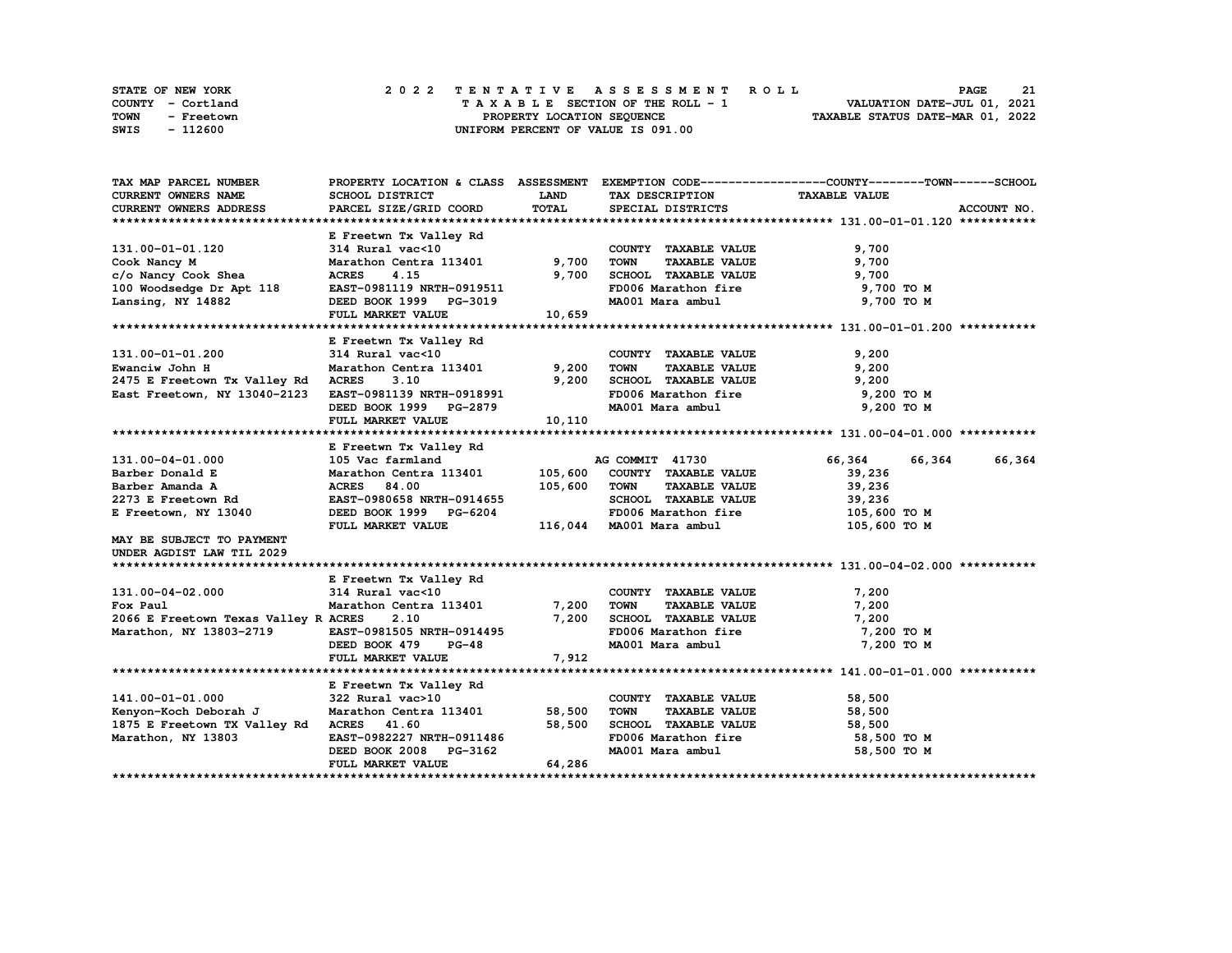| STATE OF NEW YORK  | 2022 TENTATIVE ASSESSMENT ROLL     | 22<br><b>PAGE</b>                |
|--------------------|------------------------------------|----------------------------------|
| COUNTY - Cortland  | TAXABLE SECTION OF THE ROLL - 1    | VALUATION DATE-JUL 01, 2021      |
| TOWN<br>- Freetown | PROPERTY LOCATION SEQUENCE         | TAXABLE STATUS DATE-MAR 01, 2022 |
| - 112600<br>SWIS   | UNIFORM PERCENT OF VALUE IS 091.00 |                                  |

| TAX MAP PARCEL NUMBER                    | PROPERTY LOCATION & CLASS ASSESSMENT |              |                                             | EXEMPTION CODE-----------------COUNTY-------TOWN-----SCHOOL |             |
|------------------------------------------|--------------------------------------|--------------|---------------------------------------------|-------------------------------------------------------------|-------------|
| <b>CURRENT OWNERS NAME</b>               | SCHOOL DISTRICT                      | <b>LAND</b>  | TAX DESCRIPTION                             | <b>TAXABLE VALUE</b>                                        |             |
| CURRENT OWNERS ADDRESS                   | PARCEL SIZE/GRID COORD               | <b>TOTAL</b> | SPECIAL DISTRICTS                           |                                                             | ACCOUNT NO. |
|                                          |                                      |              |                                             |                                                             |             |
|                                          | E Freetwn Tx Valley Rd               |              |                                             |                                                             |             |
| 141.00-01-03.000                         | 105 Vac farmland                     |              | AG-CEILING 41720                            | 59,187<br>59,187                                            | 59,187      |
| Harvey Norman                            | Marathon Centra 113401               | 89,800       | COUNTY TAXABLE VALUE                        | 30,613                                                      |             |
| 1643 E Freetown Texas Val Rd             | <b>ACRES</b><br>70.80                | 89,800       | <b>TOWN</b><br><b>TAXABLE VALUE</b>         | 30,613                                                      |             |
| Marathon, NY 13803-2712                  | EAST-0984147 NRTH-0910494            |              | SCHOOL TAXABLE VALUE                        | 30,613                                                      |             |
|                                          | DEED BOOK 334<br>PG-613              |              | FD006 Marathon fire                         | 89,800 TO M                                                 |             |
| MAY BE SUBJECT TO PAYMENT                | FULL MARKET VALUE                    |              | 98,681 MA001 Mara ambul                     | 89,800 TO M                                                 |             |
| UNDER AGDIST LAW TIL 2026                |                                      |              |                                             |                                                             |             |
|                                          |                                      |              |                                             |                                                             |             |
|                                          | 1637 E Freetwn Tx Valley Rd          |              |                                             |                                                             |             |
| 141.00-01-12.000                         | 241 Rural res&ag                     |              | AG-CEILING 41720                            | 33,187<br>33,187                                            | 33,187      |
| Harvey Norman                            | Marathon Centra 113401               | 61,700       | COUNTY TAXABLE VALUE                        | 90,713                                                      |             |
| Harvey Patricia                          | <b>ACRES</b><br>38.00                | 123,900      | <b>TOWN</b><br><b>TAXABLE VALUE</b>         | 90,713                                                      |             |
| 1643 E Freetwn Tx Val Rd                 | EAST-0984290 NRTH-0907665            |              | SCHOOL TAXABLE VALUE                        | 90,713                                                      |             |
| Marathon, NY 13803-2712                  | DEED BOOK 310<br><b>PG-315</b>       |              | FD006 Marathon fire                         | 123,900 то м                                                |             |
|                                          | FULL MARKET VALUE                    |              | 136,154 MA001 Mara ambul                    | 123,900 TO M                                                |             |
| MAY BE SUBJECT TO PAYMENT                |                                      |              |                                             |                                                             |             |
| UNDER AGDIST LAW TIL 2026                |                                      |              |                                             |                                                             |             |
|                                          |                                      |              |                                             |                                                             |             |
|                                          |                                      |              | 31 PCT OF VALUE USED FOR EXEMPTION PURPOSES |                                                             |             |
|                                          | 1643 E Freetwn Tx Valley Rd          |              |                                             |                                                             |             |
| 141.00-01-09.000                         | 241 Rural res&ag                     |              | AG-CEILING 41720                            | 84,486<br>84,486                                            | 84,486      |
| Harvey Norman                            | Marathon Centra 113401               |              | 160,300 AGED CTS 41800                      | 35,914<br>35,914<br>0                                       | 35,914      |
| Harvey Patricia                          | ACRES 124.00                         |              | 231,700 ENH STAR 41834                      | $\mathbf{0}$                                                | 74,900      |
| 1643 E Freetwn Tx Valley Rd              | EAST-0983029 NRTH-0908761            |              | COUNTY TAXABLE VALUE                        | 111,300                                                     |             |
| Marathon, NY 13803                       | DEED BOOK 2020 PG-343                |              | <b>TOWN</b><br><b>TAXABLE VALUE</b>         | 111,300                                                     |             |
|                                          | FULL MARKET VALUE                    | 254,615      | SCHOOL TAXABLE VALUE                        | 36,400                                                      |             |
| MAY BE SUBJECT TO PAYMENT                |                                      |              | FD006 Marathon fire                         | 231,700 TO M                                                |             |
| UNDER AGDIST LAW TIL 2026                |                                      |              | MA001 Mara ambul                            | 231,700 TO M                                                |             |
|                                          |                                      |              |                                             |                                                             |             |
|                                          | 1965 E Freetwn Tx Valley Rd          |              |                                             |                                                             |             |
| 131.00-04-10.000                         | 242 Rurl res&rec                     |              | COUNTY TAXABLE VALUE                        | 130,600                                                     |             |
| Muntean John G                           | Marathon Centra 113401               | 87,000       | <b>TOWN</b><br><b>TAXABLE VALUE</b>         | 130,600                                                     |             |
| 1965 E Freetown Tx Valley Rd ACRES 59.10 |                                      | 130,600      | SCHOOL TAXABLE VALUE                        | 130,600                                                     |             |
| Marathon, NY 13803-2718                  | EAST-0982997 NRTH-0912873            |              | FD006 Marathon fire                         | 130,600 то м                                                |             |
|                                          | DEED BOOK 547<br>PG-196              |              | MA001 Mara ambul                            | 130,600 то м                                                |             |
|                                          | FULL MARKET VALUE                    | 143,516      |                                             |                                                             |             |
|                                          |                                      |              |                                             |                                                             |             |
|                                          | 2045 E Freetwn Tx Valley Rd          |              |                                             |                                                             |             |
| 131.00-04-05.000                         | 270 Mfg housing                      |              | <b>BAS STAR</b> 41854                       | $\mathbf{0}$<br>0                                           | 23,700      |
| Lewis Carl                               | Marathon Centra 113401               | 11,200       | COUNTY TAXABLE VALUE                        | 23,700                                                      |             |
| 2045 E Freetwn Tx Valley Rd              | FRNT 178.62 DPTH 179.71              | 23,700       | TOWN<br><b>TAXABLE VALUE</b>                | 23,700                                                      |             |
| Marathon, NY 13803                       | EAST-0982341 NRTH-0913764            |              | SCHOOL TAXABLE VALUE                        | 0                                                           |             |
|                                          | DEED BOOK 10598 PG-99001             |              | FD006 Marathon fire                         | 23,700 TO M                                                 |             |
|                                          | FULL MARKET VALUE                    |              | 26,044 MA001 Mara ambul                     | 23,700 TO M                                                 |             |
|                                          |                                      |              |                                             |                                                             |             |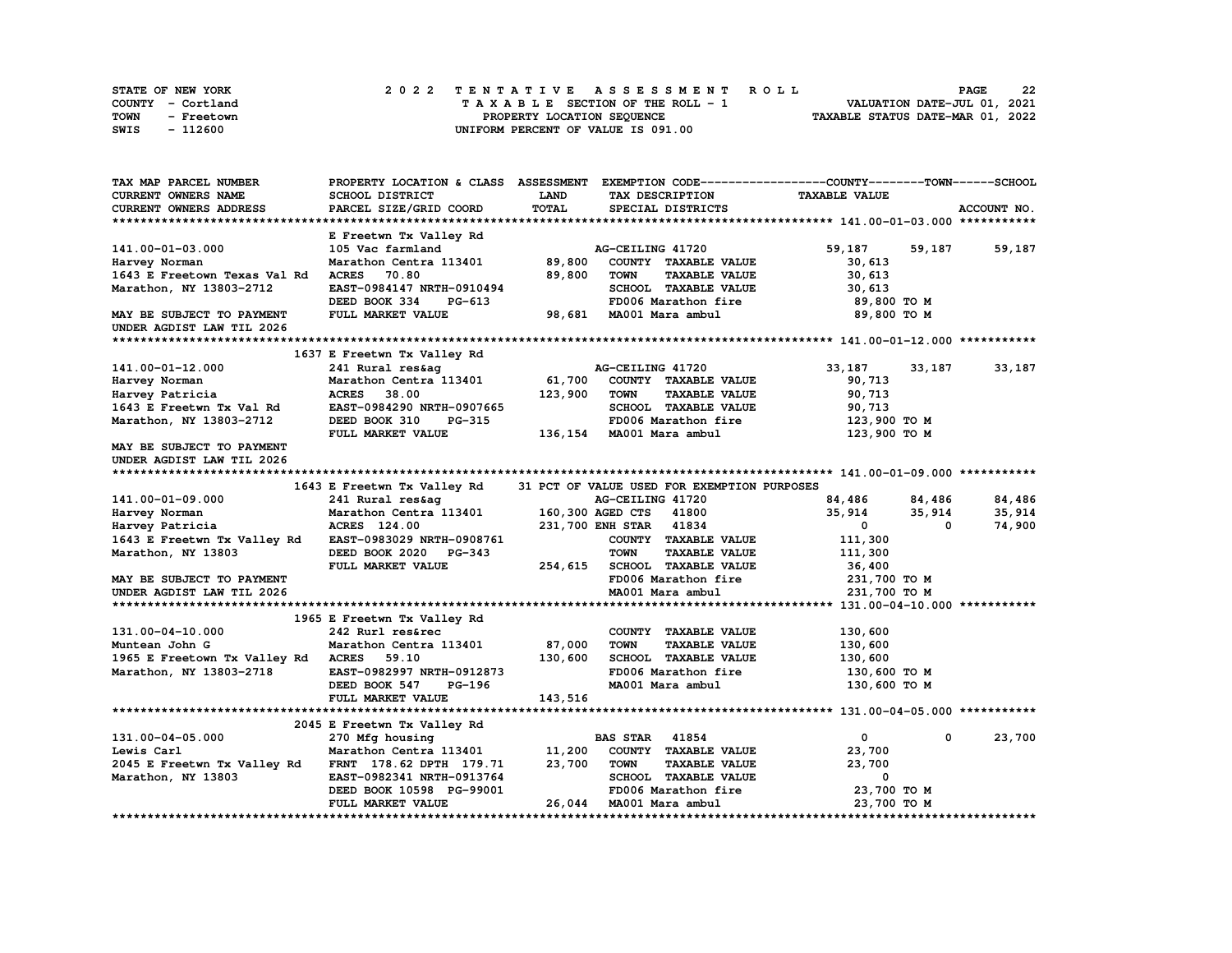| <b>STATE OF NEW YORK</b> | 2022 TENTATIVE ASSESSMENT ROLL     | 23<br><b>PAGE</b>                |
|--------------------------|------------------------------------|----------------------------------|
| COUNTY - Cortland        | TAXABLE SECTION OF THE ROLL - 1    | VALUATION DATE-JUL 01, 2021      |
| TOWN<br>- Freetown       | PROPERTY LOCATION SEQUENCE         | TAXABLE STATUS DATE-MAR 01, 2022 |
| - 112600<br>SWIS         | UNIFORM PERCENT OF VALUE IS 091.00 |                                  |

| TAX MAP PARCEL NUMBER                                                                             | PROPERTY LOCATION & CLASS ASSESSMENT EXEMPTION CODE-----------------COUNTY-------TOWN------SCHOOL |              |                                                                                                                            |                      |             |
|---------------------------------------------------------------------------------------------------|---------------------------------------------------------------------------------------------------|--------------|----------------------------------------------------------------------------------------------------------------------------|----------------------|-------------|
| CURRENT OWNERS NAME                                                                               | SCHOOL DISTRICT                                                                                   | <b>LAND</b>  | TAX DESCRIPTION TAXABLE VALUE                                                                                              |                      |             |
| CURRENT OWNERS ADDRESS                                                                            | PARCEL SIZE/GRID COORD                                                                            | <b>TOTAL</b> | SPECIAL DISTRICTS                                                                                                          |                      | ACCOUNT NO. |
|                                                                                                   |                                                                                                   |              |                                                                                                                            |                      |             |
|                                                                                                   | 2050 E Freetwn Tx Valley Rd<br>322 Rural vac>10<br>Marathon Centra 113401 47,000                  |              |                                                                                                                            |                      |             |
| 131.00-04-09.000                                                                                  |                                                                                                   |              | COUNTY TAXABLE VALUE                                                                                                       | 47,000               |             |
| Gunn Sheila A                                                                                     |                                                                                                   |              | <b>TOWN</b>                                                                                                                | TAXABLE VALUE 47,000 |             |
|                                                                                                   |                                                                                                   |              | SCHOOL TAXABLE VALUE                                                                                                       | 47,000               |             |
|                                                                                                   |                                                                                                   |              | FD006 Marathon fire                                                                                                        | 47,000 TO M          |             |
|                                                                                                   |                                                                                                   |              | MA001 Mara ambul 47,000 TO M                                                                                               |                      |             |
|                                                                                                   | FULL MARKET VALUE                                                                                 | 51,648       |                                                                                                                            |                      |             |
|                                                                                                   |                                                                                                   |              |                                                                                                                            |                      |             |
|                                                                                                   | 2051 E Freetwn Tx Valley Rd                                                                       |              |                                                                                                                            |                      |             |
|                                                                                                   |                                                                                                   |              | COUNTY TAXABLE VALUE                                                                                                       | 77,200               |             |
| 131.00-04-04.000 280 Res Multiple<br>East Freetown Enterprises, LLC Marathon Centra 113401 37,500 |                                                                                                   |              | TAXABLE VALUE<br><b>TOWN</b>                                                                                               | 77,200               |             |
|                                                                                                   |                                                                                                   | 77,200       | TOWN TAAADDE VALUE<br>SCHOOL TAXABLE VALUE 77,200<br>TRAAS Marsthan fire 77,200 TO M                                       |                      |             |
|                                                                                                   |                                                                                                   |              |                                                                                                                            |                      |             |
| 43 Mary's Ln<br>Stone Ridge, NY 12484 EAST-0981831 NRTH-0913992<br>DEED BOOK 10459 PG-87001       |                                                                                                   |              | MA001 Mara ambul                                                                                                           | 77,200 TO M          |             |
|                                                                                                   | FULL MARKET VALUE                                                                                 | 84,835       |                                                                                                                            |                      |             |
|                                                                                                   |                                                                                                   |              |                                                                                                                            |                      |             |
|                                                                                                   | 2055 E Freetwn Tx Valley Rd                                                                       |              |                                                                                                                            |                      |             |
| 131.00-04-03.000                                                                                  | 314 Rural vac<10                                                                                  |              | COUNTY TAXABLE VALUE                                                                                                       | 8,200                |             |
| Fox Paul                                                                                          |                                                                                                   |              | <b>TAXABLE VALUE</b><br>TOWN                                                                                               | 8,200                |             |
| 2066 E Freetown Texas Valley R ACRES                                                              |                                                                                                   |              | SCHOOL TAXABLE VALUE                                                                                                       | 8,200                |             |
|                                                                                                   |                                                                                                   |              |                                                                                                                            |                      |             |
| Marathon, NY 13803-2719 EAST-0981703 NRTH-0914353                                                 |                                                                                                   |              | FD006 Marathon fire 3,200 TO M<br>MA001 Mara ambul 3,200 TO M                                                              |                      |             |
|                                                                                                   | DEED BOOK 490 PG-71                                                                               |              |                                                                                                                            |                      |             |
|                                                                                                   | FULL MARKET VALUE                                                                                 | 9,011        |                                                                                                                            |                      |             |
|                                                                                                   |                                                                                                   |              |                                                                                                                            |                      |             |
|                                                                                                   | 2059 E Freetwn Tx Valley Rd                                                                       |              |                                                                                                                            |                      |             |
| 131.00-04-06.000                                                                                  | 210 1 Family Res                                                                                  |              | AGED S<br>41804                                                                                                            | $^{\circ}$<br>0      | 21,000      |
|                                                                                                   |                                                                                                   |              |                                                                                                                            | $\mathbf{0}$         | 21,000      |
|                                                                                                   |                                                                                                   |              |                                                                                                                            |                      |             |
| Marathon, NY 13803                                                                                | EAST-0982048 NRTH-0914432                                                                         |              | <b>TOWN</b>                                                                                                                | TAXABLE VALUE 42,000 |             |
|                                                                                                   | DEED BOOK 1999 PG-5962                                                                            |              | SCHOOL TAXABLE VALUE                                                                                                       | $\Omega$             |             |
|                                                                                                   | FULL MARKET VALUE                                                                                 |              | 46,154 FD006 Marathon fire $\begin{array}{ccc} 46,154 & 50006 & 42,000 & 70 M \\ 1,000 & 70 M & 42,000 & 70 M \end{array}$ |                      |             |
|                                                                                                   |                                                                                                   |              | MA001 Mara ambul                                                                                                           | 42,000 TO M          |             |
|                                                                                                   |                                                                                                   |              |                                                                                                                            |                      |             |
|                                                                                                   | 2065 E Freetwn Tx Valley Rd                                                                       |              |                                                                                                                            |                      |             |
| 131.00-04-07.000                                                                                  | 270 Mfg housing                                                                                   |              | AGED CTS 41800                                                                                                             | 10,800<br>10,800     | 10,800      |
| Fox Yvonne                                                                                        | Marathon Centra 113401 10,500 ENH STAR 41834                                                      |              |                                                                                                                            | $\mathbf{0}$<br>0    | 10,800      |
| 2065 E Freetwn Tx Valley Rd                                                                       | FRNT 114.28 DPTH 231.01 21,600 COUNTY TAXABLE VALUE                                               |              |                                                                                                                            | 10,800               |             |
| Marathon, NY 13803                                                                                | BANKCORELOG<br>EAST-0982018 NRTH-0914552                                                          |              | <b>TOWN</b><br>TAXABLE VALUE                                                                                               | 10,800               |             |
|                                                                                                   |                                                                                                   |              | SCHOOL TAXABLE VALUE                                                                                                       | $\mathbf{0}$         |             |
|                                                                                                   | DEED BOOK 2003 PG-2209                                                                            |              | FD006 Marathon fire 21,600 TO M                                                                                            |                      |             |
|                                                                                                   | FULL MARKET VALUE                                                                                 |              | 23,736 MA001 Mara ambul                                                                                                    | 21,600 TO M          |             |
|                                                                                                   |                                                                                                   |              |                                                                                                                            |                      |             |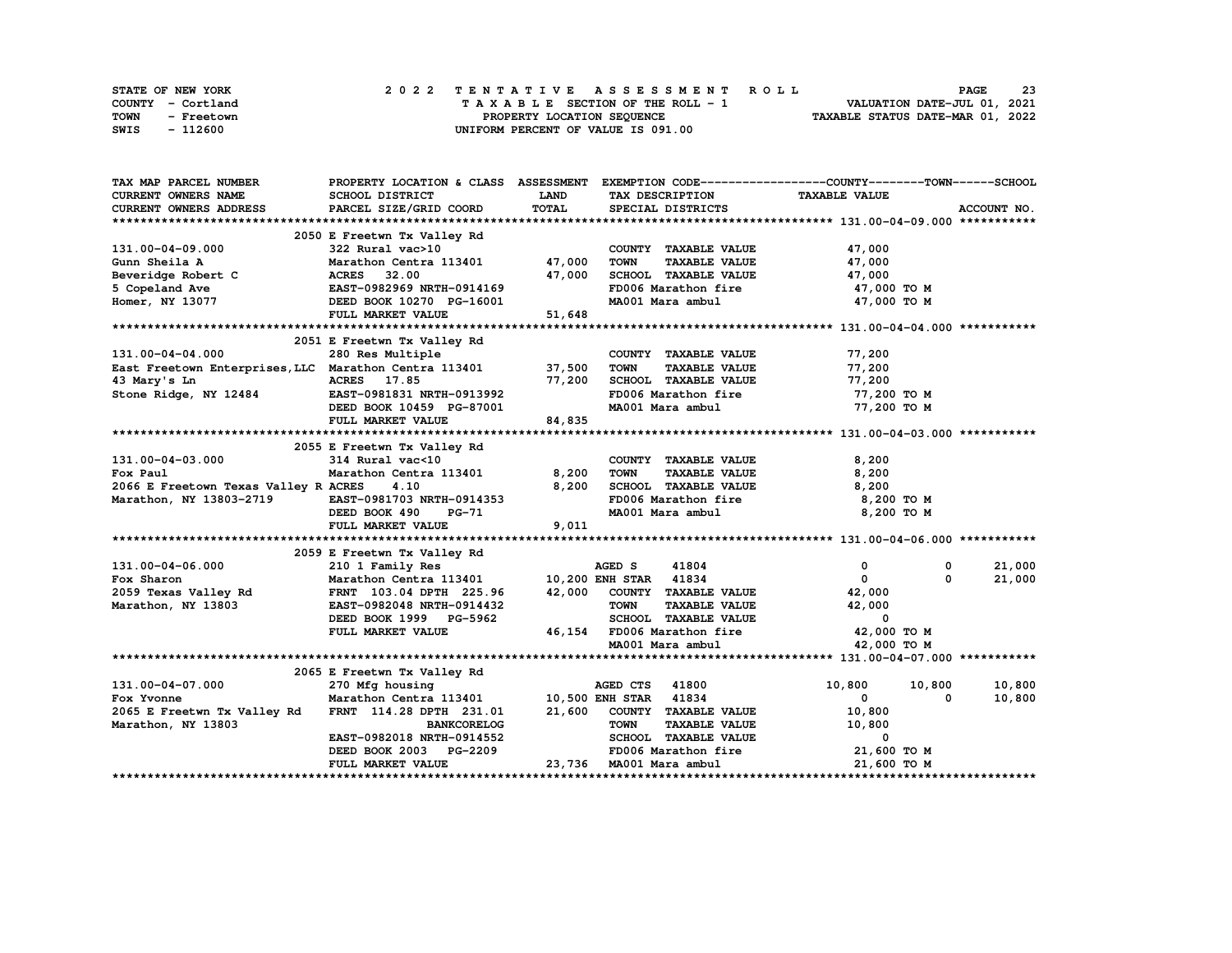| STATE OF NEW YORK  | 2022 TENTATIVE ASSESSMENT ROLL     | 24<br><b>PAGE</b>                |
|--------------------|------------------------------------|----------------------------------|
| COUNTY - Cortland  | TAXABLE SECTION OF THE ROLL - 1    | VALUATION DATE-JUL 01, 2021      |
| TOWN<br>- Freetown | PROPERTY LOCATION SEQUENCE         | TAXABLE STATUS DATE-MAR 01, 2022 |
| SWIS<br>- 112600   | UNIFORM PERCENT OF VALUE IS 091.00 |                                  |

| TAX MAP PARCEL NUMBER       |                                                    |             |                                      | PROPERTY LOCATION & CLASS ASSESSMENT EXEMPTION CODE----------------COUNTY-------TOWN-----SCHOOL |             |
|-----------------------------|----------------------------------------------------|-------------|--------------------------------------|-------------------------------------------------------------------------------------------------|-------------|
| <b>CURRENT OWNERS NAME</b>  | SCHOOL DISTRICT                                    | <b>LAND</b> | TAX DESCRIPTION                      | <b>TAXABLE VALUE</b>                                                                            |             |
| CURRENT OWNERS ADDRESS      | PARCEL SIZE/GRID COORD                             | TOTAL       | SPECIAL DISTRICTS                    |                                                                                                 | ACCOUNT NO. |
|                             |                                                    |             |                                      |                                                                                                 |             |
|                             | 2066 E Freetwn Tx Valley Rd                        |             |                                      |                                                                                                 |             |
| 131.00-04-08.000            | 241 Rural res&ag                                   |             | <b>BAS STAR</b> 41854                | 0<br>$^{\circ}$                                                                                 | 30,000      |
| Fox Paul E                  | Marathon Centra 113401 59,300 COUNTY TAXABLE VALUE |             |                                      | 144,800                                                                                         |             |
| 2066 E Freetwn Tx Valley Rd | 36.00 BANKCORELOG<br><b>ACRES</b>                  | 144,800     | <b>TAXABLE VALUE</b><br>TOWN         | 144,800                                                                                         |             |
| Marathon, NY 13803          | EAST-0982796 NRTH-0915147                          |             | SCHOOL TAXABLE VALUE                 | 114,800                                                                                         |             |
|                             | DEED BOOK 10391 PG-48001                           |             | FD006 Marathon fire                  | 144,800 TO M                                                                                    |             |
|                             |                                                    |             |                                      |                                                                                                 |             |
|                             | FULL MARKET VALUE                                  |             | 159,121 MA001 Mara ambul             | 144,800 TO M                                                                                    |             |
|                             |                                                    |             |                                      |                                                                                                 |             |
|                             | 2218 E Freetwn Tx Valley Rd                        |             |                                      |                                                                                                 |             |
| 131.00-01-11.000            | 241 Rural res&ag                                   |             | AG COMMIT 41730                      | 35,036<br>35,036                                                                                | 35,036      |
| Barber Donald E             | Marathon Centra 113401 71,500                      |             | COUNTY TAXABLE VALUE                 | 102,164                                                                                         |             |
| Barber Amanda A             | ACRES 46.18                                        | 137,200     | TOWN<br><b>TAXABLE VALUE</b>         | 102,164                                                                                         |             |
| 2273 E Freetwn Tx Valley Rd | EAST-0981709 NRTH-0916832                          |             | SCHOOL TAXABLE VALUE                 | 102,164                                                                                         |             |
| Cincinnatus, NY 13040       | DEED BOOK 10190 PG-58003                           |             | FD006 Marathon fire                  | 137,200 то м                                                                                    |             |
|                             | FULL MARKET VALUE                                  |             | 150,769 MA001 Mara ambul             | 137,200 то м                                                                                    |             |
| MAY BE SUBJECT TO PAYMENT   |                                                    |             |                                      |                                                                                                 |             |
| UNDER AGDIST LAW TIL 2029   |                                                    |             |                                      |                                                                                                 |             |
|                             |                                                    |             |                                      |                                                                                                 |             |
|                             | 2274 E Freetwn Tx Valley Rd                        |             |                                      |                                                                                                 |             |
| 131.00-01-10.000            | 210 1 Family Res                                   |             | COUNTY TAXABLE VALUE                 | 112,000                                                                                         |             |
| Giordano James              | Marathon Centra 113401 22,000                      |             | <b>TOWN</b><br><b>TAXABLE VALUE</b>  | 112,000                                                                                         |             |
|                             | 5.71 BANKCORELOG 112,000<br><b>ACRES</b>           |             | SCHOOL TAXABLE VALUE                 |                                                                                                 |             |
| 2274 E Freetwn Tx Valley Rd |                                                    |             |                                      | 112,000                                                                                         |             |
| Cincinnatus, NY 13040       | EAST-0981424 NRTH-0917739                          |             | FD006 Marathon fire                  | 112,000 TO M                                                                                    |             |
|                             | DEED BOOK 2016 PG-3415                             |             | MA001 Mara ambul                     | 112,000 TO M                                                                                    |             |
|                             | FULL MARKET VALUE                                  | 123,077     |                                      |                                                                                                 |             |
|                             |                                                    |             |                                      |                                                                                                 |             |
|                             | 2280 E Freetwn Tx Valley Rd                        |             |                                      |                                                                                                 |             |
| 131.00-01-09.000            | 312 Vac w/imprv                                    |             | COUNTY TAXABLE VALUE                 | 6,800                                                                                           |             |
| Fritts Edward G             | Marathon Centra 113401                             | 3,800       | <b>TAXABLE VALUE</b><br><b>TOWN</b>  | 6,800                                                                                           |             |
| 43 State Route 369          | FRNT 200.00 DPTH 175.25                            | 6,800       | SCHOOL TAXABLE VALUE                 | 6,800                                                                                           |             |
| Binghamton, NY 13904        | EAST-0981118 NRTH-0917980                          |             | ECHOOL INCOME<br>FD006 Marathon fire | 6,800 то м                                                                                      |             |
|                             | DEED BOOK 10539 PG-30003                           |             |                                      | 6,800 то м                                                                                      |             |
|                             | <b>FULL MARKET VALUE</b>                           | 7,473       |                                      |                                                                                                 |             |
|                             |                                                    |             |                                      |                                                                                                 |             |
|                             | 2305 E Freetwn Tx Valley Rd                        |             |                                      |                                                                                                 |             |
| 130.00-01-12.220            | 112 Dairy farm                                     |             | <b>BAS STAR 41854</b>                | 0<br>0                                                                                          | 30,000      |
| Miller Urie D               | Marathon Centra 113401                             |             | 154,100 AG COMMIT 41730              | 69,412<br>69,412                                                                                | 69,412      |
| Miller Jemima E             | ACRES 117.82                                       | 250,300     | COUNTY TAXABLE VALUE                 | 180,888                                                                                         |             |
|                             | EAST-0980866 NRTH-0918731                          |             | <b>TOWN</b><br><b>TAXABLE VALUE</b>  |                                                                                                 |             |
| 2305 E Freetwn Tx Valley Rd |                                                    |             |                                      | 180,888                                                                                         |             |
| Freetown, NY 13040          | DEED BOOK 2010 PG-6665                             |             | SCHOOL TAXABLE VALUE                 | 150,888                                                                                         |             |
|                             | FULL MARKET VALUE                                  |             | 275,055 FD006 Marathon fire          | 250,300 то м                                                                                    |             |
| MAY BE SUBJECT TO PAYMENT   |                                                    |             | MA001 Mara ambul                     | 250,300 то м                                                                                    |             |
| UNDER AGDIST LAW TIL 2029   |                                                    |             |                                      |                                                                                                 |             |
|                             |                                                    |             |                                      |                                                                                                 |             |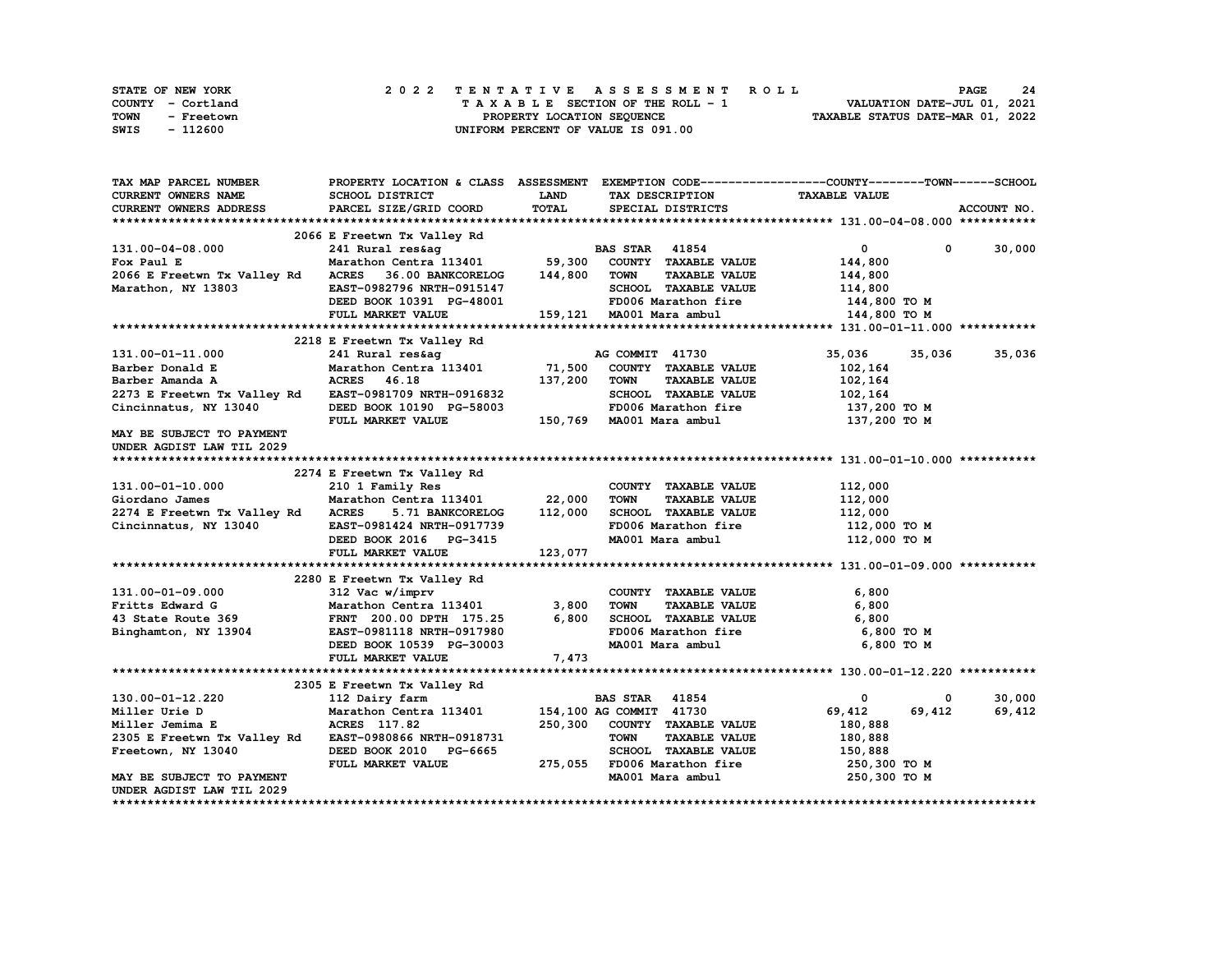| <b>STATE OF NEW YORK</b> | 2022 TENTATIVE ASSESSMENT ROLL     | 25<br><b>PAGE</b>                |
|--------------------------|------------------------------------|----------------------------------|
| COUNTY - Cortland        | TAXABLE SECTION OF THE ROLL - 1    | VALUATION DATE-JUL 01, 2021      |
| TOWN<br>- Freetown       | PROPERTY LOCATION SEQUENCE         | TAXABLE STATUS DATE-MAR 01, 2022 |
| - 112600<br>SWIS         | UNIFORM PERCENT OF VALUE IS 091.00 |                                  |

| TAX MAP PARCEL NUMBER                                                                                                                                                                                                                |                                                                        |             |                                                      | PROPERTY LOCATION & CLASS ASSESSMENT EXEMPTION CODE----------------COUNTY-------TOWN------SCHOOL |
|--------------------------------------------------------------------------------------------------------------------------------------------------------------------------------------------------------------------------------------|------------------------------------------------------------------------|-------------|------------------------------------------------------|--------------------------------------------------------------------------------------------------|
| <b>CURRENT OWNERS NAME</b>                                                                                                                                                                                                           | SCHOOL DISTRICT                                                        | <b>LAND</b> | TAX DESCRIPTION TAXABLE VALUE                        |                                                                                                  |
| CURRENT OWNERS ADDRESS                                                                                                                                                                                                               | PARCEL SIZE/GRID COORD                                                 | TOTAL       | SPECIAL DISTRICTS                                    | ACCOUNT NO.                                                                                      |
|                                                                                                                                                                                                                                      |                                                                        |             |                                                      |                                                                                                  |
|                                                                                                                                                                                                                                      | 2359 E Freetwn Tx Valley Rd                                            |             |                                                      |                                                                                                  |
| 130.00-01-12.100                                                                                                                                                                                                                     |                                                                        |             | COUNTY TAXABLE VALUE                                 | 119,600                                                                                          |
| Farm East LLC                                                                                                                                                                                                                        | 910 Priv forest<br>Marathon Centra 113401 119,600<br>NGC 110 51 110 52 |             | TOWN<br><b>TAXABLE VALUE</b>                         | 119,600                                                                                          |
|                                                                                                                                                                                                                                      | Marathon Cent:<br>ACRES 149.51                                         | 119,600     | SCHOOL TAXABLE VALUE                                 | 119,600                                                                                          |
| Farm East EEC<br>890 McLean Rd<br>Cortland, NY 13045<br>EAST-0978413 NRTH-0920589                                                                                                                                                    |                                                                        |             | FD006 Marathon fire 119,600 TO M                     |                                                                                                  |
|                                                                                                                                                                                                                                      | DEED BOOK 2001 PG-382                                                  |             | MA001 Mara ambul                                     | 119,600 TO M                                                                                     |
|                                                                                                                                                                                                                                      | FULL MARKET VALUE                                                      | 131,429     |                                                      |                                                                                                  |
|                                                                                                                                                                                                                                      |                                                                        |             |                                                      |                                                                                                  |
|                                                                                                                                                                                                                                      | 2385 E Freetwn Tx Valley Rd                                            |             |                                                      |                                                                                                  |
| 130.00-01-13.000                                                                                                                                                                                                                     |                                                                        |             | COUNTY TAXABLE VALUE                                 | 66,700                                                                                           |
| DeRusso Thomas                                                                                                                                                                                                                       |                                                                        |             | <b>TAXABLE VALUE</b><br>TOWN                         | 66,700                                                                                           |
| <b>ACRES</b><br>DeRusso Nicole                                                                                                                                                                                                       | 6.71 BANKCORELOG 66,700                                                |             | SCHOOL TAXABLE VALUE 66,700                          |                                                                                                  |
| 2385 E Freetwn Tx Valley Rd<br>Freetown, NY 13040 DEED BOOK 2016 PG-3488                                                                                                                                                             |                                                                        |             | FD001 Cincin Fire                                    | 66,700 TO M                                                                                      |
| Freetown, NY 13040                                                                                                                                                                                                                   |                                                                        |             | MA001 Mara ambul                                     | 66,700 TO M                                                                                      |
|                                                                                                                                                                                                                                      | FULL MARKET VALUE                                                      | 73,297      |                                                      |                                                                                                  |
|                                                                                                                                                                                                                                      |                                                                        |             |                                                      |                                                                                                  |
|                                                                                                                                                                                                                                      | 2412 E Freetwn Tx Valley Rd                                            |             |                                                      |                                                                                                  |
| 121.00-01-13.200                                                                                                                                                                                                                     | 240 Rural res                                                          |             | COUNTY TAXABLE VALUE 134,100                         |                                                                                                  |
| Gerrard Patrick                                                                                                                                                                                                                      | Marathon Centra 113401 29,000                                          |             | <b>TOWN</b><br><b>TAXABLE VALUE</b>                  | 134,100                                                                                          |
| 4553 Telephone Rd                                                                                                                                                                                                                    | ACRES 10.73 134,100<br>EAST-0981716 NRTH-0920451                       |             | SCHOOL TAXABLE VALUE 134,100                         |                                                                                                  |
| Cincinnatus, NY 13040                                                                                                                                                                                                                |                                                                        |             | FD001 Cincin Fire<br>MA001 Mara ambul                | 134,100 то м                                                                                     |
|                                                                                                                                                                                                                                      | 1-0320451 DEED BOOK 2018 PG-4982                                       |             |                                                      | 134,100 TO M                                                                                     |
|                                                                                                                                                                                                                                      | FULL MARKET VALUE                                                      | 147,363     |                                                      |                                                                                                  |
|                                                                                                                                                                                                                                      |                                                                        |             |                                                      |                                                                                                  |
|                                                                                                                                                                                                                                      | 2436 E Freetwn Tx Valley Rd                                            |             |                                                      |                                                                                                  |
| 121.00-01-13.110                                                                                                                                                                                                                     | 210 1 Family Res                                                       |             | <b>BAS STAR 41854</b>                                | 30,000<br>$\overline{0}$<br>$^{\circ}$                                                           |
| Tallett Mark L<br>2436 E Freetwn Tx Val Rd (ACRES 5.97 BANKCORELOG 76,600 TOWN TAXABLE VALUE 76,600<br>2436 E Freetwn Tx Val Rd (ACRES 5.97 BANKCORELOG 76,600 TOWN TAXABLE VALUE 76,600 76,600 E Freetown, NY 13040-8703 EAST-09812 |                                                                        |             |                                                      |                                                                                                  |
|                                                                                                                                                                                                                                      |                                                                        |             |                                                      |                                                                                                  |
|                                                                                                                                                                                                                                      |                                                                        |             |                                                      |                                                                                                  |
|                                                                                                                                                                                                                                      | DEED BOOK 1998 PG-2036                                                 |             | FD001 Cincin Fire 76,600 TO M                        |                                                                                                  |
|                                                                                                                                                                                                                                      | FULL MARKET VALUE                                                      |             | 84,176 MA001 Mara ambul                              | 76,600 TO M                                                                                      |
|                                                                                                                                                                                                                                      |                                                                        |             |                                                      |                                                                                                  |
|                                                                                                                                                                                                                                      | 2440 E Freetwn Tx Valley Rd                                            |             |                                                      |                                                                                                  |
| 121.00-01-13.120                                                                                                                                                                                                                     | 322 Rural vac>10                                                       |             | COUNTY TAXABLE VALUE                                 | 29,800                                                                                           |
| Pace Christopher R Marathon Centra 113401 29,800<br>Simpson Katelin E ACRES 24.55 29,800<br>2 N Atkins Ave EAST-0981753 NRTH-0921036                                                                                                 |                                                                        |             | TOWN      TAXABLE  VALUE<br>SCHOOL    TAXABLE  VALUE | 29,800                                                                                           |
|                                                                                                                                                                                                                                      |                                                                        |             |                                                      | 29,800                                                                                           |
|                                                                                                                                                                                                                                      |                                                                        |             | FD001 Cincin Fire 29,800 TO M                        |                                                                                                  |
| Cortland, NY 13045                                                                                                                                                                                                                   | DEED BOOK 2021 PG-3089                                                 |             | MA001 Mara ambul                                     | 29,800 то м                                                                                      |
|                                                                                                                                                                                                                                      | FULL MARKET VALUE                                                      | 32,747      |                                                      |                                                                                                  |
|                                                                                                                                                                                                                                      |                                                                        |             |                                                      |                                                                                                  |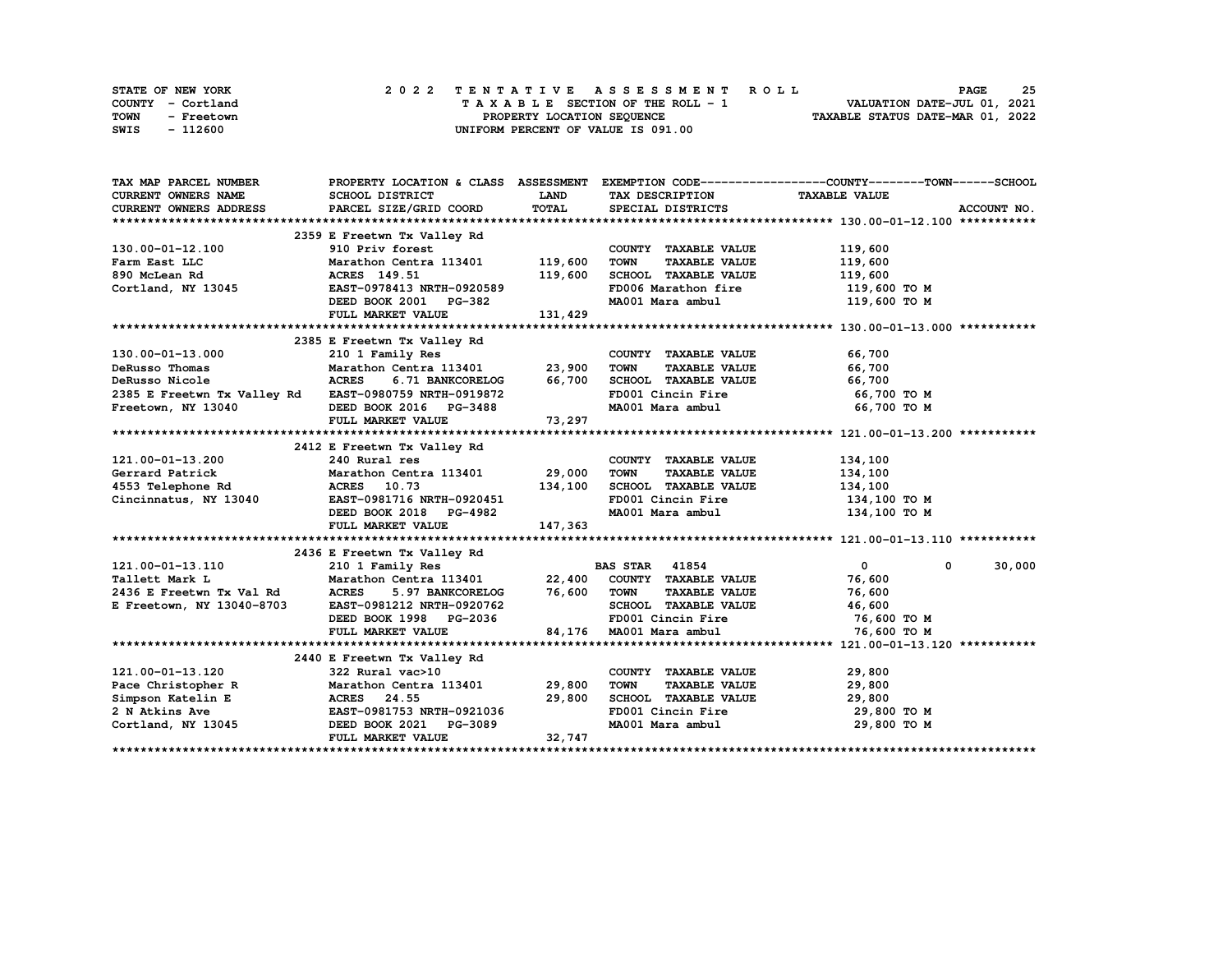| STATE OF NEW YORK  | 2022 TENTATIVE ASSESSMENT ROLL     | 26<br><b>PAGE</b>                |
|--------------------|------------------------------------|----------------------------------|
| COUNTY - Cortland  | TAXABLE SECTION OF THE ROLL - 1    | VALUATION DATE-JUL 01, 2021      |
| TOWN<br>- Freetown | PROPERTY LOCATION SEQUENCE         | TAXABLE STATUS DATE-MAR 01, 2022 |
| - 112600<br>SWIS   | UNIFORM PERCENT OF VALUE IS 091.00 |                                  |

| CURRENT OWNERS NAME<br>SCHOOL DISTRICT<br><b>LAND</b><br><b>TAXABLE VALUE</b><br>TAX DESCRIPTION<br>TOTAL<br><b>CURRENT OWNERS ADDRESS</b><br>PARCEL SIZE/GRID COORD<br>SPECIAL DISTRICTS<br>ACCOUNT NO.<br>2475 E Freetwn Tx Valley Rd<br>$^{\circ}$<br>$\mathbf{0}$<br>120.00-01-39.000<br>210 1 Family Res<br><b>BAS STAR</b> 41854<br>Marathon Centra 113401 12,900<br>COUNTY TAXABLE VALUE<br>Ewanciw John H<br>31,400<br><b>ACRES</b><br>31,400<br>TOWN<br><b>TAXABLE VALUE</b><br>Ewanciw Sherry G<br>1.17<br>31,400<br>2475 E Freetwn Tx Valley Rd EAST-0980495 NRTH-0921732<br>SCHOOL TAXABLE VALUE<br>1,400<br>E Freetown, NY 13040<br>FD001 Cincin Fire<br>DEED BOOK 2011 PG-2021<br>31,400 TO M<br>34,505 MA001 Mara ambul<br>31,400 TO M<br>FULL MARKET VALUE<br>2489 E Freetwn Tx Valley Rd 76 PCT OF VALUE USED FOR EXEMPTION PURPOSES<br>6,000<br>120.00-01-29.200<br>240 Rural res<br><b>VET WAR C 41122</b><br>0<br>0<br>Marathon Centra 113401<br>Marathon -<br>ACRES 16.00<br>-- - - - 0979403<br>10,910<br>$\mathbf{0}$<br>35,300 VET WAR T 41123<br>Cannon Margaret<br>$^{\circ}$<br>$\overline{\mathbf{0}}$<br>95,700 AGED C&T 41801<br>27,820<br>Deloy Keevyann W<br>30,029<br>2489 E Freetwn Tx Valley Rd EAST-0979403 NRTH-0921989<br>41804<br>AGED S<br>$\mathbf{0}$<br>$\mathbf 0$<br>36,366<br><b>ENH STAR 41834</b><br>$\mathbf{0}$<br>$\Omega$<br>59,334<br>East Freetown, NY 13040<br>DEED BOOK 2012 PG-4822 ENH STAR 41834<br>FULL MARKET VALUE 105,165 COUNTY TAXABLE VALUE<br>59,671<br><b>TOWN</b><br><b>TAXABLE VALUE</b><br>56,970<br>SCHOOL TAXABLE VALUE<br>$\overline{\phantom{a}}$<br>FD001 Cincin Fire<br>95,700 TO M<br>MA001 Mara ambul<br>95,700 TO M<br>2534 E Freetwn Tx Valley Rd<br>121.00-01-12.000<br>312 Vac w/imprv<br>COUNTY TAXABLE VALUE<br>39,500<br>Marathon Centra 113401 39,300<br>39,500<br>Pace Robert J<br>TOWN<br><b>TAXABLE VALUE</b><br>39,500<br>SCHOOL TAXABLE VALUE<br>39,500<br>FD001 Cincin Fire<br>39,500 TO M<br>DEED BOOK 2019 PG-1380<br>MA001 Mara ambul<br>39,500 TO M<br>FULL MARKET VALUE<br>43,407<br>2546 E Freetwn Tx Valley Rd<br>121.00-01-11.000<br>87,600<br>240 Rural res<br>COUNTY TAXABLE VALUE<br>Marathon Centra 113401 50,700<br>87,600<br><b>TAXABLE VALUE</b><br>Oros Jeremy T<br><b>TOWN</b><br>2546 E Freetown Texas Valley R ACRES 28.14<br>87,600<br>SCHOOL TAXABLE VALUE<br>FD001 Cincin Fire<br>87,600<br>Cincinnatus, NY 13040 EAST-0981464 NRTH-0922415<br>87,600 то м<br>DEED BOOK 2001 PG-6194<br>MA001 Mara ambul<br>87,600 TO M<br>96,264<br>FULL MARKET VALUE<br>2549 E Freetwn Tx Valley Rd<br>120.00-01-29.121<br>480A<br>47460<br>30,000<br>30,000<br>240 Kurai ies<br>Marathon Centra 113401<br>ACRES 98.48 BANKCORELOG<br>113 III 0000245<br>185,500<br>COUNTY TAXABLE VALUE<br>393,300<br>Gizzi John A<br>423,300<br>TOWN<br><b>TAXABLE VALUE</b><br>Gizzi Billi C<br>393,300<br>2549 E Freetwn Tx Valley Rd EAST-0978825 NRTH-0923245<br>SCHOOL TAXABLE VALUE<br>393,300<br>Cincinnatus, NY 13040<br>DEED BOOK 2021 PG-4063<br>423,300 то м<br>465,165 MA001 Mara ambul<br>423,300 то м<br>FULL MARKET VALUE<br>MAY BE SUBJECT TO PAYMENT<br>UNDER RPTL480A UNTIL 2031 | TAX MAP PARCEL NUMBER | PROPERTY LOCATION & CLASS ASSESSMENT EXEMPTION CODE----------------COUNTY-------TOWN------SCHOOL |  |  |        |
|-------------------------------------------------------------------------------------------------------------------------------------------------------------------------------------------------------------------------------------------------------------------------------------------------------------------------------------------------------------------------------------------------------------------------------------------------------------------------------------------------------------------------------------------------------------------------------------------------------------------------------------------------------------------------------------------------------------------------------------------------------------------------------------------------------------------------------------------------------------------------------------------------------------------------------------------------------------------------------------------------------------------------------------------------------------------------------------------------------------------------------------------------------------------------------------------------------------------------------------------------------------------------------------------------------------------------------------------------------------------------------------------------------------------------------------------------------------------------------------------------------------------------------------------------------------------------------------------------------------------------------------------------------------------------------------------------------------------------------------------------------------------------------------------------------------------------------------------------------------------------------------------------------------------------------------------------------------------------------------------------------------------------------------------------------------------------------------------------------------------------------------------------------------------------------------------------------------------------------------------------------------------------------------------------------------------------------------------------------------------------------------------------------------------------------------------------------------------------------------------------------------------------------------------------------------------------------------------------------------------------------------------------------------------------------------------------------------------------------------------------------------------------------------------------------------------------------------------------------------------------------------------------------------------------------------------------------------------------------------------------------------------------------------------------------------------------------------------------------------------------------------------------------------------------------------------|-----------------------|--------------------------------------------------------------------------------------------------|--|--|--------|
| Pace Christopher R<br>1279 Bell Dr<br>1279 Bell Dr<br>1279 Bell Dr<br>1279 Bell Dr<br>1380 Bell Dr<br>1380 DEED BOOK 2019 PG-1380                                                                                                                                                                                                                                                                                                                                                                                                                                                                                                                                                                                                                                                                                                                                                                                                                                                                                                                                                                                                                                                                                                                                                                                                                                                                                                                                                                                                                                                                                                                                                                                                                                                                                                                                                                                                                                                                                                                                                                                                                                                                                                                                                                                                                                                                                                                                                                                                                                                                                                                                                                                                                                                                                                                                                                                                                                                                                                                                                                                                                                                         |                       |                                                                                                  |  |  |        |
|                                                                                                                                                                                                                                                                                                                                                                                                                                                                                                                                                                                                                                                                                                                                                                                                                                                                                                                                                                                                                                                                                                                                                                                                                                                                                                                                                                                                                                                                                                                                                                                                                                                                                                                                                                                                                                                                                                                                                                                                                                                                                                                                                                                                                                                                                                                                                                                                                                                                                                                                                                                                                                                                                                                                                                                                                                                                                                                                                                                                                                                                                                                                                                                           |                       |                                                                                                  |  |  |        |
|                                                                                                                                                                                                                                                                                                                                                                                                                                                                                                                                                                                                                                                                                                                                                                                                                                                                                                                                                                                                                                                                                                                                                                                                                                                                                                                                                                                                                                                                                                                                                                                                                                                                                                                                                                                                                                                                                                                                                                                                                                                                                                                                                                                                                                                                                                                                                                                                                                                                                                                                                                                                                                                                                                                                                                                                                                                                                                                                                                                                                                                                                                                                                                                           |                       |                                                                                                  |  |  |        |
|                                                                                                                                                                                                                                                                                                                                                                                                                                                                                                                                                                                                                                                                                                                                                                                                                                                                                                                                                                                                                                                                                                                                                                                                                                                                                                                                                                                                                                                                                                                                                                                                                                                                                                                                                                                                                                                                                                                                                                                                                                                                                                                                                                                                                                                                                                                                                                                                                                                                                                                                                                                                                                                                                                                                                                                                                                                                                                                                                                                                                                                                                                                                                                                           |                       |                                                                                                  |  |  |        |
|                                                                                                                                                                                                                                                                                                                                                                                                                                                                                                                                                                                                                                                                                                                                                                                                                                                                                                                                                                                                                                                                                                                                                                                                                                                                                                                                                                                                                                                                                                                                                                                                                                                                                                                                                                                                                                                                                                                                                                                                                                                                                                                                                                                                                                                                                                                                                                                                                                                                                                                                                                                                                                                                                                                                                                                                                                                                                                                                                                                                                                                                                                                                                                                           |                       |                                                                                                  |  |  | 30,000 |
|                                                                                                                                                                                                                                                                                                                                                                                                                                                                                                                                                                                                                                                                                                                                                                                                                                                                                                                                                                                                                                                                                                                                                                                                                                                                                                                                                                                                                                                                                                                                                                                                                                                                                                                                                                                                                                                                                                                                                                                                                                                                                                                                                                                                                                                                                                                                                                                                                                                                                                                                                                                                                                                                                                                                                                                                                                                                                                                                                                                                                                                                                                                                                                                           |                       |                                                                                                  |  |  |        |
|                                                                                                                                                                                                                                                                                                                                                                                                                                                                                                                                                                                                                                                                                                                                                                                                                                                                                                                                                                                                                                                                                                                                                                                                                                                                                                                                                                                                                                                                                                                                                                                                                                                                                                                                                                                                                                                                                                                                                                                                                                                                                                                                                                                                                                                                                                                                                                                                                                                                                                                                                                                                                                                                                                                                                                                                                                                                                                                                                                                                                                                                                                                                                                                           |                       |                                                                                                  |  |  |        |
|                                                                                                                                                                                                                                                                                                                                                                                                                                                                                                                                                                                                                                                                                                                                                                                                                                                                                                                                                                                                                                                                                                                                                                                                                                                                                                                                                                                                                                                                                                                                                                                                                                                                                                                                                                                                                                                                                                                                                                                                                                                                                                                                                                                                                                                                                                                                                                                                                                                                                                                                                                                                                                                                                                                                                                                                                                                                                                                                                                                                                                                                                                                                                                                           |                       |                                                                                                  |  |  |        |
|                                                                                                                                                                                                                                                                                                                                                                                                                                                                                                                                                                                                                                                                                                                                                                                                                                                                                                                                                                                                                                                                                                                                                                                                                                                                                                                                                                                                                                                                                                                                                                                                                                                                                                                                                                                                                                                                                                                                                                                                                                                                                                                                                                                                                                                                                                                                                                                                                                                                                                                                                                                                                                                                                                                                                                                                                                                                                                                                                                                                                                                                                                                                                                                           |                       |                                                                                                  |  |  |        |
|                                                                                                                                                                                                                                                                                                                                                                                                                                                                                                                                                                                                                                                                                                                                                                                                                                                                                                                                                                                                                                                                                                                                                                                                                                                                                                                                                                                                                                                                                                                                                                                                                                                                                                                                                                                                                                                                                                                                                                                                                                                                                                                                                                                                                                                                                                                                                                                                                                                                                                                                                                                                                                                                                                                                                                                                                                                                                                                                                                                                                                                                                                                                                                                           |                       |                                                                                                  |  |  |        |
|                                                                                                                                                                                                                                                                                                                                                                                                                                                                                                                                                                                                                                                                                                                                                                                                                                                                                                                                                                                                                                                                                                                                                                                                                                                                                                                                                                                                                                                                                                                                                                                                                                                                                                                                                                                                                                                                                                                                                                                                                                                                                                                                                                                                                                                                                                                                                                                                                                                                                                                                                                                                                                                                                                                                                                                                                                                                                                                                                                                                                                                                                                                                                                                           |                       |                                                                                                  |  |  |        |
|                                                                                                                                                                                                                                                                                                                                                                                                                                                                                                                                                                                                                                                                                                                                                                                                                                                                                                                                                                                                                                                                                                                                                                                                                                                                                                                                                                                                                                                                                                                                                                                                                                                                                                                                                                                                                                                                                                                                                                                                                                                                                                                                                                                                                                                                                                                                                                                                                                                                                                                                                                                                                                                                                                                                                                                                                                                                                                                                                                                                                                                                                                                                                                                           |                       |                                                                                                  |  |  |        |
|                                                                                                                                                                                                                                                                                                                                                                                                                                                                                                                                                                                                                                                                                                                                                                                                                                                                                                                                                                                                                                                                                                                                                                                                                                                                                                                                                                                                                                                                                                                                                                                                                                                                                                                                                                                                                                                                                                                                                                                                                                                                                                                                                                                                                                                                                                                                                                                                                                                                                                                                                                                                                                                                                                                                                                                                                                                                                                                                                                                                                                                                                                                                                                                           |                       |                                                                                                  |  |  |        |
|                                                                                                                                                                                                                                                                                                                                                                                                                                                                                                                                                                                                                                                                                                                                                                                                                                                                                                                                                                                                                                                                                                                                                                                                                                                                                                                                                                                                                                                                                                                                                                                                                                                                                                                                                                                                                                                                                                                                                                                                                                                                                                                                                                                                                                                                                                                                                                                                                                                                                                                                                                                                                                                                                                                                                                                                                                                                                                                                                                                                                                                                                                                                                                                           |                       |                                                                                                  |  |  |        |
|                                                                                                                                                                                                                                                                                                                                                                                                                                                                                                                                                                                                                                                                                                                                                                                                                                                                                                                                                                                                                                                                                                                                                                                                                                                                                                                                                                                                                                                                                                                                                                                                                                                                                                                                                                                                                                                                                                                                                                                                                                                                                                                                                                                                                                                                                                                                                                                                                                                                                                                                                                                                                                                                                                                                                                                                                                                                                                                                                                                                                                                                                                                                                                                           |                       |                                                                                                  |  |  |        |
|                                                                                                                                                                                                                                                                                                                                                                                                                                                                                                                                                                                                                                                                                                                                                                                                                                                                                                                                                                                                                                                                                                                                                                                                                                                                                                                                                                                                                                                                                                                                                                                                                                                                                                                                                                                                                                                                                                                                                                                                                                                                                                                                                                                                                                                                                                                                                                                                                                                                                                                                                                                                                                                                                                                                                                                                                                                                                                                                                                                                                                                                                                                                                                                           |                       |                                                                                                  |  |  |        |
|                                                                                                                                                                                                                                                                                                                                                                                                                                                                                                                                                                                                                                                                                                                                                                                                                                                                                                                                                                                                                                                                                                                                                                                                                                                                                                                                                                                                                                                                                                                                                                                                                                                                                                                                                                                                                                                                                                                                                                                                                                                                                                                                                                                                                                                                                                                                                                                                                                                                                                                                                                                                                                                                                                                                                                                                                                                                                                                                                                                                                                                                                                                                                                                           |                       |                                                                                                  |  |  |        |
|                                                                                                                                                                                                                                                                                                                                                                                                                                                                                                                                                                                                                                                                                                                                                                                                                                                                                                                                                                                                                                                                                                                                                                                                                                                                                                                                                                                                                                                                                                                                                                                                                                                                                                                                                                                                                                                                                                                                                                                                                                                                                                                                                                                                                                                                                                                                                                                                                                                                                                                                                                                                                                                                                                                                                                                                                                                                                                                                                                                                                                                                                                                                                                                           |                       |                                                                                                  |  |  |        |
|                                                                                                                                                                                                                                                                                                                                                                                                                                                                                                                                                                                                                                                                                                                                                                                                                                                                                                                                                                                                                                                                                                                                                                                                                                                                                                                                                                                                                                                                                                                                                                                                                                                                                                                                                                                                                                                                                                                                                                                                                                                                                                                                                                                                                                                                                                                                                                                                                                                                                                                                                                                                                                                                                                                                                                                                                                                                                                                                                                                                                                                                                                                                                                                           |                       |                                                                                                  |  |  |        |
|                                                                                                                                                                                                                                                                                                                                                                                                                                                                                                                                                                                                                                                                                                                                                                                                                                                                                                                                                                                                                                                                                                                                                                                                                                                                                                                                                                                                                                                                                                                                                                                                                                                                                                                                                                                                                                                                                                                                                                                                                                                                                                                                                                                                                                                                                                                                                                                                                                                                                                                                                                                                                                                                                                                                                                                                                                                                                                                                                                                                                                                                                                                                                                                           |                       |                                                                                                  |  |  |        |
|                                                                                                                                                                                                                                                                                                                                                                                                                                                                                                                                                                                                                                                                                                                                                                                                                                                                                                                                                                                                                                                                                                                                                                                                                                                                                                                                                                                                                                                                                                                                                                                                                                                                                                                                                                                                                                                                                                                                                                                                                                                                                                                                                                                                                                                                                                                                                                                                                                                                                                                                                                                                                                                                                                                                                                                                                                                                                                                                                                                                                                                                                                                                                                                           |                       |                                                                                                  |  |  |        |
|                                                                                                                                                                                                                                                                                                                                                                                                                                                                                                                                                                                                                                                                                                                                                                                                                                                                                                                                                                                                                                                                                                                                                                                                                                                                                                                                                                                                                                                                                                                                                                                                                                                                                                                                                                                                                                                                                                                                                                                                                                                                                                                                                                                                                                                                                                                                                                                                                                                                                                                                                                                                                                                                                                                                                                                                                                                                                                                                                                                                                                                                                                                                                                                           |                       |                                                                                                  |  |  |        |
|                                                                                                                                                                                                                                                                                                                                                                                                                                                                                                                                                                                                                                                                                                                                                                                                                                                                                                                                                                                                                                                                                                                                                                                                                                                                                                                                                                                                                                                                                                                                                                                                                                                                                                                                                                                                                                                                                                                                                                                                                                                                                                                                                                                                                                                                                                                                                                                                                                                                                                                                                                                                                                                                                                                                                                                                                                                                                                                                                                                                                                                                                                                                                                                           |                       |                                                                                                  |  |  |        |
|                                                                                                                                                                                                                                                                                                                                                                                                                                                                                                                                                                                                                                                                                                                                                                                                                                                                                                                                                                                                                                                                                                                                                                                                                                                                                                                                                                                                                                                                                                                                                                                                                                                                                                                                                                                                                                                                                                                                                                                                                                                                                                                                                                                                                                                                                                                                                                                                                                                                                                                                                                                                                                                                                                                                                                                                                                                                                                                                                                                                                                                                                                                                                                                           |                       |                                                                                                  |  |  |        |
|                                                                                                                                                                                                                                                                                                                                                                                                                                                                                                                                                                                                                                                                                                                                                                                                                                                                                                                                                                                                                                                                                                                                                                                                                                                                                                                                                                                                                                                                                                                                                                                                                                                                                                                                                                                                                                                                                                                                                                                                                                                                                                                                                                                                                                                                                                                                                                                                                                                                                                                                                                                                                                                                                                                                                                                                                                                                                                                                                                                                                                                                                                                                                                                           |                       |                                                                                                  |  |  |        |
|                                                                                                                                                                                                                                                                                                                                                                                                                                                                                                                                                                                                                                                                                                                                                                                                                                                                                                                                                                                                                                                                                                                                                                                                                                                                                                                                                                                                                                                                                                                                                                                                                                                                                                                                                                                                                                                                                                                                                                                                                                                                                                                                                                                                                                                                                                                                                                                                                                                                                                                                                                                                                                                                                                                                                                                                                                                                                                                                                                                                                                                                                                                                                                                           |                       |                                                                                                  |  |  |        |
|                                                                                                                                                                                                                                                                                                                                                                                                                                                                                                                                                                                                                                                                                                                                                                                                                                                                                                                                                                                                                                                                                                                                                                                                                                                                                                                                                                                                                                                                                                                                                                                                                                                                                                                                                                                                                                                                                                                                                                                                                                                                                                                                                                                                                                                                                                                                                                                                                                                                                                                                                                                                                                                                                                                                                                                                                                                                                                                                                                                                                                                                                                                                                                                           |                       |                                                                                                  |  |  |        |
|                                                                                                                                                                                                                                                                                                                                                                                                                                                                                                                                                                                                                                                                                                                                                                                                                                                                                                                                                                                                                                                                                                                                                                                                                                                                                                                                                                                                                                                                                                                                                                                                                                                                                                                                                                                                                                                                                                                                                                                                                                                                                                                                                                                                                                                                                                                                                                                                                                                                                                                                                                                                                                                                                                                                                                                                                                                                                                                                                                                                                                                                                                                                                                                           |                       |                                                                                                  |  |  |        |
|                                                                                                                                                                                                                                                                                                                                                                                                                                                                                                                                                                                                                                                                                                                                                                                                                                                                                                                                                                                                                                                                                                                                                                                                                                                                                                                                                                                                                                                                                                                                                                                                                                                                                                                                                                                                                                                                                                                                                                                                                                                                                                                                                                                                                                                                                                                                                                                                                                                                                                                                                                                                                                                                                                                                                                                                                                                                                                                                                                                                                                                                                                                                                                                           |                       |                                                                                                  |  |  |        |
|                                                                                                                                                                                                                                                                                                                                                                                                                                                                                                                                                                                                                                                                                                                                                                                                                                                                                                                                                                                                                                                                                                                                                                                                                                                                                                                                                                                                                                                                                                                                                                                                                                                                                                                                                                                                                                                                                                                                                                                                                                                                                                                                                                                                                                                                                                                                                                                                                                                                                                                                                                                                                                                                                                                                                                                                                                                                                                                                                                                                                                                                                                                                                                                           |                       |                                                                                                  |  |  |        |
|                                                                                                                                                                                                                                                                                                                                                                                                                                                                                                                                                                                                                                                                                                                                                                                                                                                                                                                                                                                                                                                                                                                                                                                                                                                                                                                                                                                                                                                                                                                                                                                                                                                                                                                                                                                                                                                                                                                                                                                                                                                                                                                                                                                                                                                                                                                                                                                                                                                                                                                                                                                                                                                                                                                                                                                                                                                                                                                                                                                                                                                                                                                                                                                           |                       |                                                                                                  |  |  |        |
|                                                                                                                                                                                                                                                                                                                                                                                                                                                                                                                                                                                                                                                                                                                                                                                                                                                                                                                                                                                                                                                                                                                                                                                                                                                                                                                                                                                                                                                                                                                                                                                                                                                                                                                                                                                                                                                                                                                                                                                                                                                                                                                                                                                                                                                                                                                                                                                                                                                                                                                                                                                                                                                                                                                                                                                                                                                                                                                                                                                                                                                                                                                                                                                           |                       |                                                                                                  |  |  |        |
|                                                                                                                                                                                                                                                                                                                                                                                                                                                                                                                                                                                                                                                                                                                                                                                                                                                                                                                                                                                                                                                                                                                                                                                                                                                                                                                                                                                                                                                                                                                                                                                                                                                                                                                                                                                                                                                                                                                                                                                                                                                                                                                                                                                                                                                                                                                                                                                                                                                                                                                                                                                                                                                                                                                                                                                                                                                                                                                                                                                                                                                                                                                                                                                           |                       |                                                                                                  |  |  |        |
|                                                                                                                                                                                                                                                                                                                                                                                                                                                                                                                                                                                                                                                                                                                                                                                                                                                                                                                                                                                                                                                                                                                                                                                                                                                                                                                                                                                                                                                                                                                                                                                                                                                                                                                                                                                                                                                                                                                                                                                                                                                                                                                                                                                                                                                                                                                                                                                                                                                                                                                                                                                                                                                                                                                                                                                                                                                                                                                                                                                                                                                                                                                                                                                           |                       |                                                                                                  |  |  |        |
|                                                                                                                                                                                                                                                                                                                                                                                                                                                                                                                                                                                                                                                                                                                                                                                                                                                                                                                                                                                                                                                                                                                                                                                                                                                                                                                                                                                                                                                                                                                                                                                                                                                                                                                                                                                                                                                                                                                                                                                                                                                                                                                                                                                                                                                                                                                                                                                                                                                                                                                                                                                                                                                                                                                                                                                                                                                                                                                                                                                                                                                                                                                                                                                           |                       |                                                                                                  |  |  |        |
|                                                                                                                                                                                                                                                                                                                                                                                                                                                                                                                                                                                                                                                                                                                                                                                                                                                                                                                                                                                                                                                                                                                                                                                                                                                                                                                                                                                                                                                                                                                                                                                                                                                                                                                                                                                                                                                                                                                                                                                                                                                                                                                                                                                                                                                                                                                                                                                                                                                                                                                                                                                                                                                                                                                                                                                                                                                                                                                                                                                                                                                                                                                                                                                           |                       |                                                                                                  |  |  |        |
|                                                                                                                                                                                                                                                                                                                                                                                                                                                                                                                                                                                                                                                                                                                                                                                                                                                                                                                                                                                                                                                                                                                                                                                                                                                                                                                                                                                                                                                                                                                                                                                                                                                                                                                                                                                                                                                                                                                                                                                                                                                                                                                                                                                                                                                                                                                                                                                                                                                                                                                                                                                                                                                                                                                                                                                                                                                                                                                                                                                                                                                                                                                                                                                           |                       |                                                                                                  |  |  |        |
|                                                                                                                                                                                                                                                                                                                                                                                                                                                                                                                                                                                                                                                                                                                                                                                                                                                                                                                                                                                                                                                                                                                                                                                                                                                                                                                                                                                                                                                                                                                                                                                                                                                                                                                                                                                                                                                                                                                                                                                                                                                                                                                                                                                                                                                                                                                                                                                                                                                                                                                                                                                                                                                                                                                                                                                                                                                                                                                                                                                                                                                                                                                                                                                           |                       |                                                                                                  |  |  |        |
|                                                                                                                                                                                                                                                                                                                                                                                                                                                                                                                                                                                                                                                                                                                                                                                                                                                                                                                                                                                                                                                                                                                                                                                                                                                                                                                                                                                                                                                                                                                                                                                                                                                                                                                                                                                                                                                                                                                                                                                                                                                                                                                                                                                                                                                                                                                                                                                                                                                                                                                                                                                                                                                                                                                                                                                                                                                                                                                                                                                                                                                                                                                                                                                           |                       |                                                                                                  |  |  |        |
|                                                                                                                                                                                                                                                                                                                                                                                                                                                                                                                                                                                                                                                                                                                                                                                                                                                                                                                                                                                                                                                                                                                                                                                                                                                                                                                                                                                                                                                                                                                                                                                                                                                                                                                                                                                                                                                                                                                                                                                                                                                                                                                                                                                                                                                                                                                                                                                                                                                                                                                                                                                                                                                                                                                                                                                                                                                                                                                                                                                                                                                                                                                                                                                           |                       |                                                                                                  |  |  |        |
|                                                                                                                                                                                                                                                                                                                                                                                                                                                                                                                                                                                                                                                                                                                                                                                                                                                                                                                                                                                                                                                                                                                                                                                                                                                                                                                                                                                                                                                                                                                                                                                                                                                                                                                                                                                                                                                                                                                                                                                                                                                                                                                                                                                                                                                                                                                                                                                                                                                                                                                                                                                                                                                                                                                                                                                                                                                                                                                                                                                                                                                                                                                                                                                           |                       |                                                                                                  |  |  |        |
|                                                                                                                                                                                                                                                                                                                                                                                                                                                                                                                                                                                                                                                                                                                                                                                                                                                                                                                                                                                                                                                                                                                                                                                                                                                                                                                                                                                                                                                                                                                                                                                                                                                                                                                                                                                                                                                                                                                                                                                                                                                                                                                                                                                                                                                                                                                                                                                                                                                                                                                                                                                                                                                                                                                                                                                                                                                                                                                                                                                                                                                                                                                                                                                           |                       |                                                                                                  |  |  | 30,000 |
|                                                                                                                                                                                                                                                                                                                                                                                                                                                                                                                                                                                                                                                                                                                                                                                                                                                                                                                                                                                                                                                                                                                                                                                                                                                                                                                                                                                                                                                                                                                                                                                                                                                                                                                                                                                                                                                                                                                                                                                                                                                                                                                                                                                                                                                                                                                                                                                                                                                                                                                                                                                                                                                                                                                                                                                                                                                                                                                                                                                                                                                                                                                                                                                           |                       |                                                                                                  |  |  |        |
|                                                                                                                                                                                                                                                                                                                                                                                                                                                                                                                                                                                                                                                                                                                                                                                                                                                                                                                                                                                                                                                                                                                                                                                                                                                                                                                                                                                                                                                                                                                                                                                                                                                                                                                                                                                                                                                                                                                                                                                                                                                                                                                                                                                                                                                                                                                                                                                                                                                                                                                                                                                                                                                                                                                                                                                                                                                                                                                                                                                                                                                                                                                                                                                           |                       |                                                                                                  |  |  |        |
|                                                                                                                                                                                                                                                                                                                                                                                                                                                                                                                                                                                                                                                                                                                                                                                                                                                                                                                                                                                                                                                                                                                                                                                                                                                                                                                                                                                                                                                                                                                                                                                                                                                                                                                                                                                                                                                                                                                                                                                                                                                                                                                                                                                                                                                                                                                                                                                                                                                                                                                                                                                                                                                                                                                                                                                                                                                                                                                                                                                                                                                                                                                                                                                           |                       |                                                                                                  |  |  |        |
|                                                                                                                                                                                                                                                                                                                                                                                                                                                                                                                                                                                                                                                                                                                                                                                                                                                                                                                                                                                                                                                                                                                                                                                                                                                                                                                                                                                                                                                                                                                                                                                                                                                                                                                                                                                                                                                                                                                                                                                                                                                                                                                                                                                                                                                                                                                                                                                                                                                                                                                                                                                                                                                                                                                                                                                                                                                                                                                                                                                                                                                                                                                                                                                           |                       |                                                                                                  |  |  |        |
|                                                                                                                                                                                                                                                                                                                                                                                                                                                                                                                                                                                                                                                                                                                                                                                                                                                                                                                                                                                                                                                                                                                                                                                                                                                                                                                                                                                                                                                                                                                                                                                                                                                                                                                                                                                                                                                                                                                                                                                                                                                                                                                                                                                                                                                                                                                                                                                                                                                                                                                                                                                                                                                                                                                                                                                                                                                                                                                                                                                                                                                                                                                                                                                           |                       |                                                                                                  |  |  |        |
|                                                                                                                                                                                                                                                                                                                                                                                                                                                                                                                                                                                                                                                                                                                                                                                                                                                                                                                                                                                                                                                                                                                                                                                                                                                                                                                                                                                                                                                                                                                                                                                                                                                                                                                                                                                                                                                                                                                                                                                                                                                                                                                                                                                                                                                                                                                                                                                                                                                                                                                                                                                                                                                                                                                                                                                                                                                                                                                                                                                                                                                                                                                                                                                           |                       |                                                                                                  |  |  |        |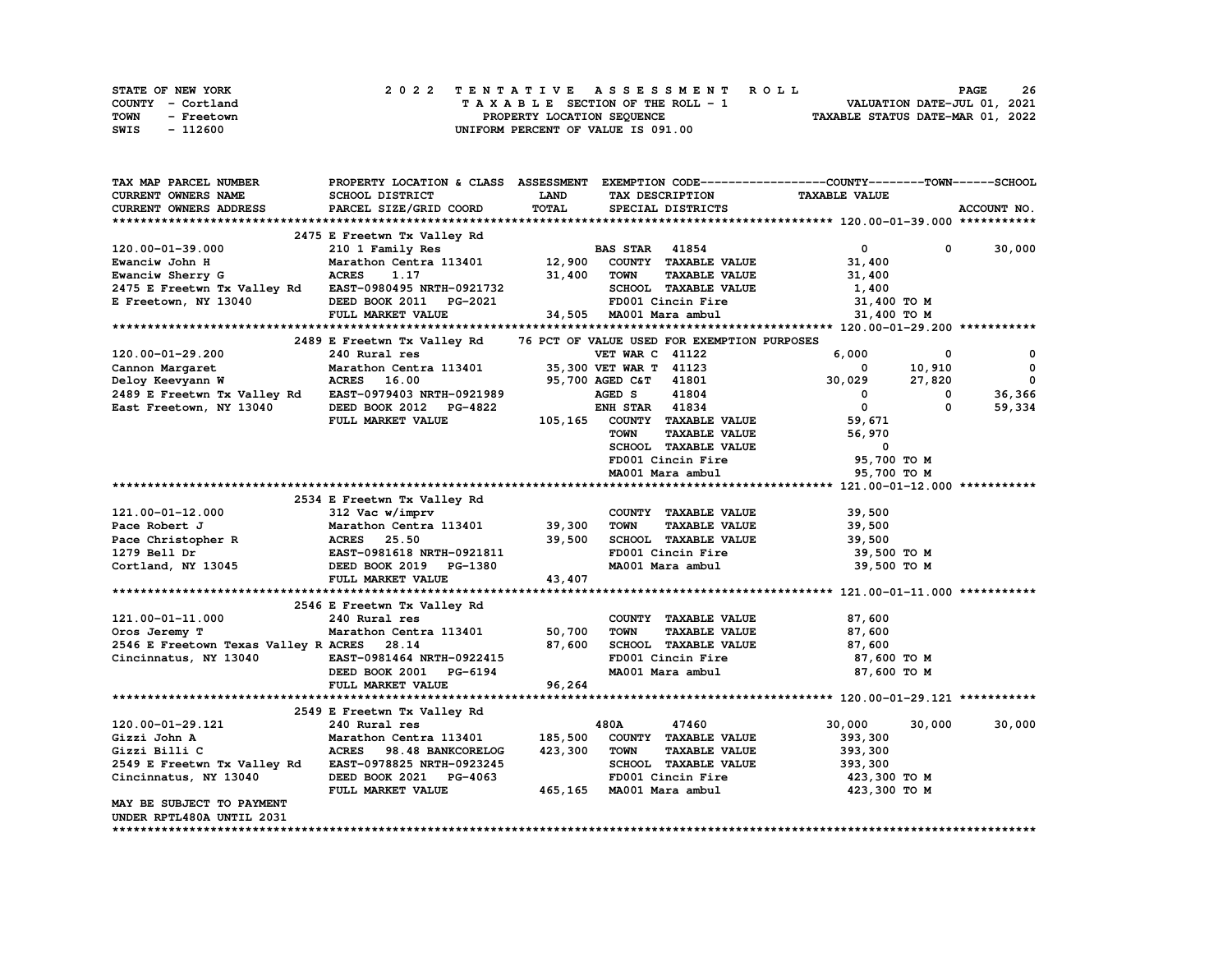| STATE OF NEW YORK  | 2022 TENTATIVE ASSESSMENT ROLL     | -27<br><b>PAGE</b>               |
|--------------------|------------------------------------|----------------------------------|
| COUNTY - Cortland  | TAXABLE SECTION OF THE ROLL - 1    | VALUATION DATE-JUL 01, 2021      |
| TOWN<br>- Freetown | PROPERTY LOCATION SEQUENCE         | TAXABLE STATUS DATE-MAR 01, 2022 |
| SWIS<br>- 112600   | UNIFORM PERCENT OF VALUE IS 091.00 |                                  |

| TAX MAP PARCEL NUMBER                                              | PROPERTY LOCATION & CLASS ASSESSMENT EXEMPTION CODE---------------COUNTY-------TOWN------SCHOOL                    |              |                        |                                                          |              |                                   |               |
|--------------------------------------------------------------------|--------------------------------------------------------------------------------------------------------------------|--------------|------------------------|----------------------------------------------------------|--------------|-----------------------------------|---------------|
| <b>CURRENT OWNERS NAME</b>                                         | SCHOOL DISTRICT                                                                                                    | <b>LAND</b>  |                        | TAX DESCRIPTION TAXABLE VALUE                            |              |                                   |               |
| CURRENT OWNERS ADDRESS                                             | PARCEL SIZE/GRID COORD                                                                                             | <b>TOTAL</b> | SPECIAL DISTRICTS      |                                                          |              |                                   | ACCOUNT NO.   |
|                                                                    |                                                                                                                    |              |                        |                                                          |              |                                   |               |
|                                                                    |                                                                                                                    |              |                        |                                                          |              |                                   |               |
| 121.00-01-10.100                                                   | 2578 E Freetwn Tx Valley Rd<br>280 Res Multiple BAS STAR 41854<br>Marathon Centra 113401 18,100 COUNTY TAXABLE     |              |                        |                                                          |              | $\overline{0}$                    | $0 \t 30,000$ |
| Sheldon Roger                                                      |                                                                                                                    |              |                        | COUNTY TAXABLE VALUE                                     |              | 180,300                           |               |
| 2578 E Freetown Texas Valley R ACRES 3.82 BANKCORELOG 180,300 TOWN |                                                                                                                    |              |                        | <b>TAXABLE VALUE</b>                                     |              | 180,300                           |               |
| E Freetown, NY 13040 EAST-0980743 NRTH-0923071                     |                                                                                                                    |              |                        | SCHOOL TAXABLE VALUE                                     |              | 150,300                           |               |
|                                                                    | DEED BOOK 2002 PG-4692                                                                                             |              |                        | FD001 Cincin Fire                                        |              | 180,300 то м                      |               |
|                                                                    | FULL MARKET VALUE                                                                                                  |              |                        | G-4692 FD001 Cincin Fire<br>198,132 MA001 Mara ambul     |              | 180,300 то м                      |               |
|                                                                    |                                                                                                                    |              |                        |                                                          |              |                                   |               |
|                                                                    | 2582 E Freetwn Tx Valley Rd                                                                                        |              |                        |                                                          |              |                                   |               |
| 121.00-01-08.000                                                   | 322 Rural vac>10                                                                                                   |              |                        | COUNTY TAXABLE VALUE                                     |              | 82,400                            |               |
| Stanley Ronald Jr                                                  |                                                                                                                    |              | TOWN                   | <b>TAXABLE VALUE</b>                                     | 82,400       |                                   |               |
| 1275 Salt Rd                                                       |                                                                                                                    | 82,400       |                        | SCHOOL TAXABLE VALUE 82,400                              |              |                                   |               |
| Marathon, NY 13803                                                 | <b>ACRES     55.65<br/>EAST-0981472  NRTH-0923460</b>                                                              |              |                        | FD001 Cincin Fire                                        |              | 82,400 TO M                       |               |
|                                                                    | DEED BOOK 2021 PG-5014                                                                                             |              |                        | MA001 Mara ambul                                         |              | 82,400 TO M                       |               |
|                                                                    | FULL MARKET VALUE                                                                                                  | 90,549       |                        |                                                          |              |                                   |               |
|                                                                    |                                                                                                                    |              |                        |                                                          |              |                                   |               |
|                                                                    | 2589 E Freetwn Tx Valley Rd                                                                                        |              |                        |                                                          |              |                                   |               |
| 120.00-01-29.110                                                   |                                                                                                                    |              |                        |                                                          |              | $\mathbf{0}$<br>$^{\circ}$        | 30,000        |
|                                                                    |                                                                                                                    |              |                        |                                                          |              |                                   |               |
| Whitney Mary<br>2589 E Freetwn Tx Valley Rd                        | <b>ACRES</b><br>8.99                                                                                               | 71,500 TOWN  |                        | <b>TAXABLE VALUE</b>                                     |              | 71,500                            |               |
| East Freetown, NY 13040                                            |                                                                                                                    |              |                        |                                                          |              | 71,500                            |               |
|                                                                    | EAST-0979888 NRTH-0923867<br>DEED BOOK 2014 PG-2957                                                                |              |                        | SCHOOL TAXABLE VALUE<br>FD001 Cincin Fire                |              | 41,500                            |               |
|                                                                    |                                                                                                                    |              |                        | 78,571 MA001 Mara ambul                                  |              | 71,500 TO M                       |               |
|                                                                    | FULL MARKET VALUE                                                                                                  |              |                        |                                                          |              | 71,500 TO M                       |               |
|                                                                    |                                                                                                                    |              |                        |                                                          |              |                                   |               |
|                                                                    | 2590 E Freetwn Tx Valley Rd                                                                                        |              |                        |                                                          |              |                                   |               |
| 121.00-01-09.000                                                   |                                                                                                                    |              |                        | COUNTY TAXABLE VALUE                                     |              | 4,300                             |               |
| Leonard John                                                       | <b>Marathon Centra 113401<br/>FRNT 208.00 DPTH 183.25<br/>EAST-0980453 NRTH-0923994<br/>DEED BOOK 2014 PG-6464</b> |              |                        | TOWN         TAXABLE  VALUE<br>SCHOOL     TAXABLE  VALUE |              | 4,300                             |               |
| Leonard Julie                                                      |                                                                                                                    | 4,300        |                        |                                                          |              | 4,300                             |               |
| 3639 Route 13                                                      |                                                                                                                    |              |                        | FD001 Cincin Fire                                        |              | 4,300 TO M                        |               |
| Truxton, NY 13158                                                  | DEED BOOK 2014 PG-6464                                                                                             |              |                        | MA001 Mara ambul                                         |              | 4,300 TO M                        |               |
|                                                                    | FULL MARKET VALUE                                                                                                  | 4,725        |                        |                                                          |              |                                   |               |
|                                                                    |                                                                                                                    |              |                        |                                                          |              |                                   |               |
|                                                                    | 2672 E Freetwn Tx Valley Rd 82 PCT OF VALUE USED FOR EXEMPTION PURPOSES                                            |              |                        |                                                          |              |                                   |               |
| 121.00-01-15.100                                                   | 210 1 Family Res                                                                                                   |              | <b>VET WAR C 41122</b> |                                                          | 6,000        | 0                                 | 0             |
| Kotas Ronald S                                                     | Cincinnatus Cen 112001 25,600 VET WAR T 41123                                                                      |              |                        |                                                          |              | $\overline{\mathbf{0}}$<br>12,000 | $\Omega$      |
| Kotas Cynthia C                                                    | <b>ACRES</b><br>7.95 BANKCORELOG                                                                                   |              | 112,400 ENH STAR 41834 |                                                          |              | $\mathbf{0}$<br>0                 | 74,900        |
| 2672 E Freetown Texas Valley R EAST-0980392 NRTH-0925892           |                                                                                                                    |              |                        | COUNTY TAXABLE VALUE                                     |              | 106,400                           |               |
| Cincinnatus, NY 13040 DEED BOOK 2008 PG-6923                       |                                                                                                                    |              | <b>TOWN</b>            | <b>TAXABLE VALUE</b>                                     |              | 100,400                           |               |
|                                                                    | FULL MARKET VALUE                                                                                                  |              |                        | 123,516 SCHOOL TAXABLE VALUE                             | 37,500       |                                   |               |
|                                                                    |                                                                                                                    |              | FD001 Cincin Fire      |                                                          | 112,400 TO M |                                   |               |
|                                                                    |                                                                                                                    |              | MA001 Mara ambul       |                                                          |              | 112,400 TO M                      |               |
|                                                                    |                                                                                                                    |              |                        |                                                          |              |                                   |               |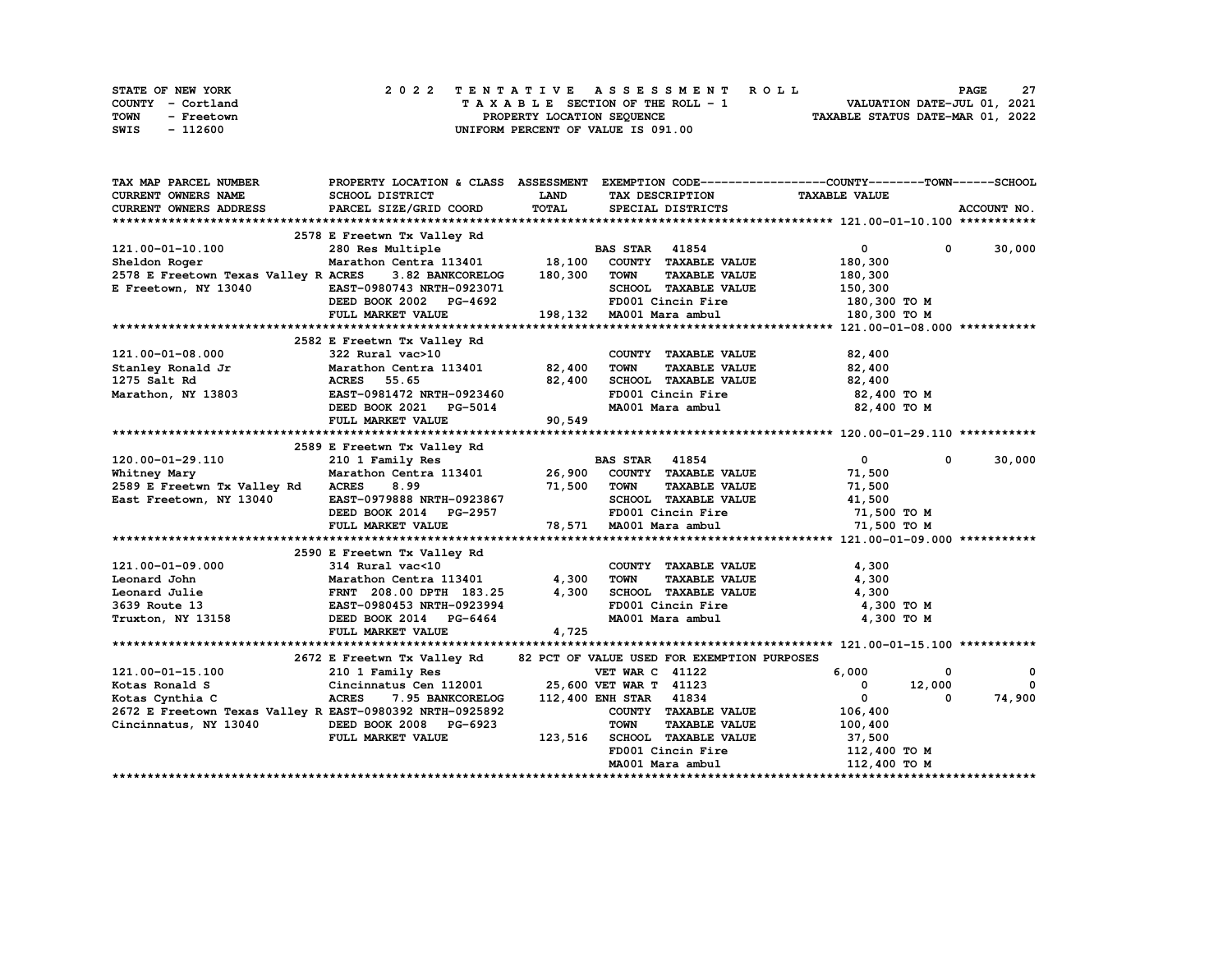| STATE OF NEW YORK  | 2022 TENTATIVE ASSESSMENT ROLL     | 28<br><b>PAGE</b>                |
|--------------------|------------------------------------|----------------------------------|
| COUNTY - Cortland  | TAXABLE SECTION OF THE ROLL - 1    | VALUATION DATE-JUL 01, 2021      |
| TOWN<br>- Freetown | PROPERTY LOCATION SEQUENCE         | TAXABLE STATUS DATE-MAR 01, 2022 |
| - 112600<br>SWIS   | UNIFORM PERCENT OF VALUE IS 091.00 |                                  |

| CURRENT OWNERS NAME<br><b>SCHOOL DISTRICT</b><br><b>LAND</b><br>TAX DESCRIPTION<br><b>TAXABLE VALUE</b><br><b>TOTAL</b><br>CURRENT OWNERS ADDRESS<br>PARCEL SIZE/GRID COORD<br>ACCOUNT NO.<br>SPECIAL DISTRICTS<br>2704 E Freetwn Tx Valley Rd<br>AG COMMIT 41730<br>9,724<br>9,724<br>9,724<br>121.00-01-15.220<br>210 1 Family Res<br>26,900<br>Cincinnatus Cen 112001<br>COUNTY TAXABLE VALUE<br>184,676<br>Tefft Justin<br><b>ACRES</b><br>9.00 BANKCORELOG<br>194,400<br><b>TOWN</b><br><b>TAXABLE VALUE</b><br>184,676<br>Peck Megan<br>2704 E Freetwn Tx Valley Rd<br>SCHOOL TAXABLE VALUE<br>EAST-0980615 NRTH-0925410<br>184,676 |  |
|-------------------------------------------------------------------------------------------------------------------------------------------------------------------------------------------------------------------------------------------------------------------------------------------------------------------------------------------------------------------------------------------------------------------------------------------------------------------------------------------------------------------------------------------------------------------------------------------------------------------------------------------|--|
|                                                                                                                                                                                                                                                                                                                                                                                                                                                                                                                                                                                                                                           |  |
|                                                                                                                                                                                                                                                                                                                                                                                                                                                                                                                                                                                                                                           |  |
|                                                                                                                                                                                                                                                                                                                                                                                                                                                                                                                                                                                                                                           |  |
|                                                                                                                                                                                                                                                                                                                                                                                                                                                                                                                                                                                                                                           |  |
|                                                                                                                                                                                                                                                                                                                                                                                                                                                                                                                                                                                                                                           |  |
|                                                                                                                                                                                                                                                                                                                                                                                                                                                                                                                                                                                                                                           |  |
|                                                                                                                                                                                                                                                                                                                                                                                                                                                                                                                                                                                                                                           |  |
|                                                                                                                                                                                                                                                                                                                                                                                                                                                                                                                                                                                                                                           |  |
| Cincinnatus, NY 13040<br>FD001 Cincin Fire<br>194,400 то м<br>DEED BOOK 2019 PG-1550                                                                                                                                                                                                                                                                                                                                                                                                                                                                                                                                                      |  |
| 213,626 MA001 Mara ambul<br>FULL MARKET VALUE<br>194,400 TO M                                                                                                                                                                                                                                                                                                                                                                                                                                                                                                                                                                             |  |
| <b>MAY BE SUBJECT TO PAYMENT</b>                                                                                                                                                                                                                                                                                                                                                                                                                                                                                                                                                                                                          |  |
| UNDER AGDIST LAW TIL 2029                                                                                                                                                                                                                                                                                                                                                                                                                                                                                                                                                                                                                 |  |
|                                                                                                                                                                                                                                                                                                                                                                                                                                                                                                                                                                                                                                           |  |
| 2762 E Freetwn Tx Valley Rd                                                                                                                                                                                                                                                                                                                                                                                                                                                                                                                                                                                                               |  |
| 120.00-04-07.000<br>210 1 Family Res<br>COUNTY TAXABLE VALUE<br>45,000                                                                                                                                                                                                                                                                                                                                                                                                                                                                                                                                                                    |  |
| Cincinnatus Cen 112001<br>14,500<br><b>TOWN</b><br><b>TAXABLE VALUE</b><br>45,000<br>Kuntz Joseph                                                                                                                                                                                                                                                                                                                                                                                                                                                                                                                                         |  |
| 2762 E Freetwn Tx Valley Rd<br><b>ACRES</b><br>2.00<br>45,000<br>SCHOOL TAXABLE VALUE<br>45,000                                                                                                                                                                                                                                                                                                                                                                                                                                                                                                                                           |  |
| Cincinnatus, NY 13040<br>EAST-0980384 NRTH-0926267<br>FD001 Cincin Fire<br>45,000 TO M                                                                                                                                                                                                                                                                                                                                                                                                                                                                                                                                                    |  |
| DEED BOOK 2021 PG-7123                                                                                                                                                                                                                                                                                                                                                                                                                                                                                                                                                                                                                    |  |
| 49,451<br><b>FULL MARKET VALUE</b>                                                                                                                                                                                                                                                                                                                                                                                                                                                                                                                                                                                                        |  |
|                                                                                                                                                                                                                                                                                                                                                                                                                                                                                                                                                                                                                                           |  |
| 2824 E Freetwn Tx Valley Rd                                                                                                                                                                                                                                                                                                                                                                                                                                                                                                                                                                                                               |  |
| 22,000<br>111.00-04-04.000<br>322 Rural vac>10<br>COUNTY TAXABLE VALUE                                                                                                                                                                                                                                                                                                                                                                                                                                                                                                                                                                    |  |
| Henry Patricia<br>Cincinnatus Cen 112001<br>22,000<br><b>TOWN</b><br><b>TAXABLE VALUE</b><br>22,000                                                                                                                                                                                                                                                                                                                                                                                                                                                                                                                                       |  |
| 22,000<br>SCHOOL TAXABLE VALUE<br>Lieb Joshua J<br>ACRES 11.18<br>22,000                                                                                                                                                                                                                                                                                                                                                                                                                                                                                                                                                                  |  |
| FD001 Cincin Fire<br>22,000 TO M<br>2538 Route 26<br>EAST-0981003 NRTH-0927425                                                                                                                                                                                                                                                                                                                                                                                                                                                                                                                                                            |  |
| Cincinnatus, NY 13040<br>DEED BOOK 2009 PG-6994                                                                                                                                                                                                                                                                                                                                                                                                                                                                                                                                                                                           |  |
| 24,176<br>FULL MARKET VALUE                                                                                                                                                                                                                                                                                                                                                                                                                                                                                                                                                                                                               |  |
|                                                                                                                                                                                                                                                                                                                                                                                                                                                                                                                                                                                                                                           |  |
| 2859 E Freetwn Tx Valley Rd                                                                                                                                                                                                                                                                                                                                                                                                                                                                                                                                                                                                               |  |
| $\Omega$<br>30,000<br>120.00-04-04.200<br><b>BAS STAR</b> 41854<br>$^{\circ}$<br>210 1 Family Res                                                                                                                                                                                                                                                                                                                                                                                                                                                                                                                                         |  |
| Cincinnatus Cen 112001<br>20,600<br>COUNTY TAXABLE VALUE<br>Snyder Richard W<br>74,000                                                                                                                                                                                                                                                                                                                                                                                                                                                                                                                                                    |  |
| Snyder Mary F<br><b>ACRES</b><br>5.07<br>74,000<br><b>TOWN</b><br><b>TAXABLE VALUE</b><br>74,000                                                                                                                                                                                                                                                                                                                                                                                                                                                                                                                                          |  |
| 2859 E Freetown Tx. Valley Rd EAST-0980772 NRTH-0928272<br>SCHOOL TAXABLE VALUE<br>44,000                                                                                                                                                                                                                                                                                                                                                                                                                                                                                                                                                 |  |
| E. Freetown, NY 13040<br>FD001 Cincin Fire<br>74,000 TO M<br>DEED BOOK 10512 PG-21001                                                                                                                                                                                                                                                                                                                                                                                                                                                                                                                                                     |  |
| 81,319<br>FULL MARKET VALUE                                                                                                                                                                                                                                                                                                                                                                                                                                                                                                                                                                                                               |  |
|                                                                                                                                                                                                                                                                                                                                                                                                                                                                                                                                                                                                                                           |  |
| 2911 E Freetwn Tx Valley Rd                                                                                                                                                                                                                                                                                                                                                                                                                                                                                                                                                                                                               |  |
| 135,000<br>111.00-03-07.000<br>210 1 Family Res<br>COUNTY TAXABLE VALUE                                                                                                                                                                                                                                                                                                                                                                                                                                                                                                                                                                   |  |
| 14,200<br>Williams Rebecca L<br>Cincinnatus Cen 112001<br><b>TOWN</b><br><b>TAXABLE VALUE</b><br>135,000                                                                                                                                                                                                                                                                                                                                                                                                                                                                                                                                  |  |
| 135,000<br>SCHOOL TAXABLE VALUE<br>135,000<br>2911 E Freetwn Tx Valley Rd<br><b>ACRES</b><br>1.85 BANKCORELOG                                                                                                                                                                                                                                                                                                                                                                                                                                                                                                                             |  |
| FD001 Cincin Fire<br>Cincinnatus, NY 13040<br>EAST-0981121 NRTH-0928891<br>135,000 TO M                                                                                                                                                                                                                                                                                                                                                                                                                                                                                                                                                   |  |
| DEED BOOK 2019 PG-4748                                                                                                                                                                                                                                                                                                                                                                                                                                                                                                                                                                                                                    |  |
| 148,352<br>FULL MARKET VALUE                                                                                                                                                                                                                                                                                                                                                                                                                                                                                                                                                                                                              |  |
|                                                                                                                                                                                                                                                                                                                                                                                                                                                                                                                                                                                                                                           |  |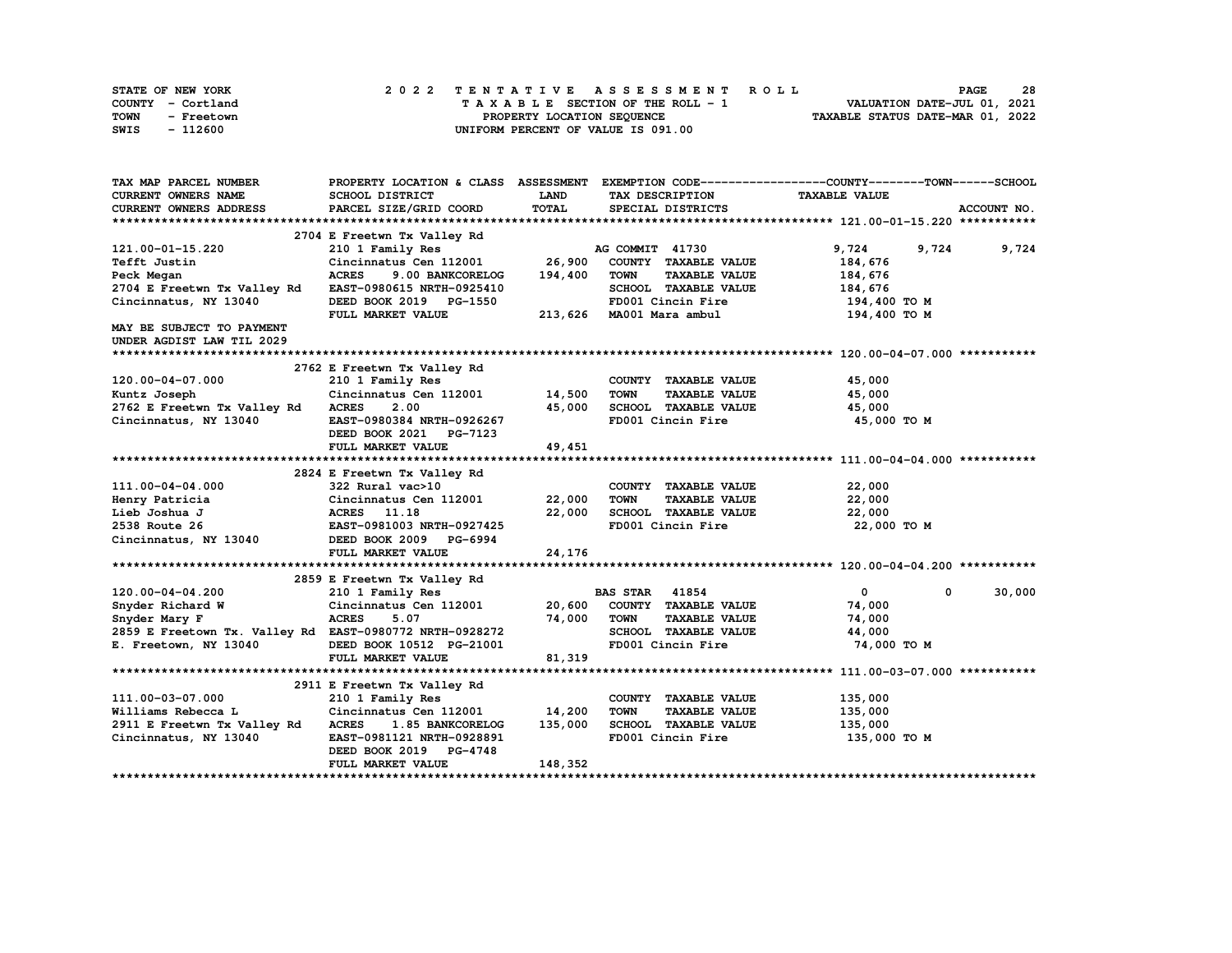| STATE OF NEW YORK  | 2022 TENTATIVE ASSESSMENT ROLL     | 29<br><b>PAGE</b>                |
|--------------------|------------------------------------|----------------------------------|
| COUNTY - Cortland  | TAXABLE SECTION OF THE ROLL - 1    | VALUATION DATE-JUL 01, 2021      |
| TOWN<br>- Freetown | PROPERTY LOCATION SEQUENCE         | TAXABLE STATUS DATE-MAR 01, 2022 |
| - 112600<br>SWIS   | UNIFORM PERCENT OF VALUE IS 091.00 |                                  |

| TAX MAP PARCEL NUMBER       |                             |             |                                     | PROPERTY LOCATION & CLASS ASSESSMENT EXEMPTION CODE----------------COUNTY-------TOWN-----SCHOOL |
|-----------------------------|-----------------------------|-------------|-------------------------------------|-------------------------------------------------------------------------------------------------|
| <b>CURRENT OWNERS NAME</b>  | SCHOOL DISTRICT             | <b>LAND</b> | TAX DESCRIPTION                     | <b>TAXABLE VALUE</b>                                                                            |
| CURRENT OWNERS ADDRESS      | PARCEL SIZE/GRID COORD      | TOTAL       | SPECIAL DISTRICTS                   | ACCOUNT NO.                                                                                     |
|                             |                             |             |                                     |                                                                                                 |
|                             | 2932 E Freetwn Tx Valley Rd |             |                                     |                                                                                                 |
| 111.00-01-27.211            | 242 Rurl res&rec            |             | COUNTY TAXABLE VALUE                | 145,000                                                                                         |
| Tillotson Daniel            | Cincinnatus Cen 112001      | 29,600      | <b>TOWN</b><br><b>TAXABLE VALUE</b> | 145,000                                                                                         |
| 2932 E Freetwn Tx Valley Rd | ACRES 16.01 BANKCORELOG     | 145,000     | SCHOOL TAXABLE VALUE                | 145,000                                                                                         |
| Freetown, NY 13040          | EAST-0981668 NRTH-0929241   |             | FD001 Cincin Fire                   | 145,000 TO M                                                                                    |
|                             | DEED BOOK 2020 PG-1727      |             |                                     |                                                                                                 |
|                             |                             |             |                                     |                                                                                                 |
|                             | FULL MARKET VALUE           | 159,341     |                                     |                                                                                                 |
|                             |                             |             |                                     |                                                                                                 |
|                             | 2973 E Freetwn Tx Valley Rd |             |                                     |                                                                                                 |
| 111.00-03-09.100            | 210 1 Family Res            |             | COUNTY TAXABLE VALUE                | 85,900                                                                                          |
| Burmester Lenwill III       | Cincinnatus Cen 112001      | 18,500      | <b>TOWN</b><br><b>TAXABLE VALUE</b> | 85,900                                                                                          |
| Burmester Erin P            | 6.00<br><b>ACRES</b>        | 85,900      | SCHOOL TAXABLE VALUE                | 85,900                                                                                          |
| 163-58 22nd Ave             | EAST-0980743 NRTH-0929646   |             | FD001 Cincin Fire                   | 85,900 то м                                                                                     |
| Whitestone, NY 11357        | DEED BOOK 10644 PG-49001    |             |                                     |                                                                                                 |
|                             | FULL MARKET VALUE           | 94,396      |                                     |                                                                                                 |
|                             |                             |             |                                     |                                                                                                 |
|                             | 2977 E Freetwn Tx Valley Rd |             |                                     |                                                                                                 |
| 111.00-03-06.000            | 270 Mfg housing             |             | COUNTY TAXABLE VALUE                | 57,700                                                                                          |
| Stauber David               | Cincinnatus Cen 112001      | 14,100      | TOWN<br><b>TAXABLE VALUE</b>        | 57,700                                                                                          |
| 307 Bay Front Ter           | <b>ACRES</b><br>1.79        | 57,700      | SCHOOL TAXABLE VALUE                | 57,700                                                                                          |
| Sebastian, FL 32958         | EAST-0980686 NRTH-0930101   |             | FD001 Cincin Fire                   | 57,700 TO M                                                                                     |
|                             | DEED BOOK 10194 PG-29001    |             |                                     |                                                                                                 |
|                             | FULL MARKET VALUE           | 63,407      |                                     |                                                                                                 |
|                             |                             |             |                                     |                                                                                                 |
|                             | 2995 E Freetwn Tx Valley Rd |             |                                     |                                                                                                 |
| 111.00-03-05.000            | 210 1 Family Res            |             | COUNTY TAXABLE VALUE                | 64,800                                                                                          |
| Jauregui Diego              | Cincinnatus Cen 112001      | 12,900      | <b>TOWN</b><br><b>TAXABLE VALUE</b> | 64,800                                                                                          |
| Zerda Irianet               | FRNT 236.61 DPTH 220.00     | 64,800      | SCHOOL TAXABLE VALUE                | 64,800                                                                                          |
| 1353 Hathaway Dr            | EAST-0980741 NRTH-0930297   |             | FD001 Cincin Fire                   | 64,800 TO M                                                                                     |
| Farmington, NY 14425        | DEED BOOK 2021 PG-2980      |             |                                     |                                                                                                 |
|                             | FULL MARKET VALUE           | 71,209      |                                     |                                                                                                 |
|                             |                             |             |                                     |                                                                                                 |
|                             | 3001 E Freetwn Tx Valley Rd |             |                                     |                                                                                                 |
| 111.00-03-04.000            | 314 Rural vac<10            |             | COUNTY TAXABLE VALUE                | 400                                                                                             |
| Gallagher Dennis M          | Cincinnatus Cen 112001      | 400         | <b>TOWN</b><br><b>TAXABLE VALUE</b> | 400                                                                                             |
| Snyder Michael J            | FRNT 130.00 DPTH 125.75     | 400         | SCHOOL TAXABLE VALUE                | 400                                                                                             |
| 25 Hyatt St                 | EAST-0980711 NRTH-0930447   |             | FD001 Cincin Fire                   | 400 TO M                                                                                        |
| Cortland, NY 13045          | $PG-7$<br>DEED BOOK 399     |             |                                     |                                                                                                 |
|                             | FULL MARKET VALUE           | 440         |                                     |                                                                                                 |
|                             |                             |             |                                     |                                                                                                 |
|                             | 3003 E Freetwn Tx Valley Rd |             |                                     |                                                                                                 |
| 111.00-03-03.000            | 210 1 Family Res            |             | COUNTY TAXABLE VALUE                | 24,700                                                                                          |
| Drake Allen                 | Cincinnatus Cen 112001      | 9,900       | TOWN<br><b>TAXABLE VALUE</b>        | 24,700                                                                                          |
|                             |                             | 24,700      | SCHOOL TAXABLE VALUE                |                                                                                                 |
| Drake Jeannie               | FRNT 143.40 DPTH 144.54     |             |                                     | 24,700                                                                                          |
| 3003 E Freetwn Tx Valley Rd | EAST-0980663 NRTH-0930578   |             | FD001 Cincin Fire                   | 24,700 TO M                                                                                     |
| Cincinnatus, NY 13040       | DEED BOOK 2021 PG-4842      |             |                                     |                                                                                                 |
|                             | FULL MARKET VALUE           | 27,143      |                                     |                                                                                                 |
|                             |                             |             |                                     |                                                                                                 |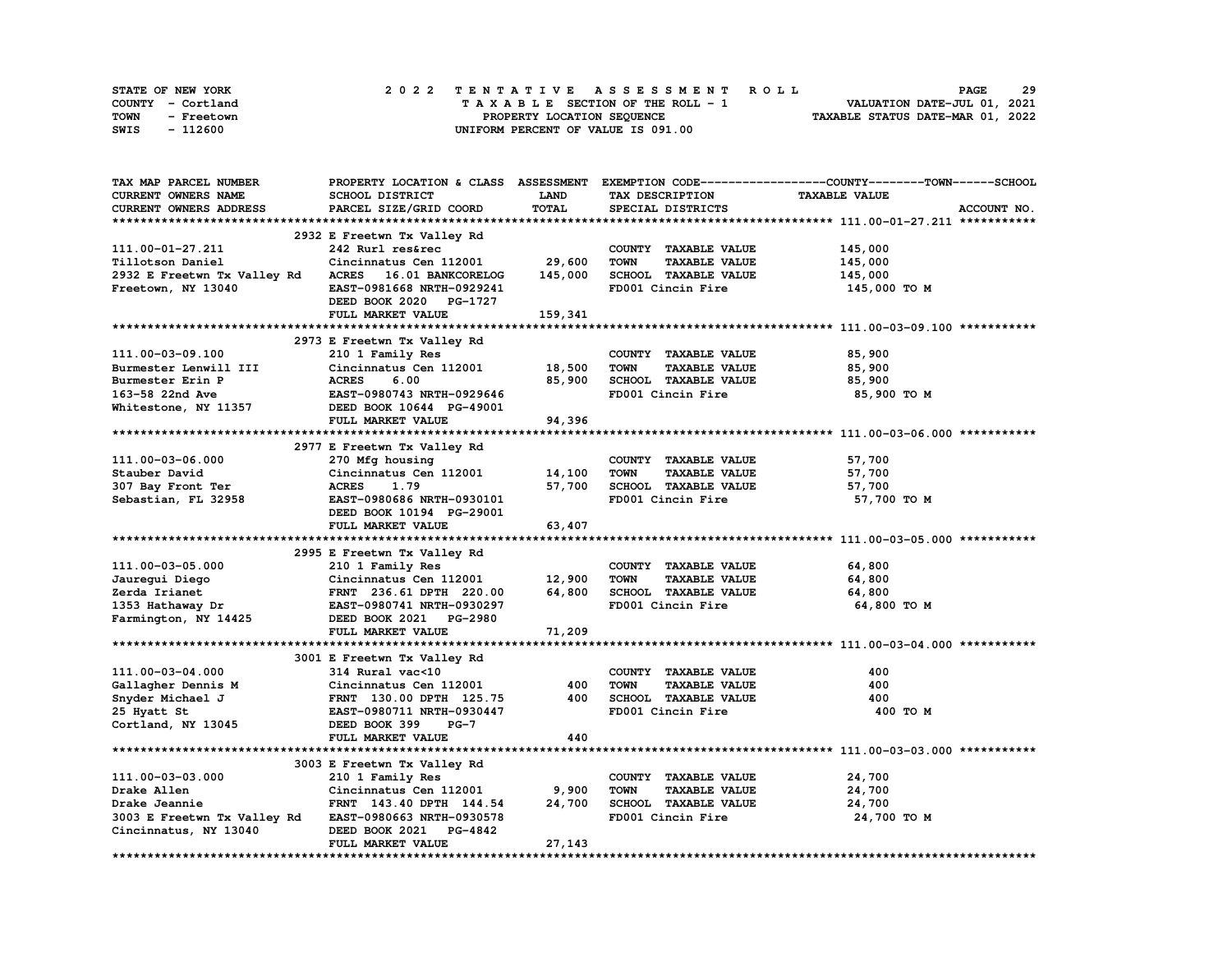| STATE OF NEW YORK  | 2022 TENTATIVE ASSESSMENT ROLL     | 30<br><b>PAGE</b>                |
|--------------------|------------------------------------|----------------------------------|
| COUNTY - Cortland  | TAXABLE SECTION OF THE ROLL - 1    | VALUATION DATE-JUL 01, 2021      |
| TOWN<br>- Freetown | PROPERTY LOCATION SEQUENCE         | TAXABLE STATUS DATE-MAR 01, 2022 |
| SWIS<br>- 112600   | UNIFORM PERCENT OF VALUE IS 091.00 |                                  |

| TAX MAP PARCEL NUMBER                                 | PROPERTY LOCATION & CLASS ASSESSMENT      |         | EXEMPTION CODE-----------------COUNTY-------TOWN------SCHOOL |                      |                       |
|-------------------------------------------------------|-------------------------------------------|---------|--------------------------------------------------------------|----------------------|-----------------------|
| <b>CURRENT OWNERS NAME</b>                            | SCHOOL DISTRICT                           | LAND    | TAX DESCRIPTION                                              | <b>TAXABLE VALUE</b> |                       |
| CURRENT OWNERS ADDRESS                                | PARCEL SIZE/GRID COORD                    | TOTAL   | SPECIAL DISTRICTS                                            |                      | ACCOUNT NO.           |
|                                                       |                                           |         |                                                              |                      |                       |
|                                                       | 3004 E Freetwn Tx Valley Rd               |         |                                                              |                      |                       |
| 111.00-03-10.000                                      | 312 Vac w/imprv                           |         | COUNTY TAXABLE VALUE                                         | 66,900               |                       |
| Zimmermann Trust                                      | Cincinnatus Cen 112001                    | 58,600  | <b>TOWN</b><br><b>TAXABLE VALUE</b>                          | 66,900               |                       |
| C/O Erwin Zimmerman                                   | ACRES 48.25                               | 66,900  | SCHOOL TAXABLE VALUE                                         | 66,900               |                       |
| 8829 King Ranch Dr                                    | ACRES - ----<br>EAST-0979791 NRTH-0930411 |         | FD001 Cincin Fire                                            | 66,900 то м          |                       |
| Crossroads, TX 76227                                  | DEED BOOK 2001 PG-1528                    |         |                                                              |                      |                       |
|                                                       | FULL MARKET VALUE                         | 73,516  |                                                              |                      |                       |
|                                                       |                                           |         |                                                              |                      |                       |
|                                                       | 3010 E Freetwn Tx Valley Rd               |         |                                                              |                      |                       |
| 111.00-02-01.000                                      | 210 1 Family Res                          |         | <b>ENH STAR 41834</b>                                        | $\mathbf{0}$         | $\mathbf 0$<br>39,700 |
| Bamberry Linda                                        | Cincinnatus Cen $112001$ 16,500           |         | COUNTY TAXABLE VALUE                                         | 39,700               |                       |
| 3010 E Freetown Texas Valley R ACRES                  | 3.00                                      | 39,700  | <b>TOWN</b><br><b>TAXABLE VALUE</b>                          | 39,700               |                       |
|                                                       |                                           |         |                                                              |                      |                       |
| East Freetown, NY 13040                               | EAST-0980918 NRTH-0930902                 |         | SCHOOL TAXABLE VALUE                                         | 0                    |                       |
|                                                       | DEED BOOK 1996 PG-589                     |         | FD001 Cincin Fire                                            | 39,700 TO M          |                       |
|                                                       | FULL MARKET VALUE                         | 43,626  |                                                              |                      |                       |
|                                                       |                                           |         |                                                              |                      |                       |
|                                                       | 1875&1891 E Freetwn Tx Valley Rd          |         |                                                              |                      |                       |
| 141.00-01-02.000                                      | 280 Res Multiple                          |         | <b>ENH STAR 41834</b>                                        | $\mathbf{0}$         | 74,900<br>$\mathbf 0$ |
| Kenyon-Koch Deborah J Marathon Centra 113401 46,100   |                                           |         | COUNTY TAXABLE VALUE                                         | 230,800              |                       |
| Koch Lynn A                                           | <b>ACRES</b><br>25.00                     | 230,800 | <b>TOWN</b><br><b>TAXABLE VALUE</b>                          | 230,800              |                       |
| 1875 E Freetwn Tx Valley Rd EAST-0982676 NRTH-0910866 |                                           |         | SCHOOL TAXABLE VALUE                                         | 155,900              |                       |
| Marathon, NY 13803                                    | DEED BOOK 2002 PG-1314                    |         | FD006 Marathon fire                                          | 230,800 то м         |                       |
|                                                       | FULL MARKET VALUE                         |         | 253,626 MA001 Mara ambul                                     | 230,800 TO M         |                       |
|                                                       |                                           |         |                                                              |                      |                       |
|                                                       | 2273, 4272 E Freetwn Tx Valley Rd         |         |                                                              |                      |                       |
| 130.00-01-15.110                                      | 112 Dairy farm                            |         | AG-CEILING 41720                                             | 75,252<br>75,252     | 75,252                |
| Barber Amanda                                         | Marathon Centra 113401                    |         | 135,500 BAS STAR 41854                                       | $\mathbf 0$          | 30,000<br>0           |
| Barber Donald                                         | <b>ACRES</b><br>99.47                     | 247,800 | COUNTY TAXABLE VALUE                                         | 172,548              |                       |
| 2273 E Freetwn Tx Valley Rd                           | EAST-0979300 NRTH-0917702                 |         | <b>TOWN</b><br><b>TAXABLE VALUE</b>                          | 172,548              |                       |
| East Freetown, NY 13040                               | DEED BOOK 2000 PG-5826                    |         | SCHOOL TAXABLE VALUE                                         | 142,548              |                       |
|                                                       | FULL MARKET VALUE                         | 272,308 | FD006 Marathon fire                                          | 247,800 TO M         |                       |
| MAY BE SUBJECT TO PAYMENT                             |                                           |         | MA001 Mara ambul                                             | 247,800 TO M         |                       |
| UNDER AGDIST LAW TIL 2026                             |                                           |         |                                                              |                      |                       |
|                                                       |                                           |         |                                                              |                      |                       |
|                                                       | Ferber Rd                                 |         |                                                              |                      |                       |
| 130.00-03-03.000                                      | 322 Rural vac>10                          |         | COUNTY TAXABLE VALUE                                         | 21,200               |                       |
| Gionattasio Gerald                                    | Marathon Centra 113401                    | 21,200  | <b>TOWN</b><br><b>TAXABLE VALUE</b>                          | 21,200               |                       |
| Hull Raymond                                          | ACRES 10.50                               | 21,200  | SCHOOL TAXABLE VALUE                                         | 21,200               |                       |
| 1733 Seventh Ave                                      | EAST-0970349 NRTH-0913891                 |         | FD006 Marathon fire                                          | 21,200 TO M          |                       |
| Toms River, NJ 08757                                  | DEED BOOK 365<br><b>PG-257</b>            |         | MA001 Mara ambul                                             | 21,200 TO M          |                       |
|                                                       | FULL MARKET VALUE                         | 23,297  |                                                              |                      |                       |
|                                                       |                                           |         |                                                              |                      |                       |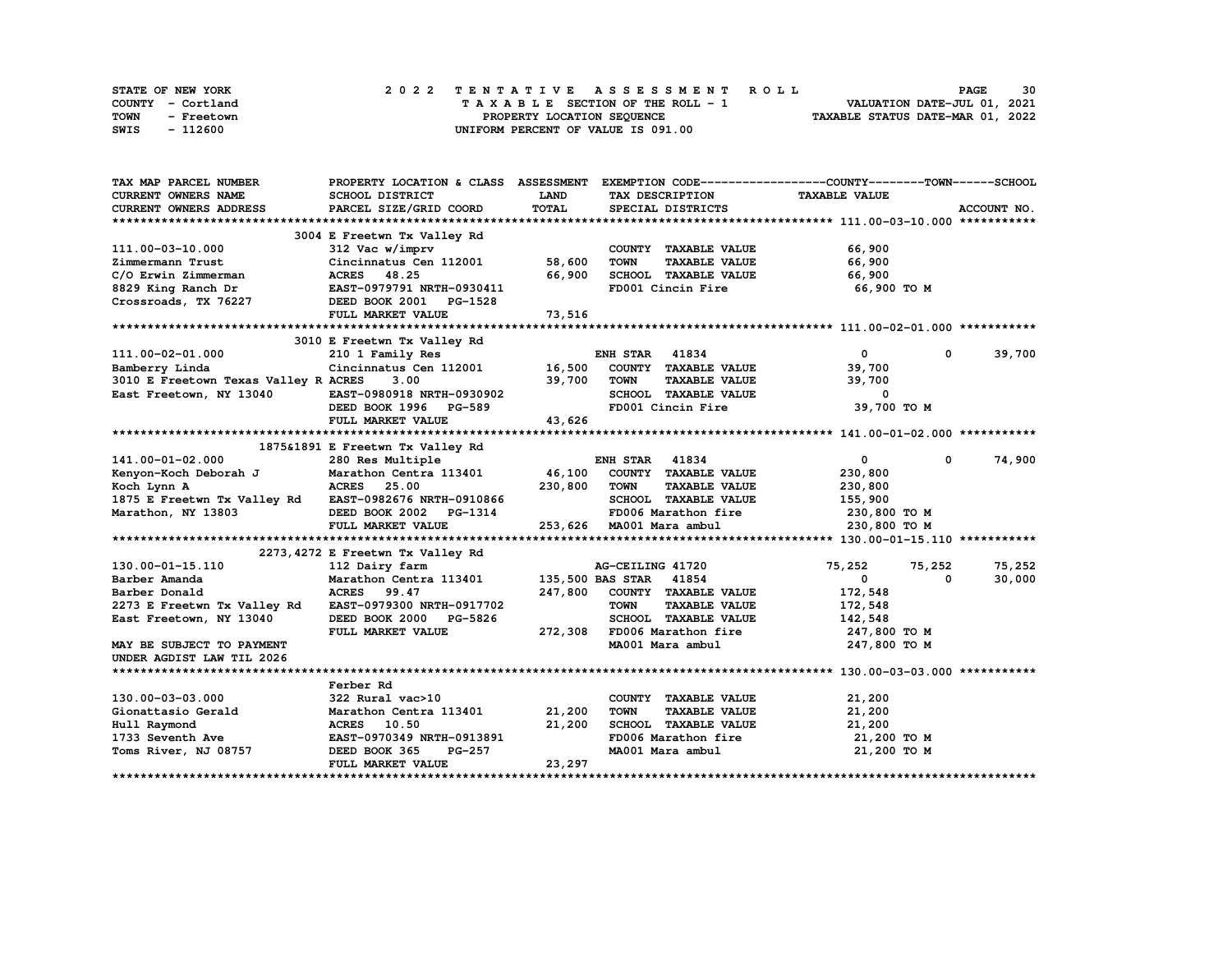| STATE OF NEW YORK  | 2022 TENTATIVE ASSESSMENT ROLL     | 31<br><b>PAGE</b>                |
|--------------------|------------------------------------|----------------------------------|
| COUNTY - Cortland  | TAXABLE SECTION OF THE ROLL - 1    | VALUATION DATE-JUL 01, 2021      |
| TOWN<br>- Freetown | PROPERTY LOCATION SEQUENCE         | TAXABLE STATUS DATE-MAR 01, 2022 |
| - 112600<br>SWIS   | UNIFORM PERCENT OF VALUE IS 091.00 |                                  |

| TAX MAP PARCEL NUMBER                                                                                                                                                                         | PROPERTY LOCATION & CLASS ASSESSMENT EXEMPTION CODE----------------COUNTY-------TOWN------SCHOOL |             |                                     |                      |                          |
|-----------------------------------------------------------------------------------------------------------------------------------------------------------------------------------------------|--------------------------------------------------------------------------------------------------|-------------|-------------------------------------|----------------------|--------------------------|
| CURRENT OWNERS NAME                                                                                                                                                                           | SCHOOL DISTRICT                                                                                  | <b>LAND</b> | TAX DESCRIPTION                     | <b>TAXABLE VALUE</b> |                          |
| <b>CURRENT OWNERS ADDRESS</b>                                                                                                                                                                 | PARCEL SIZE/GRID COORD                                                                           | TOTAL       | SPECIAL DISTRICTS                   |                      | ACCOUNT NO.              |
|                                                                                                                                                                                               |                                                                                                  |             |                                     |                      |                          |
|                                                                                                                                                                                               | Ferber Rd                                                                                        |             |                                     |                      |                          |
| 130.00-03-08.000                                                                                                                                                                              | 105 Vac farmland                                                                                 |             | COUNTY TAXABLE VALUE                | 145,300              |                          |
| Carter Slocum Rd Props LLC                                                                                                                                                                    | Marathon Centra 113401 145,300                                                                   |             | TOWN<br><b>TAXABLE VALUE</b>        | 145,300              |                          |
| 7110 Thorntree Hill Dr                                                                                                                                                                        | ACRES 120.52                                                                                     | 145,300     | SCHOOL TAXABLE VALUE                | 145,300              |                          |
| Fayetteville, NY 13066                                                                                                                                                                        | EAST-0971312 NRTH-0915256                                                                        |             | FD006 Marathon fire                 | 145,300 TO M         |                          |
|                                                                                                                                                                                               | DEED BOOK 2012 PG-5469                                                                           |             | MA001 Mara ambul                    | 145,300 TO M         |                          |
| MAY BE SUBJECT TO PAYMENT<br>UNDER AGDIST LAW TIL 2026                                                                                                                                        | FULL MARKET VALUE 159,670                                                                        |             |                                     |                      |                          |
|                                                                                                                                                                                               |                                                                                                  |             |                                     |                      |                          |
|                                                                                                                                                                                               | Ferber Rd                                                                                        |             |                                     |                      |                          |
| 140.00-02-01.100                                                                                                                                                                              | 322 Rural vac>10                                                                                 |             | COUNTY TAXABLE VALUE                | 27,000               |                          |
| Fox Ward C                                                                                                                                                                                    | Marathon Centra 113401 27,000                                                                    |             | <b>TAXABLE VALUE</b><br>TOWN        |                      |                          |
|                                                                                                                                                                                               | ACRES 29.33                                                                                      |             | SCHOOL TAXABLE VALUE                | 27,000<br>27,000     |                          |
| 1796 Ferber Rd                                                                                                                                                                                | EAST-0971943 NRTH-0908209                                                                        | 27,000      |                                     |                      |                          |
| Marathon, NY 13860                                                                                                                                                                            |                                                                                                  |             | FD006 Marathon fire                 | 27,000 TO M          |                          |
|                                                                                                                                                                                               | DEED BOOK 2020 PG-2883                                                                           |             | MA001 Mara ambul                    | 27,000 TO M          |                          |
|                                                                                                                                                                                               | FULL MARKET VALUE                                                                                | 29,670      |                                     |                      |                          |
|                                                                                                                                                                                               |                                                                                                  |             |                                     |                      |                          |
|                                                                                                                                                                                               | Ferber Rd                                                                                        |             |                                     |                      |                          |
|                                                                                                                                                                                               |                                                                                                  |             |                                     | 500                  |                          |
| 140.00-02-18.000 314 Rural vac<10 COUNTY TAXABLE VALUE<br>Moffitt David E Marathon Centra 113401 500 TOWN TAXABLE VALUE<br>1963 Oeruville Rd FRNT 100.00 DPTH 100.00 500 SCHOOL TAXABLE VALUE |                                                                                                  |             |                                     | 500                  |                          |
|                                                                                                                                                                                               |                                                                                                  |             |                                     | 500                  |                          |
| Freev ille, NY 13068                                                                                                                                                                          | <b>EAST-0970927 NRTH-0907818</b>                                                                 |             | FD006 Marathon fire                 | 500 TO M             |                          |
|                                                                                                                                                                                               | DEED BOOK 2018 PG-3530                                                                           |             |                                     |                      |                          |
|                                                                                                                                                                                               | FULL MARKET VALUE                                                                                | 549         |                                     |                      |                          |
|                                                                                                                                                                                               |                                                                                                  |             |                                     |                      |                          |
|                                                                                                                                                                                               | 1703 Ferber Rd                                                                                   |             |                                     |                      |                          |
| 140.00-01-14.000                                                                                                                                                                              | 242 Rurl res&rec                                                                                 |             | COUNTY TAXABLE VALUE                | 210,000              |                          |
| Turner Brian D                                                                                                                                                                                | Marathon Centra 113401 130,100                                                                   |             | <b>TAXABLE VALUE</b><br>TOWN        | 210,000              |                          |
| 1814 Ferber Rd                                                                                                                                                                                | ACRES 95.00<br>EAST-0969942                                                                      | 210,000     | SCHOOL TAXABLE VALUE                | 210,000              |                          |
| Marathon, NY 13803                                                                                                                                                                            | EAST-0969942 NRTH-0907049                                                                        |             | FD006 Marathon fire                 | 210,000 TO M         |                          |
|                                                                                                                                                                                               | DEED BOOK 2021 PG-2854                                                                           |             | MA001 Mara ambul                    | 210,000 TO M         |                          |
|                                                                                                                                                                                               | FULL MARKET VALUE                                                                                | 230,769     |                                     |                      |                          |
|                                                                                                                                                                                               |                                                                                                  |             |                                     |                      |                          |
|                                                                                                                                                                                               | 1756 Ferber Rd                                                                                   |             |                                     |                      |                          |
| 140.00-01-03.100                                                                                                                                                                              |                                                                                                  |             |                                     | 38,295 38,295        | $\overline{\phantom{0}}$ |
| Cornell Brenda                                                                                                                                                                                |                                                                                                  |             |                                     | $\mathbf{0}$         | 42,550<br>0              |
| 1756 Ferber Rd<br>Marathon, NY 13803-2536                                                                                                                                                     |                                                                                                  |             |                                     | $\mathbf{0}$         | 42,550<br>$\Omega$       |
|                                                                                                                                                                                               | EAST-0970641 NRTH-0908276                                                                        |             | COUNTY TAXABLE VALUE                | 46,805               |                          |
|                                                                                                                                                                                               | DEED BOOK 1999 PG-5304                                                                           |             | <b>TOWN</b><br><b>TAXABLE VALUE</b> | 46,805               |                          |
|                                                                                                                                                                                               | FULL MARKET VALUE                                                                                |             | 93,516 SCHOOL TAXABLE VALUE         | 0                    |                          |
|                                                                                                                                                                                               |                                                                                                  |             | FD006 Marathon fire                 | 85,100 TO M          |                          |
|                                                                                                                                                                                               |                                                                                                  |             | MA001 Mara ambul                    | 85,100 TO M          |                          |
|                                                                                                                                                                                               |                                                                                                  |             |                                     |                      |                          |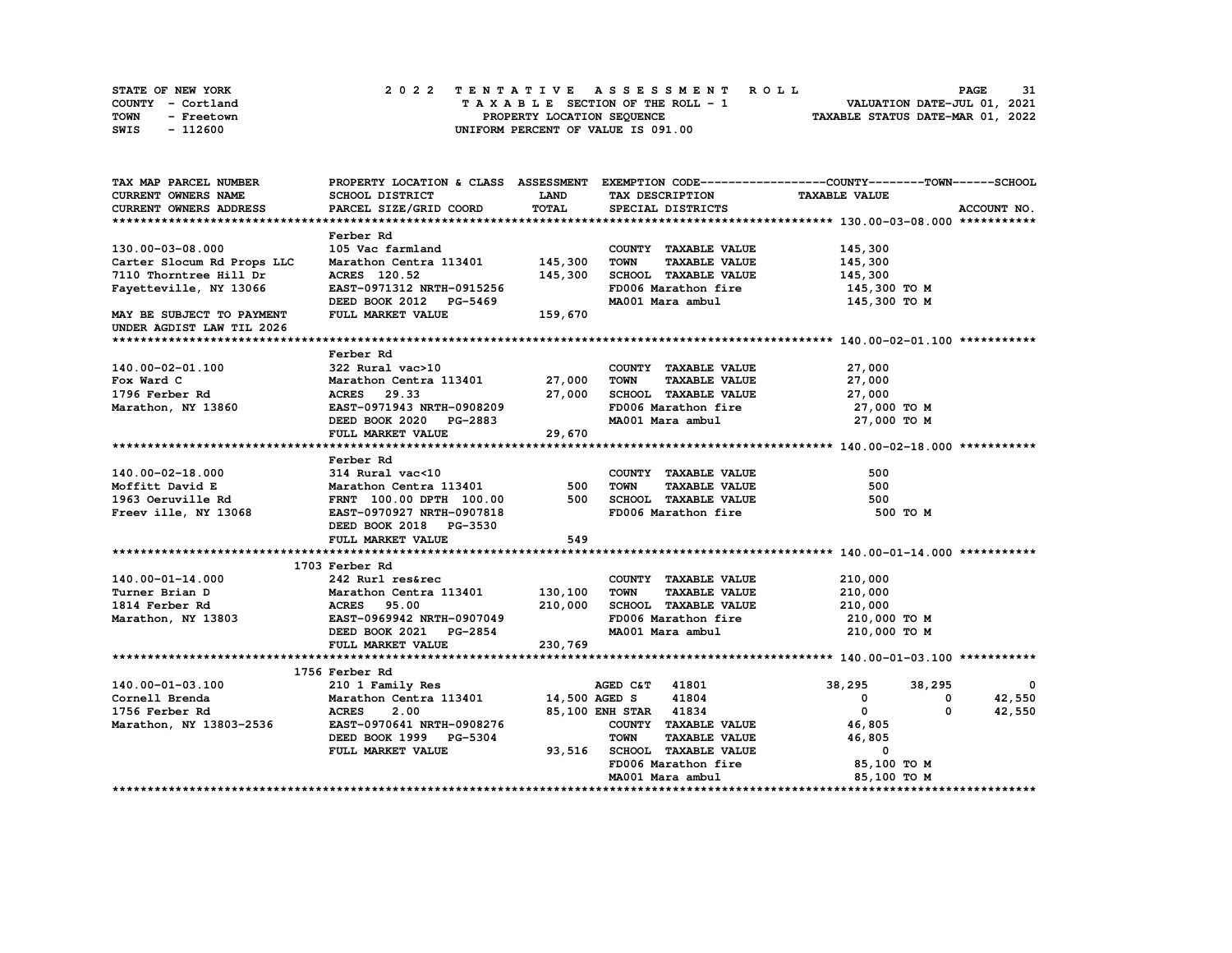|             | STATE OF NEW YORK | 2022 TENTATIVE ASSESSMENT ROLL          | 32<br><b>PAGE</b>                |
|-------------|-------------------|-----------------------------------------|----------------------------------|
|             | COUNTY - Cortland | $T A X A B L E$ SECTION OF THE ROLL - 1 | VALUATION DATE-JUL 01, 2021      |
| <b>TOWN</b> | - Freetown        | PROPERTY LOCATION SEOUENCE              | TAXABLE STATUS DATE-MAR 01, 2022 |
| SWIS        | - 112600          | UNIFORM PERCENT OF VALUE IS 091.00      |                                  |

| TAX MAP PARCEL NUMBER                                                                                                                                                                                                                                                                                                                                                                                              |                                                                                                     |              |                                             | PROPERTY LOCATION & CLASS ASSESSMENT EXEMPTION CODE-----------------COUNTY-------TOWN------SCHOOL |               |
|--------------------------------------------------------------------------------------------------------------------------------------------------------------------------------------------------------------------------------------------------------------------------------------------------------------------------------------------------------------------------------------------------------------------|-----------------------------------------------------------------------------------------------------|--------------|---------------------------------------------|---------------------------------------------------------------------------------------------------|---------------|
| CURRENT OWNERS NAME                                                                                                                                                                                                                                                                                                                                                                                                | SCHOOL DISTRICT                                                                                     | <b>LAND</b>  |                                             | TAX DESCRIPTION TAXABLE VALUE                                                                     |               |
| <b>CURRENT OWNERS ADDRESS</b>                                                                                                                                                                                                                                                                                                                                                                                      | PARCEL SIZE/GRID COORD                                                                              | TOTAL        | SPECIAL DISTRICTS                           |                                                                                                   | ACCOUNT NO.   |
|                                                                                                                                                                                                                                                                                                                                                                                                                    |                                                                                                     |              |                                             |                                                                                                   |               |
|                                                                                                                                                                                                                                                                                                                                                                                                                    | 1796 Ferber Rd                                                                                      |              |                                             |                                                                                                   |               |
| 140.00-02-01.200                                                                                                                                                                                                                                                                                                                                                                                                   | 210 1 Family Res                                                                                    |              | <b>BAS STAR</b> 41854                       | $\overline{0}$                                                                                    | $0 \t 30,000$ |
|                                                                                                                                                                                                                                                                                                                                                                                                                    | Marathon Centra 113401 18,000 COUNTY TAXABLE VALUE                                                  |              |                                             | 129,000                                                                                           |               |
|                                                                                                                                                                                                                                                                                                                                                                                                                    |                                                                                                     |              | <b>TAXABLE VALUE</b>                        | 129,000                                                                                           |               |
|                                                                                                                                                                                                                                                                                                                                                                                                                    |                                                                                                     |              | SCHOOL TAXABLE VALUE                        | 99,000                                                                                            |               |
| Fox Ward C<br>Fox Melissa J<br>Fox Melissa J<br>Rox Melissa J<br>Rox Melissa J<br>Rox Melissa J<br>Rox Melissa J<br>ROX Melissa J<br>ROX Melissa J<br>ROX Melissa J<br>ROX Melissa J<br>ROX Melissa J<br>ROX Melissa J<br>ROX Melissa J<br>ROX Melissa J<br>                                                                                                                                                       |                                                                                                     |              |                                             | FD006 Marathon fire 129,000 TO M                                                                  |               |
|                                                                                                                                                                                                                                                                                                                                                                                                                    | FULL MARKET VALUE 141,758 MA001 Mara ambul                                                          |              |                                             | 129,000 TO M                                                                                      |               |
|                                                                                                                                                                                                                                                                                                                                                                                                                    |                                                                                                     |              |                                             |                                                                                                   |               |
|                                                                                                                                                                                                                                                                                                                                                                                                                    | 1814 Ferber Rd                                                                                      |              |                                             |                                                                                                   |               |
| 140.00-01-03.210                                                                                                                                                                                                                                                                                                                                                                                                   | 240 Rural res                                                                                       |              | <b>BAS STAR</b> 41854                       | $\overline{0}$<br>$\mathbf{0}$                                                                    | 30,000        |
| Turner Brian D                                                                                                                                                                                                                                                                                                                                                                                                     | Marathon Centra 113401 177,000 COUNTY TAXABLE VALUE                                                 |              |                                             | 235,200                                                                                           |               |
| 1814 Ferber Rd                                                                                                                                                                                                                                                                                                                                                                                                     |                                                                                                     | 235,200 TOWN | <b>TAXABLE VALUE</b>                        | 235,200                                                                                           |               |
| Marathon, NY 13803-2538                                                                                                                                                                                                                                                                                                                                                                                            |                                                                                                     |              | SCHOOL TAXABLE VALUE                        | 205,200                                                                                           |               |
|                                                                                                                                                                                                                                                                                                                                                                                                                    |                                                                                                     |              |                                             | FD006 Marathon fire 235,200 TO M                                                                  |               |
|                                                                                                                                                                                                                                                                                                                                                                                                                    | FULL MARKET VALUE                                                                                   |              | 258,462 MA001 Mara ambul                    | 235,200 то м                                                                                      |               |
|                                                                                                                                                                                                                                                                                                                                                                                                                    |                                                                                                     |              |                                             |                                                                                                   |               |
|                                                                                                                                                                                                                                                                                                                                                                                                                    | 1850 Ferber Rd                                                                                      |              |                                             |                                                                                                   |               |
|                                                                                                                                                                                                                                                                                                                                                                                                                    |                                                                                                     |              | COUNTY TAXABLE VALUE                        | 33,300                                                                                            |               |
|                                                                                                                                                                                                                                                                                                                                                                                                                    |                                                                                                     |              | <b>TAXABLE VALUE</b>                        | 33,300                                                                                            |               |
| $\begin{tabular}{lllllllllllllllllll} \multicolumn{3}{l}{} & 140.00-01-03.220 & 271\;\text{Mfg} \; \text{housing} & \text{COUNT} \cr \text{Reese Mitchell} & \text{Marchon Centra 113401} & 16,500\;\; \text{TOWN} \cr \text{Townsend Christine} & \text{ACRES} & 3.02 & 33,300\;\; \text{SCHOO} \cr \text{1850 Ferber Rd} & \text{EAST}-0971184\;\; \text{NRTH}-0909884 & \text{FD006} \cr \text{Marathon, NY 13$ |                                                                                                     |              |                                             | SCHOOL TAXABLE VALUE 33,300                                                                       |               |
|                                                                                                                                                                                                                                                                                                                                                                                                                    |                                                                                                     |              |                                             | 33,300 TO M                                                                                       |               |
|                                                                                                                                                                                                                                                                                                                                                                                                                    |                                                                                                     |              |                                             | 33,300 то м                                                                                       |               |
|                                                                                                                                                                                                                                                                                                                                                                                                                    | FULL MARKET VALUE                                                                                   | 36,593       |                                             |                                                                                                   |               |
|                                                                                                                                                                                                                                                                                                                                                                                                                    |                                                                                                     |              |                                             |                                                                                                   |               |
|                                                                                                                                                                                                                                                                                                                                                                                                                    | 1870 Ferber Rd                                                                                      |              |                                             |                                                                                                   |               |
|                                                                                                                                                                                                                                                                                                                                                                                                                    |                                                                                                     |              |                                             | $\mathbf{0}$<br>$\mathbf{0}$                                                                      | 30,000        |
|                                                                                                                                                                                                                                                                                                                                                                                                                    |                                                                                                     |              |                                             | 82,800                                                                                            |               |
|                                                                                                                                                                                                                                                                                                                                                                                                                    |                                                                                                     |              | <b>TAXABLE VALUE</b>                        | 82,800                                                                                            |               |
|                                                                                                                                                                                                                                                                                                                                                                                                                    |                                                                                                     |              |                                             | 52,800                                                                                            |               |
| 140.00-01-01.200 210 1 Family Res<br>Brookes John K Marathon Centra 113401 14,500 COUNTY TAXABLE VALUE<br>Brookes Mary A ACRES 2.00 82,800 TOWN TAXABLE VALUE<br>1870 Ferber Rd EAST-0971173 NRTH-0910206 SCHOOL TAXABLE VALUE<br>Mara                                                                                                                                                                             |                                                                                                     |              |                                             | 82,800 TO M                                                                                       |               |
|                                                                                                                                                                                                                                                                                                                                                                                                                    | FULL MARKET VALUE                                                                                   |              | 90,989 MA001 Mara ambul                     | 82,800 TO M                                                                                       |               |
|                                                                                                                                                                                                                                                                                                                                                                                                                    |                                                                                                     |              |                                             |                                                                                                   |               |
|                                                                                                                                                                                                                                                                                                                                                                                                                    | 1874 Ferber Rd                                                                                      |              | 54 PCT OF VALUE USED FOR EXEMPTION PURPOSES |                                                                                                   |               |
| 140.00-01-01.111                                                                                                                                                                                                                                                                                                                                                                                                   | 240 Rural res                                                                                       |              | <b>VET WAR C 41122</b>                      | 6,000<br>0                                                                                        | 0             |
| Spizzirri Gaetano Sr                                                                                                                                                                                                                                                                                                                                                                                               | Marathon Centra 113401 82,500 VET WAR T 41123                                                       |              |                                             | $\overline{0}$<br>12,000                                                                          | $^{\circ}$    |
| Spizzirri Linda                                                                                                                                                                                                                                                                                                                                                                                                    | <b>Marathon Centra 113401<br/>ACRES 65.60<br/>EAST-0972173 NRTH-0910827<br/>DEED BOOK 462 PG-17</b> |              | 152,600 BAS STAR 41854                      | $\mathbf{0}$<br>$\Omega$                                                                          | 30,000        |
| 1874 Ferber Rd                                                                                                                                                                                                                                                                                                                                                                                                     |                                                                                                     |              | COUNTY TAXABLE VALUE                        | 146,600                                                                                           |               |
| Marathon, NY 13803-2538                                                                                                                                                                                                                                                                                                                                                                                            |                                                                                                     |              | <b>TOWN</b><br><b>TAXABLE VALUE</b>         | 140,600                                                                                           |               |
|                                                                                                                                                                                                                                                                                                                                                                                                                    | FULL MARKET VALUE                                                                                   |              | 167,692 SCHOOL TAXABLE VALUE                | 122,600                                                                                           |               |
|                                                                                                                                                                                                                                                                                                                                                                                                                    |                                                                                                     |              | FD006 Marathon fire                         | 152,600 TO M                                                                                      |               |
|                                                                                                                                                                                                                                                                                                                                                                                                                    |                                                                                                     |              | MA001 Mara ambul                            | 152,600 TO M                                                                                      |               |
|                                                                                                                                                                                                                                                                                                                                                                                                                    |                                                                                                     |              |                                             |                                                                                                   |               |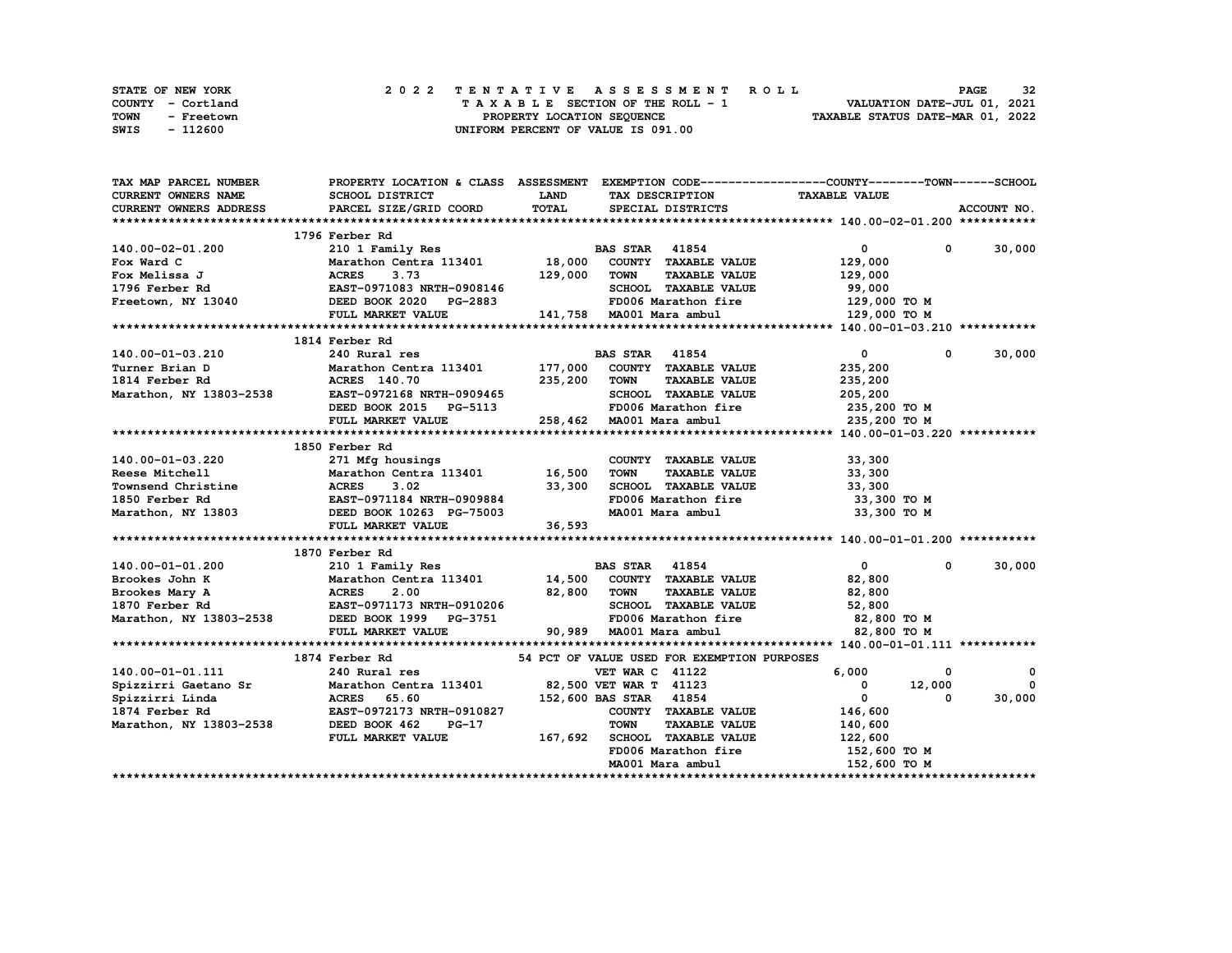| <b>STATE OF NEW YORK</b> | 2022 TENTATIVE ASSESSMENT ROLL     | 33<br><b>PAGE</b>                |
|--------------------------|------------------------------------|----------------------------------|
| COUNTY - Cortland        | TAXABLE SECTION OF THE ROLL - 1    | VALUATION DATE-JUL 01, 2021      |
| TOWN<br>- Freetown       | PROPERTY LOCATION SEQUENCE         | TAXABLE STATUS DATE-MAR 01, 2022 |
| - 112600<br>SWIS         | UNIFORM PERCENT OF VALUE IS 091.00 |                                  |

| TAX MAP PARCEL NUMBER                                            |                                                                   |             |                                     | PROPERTY LOCATION & CLASS ASSESSMENT EXEMPTION CODE-----------------COUNTY-------TOWN-----SCHOOL |
|------------------------------------------------------------------|-------------------------------------------------------------------|-------------|-------------------------------------|--------------------------------------------------------------------------------------------------|
| CURRENT OWNERS NAME                                              | SCHOOL DISTRICT                                                   | <b>LAND</b> | TAX DESCRIPTION                     | <b>TAXABLE VALUE</b>                                                                             |
| CURRENT OWNERS ADDRESS                                           | PARCEL SIZE/GRID COORD                                            | TOTAL       | SPECIAL DISTRICTS                   | ACCOUNT NO.                                                                                      |
|                                                                  |                                                                   |             |                                     |                                                                                                  |
|                                                                  | 1908 Ferber Rd                                                    |             |                                     |                                                                                                  |
| 140.00-01-01.120                                                 | 210 1 Family Res                                                  |             | COUNTY TAXABLE VALUE                | 89,100                                                                                           |
|                                                                  |                                                                   |             | <b>TOWN</b><br><b>TAXABLE VALUE</b> | 89,100                                                                                           |
|                                                                  |                                                                   |             | SCHOOL TAXABLE VALUE                | 89,100                                                                                           |
| Marathon, NY 13803                                               | EAST-0971040 NRTH-0911079                                         |             | FD006 Marathon fire                 | 89,100 то м                                                                                      |
|                                                                  | DEED BOOK 2013, PG-542,<br>FULJ. MADEEM *******                   |             | MA001 Mara ambul                    | 89,100 то м                                                                                      |
|                                                                  |                                                                   |             |                                     |                                                                                                  |
|                                                                  | FULL MARKET VALUE 97, 912                                         |             |                                     |                                                                                                  |
|                                                                  |                                                                   |             |                                     |                                                                                                  |
|                                                                  | 2144 Ferber Rd                                                    |             |                                     |                                                                                                  |
| 130.00-03-10.000                                                 | 210 1 Family Res                                                  |             | COUNTY TAXABLE VALUE                | 70,600                                                                                           |
| Turner Cameron A                                                 | Marathon Centra 113401<br>ACRES 2.85<br>EAST-0970902 NRTH-0913708 | 16,200      | <b>TOWN</b><br><b>TAXABLE VALUE</b> | 70,600                                                                                           |
| 2144 Ferber Rd                                                   |                                                                   | 70,600      | SCHOOL TAXABLE VALUE                | 70,600                                                                                           |
| Marathon, NY 13803-9744                                          |                                                                   |             | FD006 Marathon fire                 | 70,600 TO M                                                                                      |
|                                                                  |                                                                   |             | MA001 Mara ambul                    | 70,600 TO M                                                                                      |
|                                                                  |                                                                   |             |                                     |                                                                                                  |
|                                                                  |                                                                   |             |                                     |                                                                                                  |
|                                                                  | 2221, 2225 Ferber Rd                                              |             |                                     |                                                                                                  |
| 130.00-03-06.000                                                 | 270 Mfg housing                                                   |             | <b>BAS STAR 41854</b>               | 30,000<br>$\bullet$<br>$^{\circ}$                                                                |
| Arends Andrew E James Marathon Centra 113401 20,300              |                                                                   |             | COUNTY TAXABLE VALUE                | 55,600                                                                                           |
| 2225 Ferber Rd                                                   | <b>ACRES</b><br>4.88                                              |             | 55,600 TOWN<br><b>TAXABLE VALUE</b> | 55,600                                                                                           |
| Marathon, NY 13803 EAST-0970407 NRTH-0916695                     |                                                                   |             | SCHOOL TAXABLE VALUE                | 25,600                                                                                           |
|                                                                  | DEED BOOK 2010 PG-5783                                            |             | FD006 Marathon fire                 | 55,600 TO M                                                                                      |
|                                                                  | FULL MARKET VALUE                                                 |             | 61,099 MA001 Mara ambul             | 55,600 TO M                                                                                      |
|                                                                  |                                                                   |             |                                     |                                                                                                  |
|                                                                  |                                                                   |             |                                     |                                                                                                  |
|                                                                  | Fox Rd                                                            |             |                                     |                                                                                                  |
| 121.00-02-01.000                                                 | 322 Rural vac>10                                                  |             | COUNTY TAXABLE VALUE                | 95,900                                                                                           |
|                                                                  | Cincinnatus Cen 112001 95,900                                     |             | <b>TOWN</b><br><b>TAXABLE VALUE</b> | 95,900                                                                                           |
|                                                                  | <b>ACRES</b> 86.10                                                | 95,900      | SCHOOL TAXABLE VALUE                | 95,900                                                                                           |
|                                                                  | EAST-0984890 NRTH-0926195                                         |             | FD001 Cincin Fire                   | 95,900 то м                                                                                      |
| Fox Ward<br>Ide Jennie L<br>1796 Ferber Rd<br>Marathon, NY 13803 | DEED BOOK 2013 PG-1149                                            |             |                                     |                                                                                                  |
|                                                                  | FULL MARKET VALUE                                                 | 105,385     |                                     |                                                                                                  |
|                                                                  |                                                                   |             |                                     |                                                                                                  |
|                                                                  | Fox Rd                                                            |             |                                     |                                                                                                  |
| 121.00-02-09.100                                                 | 312 Vac w/imprv                                                   |             | COUNTY TAXABLE VALUE                | 94,000                                                                                           |
| Kellaway William J Jr                                            | Marathon Centra 113401                                            | 74,000      | <b>TOWN</b><br><b>TAXABLE VALUE</b> | 94,000                                                                                           |
| 360 Cupsaw Dr                                                    | <b>ACRES</b> 54.52                                                | 94,000      | SCHOOL TAXABLE VALUE                | 94,000                                                                                           |
| Ringwood, NJ 07456                                               | EAST-0984737 NRTH-0923777                                         |             | FD001 Cincin Fire                   | 94,000 TO M                                                                                      |
|                                                                  | DEED BOOK 2016 PG-3233                                            |             |                                     |                                                                                                  |
|                                                                  | FULL MARKET VALUE                                                 | 103,297     |                                     |                                                                                                  |
|                                                                  |                                                                   |             |                                     |                                                                                                  |
|                                                                  | Fox Rd                                                            |             |                                     |                                                                                                  |
| 121.00-04-02.120                                                 |                                                                   |             | COUNTY TAXABLE VALUE                | 2,100                                                                                            |
|                                                                  |                                                                   |             |                                     |                                                                                                  |
| Schmidt Kurt T W                                                 |                                                                   |             | TOWN<br><b>TAXABLE VALUE</b>        | 2,100                                                                                            |
| 4541 Fox Rd                                                      |                                                                   | 2,100       | SCHOOL TAXABLE VALUE                | 2,100                                                                                            |
| Cincinnatus, NY 13040-9722                                       | EAST-0984096 NRTH-0924663                                         |             | FD001 Cincin Fire                   | 2,100 TO M                                                                                       |
|                                                                  | DEED BOOK 565<br>PG-117                                           |             |                                     |                                                                                                  |
|                                                                  | FULL MARKET VALUE                                                 | 2,308       |                                     |                                                                                                  |
|                                                                  |                                                                   |             |                                     |                                                                                                  |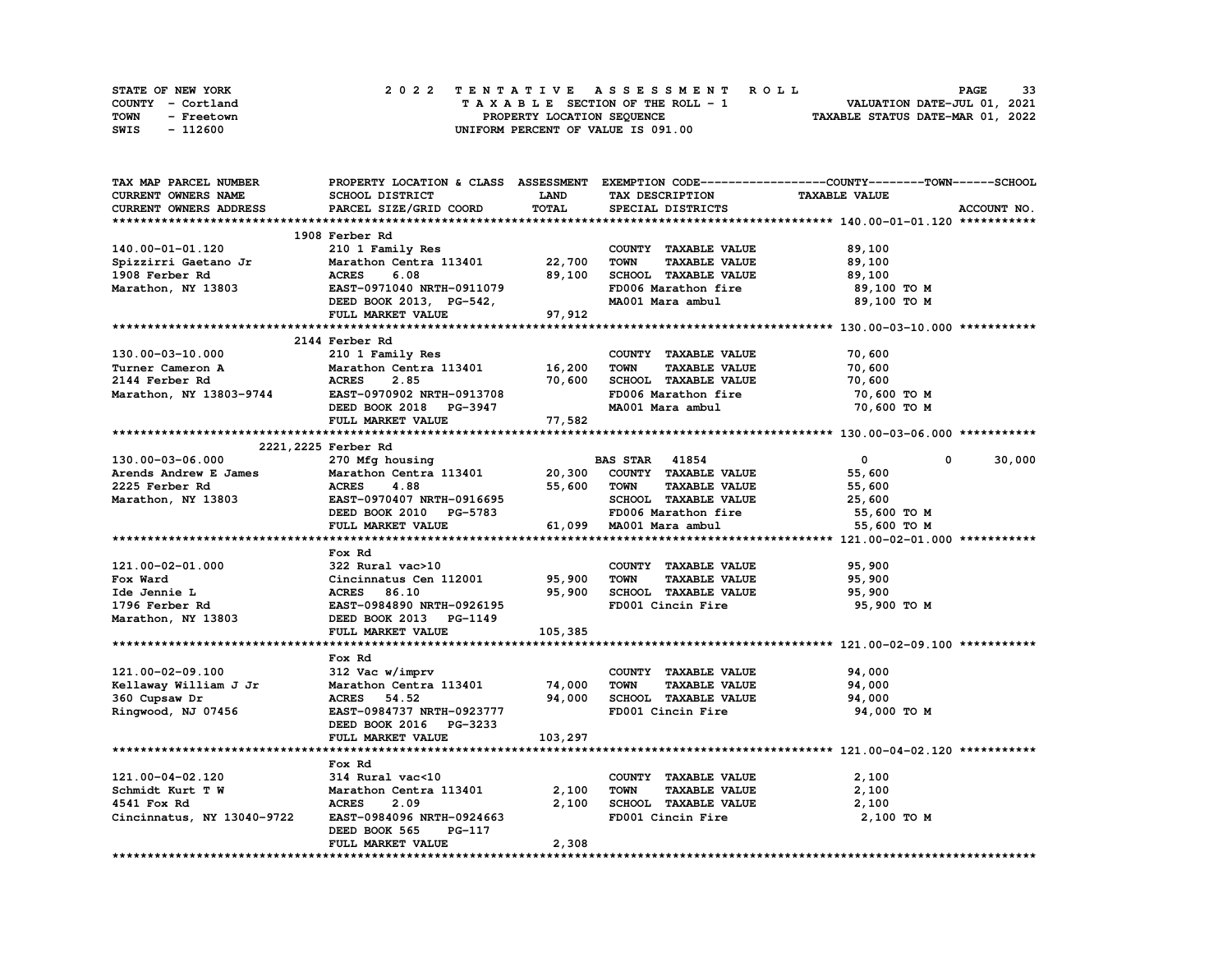| STATE OF NEW YORK  | 2022 TENTATIVE ASSESSMENT ROLL     | 34<br><b>PAGE</b>                |
|--------------------|------------------------------------|----------------------------------|
| COUNTY - Cortland  | TAXABLE SECTION OF THE ROLL - 1    | VALUATION DATE-JUL 01, 2021      |
| TOWN<br>- Freetown | PROPERTY LOCATION SEQUENCE         | TAXABLE STATUS DATE-MAR 01, 2022 |
| - 112600<br>SWIS   | UNIFORM PERCENT OF VALUE IS 091.00 |                                  |

| TAX MAP PARCEL NUMBER                                                                                                                                                    | PROPERTY LOCATION & CLASS ASSESSMENT EXEMPTION CODE-----------------COUNTY-------TOWN------SCHOOL |                |                                     |                                                  |               |
|--------------------------------------------------------------------------------------------------------------------------------------------------------------------------|---------------------------------------------------------------------------------------------------|----------------|-------------------------------------|--------------------------------------------------|---------------|
| CURRENT OWNERS NAME                                                                                                                                                      | SCHOOL DISTRICT                                                                                   | <b>LAND</b>    | TAX DESCRIPTION                     | <b>TAXABLE VALUE</b>                             |               |
| <b>CURRENT OWNERS ADDRESS</b>                                                                                                                                            | PARCEL SIZE/GRID COORD                                                                            | TOTAL          | SPECIAL DISTRICTS                   |                                                  | ACCOUNT NO.   |
|                                                                                                                                                                          |                                                                                                   |                |                                     |                                                  |               |
|                                                                                                                                                                          | 4541 Fox Rd                                                                                       |                |                                     |                                                  |               |
| 121.00-04-03.000                                                                                                                                                         | 210 1 Family Res                                                                                  |                | <b>BAS STAR</b> 41854               | $\overline{0}$                                   | $0 \t 30,000$ |
| Schmidt Kurt T W                                                                                                                                                         | Marathon Centra 113401 21,500 COUNTY TAXABLE VALUE                                                |                |                                     | 149,000                                          |               |
| Schmidt Lori A                                                                                                                                                           |                                                                                                   | $149,000$ TOWN | <b>TAXABLE VALUE</b>                | 149,000                                          |               |
| 4541 Fox Rd                                                                                                                                                              | ACRES 5.50<br>EAST-0983747 NRTH-0924559                                                           |                | SCHOOL TAXABLE VALUE                | 119,000                                          |               |
| 21100111121243337/Cincinnatus, NY 13040-9722                                                                                                                             |                                                                                                   |                | FD001 Cincin Fire                   | 149,000 TO M                                     |               |
|                                                                                                                                                                          | FULL MARKET VALUE 163,736                                                                         |                |                                     |                                                  |               |
|                                                                                                                                                                          |                                                                                                   |                |                                     |                                                  |               |
|                                                                                                                                                                          | 4567 Fox Rd                                                                                       |                |                                     |                                                  |               |
|                                                                                                                                                                          |                                                                                                   |                | COUNTY TAXABLE VALUE                | 35, J<br>35, 600<br>- 600                        |               |
|                                                                                                                                                                          |                                                                                                   |                | TAXABLE VALUE<br>TOWN               |                                                  |               |
|                                                                                                                                                                          |                                                                                                   |                | SCHOOL TAXABLE VALUE 35,600         |                                                  |               |
|                                                                                                                                                                          |                                                                                                   |                | FD001 Cincin Fire                   | 35,600 TO M                                      |               |
|                                                                                                                                                                          |                                                                                                   |                |                                     |                                                  |               |
|                                                                                                                                                                          | FULL MARKET VALUE                                                                                 | 39,121         |                                     |                                                  |               |
|                                                                                                                                                                          |                                                                                                   |                |                                     |                                                  |               |
|                                                                                                                                                                          | 4610 Fox Rd                                                                                       |                |                                     |                                                  |               |
|                                                                                                                                                                          |                                                                                                   |                | COUNTY TAXABLE VALUE                | 124,100                                          |               |
| 121.00-02-09.200<br>Warhol Jennifer M Marathon Centra 113401<br>360 Cupsaw Dr ACRES 1.10<br>Ringwood, NJ 07456<br>EAST-0984936 NRTH-0924692<br>EAST-0984936 NRTH-0924692 |                                                                                                   |                | <b>TOWN</b><br><b>TAXABLE VALUE</b> | 124,100                                          |               |
|                                                                                                                                                                          |                                                                                                   |                | SCHOOL TAXABLE VALUE 124,100        |                                                  |               |
|                                                                                                                                                                          |                                                                                                   |                | FD001 Cincin Fire                   | 124,100 TO M                                     |               |
|                                                                                                                                                                          | DEED BOOK 2018 PG-4999                                                                            |                |                                     |                                                  |               |
|                                                                                                                                                                          | FULL MARKET VALUE                                                                                 | 136,374        |                                     |                                                  |               |
|                                                                                                                                                                          |                                                                                                   |                |                                     |                                                  |               |
|                                                                                                                                                                          | 4617 Fox Rd                                                                                       |                |                                     |                                                  |               |
| 121.00-02-11.000                                                                                                                                                         | 210 1 Family Res                                                                                  |                | <b>VET WAR C 41122</b>              | 6,000<br>0                                       | $\Omega$      |
| Fox Howard G                                                                                                                                                             |                                                                                                   |                |                                     |                                                  | $\mathbf 0$   |
| 4617 Fox Rd                                                                                                                                                              | Cincinnatus Cen 112001 14,800 VET WAR T 11123<br>ACRES 2.16 82,600 AGED C&T 41801                 |                | 82,600 AGED C&T 41801               | $0$ $12,000$<br>38,300 $35,300$<br>$\frac{1}{2}$ | $^{\circ}$    |
| Cincinnatus, NY 13040-9722 EAST-0985424 NRTH-0925094                                                                                                                     |                                                                                                   |                | <b>ENH STAR 41834</b>               | $\overline{\mathbf{0}}$<br>$^{\circ}$            | 74,900        |
|                                                                                                                                                                          | DEED BOOK 1996 PG-2296                                                                            |                | COUNTY TAXABLE VALUE                | 38,300                                           |               |
|                                                                                                                                                                          | FULL MARKET VALUE                                                                                 | 90,769 TOWN    | <b>TAXABLE VALUE</b>                | 35,300                                           |               |
|                                                                                                                                                                          |                                                                                                   |                | SCHOOL TAXABLE VALUE 7,700          |                                                  |               |
|                                                                                                                                                                          |                                                                                                   |                | FD001 Cincin Fire                   | 82,600 TO M                                      |               |
|                                                                                                                                                                          |                                                                                                   |                |                                     |                                                  |               |
|                                                                                                                                                                          | 4630 Fox Rd                                                                                       |                |                                     |                                                  |               |
| 121.00-02-10.000                                                                                                                                                         | 322 Rural vac>10                                                                                  |                | COUNTY TAXABLE VALUE                | 20,000                                           |               |
| Brown Tristin G                                                                                                                                                          | Cincinnatus Cen 112001 20,000                                                                     |                | TAXABLE VALUE<br><b>TOWN</b>        | 20,000                                           |               |
| 5572 Chenango Solon Pond Rd ACRES 12.50 BANKCORELOG 20,000 SCHOOL TAXABLE VALUE 20,000                                                                                   |                                                                                                   |                |                                     |                                                  |               |
| Cincinnatus, NY 13040                                                                                                                                                    | EAST-0985365 NRTH-0924464                                                                         |                | FD001 Cincin Fire                   | 20,000 TO M                                      |               |
|                                                                                                                                                                          | DEED BOOK 2020 PG-7106                                                                            |                |                                     |                                                  |               |
|                                                                                                                                                                          | FULL MARKET VALUE                                                                                 | 21,978         |                                     |                                                  |               |
|                                                                                                                                                                          |                                                                                                   |                |                                     |                                                  |               |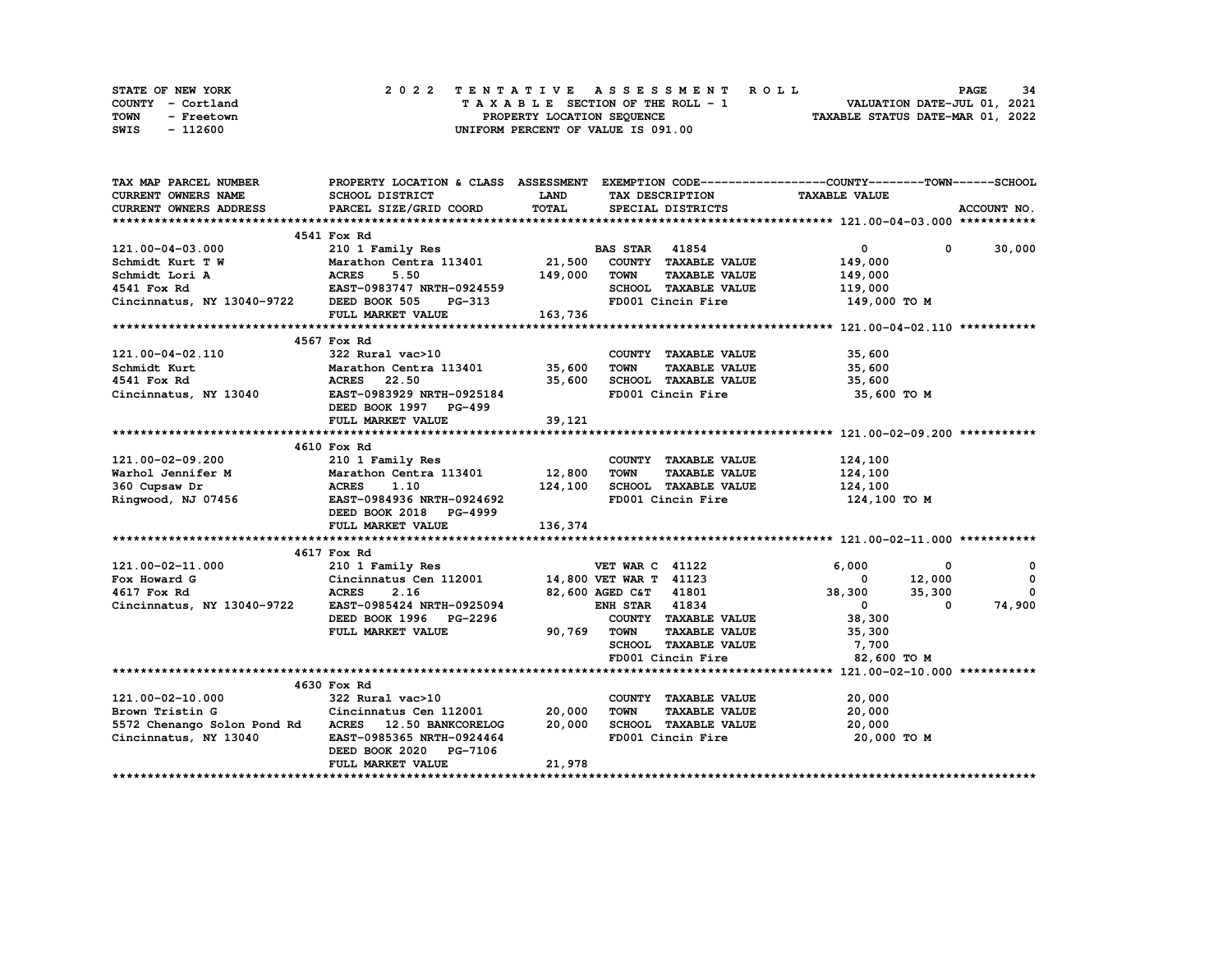| STATE OF NEW YORK  | 2022 TENTATIVE ASSESSMENT ROLL     | 35<br><b>PAGE</b>                |
|--------------------|------------------------------------|----------------------------------|
| COUNTY - Cortland  | TAXABLE SECTION OF THE ROLL - 1    | VALUATION DATE-JUL 01, 2021      |
| TOWN<br>- Freetown | PROPERTY LOCATION SEQUENCE         | TAXABLE STATUS DATE-MAR 01, 2022 |
| - 112600<br>SWIS   | UNIFORM PERCENT OF VALUE IS 091.00 |                                  |

| TAX MAP PARCEL NUMBER                                  |                                                                                 |             |                                             | PROPERTY LOCATION & CLASS ASSESSMENT EXEMPTION CODE----------------COUNTY-------TOWN------SCHOOL |
|--------------------------------------------------------|---------------------------------------------------------------------------------|-------------|---------------------------------------------|--------------------------------------------------------------------------------------------------|
| CURRENT OWNERS NAME                                    | SCHOOL DISTRICT                                                                 | <b>LAND</b> | TAX DESCRIPTION TAXABLE VALUE               |                                                                                                  |
| CURRENT OWNERS ADDRESS                                 | PARCEL SIZE/GRID COORD                                                          | TOTAL       | SPECIAL DISTRICTS                           | ACCOUNT NO.                                                                                      |
|                                                        |                                                                                 |             |                                             |                                                                                                  |
|                                                        | Freetown Crossroad                                                              |             |                                             |                                                                                                  |
| 120.00-02-02.200                                       | 322 Rural vac>10                                                                |             | COUNTY TAXABLE VALUE                        | 56,000                                                                                           |
| Hershberger Alvin S                                    | Cincinnatus Cen 112001 56,000                                                   |             | TOWN<br><b>TAXABLE VALUE</b>                | 56,000                                                                                           |
| Hershberger Mary D                                     | <b>ACRES</b> 40.00                                                              | 56,000      | SCHOOL TAXABLE VALUE                        | 56,000                                                                                           |
| 4259 Freetown Crossroad                                | EAST-0977475 NRTH-0923105                                                       |             | FD006 Marathon fire 56,000 TO M             |                                                                                                  |
| Cincinnatus, NY 13040                                  | DEED BOOK 2021 PG-3201                                                          |             |                                             |                                                                                                  |
|                                                        | FULL MARKET VALUE                                                               | 61,538      |                                             |                                                                                                  |
|                                                        |                                                                                 |             |                                             |                                                                                                  |
|                                                        | Freetown Hoxie Gorge Rd                                                         |             |                                             |                                                                                                  |
| 119.00-01-01.000                                       |                                                                                 |             | COUNTY TAXABLE VALUE                        | 153,900                                                                                          |
| Couture Bruno J                                        | 322 Rural vac>10<br>Marathon Centra 113401 153,900                              |             | TOWN<br><b>TAXABLE VALUE</b>                | 153,900                                                                                          |
| PO Box 66                                              | ACRES 125.14                                                                    | 153,900     | SCHOOL TAXABLE VALUE                        | 153,900                                                                                          |
| Cortland, NY 13045                                     | EAST-0956149 NRTH-0925798                                                       |             | FD006 Marathon fire 153,900 TO M            |                                                                                                  |
|                                                        | DEED BOOK 2020 PG-6829                                                          |             | MA001 Mara ambul                            | 153,900 то м                                                                                     |
|                                                        | FULL MARKET VALUE                                                               | 169, 121    |                                             |                                                                                                  |
|                                                        |                                                                                 |             |                                             |                                                                                                  |
|                                                        |                                                                                 |             |                                             |                                                                                                  |
| 119.00-01-11.000                                       |                                                                                 |             | COUNTY TAXABLE VALUE                        | 17,100                                                                                           |
| Brown Joseph G                                         | Marathon Centra 113401 17,100                                                   |             | <b>TOWN</b><br><b>TAXABLE VALUE</b>         | 17,100                                                                                           |
| 933 State Route 90                                     | ACRES 28.50 17,100<br>EAST-0955440 NRTH-0922070 17,100<br>DEED BOOK 2020 PG-202 |             | SCHOOL TAXABLE VALUE 17,100                 |                                                                                                  |
| Cortland, NY 13045                                     |                                                                                 |             |                                             | 17,100 TO M                                                                                      |
|                                                        |                                                                                 |             | MA001 Mara ambul                            | 17,100 TO M                                                                                      |
|                                                        | FULL MARKET VALUE                                                               | 18,791      |                                             |                                                                                                  |
|                                                        |                                                                                 |             |                                             |                                                                                                  |
|                                                        | Freetown Hoxie Gorge Rd                                                         |             |                                             |                                                                                                  |
| 119.00-01-12.000                                       | 314 Rural vac<10                                                                |             | COUNTY TAXABLE VALUE                        | 1,500                                                                                            |
| VanDonsel Scott J                                      | Marathon Centra 113401 1,500                                                    |             | TOWN<br>TAXABLE VALUE                       | 1,500                                                                                            |
| VanDonsel Roy C                                        |                                                                                 | 1,500       |                                             | 1,500                                                                                            |
| 4 VanHoesen St                                         | J<br>Marathon Centra 113401<br>ACRES 3.00<br>EAST-0955870 NRTH-0922561          |             | SCHOOL TAXABLE VALUE<br>FD006 Marathon fire | 1,500 TO M                                                                                       |
| Cortland, NY 13045                                     | DEED BOOK 2016 PG-2250                                                          |             | MA001 Mara ambul                            | 1,500 TO M                                                                                       |
|                                                        | FULL MARKET VALUE                                                               | 1,648       |                                             |                                                                                                  |
|                                                        |                                                                                 |             |                                             |                                                                                                  |
|                                                        | Freetown Hoxie Gorge Rd                                                         |             |                                             |                                                                                                  |
| 119.00-01-14.000                                       | 314 Rural vac<10                                                                |             | COUNTY TAXABLE VALUE                        | 5,400                                                                                            |
| Rocco Elizabeth                                        | Marathon Centra 113401                                                          | 5,400       | <b>TOWN</b><br>TAXABLE VALUE                | 5,400                                                                                            |
| Rocco Steven                                           | <b>ACRES</b><br>9.00                                                            | 5,400       | SCHOOL TAXABLE VALUE                        | 5,400                                                                                            |
| 2892 Freetown Hoxie Gorge Rd EAST-0956159 NRTH-0921661 |                                                                                 |             | FD006 Marathon fire 5,400 TO M              |                                                                                                  |
| Marathon, NY 13803                                     | DEED BOOK 2002 PG-3268                                                          |             | MA001 Mara ambul                            | 5,400 TO M                                                                                       |
|                                                        | FULL MARKET VALUE                                                               | 5,934       |                                             |                                                                                                  |
|                                                        |                                                                                 |             |                                             |                                                                                                  |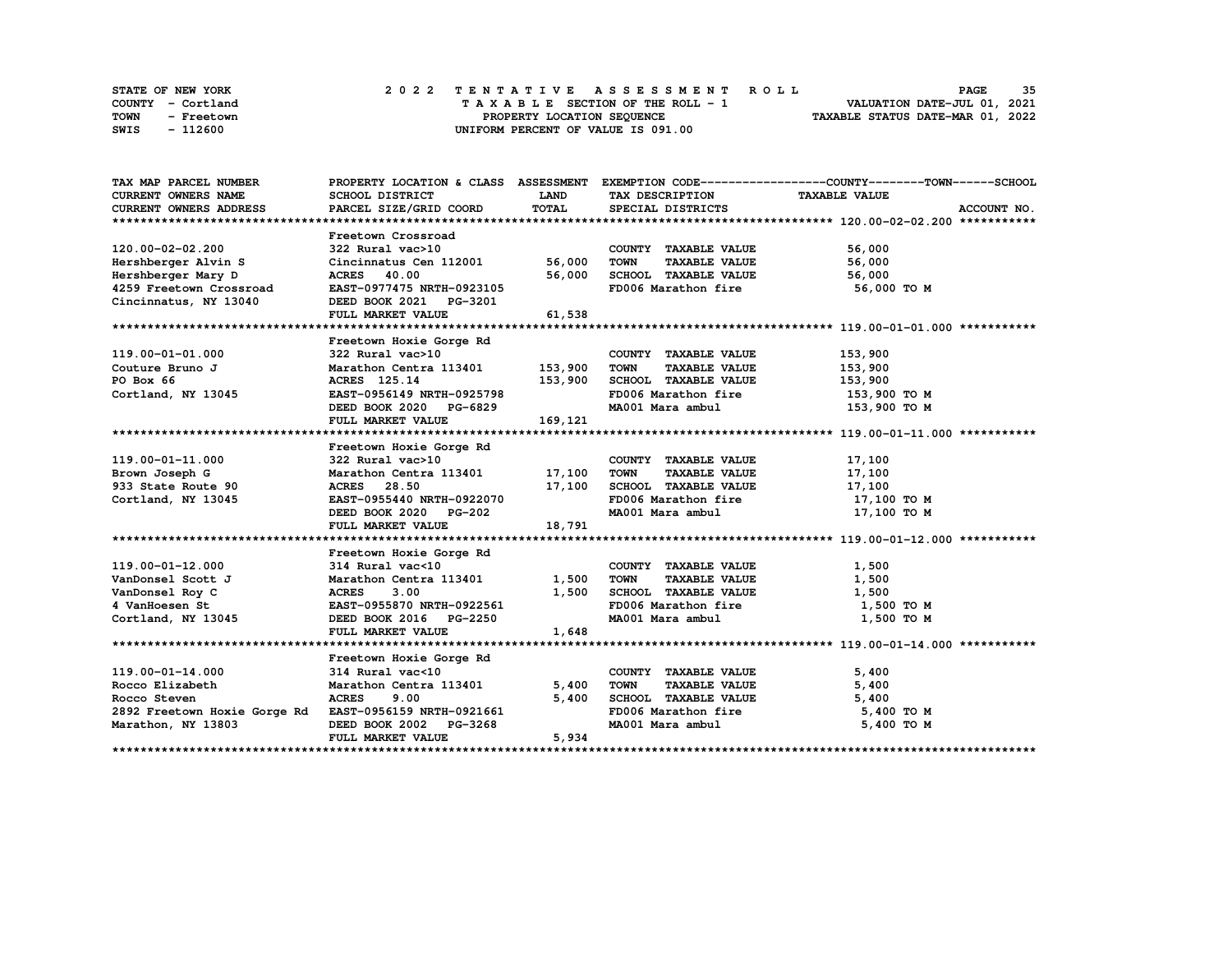| STATE OF NEW YORK  | 2022 TENTATIVE ASSESSMENT ROLL     | 36<br><b>PAGE</b>                |
|--------------------|------------------------------------|----------------------------------|
| COUNTY - Cortland  | TAXABLE SECTION OF THE ROLL - 1    | VALUATION DATE-JUL 01, 2021      |
| TOWN<br>- Freetown | PROPERTY LOCATION SEQUENCE         | TAXABLE STATUS DATE-MAR 01, 2022 |
| - 112600<br>SWIS   | UNIFORM PERCENT OF VALUE IS 091.00 |                                  |

| TAX MAP PARCEL NUMBER                                  | PROPERTY LOCATION & CLASS ASSESSMENT |         |                                     | EXEMPTION CODE-----------------COUNTY-------TOWN------SCHOOL |
|--------------------------------------------------------|--------------------------------------|---------|-------------------------------------|--------------------------------------------------------------|
| <b>CURRENT OWNERS NAME</b>                             | SCHOOL DISTRICT                      | LAND    | <b>TAX DESCRIPTION</b>              | <b>TAXABLE VALUE</b>                                         |
| <b>CURRENT OWNERS ADDRESS</b>                          | PARCEL SIZE/GRID COORD               | TOTAL   | SPECIAL DISTRICTS                   | ACCOUNT NO.                                                  |
|                                                        |                                      |         |                                     |                                                              |
|                                                        | Freetown Hoxie Gorge Rd              |         |                                     |                                                              |
| 129.00-01-03.000                                       | 322 Rural vac>10                     |         | AG COMMIT 41730                     | 25,162<br>25,162<br>25,162                                   |
| Gamby John R                                           | Marathon Centra 113401               | 127,500 | COUNTY TAXABLE VALUE                | 102,338                                                      |
| Gamby Renee M                                          | <b>ACRES</b><br>99.10                | 127,500 | <b>TAXABLE VALUE</b><br><b>TOWN</b> | 102,338                                                      |
| 27 Somerset Dr                                         | EAST-0964704 NRTH-0917848            |         | SCHOOL TAXABLE VALUE                | 102,338                                                      |
| Patterson, NY 12563                                    | DEED BOOK 2012 PG-3365               |         | FD006 Marathon fire                 | 127,500 TO M                                                 |
|                                                        | FULL MARKET VALUE                    |         | 140,110 MA001 Mara ambul            | 127,500 то м                                                 |
| MAY BE SUBJECT TO PAYMENT                              |                                      |         |                                     |                                                              |
| UNDER AGDIST LAW TIL 2029                              |                                      |         |                                     |                                                              |
|                                                        |                                      |         |                                     |                                                              |
|                                                        | Freetown Hoxie Gorge Rd              |         |                                     |                                                              |
| 129.00-01-05.100                                       | 314 Rural vac<10                     |         | COUNTY TAXABLE VALUE                | 9,900                                                        |
| Weiss Trust James P                                    | Marathon Centra 113401               | 9,900   | <b>TOWN</b><br><b>TAXABLE VALUE</b> | 9,900                                                        |
| Weiss Trust Mildred J                                  | <b>ACRES</b><br>7.00                 | 9,900   | SCHOOL TAXABLE VALUE                | 9,900                                                        |
| 3533 Freetown Hoxie Gorge Rd EAST-0966764 NRTH-0919606 |                                      |         | FD006 Marathon fire                 | 9,900 TO M                                                   |
| Marathon, NY 13803                                     | DEED BOOK 508<br>PG-176              |         | MA001 Mara ambul                    | 9,900 TO M                                                   |
|                                                        | FULL MARKET VALUE                    | 10,879  |                                     |                                                              |
|                                                        |                                      |         |                                     |                                                              |
|                                                        | 2984 Freetown Hoxie Gorge Rd         |         |                                     |                                                              |
| 119.00-01-02.100                                       | 270 Mfg housing                      |         | COUNTY TAXABLE VALUE                | 24,800                                                       |
| Benjamin Denise E                                      | Marathon Centra 113401 12,700        |         | <b>TOWN</b><br><b>TAXABLE VALUE</b> | 24,800                                                       |
| Chorley Robert E Jr                                    | <b>ACRES</b><br>1.08                 | 24,800  | SCHOOL TAXABLE VALUE                | 24,800                                                       |
| 2984 Freetown Rd                                       | EAST-0956423 NRTH-0926655            |         | FD006 Marathon fire                 | 24,800 TO M                                                  |
| Marathon, NY 13803                                     | DEED BOOK 10577 PG-67001             |         | MA001 Mara ambul                    | 24,800 TO M                                                  |
|                                                        | FULL MARKET VALUE                    | 27,253  |                                     |                                                              |
|                                                        |                                      |         |                                     |                                                              |
|                                                        | 2986 Freetown Hoxie Gorge Rd         |         |                                     |                                                              |
| 119.00-01-02.200                                       | 270 Mfg housing                      |         | COUNTY TAXABLE VALUE                | 22,900                                                       |
| Chorley Shane                                          | Marathon Centra 113401               | 13,000  | <b>TOWN</b><br><b>TAXABLE VALUE</b> | 22,900                                                       |
| Chorley Robert E Jr                                    | <b>ACRES</b><br>1.21                 | 22,900  | SCHOOL TAXABLE VALUE                | 22,900                                                       |
| PO Box 88                                              | EAST-0956529 NRTH-0926458            |         | FD006 Marathon fire                 | 22,900 то м                                                  |
| Blodgett Mills, NY 13738                               | DEED BOOK 10267 PG-31001             |         | MA001 Mara ambul                    | 22,900 TO M                                                  |
|                                                        | FULL MARKET VALUE                    | 25,165  |                                     |                                                              |
|                                                        |                                      |         |                                     |                                                              |
|                                                        | 3030 Freetown Hoxie Gorge Rd         |         |                                     |                                                              |
| 119.00-01-13.000                                       | 260 Seasonal res                     |         | COUNTY TAXABLE VALUE                | 9,900                                                        |
| VanDonsel Scott J                                      | Marathon Centra 113401               | 4,800   | <b>TOWN</b><br><b>TAXABLE VALUE</b> | 9,900                                                        |
| VanDonsel Roy C                                        | <b>ACRES</b><br>8.00                 | 9,900   | SCHOOL TAXABLE VALUE                | 9,900                                                        |
| 4 VanHoesen St                                         | EAST-0956213 NRTH-0922355            |         | FD006 Marathon fire                 | 9,900 TO M                                                   |
| Cortland, NY 13045                                     | DEED BOOK 2002 PG-4528               |         | MA001 Mara ambul                    | 9,900 TO M                                                   |
|                                                        | FULL MARKET VALUE                    | 10,879  |                                     |                                                              |
|                                                        |                                      |         |                                     |                                                              |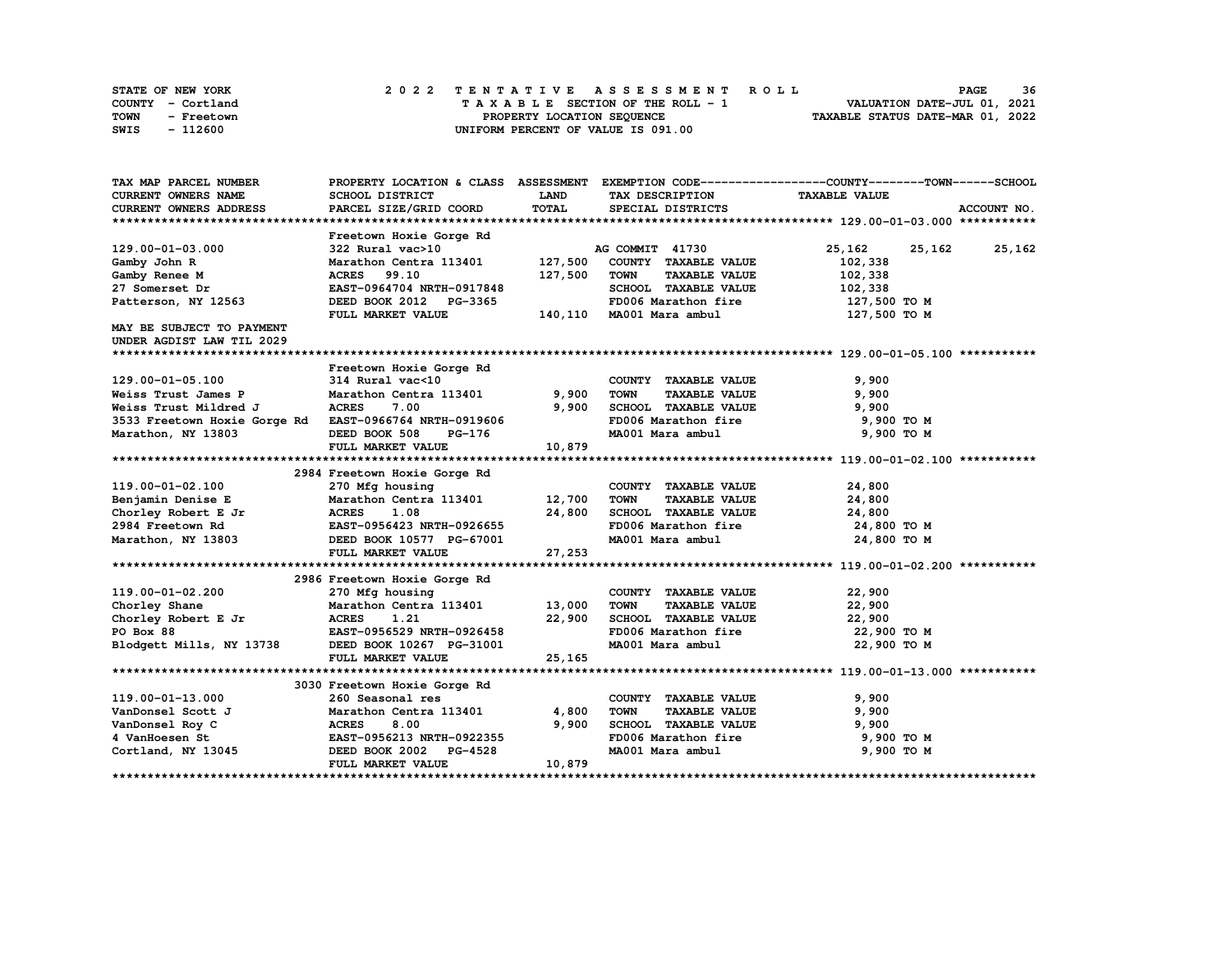| STATE OF NEW YORK  | 2022 TENTATIVE ASSESSMENT ROLL          | 37<br><b>PAGE</b>                |
|--------------------|-----------------------------------------|----------------------------------|
| COUNTY - Cortland  | $T$ A X A B L E SECTION OF THE ROLL - 1 | VALUATION DATE-JUL 01, 2021      |
| TOWN<br>- Freetown | PROPERTY LOCATION SEQUENCE              | TAXABLE STATUS DATE-MAR 01, 2022 |
| - 112600<br>SWIS   | UNIFORM PERCENT OF VALUE IS 091.00      |                                  |

| TAX MAP PARCEL NUMBER                                  |              | PROPERTY LOCATION & CLASS        | <b>ASSESSMENT</b> |                          |                             | EXEMPTION CODE-----------------COUNTY-------TOWN------SCHOOL |              |             |
|--------------------------------------------------------|--------------|----------------------------------|-------------------|--------------------------|-----------------------------|--------------------------------------------------------------|--------------|-------------|
| <b>CURRENT OWNERS NAME</b>                             |              | SCHOOL DISTRICT                  | <b>LAND</b>       |                          | TAX DESCRIPTION             | <b>TAXABLE VALUE</b>                                         |              |             |
| <b>CURRENT OWNERS ADDRESS</b>                          |              | PARCEL SIZE/GRID COORD           | <b>TOTAL</b>      |                          | SPECIAL DISTRICTS           |                                                              |              | ACCOUNT NO. |
|                                                        |              |                                  |                   |                          |                             |                                                              |              |             |
|                                                        |              | 3413 Freetown Hoxie Gorge Rd     |                   |                          |                             |                                                              |              |             |
| 119.00-01-20.100                                       |              | 210 1 Family Res                 |                   | <b>BAS STAR</b>          | 41854                       | 0                                                            | 0            | 30,000      |
| Parker Serina L                                        |              | Marathon Centra 113401           | 18,400            |                          | COUNTY TAXABLE VALUE        | 99,000                                                       |              |             |
|                                                        | <b>ACRES</b> | 3.97                             | 99,000            | <b>TOWN</b>              | <b>TAXABLE VALUE</b>        |                                                              |              |             |
| Ingrahm Charles R                                      |              |                                  |                   |                          |                             | 99,000                                                       |              |             |
| 3413 Hoxie Gorge-Freetown Rd                           |              | EAST-0964151 NRTH-0920228        |                   |                          | SCHOOL TAXABLE VALUE        | 69,000                                                       |              |             |
| Marathon, NY 13803                                     |              | DEED BOOK 566<br>PG-117          |                   |                          | FD006 Marathon fire         |                                                              | 99,000 TO M  |             |
|                                                        |              | FULL MARKET VALUE                |                   |                          | 108,791 MA001 Mara ambul    |                                                              | 99,000 TO M  |             |
|                                                        |              |                                  |                   |                          |                             |                                                              |              |             |
|                                                        |              | 3501 Freetown Hoxie Gorge Rd     |                   |                          |                             |                                                              |              |             |
| 119.00-01-18.100                                       |              | 241 Rural res&ag                 |                   | <b>AG 10-YR</b>          | 41700                       | 19,200                                                       | 19,200       | 19,200      |
| Hewes Donn                                             |              | Marathon Centra 113401           |                   | 92,000 AG 10-YR 41700    |                             | 21,600                                                       | 21,600       | 21,600      |
| Livingston Maryrose                                    | <b>ACRES</b> | 57.24                            |                   | 260,100 AG-CEILING 41720 |                             | 51,841                                                       | 51,841       | 51,841      |
| 3501 Freetown Hoxie Gorge Rd EAST-0965488 NRTH-0920724 |              |                                  |                   | <b>BAS STAR</b>          | 41854                       | $\mathbf{0}$                                                 | 0            | 30,000      |
| Marathon, NY 13803                                     |              | DEED BOOK 10596 PG-66002         |                   |                          | COUNTY TAXABLE VALUE        | 167,459                                                      |              |             |
|                                                        |              | FULL MARKET VALUE                | 285,824           | TOWN                     | <b>TAXABLE VALUE</b>        | 167,459                                                      |              |             |
| MAY BE SUBJECT TO PAYMENT                              |              |                                  |                   |                          | <b>SCHOOL TAXABLE VALUE</b> | 137,459                                                      |              |             |
| UNDER AGDIST LAW TIL 2029                              |              |                                  |                   |                          | FD006 Marathon fire         | 260,100 то м                                                 |              |             |
|                                                        |              |                                  |                   |                          | MA001 Mara ambul            |                                                              |              |             |
|                                                        |              |                                  |                   |                          |                             |                                                              | 260,100 ТО М |             |
|                                                        |              |                                  |                   |                          |                             |                                                              |              |             |
|                                                        |              | 3533 Freetown Hoxie Gorge Rd     |                   |                          |                             |                                                              |              |             |
| 119.00-01-18.200                                       |              | 240 Rural res                    |                   | <b>ENH STAR 41834</b>    |                             | $\mathbf 0$                                                  | 0            | 74,900      |
| Weiss Trust James P                                    |              | Marathon Centra 113401           | 72,800            |                          | COUNTY TAXABLE VALUE        | 149,000                                                      |              |             |
| Weiss Trust Mildred J                                  | ACRES 47.23  |                                  | 149,000           | <b>TOWN</b>              | <b>TAXABLE VALUE</b>        | 149,000                                                      |              |             |
| 3533 Freetown Hoxie Gorge Rd EAST-0966187 NRTH-0920778 |              |                                  |                   |                          | SCHOOL TAXABLE VALUE        | 74,100                                                       |              |             |
| Marathon, NY 13803                                     |              | DEED BOOK 2021<br><b>PG-1548</b> |                   |                          | FD006 Marathon fire         |                                                              | 149,000 TO M |             |
|                                                        |              | FULL MARKET VALUE                |                   |                          | 163,736 MA001 Mara ambul    |                                                              | 149,000 TO M |             |
|                                                        |              |                                  |                   |                          |                             |                                                              |              |             |
|                                                        |              | 3534 Freetown Hoxie Gorge Rd     |                   |                          |                             |                                                              |              |             |
| 129.00-01-05.200                                       |              | 240 Rural res                    |                   | <b>BAS STAR</b>          | 41854                       | 0                                                            | 0            | 30,000      |
| McGinn Raymond J                                       |              | Marathon Centra 113401           | 132,500           |                          | COUNTY TAXABLE VALUE        | 187,200                                                      |              |             |
| McGinn Kathleen                                        | <b>ACRES</b> | 97.00                            | 187,200           | <b>TOWN</b>              | <b>TAXABLE VALUE</b>        | 187,200                                                      |              |             |
| 3534 Freetown Hoxie Gorge Rd                           |              | EAST-0966494 NRTH-0918138        |                   |                          | SCHOOL TAXABLE VALUE        | 157,200                                                      |              |             |
| Marathon, NY 13803-2403                                |              | DEED BOOK 502<br><b>PG-95</b>    |                   |                          | FD006 Marathon fire         | 187,200 TO M                                                 |              |             |
|                                                        |              | FULL MARKET VALUE                | 205,714           |                          | MA001 Mara ambul            | 187,200 TO M                                                 |              |             |
|                                                        |              |                                  |                   |                          |                             |                                                              |              |             |
|                                                        |              |                                  |                   |                          |                             |                                                              |              |             |
|                                                        |              | 3611 Freetown Hoxie Gorge Rd     |                   |                          |                             |                                                              |              |             |
| 129.00-01-11.100                                       |              | 280 Res Multiple                 |                   |                          | COUNTY TAXABLE VALUE        | 97,600                                                       |              |             |
| Lane MaryJean N                                        |              | Marathon Centra 113401           | 16,500            | <b>TOWN</b>              | <b>TAXABLE VALUE</b>        | 97,600                                                       |              |             |
| 101 Maple Ave                                          | <b>ACRES</b> | 2.98                             | 97,600            |                          | SCHOOL TAXABLE VALUE        | 97,600                                                       |              |             |
| Cortland, NY 13045                                     |              | EAST-0967171 NRTH-0919650        |                   |                          | FD006 Marathon fire         |                                                              | 97,600 TO M  |             |
|                                                        |              | DEED BOOK 2017 PG-2310           |                   |                          | MA001 Mara ambul            |                                                              | 97,600 TO M  |             |
|                                                        |              | FULL MARKET VALUE                | 107,253           |                          |                             |                                                              |              |             |
|                                                        |              |                                  |                   |                          |                             |                                                              |              |             |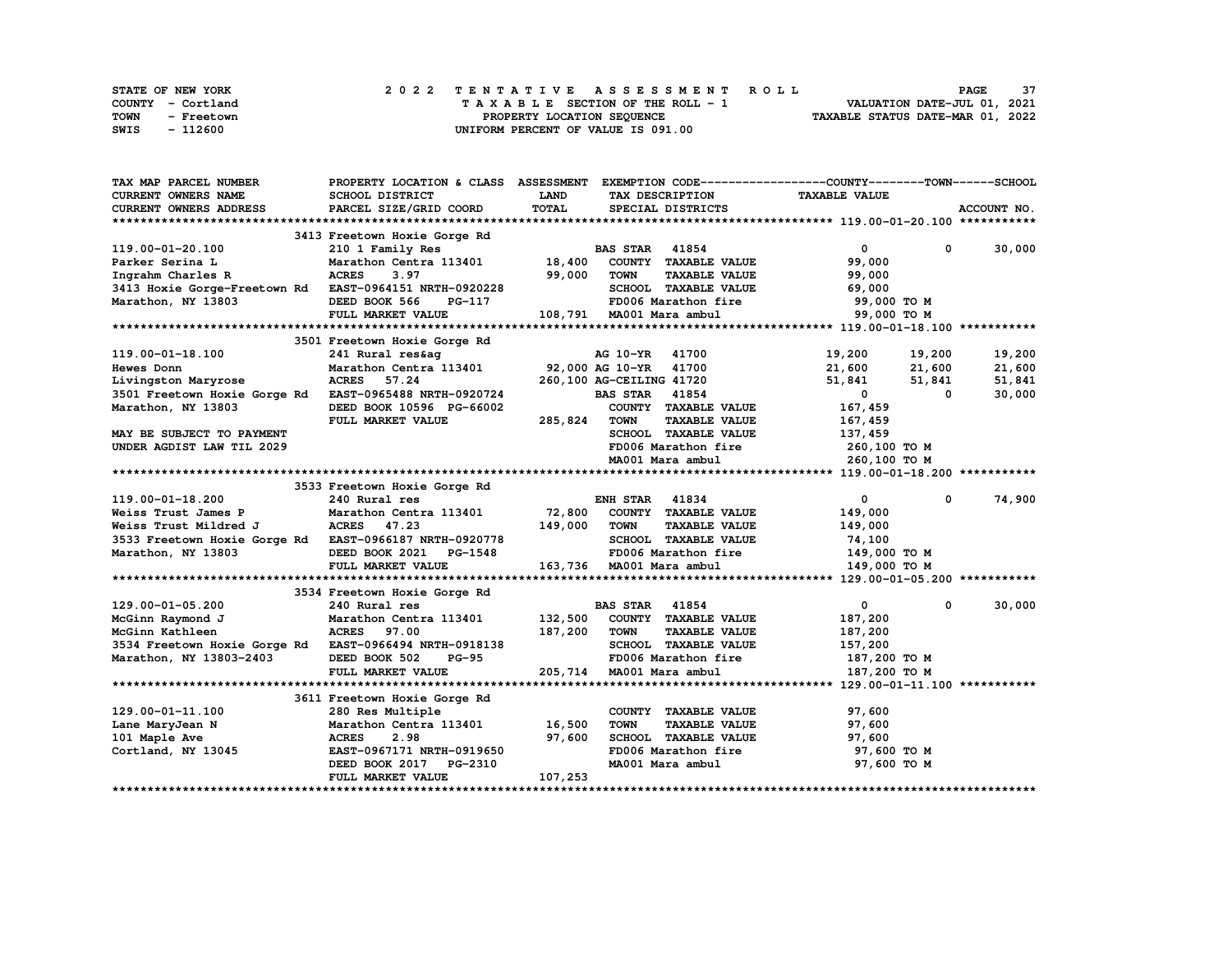| STATE OF NEW YORK  | 2022 TENTATIVE ASSESSMENT ROLL     | 38<br><b>PAGE</b>                |
|--------------------|------------------------------------|----------------------------------|
| COUNTY - Cortland  | TAXABLE SECTION OF THE ROLL - 1    | VALUATION DATE-JUL 01, 2021      |
| TOWN<br>- Freetown | PROPERTY LOCATION SEQUENCE         | TAXABLE STATUS DATE-MAR 01, 2022 |
| SWIS<br>- 112600   | UNIFORM PERCENT OF VALUE IS 091.00 |                                  |

| TAX MAP PARCEL NUMBER                      |                                            |                |                                             | PROPERTY LOCATION & CLASS ASSESSMENT EXEMPTION CODE-----------------COUNTY-------TOWN-----SCHOOL |                          |
|--------------------------------------------|--------------------------------------------|----------------|---------------------------------------------|--------------------------------------------------------------------------------------------------|--------------------------|
| CURRENT OWNERS NAME                        | SCHOOL DISTRICT                            | LAND           | TAX DESCRIPTION                             | <b>TAXABLE VALUE</b>                                                                             |                          |
| CURRENT OWNERS ADDRESS                     | PARCEL SIZE/GRID COORD                     | TOTAL          | SPECIAL DISTRICTS                           |                                                                                                  | ACCOUNT NO.              |
|                                            |                                            |                |                                             |                                                                                                  |                          |
|                                            | 3619 Freetown Hoxie Gorge Rd               |                |                                             |                                                                                                  |                          |
| 129.02-01-03.000                           | 210 1 Family Res                           |                | <b>BAS STAR 41854</b>                       | $\mathbf 0$<br>$^{\circ}$                                                                        | 30,000                   |
| Leyburn John D                             | Marathon Centra 113401                     | 11,700         | COUNTY TAXABLE VALUE                        | 60,000                                                                                           |                          |
| Leyburn Christine                          | FRNT 215.46 DPTH 171.19                    | 60,000         | <b>TAXABLE VALUE</b><br><b>TOWN</b>         | 60,000                                                                                           |                          |
|                                            |                                            |                |                                             |                                                                                                  |                          |
| 3619 Freetown Hoxie Gorge Rd               | <b>BANKCORELOG</b>                         |                | SCHOOL TAXABLE VALUE                        | 30,000                                                                                           |                          |
| Marathon, NY 13803-2404                    | EAST-0967322 NRTH-0919468                  |                | FD006 Marathon fire                         | 60,000 TO M                                                                                      |                          |
|                                            | DEED BOOK 1996 PG-4605                     |                | MA001 Mara ambul                            | 60,000 TO M                                                                                      |                          |
|                                            | FULL MARKET VALUE                          | 65,934         |                                             |                                                                                                  |                          |
|                                            |                                            |                |                                             |                                                                                                  |                          |
|                                            | 3381, 3426 Freetown Hoxie Gorge Rd         |                | 16 PCT OF VALUE USED FOR EXEMPTION PURPOSES |                                                                                                  |                          |
| 119.00-01-17.000                           | 241 Rural res&ag                           |                | <b>VET WAR C 41122</b>                      | 6,000<br>0                                                                                       | 0                        |
| Perfetti Terry                             | 241 Ruiai Itsaay<br>Marathon Centra 113401 |                | 322,300 VET WAR T 41123                     | $\sim$ 0<br>9,566                                                                                | $\mathbf 0$              |
| 3426 Hoxie Gorge- Freetown Rd ACRES 272.00 |                                            |                | 398,600 AG 10-YR 41700                      |                                                                                                  | 35,300                   |
| Marathon, NY 13803-2400                    | EAST-0961995 NRTH-0920611                  |                | AG COMMIT 41730                             | $35,300$ $35,300$<br>161,156 161.156                                                             | 161,156                  |
|                                            | DEED BOOK 1996 PG-658                      |                | AGED C&T 41801                              | 25,999 24,395                                                                                    | $\overline{\phantom{0}}$ |
| MAY BE SUBJECT TO PAYMENT                  | FULL MARKET VALUE                          | 438,022 AGED S | 41804                                       | $\mathbf{0}$<br>$\sim$ 0                                                                         | 31,888                   |
| UNDER AGDIST LAW TIL 2029                  |                                            |                | <b>ENH STAR 41834</b>                       | $\mathbf{0}$<br>$^{\circ}$                                                                       | 74,900                   |
|                                            |                                            |                | COUNTY TAXABLE VALUE                        | 170,145                                                                                          |                          |
|                                            |                                            |                |                                             |                                                                                                  |                          |
|                                            |                                            |                | <b>TAXABLE VALUE</b><br><b>TOWN</b>         | 168,183                                                                                          |                          |
|                                            |                                            |                | SCHOOL TAXABLE VALUE                        | 95,356                                                                                           |                          |
|                                            |                                            |                | FD006 Marathon fire                         | 398,600 то м                                                                                     |                          |
|                                            |                                            |                | MA001 Mara ambul                            | 398,600 TO M                                                                                     |                          |
|                                            |                                            |                |                                             |                                                                                                  |                          |
|                                            | 3387&3393 Freetown Hoxie Gorge Rd          |                |                                             |                                                                                                  |                          |
|                                            |                                            |                |                                             |                                                                                                  |                          |
| 119.00-01-20.200                           | 280 Res Multiple                           |                | COUNTY TAXABLE VALUE                        | 314,100                                                                                          |                          |
| Rose John D                                | Marathon Centra 113401                     | 26,000         | <b>TAXABLE VALUE</b><br><b>TOWN</b>         | 314,100                                                                                          |                          |
| Rose Kathy F                               | <b>ACRES</b><br>7.74                       | 314,100        | SCHOOL TAXABLE VALUE                        | 314,100                                                                                          |                          |
|                                            | EAST-0964087 NRTH-0920638                  |                | FD006 Marathon fire                         | 314,100 TO M                                                                                     |                          |
| 3393 Hoxie Gorge Rd                        | PG-186                                     |                |                                             |                                                                                                  |                          |
| Marathon, NY 13803                         | DEED BOOK 398                              |                | MA001 Mara ambul                            | 314,100 TO M                                                                                     |                          |
|                                            | FULL MARKET VALUE                          | 345,165        |                                             |                                                                                                  |                          |
|                                            |                                            |                |                                             |                                                                                                  |                          |
|                                            | 3438-3440 Freetown Hoxie Gorge Rd          |                |                                             |                                                                                                  |                          |
| 129.00-01-04.000                           | 210 1 Family Res                           |                | COUNTY TAXABLE VALUE                        | 60,300                                                                                           |                          |
| Gardner Scott T                            | Marathon Centra 113401 20,900              |                | <b>TOWN</b><br><b>TAXABLE VALUE</b>         | 60,300                                                                                           |                          |
| 3438 Freetown Hoxie Gorge Rd ACRES         | 5.20                                       | 60,300         | SCHOOL TAXABLE VALUE                        | 60,300                                                                                           |                          |
| Marathon, NY 13803                         | EAST-0965636 NRTH-0918857                  |                | FD006 Marathon fire                         | 60,300 TO M                                                                                      |                          |
|                                            | DEED BOOK 2015 PG-4408                     |                | MA001 Mara ambul                            | 60,300 TO M                                                                                      |                          |
|                                            | FULL MARKET VALUE                          | 66,264         |                                             |                                                                                                  |                          |
|                                            |                                            |                |                                             |                                                                                                  |                          |
|                                            | Freetown Xrd                               |                |                                             |                                                                                                  |                          |
| 120.00-01-15.121                           | 322 Rural vac>10                           |                | COUNTY TAXABLE VALUE                        | 20,000                                                                                           |                          |
| Walsh Patrick J                            | Marathon Centra 113401                     | 20,000         | <b>TAXABLE VALUE</b><br><b>TOWN</b>         | 20,000                                                                                           |                          |
| Walsh Robin A                              | 17.00<br><b>ACRES</b>                      | 20,000         | SCHOOL TAXABLE VALUE                        | 20,000                                                                                           |                          |
| 10 Alps Rd                                 | EAST-0974002 NRTH-0923293                  |                | FD006 Marathon fire                         | 20,000 TO M                                                                                      |                          |
|                                            | DEED BOOK 2016<br><b>PG-3219</b>           |                | MA001 Mara ambul                            | 20,000 TO M                                                                                      |                          |
| Hewitt, NJ 07421                           | FULL MARKET VALUE                          | 21,978         |                                             |                                                                                                  |                          |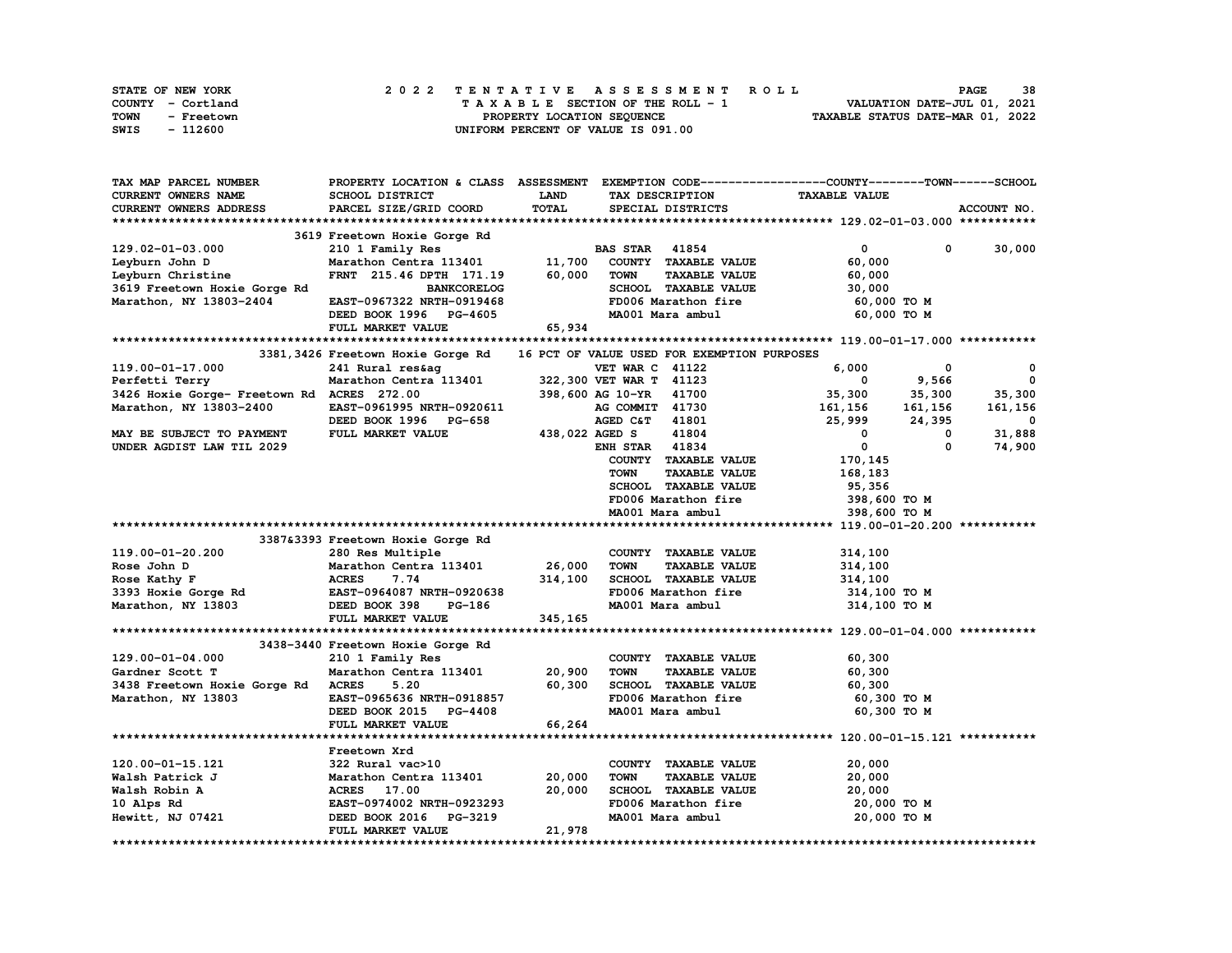|             | STATE OF NEW YORK |  | 2022 TENTATIVE ASSESSMENT ROLL                                 | PAGE                        | 39 |
|-------------|-------------------|--|----------------------------------------------------------------|-----------------------------|----|
|             | COUNTY - Cortland |  | TAXABLE SECTION OF THE ROLL - 1                                | VALUATION DATE-JUL 01, 2021 |    |
| <b>TOWN</b> | - Freetown        |  | TAXABLE STATUS DATE-MAR 01, 2022<br>PROPERTY LOCATION SEQUENCE |                             |    |
| SWIS        | - 112600          |  | UNIFORM PERCENT OF VALUE IS 091.00                             |                             |    |

| TAX MAP PARCEL NUMBER        |                                                |             |                                     | PROPERTY LOCATION & CLASS ASSESSMENT EXEMPTION CODE----------------COUNTY-------TOWN-----SCHOOL |
|------------------------------|------------------------------------------------|-------------|-------------------------------------|-------------------------------------------------------------------------------------------------|
| <b>CURRENT OWNERS NAME</b>   | SCHOOL DISTRICT                                | <b>LAND</b> | TAX DESCRIPTION                     | <b>TAXABLE VALUE</b>                                                                            |
| CURRENT OWNERS ADDRESS       | PARCEL SIZE/GRID COORD                         | TOTAL       | SPECIAL DISTRICTS                   | ACCOUNT NO.                                                                                     |
|                              |                                                |             |                                     |                                                                                                 |
|                              | Freetown Xrd                                   |             |                                     |                                                                                                 |
| 120.00-01-17.100             | 312 Vac w/imprv                                |             | COUNTY TAXABLE VALUE                | 18,300                                                                                          |
| Walsh Patrick                | Marathon Centra 113401                         | 17,400      | <b>TOWN</b><br><b>TAXABLE VALUE</b> | 18,300                                                                                          |
|                              |                                                |             |                                     |                                                                                                 |
| Walsh Robin                  | ACRES 17.66                                    | 18,300      | SCHOOL TAXABLE VALUE                | 18,300                                                                                          |
| 10 Alps Rd                   | EAST-0974539 NRTH-0923330                      |             | FD006 Marathon fire                 | 18,300 TO M                                                                                     |
| Hewitt, NJ 07421             | DEED BOOK 2017 PG-4168                         |             | MA001 Mara ambul                    | 18,300 TO M                                                                                     |
|                              | FULL MARKET VALUE                              | 20,110      |                                     |                                                                                                 |
|                              |                                                |             |                                     |                                                                                                 |
|                              | Freetown Xrd                                   |             |                                     |                                                                                                 |
| 120.00-01-18.200             | 322 Rural vac>10                               |             | COUNTY TAXABLE VALUE                | 23,600                                                                                          |
| Allen Stephen M              | Marathon Centra 113401                         | 23,600      | <b>TOWN</b><br><b>TAXABLE VALUE</b> | 23,600                                                                                          |
| Allen Jennifer E             | ACRES 12.53                                    | 23,600      | SCHOOL TAXABLE VALUE                | 23,600                                                                                          |
| 14 E Academy St              | EAST-0975130 NRTH-0922667                      |             | FD006 Marathon fire                 | 23,600 TO M                                                                                     |
| McGraw, NY 13101             | DEED BOOK 2016 PG-6537                         |             | MA001 Mara ambul                    | 23,600 TO M                                                                                     |
|                              | FULL MARKET VALUE                              | 25,934      |                                     |                                                                                                 |
|                              |                                                |             |                                     |                                                                                                 |
|                              | Freetown Xrd                                   |             |                                     |                                                                                                 |
| 120.00-01-22.200             | 314 Rural vac<10                               |             | COUNTY TAXABLE VALUE                | 2,000                                                                                           |
|                              |                                                |             |                                     |                                                                                                 |
| Strough Steven C             | Marathon Centra 113401                         | 2,000       | <b>TOWN</b><br><b>TAXABLE VALUE</b> | 2,000                                                                                           |
| 4144 Freetown Xrd            | <b>ACRES</b><br>1.00                           | 2,000       | SCHOOL TAXABLE VALUE                | 2,000                                                                                           |
| East Freetown, NY 13040-8717 | EAST-0976933 NRTH-0923515                      |             | FD001 Cincin Fire                   | 2,000 TO M                                                                                      |
|                              | DEED BOOK 468<br>PG-182                        |             | MA001 Mara ambul                    | 2,000 TO M                                                                                      |
|                              | FULL MARKET VALUE                              | 2,198       |                                     |                                                                                                 |
|                              |                                                |             |                                     |                                                                                                 |
|                              | Freetown Xrd                                   |             |                                     |                                                                                                 |
| 120.00-01-31.000             | 322 Rural vac>10                               |             | COUNTY TAXABLE VALUE                | 55,900                                                                                          |
| Byler Ervin                  | Marathon Centra 113401                         | 55,900      | <b>TOWN</b><br><b>TAXABLE VALUE</b> | 55,900                                                                                          |
| 3833 Freetown Xrd            | 50.07<br><b>ACRES</b>                          | 55,900      | SCHOOL TAXABLE VALUE                | 55,900                                                                                          |
| Marathon, NY 13803           | EAST-0974377 NRTH-0921954                      |             | FD006 Marathon fire                 | 55,900 TO M                                                                                     |
|                              | DEED BOOK 2016 PG-179                          |             | MA001 Mara ambul                    | 55,900 TO M                                                                                     |
|                              | FULL MARKET VALUE                              | 61,429      |                                     |                                                                                                 |
|                              |                                                |             |                                     |                                                                                                 |
|                              |                                                |             |                                     |                                                                                                 |
| 120.00-01-45.000             | Freetown Xrd<br>314 Rural vac<10               |             | COUNTY TAXABLE VALUE                | 2,500                                                                                           |
|                              |                                                |             |                                     |                                                                                                 |
|                              |                                                |             |                                     |                                                                                                 |
| Dolly Helene K               | Marathon Centra 113401                         | 2,500       | <b>TOWN</b><br><b>TAXABLE VALUE</b> | 2,500                                                                                           |
| 110 Owego St                 | <b>ACRES</b><br>1.00                           | 2,500       | SCHOOL TAXABLE VALUE                | 2,500                                                                                           |
| Cortland, NY 13045           | EAST-0975546 NRTH-0923077                      |             | FD006 Marathon fire                 | 2,500 TO M                                                                                      |
|                              | DEED BOOK 2011 PG-6347                         |             |                                     |                                                                                                 |
|                              | FULL MARKET VALUE                              | 2,747       |                                     |                                                                                                 |
|                              |                                                |             |                                     |                                                                                                 |
|                              | Freetown Xrd                                   |             |                                     |                                                                                                 |
| 120.00-02-03.100             | 314 Rural vac<10                               |             | COUNTY TAXABLE VALUE                | 1,500                                                                                           |
|                              |                                                |             | <b>TAXABLE VALUE</b><br><b>TOWN</b> |                                                                                                 |
| Heady Gail G                 | Cincinnatus Cen 112001<br><b>ACRES</b><br>1.28 | 1,500       |                                     | 1,500                                                                                           |
| Heady Matthew N              |                                                | 1,500       | SCHOOL TAXABLE VALUE                | 1,500                                                                                           |
| 4195 Freetown Xrd            | EAST-0977751 NRTH-0925047                      |             | FD001 Cincin Fire                   | 1,500 TO M                                                                                      |
| Cincinnatus, NY 13040        | DEED BOOK 2016 PG-2668<br>FULL MARKET VALUE    | 1,648       | MA001 Mara ambul                    | 1,500 TO M                                                                                      |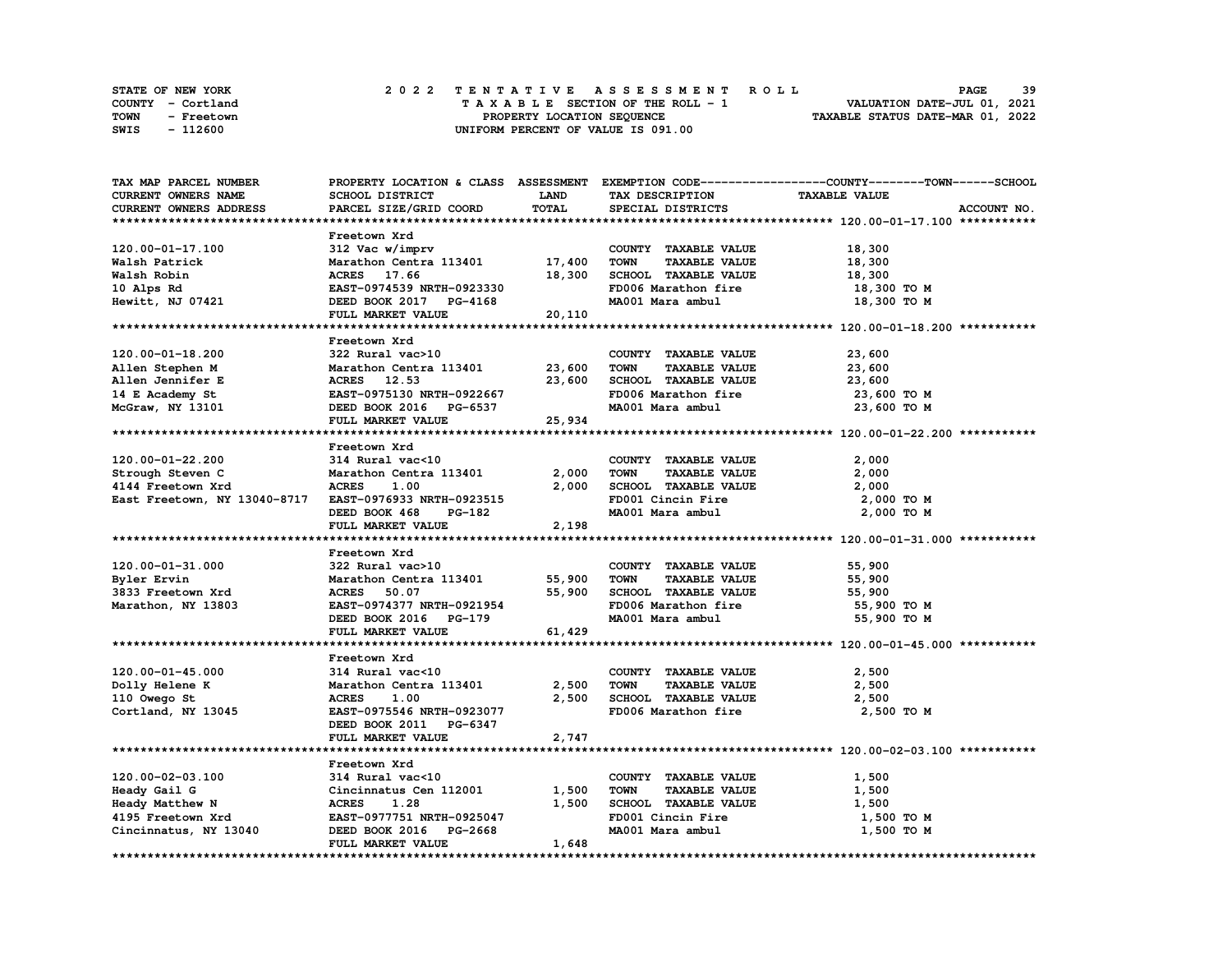| STATE OF NEW YORK         | 2022 TENTATIVE ASSESSMENT ROLL     | 40<br><b>PAGE</b>                |
|---------------------------|------------------------------------|----------------------------------|
| COUNTY - Cortland         | TAXABLE SECTION OF THE ROLL - 1    | VALUATION DATE-JUL 01, 2021      |
| <b>TOWN</b><br>- Freetown | PROPERTY LOCATION SEQUENCE         | TAXABLE STATUS DATE-MAR 01, 2022 |
| SWIS<br>- 112600          | UNIFORM PERCENT OF VALUE IS 091.00 |                                  |

| TAX MAP PARCEL NUMBER                                                                                                                                           |                                                    |              |                                     | PROPERTY LOCATION & CLASS ASSESSMENT EXEMPTION CODE----------------COUNTY-------TOWN-----SCHOOL |
|-----------------------------------------------------------------------------------------------------------------------------------------------------------------|----------------------------------------------------|--------------|-------------------------------------|-------------------------------------------------------------------------------------------------|
| <b>CURRENT OWNERS NAME</b>                                                                                                                                      | SCHOOL DISTRICT                                    | <b>LAND</b>  | TAX DESCRIPTION                     | <b>TAXABLE VALUE</b>                                                                            |
| CURRENT OWNERS ADDRESS                                                                                                                                          | PARCEL SIZE/GRID COORD                             | TOTAL        | SPECIAL DISTRICTS                   | ACCOUNT NO.                                                                                     |
|                                                                                                                                                                 |                                                    |              |                                     |                                                                                                 |
|                                                                                                                                                                 | Freetown Xrd                                       |              |                                     |                                                                                                 |
| 120.00-07-12.100                                                                                                                                                | 322 Rural vac>10                                   |              | COUNTY TAXABLE VALUE                | 51,300                                                                                          |
| McLaughlin Josh                                                                                                                                                 | Marathon Centra 113401 51,300                      |              | <b>TAXABLE VALUE</b><br><b>TOWN</b> | 51,300                                                                                          |
| 719 Dresser Rd                                                                                                                                                  | 35.60<br><b>ACRES</b>                              | 51,300       | SCHOOL TAXABLE VALUE                | 51,300                                                                                          |
| Locke, NY 13092                                                                                                                                                 | EAST-0969010 NRTH-0919607                          |              | FD006 Marathon fire                 | 51,300 TO M                                                                                     |
|                                                                                                                                                                 | DEED BOOK 2018 PG-2087                             |              | MA001 Mara ambul                    | 51,300 TO M                                                                                     |
|                                                                                                                                                                 | FULL MARKET VALUE                                  | 56,374       |                                     |                                                                                                 |
|                                                                                                                                                                 |                                                    |              |                                     |                                                                                                 |
|                                                                                                                                                                 | Freetown Xrd                                       |              |                                     |                                                                                                 |
| 120.00-07-14.100                                                                                                                                                | 322 Rural vac>10                                   |              | COUNTY TAXABLE VALUE                | 26,800                                                                                          |
| Cross Shelli R                                                                                                                                                  | Marathon Centra 113401 26,800                      |              | <b>TOWN</b><br><b>TAXABLE VALUE</b> | 26,800                                                                                          |
| 3804 Freetown Cross Rd                                                                                                                                          | ACRES 15.15                                        | 26,800       | SCHOOL TAXABLE VALUE                | 26,800                                                                                          |
| Marathon, NY 13803                                                                                                                                              | EAST-0970936 NRTH-0921317                          |              | FD006 Marathon fire                 | 26,800 то м                                                                                     |
|                                                                                                                                                                 | DEED BOOK 2008 PG-7123                             |              | MA001 Mara ambul                    | 26,800 TO M                                                                                     |
| MAY BE SUBJECT TO PAYMENT                                                                                                                                       | FULL MARKET VALUE                                  | 29,451       |                                     |                                                                                                 |
| UNDER AGDIST LAW TIL 2024                                                                                                                                       |                                                    |              |                                     |                                                                                                 |
|                                                                                                                                                                 |                                                    |              |                                     |                                                                                                 |
|                                                                                                                                                                 | 3687 Freetown Xrd                                  |              |                                     |                                                                                                 |
| 120.00-07-13.120                                                                                                                                                | 210 1 Family Res                                   |              | COUNTY TAXABLE VALUE                | 124,300                                                                                         |
|                                                                                                                                                                 |                                                    |              | <b>TOWN</b><br><b>TAXABLE VALUE</b> | 124,300                                                                                         |
| Caughey Joseph E<br>Caughey Joseph E<br>3687 Freetown Xrd<br>Marathon Centra 113401 16,000<br>3687 Freetown Xrd<br>Marathon, NY 13803 EAST-0968818 NRTH-0920067 |                                                    |              | SCHOOL TAXABLE VALUE                | 124,300                                                                                         |
|                                                                                                                                                                 |                                                    |              | FD006 Marathon fire                 | 124,300 то м                                                                                    |
|                                                                                                                                                                 | DEED BOOK 2015 PG-2619                             |              | MA001 Mara ambul                    | 124,300 TO M                                                                                    |
|                                                                                                                                                                 | FULL MARKET VALUE                                  | 136,593      |                                     |                                                                                                 |
|                                                                                                                                                                 |                                                    |              |                                     |                                                                                                 |
|                                                                                                                                                                 | 3696 Freetown Xrd                                  |              |                                     |                                                                                                 |
| 120.00-07-12.200                                                                                                                                                | 240 Rural res                                      |              | <b>BAS STAR 41854</b>               | $\mathbf{0}$<br>30,000<br>$^{\circ}$                                                            |
| Baatz Carl R                                                                                                                                                    | Marathon Centra 113401 33,800 COUNTY TAXABLE VALUE |              |                                     | 253,700                                                                                         |
| Baatz Renee E                                                                                                                                                   | ACRES 14.74                                        | 253,700 TOWN | <b>TAXABLE VALUE</b>                | 253,700                                                                                         |
|                                                                                                                                                                 |                                                    |              | SCHOOL TAXABLE VALUE                | 223,700                                                                                         |
| 3696 Freetown Cross Rd EAST-0969010 NRTH-0919607<br>Freetown, NY 13803 DEED BOOK 2014 PG-5108                                                                   |                                                    |              | FD006 Marathon fire                 | 253,700 TO M                                                                                    |
|                                                                                                                                                                 | FULL MARKET VALUE                                  |              | 278,791 MA001 Mara ambul            | 253,700 TO M                                                                                    |
|                                                                                                                                                                 |                                                    |              |                                     |                                                                                                 |
|                                                                                                                                                                 | 3717 Freetown Xrd                                  |              |                                     |                                                                                                 |
| 120.00-07-13.200                                                                                                                                                | 210 1 Family Res                                   |              | COUNTY TAXABLE VALUE                | 94,800                                                                                          |
| Doran John                                                                                                                                                      | Marathon Centra 113401 20,500                      |              | <b>TOWN</b><br><b>TAXABLE VALUE</b> | 94,800                                                                                          |
| 3717 Freetown Xrd                                                                                                                                               | <b>ACRES</b><br>5.01                               | 94,800       | SCHOOL TAXABLE VALUE                | 94,800                                                                                          |
| Marathon, NY 13803                                                                                                                                              | EAST-0970259 NRTH-0920807                          |              | FD006 Marathon fire                 | 94,800 TO M                                                                                     |
|                                                                                                                                                                 | DEED BOOK 2020 PG-2577                             |              | MA001 Mara ambul                    | 94,800 TO M                                                                                     |
|                                                                                                                                                                 | FULL MARKET VALUE                                  | 104,176      |                                     |                                                                                                 |
|                                                                                                                                                                 |                                                    |              |                                     |                                                                                                 |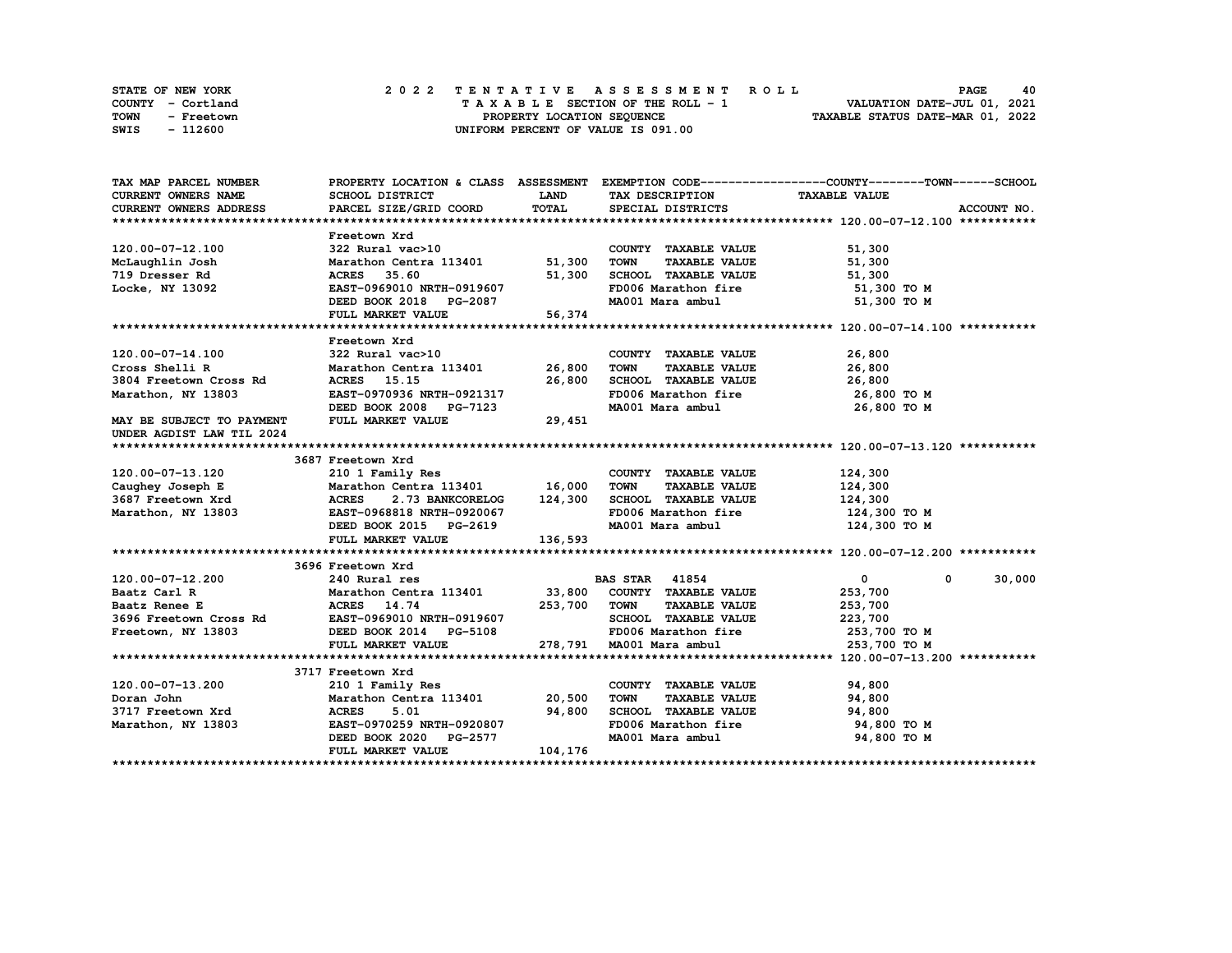| STATE OF NEW YORK         | 2022 TENTATIVE ASSESSMENT ROLL     | 41<br>PAGE                       |
|---------------------------|------------------------------------|----------------------------------|
| COUNTY - Cortland         | TAXABLE SECTION OF THE ROLL - 1    | VALUATION DATE-JUL 01, 2021      |
| <b>TOWN</b><br>- Freetown | PROPERTY LOCATION SEQUENCE         | TAXABLE STATUS DATE-MAR 01, 2022 |
| SWIS<br>- 112600          | UNIFORM PERCENT OF VALUE IS 091.00 |                                  |

| TAX MAP PARCEL NUMBER         | PROPERTY LOCATION & CLASS ASSESSMENT |              |                                     | EXEMPTION CODE-----------------COUNTY-------TOWN-----SCHOOL |                      |
|-------------------------------|--------------------------------------|--------------|-------------------------------------|-------------------------------------------------------------|----------------------|
| <b>CURRENT OWNERS NAME</b>    | <b>SCHOOL DISTRICT</b>               | <b>LAND</b>  | TAX DESCRIPTION                     | <b>TAXABLE VALUE</b>                                        |                      |
| <b>CURRENT OWNERS ADDRESS</b> | PARCEL SIZE/GRID COORD               | <b>TOTAL</b> | SPECIAL DISTRICTS                   |                                                             | ACCOUNT NO.          |
|                               |                                      |              |                                     |                                                             |                      |
|                               | 3797 Freetown Xrd                    |              |                                     |                                                             |                      |
| 120.00-07-14.200              | 270 Mfg housing                      |              | <b>BAS STAR 41854</b>               | $\mathbf 0$                                                 | 30,000<br>$^{\circ}$ |
| Chase Sherri                  | Marathon Centra 113401 20,200        |              | COUNTY TAXABLE VALUE                | 30,400                                                      |                      |
| 3804 Freetown Cross Rd        | <b>ACRES</b><br>4.85                 | 30,400       | <b>TOWN</b><br><b>TAXABLE VALUE</b> | 30,400                                                      |                      |
| Marathon, NY 13803            | EAST-0970605 NRTH-0921086            |              | SCHOOL TAXABLE VALUE                | 400                                                         |                      |
|                               | DEED BOOK 2014 PG-1372               |              | FD006 Marathon fire                 | 30,400 TO M                                                 |                      |
|                               | FULL MARKET VALUE                    |              |                                     |                                                             |                      |
|                               |                                      |              | 33,407 MA001 Mara ambul             | 30,400 TO M                                                 |                      |
|                               |                                      |              |                                     |                                                             |                      |
|                               | 3804 Freetown Xrd                    |              |                                     |                                                             |                      |
| 130.00-01-03.200              | 240 Rural res                        |              | <b>BAS STAR 41854</b>               | $\mathbf 0$                                                 | 30,000<br>0          |
| Cross Shelli R                | Marathon Centra 113401               | 55,100       | COUNTY TAXABLE VALUE                | 136,600                                                     |                      |
| 3804 Freetown Cross Rd        | <b>ACRES</b><br>32.46                | 136,600      | <b>TOWN</b><br><b>TAXABLE VALUE</b> | 136,600                                                     |                      |
| Marathon, NY 13803            | EAST-0970867 NRTH-0919759            |              | SCHOOL TAXABLE VALUE                | 106,600                                                     |                      |
|                               | DEED BOOK 2008 PG-7124               |              | FD006 Marathon fire                 | 136,600 то м                                                |                      |
|                               | FULL MARKET VALUE                    |              | 150,110 MA001 Mara ambul            | 136,600 TO M                                                |                      |
|                               |                                      |              |                                     |                                                             |                      |
|                               | 3827 Freetown Xrd                    |              |                                     |                                                             |                      |
| 120.00-07-11.000              | 210 1 Family Res                     |              | COUNTY TAXABLE VALUE                | 65,400                                                      |                      |
| Gutchess Lucas J              | Marathon Centra 113401               | 12,900       | <b>TOWN</b><br><b>TAXABLE VALUE</b> | 65,400                                                      |                      |
| 3827 Freetown Xrd             | <b>ACRES</b><br>1.18 BANKCORELOG     | 65,400       | SCHOOL TAXABLE VALUE                | 65,400                                                      |                      |
| Freetown, NY 13040            | EAST-0971339 NRTH-0920908            |              | FD006 Marathon fire                 | 65,400 то м                                                 |                      |
|                               | DEED BOOK 2017 PG-4894               |              | MA001 Mara ambul                    | 65,400 TO M                                                 |                      |
|                               | FULL MARKET VALUE                    | 71,868       |                                     |                                                             |                      |
|                               |                                      |              |                                     |                                                             |                      |
|                               | 3833 Freetown Xrd                    |              |                                     |                                                             |                      |
| 130.00-01-03.111              | 281 Multiple res                     |              | AG-CEILING 41720                    | 65,807<br>65,807                                            | 65,807               |
| Byler Ervin H                 | Marathon Centra 113401               |              | 118,900 BAS STAR 41854              | $\mathbf{0}$                                                | 30,000<br>$\Omega$   |
| Byler Jemima C                | <b>ACRES</b><br>85.70                | 349,700      | COUNTY TAXABLE VALUE                | 283,893                                                     |                      |
| 3833 Freetown Xrd             | EAST-0971686 NRTH-0919716            |              | <b>TOWN</b><br><b>TAXABLE VALUE</b> | 283,893                                                     |                      |
| Marathon, NY 13803            | DEED BOOK 2011 PG-5510               |              | SCHOOL TAXABLE VALUE                | 253,893                                                     |                      |
|                               |                                      |              |                                     |                                                             |                      |
|                               | FULL MARKET VALUE                    | 384,286      | FD006 Marathon fire                 | 349,700 TO M                                                |                      |
| MAY BE SUBJECT TO PAYMENT     |                                      |              | MA001 Mara ambul                    | 349,700 TO M                                                |                      |
| UNDER AGDIST LAW TIL 2026     |                                      |              |                                     |                                                             |                      |
|                               |                                      |              |                                     |                                                             |                      |
|                               | 3900 Freetown Xrd                    |              |                                     |                                                             |                      |
| 120.00-07-08.000              | 210 1 Family Res                     |              | 41854<br><b>BAS STAR</b>            | $\mathbf 0$                                                 | 30,000<br>0          |
| Wolff Terry L                 | Marathon Centra 113401               | 11,500       | COUNTY TAXABLE VALUE                | 109,700                                                     |                      |
| Owens Joey L                  | FRNT 200.00 DPTH 172.92              | 109,700      | <b>TOWN</b><br><b>TAXABLE VALUE</b> | 109,700                                                     |                      |
| 3900 Freetown Xrd             | <b>BANKCORELOG</b>                   |              | SCHOOL TAXABLE VALUE                | 79,700                                                      |                      |
| Marathon, NY 13803-2414       | EAST-0972521 NRTH-0921174            |              | FD006 Marathon fire                 | 109,700 TO M                                                |                      |
|                               | DEED BOOK 2008 PG-3286               |              | MA001 Mara ambul                    | 109,700 TO M                                                |                      |
|                               | FULL MARKET VALUE                    | 120,549      |                                     |                                                             |                      |
|                               |                                      |              |                                     |                                                             |                      |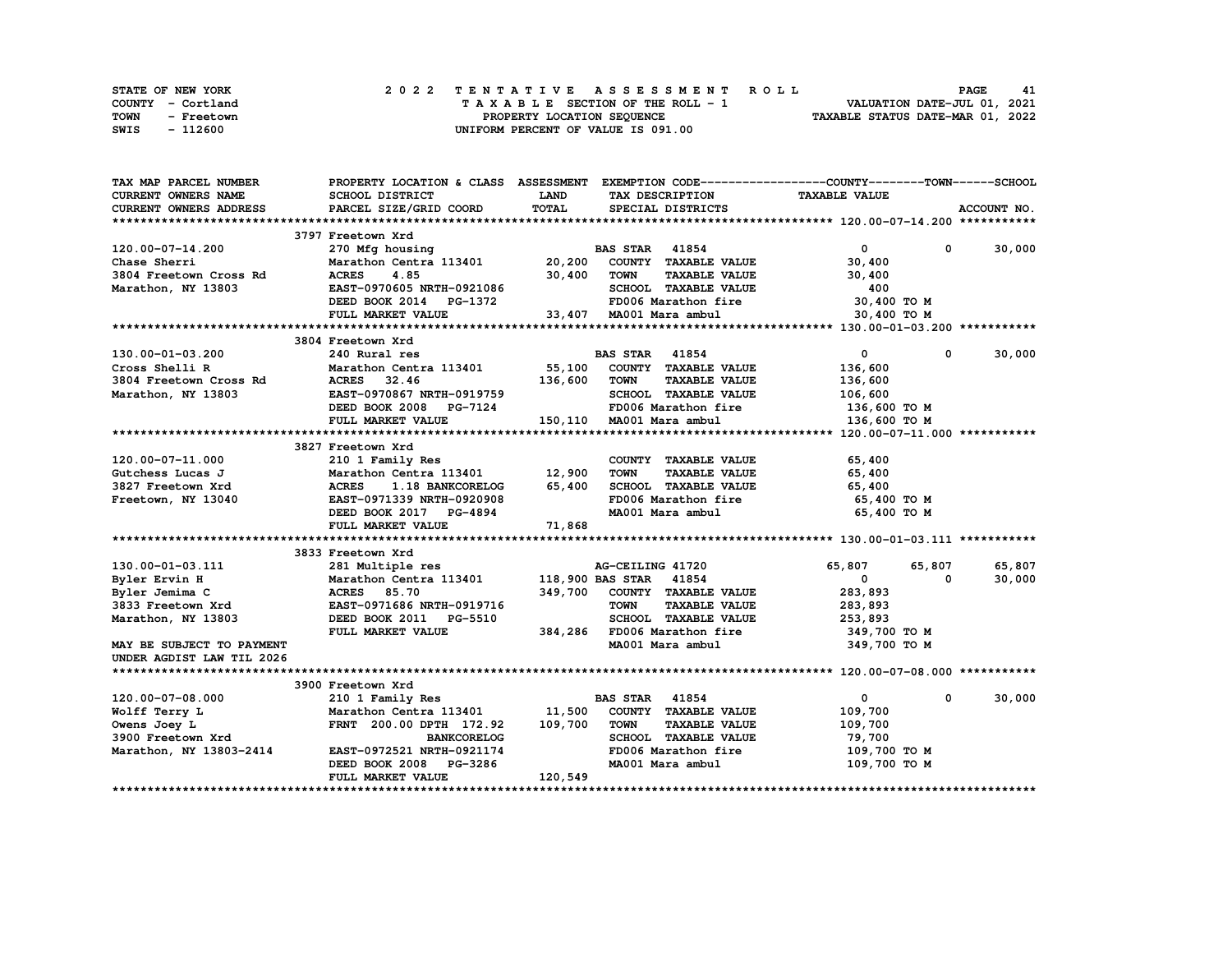| <b>STATE OF NEW YORK</b> | 2022 TENTATIVE ASSESSMENT ROLL     | 42<br><b>PAGE</b>                |
|--------------------------|------------------------------------|----------------------------------|
| COUNTY - Cortland        | TAXABLE SECTION OF THE ROLL - 1    | VALUATION DATE-JUL 01, 2021      |
| TOWN<br>- Freetown       | PROPERTY LOCATION SEQUENCE         | TAXABLE STATUS DATE-MAR 01, 2022 |
| SWIS<br>- 112600         | UNIFORM PERCENT OF VALUE IS 091.00 |                                  |

| TAX MAP PARCEL NUMBER        | PROPERTY LOCATION & CLASS ASSESSMENT EXEMPTION CODE----------------COUNTY-------TOWN-----SCHOOL |             |                                     |                         |                        |
|------------------------------|-------------------------------------------------------------------------------------------------|-------------|-------------------------------------|-------------------------|------------------------|
| <b>CURRENT OWNERS NAME</b>   | SCHOOL DISTRICT                                                                                 | <b>LAND</b> | TAX DESCRIPTION                     | <b>TAXABLE VALUE</b>    |                        |
| CURRENT OWNERS ADDRESS       | PARCEL SIZE/GRID COORD                                                                          | TOTAL       | SPECIAL DISTRICTS                   |                         | ACCOUNT NO.            |
|                              |                                                                                                 |             |                                     |                         |                        |
|                              | 3915 Freetown Xrd                                                                               |             |                                     |                         |                        |
| 120.00-01-32.000             | 241 Rural res&aq                                                                                |             | AG 10-YR 41700                      | 16,000<br>16,000        | 16,000                 |
| Contri William               | Marathon Centra 113401                                                                          |             | 50,300 AG-CEILING 41720             | 20,572<br>20,572        | 20,572                 |
| Contri Denise                | <b>ACRES</b><br>25.60                                                                           |             | 157,000 BAS STAR 41854              | $\mathbf{0}$            | $\mathbf{0}$<br>30,000 |
| 3915 Freetown Crossroad      | EAST-0972800 NRTH-0921712                                                                       |             | COUNTY TAXABLE VALUE                | 120,428                 |                        |
| Marathon, NY 13803           | DEED BOOK 2011 PG-4765                                                                          |             | <b>TOWN</b><br><b>TAXABLE VALUE</b> | 120,428                 |                        |
|                              | FULL MARKET VALUE                                                                               | 172,527     | SCHOOL TAXABLE VALUE                | 90,428                  |                        |
| MAY BE SUBJECT TO PAYMENT    |                                                                                                 |             | FD006 Marathon fire                 | 157,000 TO M            |                        |
| UNDER AGDIST LAW TIL 2026    |                                                                                                 |             | MA001 Mara ambul                    | 157,000 TO M            |                        |
|                              |                                                                                                 |             |                                     |                         |                        |
|                              | 3989 Freetown Xrd                                                                               |             |                                     |                         |                        |
| $120.00 - 01 - 16.000$       | 210 1 Family Res                                                                                |             | <b>ENH STAR 41834</b>               | $\mathbf{0}$            | 74,900<br>$^{\circ}$   |
| Cass Larry                   | Marathon Centra 113401                                                                          | 12,900      | COUNTY TAXABLE VALUE                | 76,300                  |                        |
| Cass Lorna                   | <b>ACRES</b><br>1.15                                                                            | 76,300      | <b>TOWN</b><br><b>TAXABLE VALUE</b> | 76,300                  |                        |
| 3989 Freetown Xrd            | EAST-0973885 NRTH-0922487                                                                       |             | SCHOOL TAXABLE VALUE                | 1,400                   |                        |
| Marathon, NY 13803           | DEED BOOK 349<br>PG-1084                                                                        |             | FD006 Marathon fire                 | 76,300 TO M             |                        |
|                              | FULL MARKET VALUE                                                                               |             | 83,846 MA001 Mara ambul             | 76,300 TO M             |                        |
|                              |                                                                                                 |             |                                     |                         |                        |
|                              | 4061 Freetown Xrd                                                                               |             |                                     |                         |                        |
| 120.00-01-19.000             | 210 1 Family Res                                                                                |             | AGED CTS 41800                      | 28,900<br>28,900        | 28,900                 |
| Campbell Betty               | Marathon Centra 113401                                                                          |             | 41834<br><b>15,900 ENH STAR</b>     | $\mathbf{0}$            | 28,900<br>$\Omega$     |
| 4061 Freetown Cross Rd       | <b>ACRES</b><br>2.70                                                                            |             | 57,800 COUNTY TAXABLE VALUE         | 28,900                  |                        |
| East Freetown, NY 13040-8716 | EAST-0975289 NRTH-0923209                                                                       |             | <b>TOWN</b><br><b>TAXABLE VALUE</b> | 28,900                  |                        |
|                              | DEED BOOK 330<br><b>PG-720</b>                                                                  |             | SCHOOL TAXABLE VALUE                | $\overline{\mathbf{0}}$ |                        |
|                              | FULL MARKET VALUE                                                                               |             |                                     |                         |                        |
|                              |                                                                                                 |             | 63,516 FD006 Marathon fire          | 57,800 TO M             |                        |
|                              |                                                                                                 |             | MA001 Mara ambul                    | 57,800 TO M             |                        |
|                              |                                                                                                 |             |                                     |                         |                        |
|                              | 4087 Freetown Xrd                                                                               |             |                                     |                         |                        |
| 120.00-01-10.000             | 270 Mfg housing                                                                                 |             | COUNTY TAXABLE VALUE                | 117,100                 |                        |
| Godfrey Roger L              | Marathon Centra 113401                                                                          | 100,800     | <b>TOWN</b><br><b>TAXABLE VALUE</b> | 117,100                 |                        |
| Godfrey Sherry L             | <b>ACRES</b> 83.57                                                                              | 117,100     | SCHOOL TAXABLE VALUE                | 117,100                 |                        |
| PO Box 104                   | EAST-0975666 NRTH-0924736                                                                       |             | FD001 Cincin Fire                   | 117,100 TO M            |                        |
| Dimock, PA 18816             | DEED BOOK 2002 PG-2220                                                                          |             | MA001 Mara ambul                    | 117,100 TO M            |                        |
|                              | FULL MARKET VALUE                                                                               | 128,681     |                                     |                         |                        |
|                              |                                                                                                 |             |                                     |                         |                        |
|                              | 4103 Freetown Xrd                                                                               |             |                                     |                         |                        |
| 120.00-01-09.000             | 241 Rural res&ag                                                                                |             | AG COMMIT 41730                     | 16,109<br>16,109        | 16,109                 |
| Doran Denise                 | Marathon Centra 113401                                                                          | 116,000     | COUNTY TAXABLE VALUE                | 152,891                 |                        |
| 2766 Center Rd               | <b>ACRES</b> 98.50                                                                              | 169,000     | <b>TAXABLE VALUE</b><br><b>TOWN</b> | 152,891                 |                        |
| McGraw, NY 13101             | EAST-0976489 NRTH-0925066                                                                       |             | SCHOOL TAXABLE VALUE                | 152,891                 |                        |
|                              | DEED BOOK 2017 PG-366                                                                           |             | FD001 Cincin Fire                   | 169,000 то м            |                        |
| MAY BE SUBJECT TO PAYMENT    | FULL MARKET VALUE                                                                               |             | 185,714 MA001 Mara ambul            | 169,000 то м            |                        |
| UNDER AGDIST LAW TIL 2029    |                                                                                                 |             |                                     |                         |                        |
|                              |                                                                                                 |             |                                     |                         |                        |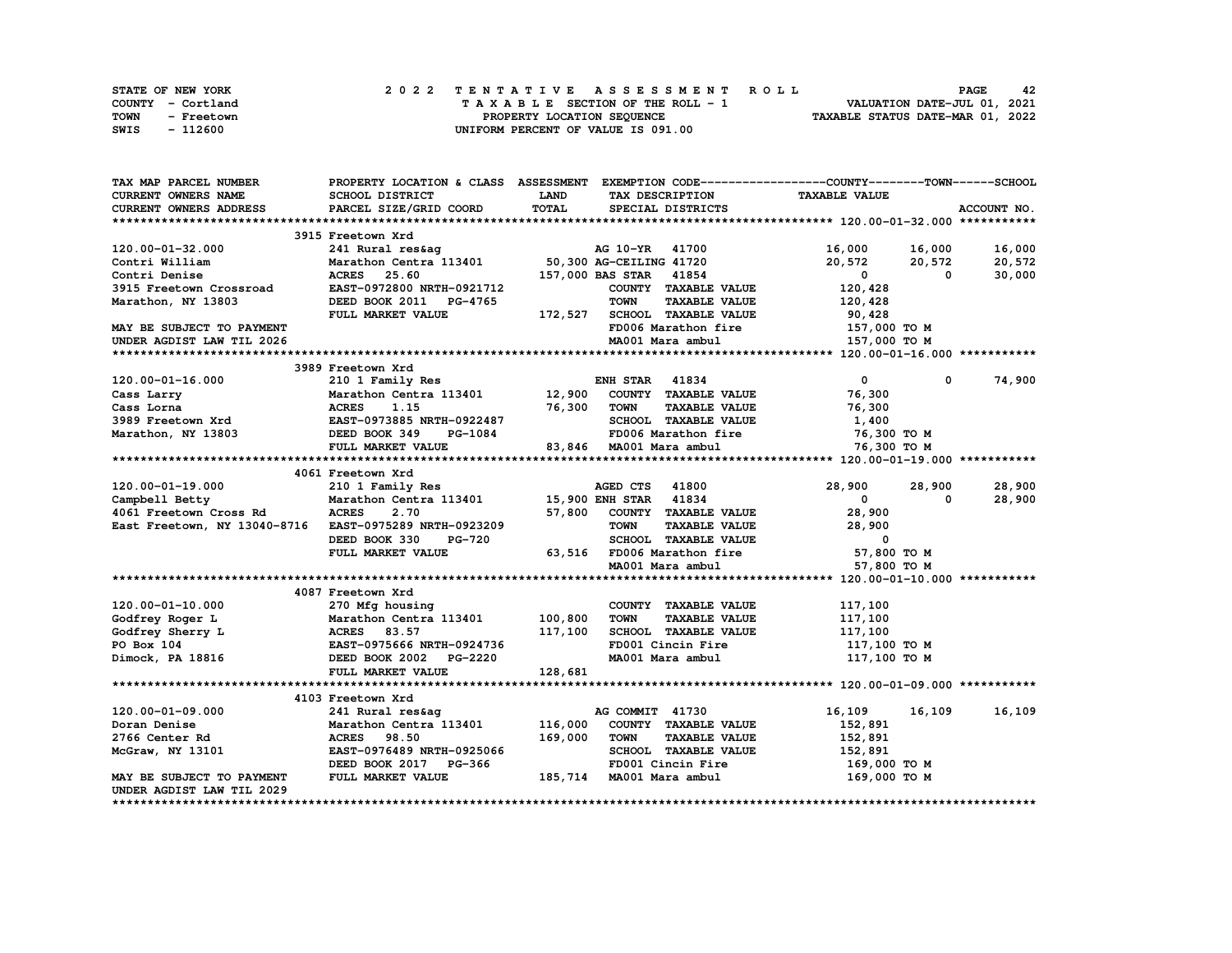| STATE OF NEW YORK  | 2022 TENTATIVE ASSESSMENT ROLL     | 43<br>PAGE                       |
|--------------------|------------------------------------|----------------------------------|
| COUNTY - Cortland  | TAXABLE SECTION OF THE ROLL - 1    | VALUATION DATE-JUL 01, 2021      |
| TOWN<br>- Freetown | PROPERTY LOCATION SEQUENCE         | TAXABLE STATUS DATE-MAR 01, 2022 |
| SWIS<br>- 112600   | UNIFORM PERCENT OF VALUE IS 091.00 |                                  |

| TAX MAP PARCEL NUMBER                      |                                                     |             |                                     | PROPERTY LOCATION & CLASS ASSESSMENT EXEMPTION CODE----------------COUNTY-------TOWN-----SCHOOL |
|--------------------------------------------|-----------------------------------------------------|-------------|-------------------------------------|-------------------------------------------------------------------------------------------------|
| <b>CURRENT OWNERS NAME</b>                 | SCHOOL DISTRICT                                     | <b>LAND</b> | TAX DESCRIPTION                     | <b>TAXABLE VALUE</b>                                                                            |
| CURRENT OWNERS ADDRESS                     | PARCEL SIZE/GRID COORD                              | TOTAL       | SPECIAL DISTRICTS                   | ACCOUNT NO.                                                                                     |
|                                            |                                                     |             |                                     |                                                                                                 |
|                                            | 4131 Freetown Xrd                                   |             |                                     |                                                                                                 |
| 120.00-01-20.000                           | 314 Rural vac<10                                    |             | COUNTY TAXABLE VALUE                | 7,600                                                                                           |
| Strough Steven                             | Marathon Centra 113401                              | 7,600       | <b>TAXABLE VALUE</b><br><b>TOWN</b> | 7,600                                                                                           |
| Strough Shirlene                           | 2.30<br><b>ACRES</b>                                | 7,600       | SCHOOL TAXABLE VALUE                | 7,600                                                                                           |
| 4144 Freetown Xrd                          | EAST-0976666 NRTH-0924084                           |             | FD001 Cincin Fire                   | 7,600 то м                                                                                      |
| Freetown, NY 13040                         | DEED BOOK 2012 PG-3999                              |             | MA001 Mara ambul                    |                                                                                                 |
|                                            |                                                     |             |                                     | 7,600 TO M                                                                                      |
|                                            | FULL MARKET VALUE                                   | 8,352       |                                     |                                                                                                 |
|                                            |                                                     |             |                                     |                                                                                                 |
|                                            | 4144 Freetown Xrd                                   |             |                                     |                                                                                                 |
| 120.00-01-23.000                           | 210 1 Family Res                                    |             | <b>ENH STAR 41834</b>               | $\mathbf{0}$<br>74,900<br>0                                                                     |
| Strough Steven C                           | Marathon Centra 113401                              | 16,700      | COUNTY TAXABLE VALUE                | 89,700                                                                                          |
| Strough Shirlene                           | <b>ACRES</b><br>3.09 BANKCORELOG                    | 89,700      | <b>TAXABLE VALUE</b><br><b>TOWN</b> | 89,700                                                                                          |
| 4144 Freetown Xrd                          | <b>EAST-0977007 NRTH-0923822</b>                    |             | SCHOOL TAXABLE VALUE                | 14,800                                                                                          |
| East Freetown, NY 13040-8717 DEED BOOK 361 | PG-262                                              |             | FD001 Cincin Fire                   | 89,700 TO M                                                                                     |
|                                            | FULL MARKET VALUE                                   |             | 98,571 MA001 Mara ambul             | 89,700 TO M                                                                                     |
|                                            |                                                     |             |                                     |                                                                                                 |
|                                            | 4162 Freetown Xrd                                   |             |                                     |                                                                                                 |
| $120.00 - 01 - 24.000$                     | 314 Rural vac<10                                    |             | COUNTY TAXABLE VALUE                | 10,000                                                                                          |
| Schink Arnold J                            | Marathon Centra 113401                              | 10,000      | <b>TOWN</b><br><b>TAXABLE VALUE</b> | 10,000                                                                                          |
| Noble Roxanne                              | <b>ACRES</b><br>3.49                                | 10,000      | SCHOOL TAXABLE VALUE                | 10,000                                                                                          |
| 20 Spring St                               |                                                     |             | FD001 Cincin Fire                   | 10,000 TO M                                                                                     |
| McGraw, NY 13101                           | EAST-0977086 NRTH-0924060<br>DEED BOOK 2020 PG-3004 |             | MA001 Mara ambul                    | 10,000 TO M                                                                                     |
|                                            | FULL MARKET VALUE                                   | 10,989      |                                     |                                                                                                 |
|                                            |                                                     |             |                                     |                                                                                                 |
|                                            |                                                     |             |                                     |                                                                                                 |
|                                            | 4167 Freetown Xrd<br>314 Rural vac<10               |             |                                     |                                                                                                 |
| 120.00-02-05.120                           |                                                     |             | COUNTY TAXABLE VALUE                | 7,000                                                                                           |
| Bell Valley Enterprises LLC                | Cincinnatus Cen 112001                              | 7,000       | <b>TAXABLE VALUE</b><br><b>TOWN</b> | 7,000                                                                                           |
| 1517 Texas Valley Rd<br>Marathon, NY 13803 | <b>ACRES</b><br>2.00                                | 7,000       | SCHOOL TAXABLE VALUE                | 7,000                                                                                           |
|                                            | EAST-0977199 NRTH-0924631                           |             | FD001 Cincin Fire                   | 7,000 TO M                                                                                      |
|                                            | DEED BOOK 2013 PG-7095                              |             | MA001 Mara ambul                    | 7,000 TO M                                                                                      |
|                                            | FULL MARKET VALUE                                   | 7,692       |                                     |                                                                                                 |
|                                            |                                                     |             |                                     |                                                                                                 |
|                                            | 4178 Freetown Xrd                                   |             |                                     |                                                                                                 |
| 120.00-01-25.000                           | 312 Vac w/imprv                                     |             | COUNTY TAXABLE VALUE                | 11,000                                                                                          |
| Vosburg Roxanne                            | Cincinnatus Cen 112001                              | 8,000       | <b>TOWN</b><br><b>TAXABLE VALUE</b> | 11,000                                                                                          |
| 1439 State Highway 23                      | <b>ACRES</b><br>1.50                                | 11,000      | SCHOOL TAXABLE VALUE                | 11,000                                                                                          |
| South Plymouth, NY 13844                   | EAST-0977311 NRTH-0924177                           |             | FD001 Cincin Fire                   | 11,000 TO M                                                                                     |
|                                            | DEED BOOK 2019 PG-3896                              |             | MA001 Mara ambul                    | 11,000 TO M                                                                                     |
|                                            | FULL MARKET VALUE                                   | 12,088      |                                     |                                                                                                 |
|                                            |                                                     |             |                                     |                                                                                                 |
|                                            | 4181 Freetown Xrd                                   |             |                                     |                                                                                                 |
| 120.00-02-05.110                           |                                                     |             | COUNTY TAXABLE VALUE                | 24,600                                                                                          |
|                                            | 270 Mfg housing<br>Cincinnatus Cen 112001 18,500    |             |                                     |                                                                                                 |
| Kemmerer Mark D                            |                                                     |             | <b>TOWN</b><br><b>TAXABLE VALUE</b> | 24,600                                                                                          |
| 1183 NYS Route 8                           | <b>ACRES</b><br>4.01                                | 24,600      | SCHOOL TAXABLE VALUE                | 24,600                                                                                          |
| Mt Upton, NY 13809                         | EAST-0977459 NRTH-0924761                           |             | FD001 Cincin Fire                   | 24,600 TO M                                                                                     |
|                                            | DEED BOOK 2019 PG-5735                              |             | MA001 Mara ambul                    | 24,600 TO M                                                                                     |
|                                            | FULL MARKET VALUE                                   | 27,033      |                                     |                                                                                                 |
|                                            |                                                     |             |                                     |                                                                                                 |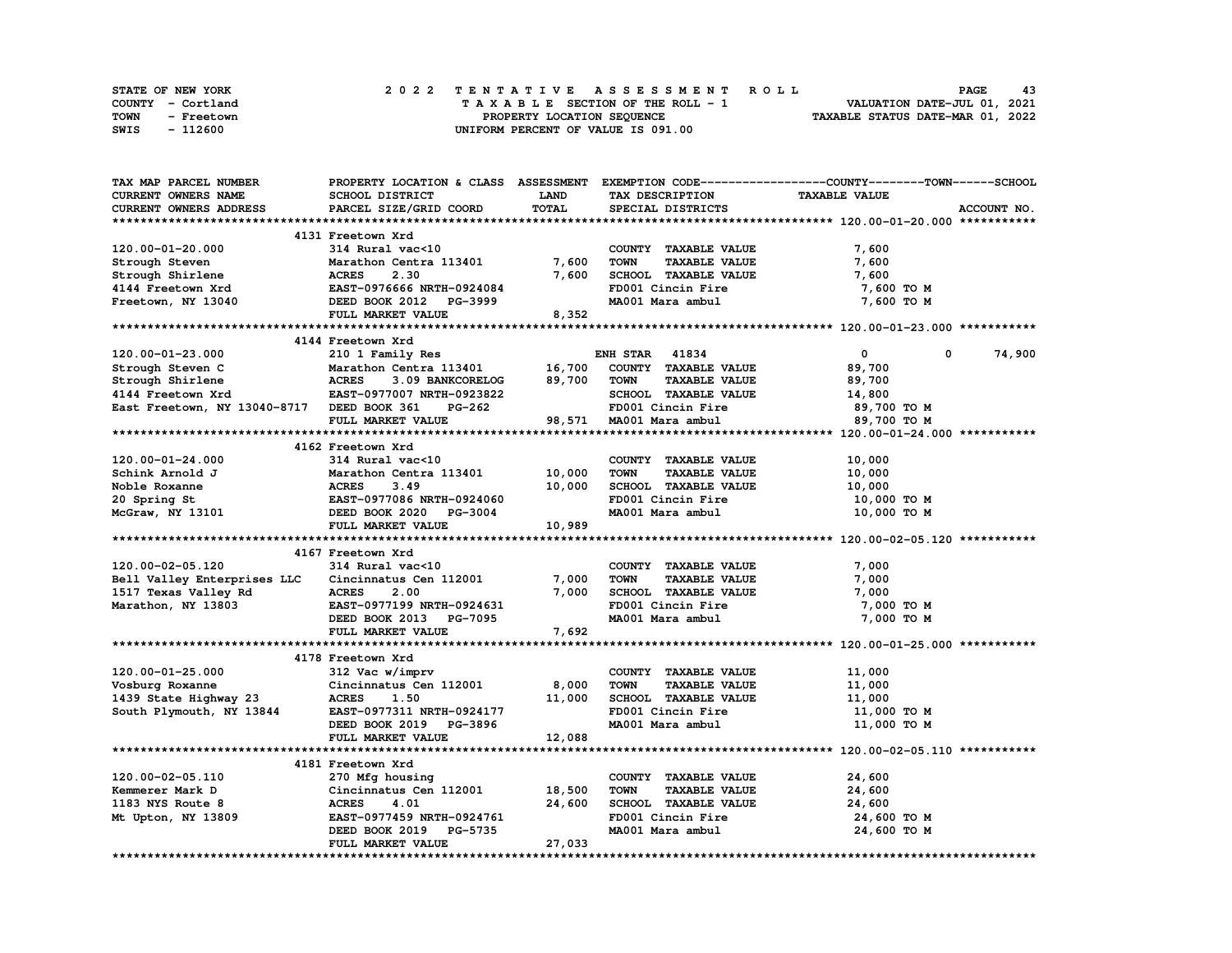| STATE OF NEW YORK |            |  | 2022 TENTATIVE ASSESSMENT ROLL |  |  |                                    |  |  |  |  |  |  |                                  |  | <b>PAGE</b> | 44 |
|-------------------|------------|--|--------------------------------|--|--|------------------------------------|--|--|--|--|--|--|----------------------------------|--|-------------|----|
| COUNTY - Cortland |            |  |                                |  |  | TAXABLE SECTION OF THE ROLL - 1    |  |  |  |  |  |  | VALUATION DATE-JUL 01, 2021      |  |             |    |
| TOWN              | - Freetown |  |                                |  |  | PROPERTY LOCATION SEQUENCE         |  |  |  |  |  |  | TAXABLE STATUS DATE-MAR 01, 2022 |  |             |    |
| SWIS              | - 112600   |  |                                |  |  | UNIFORM PERCENT OF VALUE IS 091.00 |  |  |  |  |  |  |                                  |  |             |    |

| <b>TAX MAP PARCEL NUMBER</b>                                      |                                                          |                                                           |                                     | PROPERTY LOCATION & CLASS ASSESSMENT EXEMPTION CODE----------------COUNTY-------TOWN------SCHOOL |
|-------------------------------------------------------------------|----------------------------------------------------------|-----------------------------------------------------------|-------------------------------------|--------------------------------------------------------------------------------------------------|
| CURRENT OWNERS NAME                                               | SCHOOL DISTRICT                                          | <b>LAND</b>                                               | TAX DESCRIPTION                     | <b>TAXABLE VALUE</b>                                                                             |
| CURRENT OWNERS ADDRESS                                            | PARCEL SIZE/GRID COORD                                   | TOTAL                                                     | SPECIAL DISTRICTS                   | ACCOUNT NO.                                                                                      |
|                                                                   |                                                          |                                                           |                                     |                                                                                                  |
|                                                                   | 4184 Freetown Xrd                                        |                                                           |                                     |                                                                                                  |
| 120.00-01-26.000                                                  | 210 1 Family Res                                         |                                                           | <b>ENH STAR 41834</b>               | $\mathbf{0}$<br>69,700<br>$\mathbf 0$                                                            |
| Cornelius Michele                                                 | Cincinnatus Cen 112001                                   | 14,300                                                    | COUNTY TAXABLE VALUE                | 69,700                                                                                           |
| 4184 Freetown Xrd                                                 | <b>ACRES</b><br>1.90                                     | 69,700                                                    | <b>TOWN</b><br><b>TAXABLE VALUE</b> | 69,700                                                                                           |
| East Freetown, NY 13040-8718 EAST-0977459 NRTH-0924247            |                                                          |                                                           | SCHOOL TAXABLE VALUE                | 0                                                                                                |
|                                                                   | DEED BOOK 370<br><b>PG-397</b>                           | $\mathcal{F}_{\text{max}}$ and $\mathcal{F}_{\text{max}}$ | FD001 Cincin Fire                   | 69,700 TO M                                                                                      |
|                                                                   | FULL MARKET VALUE                                        |                                                           | 76,593 MA001 Mara ambul             | 69,700 TO M                                                                                      |
|                                                                   |                                                          |                                                           |                                     |                                                                                                  |
|                                                                   | 4195 Freetown Xrd                                        |                                                           |                                     |                                                                                                  |
| 120.00-02-04.000                                                  | 210 1 Family Res                                         |                                                           | <b>ENH STAR 41834</b>               | $\mathbf{0}$<br>67,800<br>0                                                                      |
| Heady Gail G                                                      | Cincinnatus Cen 112001                                   | 25,600                                                    | COUNTY TAXABLE VALUE                | 67,800                                                                                           |
|                                                                   |                                                          | 67,800                                                    | TOWN<br><b>TAXABLE VALUE</b>        | 67,800                                                                                           |
| Heady Elmer E<br>4195 Freetown Cross Rd EAST-0977133 NRTH-0925109 |                                                          |                                                           | SCHOOL TAXABLE VALUE                | $\overline{\phantom{0}}$                                                                         |
| Cincinnatus, NY 13040-2125 DEED BOOK 349                          | PG-546                                                   |                                                           | FD001 Cincin Fire                   | 67,800 TO M                                                                                      |
|                                                                   |                                                          |                                                           |                                     |                                                                                                  |
|                                                                   | FULL MARKET VALUE                                        |                                                           | 74,505 MA001 Mara ambul             | 67,800 TO M                                                                                      |
|                                                                   |                                                          |                                                           |                                     |                                                                                                  |
|                                                                   | 4196 Freetown Xrd                                        |                                                           |                                     |                                                                                                  |
| 120.00-01-28.000                                                  | 240 Rural res                                            |                                                           | COUNTY TAXABLE VALUE                | 69,900                                                                                           |
| DeLee Austin                                                      | Cincinnatus Cen 112001                                   | 28,500                                                    | <b>TOWN</b><br><b>TAXABLE VALUE</b> | 69,900                                                                                           |
| Nourse Elizabeth                                                  | ACRES 10.30                                              | 69,900                                                    | SCHOOL TAXABLE VALUE                | 69,900                                                                                           |
| 4196 Freetown Xrd                                                 |                                                          |                                                           | FD001 Cincin Fire                   | 69,900 то м                                                                                      |
| East Freetown, NY 13040                                           |                                                          |                                                           | MA001 Mara ambul                    | 69,900 то м                                                                                      |
|                                                                   | FULL MARKET VALUE                                        | 76,813                                                    |                                     |                                                                                                  |
|                                                                   |                                                          |                                                           |                                     |                                                                                                  |
|                                                                   | 4259 Freetown Xrd                                        |                                                           |                                     |                                                                                                  |
| 120.00-02-03.200                                                  | 240 Rural res                                            |                                                           | COUNTY TAXABLE VALUE                | 271,800                                                                                          |
| Hershberger Alvin S<br>Hershberger Mary D                         | Cincinnatus Cen 112001                                   | 33,100                                                    | <b>TAXABLE VALUE</b><br><b>TOWN</b> | 271,800                                                                                          |
|                                                                   | Cincinnatus C<br>ACRES 14.14                             | 271,800                                                   | SCHOOL TAXABLE VALUE                | 271,800                                                                                          |
| 4259 Freetown Xrd<br>Cincinnatus, NY 13040                        | EAST-0978300 NRTH-0925507                                |                                                           | FD001 Cincin Fire                   | 271,800 то м                                                                                     |
|                                                                   | DEED BOOK 2021 PG-3204                                   |                                                           | MA001 Mara ambul                    | 271,800 TO M                                                                                     |
|                                                                   | FULL MARKET VALUE                                        | 298,681                                                   |                                     |                                                                                                  |
|                                                                   |                                                          |                                                           |                                     |                                                                                                  |
|                                                                   | 4280 Freetown Xrd                                        |                                                           |                                     |                                                                                                  |
| 120.00-01-07.000                                                  | 240 Rural res                                            |                                                           | COUNTY TAXABLE VALUE                | 194,100                                                                                          |
| Miller Emery D                                                    | Cincinnatus Cen 112001                                   | 111,400                                                   | <b>TOWN</b><br><b>TAXABLE VALUE</b> | 194,100                                                                                          |
|                                                                   |                                                          |                                                           |                                     |                                                                                                  |
|                                                                   |                                                          |                                                           |                                     |                                                                                                  |
| 4280 Freetown Xrd                                                 | <b>ACRES</b> 78.80                                       | 194,100                                                   | SCHOOL TAXABLE VALUE                | 194,100                                                                                          |
| Cincinnatus, NY 13040                                             | EAST-0979225 NRTH-0924918                                |                                                           | FD001 Cincin Fire                   | 194,100 то м                                                                                     |
|                                                                   | DEED BOOK 2019 PG-2610                                   |                                                           | MA001 Mara ambul                    | 194,100 то м                                                                                     |
|                                                                   | FULL MARKET VALUE                                        | 213,297                                                   |                                     |                                                                                                  |
|                                                                   |                                                          |                                                           |                                     |                                                                                                  |
|                                                                   | 4281 Freetown Xrd                                        |                                                           |                                     |                                                                                                  |
| 120.00-04-05.000                                                  | 270 Mfg housing                                          |                                                           | COUNTY TAXABLE VALUE                | 79,700                                                                                           |
| Holmes Theodore K                                                 | Cincinnatus Cen 112001 63,600                            |                                                           | <b>TOWN</b><br><b>TAXABLE VALUE</b> | 79,700                                                                                           |
| Holmes Mireille I                                                 | ACRES 39.61                                              | 79,700                                                    | SCHOOL TAXABLE VALUE                | 79,700                                                                                           |
| 221-15 131st Ave                                                  | EAST-0979723 NRTH-0926926                                |                                                           | FD001 Cincin Fire                   | 79,700 TO M                                                                                      |
| Laurelton Queens, NY                                              | DEED BOOK 446<br>$PG-12$<br>11413-1604 FULL MARKET VALUE | 87,582                                                    |                                     |                                                                                                  |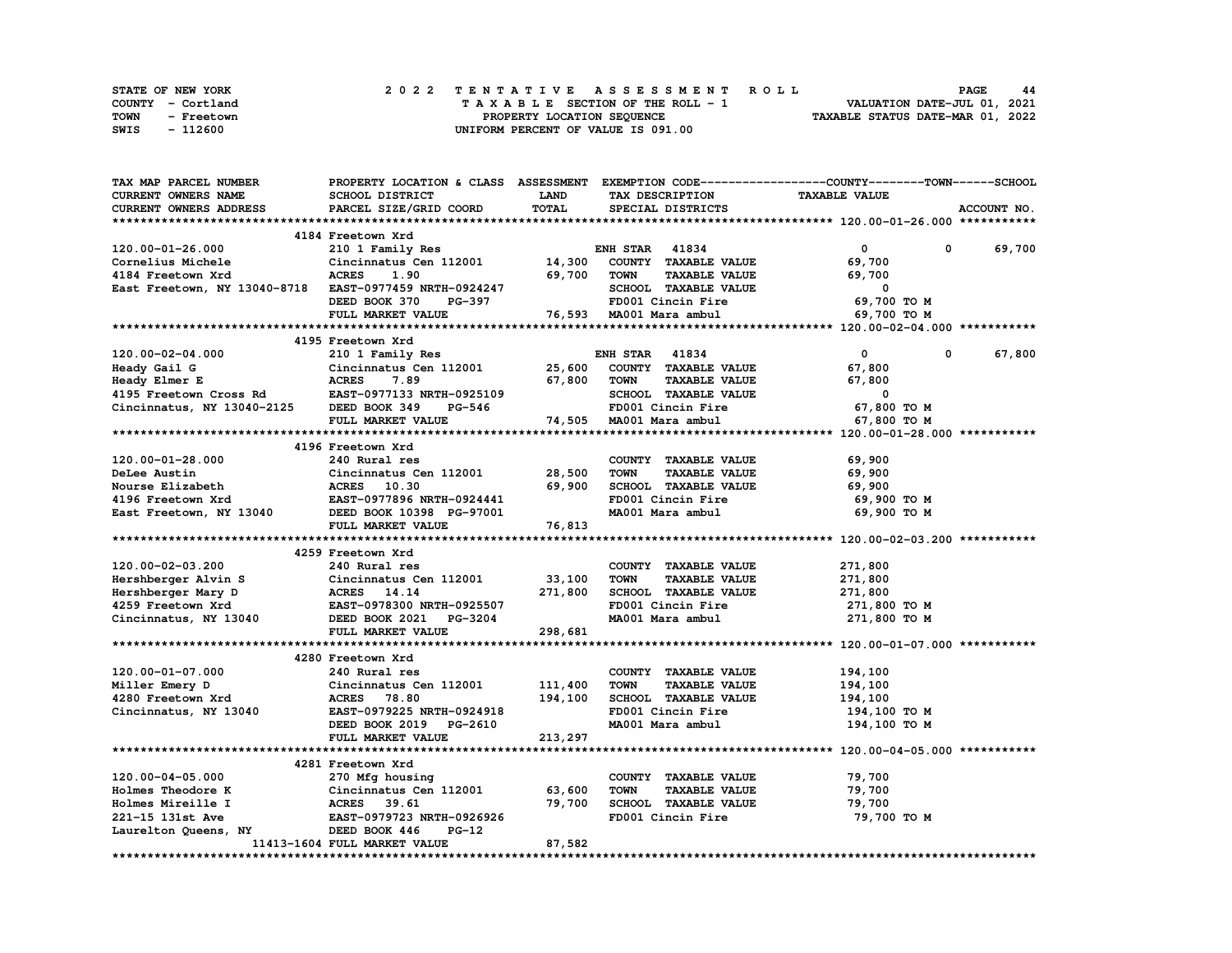| <b>STATE OF NEW YORK</b> | 2022 TENTATIVE ASSESSMENT ROLL     | 45<br>PAGE                       |
|--------------------------|------------------------------------|----------------------------------|
| COUNTY - Cortland        | TAXABLE SECTION OF THE ROLL - 1    | VALUATION DATE-JUL 01, 2021      |
| TOWN<br>- Freetown       | PROPERTY LOCATION SEOUENCE         | TAXABLE STATUS DATE-MAR 01, 2022 |
| SWIS<br>- 112600         | UNIFORM PERCENT OF VALUE IS 091.00 |                                  |

| TAX MAP PARCEL NUMBER                                  |                                                    |              |                                                             | PROPERTY LOCATION & CLASS ASSESSMENT EXEMPTION CODE----------------COUNTY-------TOWN------SCHOOL |
|--------------------------------------------------------|----------------------------------------------------|--------------|-------------------------------------------------------------|--------------------------------------------------------------------------------------------------|
| <b>CURRENT OWNERS NAME</b>                             | <b>SCHOOL DISTRICT</b>                             | <b>LAND</b>  | TAX DESCRIPTION                                             | <b>TAXABLE VALUE</b>                                                                             |
| <b>CURRENT OWNERS ADDRESS</b>                          | PARCEL SIZE/GRID COORD                             | <b>TOTAL</b> | SPECIAL DISTRICTS                                           | ACCOUNT NO.                                                                                      |
|                                                        |                                                    |              |                                                             |                                                                                                  |
|                                                        | 4015, 4073 Freetown Xrd                            |              |                                                             |                                                                                                  |
| 120.00-01-18.100                                       | 322 Rural vac>10                                   |              | COUNTY TAXABLE VALUE                                        | 13,000                                                                                           |
| Campbell Betty                                         | Marathon Centra 113401 13,000                      |              | <b>TAXABLE VALUE</b><br><b>TOWN</b>                         | 13,000                                                                                           |
| Hawley Alvin Jr                                        | ACRES 13.80                                        | 13,000       | SCHOOL TAXABLE VALUE                                        | 13,000                                                                                           |
| 4061 Freetown Xrd                                      | EAST-0974845 NRTH-0923595                          |              | FD006 Marathon fire                                         | 13,000 TO M                                                                                      |
|                                                        |                                                    |              | MA001 Mara ambul                                            |                                                                                                  |
| East Freetown, NY 13040-8716 DEED BOOK 1995 PG-3996    |                                                    |              |                                                             | 13,000 TO M                                                                                      |
|                                                        | FULL MARKET VALUE                                  | 14,286       |                                                             |                                                                                                  |
|                                                        |                                                    |              |                                                             |                                                                                                  |
|                                                        | 4132, 4138 Freetown Xrd                            |              |                                                             |                                                                                                  |
| 120.00-01-22.100                                       | 270 Mfg housing                                    |              | COUNTY TAXABLE VALUE                                        | 26,700                                                                                           |
| Strough Steven C                                       | Marathon Centra 113401                             | 14,800       | <b>TOWN</b><br><b>TAXABLE VALUE</b>                         | 26,700                                                                                           |
| 4144 Freetown Xrd                                      | <b>ACRES</b><br>2.13                               | 26,700       | SCHOOL TAXABLE VALUE                                        | 26,700                                                                                           |
| East Freetown, NY 13040-8717 EAST-0976775 NRTH-0923711 |                                                    |              | FD001 Cincin Fire                                           | 26,700 TO M                                                                                      |
|                                                        | DEED BOOK 10213 PG-56001                           |              | MA001 Mara ambul                                            | 26,700 TO M                                                                                      |
|                                                        | FULL MARKET VALUE                                  | 29,341       |                                                             |                                                                                                  |
|                                                        |                                                    |              |                                                             |                                                                                                  |
|                                                        | 4161-4163 Freetown Xrd                             |              |                                                             |                                                                                                  |
| 120.00-02-05.200                                       | 271 Mfg housings                                   |              | COUNTY TAXABLE VALUE                                        | 40,100                                                                                           |
| Athanasatos George                                     | Cincinnatus Cen 112001 15,500                      |              | <b>TOWN</b><br><b>TAXABLE VALUE</b>                         | 40,100                                                                                           |
| 504 E Main St                                          | <b>ACRES</b><br>2.50                               | 40,100       | SCHOOL TAXABLE VALUE                                        | 40,100                                                                                           |
|                                                        | EAST-0977029 NRTH-0924526                          |              |                                                             |                                                                                                  |
| Endicott, NY 13760                                     |                                                    |              | FD001 Cincin Fire                                           | 40,100 TO M                                                                                      |
|                                                        | DEED BOOK 2018 PG-7191                             |              | MA001 Mara ambul                                            | 40,100 TO M                                                                                      |
|                                                        |                                                    |              |                                                             |                                                                                                  |
|                                                        | FULL MARKET VALUE                                  | 44,066       |                                                             |                                                                                                  |
|                                                        |                                                    |              |                                                             |                                                                                                  |
|                                                        | 4188-4190 Freetown Xrd                             |              |                                                             |                                                                                                  |
| 120.00-01-27.000                                       | 270 Mfg housing                                    |              | <b>BAS STAR 41854</b>                                       | 28,100<br>$\mathbf{0}$<br>$^{\circ}$                                                             |
| Horner Laura C                                         | Cincinnatus Cen 112001 14,700 COUNTY TAXABLE VALUE |              |                                                             | 28,100                                                                                           |
| 4190 Freetown Xrd                                      | <b>ACRES</b><br>2.11                               | 28,100       | <b>TAXABLE VALUE</b><br>TOWN                                | 28,100                                                                                           |
| Cincinnatus, NY 13040                                  | EAST-0977590 NRTH-0924306                          |              | SCHOOL TAXABLE VALUE                                        | 0                                                                                                |
|                                                        | DEED BOOK 2010 PG-418                              |              | FD001 Cincin Fire                                           | 28,100 TO M                                                                                      |
|                                                        | FULL MARKET VALUE                                  |              | 30,879 MA001 Mara ambul                                     | 28,100 TO M                                                                                      |
|                                                        |                                                    |              |                                                             |                                                                                                  |
|                                                        | Gee Brook Rd                                       |              |                                                             |                                                                                                  |
| 141.00-01-07.000                                       |                                                    |              | COUNTY TAXABLE VALUE                                        | 900                                                                                              |
|                                                        | 314 Rural vac<10                                   |              |                                                             |                                                                                                  |
| Gofgosky Walter                                        | Marathon Centra 113401                             | 900          | <b>TOWN</b><br><b>TAXABLE VALUE</b>                         | 900                                                                                              |
| 1816 Maricle Rd                                        | FRNT 160.00 DPTH 120.00                            | 900          | SCHOOL TAXABLE VALUE                                        | 900                                                                                              |
| Cincinnatus, NY 13040-9719                             | EAST-0985058 NRTH-0908776                          |              | FD006 Marathon fire                                         | 900 TO M                                                                                         |
|                                                        | DEED BOOK 534<br>PG-280                            |              | MA001 Mara ambul                                            | 900 TO M                                                                                         |
|                                                        | FULL MARKET VALUE                                  | 989          |                                                             |                                                                                                  |
|                                                        |                                                    |              |                                                             |                                                                                                  |
|                                                        | Gee Brook Rd                                       |              |                                                             |                                                                                                  |
| 141.00-01-16.000                                       | 314 Rural vac<10                                   |              | COUNTY TAXABLE VALUE                                        | 200                                                                                              |
| Gohl Raymond L                                         | Marathon Centra 113401                             | 200          | <b>TOWN</b><br><b>TAXABLE VALUE</b>                         | 200                                                                                              |
| 1633 Gee Brook Rd                                      | FRNT 90.00 DPTH 100.00                             | 200          | SCHOOL TAXABLE VALUE                                        | 200                                                                                              |
| Marathon, NY 13803                                     | EAST-0984832 NRTH-0906611                          |              |                                                             | 200 то м                                                                                         |
|                                                        | DEED BOOK 10295 PG-34001                           |              | SCHOOD - -------<br>FD006 Marathon fire<br>MA001 Mara ambul | 200 TO M                                                                                         |
|                                                        | FULL MARKET VALUE                                  | 220          |                                                             |                                                                                                  |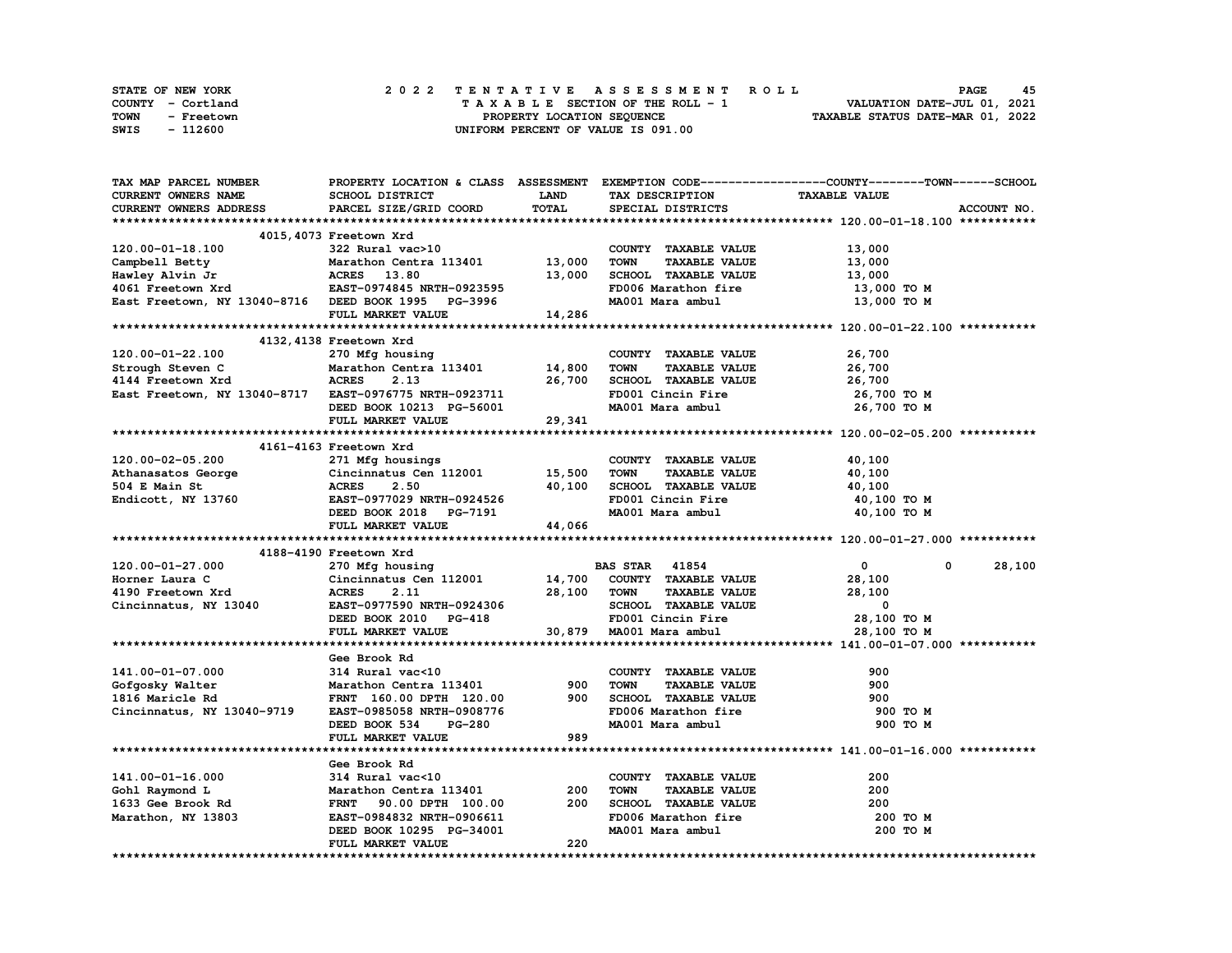| STATE OF NEW YORK         | 2022 TENTATIVE ASSESSMENT ROLL     | 46<br><b>PAGE</b>                |
|---------------------------|------------------------------------|----------------------------------|
| COUNTY - Cortland         | TAXABLE SECTION OF THE ROLL - 1    | VALUATION DATE-JUL 01, 2021      |
| <b>TOWN</b><br>- Freetown | PROPERTY LOCATION SEQUENCE         | TAXABLE STATUS DATE-MAR 01, 2022 |
| SWIS<br>- 112600          | UNIFORM PERCENT OF VALUE IS 091.00 |                                  |

| TAX MAP PARCEL NUMBER                                  | PROPERTY LOCATION & CLASS ASSESSMENT EXEMPTION CODE----------------COUNTY-------TOWN------SCHOOL |             |                                                                                                |                            |             |
|--------------------------------------------------------|--------------------------------------------------------------------------------------------------|-------------|------------------------------------------------------------------------------------------------|----------------------------|-------------|
| CURRENT OWNERS NAME                                    | SCHOOL DISTRICT                                                                                  | <b>LAND</b> | TAX DESCRIPTION                                                                                | <b>TAXABLE VALUE</b>       |             |
| CURRENT OWNERS ADDRESS                                 | PARCEL SIZE/GRID COORD                                                                           | TOTAL       | SPECIAL DISTRICTS                                                                              |                            | ACCOUNT NO. |
|                                                        |                                                                                                  |             |                                                                                                |                            |             |
|                                                        | Gee Brook Rd                                                                                     |             |                                                                                                |                            |             |
| 141.00-01-17.120                                       | 322 Rural vac>10                                                                                 |             | COUNTY TAXABLE VALUE                                                                           | 17,000                     |             |
| Stearns Richard                                        | Marathon Centra 113401 17,000                                                                    |             | <b>TOWN</b><br><b>TAXABLE VALUE</b>                                                            | 17,000                     |             |
| Stearns Karen Harvey                                   | ACRES 13.16                                                                                      | 17,000      | SCHOOL TAXABLE VALUE                                                                           | 17,000                     |             |
| 4652 Gee Brook Rd                                      | EAST-0985886 NRTH-0909085                                                                        |             | FD006 Marathon fire                                                                            | 17,000 TO M                |             |
| Cincinnatus, NY 13040                                  | DEED BOOK 2021 PG-195                                                                            |             | MA001 Mara ambul                                                                               | 17,000 TO M                |             |
|                                                        | FULL MARKET VALUE                                                                                | 18,681      |                                                                                                |                            |             |
|                                                        |                                                                                                  |             |                                                                                                |                            |             |
|                                                        | 4454 Gee Brook Rd                                                                                |             |                                                                                                |                            |             |
| 141.00-01-17.110                                       | 105 Vac farmland                                                                                 |             | AG-CEILING 41720                                                                               | 62,661<br>62,661           | 62,661      |
| Harvey Norman                                          | Marathon Centra 113401                                                                           | 103,000     | COUNTY TAXABLE VALUE                                                                           | 41,539                     |             |
| Harvey Patricia                                        | <b>ACRES</b><br>79.70                                                                            | 104,200     | <b>TOWN</b><br><b>TAXABLE VALUE</b>                                                            | 41,539                     |             |
| 1643 E Freetown Texas Val Rd EAST-0985516 NRTH-0907885 |                                                                                                  |             | SCHOOL TAXABLE VALUE                                                                           | 41,539                     |             |
| Marathon, NY 13803-2712                                | DEED BOOK 315<br><b>PG-801</b>                                                                   |             | FD006 Marathon fire                                                                            | 104,200 то м               |             |
|                                                        | FULL MARKET VALUE                                                                                |             | 114,505 MA001 Mara ambul                                                                       | 104,200 TO M               |             |
| MAY BE SUBJECT TO PAYMENT                              |                                                                                                  |             |                                                                                                |                            |             |
| UNDER AGDIST LAW TIL 2026                              |                                                                                                  |             |                                                                                                |                            |             |
|                                                        |                                                                                                  |             |                                                                                                |                            |             |
|                                                        | 4489 Gee Brook Rd                                                                                |             |                                                                                                |                            |             |
| 141.00-01-14.000                                       | 210 1 Family Res                                                                                 |             | <b>ENH STAR 41834</b>                                                                          | $\mathbf{0}$<br>$^{\circ}$ | 65,900      |
| Hatch Patricia                                         | Marathon Centra 113401 13,500                                                                    |             | COUNTY TAXABLE VALUE                                                                           | 65,900                     |             |
| Hatch Bruce K                                          | <b>ACRES</b><br>1.50                                                                             | 65,900      | TOWN<br><b>TAXABLE VALUE</b>                                                                   | 65,900                     |             |
| Bruce Hatch                                            | EAST-0984753 NRTH-0907180                                                                        |             | SCHOOL TAXABLE VALUE                                                                           | $\mathbf{o}$               |             |
| PO Box 616                                             | DEED BOOK 2021 PG-3101<br>FULL MARKET VALUE                                                      |             | FD006 Marathon fire 65,900 TO M                                                                |                            |             |
| Marathon, NY 13803                                     | FULL MARKET VALUE                                                                                |             | $-3101$ $\text{FDUU}$ Maloon Marachion iii.<br>$72,418$ $\text{MAD}01$ Mara ambul<br>iiiiiiiii | 65,900 TO M                |             |
|                                                        |                                                                                                  |             |                                                                                                |                            |             |
|                                                        | 4511 Gee Brook Rd                                                                                |             |                                                                                                |                            |             |
| 141.00-01-13.000                                       | 270 Mfg housing                                                                                  |             | COUNTY TAXABLE VALUE                                                                           | 23,100                     |             |
| Osborn Joseph                                          | Marathon Centra 113401 13,300                                                                    |             | <b>TOWN</b><br><b>TAXABLE VALUE</b>                                                            | 23,100                     |             |
|                                                        |                                                                                                  | 23,100      | SCHOOL TAXABLE VALUE                                                                           | 23,100                     |             |
|                                                        |                                                                                                  |             | FD006 Marathon fire                                                                            | 23,100 то м                |             |
| Marathon, NY 13803                                     | <b>PG-2540</b><br>DEED BOOK 2020                                                                 |             | MA001 Mara ambul                                                                               | 23,100 TO M                |             |
|                                                        | FULL MARKET VALUE                                                                                | 25,385      |                                                                                                |                            |             |
|                                                        |                                                                                                  |             |                                                                                                |                            |             |
|                                                        | 4652 Gee Brook Rd                                                                                |             |                                                                                                |                            |             |
| 141.00-01-17.200                                       | 210 1 Family Res                                                                                 |             | <b>BAS STAR 41854</b>                                                                          | $\mathbf{0}$<br>0          | 30,000      |
| Stearns Richard E                                      | Marathon Centra 113401                                                                           | 19,400      | COUNTY TAXABLE VALUE                                                                           | 231,600                    |             |
| Harvey Karen L                                         | <b>ACRES</b><br>4.45 BANK LERETA                                                                 | 231,600     | <b>TOWN</b><br><b>TAXABLE VALUE</b>                                                            | 231,600                    |             |
| 4652 Gee Brook Rd                                      | EAST-0985690 NRTH-0909269                                                                        |             | SCHOOL TAXABLE VALUE                                                                           | 201,600                    |             |
| Cincinnatus, NY 13040                                  | DEED BOOK 10501 PG-62004                                                                         |             | FD006 Marathon fire                                                                            | 231,600 то м               |             |
|                                                        | FULL MARKET VALUE                                                                                |             | 254,505 MA001 Mara ambul                                                                       | 231,600 TO M               |             |
|                                                        |                                                                                                  |             |                                                                                                |                            |             |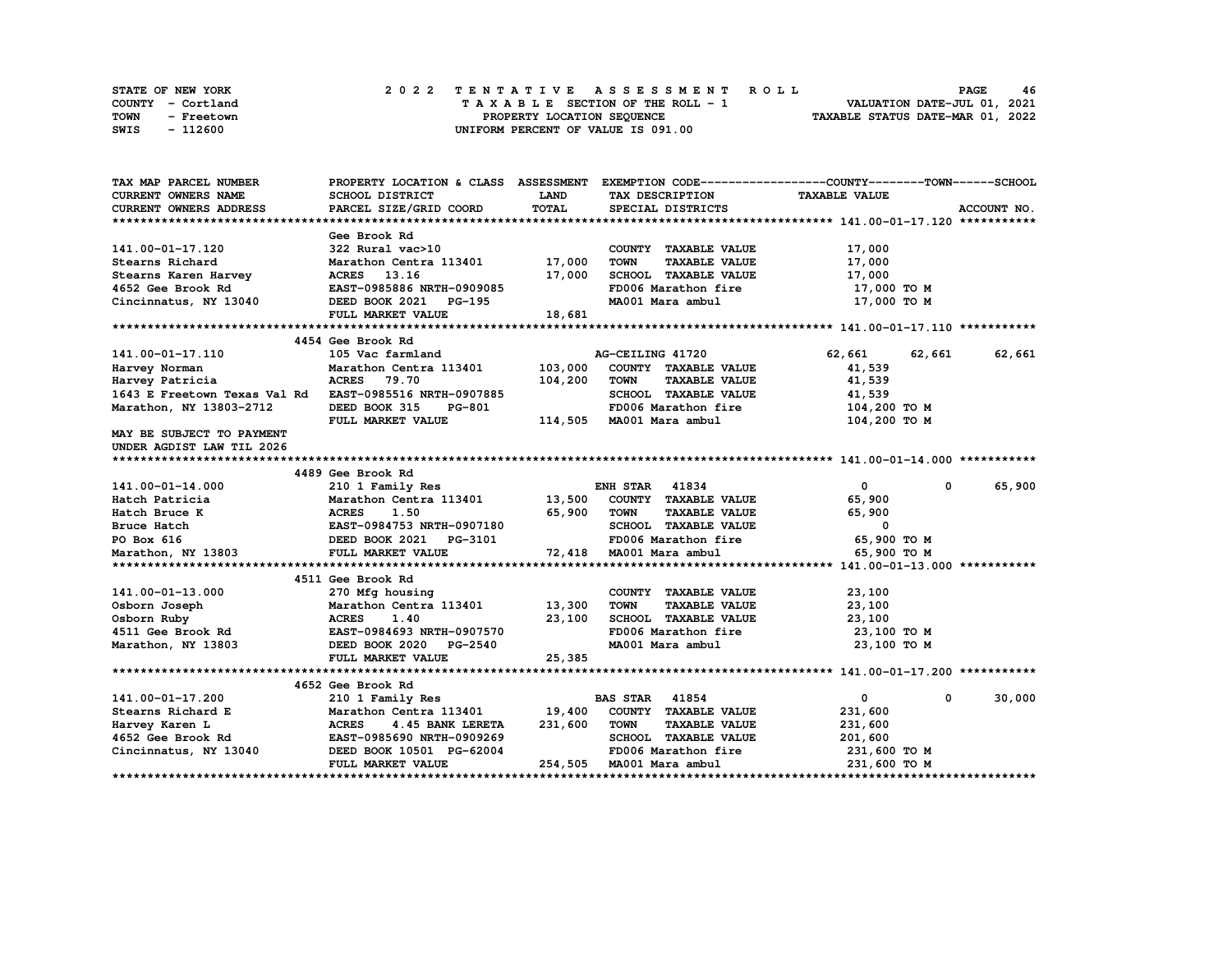| <b>STATE OF NEW YORK</b> | 2022 TENTATIVE ASSESSMENT ROLL     | 47<br><b>PAGE</b>                |  |
|--------------------------|------------------------------------|----------------------------------|--|
| COUNTY - Cortland        | TAXABLE SECTION OF THE ROLL - 1    | VALUATION DATE-JUL 01, 2021      |  |
| TOWN<br>- Freetown       | PROPERTY LOCATION SEOUENCE         | TAXABLE STATUS DATE-MAR 01, 2022 |  |
| SWIS<br>- 112600         | UNIFORM PERCENT OF VALUE IS 091.00 |                                  |  |

| TAX MAP PARCEL NUMBER     |                                                 |              |                                                             | PROPERTY LOCATION & CLASS ASSESSMENT EXEMPTION CODE----------------COUNTY-------TOWN-----SCHOOL |
|---------------------------|-------------------------------------------------|--------------|-------------------------------------------------------------|-------------------------------------------------------------------------------------------------|
| CURRENT OWNERS NAME       | SCHOOL DISTRICT                                 | LAND         | TAX DESCRIPTION                                             | <b>TAXABLE VALUE</b>                                                                            |
| CURRENT OWNERS ADDRESS    | PARCEL SIZE/GRID COORD                          | <b>TOTAL</b> | SPECIAL DISTRICTS                                           | ACCOUNT NO.                                                                                     |
|                           |                                                 |              |                                                             |                                                                                                 |
|                           | Hoxie Gorge Rd                                  |              |                                                             |                                                                                                 |
| 119.00-02-06.000          | 322 Rural vac>10                                |              | COUNTY TAXABLE VALUE                                        | 26,000                                                                                          |
| O'Reilly Lawrence T       | Marathon Centra 113401                          | 26,000       | <b>TOWN</b><br><b>TAXABLE VALUE</b>                         | 26,000                                                                                          |
| O'Reilly Thomas J         | ACRES 20.04                                     | 26,000       | SCHOOL TAXABLE VALUE                                        | 26,000                                                                                          |
| 6022 North Rd             | EAST-0962711 NRTH-0923536                       |              | FD006 Marathon fire                                         | 26,000 то м                                                                                     |
| Friendsville, PA 18818    | FULL MARKET VALUE                               | 28,571       | MA001 Mara ambul                                            | 26,000 TO M                                                                                     |
|                           |                                                 |              |                                                             |                                                                                                 |
|                           | Hoxie Gorge Rd                                  |              |                                                             |                                                                                                 |
| 119.00-02-07.000          | 322 Rural vac>10                                |              | COUNTY TAXABLE VALUE                                        | 28,600                                                                                          |
| O'Reilly Lawrence T       | Marathon Centra 113401                          | 28,600       | <b>TOWN</b><br><b>TAXABLE VALUE</b>                         | 28,600                                                                                          |
| O'Reilly Thomas J         | <b>ACRES</b> 22.00                              | 28,600       | SCHOOL TAXABLE VALUE                                        | 28,600                                                                                          |
| 6022 North Rd             | EAST-0963619 NRTH-0923118                       |              | FD006 Marathon fire                                         | 28,600 TO M                                                                                     |
| Friendsville, PA 18818    | FULL MARKET VALUE                               | 31,429       | MA001 Mara ambul                                            | 28,600 TO M                                                                                     |
|                           |                                                 |              |                                                             |                                                                                                 |
|                           | Hoxie Gorge Rd                                  |              |                                                             |                                                                                                 |
| 119.00-02-08.000          | 322 Rural vac>10                                |              | COUNTY TAXABLE VALUE                                        | 32,500                                                                                          |
| O'Reilly Lawrence T       | Marathon Centra 113401                          | 32,500       | <b>TOWN</b><br><b>TAXABLE VALUE</b>                         | 32,500                                                                                          |
| O'Reilly Thomas J         | ACRES 25.00                                     | 32,500       | SCHOOL TAXABLE VALUE                                        | 32,500                                                                                          |
| 6022 North Rd             | EAST-0963780 NRTH-0922346                       |              | FD006 Marathon fire                                         | 32,500 TO M                                                                                     |
| Friendsville, PA 18818    | FULL MARKET VALUE                               |              | 35,714 MA001 Mara ambul                                     | 32,500 TO M                                                                                     |
|                           |                                                 |              |                                                             |                                                                                                 |
|                           | Ingram Rd                                       |              |                                                             |                                                                                                 |
| 130.00-01-24.000          | 105 Vac farmland                                |              | AG-CEILING 41720                                            | 21,039<br>21,039<br>21,039                                                                      |
| Barber Donald E           | Marathon Centra 113401                          | 34,800       | COUNTY TAXABLE VALUE                                        | 13,761                                                                                          |
| Barber Amanda A           | <b>ACRES</b> 25.00<br>EAST-0979004 NRTH-0914399 | 34,800       | <b>TOWN</b><br><b>TAXABLE VALUE</b><br>SCHOOL TAXABLE VALUE | 13,761                                                                                          |
| 2273 E. Freetown Rd       | DEED BOOK 10428 PG-93001                        |              | FD006 Marathon fire                                         | 13,761<br>34,800 TO M                                                                           |
| Cincinnatus, NY 13040     | FULL MARKET VALUE                               | 38,242       | MA001 Mara ambul                                            | 34,800 TO M                                                                                     |
| MAY BE SUBJECT TO PAYMENT |                                                 |              |                                                             |                                                                                                 |
| UNDER AGDIST LAW TIL 2026 |                                                 |              |                                                             |                                                                                                 |
|                           |                                                 |              |                                                             |                                                                                                 |
|                           | Ingram Rd                                       |              |                                                             |                                                                                                 |
| 130.00-01-25.000          | 314 Rural vac<10                                |              | COUNTY TAXABLE VALUE                                        | 1,200                                                                                           |
| Zimmermann Family Trust   | Marathon Centra 113401                          | 1,200        | <b>TOWN</b><br><b>TAXABLE VALUE</b>                         | 1,200                                                                                           |
| 8829 King Ranch Dr        | FRNT 100.00 DPTH 210.25                         | 1,200        | SCHOOL TAXABLE VALUE                                        | 1,200                                                                                           |
| Crossroads, TX 76227      | EAST-0979382 NRTH-0913524                       |              | FD006 Marathon fire                                         | 1,200 TO M                                                                                      |
|                           | DEED BOOK 2000 PG-5593                          |              | MA001 Mara ambul                                            | 1,200 TO M                                                                                      |
|                           | FULL MARKET VALUE                               | 1,319        |                                                             |                                                                                                 |
|                           |                                                 |              |                                                             |                                                                                                 |
|                           | Ingram Rd                                       |              |                                                             |                                                                                                 |
| 130.00-01-42.200          | 322 Rural vac>10                                |              | COUNTY TAXABLE VALUE                                        | 41,400                                                                                          |
| Plew Brandt R             | Marathon Centra 113401                          | 41,400       | <b>TOWN</b><br><b>TAXABLE VALUE</b>                         | 41,400                                                                                          |
| 4416 Ingram Rd            | <b>ACRES</b><br>30.50                           | 41,400       | SCHOOL TAXABLE VALUE                                        | 41,400                                                                                          |
| Marathon, NY 13803        | EAST-0979336 NRTH-0912458                       |              | FD006 Marathon fire                                         | 41,400 TO M                                                                                     |
|                           | DEED BOOK 10327 PG-73001                        |              | MA001 Mara ambul                                            | 41,400 TO M                                                                                     |
|                           | FULL MARKET VALUE                               | 45,495       |                                                             |                                                                                                 |
|                           |                                                 |              |                                                             |                                                                                                 |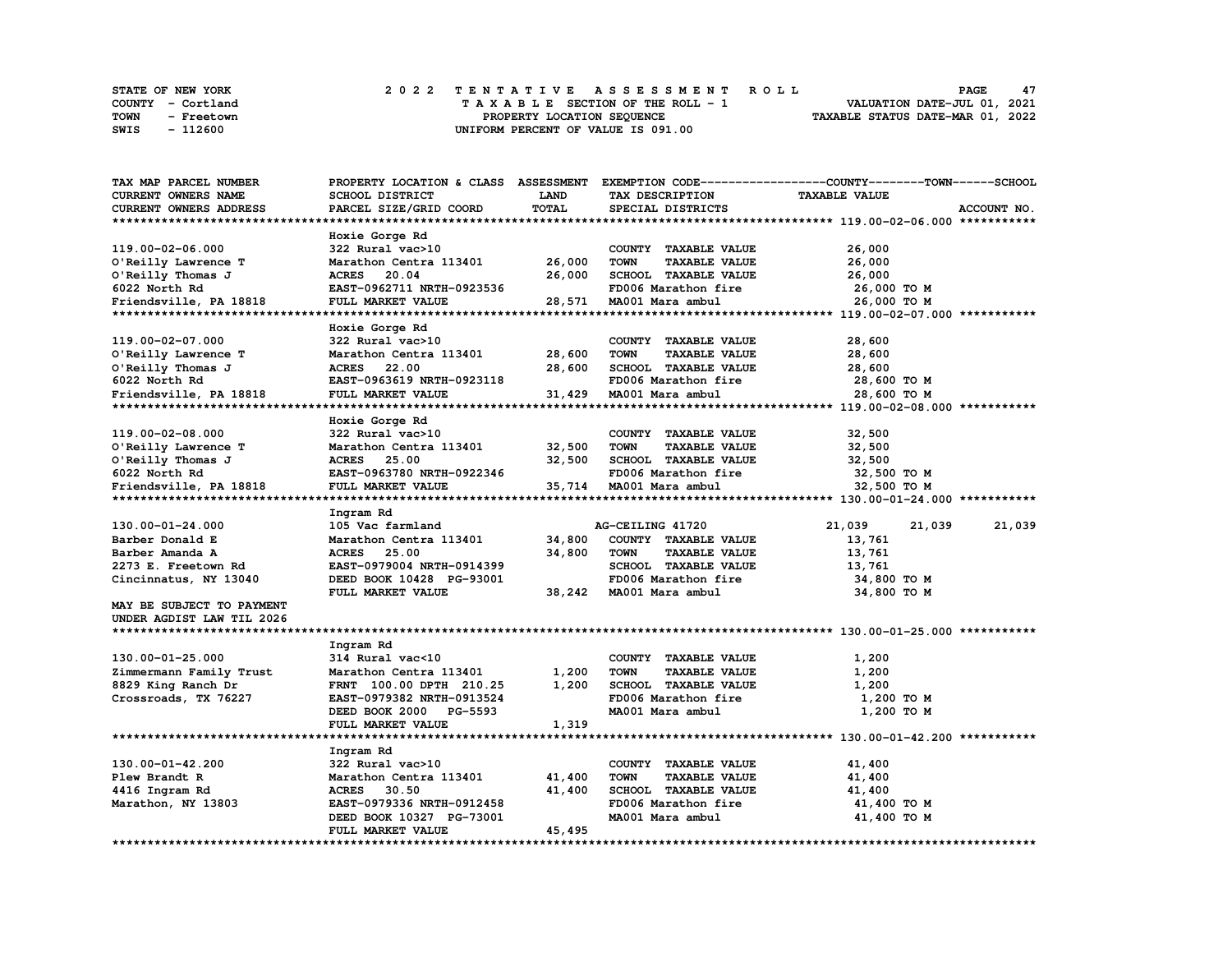|      | <b>STATE OF NEW YORK</b> | 2022 TENTATIVE ASSESSMENT ROLL          | 48<br><b>PAGE</b>                |
|------|--------------------------|-----------------------------------------|----------------------------------|
|      | COUNTY - Cortland        | $T A X A B L E$ SECTION OF THE ROLL - 1 | VALUATION DATE-JUL 01, 2021      |
| TOWN | - Freetown               | PROPERTY LOCATION SEQUENCE              | TAXABLE STATUS DATE-MAR 01, 2022 |
| SWIS | - 112600                 | UNIFORM PERCENT OF VALUE IS 091.00      |                                  |

| TAX MAP PARCEL NUMBER       |                                                            |             |                                     | PROPERTY LOCATION & CLASS ASSESSMENT EXEMPTION CODE----------------COUNTY-------TOWN-----SCHOOL |
|-----------------------------|------------------------------------------------------------|-------------|-------------------------------------|-------------------------------------------------------------------------------------------------|
| <b>CURRENT OWNERS NAME</b>  | SCHOOL DISTRICT                                            | <b>LAND</b> | TAX DESCRIPTION                     | <b>TAXABLE VALUE</b>                                                                            |
| CURRENT OWNERS ADDRESS      | PARCEL SIZE/GRID COORD                                     | TOTAL       | SPECIAL DISTRICTS                   | ACCOUNT NO.                                                                                     |
|                             |                                                            |             |                                     |                                                                                                 |
|                             | Ingram Rd                                                  |             |                                     |                                                                                                 |
| 131.00-04-13.000            | 322 Rural vac>10                                           |             | COUNTY TAXABLE VALUE                | 51,000                                                                                          |
| Metzger Eric D              | Marathon Centra 113401 51,000                              |             | <b>TOWN</b><br><b>TAXABLE VALUE</b> | 51,000                                                                                          |
| Metzger Curtis W            | ACRES 48.10                                                | 51,000      | SCHOOL TAXABLE VALUE                | 51,000                                                                                          |
| 4444 Ingram Rd              | EAST-0981578 NRTH-0912735                                  |             | FD006 Marathon fire                 | 51,000 TO M                                                                                     |
| Marathon, NY 13803          | DEED BOOK 2019 PG-1184                                     |             | MA001 Mara ambul                    | 51,000 TO M                                                                                     |
|                             | FULL MARKET VALUE                                          | 56,044      |                                     |                                                                                                 |
|                             |                                                            |             |                                     |                                                                                                 |
|                             | Ingram Rd                                                  |             |                                     |                                                                                                 |
| 131.00-04-14.000            | 322 Rural vac>10                                           |             | COUNTY TAXABLE VALUE                | 51,300                                                                                          |
| Metzger Eric D              | Marathon Centra 113401                                     | 51,300      | <b>TOWN</b><br><b>TAXABLE VALUE</b> | 51,300                                                                                          |
| Metzger Curtis W            | ACRES 48.39                                                | 51,300      | SCHOOL TAXABLE VALUE                | 51,300                                                                                          |
| 4444 Ingram Rd              | EAST-0980452 NRTH-0912645                                  |             | FD006 Marathon fire                 | 51,300 то м                                                                                     |
| Marathon, NY 13803          | DEED BOOK 2019 PG-1185                                     |             | MA001 Mara ambul                    | 51,300 TO M                                                                                     |
|                             | FULL MARKET VALUE                                          | 56,374      |                                     |                                                                                                 |
|                             |                                                            |             |                                     |                                                                                                 |
|                             | 4358 Ingram Rd                                             |             |                                     |                                                                                                 |
| 130.00-01-28.000            | 270 Mfg housing                                            |             | COUNTY TAXABLE VALUE                | 22,900                                                                                          |
| Lewis Lance                 | Marathon Centra 113401 13,500                              |             | <b>TOWN</b><br><b>TAXABLE VALUE</b> | 22,900                                                                                          |
| 5218 Chenango Solon Pond Rd | <b>ACRES</b><br>1.50                                       | 22,900      | SCHOOL TAXABLE VALUE                | 22,900                                                                                          |
| Cincinnatus, NY 13040       | EAST-0978804 NRTH-0913479<br>DEED BOOK 2013 PG-6969        |             | FD006 Marathon fire                 | 22,900 TO M                                                                                     |
|                             |                                                            |             | MA001 Mara ambul                    | 22,900 TO M                                                                                     |
|                             | FULL MARKET VALUE                                          | 25,165      |                                     |                                                                                                 |
|                             |                                                            |             |                                     |                                                                                                 |
|                             | 4382 Ingram Rd                                             |             |                                     |                                                                                                 |
| 130.00-01-27.000            | 210 1 Family Res                                           |             | COUNTY TAXABLE VALUE                | 76,000                                                                                          |
| Dominie Michael O           | Marathon Centra 113401 23,300                              |             | <b>TOWN</b><br><b>TAXABLE VALUE</b> | 76,000                                                                                          |
| 4382 Ingram Rd              |                                                            |             | SCHOOL TAXABLE VALUE                | 76,000                                                                                          |
| Freetown, NY 13040          | ACRES 6.42 76,000<br>EAST-0978863 NRTH-0913119<br>---- --- |             | FD006 Marathon fire                 | 76,000 TO M                                                                                     |
|                             | DEED BOOK 2021 PG-5545                                     |             | MA001 Mara ambul                    | 76,000 TO M                                                                                     |
|                             | FULL MARKET VALUE                                          | 83,516      |                                     |                                                                                                 |
|                             |                                                            |             |                                     |                                                                                                 |
|                             | 4388 Ingram Rd                                             |             |                                     |                                                                                                 |
| 130.00-01-26.000            | 270 Mfg housing                                            |             | COUNTY TAXABLE VALUE                | 25,300                                                                                          |
| Underwood Rhonda            | Marathon Centra 113401 13,300                              |             | <b>TOWN</b><br><b>TAXABLE VALUE</b> | 25,300                                                                                          |
| 4083 Wildman Rd             | <b>ACRES</b><br>1.40                                       | 25,300      | SCHOOL TAXABLE VALUE                | 25,300                                                                                          |
| Cincinnatus, NY 13040       | EAST-0979195 NRTH-0913515                                  |             | FD006 Marathon fire 25,300 TO M     |                                                                                                 |
|                             | DEED BOOK 2021 PG-3655                                     |             | MA001 Mara ambul                    | 25,300 TO M                                                                                     |
|                             | FULL MARKET VALUE                                          | 27,802      |                                     |                                                                                                 |
|                             |                                                            |             |                                     |                                                                                                 |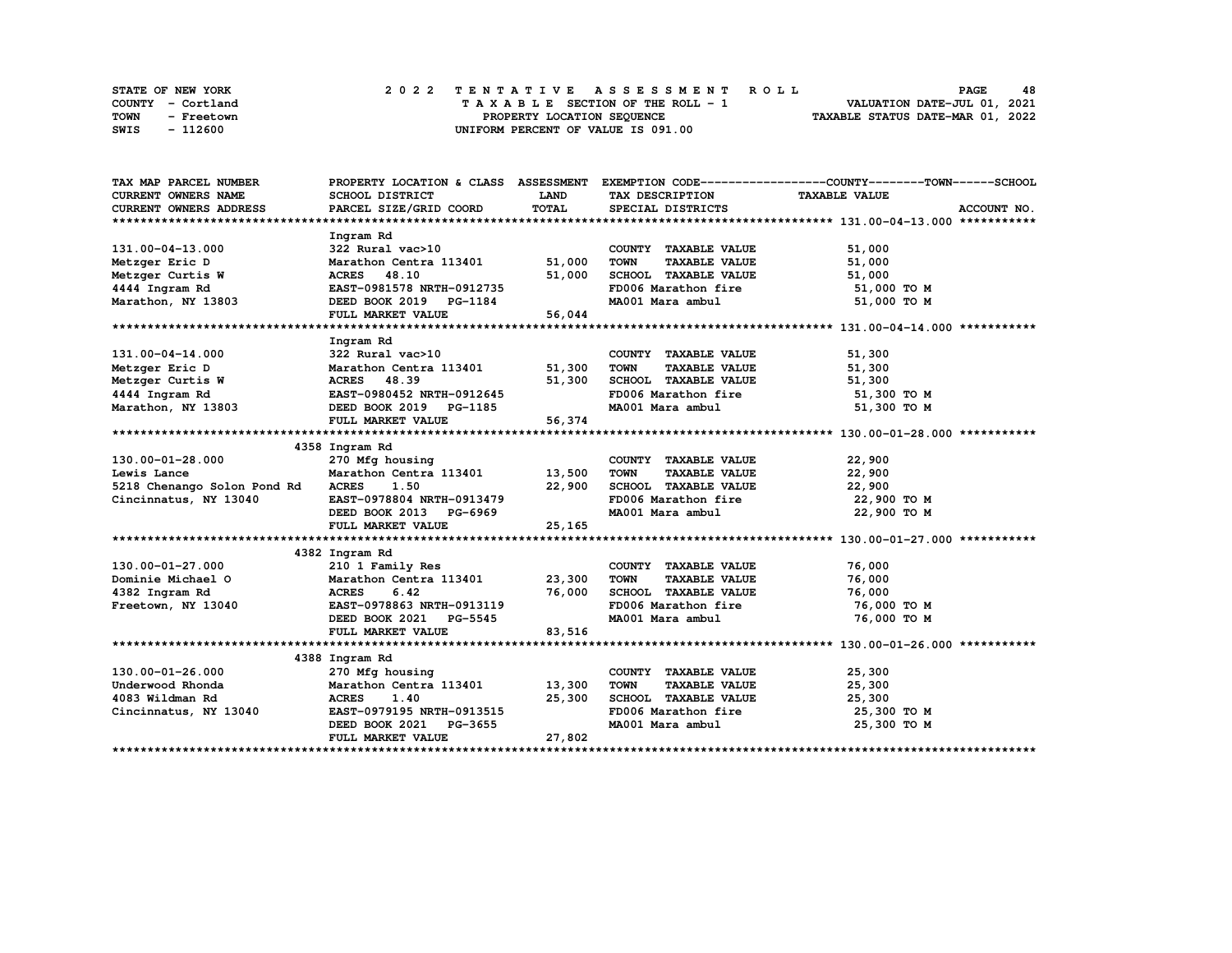| STATE OF NEW YORK  | 2022 TENTATIVE ASSESSMENT ROLL     | 49<br><b>PAGE</b>                |
|--------------------|------------------------------------|----------------------------------|
| COUNTY - Cortland  | TAXABLE SECTION OF THE ROLL - 1    | VALUATION DATE-JUL 01, 2021      |
| TOWN<br>- Freetown | PROPERTY LOCATION SEQUENCE         | TAXABLE STATUS DATE-MAR 01, 2022 |
| - 112600<br>SWIS   | UNIFORM PERCENT OF VALUE IS 091.00 |                                  |

| TAX MAP PARCEL NUMBER         |                                                                                 |                                |                                     | PROPERTY LOCATION & CLASS ASSESSMENT EXEMPTION CODE----------------COUNTY-------TOWN-----SCHOOL |             |
|-------------------------------|---------------------------------------------------------------------------------|--------------------------------|-------------------------------------|-------------------------------------------------------------------------------------------------|-------------|
| <b>CURRENT OWNERS NAME</b>    | <b>SCHOOL DISTRICT</b>                                                          | <b>LAND</b><br>TAX DESCRIPTION |                                     | <b>TAXABLE VALUE</b>                                                                            |             |
| <b>CURRENT OWNERS ADDRESS</b> | PARCEL SIZE/GRID COORD                                                          | TOTAL                          | SPECIAL DISTRICTS                   |                                                                                                 | ACCOUNT NO. |
|                               |                                                                                 |                                |                                     |                                                                                                 |             |
|                               | 4416 Ingram Rd                                                                  |                                |                                     |                                                                                                 |             |
| 130.00-01-42.100              | 210 1 Family Res                                                                |                                | <b>BAS STAR</b> 41854               | $\overline{0}$<br>$\mathbf{0}$                                                                  | 30,000      |
| Plew Brandt R                 | Marathon Centra 113401 28,000                                                   |                                | COUNTY TAXABLE VALUE                | 92,900                                                                                          |             |
| 4416 Ingram Rd                | <b>ACRES</b><br>9.95 BANK LERETA                                                | 92,900                         | <b>TAXABLE VALUE</b><br><b>TOWN</b> | 92,900                                                                                          |             |
| Marathon, NY 13803            | EAST-0979599 NRTH-0912961                                                       |                                | SCHOOL TAXABLE VALUE                | 62,900                                                                                          |             |
|                               | DEED BOOK 10327 PG-73001                                                        |                                | FD006 Marathon fire                 | 92,900 TO M                                                                                     |             |
|                               | FULL MARKET VALUE                                                               |                                | 102,088 MA001 Mara ambul            | 92,900 TO M                                                                                     |             |
|                               |                                                                                 |                                |                                     |                                                                                                 |             |
|                               | 4438 Ingram Rd                                                                  |                                |                                     |                                                                                                 |             |
| 131.00-04-12.000              | 210 1 Family Res                                                                |                                | <b>BAS STAR</b> 41854               | $^{\circ}$<br>$\mathbf{0}$                                                                      | 30,000      |
| Jenney Matthew D              | Marathon Centra 113401 15,000 COUNTY TAXABLE VALUE                              |                                |                                     | 100,800                                                                                         |             |
| Jenney Crystal                | 2.27 BANKCORELOG                                                                | 100,800                        | <b>TOWN</b><br><b>TAXABLE VALUE</b> | 100,800                                                                                         |             |
| 4438 Ingram Rd                | ACRES 2.27 BANACORELIOS<br>EAST-0981227 NRTH-0913504<br>-- ----- 10024 PC-32001 |                                | SCHOOL TAXABLE VALUE                | 70,800                                                                                          |             |
|                               | Marathon, NY 13803-2708 DEED BOOK 10234 PG-32001                                |                                | FD006 Marathon fire 100,800 TO M    |                                                                                                 |             |
|                               | FULL MARKET VALUE                                                               |                                | 110,769 MA001 Mara ambul            | 100,800 TO M                                                                                    |             |
|                               |                                                                                 |                                |                                     |                                                                                                 |             |
|                               | 4444 Ingram Rd                                                                  |                                |                                     |                                                                                                 |             |
| 131.00-04-11.000              | 210 1 Family Res                                                                |                                | COUNTY TAXABLE VALUE                | 144,000                                                                                         |             |
| Metzger Eric D                | Marathon Centra 113401 18,300                                                   |                                | <b>TOWN</b><br><b>TAXABLE VALUE</b> | 144,000                                                                                         |             |
| 4444 Ingram Rd                | <b>ACRES</b><br>3.88 BANKCORELOG                                                | 144,000                        | SCHOOL TAXABLE VALUE                | 144,000                                                                                         |             |
| Marathon, NY 13803            | EAST-0981707 NRTH-0913457                                                       |                                | FD006 Marathon fire                 | 144,000 TO M                                                                                    |             |
|                               | DEED BOOK 2018 PG-4346                                                          |                                | MA001 Mara ambul                    | 144,000 TO M                                                                                    |             |
|                               | FULL MARKET VALUE                                                               | 158,242                        |                                     |                                                                                                 |             |
|                               |                                                                                 |                                |                                     |                                                                                                 |             |
|                               | Irish Hill Rd                                                                   |                                |                                     |                                                                                                 |             |
| 140.00-01-11.111              | 312 Vac w/imprv                                                                 |                                | COUNTY TAXABLE VALUE                | 20,500                                                                                          |             |
| Warner Cody K                 | Marathon Centra 113401 3,800                                                    |                                | <b>TOWN</b><br><b>TAXABLE VALUE</b> | 20,500                                                                                          |             |
| Warner Macksi I               | <b>ACRES</b><br>1.90 BANKCORELOG                                                | 20,500                         | SCHOOL TAXABLE VALUE                | 20,500                                                                                          |             |
| 4115 Irish Hill Rd            | EAST-0977027 NRTH-0906372                                                       |                                | FD006 Marathon fire                 | 20,500 TO M                                                                                     |             |
| Marathon, NY 13803            | DEED BOOK 2011 PG-6131                                                          |                                | MA001 Mara ambul                    | 20,500 TO M                                                                                     |             |
|                               | FULL MARKET VALUE                                                               | 22,527                         |                                     |                                                                                                 |             |
|                               |                                                                                 |                                |                                     |                                                                                                 |             |
|                               | Irish Hill Rd                                                                   |                                |                                     |                                                                                                 |             |
| 140.00-01-11.112              | 105 Vac farmland                                                                |                                | AG-CEILING 41720                    | 11,206<br>11,206                                                                                | 11,206      |
| Vinson Kathleen K             | Marathon Centra 113401                                                          | 18,700                         | COUNTY TAXABLE VALUE                | 7,494                                                                                           |             |
| 4116 Irish Hill Rd            | ACRES 14.30                                                                     | 18,700                         | <b>TOWN</b><br><b>TAXABLE VALUE</b> | 7,494                                                                                           |             |
| Marathon, NY 13803-2653       | EAST-0976714 NRTH-0906650                                                       |                                | SCHOOL TAXABLE VALUE                | 7,494                                                                                           |             |
|                               | DEED BOOK 455<br>PG-257                                                         |                                | FD006 Marathon fire                 | 18,700 TO M                                                                                     |             |
| MAY BE SUBJECT TO PAYMENT     | FULL MARKET VALUE                                                               | 20,549                         | MA001 Mara ambul                    | 18,700 TO M                                                                                     |             |
| UNDER AGDIST LAW TIL 2026     |                                                                                 |                                |                                     |                                                                                                 |             |
|                               |                                                                                 |                                |                                     |                                                                                                 |             |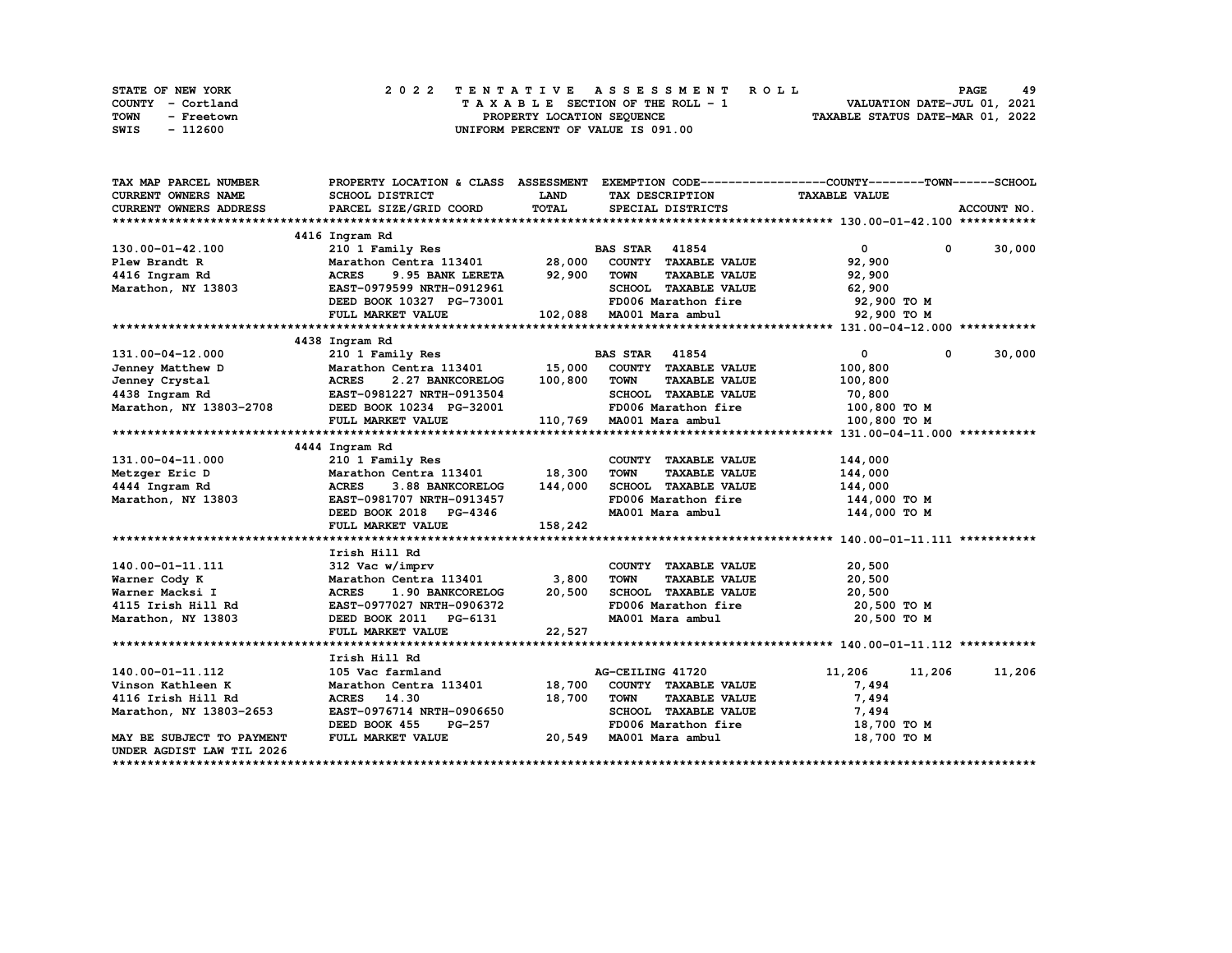| <b>STATE OF NEW YORK</b> | 2022 TENTATIVE ASSESSMENT ROLL     | 50<br>PAGE                       |
|--------------------------|------------------------------------|----------------------------------|
| COUNTY - Cortland        | TAXABLE SECTION OF THE ROLL - 1    | VALUATION DATE-JUL 01, 2021      |
| TOWN<br>- Freetown       | PROPERTY LOCATION SEQUENCE         | TAXABLE STATUS DATE-MAR 01, 2022 |
| SWIS<br>- 112600         | UNIFORM PERCENT OF VALUE IS 091.00 |                                  |

| TAX MAP PARCEL NUMBER                                                                                                                               |                                                                                           |              |                                             | PROPERTY LOCATION & CLASS ASSESSMENT EXEMPTION CODE----------------COUNTY-------TOWN-----SCHOOL |
|-----------------------------------------------------------------------------------------------------------------------------------------------------|-------------------------------------------------------------------------------------------|--------------|---------------------------------------------|-------------------------------------------------------------------------------------------------|
| CURRENT OWNERS NAME                                                                                                                                 | SCHOOL DISTRICT                                                                           | <b>LAND</b>  | TAX DESCRIPTION TAXABLE VALUE               |                                                                                                 |
| CURRENT OWNERS ADDRESS                                                                                                                              | PARCEL SIZE/GRID COORD                                                                    | <b>TOTAL</b> | SPECIAL DISTRICTS                           | ACCOUNT NO.                                                                                     |
|                                                                                                                                                     |                                                                                           |              |                                             |                                                                                                 |
|                                                                                                                                                     | Irish Hill Rd                                                                             |              |                                             |                                                                                                 |
| 140.00-01-11.120                                                                                                                                    | 11.50 0.11 0.02<br>314 Rural vac<10 69 Marathon Centra 113401 11,600 COUNTY TAXABLE VALUE |              |                                             | 8,816 8,816 8,816                                                                               |
| Vinson Kathleen K                                                                                                                                   |                                                                                           |              |                                             | 2,784                                                                                           |
| 4116 Irish Hill Rd                                                                                                                                  | <b>ACRES</b><br>8.94                                                                      | 11,600       | <b>TAXABLE VALUE</b><br><b>TOWN</b>         | 2,784                                                                                           |
| Marathon, NY 13803                                                                                                                                  | EAST-0977849 NRTH-0906653                                                                 |              | SCHOOL TAXABLE VALUE                        | 2,784                                                                                           |
|                                                                                                                                                     |                                                                                           |              | FD006 Marathon fire                         | 11,600 TO M                                                                                     |
| MAY BE SUBJECT TO PAYMENT<br>UNDER AGDIST LAW TIL 2026                                                                                              | DEED BOOK 2021 PG-4412 FD006 Marathon fire<br>FULL MARKET VALUE 12,747 MA001 Mara ambul   |              |                                             | 11,600 TO M                                                                                     |
|                                                                                                                                                     |                                                                                           |              |                                             |                                                                                                 |
|                                                                                                                                                     | Irish Hill Rd                                                                             |              |                                             |                                                                                                 |
| 140.00-01-11.200                                                                                                                                    |                                                                                           |              | COUNTY TAXABLE VALUE                        | 120,100                                                                                         |
|                                                                                                                                                     | --- Jeasonal res<br>Marathon Centra 113401 111,300<br>ACRES 101.20                        |              | TOWN TAXABLE VALUE                          | 120,100                                                                                         |
| Patilla Trust David            Marathon Centratilla Trust Christine          ACRES 101.20                                                           |                                                                                           |              | SCHOOL TAXABLE VALUE                        | 120,100                                                                                         |
| Patilla Trust Christine MCRES 101.20 120,100<br>130-25 121st St Apt B1 EAST-0976832 NRTH-0908308                                                    |                                                                                           |              | FD006 Marathon fire                         | 120,100 TO M                                                                                    |
| Queens, NY 11419-9999 DEED BOOK 373 PG-795                                                                                                          |                                                                                           |              | MA001 Mara ambul 120,100 TO M               |                                                                                                 |
|                                                                                                                                                     | DEED BOOK 373 PG-795<br>FULL MARKET VALUE 131,978                                         |              |                                             |                                                                                                 |
|                                                                                                                                                     |                                                                                           |              |                                             |                                                                                                 |
|                                                                                                                                                     | Irish Hill Rd                                                                             |              |                                             |                                                                                                 |
|                                                                                                                                                     |                                                                                           |              | COUNTY TAXABLE VALUE                        | 7,100                                                                                           |
| 140.00-01-25.000 314 Rural vac<10<br>Patilla Trust David Marathon Centra 113401 7,100                                                               |                                                                                           |              | TOWN<br><b>TAXABLE VALUE</b>                | 7,100                                                                                           |
|                                                                                                                                                     |                                                                                           | 7,100        | SCHOOL TAXABLE VALUE                        | 7,100                                                                                           |
|                                                                                                                                                     |                                                                                           |              | FD006 Marathon fire                         | 7,100 TO M                                                                                      |
|                                                                                                                                                     |                                                                                           |              | MA001 Mara ambul                            | 7,100 TO M                                                                                      |
|                                                                                                                                                     | FULL MARKET VALUE                                                                         | 7,802        |                                             |                                                                                                 |
|                                                                                                                                                     |                                                                                           |              |                                             |                                                                                                 |
|                                                                                                                                                     | Irish Hill Rd                                                                             |              |                                             |                                                                                                 |
| 140.00-02-07.000                                                                                                                                    | $314$ Rural vac<10                                                                        |              | COUNTY TAXABLE VALUE                        | 15,200                                                                                          |
| Vinson Walter M                                                                                                                                     | Marathon Centra 113401 15,200                                                             |              | <b>TOWN</b><br><b>TAXABLE VALUE</b>         | 15,200                                                                                          |
| Vinson Vielka Y                                                                                                                                     | ACRES 6.09 BANKCORELOG 15,200                                                             |              | SCHOOL TAXABLE VALUE                        | 15,200                                                                                          |
| 3941 Irish Hill Rd                                                                                                                                  | EAST-0974054 NRTH-0906610                                                                 |              | FD006 Marathon fire                         | 15,200 TO M                                                                                     |
| Marathon, NY 13803                                                                                                                                  | DEED BOOK 2020 PG-5356                                                                    |              |                                             |                                                                                                 |
|                                                                                                                                                     | FULL MARKET VALUE                                                                         | 16,703       |                                             |                                                                                                 |
|                                                                                                                                                     |                                                                                           |              |                                             |                                                                                                 |
|                                                                                                                                                     | Irish Hill Rd                                                                             |              |                                             |                                                                                                 |
| 140.00-02-08.000                                                                                                                                    | $314$ Rural vac< $10$                                                                     |              | COUNTY TAXABLE VALUE                        | 15,000                                                                                          |
| Vinson Walter M<br>Vinson Vielka Y                                   ACRES      6.00 BANKCORELOG<br>3941 Irish Hill Rd<br>EAST-0973780 NRTH-0906592 | Marathon Centra 113401 15,000                                                             |              | TAXABLE VALUE<br><b>TOWN</b>                | 15,000                                                                                          |
|                                                                                                                                                     | ACRES 6.00 BANKCORELOG 15,000                                                             |              | SCHOOL TAXABLE VALUE<br>FD006 Marathon fire | 15,000                                                                                          |
|                                                                                                                                                     |                                                                                           |              |                                             | 15,000 TO M                                                                                     |
| Marathon, NY 13803 DEED BOOK 2020 PG-5356                                                                                                           |                                                                                           |              | MA001 Mara ambul                            | 15,000 TO M                                                                                     |
|                                                                                                                                                     | FULL MARKET VALUE                                                                         | 16,484       |                                             |                                                                                                 |
|                                                                                                                                                     |                                                                                           |              |                                             |                                                                                                 |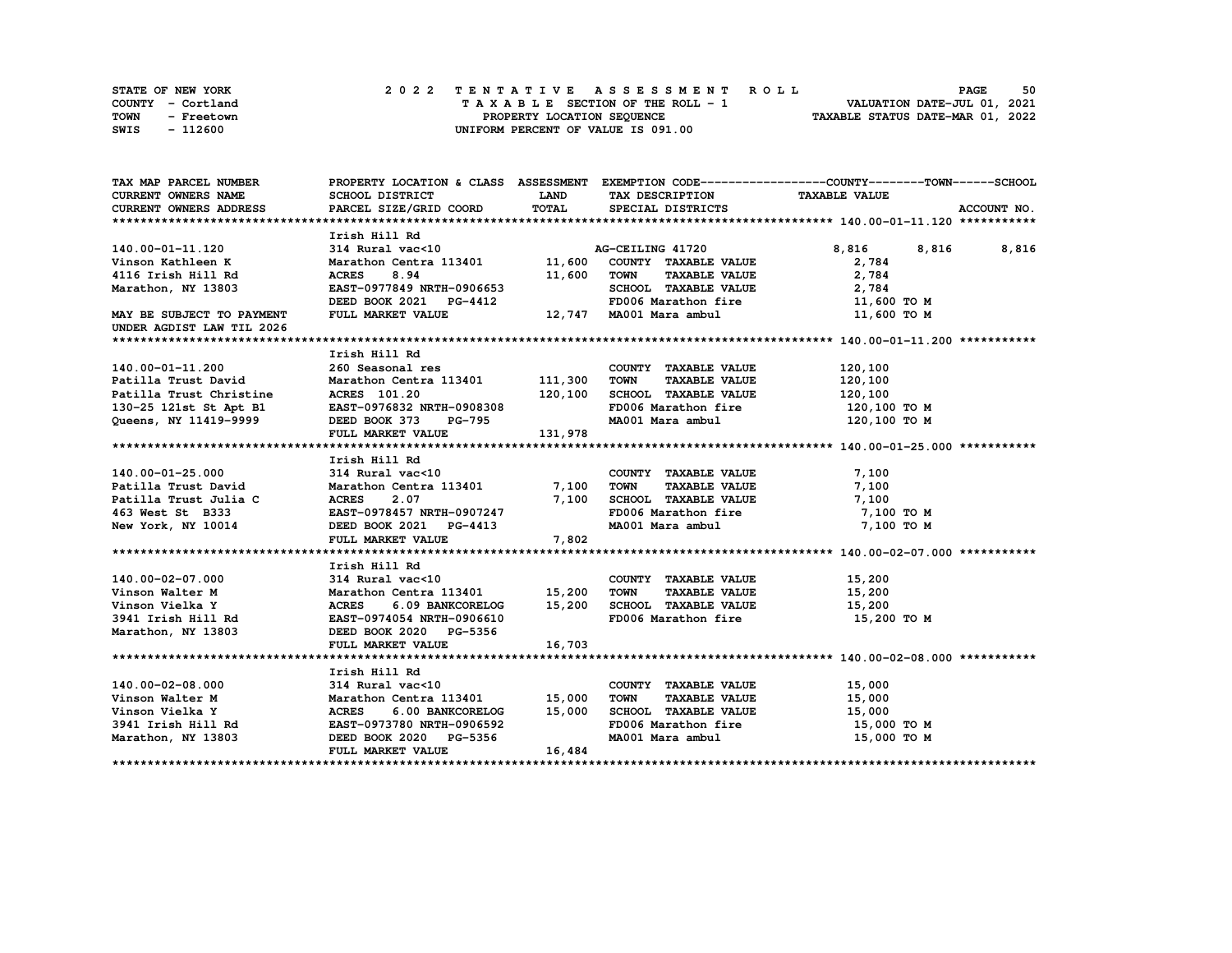| STATE OF NEW YORK         | 2022 TENTATIVE ASSESSMENT ROLL     | 51<br>PAGE                       |
|---------------------------|------------------------------------|----------------------------------|
| COUNTY - Cortland         | TAXABLE SECTION OF THE ROLL - 1    | VALUATION DATE-JUL 01, 2021      |
| <b>TOWN</b><br>- Freetown | PROPERTY LOCATION SEQUENCE         | TAXABLE STATUS DATE-MAR 01, 2022 |
| SWIS<br>- 112600          | UNIFORM PERCENT OF VALUE IS 091.00 |                                  |

| TAX MAP PARCEL NUMBER                                                                                                                          |                                                     |             |                                                      | PROPERTY LOCATION & CLASS ASSESSMENT EXEMPTION CODE----------------COUNTY-------TOWN-----SCHOOL |               |
|------------------------------------------------------------------------------------------------------------------------------------------------|-----------------------------------------------------|-------------|------------------------------------------------------|-------------------------------------------------------------------------------------------------|---------------|
| CURRENT OWNERS NAME                                                                                                                            | SCHOOL DISTRICT                                     | <b>LAND</b> | TAX DESCRIPTION TAXABLE VALUE                        |                                                                                                 |               |
| CURRENT OWNERS ADDRESS                                                                                                                         | PARCEL SIZE/GRID COORD                              | TOTAL       | SPECIAL DISTRICTS                                    |                                                                                                 | ACCOUNT NO.   |
|                                                                                                                                                |                                                     |             |                                                      |                                                                                                 |               |
|                                                                                                                                                | Irish Hill Rd                                       |             |                                                      |                                                                                                 |               |
| 140.00-02-10.000                                                                                                                               | 322 Rural vac>10<br>Marathon Centra 113401 35,200   |             | COUNTY TAXABLE VALUE                                 | 35,200                                                                                          |               |
| Fox Robert C                                                                                                                                   |                                                     |             | <b>TOWN</b><br><b>TAXABLE VALUE</b>                  | 35,200                                                                                          |               |
|                                                                                                                                                |                                                     | 35,200      | SCHOOL TAXABLE VALUE                                 | 35,200                                                                                          |               |
| Fox Dawna K                               ACRES     22.15<br>1148 Reynolds Rd                 EAST-0972465 NRTH-0906963                        |                                                     |             |                                                      | 35,200 TO M                                                                                     |               |
|                                                                                                                                                |                                                     |             | FD006 Marathon fire<br>MA001 Mara ambul              | 35,200 TO M                                                                                     |               |
| EAST-0972465 NRTH-0906963<br>Johnson City, NY 13790-5114<br>PHYSTERED BOOK 1995 PG-2210                                                        |                                                     | 38,681      |                                                      |                                                                                                 |               |
|                                                                                                                                                |                                                     |             |                                                      |                                                                                                 |               |
|                                                                                                                                                | Irish Hill Rd                                       |             |                                                      |                                                                                                 |               |
|                                                                                                                                                |                                                     |             | COUNTY TAXABLE VALUE                                 | 89,500                                                                                          |               |
|                                                                                                                                                |                                                     |             | TOWN<br><b>TAXABLE VALUE</b>                         | 89,500                                                                                          |               |
|                                                                                                                                                |                                                     |             | SCHOOL TAXABLE VALUE 89,500                          |                                                                                                 |               |
|                                                                                                                                                |                                                     |             | FD006 Marathon fire                                  | 89,500 TO M                                                                                     |               |
|                                                                                                                                                |                                                     |             | MA001 Mara ambul                                     | 89,500 то м                                                                                     |               |
|                                                                                                                                                | FULL MARKET VALUE                                   | 98,352      |                                                      |                                                                                                 |               |
|                                                                                                                                                |                                                     |             |                                                      |                                                                                                 |               |
|                                                                                                                                                | 1451 Irish Hill Rd                                  |             |                                                      |                                                                                                 |               |
| 140.00-01-26.110                                                                                                                               | 105 Vac farmland                                    |             | AG-CEILING 41720                                     | 17,182                                                                                          | 17,182 17,182 |
| Meyer George                                                                                                                                   | Marathon Centra 113401 24,400 COUNTY TAXABLE VALUE  |             |                                                      | 7,218                                                                                           |               |
| Meyer Orin P                                                                                                                                   | Marathon Centi<br>ACRES 16.33                       | 24,400      | TOWN<br><b>TAXABLE VALUE</b>                         | 7,218                                                                                           |               |
|                                                                                                                                                |                                                     |             |                                                      |                                                                                                 |               |
| 1451 Carter Slocum Rd<br>Marathon, NY 13803 DEED BOOK 2021 PG-1746                                                                             |                                                     |             | SCHOOL TAXABLE VALUE<br>FD006 Marathon fire          | 7,218                                                                                           |               |
|                                                                                                                                                | FULL MARKET VALUE                                   |             | 26,813 MA001 Mara ambul                              | 24,400 TO M<br>24,400 TO M                                                                      |               |
| MAY BE SUBJECT TO PAYMENT                                                                                                                      |                                                     |             |                                                      |                                                                                                 |               |
| UNDER AGDIST LAW TIL 2026                                                                                                                      |                                                     |             |                                                      |                                                                                                 |               |
|                                                                                                                                                |                                                     |             |                                                      |                                                                                                 |               |
|                                                                                                                                                | 3709 Irish Hill Rd                                  |             |                                                      |                                                                                                 |               |
| 140.00-01-19.200                                                                                                                               | 210 1 Family Res                                    |             | COUNTY TAXABLE VALUE                                 | 57,500                                                                                          |               |
| Southern Tier Sportsman Club Marathon Centra 113401 9,100                                                                                      |                                                     |             | <b>TOWN</b><br>TAXABLE VALUE                         | 57,500                                                                                          |               |
|                                                                                                                                                |                                                     |             | SCHOOL TAXABLE VALUE                                 | 57,500                                                                                          |               |
|                                                                                                                                                |                                                     |             | FD006 Marathon fire                                  |                                                                                                 |               |
| Attn: Herzog Louis FRNT 140.49 DPTH 98.28 57,500<br>202 Boulvard St EAST-0969231 NRTH-0905997<br>Mattydale, NY 13211-1704 DEED BOOK 425 PG-294 |                                                     |             |                                                      | 57,500 TO M                                                                                     |               |
|                                                                                                                                                | FULL MARKET VALUE                                   | 63,187      | MA001 Mara ambul                                     | 57,500 TO M                                                                                     |               |
|                                                                                                                                                |                                                     |             |                                                      |                                                                                                 |               |
|                                                                                                                                                | 3777 Irish Hill Rd                                  |             |                                                      |                                                                                                 |               |
| 140.00-02-15.100                                                                                                                               |                                                     |             | COUNTY TAXABLE VALUE                                 | 139,600                                                                                         |               |
|                                                                                                                                                | $210$ 1 Family Res<br>Marathon Centra 113401 26,100 |             | <b>TOWN</b><br><b>TAXABLE VALUE</b>                  |                                                                                                 |               |
| Boring Jo L                                                                                                                                    |                                                     | 139,600     | SCHOOL TAXABLE VALUE                                 | 139,600                                                                                         |               |
|                                                                                                                                                | 3.94 BANK LERETA                                    |             |                                                      | 139,600                                                                                         |               |
| Boring to 2<br>3777 Irish Hill Rd<br>22. The NY 13803 EAST-0971195 NRTH-0906302<br>23. The North Science of Transform                          |                                                     |             | FD006 Marathon fire<br>MA001 Mara ambul 139,600 TO M | 139,600 то м                                                                                    |               |
|                                                                                                                                                | DEED BOOK 2014 PG-6573                              |             |                                                      |                                                                                                 |               |
|                                                                                                                                                | FULL MARKET VALUE                                   | 153,407     |                                                      |                                                                                                 |               |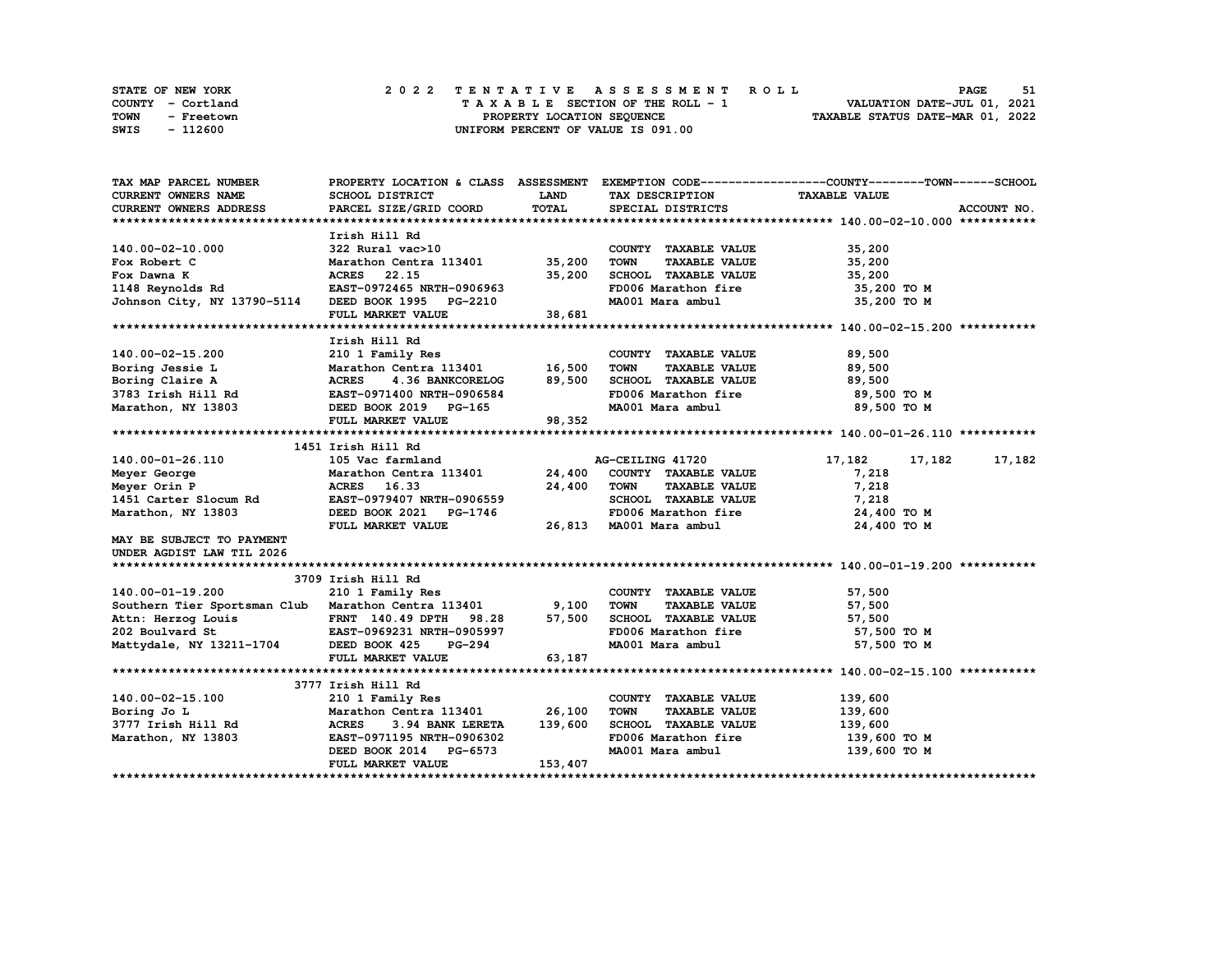| STATE OF NEW YORK  | 2022 TENTATIVE ASSESSMENT ROLL     | 52<br><b>PAGE</b>                |
|--------------------|------------------------------------|----------------------------------|
| COUNTY - Cortland  | TAXABLE SECTION OF THE ROLL - 1    | VALUATION DATE-JUL 01, 2021      |
| TOWN<br>- Freetown | PROPERTY LOCATION SEQUENCE         | TAXABLE STATUS DATE-MAR 01, 2022 |
| SWIS<br>- 112600   | UNIFORM PERCENT OF VALUE IS 091.00 |                                  |

| TAX MAP PARCEL NUMBER                                                                                                                                                                                                                               |                                                                  |             |                                                          | PROPERTY LOCATION & CLASS ASSESSMENT EXEMPTION CODE----------------COUNTY-------TOWN-----SCHOOL |             |
|-----------------------------------------------------------------------------------------------------------------------------------------------------------------------------------------------------------------------------------------------------|------------------------------------------------------------------|-------------|----------------------------------------------------------|-------------------------------------------------------------------------------------------------|-------------|
| CURRENT OWNERS NAME                                                                                                                                                                                                                                 | SCHOOL DISTRICT                                                  | <b>LAND</b> | TAX DESCRIPTION                                          | <b>TAXABLE VALUE</b>                                                                            |             |
| <b>CURRENT OWNERS ADDRESS</b>                                                                                                                                                                                                                       | PARCEL SIZE/GRID COORD                                           | TOTAL       | SPECIAL DISTRICTS                                        |                                                                                                 | ACCOUNT NO. |
|                                                                                                                                                                                                                                                     |                                                                  |             |                                                          |                                                                                                 |             |
|                                                                                                                                                                                                                                                     | 3839 Irish Hill Rd                                               |             |                                                          |                                                                                                 |             |
| 140.00-02-17.200                                                                                                                                                                                                                                    |                                                                  |             |                                                          | $\mathbf{0}$<br>$^{\circ}$                                                                      | 30,000      |
| Faber-Moseley Jon D                                                                                                                                                                                                                                 |                                                                  |             |                                                          | 196,500                                                                                         |             |
|                                                                                                                                                                                                                                                     | 29.60 BANK WELLS                                                 | 196,500     | <b>TOWN</b><br><b>TAXABLE VALUE</b>                      | 196,500                                                                                         |             |
| Faber-Moseley Jon D<br>Faber-Moseley Christine L<br>3839 Irish Hill Rd<br>Freetown, NY 13040<br>Freetown, NY 13040<br>EED BOOK 2014<br>PG-6504                                                                                                      |                                                                  |             | SCHOOL TAXABLE VALUE                                     | 166,500                                                                                         |             |
|                                                                                                                                                                                                                                                     |                                                                  |             | FD006 Marathon fire                                      | 196,500 то м                                                                                    |             |
|                                                                                                                                                                                                                                                     | FULL MARKET VALUE                                                |             | 215,934 MA001 Mara ambul                                 | 196,500 то м                                                                                    |             |
|                                                                                                                                                                                                                                                     |                                                                  |             |                                                          |                                                                                                 |             |
|                                                                                                                                                                                                                                                     | 3847 Irish Hill Rd                                               |             |                                                          |                                                                                                 |             |
| 140.00-02-13.000                                                                                                                                                                                                                                    | 210 1 Family Res                                                 |             | <b>BAS STAR 41854</b>                                    | $\overline{0}$<br>$^{\circ}$                                                                    | 30,000      |
|                                                                                                                                                                                                                                                     |                                                                  |             |                                                          | 93,900                                                                                          |             |
|                                                                                                                                                                                                                                                     |                                                                  |             |                                                          |                                                                                                 |             |
|                                                                                                                                                                                                                                                     |                                                                  |             | TOWN TAXABLE VALUE 93,900<br>SCHOOL TAXABLE VALUE 63,900 |                                                                                                 |             |
|                                                                                                                                                                                                                                                     |                                                                  |             | FD006 Marathon fire 53,900 TO M                          |                                                                                                 |             |
|                                                                                                                                                                                                                                                     |                                                                  |             |                                                          | 93,900 TO M                                                                                     |             |
| 140.00-02-15.000<br>Rosevink Rachel N<br>Rosevink Rachel N<br>Rosevink Rachel N<br>Rosevink Rachel N<br>Rosevink Rachel N<br>Rosevink Rachel N<br>Rosevink Rachel N<br>Rosevink Rachel N<br>Rosevink Rachel N<br>Rosevink Rachel N<br>Rosevink Rach |                                                                  |             |                                                          |                                                                                                 |             |
|                                                                                                                                                                                                                                                     | 3857 Irish Hill Rd                                               |             |                                                          |                                                                                                 |             |
| 140.00-02-12.000                                                                                                                                                                                                                                    | 210 1 Family Res<br>Marathon Centra 113401 14,700 BAS STAR 41854 |             | Dis & Lim 41932                                          | 26,150<br>0                                                                                     | 0           |
| 140.00-02-12.000<br>Couch Diane<br>3857 Irish Hill Rd                                                                                                                                                                                               |                                                                  |             |                                                          | 0<br>$\mathbf{0}$                                                                               | 30,000      |
|                                                                                                                                                                                                                                                     | 2.12<br><b>ACRES</b>                                             |             | 52,300 COUNTY TAXABLE VALUE                              | 26,150                                                                                          |             |
| Marathon, NY 13803                                                                                                                                                                                                                                  | EAST-0972051 NRTH-0906201                                        |             |                                                          | 52,300                                                                                          |             |
|                                                                                                                                                                                                                                                     | DEED BOOK 2013 PG-4054                                           |             | TOWN      TAXABLE  VALUE<br>SCHOOL    TAXABLE  VALUE     | 22,300                                                                                          |             |
|                                                                                                                                                                                                                                                     | FULL MARKET VALUE                                                |             | 57,473 FD006 Marathon fire 52,300 TO M                   |                                                                                                 |             |
|                                                                                                                                                                                                                                                     |                                                                  |             | MA001 Mara ambul                                         | 52,300 TO M                                                                                     |             |
|                                                                                                                                                                                                                                                     |                                                                  |             |                                                          |                                                                                                 |             |
|                                                                                                                                                                                                                                                     | 3863 Irish Hill Rd                                               |             |                                                          |                                                                                                 |             |
| 140.00-02-11.000                                                                                                                                                                                                                                    |                                                                  |             | COUNTY TAXABLE VALUE                                     | 78,800                                                                                          |             |
| Wood Mary Jane A                                                                                                                                                                                                                                    |                                                                  |             | TOWN<br><b>TAXABLE VALUE</b>                             | 78,800                                                                                          |             |
| <b>ACRES</b><br>3863 Irish Hill Rd                                                                                                                                                                                                                  | 1.27                                                             | 78,800      | SCHOOL TAXABLE VALUE 78,800                              |                                                                                                 |             |
| Marathon, NY 13803                                                                                                                                                                                                                                  | EAST-0972299 NRTH-0906193                                        |             | FD006 Marathon fire                                      | 78,800 TO M                                                                                     |             |
|                                                                                                                                                                                                                                                     | DEED BOOK 2020 PG-2786                                           |             | MA001 Mara ambul                                         | 78,800 TO M                                                                                     |             |
|                                                                                                                                                                                                                                                     | FULL MARKET VALUE                                                | 86,593      |                                                          |                                                                                                 |             |
|                                                                                                                                                                                                                                                     |                                                                  |             |                                                          |                                                                                                 |             |
|                                                                                                                                                                                                                                                     | 3941 Irish Hill Rd                                               |             |                                                          |                                                                                                 |             |
| 140.00-02-09.000                                                                                                                                                                                                                                    | 240 Rural res                                                    |             | COUNTY TAXABLE VALUE                                     | 155,400                                                                                         |             |
|                                                                                                                                                                                                                                                     | Marathon Centra 113401 40,700                                    |             | <b>TOWN</b><br><b>TAXABLE VALUE</b>                      | 155,400                                                                                         |             |
|                                                                                                                                                                                                                                                     |                                                                  | 155,400     | SCHOOL TAXABLE VALUE                                     | 155,400                                                                                         |             |
|                                                                                                                                                                                                                                                     |                                                                  |             | FD006 Marathon fire                                      | 155,400 TO M                                                                                    |             |
| Marathon, NY 13803 DEED BOOK 2020 PG-5356                                                                                                                                                                                                           |                                                                  |             |                                                          |                                                                                                 |             |
|                                                                                                                                                                                                                                                     | FULL MARKET VALUE                                                | 170,769     |                                                          |                                                                                                 |             |
|                                                                                                                                                                                                                                                     |                                                                  |             |                                                          |                                                                                                 |             |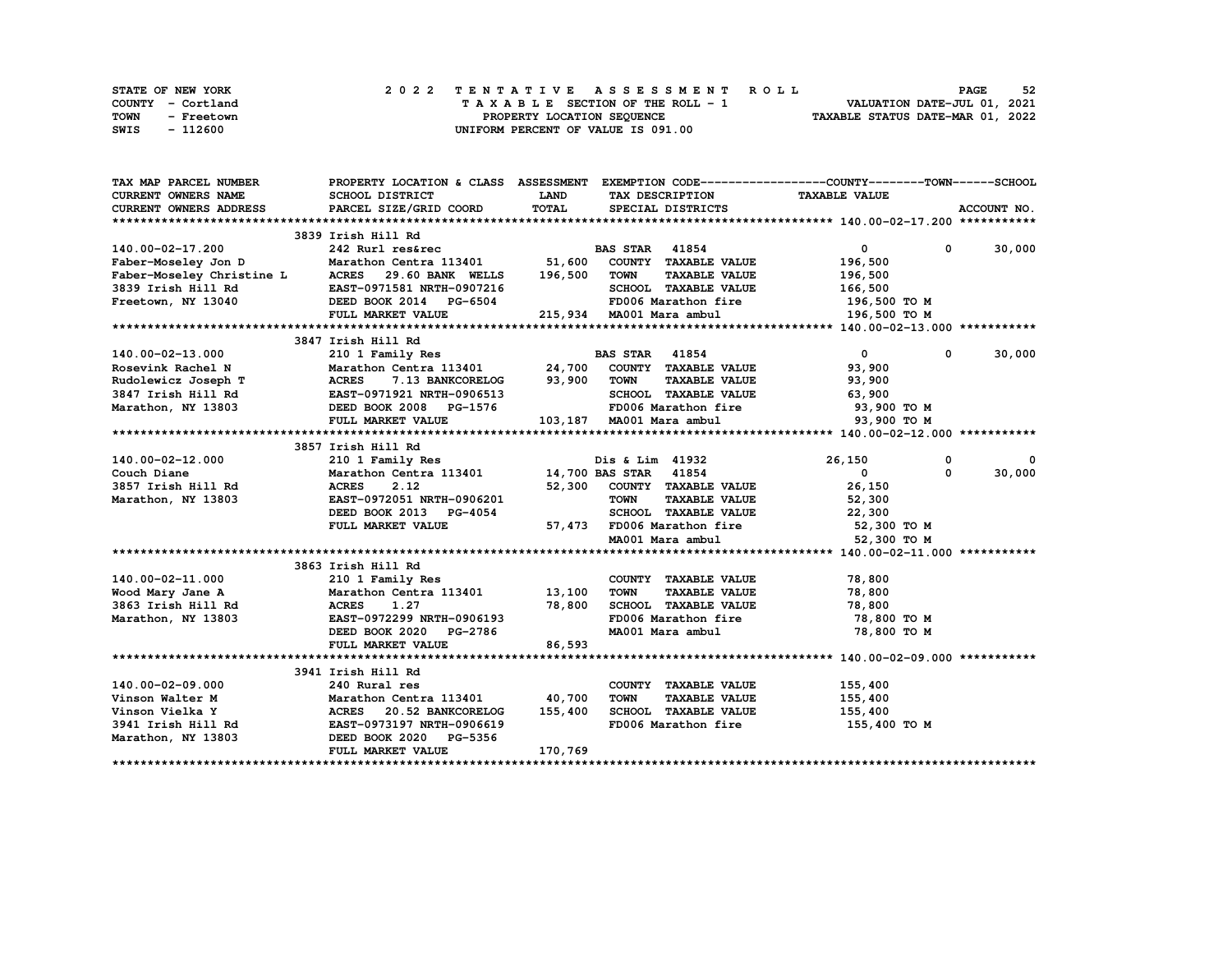|      | <b>STATE OF NEW YORK</b> | 2022 TENTATIVE ASSESSMENT ROLL          | 53<br><b>PAGE</b>                |
|------|--------------------------|-----------------------------------------|----------------------------------|
|      | COUNTY - Cortland        | $T A X A B L E$ SECTION OF THE ROLL - 1 | VALUATION DATE-JUL 01, 2021      |
| TOWN | - Freetown               | PROPERTY LOCATION SEQUENCE              | TAXABLE STATUS DATE-MAR 01, 2022 |
| SWIS | - 112600                 | UNIFORM PERCENT OF VALUE IS 091.00      |                                  |

| TAX MAP PARCEL NUMBER      | PROPERTY LOCATION & CLASS ASSESSMENT EXEMPTION CODE----------------COUNTY-------TOWN-----SCHOOL |         |                                     |                      |        |             |
|----------------------------|-------------------------------------------------------------------------------------------------|---------|-------------------------------------|----------------------|--------|-------------|
| <b>CURRENT OWNERS NAME</b> | SCHOOL DISTRICT                                                                                 | LAND    | TAX DESCRIPTION                     | <b>TAXABLE VALUE</b> |        |             |
| CURRENT OWNERS ADDRESS     | PARCEL SIZE/GRID COORD                                                                          | TOTAL   | SPECIAL DISTRICTS                   |                      |        | ACCOUNT NO. |
|                            |                                                                                                 |         |                                     |                      |        |             |
|                            | 4288 Irish Hill Rd                                                                              |         |                                     |                      |        |             |
| 140.00-01-26.200           | 241 Rural res&ag                                                                                |         | AG-CEILING 41720                    | 8,998                | 8,998  | 8,998       |
| Dellow Stephen             | Marathon Centra 113401                                                                          |         | 28,100 ENH STAR<br>41834            | 0                    | 0      | 74,900      |
| Dellow Susan               | 10.00<br><b>ACRES</b>                                                                           |         | 135,300 CW_15_VET/ 41162            | 6,000                | 0      | 0           |
| 4288 Irish Hill Rd         | EAST-0978370 NRTH-0906712                                                                       |         | COUNTY TAXABLE VALUE                | 120,302              |        |             |
| Marathon, NY 13803-9744    | DEED BOOK 410<br>$PG-138$                                                                       |         | <b>TOWN</b><br><b>TAXABLE VALUE</b> | 126,302              |        |             |
|                            | FULL MARKET VALUE                                                                               | 148,681 | <b>SCHOOL TAXABLE VALUE</b>         | 51,402               |        |             |
| MAY BE SUBJECT TO PAYMENT  |                                                                                                 |         | FD006 Marathon fire                 | 135,300 TO M         |        |             |
| UNDER AGDIST LAW TIL 2026  |                                                                                                 |         | MA001 Mara ambul                    | 135,300 TO M         |        |             |
|                            |                                                                                                 |         |                                     |                      |        |             |
|                            | 4320 Irish Hill Rd                                                                              |         |                                     |                      |        |             |
| 140.00-01-26.120           | 210 1 Family Res                                                                                |         | <b>BAS STAR</b> 41854               | $\mathbf 0$          | 0      | 30,000      |
| Meyer Orin P               | Marathon Centra 113401                                                                          | 17,800  | COUNTY TAXABLE VALUE                | 85,000               |        |             |
| Meyer Lori L               | <b>ACRES</b><br>3.67                                                                            | 85,000  | <b>TAXABLE VALUE</b><br><b>TOWN</b> | 85,000               |        |             |
| 4320 Irish Hill Rd         | EAST-0978984 NRTH-0906824                                                                       |         | SCHOOL TAXABLE VALUE                | 55,000               |        |             |
| Marathon, NY 13803-2657    | DEED BOOK 1995 PG-3317                                                                          |         | FD006 Marathon fire                 | 85,000 TO M          |        |             |
|                            | FULL MARKET VALUE                                                                               | 93,407  | MA001 Mara ambul                    | 85,000 TO M          |        |             |
|                            |                                                                                                 |         |                                     |                      |        |             |
|                            |                                                                                                 |         |                                     |                      |        |             |
| 120.00-05-03.000           | Liberty Rd<br>314 Rural vac<10                                                                  |         | AG COMMIT 41730                     | 11,769               |        |             |
|                            |                                                                                                 |         |                                     |                      | 11,769 | 11,769      |
| Dellow Stephen K           | Marathon Centra 113401                                                                          | 13,600  | COUNTY TAXABLE VALUE                | 1,831                |        |             |
| Dellow Susan M             | <b>ACRES</b><br>5.00                                                                            | 13,600  | <b>TOWN</b><br><b>TAXABLE VALUE</b> | 1,831                |        |             |
| 4288 Irish Hill Rd         | EAST-0973142 NRTH-0925634                                                                       |         | SCHOOL TAXABLE VALUE                | 1,831                |        |             |
| Marathon, NY 13803         | DEED BOOK 2022<br><b>PG-765</b>                                                                 |         | FD006 Marathon fire                 | 13,600 TO M          |        |             |
|                            | FULL MARKET VALUE                                                                               | 14,945  | MA001 Mara ambul                    | 13,600 TO M          |        |             |
| MAY BE SUBJECT TO PAYMENT  |                                                                                                 |         |                                     |                      |        |             |
| UNDER AGDIST LAW TIL 2029  |                                                                                                 |         |                                     |                      |        |             |
|                            |                                                                                                 |         |                                     |                      |        |             |
|                            | Liberty Rd                                                                                      |         |                                     |                      |        |             |
| 120.00-05-04.000           | 314 Rural vac<10                                                                                |         | AG COMMIT 41730                     | 10,885               | 10,885 | 10,885      |
| Dellow Stephen K           | Marathon Centra 113401                                                                          | 13,000  | COUNTY TAXABLE VALUE                | 2,115                |        |             |
| Dellow Susan M             | <b>ACRES</b><br>5.00                                                                            | 13,000  | <b>TAXABLE VALUE</b><br><b>TOWN</b> | 2,115                |        |             |
| 4288 Irish Hill Rd         | EAST-0973490 NRTH-0925565                                                                       |         | SCHOOL TAXABLE VALUE                | 2,115                |        |             |
| Marathon, NY 13803         | DEED BOOK 2022 PG-765                                                                           |         | FD006 Marathon fire                 | 13,000 TO M          |        |             |
|                            | FULL MARKET VALUE                                                                               |         | 14,286 MA001 Mara ambul             | 13,000 TO M          |        |             |
| MAY BE SUBJECT TO PAYMENT  |                                                                                                 |         |                                     |                      |        |             |
| UNDER AGDIST LAW TIL 2029  |                                                                                                 |         |                                     |                      |        |             |
|                            |                                                                                                 |         |                                     |                      |        |             |
|                            | Liberty Rd                                                                                      |         |                                     |                      |        |             |
| 120.00-05-05.110           | 105 Vac farmland                                                                                |         | AG COMMIT 41730                     | 14,014               | 14,014 | 14,014      |
| Dellow Stephen K           | Marathon Centra 113401                                                                          | 19,700  | COUNTY TAXABLE VALUE                | 5,686                |        |             |
| Dellow Susan M             | ACRES 12.40                                                                                     | 19,700  | <b>TOWN</b><br><b>TAXABLE VALUE</b> | 5,686                |        |             |
| 4288 Irish Hill Rd         | EAST-0973949 NRTH-0925526                                                                       |         | SCHOOL TAXABLE VALUE                | 5,686                |        |             |
| Marathon, NY 13803         | DEED BOOK 1999 PG-3992                                                                          |         | FD006 Marathon fire                 | 19,700 TO M          |        |             |
|                            | FULL MARKET VALUE                                                                               |         | 21,648 MA001 Mara ambul             | 19,700 TO M          |        |             |
| MAY BE SUBJECT TO PAYMENT  |                                                                                                 |         |                                     |                      |        |             |
| UNDER AGDIST LAW TIL 2029  |                                                                                                 |         |                                     |                      |        |             |
|                            |                                                                                                 |         |                                     |                      |        |             |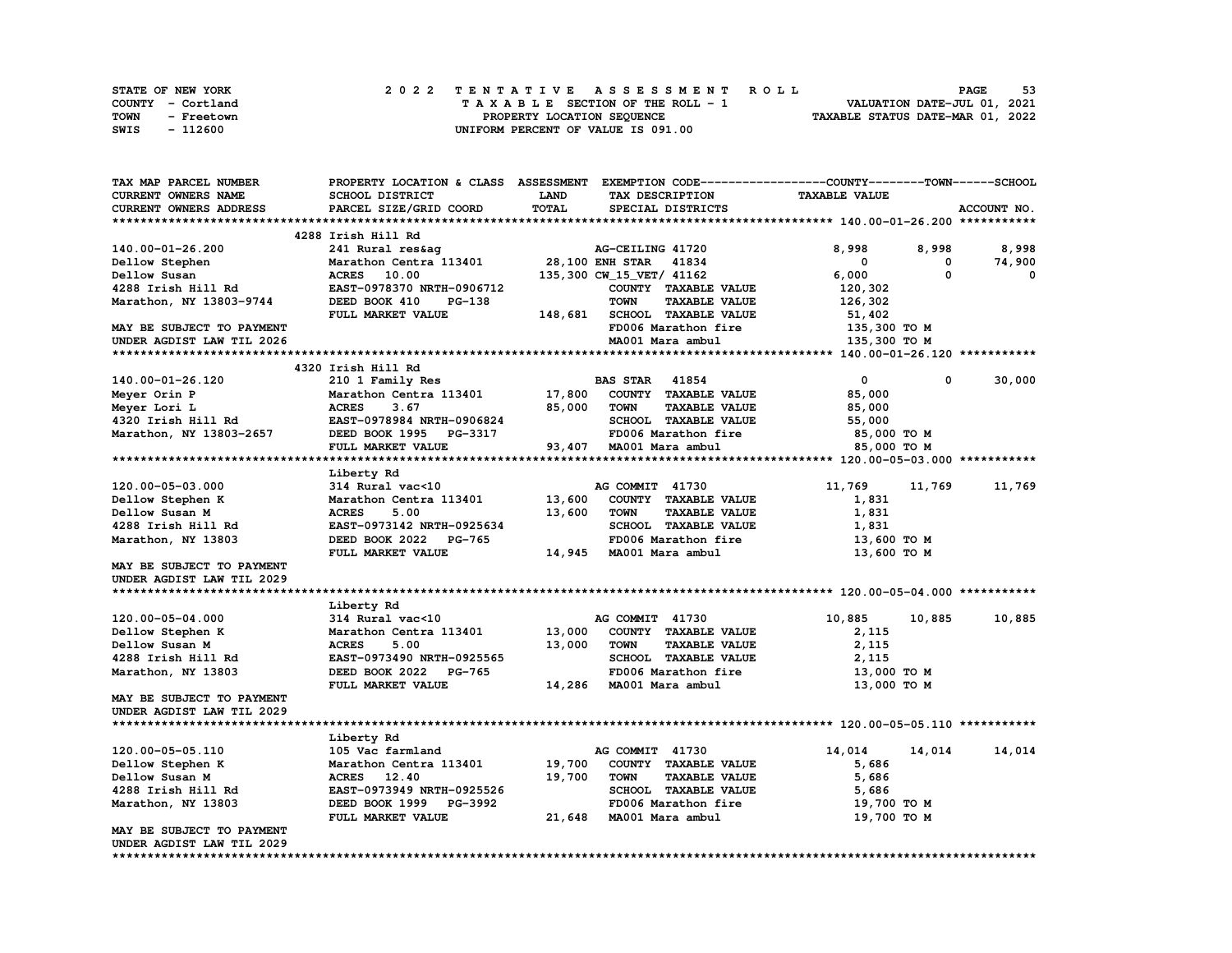| STATE OF NEW YORK  | 2022 TENTATIVE ASSESSMENT ROLL     | -54<br><b>PAGE</b>               |
|--------------------|------------------------------------|----------------------------------|
| COUNTY - Cortland  | TAXABLE SECTION OF THE ROLL - 1    | VALUATION DATE-JUL 01, 2021      |
| TOWN<br>- Freetown | PROPERTY LOCATION SEQUENCE         | TAXABLE STATUS DATE-MAR 01, 2022 |
| SWIS<br>- 112600   | UNIFORM PERCENT OF VALUE IS 091.00 |                                  |

| TAX MAP PARCEL NUMBER         | PROPERTY LOCATION & CLASS ASSESSMENT EXEMPTION CODE----------------COUNTY-------TOWN------SCHOOL |             |                                     |                      |               |
|-------------------------------|--------------------------------------------------------------------------------------------------|-------------|-------------------------------------|----------------------|---------------|
| <b>CURRENT OWNERS NAME</b>    | <b>SCHOOL DISTRICT</b>                                                                           | <b>LAND</b> | TAX DESCRIPTION                     | <b>TAXABLE VALUE</b> |               |
| <b>CURRENT OWNERS ADDRESS</b> | PARCEL SIZE/GRID COORD                                                                           | TOTAL       | SPECIAL DISTRICTS                   |                      | ACCOUNT NO.   |
|                               |                                                                                                  |             |                                     |                      |               |
|                               | Liberty Rd                                                                                       |             |                                     |                      |               |
| 120.00-05-06.110              | 105 Vac farmland                                                                                 |             | AG COMMIT 41730                     | 41,883               | 41,883 41,883 |
| Dellow Stephen K              | Marathon Centra 113401                                                                           | 66,100      | COUNTY TAXABLE VALUE                | 38,017               |               |
| Dellow Susan M                | <b>ACRES</b><br>51.12                                                                            | 79,900      | <b>TOWN</b><br><b>TAXABLE VALUE</b> | 38,017               |               |
| 4288 Irish Hill Rd            | EAST-0974126 NRTH-0924756                                                                        |             | SCHOOL TAXABLE VALUE                | 38,017               |               |
| Marathon, NY 13803            | DEED BOOK 533<br>PG-62                                                                           |             | FD006 Marathon fire                 | 79,900 TO M          |               |
|                               | FULL MARKET VALUE                                                                                | 87,802      | MA001 Mara ambul                    | 79,900 TO M          |               |
| MAY BE SUBJECT TO PAYMENT     |                                                                                                  |             |                                     |                      |               |
| UNDER AGDIST LAW TIL 2029     |                                                                                                  |             |                                     |                      |               |
|                               |                                                                                                  |             |                                     |                      |               |
|                               | 3876 Liberty Rd                                                                                  |             |                                     |                      |               |
| 120.00-05-09.000              | 270 Mfg housing                                                                                  |             | <b>BAS STAR</b><br>41854            | $\mathbf{0}$<br>0    | 30,000        |
| Foote Andrew                  | Marathon Centra 113401 14,300                                                                    |             | COUNTY TAXABLE VALUE                | 40,200               |               |
| 3876 Liberty Rd               | <b>ACRES</b><br>1.89                                                                             | 40,200      | <b>TOWN</b><br><b>TAXABLE VALUE</b> | 40,200               |               |
| McGraw, NY 13101              | EAST-0971829 NRTH-0925365                                                                        |             | SCHOOL TAXABLE VALUE                | 10,200               |               |
|                               | DEED BOOK 10210 PG-25002                                                                         |             | FD006 Marathon fire                 | 40,200 TO M          |               |
|                               | FULL MARKET VALUE                                                                                |             | 44,176 MA001 Mara ambul             | 40,200 TO M          |               |
|                               |                                                                                                  |             |                                     |                      |               |
|                               | 3888 Liberty Rd                                                                                  |             |                                     |                      |               |
| 120.00-05-08.000              | 210 1 Family Res                                                                                 |             | COUNTY TAXABLE VALUE                | 82,500               |               |
| Bellefleur Cody               | Marathon Centra 113401                                                                           | 14,000      | <b>TOWN</b><br><b>TAXABLE VALUE</b> | 82,500               |               |
| 3888 Liberty Rd               | <b>ACRES</b><br>1.72                                                                             | 82,500      | SCHOOL TAXABLE VALUE                | 82,500               |               |
| McGraw, NY 13101              | EAST-0972091 NRTH-0925366                                                                        |             | FD006 Marathon fire                 | 82,500 TO M          |               |
|                               | DEED BOOK 2020 PG-5810                                                                           |             | MA001 Mara ambul                    | 82,500 TO M          |               |
|                               | FULL MARKET VALUE                                                                                | 90,659      |                                     |                      |               |
|                               |                                                                                                  |             |                                     |                      |               |
|                               | 3891 Liberty Rd                                                                                  |             |                                     |                      |               |
| 120.00-05-02.000              | 210 1 Family Res                                                                                 |             | <b>BAS STAR</b> 41854               | $\mathbf{0}$<br>0    | 30,000        |
| Bray Keith                    | Marathon Centra 113401                                                                           | 14,500      | COUNTY TAXABLE VALUE                | 76,700               |               |
| 3891 Liberty Rd               | <b>ACRES</b><br>1.98 BANKCORELOG                                                                 | 76,700      | <b>TOWN</b><br><b>TAXABLE VALUE</b> | 76,700               |               |
| McGraw, NY 13101-0295         | EAST-0972148 NRTH-0925702                                                                        |             | SCHOOL TAXABLE VALUE                | 46,700               |               |
|                               | DEED BOOK 2009 PG-5157                                                                           |             | FD006 Marathon fire                 | 76,700 TO M          |               |
|                               | FULL MARKET VALUE                                                                                |             | 84,286 MA001 Mara ambul             | 76,700 TO M          |               |
|                               |                                                                                                  |             |                                     |                      |               |
|                               | 3898 Liberty Rd                                                                                  |             |                                     |                      |               |
| 120.00-05-05.200              | 312 Vac w/imprv                                                                                  |             | COUNTY TAXABLE VALUE                | 16,000               |               |
| Bellefleur Michael J Jr       | Marathon Centra 113401                                                                           | 8,000       | <b>TOWN</b><br><b>TAXABLE VALUE</b> | 16,000               |               |
| Bellefleur Patricia A         | <b>ACRES</b><br>3.41                                                                             | 16,000      | SCHOOL TAXABLE VALUE                | 16,000               |               |
| 3898 Liberty Rd               | EAST-0972596 NRTH-0925724                                                                        |             | FD006 Marathon fire                 | 16,000 то м          |               |
| McGraw, NY 13101              | DEED BOOK 10470 PG-52001                                                                         |             | MA001 Mara ambul                    | 16,000 TO M          |               |
|                               | FULL MARKET VALUE                                                                                | 17,582      |                                     |                      |               |
|                               |                                                                                                  |             |                                     |                      |               |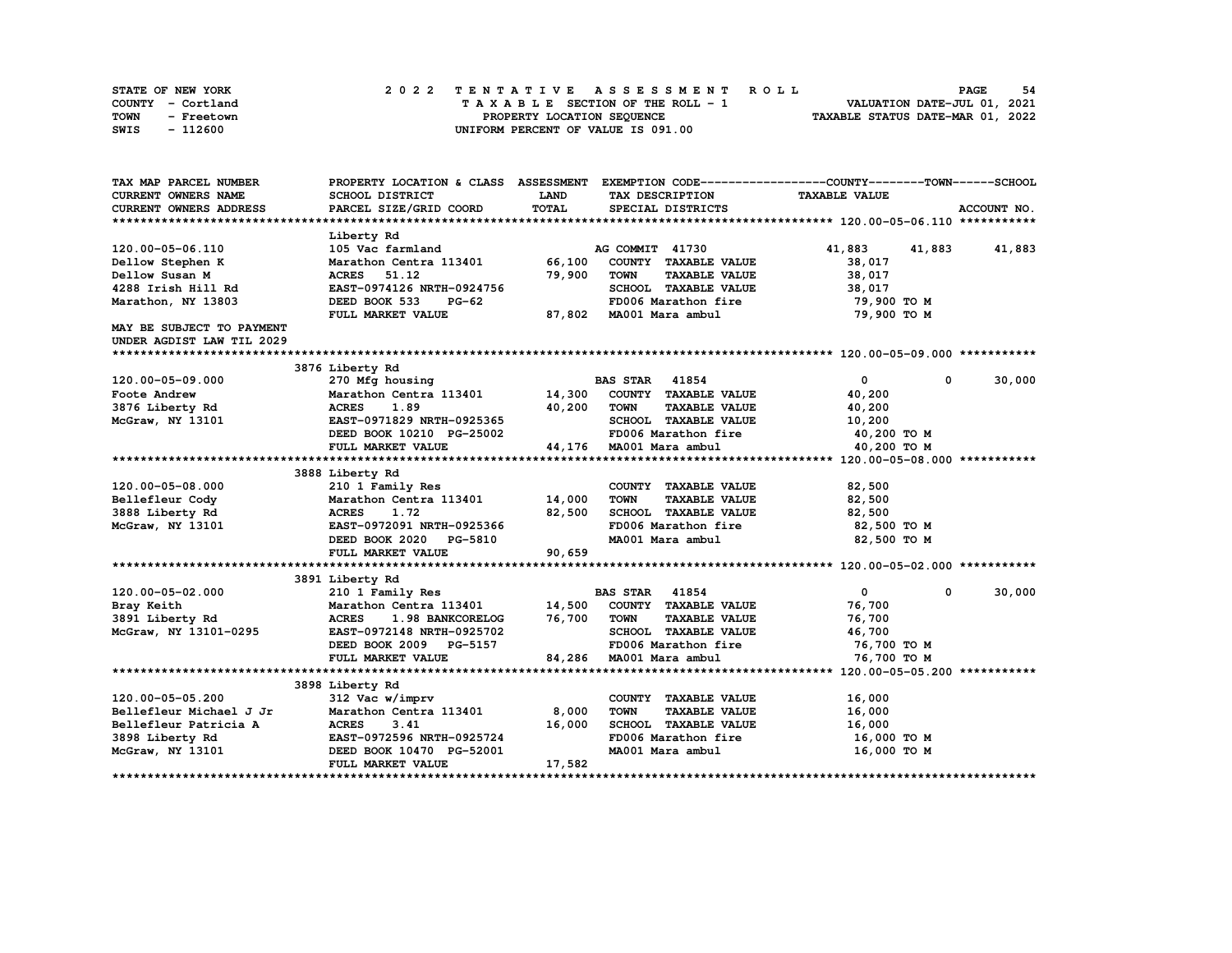| STATE OF NEW YORK  | 2022 TENTATIVE ASSESSMENT ROLL     | 55<br><b>PAGE</b>                |
|--------------------|------------------------------------|----------------------------------|
| COUNTY - Cortland  | TAXABLE SECTION OF THE ROLL - 1    | VALUATION DATE-JUL 01, 2021      |
| TOWN<br>- Freetown | PROPERTY LOCATION SEQUENCE         | TAXABLE STATUS DATE-MAR 01, 2022 |
| - 112600<br>SWIS   | UNIFORM PERCENT OF VALUE IS 091.00 |                                  |

| TAX MAP PARCEL NUMBER      |                                  |              |                                     | PROPERTY LOCATION & CLASS ASSESSMENT EXEMPTION CODE-----------------COUNTY-------TOWN------SCHOOL |              |
|----------------------------|----------------------------------|--------------|-------------------------------------|---------------------------------------------------------------------------------------------------|--------------|
| <b>CURRENT OWNERS NAME</b> | <b>SCHOOL DISTRICT</b>           | LAND         | TAX DESCRIPTION                     | <b>TAXABLE VALUE</b>                                                                              |              |
| CURRENT OWNERS ADDRESS     | PARCEL SIZE/GRID COORD           | <b>TOTAL</b> | SPECIAL DISTRICTS                   |                                                                                                   | ACCOUNT NO.  |
|                            |                                  |              |                                     |                                                                                                   |              |
|                            | 3902 Liberty Rd                  |              |                                     |                                                                                                   |              |
| 120.00-05-07.000           | 210 1 Family Res                 |              | CW 15 VET/ 41162                    | 6,000<br>0                                                                                        | $\mathbf{o}$ |
| Wagner Suzanne M           | Marathon Centra 113401           |              | 14,500 CW_DISBLD_ 41172             | 20,000<br>$\mathbf{o}$                                                                            | $\mathbf{0}$ |
| 3902 Liberty Rd            | <b>ACRES</b><br>2.00 BANKCORELOG |              | 78,600 BAS STAR 41854               | $\Omega$<br>$^{\circ}$                                                                            | 30,000       |
| McGraw, NY 13101-9999      | EAST-0972340 NRTH-0925358        |              | COUNTY TAXABLE VALUE                | 52,600                                                                                            |              |
|                            | DEED BOOK 2021 PG-1946           |              | <b>TOWN</b><br><b>TAXABLE VALUE</b> | 78,600                                                                                            |              |
|                            | FULL MARKET VALUE                | 86,374       | SCHOOL TAXABLE VALUE                | 48,600                                                                                            |              |
|                            |                                  |              | FD006 Marathon fire                 | 78,600 TO M                                                                                       |              |
|                            |                                  |              | MA001 Mara ambul                    | 78,600 TO M                                                                                       |              |
|                            |                                  |              |                                     |                                                                                                   |              |
|                            | 3908 Liberty Rd                  |              |                                     |                                                                                                   |              |
| 120.00-05-06.200           | 210 1 Family Res                 |              | AG COMMIT 41730                     | 4,325<br>4,325                                                                                    | 4,325        |
| Dellow Stephen K           | Marathon Centra 113401           | 18,100       | COUNTY TAXABLE VALUE                | 76,475                                                                                            |              |
| Dellow Susan M             | <b>ACRES</b><br>3.78             | 80,800       | <b>TOWN</b><br><b>TAXABLE VALUE</b> | 76,475                                                                                            |              |
| 4288 Irish Hill Rd         | EAST-0972691 NRTH-0925379        |              | SCHOOL TAXABLE VALUE                | 76,475                                                                                            |              |
| Marathon, NY 13803         | DEED BOOK 2022<br>PG-765         |              | FD006 Marathon fire                 | 80,800 TO M                                                                                       |              |
|                            | FULL MARKET VALUE                |              | 88,791 MA001 Mara ambul             | 80,800 TO M                                                                                       |              |
| MAY BE SUBJECT TO PAYMENT  |                                  |              |                                     |                                                                                                   |              |
| UNDER AGDIST LAW TIL 2029  |                                  |              |                                     |                                                                                                   |              |
|                            |                                  |              |                                     |                                                                                                   |              |
|                            | Maricle Rd                       |              |                                     |                                                                                                   |              |
| 111.00-04-01.000           | 314 Rural vac<10                 |              | COUNTY TAXABLE VALUE                | 8,100                                                                                             |              |
| Coon Seth B                | Cincinnatus Cen 112001           | 8,100        | <b>TOWN</b><br><b>TAXABLE VALUE</b> | 8,100                                                                                             |              |
| Coon Norma J               | <b>ACRES</b><br>2.56             | 8,100        | SCHOOL TAXABLE VALUE                | 8,100                                                                                             |              |
| 89 Sterling Rd             | EAST-0980516 NRTH-0927074        |              | FD001 Cincin Fire                   | 8,100 TO M                                                                                        |              |
| Greenwood Lake, NY 10925   | DEED BOOK 2013 PG-7486           |              |                                     |                                                                                                   |              |
|                            | FULL MARKET VALUE                | 8,901        |                                     |                                                                                                   |              |
|                            |                                  |              |                                     |                                                                                                   |              |
|                            | Maricle Rd                       |              |                                     |                                                                                                   |              |
| 121.00-04-01.000           | 322 Rural vac>10                 |              | COUNTY TAXABLE VALUE                | 62,600                                                                                            |              |
| McConnell Donald           | Marathon Centra 113401           | 62,600       | <b>TOWN</b><br><b>TAXABLE VALUE</b> | 62,600                                                                                            |              |
| 2625 Maricle Rd            | 45.00<br><b>ACRES</b>            | 62,600       | SCHOOL TAXABLE VALUE                | 62,600                                                                                            |              |
| Cincinnatus, NY 13040      | EAST-0982756 NRTH-0924701        |              | FD001 Cincin Fire                   | 62,600 TO M                                                                                       |              |
|                            | DEED BOOK 2021 PG-3159           |              |                                     |                                                                                                   |              |
|                            | FULL MARKET VALUE                | 68,791       |                                     |                                                                                                   |              |
|                            |                                  |              |                                     |                                                                                                   |              |
|                            | Maricle Rd                       |              |                                     |                                                                                                   |              |
| 121.00-04-10.000           | 322 Rural vac>10                 |              | COUNTY TAXABLE VALUE                | 38,200                                                                                            |              |
| McConnell Donald           | Marathon Centra 113401           | 38,200       | <b>TOWN</b><br><b>TAXABLE VALUE</b> | 38,200                                                                                            |              |
| McConnell Tracy            | ACRES 33.84                      | 38,200       | SCHOOL TAXABLE VALUE                | 38,200                                                                                            |              |
| 2625 Maricle Rd            | EAST-0982859 NRTH-0921957        |              | FD001 Cincin Fire                   | 38,200 TO M                                                                                       |              |
| East Freetown, NY 13040    | DEED BOOK 525<br>PG-343          |              |                                     |                                                                                                   |              |
|                            | FULL MARKET VALUE                | 41,978       |                                     |                                                                                                   |              |
|                            |                                  |              |                                     |                                                                                                   |              |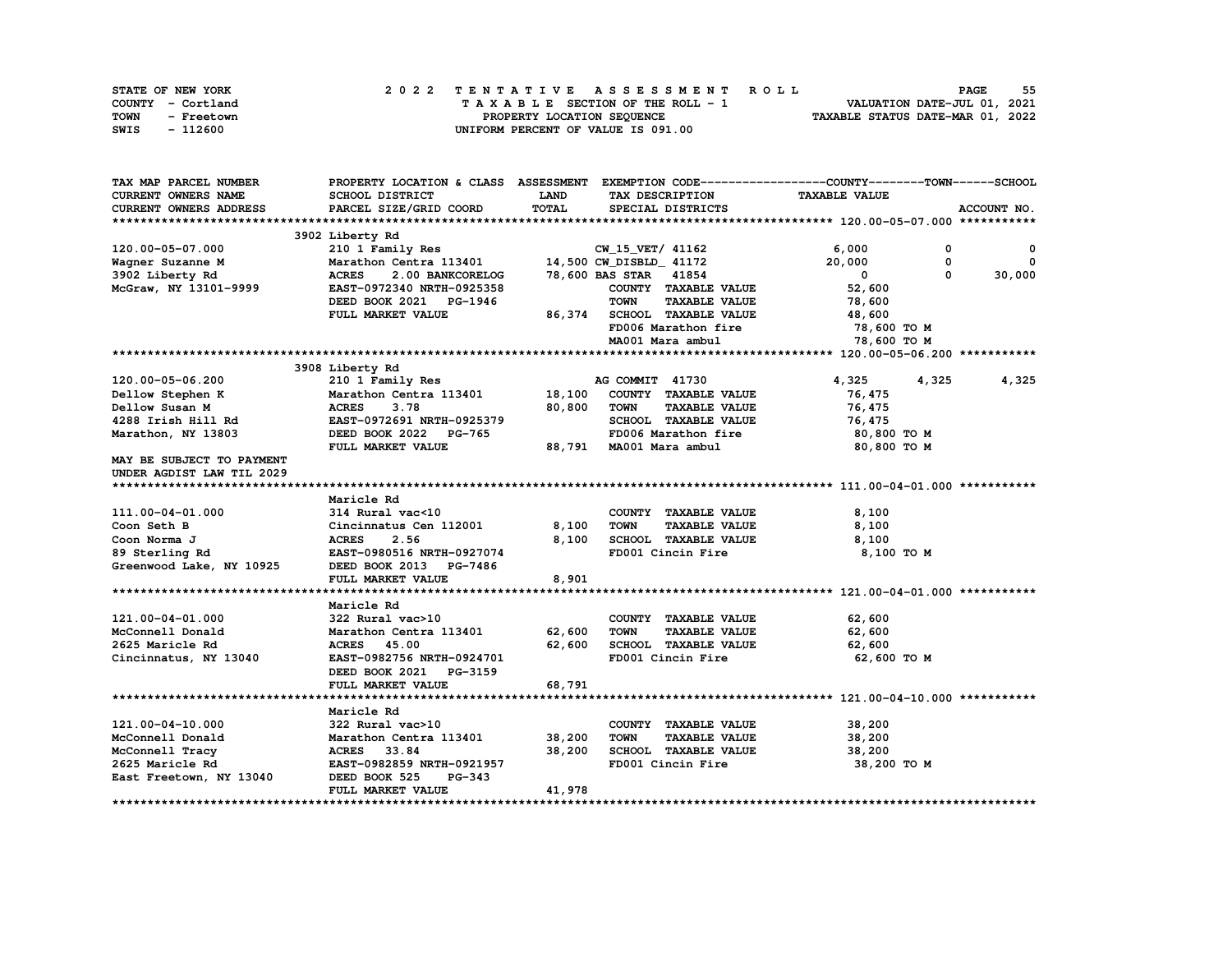| STATE OF NEW YORK  | 2022 TENTATIVE ASSESSMENT ROLL     | 56<br><b>PAGE</b>                |
|--------------------|------------------------------------|----------------------------------|
| COUNTY - Cortland  | TAXABLE SECTION OF THE ROLL - 1    | VALUATION DATE-JUL 01, 2021      |
| TOWN<br>- Freetown | PROPERTY LOCATION SEQUENCE         | TAXABLE STATUS DATE-MAR 01, 2022 |
| - 112600<br>SWIS   | UNIFORM PERCENT OF VALUE IS 091.00 |                                  |

| TAX MAP PARCEL NUMBER     |                               |             |                                     | PROPERTY LOCATION & CLASS ASSESSMENT EXEMPTION CODE----------------COUNTY-------TOWN-----SCHOOL |
|---------------------------|-------------------------------|-------------|-------------------------------------|-------------------------------------------------------------------------------------------------|
| CURRENT OWNERS NAME       | SCHOOL DISTRICT               | <b>LAND</b> | TAX DESCRIPTION                     | <b>TAXABLE VALUE</b>                                                                            |
| CURRENT OWNERS ADDRESS    | PARCEL SIZE/GRID COORD        | TOTAL       | SPECIAL DISTRICTS                   | ACCOUNT NO.                                                                                     |
|                           |                               |             |                                     |                                                                                                 |
|                           | Maricle Rd                    |             |                                     |                                                                                                 |
| 121.00-05-04.000          | 314 Rural vac<10              |             | COUNTY TAXABLE VALUE                | 13,900                                                                                          |
| Ward Brian                | Cincinnatus Cen 112001        | 13,900      | <b>TOWN</b><br><b>TAXABLE VALUE</b> | 13,900                                                                                          |
| 2771 Maricle Rd           | 5.47<br><b>ACRES</b>          | 13,900      | SCHOOL TAXABLE VALUE                | 13,900                                                                                          |
| East Freetown, NY 13040   | EAST-0981619 NRTH-0926689     |             | FD001 Cincin Fire                   | 13,900 то м                                                                                     |
|                           | DEED BOOK 10652 PG-44001      |             |                                     |                                                                                                 |
|                           | FULL MARKET VALUE             | 15,275      |                                     |                                                                                                 |
|                           |                               |             |                                     |                                                                                                 |
|                           | Maricle Rd                    |             |                                     |                                                                                                 |
| 131.00-02-06.000          | 312 Vac w/imprv               |             | COUNTY TAXABLE VALUE                | 15,800                                                                                          |
| Burton Diane              | Marathon Centra 113401 14,200 |             | TOWN<br><b>TAXABLE VALUE</b>        |                                                                                                 |
|                           | <b>ACRES</b>                  | 15,800      | SCHOOL TAXABLE VALUE                | 15,800                                                                                          |
| 743 Cedarbrook Rd         | 5.62                          |             |                                     | 15,800                                                                                          |
| Bridgewater, NJ 08807     | EAST-0984917 NRTH-0914524     |             | FD006 Marathon fire                 | 15,800 TO M                                                                                     |
|                           | DEED BOOK 2015 PG-1415        |             |                                     |                                                                                                 |
|                           | FULL MARKET VALUE             | 17,363      |                                     |                                                                                                 |
|                           |                               |             |                                     |                                                                                                 |
|                           | Maricle Rd                    |             |                                     |                                                                                                 |
| 131.00-03-07.000          | 314 Rural vac<10              |             | COUNTY TAXABLE VALUE                | 13,900                                                                                          |
| Schaffer Gilbert R Sr     | Marathon Centra 113401        | 13,900      | <b>TOWN</b><br><b>TAXABLE VALUE</b> | 13,900                                                                                          |
| Schaffer Gilbert R Jr     | <b>ACRES</b><br>5.44          | 13,900      | SCHOOL TAXABLE VALUE                | 13,900                                                                                          |
| 150 Kettle Ridge Rd       | EAST-0984089 NRTH-0913833     |             | FD006 Marathon fire                 | 13,900 TO M                                                                                     |
| Stroudsburg, PA 18360     | DEED BOOK 10159 PG-23001      |             |                                     |                                                                                                 |
|                           | FULL MARKET VALUE             | 15,275      |                                     |                                                                                                 |
|                           |                               |             |                                     |                                                                                                 |
|                           | Maricle Rd                    |             |                                     |                                                                                                 |
| 131.00-03-08.000          | 322 Rural vac>10              |             | AG-CEILING 41720                    | 56,277<br>56,277<br>56,277                                                                      |
| White Harold M            | Marathon Centra 113401        | 125,000     | COUNTY TAXABLE VALUE                | 68,723                                                                                          |
| 826 Cold Spring Rd        | <b>ACRES</b> 97.00            | 125,000     | <b>TOWN</b><br><b>TAXABLE VALUE</b> | 68,723                                                                                          |
| Marathon, NY 13803        | EAST-0984924 NRTH-0912764     |             | SCHOOL TAXABLE VALUE                | 68,723                                                                                          |
|                           | DEED BOOK 559 PG-232          |             | FD006 Marathon fire                 | 125,000 TO M                                                                                    |
| MAY BE SUBJECT TO PAYMENT | FULL MARKET VALUE             |             | 137,363 MA001 Mara ambul            | 125,000 TO M                                                                                    |
| UNDER AGDIST LAW TIL 2026 |                               |             |                                     |                                                                                                 |
|                           |                               |             |                                     |                                                                                                 |
|                           | Maricle Rd                    |             |                                     |                                                                                                 |
| 131.00-05-05.000          | 314 Rural vac<10              |             | COUNTY TAXABLE VALUE                | 17,800                                                                                          |
| Baker Daniel              | Marathon Centra 113401 17,800 |             | <b>TOWN</b><br><b>TAXABLE VALUE</b> | 17,800                                                                                          |
| Baker Teresa              | <b>ACRES</b><br>7.65          | 17,800      | SCHOOL TAXABLE VALUE                | 17,800                                                                                          |
| 2369 Maricle Rd           | EAST-0983505 NRTH-0919144     |             | FD001 Cincin Fire                   | 17,800 TO M                                                                                     |
|                           |                               |             |                                     |                                                                                                 |
| Cincinnatus, NY 13040     | DEED BOOK 2012 PG-8201        | 19,560      |                                     |                                                                                                 |
|                           | FULL MARKET VALUE             |             |                                     |                                                                                                 |
|                           |                               |             |                                     |                                                                                                 |
|                           | Maricle Rd                    |             |                                     |                                                                                                 |
| 131.00-05-07.000          | 314 Rural vac<10              |             | COUNTY TAXABLE VALUE                | 6,600                                                                                           |
| Smith Tracie L            | Marathon Centra 113401        | 6,600       | TOWN<br><b>TAXABLE VALUE</b>        | 6,600                                                                                           |
| 440 Dunham Hill Rd        | <b>ACRES</b><br>6.00          | 6,600       | SCHOOL TAXABLE VALUE                | 6,600                                                                                           |
| Castle Creek, NY 13744    | EAST-0984152 NRTH-0918496     |             | FD006 Marathon fire                 | 6,600 TO M                                                                                      |
|                           | DEED BOOK 2012 PG-1242        |             |                                     |                                                                                                 |
|                           | FULL MARKET VALUE             | 7,253       |                                     |                                                                                                 |
|                           |                               |             |                                     |                                                                                                 |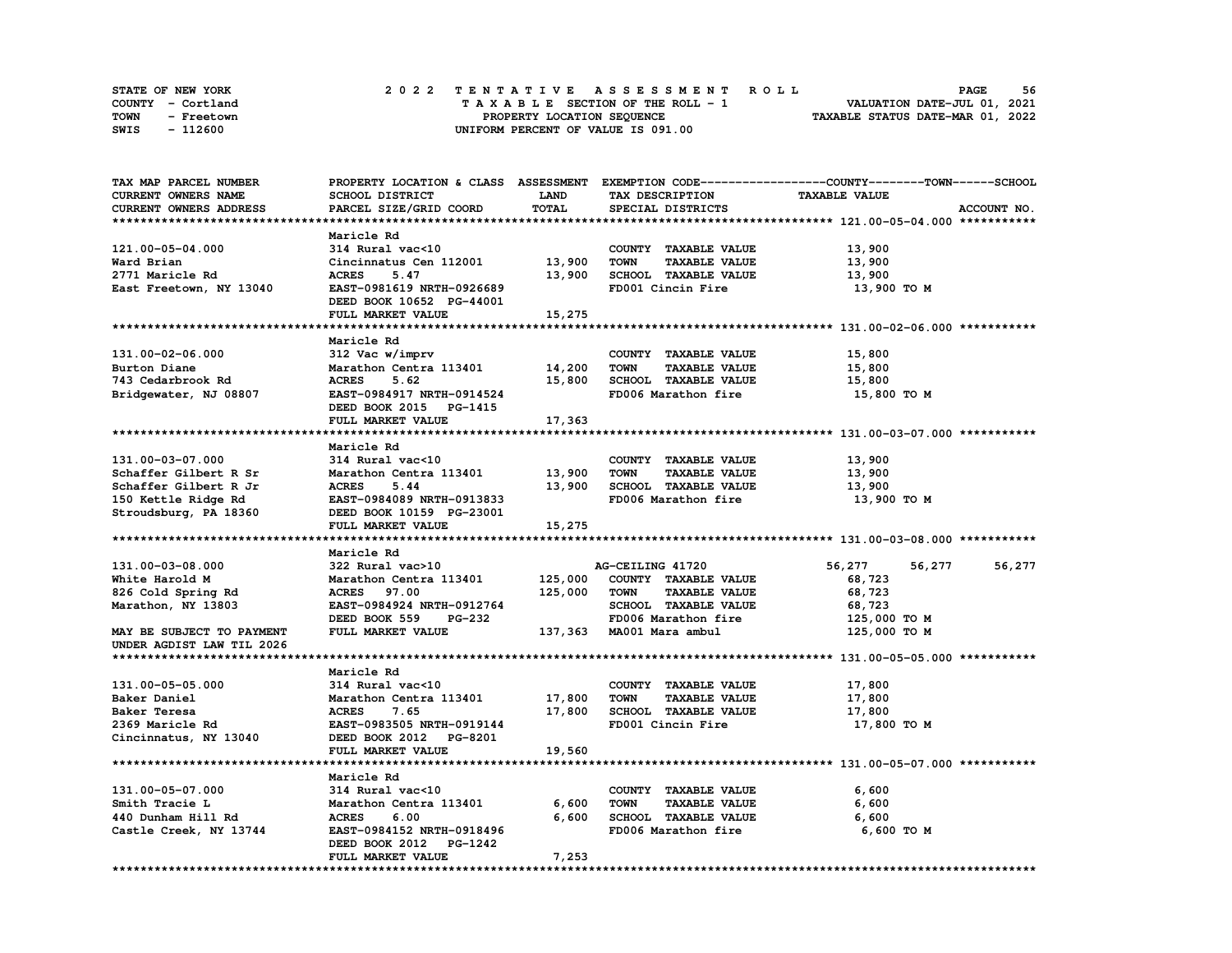| <b>STATE OF NEW YORK</b> | 2022 TENTATIVE ASSESSMENT ROLL     | 57<br>PAGE                       |
|--------------------------|------------------------------------|----------------------------------|
| COUNTY - Cortland        | TAXABLE SECTION OF THE ROLL - 1    | VALUATION DATE-JUL 01, 2021      |
| TOWN<br>- Freetown       | PROPERTY LOCATION SEQUENCE         | TAXABLE STATUS DATE-MAR 01, 2022 |
| - 112600<br>SWIS         | UNIFORM PERCENT OF VALUE IS 091.00 |                                  |

| TAX MAP PARCEL NUMBER      |                                                 |             |                                     | PROPERTY LOCATION & CLASS ASSESSMENT EXEMPTION CODE-----------------COUNTY-------TOWN------SCHOOL |             |
|----------------------------|-------------------------------------------------|-------------|-------------------------------------|---------------------------------------------------------------------------------------------------|-------------|
| CURRENT OWNERS NAME        | SCHOOL DISTRICT                                 | <b>LAND</b> | TAX DESCRIPTION                     | <b>TAXABLE VALUE</b>                                                                              |             |
| CURRENT OWNERS ADDRESS     | PARCEL SIZE/GRID COORD                          | TOTAL       | SPECIAL DISTRICTS                   |                                                                                                   | ACCOUNT NO. |
|                            |                                                 |             |                                     |                                                                                                   |             |
|                            | Maricle Rd                                      |             |                                     |                                                                                                   |             |
| 131.00-05-12.000           | 314 Rural vac<10                                |             | COUNTY TAXABLE VALUE                | 1,000                                                                                             |             |
| Drake Melissa A            | Marathon Centra 113401                          | 1,000       | <b>TOWN</b><br><b>TAXABLE VALUE</b> | 1,000                                                                                             |             |
| 2300 Maricle Rd            | <b>ACRES</b><br>1.00                            | 1,000       | SCHOOL TAXABLE VALUE                | 1,000                                                                                             |             |
| Cincinnatus, NY 13040      | EAST-0984310 NRTH-0917316                       |             | FD006 Marathon fire                 |                                                                                                   |             |
|                            |                                                 |             |                                     | 1,000 TO M                                                                                        |             |
|                            | DEED BOOK 2017 PG-4389                          |             |                                     |                                                                                                   |             |
|                            | FULL MARKET VALUE                               | 1,099       |                                     |                                                                                                   |             |
|                            |                                                 |             |                                     |                                                                                                   |             |
|                            | Maricle Rd                                      |             |                                     |                                                                                                   |             |
| 131.00-05-13.000           | 314 Rural vac<10                                |             | COUNTY TAXABLE VALUE                | 1,000                                                                                             |             |
| Stronk Ventures LLC        | Marathon Centra 113401                          | 1,000       | <b>TOWN</b><br><b>TAXABLE VALUE</b> | 1,000                                                                                             |             |
| 237 McAdam Rd              | FRNT 165.00 DPTH 132.00                         | 1,000       | SCHOOL TAXABLE VALUE                | 1,000                                                                                             |             |
| Westmoreland, NH 03467     | EAST-0984148 NRTH-0917176                       |             | FD006 Marathon fire                 | 1,000 TO M                                                                                        |             |
|                            | DEED BOOK 2021 PG-160                           |             |                                     |                                                                                                   |             |
|                            | FULL MARKET VALUE                               | 1,099       |                                     |                                                                                                   |             |
|                            |                                                 |             |                                     |                                                                                                   |             |
|                            | Maricle Rd                                      |             |                                     |                                                                                                   |             |
| 131.00-05-15.000           | 314 Rural vac<10                                |             | COUNTY TAXABLE VALUE                | 16,700                                                                                            |             |
|                            |                                                 |             |                                     |                                                                                                   |             |
| Lynch Michael              | Marathon Centra 113401                          | 16,700      | <b>TOWN</b><br><b>TAXABLE VALUE</b> | 16,700                                                                                            |             |
| 130 Hartford Rd            | ACRES 10.00                                     | 16,700      | SCHOOL TAXABLE VALUE                | 16,700                                                                                            |             |
| Syracuse, NY 13208         | EAST-0985010 NRTH-0916148                       |             | FD006 Marathon fire                 | 16,700 TO M                                                                                       |             |
|                            | DEED BOOK 2014 PG-5556                          |             |                                     |                                                                                                   |             |
|                            | FULL MARKET VALUE                               | 18,352      |                                     |                                                                                                   |             |
|                            |                                                 |             |                                     |                                                                                                   |             |
|                            | 1816 Maricle Rd                                 |             |                                     |                                                                                                   |             |
| 141.00-01-06.000           | 240 Rural res                                   |             | COUNTY TAXABLE VALUE                | 163,100                                                                                           |             |
| Gofgosky Brett             | Marathon Centra 113401                          | 106,000     | <b>TOWN</b><br><b>TAXABLE VALUE</b> | 163,100                                                                                           |             |
| 1816 Maricle Rd            | ACRES 74.90                                     | 163,100     | SCHOOL TAXABLE VALUE                | 163,100                                                                                           |             |
| Cincinnatus, NY 13040-9719 | EAST-0985318 NRTH-0910235                       |             | FD006 Marathon fire                 | 163,100 то м                                                                                      |             |
|                            | DEED BOOK 2018 PG-4871                          |             | MA001 Mara ambul                    | 163,100 то м                                                                                      |             |
|                            | FULL MARKET VALUE                               | 179,231     |                                     |                                                                                                   |             |
|                            |                                                 |             |                                     |                                                                                                   |             |
|                            | 1974 Maricle Rd                                 |             |                                     |                                                                                                   |             |
|                            |                                                 |             | <b>BAS STAR 41854</b>               | 0                                                                                                 |             |
| 141.00-01-04.000           | 210 1 Family Res                                |             |                                     | $\mathbf{0}$                                                                                      | 30,000      |
| Thornton Stephen L         | Marathon Centra 113401                          | 16,100      | COUNTY TAXABLE VALUE                | 70,300                                                                                            |             |
| Thornton Melinda D         |                                                 | 70,300      | <b>TOWN</b><br><b>TAXABLE VALUE</b> | 70,300                                                                                            |             |
| 1974 Maricle Rd            | <b>ACRES 2.80<br/>EAST-0984859 NRTH-0911547</b> |             | SCHOOL TAXABLE VALUE                | 40,300                                                                                            |             |
| Cincinnatus, NY 13040-9719 | DEED BOOK 2008 PG-4972                          |             | FD006 Marathon fire                 | 70,300 TO M                                                                                       |             |
|                            | FULL MARKET VALUE                               |             | 77,253 MA001 Mara ambul             | 70,300 TO M                                                                                       |             |
|                            |                                                 |             |                                     |                                                                                                   |             |
|                            | 1984 Maricle Rd                                 |             |                                     |                                                                                                   |             |
| 141.00-01-05.000           | 312 Vac w/imprv                                 |             | COUNTY TAXABLE VALUE                | 43,900                                                                                            |             |
| Thornton Stephen L         | Marathon Centra 113401                          | 32,600      | <b>TOWN</b><br><b>TAXABLE VALUE</b> | 43,900                                                                                            |             |
| 1974 Maricle Rd            | <b>ACRES</b> 23.20                              | 43,900      | SCHOOL TAXABLE VALUE                | 43,900                                                                                            |             |
| E Freetown, NY 13040       | EAST-0985579 NRTH-0911648                       |             | FD006 Marathon fire                 | 43,900 TO M                                                                                       |             |
|                            | DEED BOOK 551<br>PG-196                         |             | MA001 Mara ambul                    | 43,900 TO M                                                                                       |             |
|                            | FULL MARKET VALUE                               | 48,242      |                                     |                                                                                                   |             |
|                            |                                                 |             |                                     |                                                                                                   |             |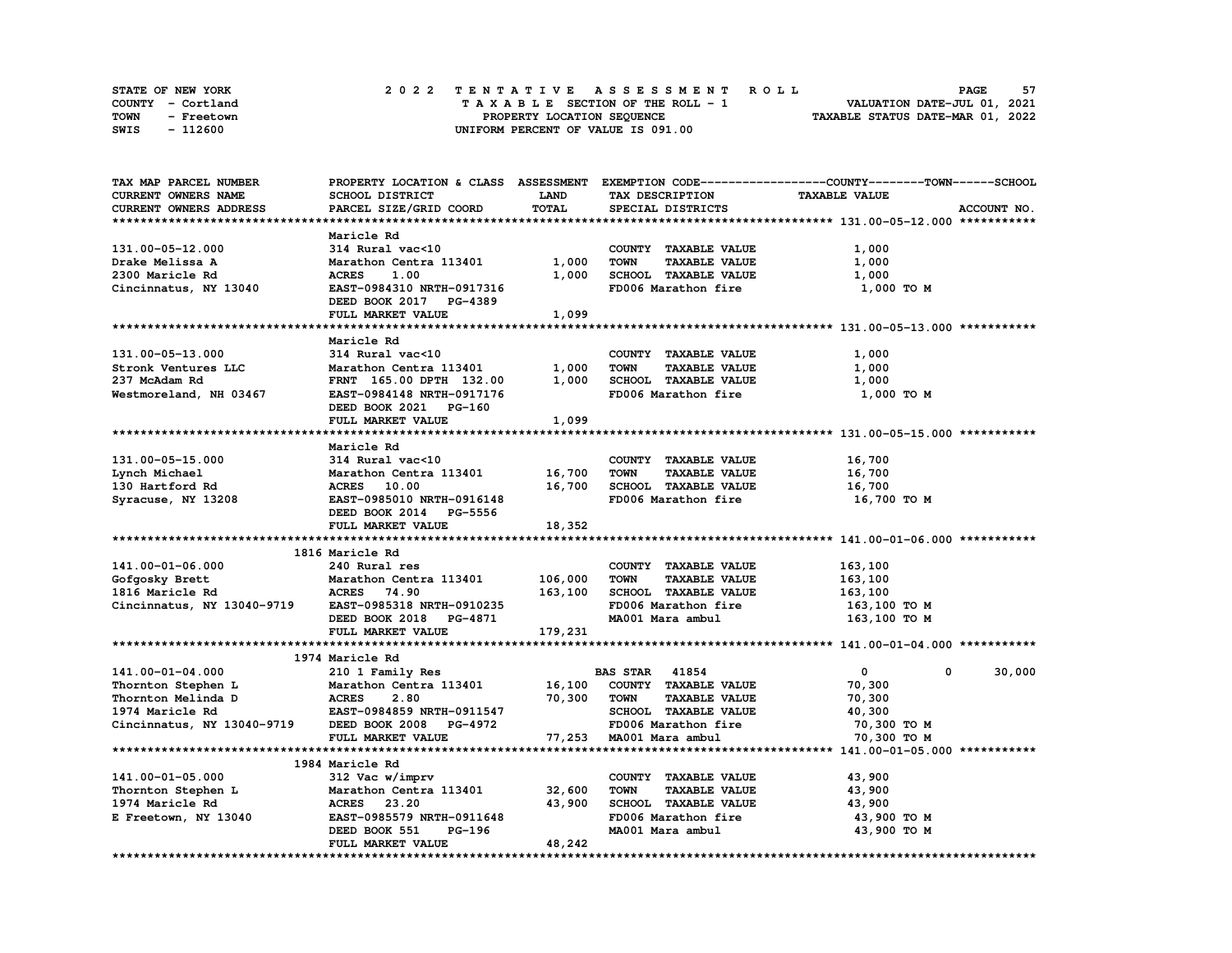| <b>STATE OF NEW YORK</b> | 2022 TENTATIVE ASSESSMENT ROLL     | 58<br><b>PAGE</b>                |
|--------------------------|------------------------------------|----------------------------------|
| COUNTY - Cortland        | TAXABLE SECTION OF THE ROLL - 1    | VALUATION DATE-JUL 01, 2021      |
| TOWN<br>- Freetown       | PROPERTY LOCATION SEQUENCE         | TAXABLE STATUS DATE-MAR 01, 2022 |
| - 112600<br>SWIS         | UNIFORM PERCENT OF VALUE IS 091.00 |                                  |

| TAX MAP PARCEL NUMBER  |                                                                                                                                                                                                           |         |                                     | PROPERTY LOCATION & CLASS ASSESSMENT EXEMPTION CODE----------------COUNTY-------TOWN-----SCHOOL |
|------------------------|-----------------------------------------------------------------------------------------------------------------------------------------------------------------------------------------------------------|---------|-------------------------------------|-------------------------------------------------------------------------------------------------|
| CURRENT OWNERS NAME    | SCHOOL DISTRICT                                                                                                                                                                                           | LAND    | TAX DESCRIPTION                     | <b>TAXABLE VALUE</b>                                                                            |
| CURRENT OWNERS ADDRESS | PARCEL SIZE/GRID COORD                                                                                                                                                                                    | TOTAL   | SPECIAL DISTRICTS                   | ACCOUNT NO.                                                                                     |
|                        |                                                                                                                                                                                                           |         |                                     |                                                                                                 |
|                        | 2117 Maricle Rd                                                                                                                                                                                           |         |                                     |                                                                                                 |
| 131.00-03-06.000       | 260 Seasonal res                                                                                                                                                                                          |         | COUNTY TAXABLE VALUE                | 64,000                                                                                          |
| Demarest Carl H        | Marathon Centra 113401                                                                                                                                                                                    | 21,000  | <b>TOWN</b><br><b>TAXABLE VALUE</b> | 64,000                                                                                          |
|                        |                                                                                                                                                                                                           | 64,000  | SCHOOL TAXABLE VALUE                | 64,000                                                                                          |
|                        | EAST-0984073 NRTH-0914083                                                                                                                                                                                 |         | FD006 Marathon fire                 | 64,000 TO M                                                                                     |
|                        | Demarest Danielle C<br>28280 Main Rd<br>28280 Main Rd<br>28280 Main Rd<br>28280 Main Rd<br>28280 Main Rd<br>28280 Main Rd<br>28280 Main Rd<br>28280 Main Rd<br>28280 BOOK 2018 PG-2176                    |         |                                     |                                                                                                 |
|                        | <b>FULL MARKET VALUE</b>                                                                                                                                                                                  | 70,330  |                                     |                                                                                                 |
|                        |                                                                                                                                                                                                           |         |                                     |                                                                                                 |
|                        | 2118 Maricle Rd                                                                                                                                                                                           |         |                                     |                                                                                                 |
| 131.00-02-07.000       | 210 1 Family Res                                                                                                                                                                                          |         | COUNTY TAXABLE VALUE                | 121,500                                                                                         |
|                        |                                                                                                                                                                                                           | 23,200  | <b>TAXABLE VALUE</b><br><b>TOWN</b> | 121,500                                                                                         |
|                        | Barry Eric M<br>Barry Emily A<br>2118 Maricle Rd<br>2118 Maricle Rd<br>2118 Maricle Rd<br>2118 Maricle Rd<br>2018 PG-4971<br>2018 PG-4971<br>2018 PG-4971<br>2018 PG-4971<br>2018 PG-4971<br>2018 PG-4971 | 121,500 | SCHOOL TAXABLE VALUE                | 121,500                                                                                         |
|                        |                                                                                                                                                                                                           |         | FD006 Marathon fire                 | 121,500 TO M                                                                                    |
|                        |                                                                                                                                                                                                           |         |                                     |                                                                                                 |
|                        | FULL MARKET VALUE                                                                                                                                                                                         | 133,516 |                                     |                                                                                                 |
|                        |                                                                                                                                                                                                           |         |                                     |                                                                                                 |
|                        | 2123 Maricle Rd                                                                                                                                                                                           |         |                                     |                                                                                                 |
| 131.00-03-05.000       | 260 Seasonal res                                                                                                                                                                                          |         | COUNTY TAXABLE VALUE                | 46,000                                                                                          |
|                        |                                                                                                                                                                                                           |         |                                     |                                                                                                 |
|                        | Marathon Centra 113401 15,200                                                                                                                                                                             | 46,000  | <b>TAXABLE VALUE</b><br>TOWN        | 46,000                                                                                          |
|                        |                                                                                                                                                                                                           |         | SCHOOL TAXABLE VALUE                | 46,000                                                                                          |
|                        |                                                                                                                                                                                                           |         | FD006 Marathon fire                 | 46,000 TO M                                                                                     |
|                        |                                                                                                                                                                                                           |         |                                     |                                                                                                 |
|                        | FULL MARKET VALUE                                                                                                                                                                                         | 50,549  |                                     |                                                                                                 |
|                        |                                                                                                                                                                                                           |         |                                     |                                                                                                 |
|                        | 2128 Maricle Rd                                                                                                                                                                                           |         |                                     |                                                                                                 |
| 131.00-02-05.000       | 312 Vac w/imprv                                                                                                                                                                                           |         | COUNTY TAXABLE VALUE                | 33,000                                                                                          |
| Burton Diane           | Marathon Centra 113401 22,100                                                                                                                                                                             |         | <b>TOWN</b><br><b>TAXABLE VALUE</b> | 33,000                                                                                          |
| 743 Cedarbrook Rd      | <b>ACRES</b><br>5.81                                                                                                                                                                                      | 33,000  | SCHOOL TAXABLE VALUE                | 33,000                                                                                          |
| Bridgewater, NJ 08807  | EAST-0984896 NRTH-0914815                                                                                                                                                                                 |         | FD006 Marathon fire                 | 33,000 TO M                                                                                     |
|                        | DEED BOOK 2015 PG-1259                                                                                                                                                                                    |         |                                     |                                                                                                 |
|                        | FULL MARKET VALUE                                                                                                                                                                                         | 36,264  |                                     |                                                                                                 |
|                        |                                                                                                                                                                                                           |         |                                     |                                                                                                 |
|                        | 2191 Maricle Rd                                                                                                                                                                                           |         |                                     |                                                                                                 |
| 131.00-03-04.000       | 210 1 Family Res                                                                                                                                                                                          |         | COUNTY TAXABLE VALUE                | 61,700                                                                                          |
| Brenner Estate Dale F  | Marathon Centra 113401 22,300                                                                                                                                                                             |         | <b>TOWN</b><br><b>TAXABLE VALUE</b> | 61,700                                                                                          |
| 2191 Maricle Rd        | <b>ACRES</b><br>5.91                                                                                                                                                                                      | 61,700  | SCHOOL TAXABLE VALUE                | 61,700                                                                                          |
| Cincinnatus, NY 13040  | EAST-0984021 NRTH-0914654                                                                                                                                                                                 |         | FD006 Marathon fire                 | 61,700 TO M                                                                                     |
|                        | DEED BOOK 10139 PG-40001                                                                                                                                                                                  |         |                                     |                                                                                                 |
|                        | FULL MARKET VALUE                                                                                                                                                                                         | 67,802  |                                     |                                                                                                 |
|                        |                                                                                                                                                                                                           |         |                                     |                                                                                                 |
|                        | 2199 Maricle Rd                                                                                                                                                                                           |         |                                     |                                                                                                 |
| 131.00-03-03.000       | 314 Rural vac<10                                                                                                                                                                                          |         | COUNTY TAXABLE VALUE                | 14,400                                                                                          |
| Brenner Dale           | Marathon Centra 113401 14,400<br>Maratl<br>ACRES                                                                                                                                                          |         | <b>TOWN</b><br><b>TAXABLE VALUE</b> | 14,400                                                                                          |
| 2191 Maricle Rd        | 5.70                                                                                                                                                                                                      | 14,400  | SCHOOL TAXABLE VALUE                | 14,400                                                                                          |
| Cincinnatus, NY 13040  | EAST-0983994 NRTH-0914952                                                                                                                                                                                 |         | FD006 Marathon fire                 | 14,400 TO M                                                                                     |
|                        | DEED BOOK 10648 PG-45001                                                                                                                                                                                  |         |                                     |                                                                                                 |
|                        | FULL MARKET VALUE                                                                                                                                                                                         | 15,824  |                                     |                                                                                                 |
|                        |                                                                                                                                                                                                           |         |                                     |                                                                                                 |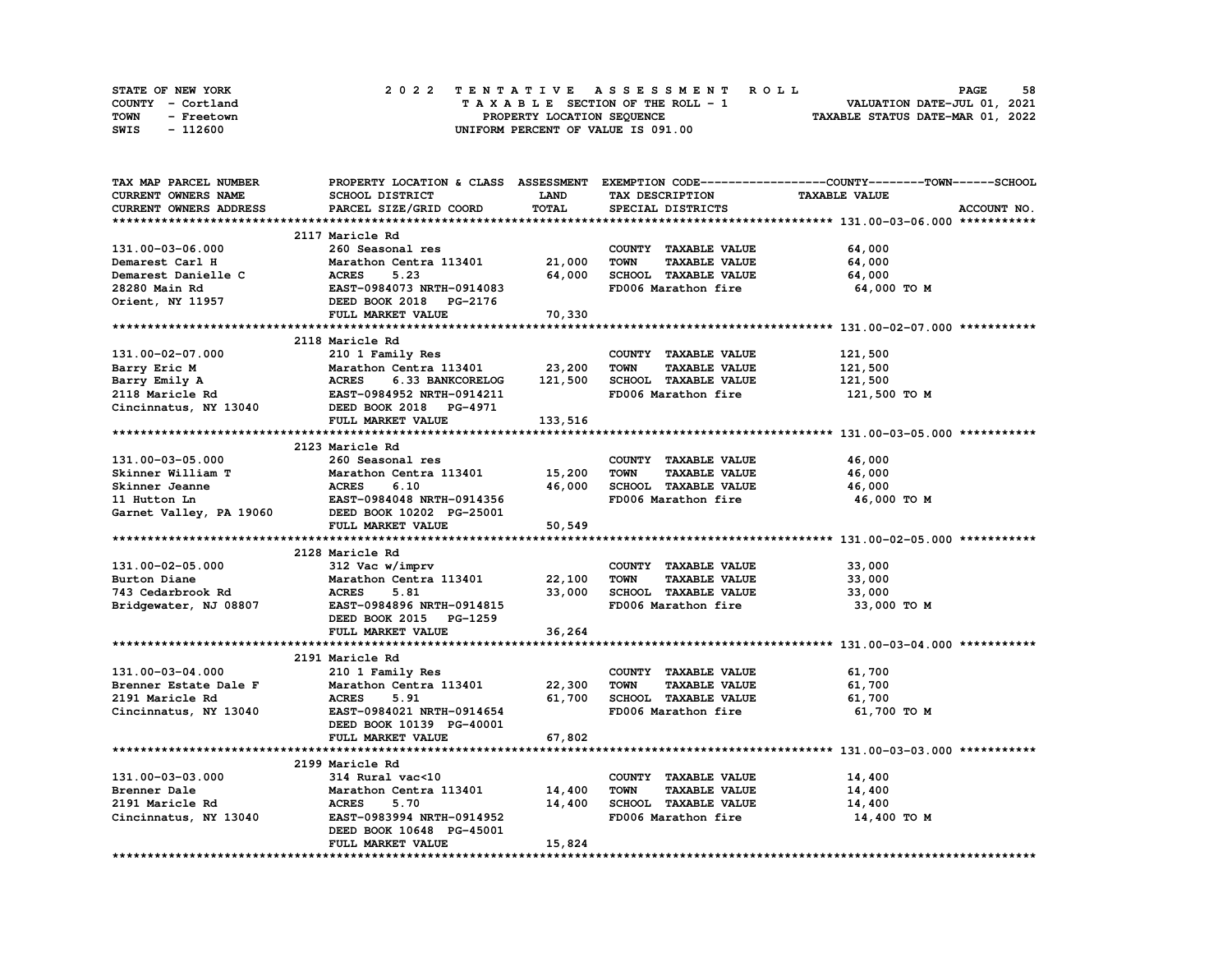| <b>STATE OF NEW YORK</b> | 2022 TENTATIVE ASSESSMENT ROLL     | 59<br><b>PAGE</b>                |
|--------------------------|------------------------------------|----------------------------------|
| COUNTY - Cortland        | TAXABLE SECTION OF THE ROLL - 1    | VALUATION DATE-JUL 01, 2021      |
| TOWN<br>- Freetown       | PROPERTY LOCATION SEQUENCE         | TAXABLE STATUS DATE-MAR 01, 2022 |
| - 112600<br>SWIS         | UNIFORM PERCENT OF VALUE IS 091.00 |                                  |

| TAX MAP PARCEL NUMBER         |                                                                                        |             |                                     | PROPERTY LOCATION & CLASS ASSESSMENT EXEMPTION CODE----------------COUNTY-------TOWN-----SCHOOL |
|-------------------------------|----------------------------------------------------------------------------------------|-------------|-------------------------------------|-------------------------------------------------------------------------------------------------|
| <b>CURRENT OWNERS NAME</b>    | <b>SCHOOL DISTRICT</b>                                                                 | <b>LAND</b> | TAX DESCRIPTION                     | <b>TAXABLE VALUE</b>                                                                            |
| <b>CURRENT OWNERS ADDRESS</b> | PARCEL SIZE/GRID COORD                                                                 | TOTAL       | SPECIAL DISTRICTS                   | ACCOUNT NO.                                                                                     |
|                               |                                                                                        |             |                                     |                                                                                                 |
|                               | 2206 Maricle Rd                                                                        |             |                                     |                                                                                                 |
| 131.00-02-02.000              | 322 Rural vac>10                                                                       |             | AG COMMIT 41730                     | 6,802<br>6,802<br>6,802                                                                         |
| Ritter H Joel                 | Marathon Centra 113401                                                                 | 27,700      | COUNTY TAXABLE VALUE                | 20,898                                                                                          |
| 21 Dewsbury Ln                | ACRES 19.12                                                                            | 27,700      | <b>TOWN</b><br><b>TAXABLE VALUE</b> | 20,898                                                                                          |
| Quakertown, PA 18951          | EAST-0985285 NRTH-0915257                                                              |             | SCHOOL TAXABLE VALUE                | 20,898                                                                                          |
|                               | DEED BOOK 2009 PG-5947                                                                 |             | FD006 Marathon fire                 | 27,700 TO M                                                                                     |
| MAY BE SUBJECT TO PAYMENT     | FULL MARKET VALUE                                                                      | 30,440      |                                     |                                                                                                 |
| UNDER AGDIST LAW TIL 2029     |                                                                                        |             |                                     |                                                                                                 |
|                               |                                                                                        |             |                                     |                                                                                                 |
|                               | 2211 Maricle Rd                                                                        |             |                                     |                                                                                                 |
| 131.00-03-02.000              | 314 Rural vac<10                                                                       |             | COUNTY TAXABLE VALUE                | 13,900                                                                                          |
| Dadio Stephen                 | Marathon Centra 113401 13,900                                                          |             | <b>TOWN</b><br><b>TAXABLE VALUE</b> | 13,900                                                                                          |
| Dadio Alexandra               |                                                                                        | 13,900      | SCHOOL TAXABLE VALUE                | 13,900                                                                                          |
| 513 Buttonwood St             | <b>Marathon Centra 113401<br/>ACRES 5.45 BANK LERETA<br/>EAST-0983967 NRTH-0915249</b> |             | FD006 Marathon fire                 | 13,900 то м                                                                                     |
|                               |                                                                                        |             |                                     |                                                                                                 |
|                               | Perkasie, PA 18944 DEED BOOK 2015 PG-2343<br>FULL MARKET VALUE                         | 15,275      |                                     |                                                                                                 |
|                               |                                                                                        |             |                                     |                                                                                                 |
|                               | 2221 Maricle Rd                                                                        |             |                                     |                                                                                                 |
| 131.00-03-01.000              | 260 Seasonal res                                                                       |             | COUNTY TAXABLE VALUE                | 16,600                                                                                          |
|                               | Marathon Centra 113401                                                                 | 13,300      | <b>TOWN</b><br><b>TAXABLE VALUE</b> | 16,600                                                                                          |
|                               |                                                                                        | 16,600      | SCHOOL TAXABLE VALUE                | 16,600                                                                                          |
|                               |                                                                                        |             | FD006 Marathon fire                 | 16,600 то м                                                                                     |
|                               | Perkasie, PA 18944 DEED BOOK 2015 PG-2343                                              |             |                                     |                                                                                                 |
|                               | FULL MARKET VALUE                                                                      |             |                                     |                                                                                                 |
|                               |                                                                                        | 18,242      |                                     |                                                                                                 |
|                               | 2224 Maricle Rd                                                                        |             |                                     |                                                                                                 |
| 131.00-02-01.000              | 260 Seasonal res                                                                       |             | AG COMMIT 41730                     | 17,996<br>17,996                                                                                |
| Ritter H Joel                 | Marathon Centra 113401 40,100                                                          |             | COUNTY TAXABLE VALUE                | 17,996                                                                                          |
|                               |                                                                                        |             |                                     | 93,204                                                                                          |
| 31 Dewsbury Ln                | <b>ACRES</b> 20.03                                                                     | 111,200     | <b>TOWN</b><br><b>TAXABLE VALUE</b> | 93,204                                                                                          |
| Quakertown, PA 18951          | EAST-0985264 NRTH-0915779                                                              |             | SCHOOL TAXABLE VALUE                | 93,204                                                                                          |
|                               | DEED BOOK 2021 PG-6138                                                                 |             | FD006 Marathon fire                 | 111,200 TO M                                                                                    |
| MAY BE SUBJECT TO PAYMENT     | FULL MARKET VALUE                                                                      | 122,198     |                                     |                                                                                                 |
| UNDER AGDIST LAW TIL 2029     |                                                                                        |             |                                     |                                                                                                 |
|                               |                                                                                        |             |                                     |                                                                                                 |
|                               | 2254 Maricle Rd                                                                        |             |                                     |                                                                                                 |
| 131.00-05-14.000              | 260 Seasonal res                                                                       |             | COUNTY TAXABLE VALUE                | 131,300                                                                                         |
| Stronk Ventures LLC           | Marathon Centra 113401                                                                 | 71,300      | <b>TOWN</b><br><b>TAXABLE VALUE</b> | 131,300                                                                                         |
| 237 McAdam Rd                 | <b>ACRES</b> 46.00                                                                     | 131,300     | SCHOOL TAXABLE VALUE                | 131,300                                                                                         |
| Westmoreland, NH 03467        | EAST-0985041 NRTH-0916809                                                              |             | FD006 Marathon fire                 | 131,300 TO M                                                                                    |
|                               | DEED BOOK 2021 PG-160                                                                  |             |                                     |                                                                                                 |
|                               | FULL MARKET VALUE                                                                      | 144,286     |                                     |                                                                                                 |
|                               |                                                                                        |             |                                     |                                                                                                 |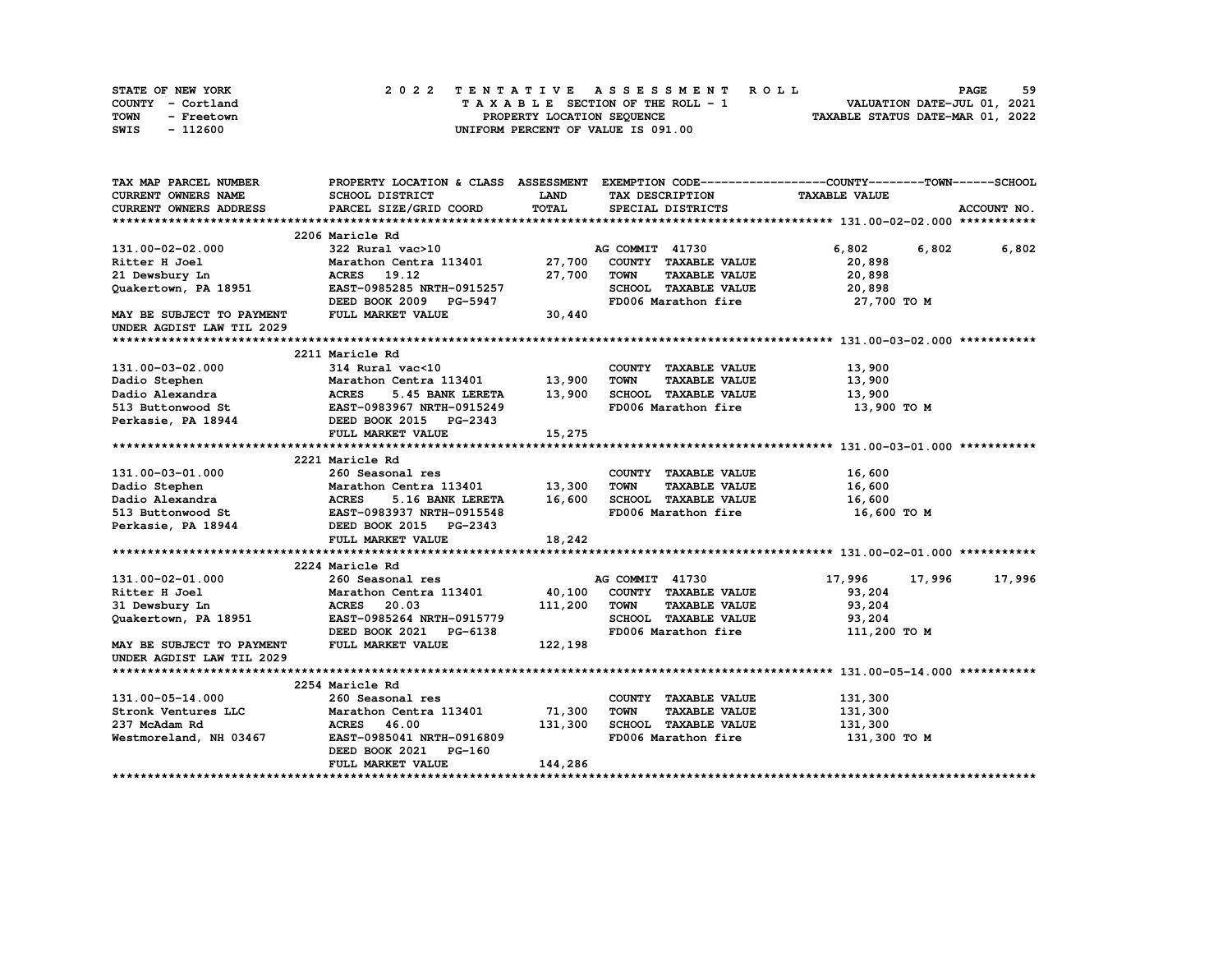| STATE OF NEW YORK  | 2022 TENTATIVE ASSESSMENT ROLL     | 60<br><b>PAGE</b>                |
|--------------------|------------------------------------|----------------------------------|
| COUNTY - Cortland  | TAXABLE SECTION OF THE ROLL - 1    | VALUATION DATE-JUL 01, 2021      |
| TOWN<br>- Freetown | PROPERTY LOCATION SEQUENCE         | TAXABLE STATUS DATE-MAR 01, 2022 |
| - 112600<br>SWIS   | UNIFORM PERCENT OF VALUE IS 091.00 |                                  |

| TAX MAP PARCEL NUMBER                    | PROPERTY LOCATION & CLASS ASSESSMENT EXEMPTION CODE----------------COUNTY-------TOWN-----SCHOOL |             |                       |                      |                      |            |               |
|------------------------------------------|-------------------------------------------------------------------------------------------------|-------------|-----------------------|----------------------|----------------------|------------|---------------|
| <b>CURRENT OWNERS NAME</b>               | <b>SCHOOL DISTRICT</b>                                                                          | <b>LAND</b> |                       | TAX DESCRIPTION      | <b>TAXABLE VALUE</b> |            |               |
| <b>CURRENT OWNERS ADDRESS</b>            | PARCEL SIZE/GRID COORD                                                                          | TOTAL       |                       | SPECIAL DISTRICTS    |                      |            | ACCOUNT NO.   |
|                                          |                                                                                                 |             |                       |                      |                      |            |               |
|                                          | 2300 Maricle Rd                                                                                 |             |                       |                      |                      |            |               |
| 131.00-05-11.000                         | 210 1 Family Res                                                                                |             | <b>BAS STAR 41854</b> |                      | $\overline{0}$       |            | $0 \t 30,000$ |
| Drake Melissa E                          | Marathon Centra 113401 20,500                                                                   |             |                       | COUNTY TAXABLE VALUE | 76,000               |            |               |
| Drake James K                            | <b>ACRES</b><br>5.00                                                                            | 76,000      | <b>TOWN</b>           | <b>TAXABLE VALUE</b> | 76,000               |            |               |
| 2300 Maricle Rd                          | EAST-0984304 NRTH-0917552                                                                       |             |                       | SCHOOL TAXABLE VALUE | 46,000               |            |               |
|                                          | Cincinnatus, NY 13040 DEED BOOK 10128 PG-00001                                                  |             |                       | FD006 Marathon fire  | 76,000 TO M          |            |               |
|                                          | FULL MARKET VALUE                                                                               | 83,516      |                       |                      |                      |            |               |
|                                          |                                                                                                 |             |                       |                      |                      |            |               |
|                                          | 2320 Maricle Rd                                                                                 |             |                       |                      |                      |            |               |
| 131.00-05-09.000                         | 210 1 Family Res                                                                                |             | <b>BAS STAR 41854</b> |                      | $\mathbf{0}$         | $^{\circ}$ | 30,000        |
| Ross Gregory                             | Marathon Centra 113401 12,900                                                                   |             |                       | COUNTY TAXABLE VALUE | 95,900               |            |               |
| 2320 Maricle Rd                          | <b>ACRES</b><br>1.15                                                                            | 95,900      | <b>TOWN</b>           | <b>TAXABLE VALUE</b> | 95,900               |            |               |
| Cincinnatus, NY 13040                    | EAST-0984096 NRTH-0917826                                                                       |             |                       | SCHOOL TAXABLE VALUE | 65,900               |            |               |
|                                          | DEED BOOK 2012 PG-4620                                                                          |             |                       | FD006 Marathon fire  | 95,900 TO M          |            |               |
|                                          | FULL MARKET VALUE                                                                               | 105,385     |                       |                      |                      |            |               |
|                                          |                                                                                                 |             |                       |                      |                      |            |               |
|                                          | 2324 Maricle Rd                                                                                 |             |                       |                      |                      |            |               |
| 131.00-05-10.000                         | 210 1 Family Res                                                                                |             |                       | COUNTY TAXABLE VALUE | 39,000               |            |               |
| Cole Donald C II                         | Marathon Centra 113401 13,900                                                                   |             | TOWN                  | <b>TAXABLE VALUE</b> | 39,000               |            |               |
| Ross Becky S                             | <b>ACRES</b><br>1.68                                                                            | 39,000      |                       | SCHOOL TAXABLE VALUE | 39,000               |            |               |
| 2330 Maricle Rd                          | EAST-0984395 NRTH-0917840                                                                       |             |                       | FD006 Marathon fire  | 39,000 TO M          |            |               |
|                                          | Cincinnatus, NY 13040 DEED BOOK 2020 PG-6593                                                    |             |                       |                      |                      |            |               |
|                                          | FULL MARKET VALUE                                                                               | 42,857      |                       |                      |                      |            |               |
|                                          |                                                                                                 |             |                       |                      |                      |            |               |
|                                          | 2330 Maricle Rd                                                                                 |             |                       |                      |                      |            |               |
| 131.00-05-08.000                         | 210 1 Family Res                                                                                |             | <b>BAS STAR 41854</b> |                      | $\mathbf{0}$         | $^{\circ}$ | 30,000        |
| Cole Donald C 11                         | Marathon Centra 113401 18,000 COUNTY TAXABLE VALUE                                              |             |                       |                      | 73,400               |            |               |
| Ross Becky S                             | <b>ACRES</b><br>3.74                                                                            | 73,400      | <b>TOWN</b>           | <b>TAXABLE VALUE</b> | 73,400               |            |               |
|                                          | <b>EAST-0984229 NRTH-0918078</b>                                                                |             |                       | SCHOOL TAXABLE VALUE | 43,400               |            |               |
| 2330 Maricle Rd<br>Cincinnatus, NY 13040 | DEED BOOK 2020 PG-6593                                                                          |             |                       | FD006 Marathon fire  | 73,400 TO M          |            |               |
|                                          | FULL MARKET VALUE                                                                               | 80,659      |                       |                      |                      |            |               |
|                                          |                                                                                                 |             |                       |                      |                      |            |               |
|                                          | 2356 Maricle Rd                                                                                 |             |                       |                      |                      |            |               |
| 131.00-05-06.000                         | 105 Vac farmland                                                                                |             | AG-CEILING 41720      |                      | 142,668              | 142,668    | 142,668       |
| Kamel Hany                               | Marathon Centra 113401                                                                          | 216,500     |                       | COUNTY TAXABLE VALUE | 73,832               |            |               |
| Kamel Leila                              | ACRES 117.20                                                                                    | 216,500     | <b>TOWN</b>           | <b>TAXABLE VALUE</b> | 73,832               |            |               |
| 212 West End Ave                         | EAST-0985079 NRTH-0919113                                                                       |             |                       | SCHOOL TAXABLE VALUE | 73,832               |            |               |
| Ridgewood, NJ 07450                      | DEED BOOK 2014 PG-6897                                                                          |             |                       | FD001 Cincin Fire    | 216,500 ТО М         |            |               |
|                                          | FULL MARKET VALUE                                                                               | 237,912     |                       |                      |                      |            |               |
| MAY BE SUBJECT TO PAYMENT                |                                                                                                 |             |                       |                      |                      |            |               |
| UNDER AGDIST LAW TIL 2026                |                                                                                                 |             |                       |                      |                      |            |               |
|                                          |                                                                                                 |             |                       |                      |                      |            |               |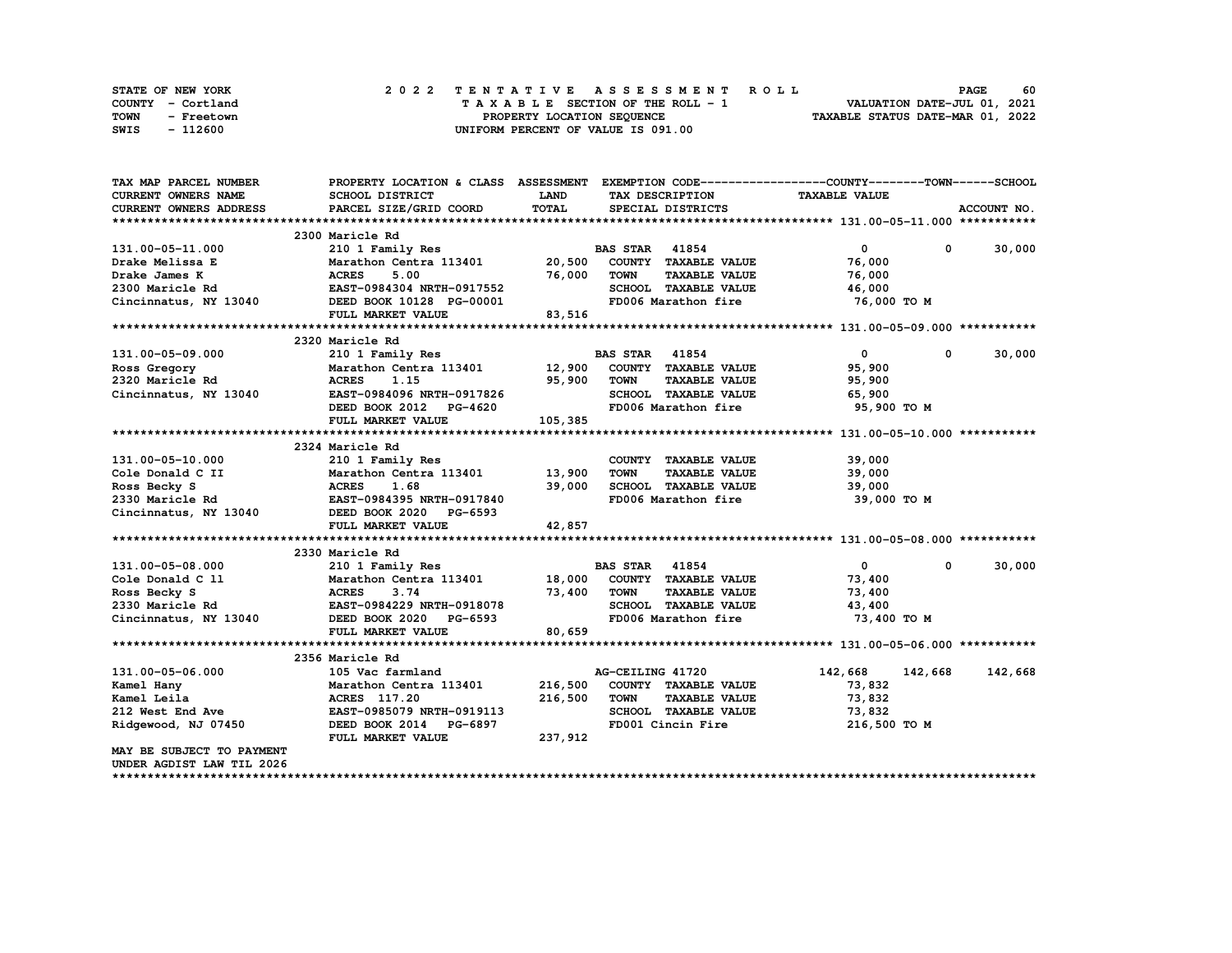| STATE OF NEW YORK  | 2022 TENTATIVE ASSESSMENT ROLL     | 61<br><b>PAGE</b>                |
|--------------------|------------------------------------|----------------------------------|
| COUNTY - Cortland  | TAXABLE SECTION OF THE ROLL - 1    | VALUATION DATE-JUL 01, 2021      |
| TOWN<br>- Freetown | PROPERTY LOCATION SEQUENCE         | TAXABLE STATUS DATE-MAR 01, 2022 |
| - 112600<br>SWIS   | UNIFORM PERCENT OF VALUE IS 091.00 |                                  |

| TAX MAP PARCEL NUMBER                                                                                                                               |                                                                                 |             |                                     | PROPERTY LOCATION & CLASS ASSESSMENT EXEMPTION CODE----------------COUNTY-------TOWN-----SCHOOL |               |
|-----------------------------------------------------------------------------------------------------------------------------------------------------|---------------------------------------------------------------------------------|-------------|-------------------------------------|-------------------------------------------------------------------------------------------------|---------------|
| CURRENT OWNERS NAME                                                                                                                                 | SCHOOL DISTRICT                                                                 | <b>LAND</b> | TAX DESCRIPTION                     | <b>TAXABLE VALUE</b>                                                                            |               |
| <b>CURRENT OWNERS ADDRESS</b>                                                                                                                       | PARCEL SIZE/GRID COORD                                                          | TOTAL       | SPECIAL DISTRICTS                   |                                                                                                 | ACCOUNT NO.   |
|                                                                                                                                                     |                                                                                 |             |                                     |                                                                                                 |               |
|                                                                                                                                                     | 2369 Maricle Rd                                                                 |             |                                     |                                                                                                 |               |
| 131.00-05-02.000                                                                                                                                    | 210 1 Family Res                                                                |             | <b>BAS STAR</b> 41854               | $\bullet$                                                                                       | $0 \t 30,000$ |
| Baker Daniel H                                                                                                                                      | Marathon Centra 113401 12,500                                                   |             | COUNTY TAXABLE VALUE                | 82,500                                                                                          |               |
| Baker Teresa A                                                                                                                                      | 1.00 BANKCORELOG 82,500                                                         |             | <b>TOWN</b><br><b>TAXABLE VALUE</b> | 82,500                                                                                          |               |
| 2369 Maricle Rd                                                                                                                                     | ACRES 1.00 BANKCORELOG<br>EAST-0983519 NRTH-0919458                             |             | SCHOOL TAXABLE VALUE                | 52,500                                                                                          |               |
| Cincinnatus, NY 13040 DEED BOOK 2011 PG-6178                                                                                                        |                                                                                 |             |                                     | FD001 Cincin Fire 32,500 TO M                                                                   |               |
|                                                                                                                                                     | FULL MARKET VALUE                                                               | 90,659      |                                     |                                                                                                 |               |
|                                                                                                                                                     |                                                                                 |             |                                     |                                                                                                 |               |
|                                                                                                                                                     | 2405 Maricle Rd                                                                 |             |                                     |                                                                                                 |               |
| 131.00-05-01.000                                                                                                                                    | 112 Dairy farm                                                                  |             | AG-CEILING 41720                    | 48,001<br>48,001                                                                                | 48,001        |
| 131.00-05-01.000<br>Waltz Jonathan J Marathon Centra 113401 88,100<br>Waltz Alta M ACRES 60.00 230,900<br>2405 Maricle Rd EAST-0983304 NRTH-0920146 |                                                                                 |             | COUNTY TAXABLE VALUE                | 182,899                                                                                         |               |
|                                                                                                                                                     |                                                                                 |             | <b>TOWN</b><br><b>TAXABLE VALUE</b> | 182,899                                                                                         |               |
|                                                                                                                                                     |                                                                                 |             | SCHOOL TAXABLE VALUE                | 182,899                                                                                         |               |
| East Freetown, NY 13040-9723 DEED BOOK 2012 PG-3975                                                                                                 |                                                                                 |             | FD001 Cincin Fire                   | 230,900 то м                                                                                    |               |
|                                                                                                                                                     | FULL MARKET VALUE                                                               | 253,736     |                                     |                                                                                                 |               |
| MAY BE SUBJECT TO PAYMENT                                                                                                                           |                                                                                 |             |                                     |                                                                                                 |               |
| UNDER AGDIST LAW TIL 2026                                                                                                                           |                                                                                 |             |                                     |                                                                                                 |               |
|                                                                                                                                                     |                                                                                 |             |                                     |                                                                                                 |               |
|                                                                                                                                                     | 2447 Maricle Rd                                                                 |             |                                     |                                                                                                 |               |
| 121.00-04-09.000                                                                                                                                    | 270 Mfg housing                                                                 |             | COUNTY TAXABLE VALUE                | 29,000                                                                                          |               |
| Fox Steven G                                                                                                                                        | Marathon Centra 113401 14,500                                                   |             | <b>TOWN</b><br><b>TAXABLE VALUE</b> | 29,000                                                                                          |               |
| Fox Angela R                                                                                                                                        | <b>ACRES</b><br>2.00                                                            | 29,000      | SCHOOL TAXABLE VALUE                | 29,000                                                                                          |               |
| 5781 Route 23                                                                                                                                       | $2.33$<br>EAST-0983465 NRTH-0920783                                             |             | FD001 Cincin Fire                   | 29,000 TO M                                                                                     |               |
| Cincinnatus, NY 13040                                                                                                                               | DEED BOOK 2021 PG-2164                                                          |             |                                     |                                                                                                 |               |
|                                                                                                                                                     | FULL MARKET VALUE                                                               | 31,868      |                                     |                                                                                                 |               |
|                                                                                                                                                     |                                                                                 |             |                                     |                                                                                                 |               |
|                                                                                                                                                     | 2475 Maricle Rd                                                                 |             |                                     |                                                                                                 |               |
| 121.00-04-08.000                                                                                                                                    | 270 Mfg housing                                                                 |             | COUNTY TAXABLE VALUE                | 29,300                                                                                          |               |
| Wood Ronald W                                                                                                                                       |                                                                                 |             | <b>TOWN</b><br><b>TAXABLE VALUE</b> | 29,300                                                                                          |               |
| Wood Brandon                                                                                                                                        | Marathon Centra 113401 21,100<br>ACRES 5.29 29,300<br>EAST-0983457 NRTH-0921255 |             | SCHOOL TAXABLE VALUE                | 29,300                                                                                          |               |
| 2475 Maricle Rd                                                                                                                                     |                                                                                 |             | FD001 Cincin Fire                   | 29,300 TO M                                                                                     |               |
| Cincinnatus, NY 13040 DEED BOOK 2018 PG-5754                                                                                                        |                                                                                 |             | MA001 Mara ambul                    | 29,300 то м                                                                                     |               |
|                                                                                                                                                     | FULL MARKET VALUE                                                               | 32,198      |                                     |                                                                                                 |               |
|                                                                                                                                                     |                                                                                 |             |                                     |                                                                                                 |               |
|                                                                                                                                                     | 2503 Maricle Rd                                                                 |             |                                     |                                                                                                 |               |
| 121.00-04-07.000                                                                                                                                    | 270 Mfg housing                                                                 |             | COUNTY TAXABLE VALUE                | 27,800                                                                                          |               |
| Osborn Melissa E                                                                                                                                    | Marathon Centra 113401 13,100                                                   |             | <b>TOWN</b><br><b>TAXABLE VALUE</b> | 27,800                                                                                          |               |
| Harris Arthur L                                                                                                                                     |                                                                                 | 27,800      | SCHOOL TAXABLE VALUE                | 27,800                                                                                          |               |
| 2503 Maricle Rd                                                                                                                                     |                                                                                 |             | FD001 Cincin Fire                   | 27,800 TO M                                                                                     |               |
| East Freetown, NY 13040-8706 DEED BOOK 2009 PG-4537                                                                                                 |                                                                                 |             |                                     |                                                                                                 |               |
|                                                                                                                                                     | FULL MARKET VALUE                                                               | 30,549      |                                     |                                                                                                 |               |
|                                                                                                                                                     |                                                                                 |             |                                     |                                                                                                 |               |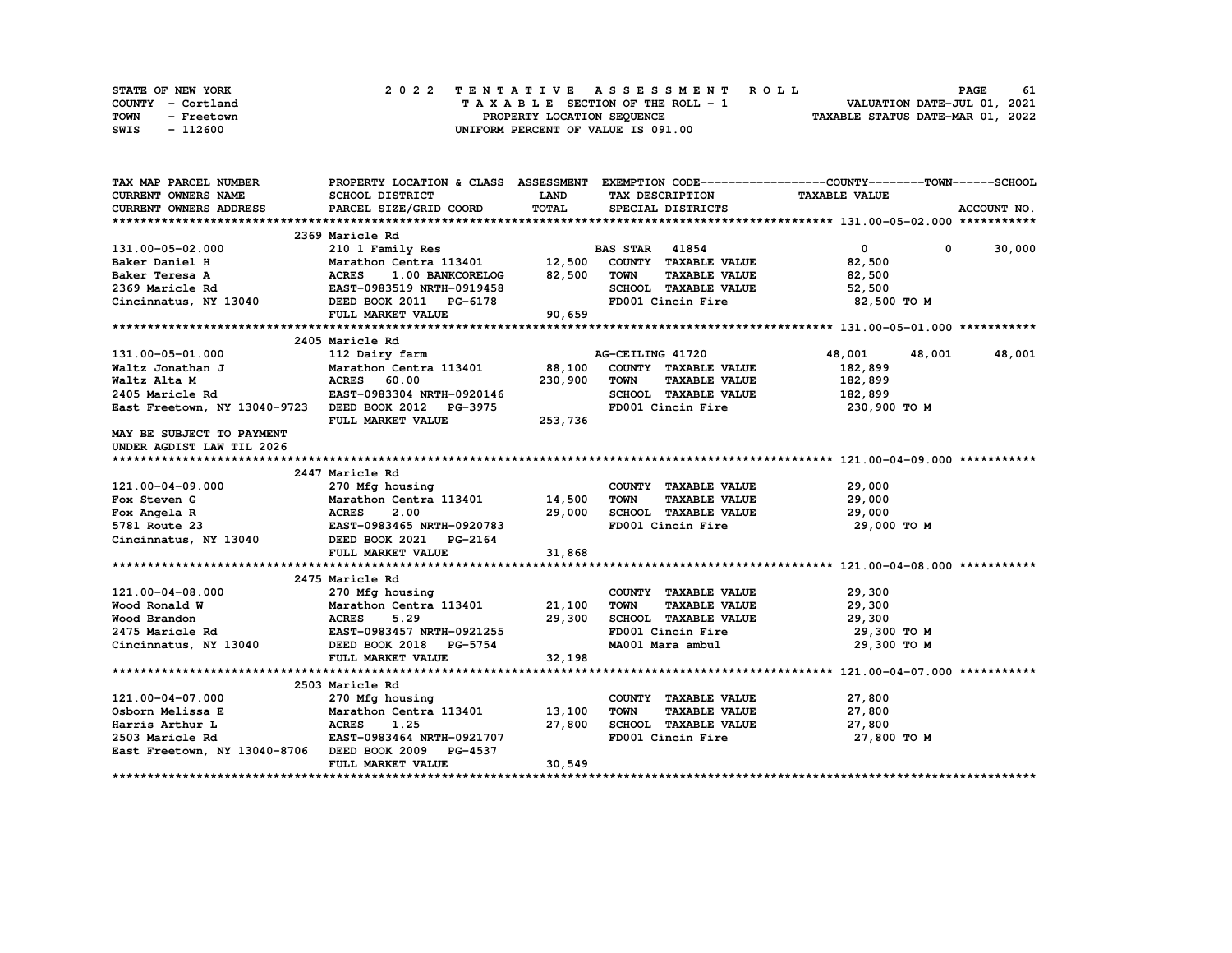| <b>STATE OF NEW YORK</b> | 2022 TENTATIVE ASSESSMENT ROLL     | 62<br><b>PAGE</b>                |
|--------------------------|------------------------------------|----------------------------------|
| COUNTY - Cortland        | TAXABLE SECTION OF THE ROLL - 1    | VALUATION DATE-JUL 01, 2021      |
| TOWN<br>- Freetown       | PROPERTY LOCATION SEQUENCE         | TAXABLE STATUS DATE-MAR 01, 2022 |
| - 112600<br>SWIS         | UNIFORM PERCENT OF VALUE IS 091.00 |                                  |

|                                             |                                                                                                                                                                                                                                                                                                                                                                                                                                        |                                                                                                             |                                                               | PROPERTY LOCATION & CLASS ASSESSMENT EXEMPTION CODE----------------COUNTY-------TOWN-----SCHOOL                                                                                                                                                                                                                                                            |                                                                                                                                                        |
|---------------------------------------------|----------------------------------------------------------------------------------------------------------------------------------------------------------------------------------------------------------------------------------------------------------------------------------------------------------------------------------------------------------------------------------------------------------------------------------------|-------------------------------------------------------------------------------------------------------------|---------------------------------------------------------------|------------------------------------------------------------------------------------------------------------------------------------------------------------------------------------------------------------------------------------------------------------------------------------------------------------------------------------------------------------|--------------------------------------------------------------------------------------------------------------------------------------------------------|
| SCHOOL DISTRICT                             | <b>LAND</b>                                                                                                                                                                                                                                                                                                                                                                                                                            |                                                                                                             | TAX DESCRIPTION                                               | <b>TAXABLE VALUE</b>                                                                                                                                                                                                                                                                                                                                       |                                                                                                                                                        |
| PARCEL SIZE/GRID COORD                      | TOTAL                                                                                                                                                                                                                                                                                                                                                                                                                                  |                                                                                                             |                                                               |                                                                                                                                                                                                                                                                                                                                                            | ACCOUNT NO.                                                                                                                                            |
|                                             |                                                                                                                                                                                                                                                                                                                                                                                                                                        |                                                                                                             |                                                               |                                                                                                                                                                                                                                                                                                                                                            |                                                                                                                                                        |
|                                             |                                                                                                                                                                                                                                                                                                                                                                                                                                        |                                                                                                             |                                                               |                                                                                                                                                                                                                                                                                                                                                            |                                                                                                                                                        |
|                                             |                                                                                                                                                                                                                                                                                                                                                                                                                                        |                                                                                                             |                                                               | $\mathbf 0$<br>0                                                                                                                                                                                                                                                                                                                                           | 30,000                                                                                                                                                 |
|                                             |                                                                                                                                                                                                                                                                                                                                                                                                                                        |                                                                                                             |                                                               |                                                                                                                                                                                                                                                                                                                                                            |                                                                                                                                                        |
|                                             |                                                                                                                                                                                                                                                                                                                                                                                                                                        |                                                                                                             |                                                               |                                                                                                                                                                                                                                                                                                                                                            |                                                                                                                                                        |
|                                             |                                                                                                                                                                                                                                                                                                                                                                                                                                        |                                                                                                             |                                                               |                                                                                                                                                                                                                                                                                                                                                            |                                                                                                                                                        |
|                                             |                                                                                                                                                                                                                                                                                                                                                                                                                                        |                                                                                                             |                                                               |                                                                                                                                                                                                                                                                                                                                                            |                                                                                                                                                        |
|                                             |                                                                                                                                                                                                                                                                                                                                                                                                                                        |                                                                                                             |                                                               |                                                                                                                                                                                                                                                                                                                                                            |                                                                                                                                                        |
|                                             |                                                                                                                                                                                                                                                                                                                                                                                                                                        |                                                                                                             |                                                               |                                                                                                                                                                                                                                                                                                                                                            |                                                                                                                                                        |
|                                             |                                                                                                                                                                                                                                                                                                                                                                                                                                        |                                                                                                             |                                                               |                                                                                                                                                                                                                                                                                                                                                            |                                                                                                                                                        |
|                                             |                                                                                                                                                                                                                                                                                                                                                                                                                                        |                                                                                                             |                                                               |                                                                                                                                                                                                                                                                                                                                                            |                                                                                                                                                        |
|                                             |                                                                                                                                                                                                                                                                                                                                                                                                                                        |                                                                                                             |                                                               |                                                                                                                                                                                                                                                                                                                                                            |                                                                                                                                                        |
|                                             |                                                                                                                                                                                                                                                                                                                                                                                                                                        |                                                                                                             |                                                               |                                                                                                                                                                                                                                                                                                                                                            |                                                                                                                                                        |
|                                             |                                                                                                                                                                                                                                                                                                                                                                                                                                        |                                                                                                             |                                                               |                                                                                                                                                                                                                                                                                                                                                            |                                                                                                                                                        |
|                                             |                                                                                                                                                                                                                                                                                                                                                                                                                                        |                                                                                                             |                                                               |                                                                                                                                                                                                                                                                                                                                                            |                                                                                                                                                        |
|                                             |                                                                                                                                                                                                                                                                                                                                                                                                                                        |                                                                                                             |                                                               |                                                                                                                                                                                                                                                                                                                                                            |                                                                                                                                                        |
|                                             |                                                                                                                                                                                                                                                                                                                                                                                                                                        |                                                                                                             |                                                               |                                                                                                                                                                                                                                                                                                                                                            |                                                                                                                                                        |
|                                             |                                                                                                                                                                                                                                                                                                                                                                                                                                        |                                                                                                             |                                                               |                                                                                                                                                                                                                                                                                                                                                            |                                                                                                                                                        |
|                                             |                                                                                                                                                                                                                                                                                                                                                                                                                                        |                                                                                                             |                                                               |                                                                                                                                                                                                                                                                                                                                                            |                                                                                                                                                        |
|                                             |                                                                                                                                                                                                                                                                                                                                                                                                                                        |                                                                                                             |                                                               |                                                                                                                                                                                                                                                                                                                                                            |                                                                                                                                                        |
|                                             |                                                                                                                                                                                                                                                                                                                                                                                                                                        |                                                                                                             |                                                               |                                                                                                                                                                                                                                                                                                                                                            |                                                                                                                                                        |
|                                             |                                                                                                                                                                                                                                                                                                                                                                                                                                        |                                                                                                             |                                                               |                                                                                                                                                                                                                                                                                                                                                            |                                                                                                                                                        |
|                                             |                                                                                                                                                                                                                                                                                                                                                                                                                                        |                                                                                                             |                                                               |                                                                                                                                                                                                                                                                                                                                                            |                                                                                                                                                        |
|                                             |                                                                                                                                                                                                                                                                                                                                                                                                                                        |                                                                                                             |                                                               |                                                                                                                                                                                                                                                                                                                                                            |                                                                                                                                                        |
| FULL MARKET VALUE                           |                                                                                                                                                                                                                                                                                                                                                                                                                                        |                                                                                                             |                                                               |                                                                                                                                                                                                                                                                                                                                                            |                                                                                                                                                        |
|                                             |                                                                                                                                                                                                                                                                                                                                                                                                                                        |                                                                                                             |                                                               |                                                                                                                                                                                                                                                                                                                                                            |                                                                                                                                                        |
| 2625 Maricle Rd                             |                                                                                                                                                                                                                                                                                                                                                                                                                                        |                                                                                                             |                                                               |                                                                                                                                                                                                                                                                                                                                                            |                                                                                                                                                        |
| 240 Rural res                               |                                                                                                                                                                                                                                                                                                                                                                                                                                        |                                                                                                             |                                                               | $\mathbf{0}$                                                                                                                                                                                                                                                                                                                                               | 30,000                                                                                                                                                 |
| Marathon Centra 113401                      |                                                                                                                                                                                                                                                                                                                                                                                                                                        |                                                                                                             | COUNTY TAXABLE VALUE                                          | 93,000                                                                                                                                                                                                                                                                                                                                                     |                                                                                                                                                        |
|                                             |                                                                                                                                                                                                                                                                                                                                                                                                                                        |                                                                                                             |                                                               |                                                                                                                                                                                                                                                                                                                                                            |                                                                                                                                                        |
| ACRES 16.40                                 | 93,000                                                                                                                                                                                                                                                                                                                                                                                                                                 | <b>TOWN</b>                                                                                                 | <b>TAXABLE VALUE</b>                                          | 93,000                                                                                                                                                                                                                                                                                                                                                     |                                                                                                                                                        |
| EAST-0983110 NRTH-0924142                   |                                                                                                                                                                                                                                                                                                                                                                                                                                        |                                                                                                             | SCHOOL TAXABLE VALUE                                          | 63,000                                                                                                                                                                                                                                                                                                                                                     |                                                                                                                                                        |
| DEED BOOK 1999 PG-536                       |                                                                                                                                                                                                                                                                                                                                                                                                                                        |                                                                                                             | FD001 Cincin Fire                                             | 93,000 TO M                                                                                                                                                                                                                                                                                                                                                |                                                                                                                                                        |
| FULL MARKET VALUE                           | 102,198                                                                                                                                                                                                                                                                                                                                                                                                                                |                                                                                                             |                                                               |                                                                                                                                                                                                                                                                                                                                                            |                                                                                                                                                        |
|                                             |                                                                                                                                                                                                                                                                                                                                                                                                                                        |                                                                                                             |                                                               |                                                                                                                                                                                                                                                                                                                                                            |                                                                                                                                                        |
| 2660 Maricle Rd                             |                                                                                                                                                                                                                                                                                                                                                                                                                                        |                                                                                                             |                                                               |                                                                                                                                                                                                                                                                                                                                                            |                                                                                                                                                        |
| 322 Rural vac>10                            |                                                                                                                                                                                                                                                                                                                                                                                                                                        |                                                                                                             | COUNTY TAXABLE VALUE                                          | 15,000                                                                                                                                                                                                                                                                                                                                                     |                                                                                                                                                        |
|                                             |                                                                                                                                                                                                                                                                                                                                                                                                                                        | <b>TOWN</b>                                                                                                 |                                                               |                                                                                                                                                                                                                                                                                                                                                            |                                                                                                                                                        |
| Cincinnatus Cen 112001                      | 15,000                                                                                                                                                                                                                                                                                                                                                                                                                                 |                                                                                                             | <b>TAXABLE VALUE</b>                                          | 15,000                                                                                                                                                                                                                                                                                                                                                     |                                                                                                                                                        |
| ACRES 10.00                                 | 15,000                                                                                                                                                                                                                                                                                                                                                                                                                                 |                                                                                                             | SCHOOL TAXABLE VALUE                                          | 15,000                                                                                                                                                                                                                                                                                                                                                     |                                                                                                                                                        |
| EAST-0983627 NRTH-0925877                   |                                                                                                                                                                                                                                                                                                                                                                                                                                        |                                                                                                             | FD001 Cincin Fire                                             | 15,000 TO M                                                                                                                                                                                                                                                                                                                                                |                                                                                                                                                        |
| DEED BOOK 2016 PG-6732                      |                                                                                                                                                                                                                                                                                                                                                                                                                                        |                                                                                                             |                                                               |                                                                                                                                                                                                                                                                                                                                                            |                                                                                                                                                        |
| FULL MARKET VALUE                           | 16,484                                                                                                                                                                                                                                                                                                                                                                                                                                 |                                                                                                             |                                                               |                                                                                                                                                                                                                                                                                                                                                            |                                                                                                                                                        |
|                                             |                                                                                                                                                                                                                                                                                                                                                                                                                                        |                                                                                                             |                                                               |                                                                                                                                                                                                                                                                                                                                                            |                                                                                                                                                        |
| 2673 Maricle Rd                             |                                                                                                                                                                                                                                                                                                                                                                                                                                        |                                                                                                             |                                                               |                                                                                                                                                                                                                                                                                                                                                            |                                                                                                                                                        |
| 270 Mfg housing                             |                                                                                                                                                                                                                                                                                                                                                                                                                                        | <b>BAS STAR</b> 41854                                                                                       |                                                               | 0<br>$\mathbf 0$                                                                                                                                                                                                                                                                                                                                           | 30,000                                                                                                                                                 |
| Cincinnatus Cen 112001                      | 20,600                                                                                                                                                                                                                                                                                                                                                                                                                                 |                                                                                                             | COUNTY TAXABLE VALUE                                          | 31,200                                                                                                                                                                                                                                                                                                                                                     |                                                                                                                                                        |
| <b>ACRES</b><br>5.03                        | 31,200                                                                                                                                                                                                                                                                                                                                                                                                                                 | <b>TOWN</b>                                                                                                 | <b>TAXABLE VALUE</b>                                          | 31,200                                                                                                                                                                                                                                                                                                                                                     |                                                                                                                                                        |
| EAST-0982468 NRTH-0925819                   |                                                                                                                                                                                                                                                                                                                                                                                                                                        |                                                                                                             | SCHOOL TAXABLE VALUE                                          | 1,200                                                                                                                                                                                                                                                                                                                                                      |                                                                                                                                                        |
| DEED BOOK 1999 PG-5832<br>FULL MARKET VALUE | 34,286                                                                                                                                                                                                                                                                                                                                                                                                                                 |                                                                                                             | FD001 Cincin Fire                                             | 31,200 TO M                                                                                                                                                                                                                                                                                                                                                |                                                                                                                                                        |
|                                             | 2577 Maricle Rd<br>210 1 Family Res<br>Marathon Centra 113401<br><b>ACRES</b><br>2.00<br>DEED BOOK 1998 PG-3368<br>FULL MARKET VALUE<br>2601 Maricle Rd<br>260 Seasonal res<br>Marathon Centra 113401<br>ACRES 21.20<br>EAST-0983111 NRTH-0922977<br>DEED BOOK 10546 PG-39001<br>FULL MARKET VALUE<br>2620 Maricle Rd<br>240 Rural res<br>Marathon Centra 113401<br>ACRES 13.85<br>EAST-0983846 NRTH-0923859<br>DEED BOOK 2018 PG-3439 | 69,800<br>EAST-0983435 NRTH-0922999<br>76,703<br>34,000<br>38,200<br>41,978<br>32,700<br>103,000<br>113,187 | 14,500<br><b>TOWN</b><br><b>TOWN</b><br><b>TOWN</b><br>35,800 | SPECIAL DISTRICTS<br><b>BAS STAR 41854</b><br>COUNTY TAXABLE VALUE<br><b>TAXABLE VALUE</b><br>SCHOOL TAXABLE VALUE<br>FD001 Cincin Fire<br>COUNTY TAXABLE VALUE<br><b>TAXABLE VALUE</b><br>SCHOOL TAXABLE VALUE<br>FD001 Cincin Fire<br>COUNTY TAXABLE VALUE<br><b>TAXABLE VALUE</b><br>SCHOOL TAXABLE VALUE<br>FD001 Cincin Fire<br><b>BAS STAR 41854</b> | 69,800<br>69,800<br>39,800<br>69,800 TO M<br>38,200<br>38,200<br>38,200<br>38,200 TO M<br>103,000<br>103,000<br>103,000<br>103,000 то м<br>$\mathbf 0$ |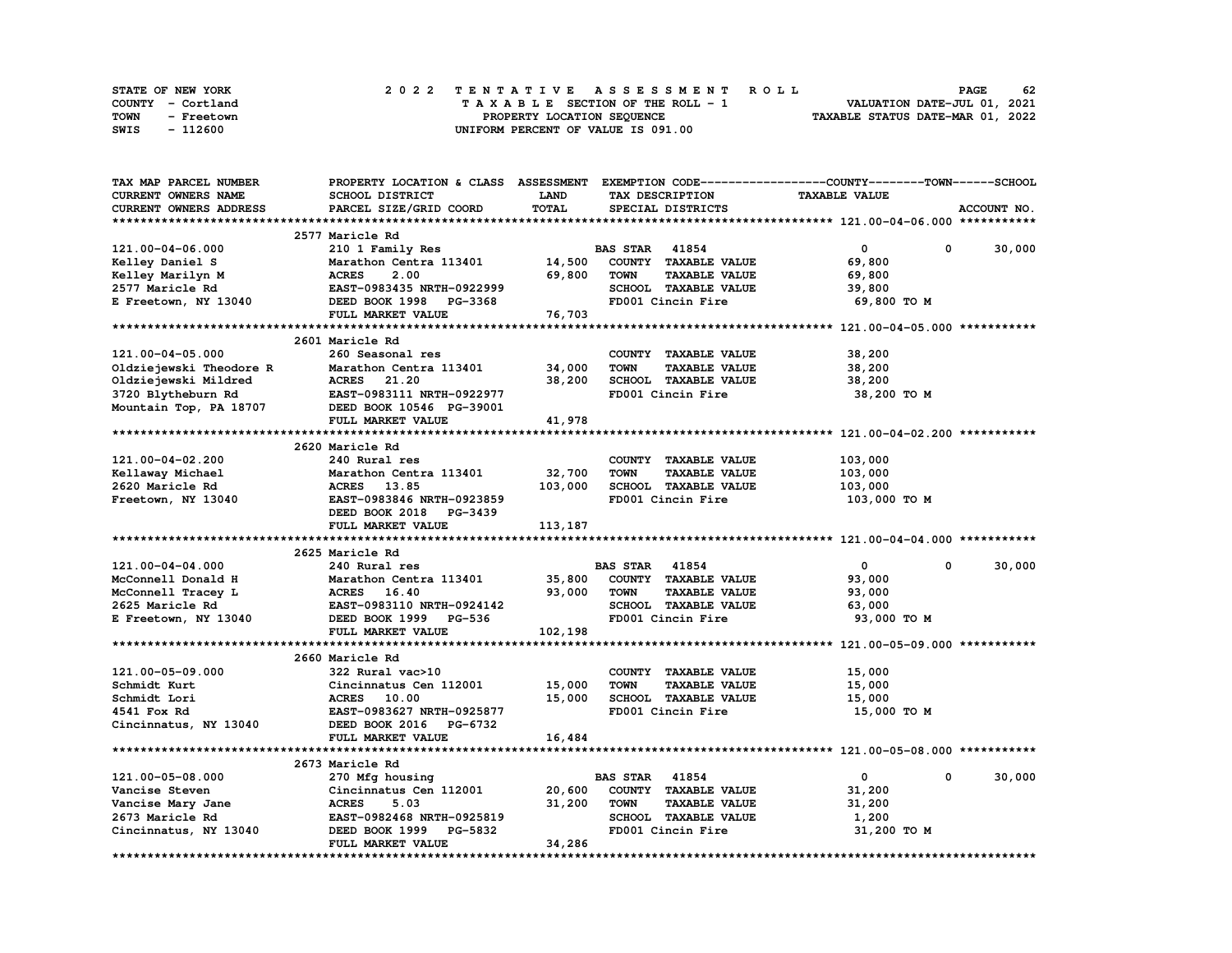| STATE OF NEW YORK  | 2022 TENTATIVE ASSESSMENT ROLL     | - 63<br><b>PAGE</b>              |
|--------------------|------------------------------------|----------------------------------|
| COUNTY - Cortland  | TAXABLE SECTION OF THE ROLL - 1    | VALUATION DATE-JUL 01, 2021      |
| TOWN<br>- Freetown | PROPERTY LOCATION SEQUENCE         | TAXABLE STATUS DATE-MAR 01, 2022 |
| - 112600<br>SWIS   | UNIFORM PERCENT OF VALUE IS 091.00 |                                  |

| <b>TAX MAP PARCEL NUMBER</b>                           | PROPERTY LOCATION & CLASS ASSESSMENT EXEMPTION CODE----------------COUNTY-------TOWN------SCHOOL |        |                                                             |                      |             |
|--------------------------------------------------------|--------------------------------------------------------------------------------------------------|--------|-------------------------------------------------------------|----------------------|-------------|
| CURRENT OWNERS NAME                                    | SCHOOL DISTRICT                                                                                  | LAND   | TAX DESCRIPTION                                             | <b>TAXABLE VALUE</b> |             |
| CURRENT OWNERS ADDRESS                                 | PARCEL SIZE/GRID COORD                                                                           | TOTAL  | SPECIAL DISTRICTS                                           |                      | ACCOUNT NO. |
|                                                        |                                                                                                  |        |                                                             |                      |             |
|                                                        | 2684 Maricle Rd                                                                                  |        |                                                             |                      |             |
| 121.00-05-10.000                                       | 322 Rural vac>10                                                                                 |        | COUNTY TAXABLE VALUE                                        | 21,200               |             |
| Vandebogart Brian                                      | Cincinnatus Cen 112001                                                                           | 21,200 | <b>TOWN</b><br><b>TAXABLE VALUE</b>                         | 21,200               |             |
| Hoy Pamela                                             | <b>ACRES</b> 15.01                                                                               | 21,200 | SCHOOL TAXABLE VALUE                                        | 21,200               |             |
| 3631 McGraw Marathon Rd                                | EAST-0983460 NRTH-0926228                                                                        |        | FD001 Cincin Fire                                           | 21,200 TO M          |             |
| McGraw, NY 13101                                       | DEED BOOK 2019 PG-6073                                                                           |        |                                                             |                      |             |
|                                                        | FULL MARKET VALUE                                                                                | 23,297 |                                                             |                      |             |
|                                                        |                                                                                                  |        |                                                             |                      |             |
|                                                        | 2697 Maricle Rd                                                                                  |        |                                                             |                      |             |
| 121.00-05-07.000                                       | 210 1 Family Res                                                                                 |        | <b>BAS STAR 41854</b>                                       | $\mathbf{0}$<br>0    | 30,000      |
| Bush James A                                           | Cincinnatus Cen 112001                                                                           | 21,000 | COUNTY TAXABLE VALUE                                        | 86,000               |             |
| 2697 Maricle Rd                                        | <b>ACRES</b><br>5.24 BANKCORELOG                                                                 | 86,000 | <b>TOWN</b><br><b>TAXABLE VALUE</b>                         | 86,000               |             |
| Cincinnatus, NY 13040                                  | EAST-0982139 NRTH-0925971                                                                        |        | SCHOOL TAXABLE VALUE                                        | 56,000               |             |
|                                                        | DEED BOOK 2008 PG-3359                                                                           |        | FD001 Cincin Fire                                           | 86,000 TO M          |             |
|                                                        |                                                                                                  |        |                                                             |                      |             |
|                                                        | FULL MARKET VALUE                                                                                | 94,505 |                                                             |                      |             |
|                                                        |                                                                                                  |        |                                                             |                      |             |
|                                                        | 2706 Maricle Rd                                                                                  |        |                                                             |                      |             |
| 121.00-05-11.000                                       | 312 Vac w/imprv                                                                                  |        | COUNTY TAXABLE VALUE                                        | 40,800               |             |
| Vandebogart Brian                                      | Cincinnatus Cen 112001                                                                           | 35,000 | <b>TOWN</b><br><b>TAXABLE VALUE</b>                         | 40,800               |             |
| Hoy Pamela                                             | ACRES 22.02                                                                                      | 40,800 | SCHOOL TAXABLE VALUE                                        | 40,800               |             |
| 3631 McGraw Marathon Rd                                | EAST-0983288 NRTH-0926664                                                                        |        | FD001 Cincin Fire                                           | 40,800 TO M          |             |
| McGraw, NY 13101                                       | DEED BOOK 2020 PG-5581                                                                           |        |                                                             |                      |             |
|                                                        | FULL MARKET VALUE                                                                                | 44,835 |                                                             |                      |             |
|                                                        |                                                                                                  |        |                                                             |                      |             |
|                                                        | 2715 Maricle Rd                                                                                  |        |                                                             |                      |             |
| 121.00-05-06.000                                       | 314 Rural vac<10                                                                                 |        | COUNTY TAXABLE VALUE                                        | 13,400               |             |
| Fulmer Stacy                                           | Cincinnatus Cen 112001                                                                           | 13,400 | <b>TOWN</b><br><b>TAXABLE VALUE</b>                         | 13,400               |             |
| Fulmer Renee                                           | <b>ACRES</b><br>5.20                                                                             | 13,400 | SCHOOL TAXABLE VALUE                                        | 13,400               |             |
| 206 State Hwy Rt 26                                    | EAST-0981980 NRTH-0926183                                                                        |        | FD001 Cincin Fire                                           | 13,400 TO M          |             |
| Pitcher, NY 13136                                      | DEED BOOK 2003 PG-2213                                                                           |        |                                                             |                      |             |
|                                                        | FULL MARKET VALUE                                                                                | 14,725 |                                                             |                      |             |
|                                                        |                                                                                                  |        |                                                             |                      |             |
|                                                        | 2722 Maricle Rd                                                                                  |        |                                                             |                      |             |
| 121.00-05-12.000                                       | 210 1 Family Res                                                                                 |        | <b>BAS STAR</b><br>41854                                    | $\mathbf{0}$<br>0    | 30,000      |
| Kozer Eugene J                                         | Cincinnatus Cen 112001                                                                           | 20,600 | COUNTY TAXABLE VALUE                                        | 33,000               |             |
| 2722 Maricle Rd                                        | <b>ACRES</b><br>5.07                                                                             | 33,000 | <b>TAXABLE VALUE</b><br><b>TOWN</b>                         | 33,000               |             |
| East Freetown, NY 13040-8704 EAST-0982616 NRTH-0926838 |                                                                                                  |        | SCHOOL TAXABLE VALUE                                        | 3,000                |             |
|                                                        | DEED BOOK 1996 PG-709                                                                            |        | FD001 Cincin Fire                                           | 33,000 TO M          |             |
|                                                        | FULL MARKET VALUE                                                                                | 36,264 |                                                             |                      |             |
|                                                        |                                                                                                  |        |                                                             |                      |             |
|                                                        | 2731 Maricle Rd                                                                                  |        |                                                             |                      |             |
| 121.00-05-05.000                                       |                                                                                                  |        |                                                             | 85,900               |             |
|                                                        | 210 1 Family Res<br>Cincinnatus Cen 112001                                                       | 21,000 | COUNTY TAXABLE VALUE<br><b>TOWN</b><br><b>TAXABLE VALUE</b> | 85,900               |             |
| Renninger Nathan T                                     |                                                                                                  |        |                                                             |                      |             |
| Renninger Theodore J                                   | <b>ACRES</b><br>5.24                                                                             | 85,900 | <b>SCHOOL TAXABLE VALUE</b>                                 | 85,900               |             |
| 2731 Maricle Rd                                        | EAST-0981828 NRTH-0926409                                                                        |        | FD001 Cincin Fire                                           | 85,900 TO M          |             |
| Freetown, NY 13040                                     | DEED BOOK 2018<br>PG-6135                                                                        |        |                                                             |                      |             |
|                                                        | FULL MARKET VALUE                                                                                | 94,396 |                                                             |                      |             |
|                                                        |                                                                                                  |        |                                                             |                      |             |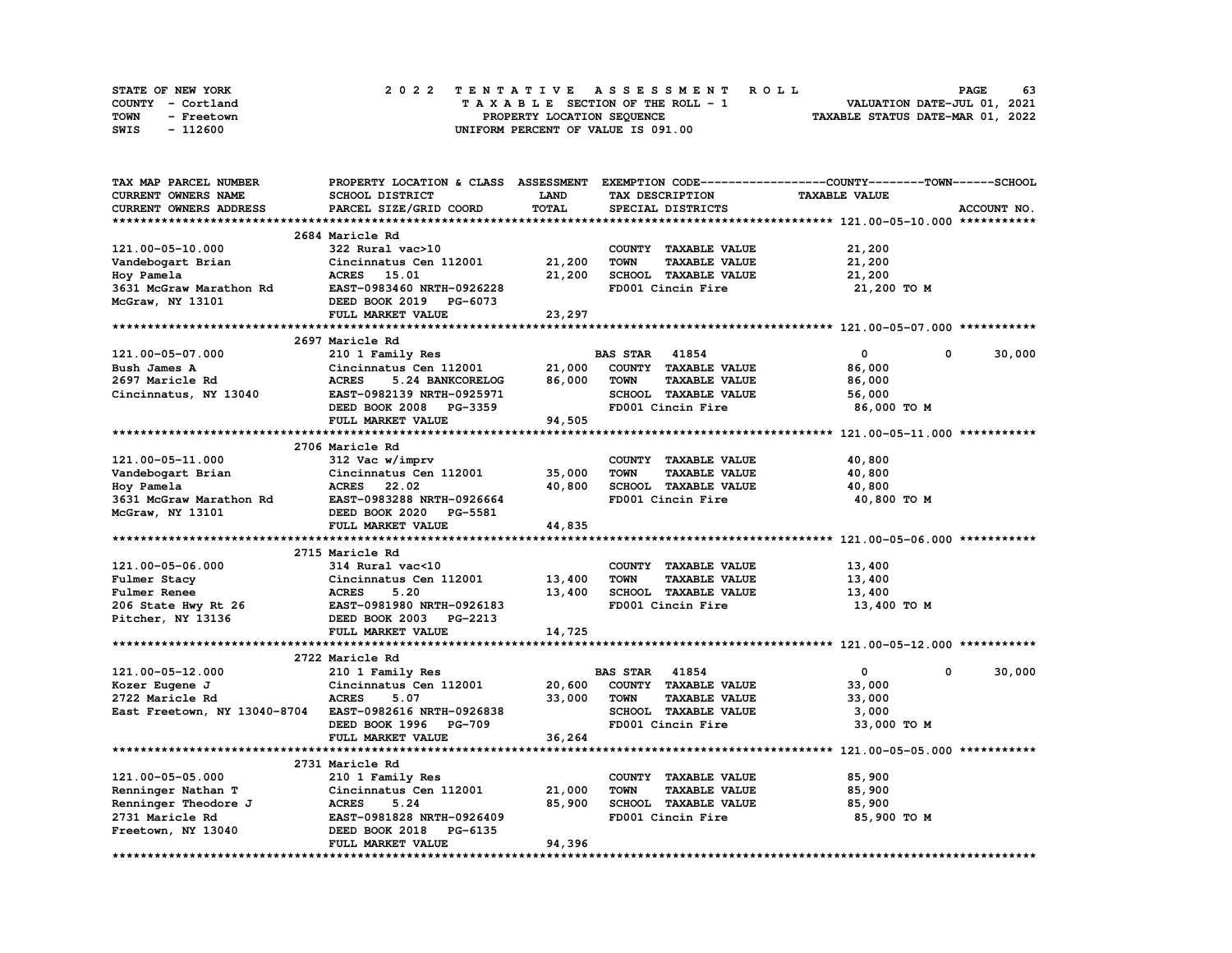| <b>STATE OF NEW YORK</b> | 2022 TENTATIVE ASSESSMENT ROLL     | 64<br><b>PAGE</b>                |
|--------------------------|------------------------------------|----------------------------------|
| COUNTY - Cortland        | TAXABLE SECTION OF THE ROLL - 1    | VALUATION DATE-JUL 01, 2021      |
| TOWN<br>- Freetown       | PROPERTY LOCATION SEQUENCE         | TAXABLE STATUS DATE-MAR 01, 2022 |
| - 112600<br>SWIS         | UNIFORM PERCENT OF VALUE IS 091.00 |                                  |

| TAX MAP PARCEL NUMBER                                         |                                                       |             |                                             | PROPERTY LOCATION & CLASS ASSESSMENT EXEMPTION CODE-----------------COUNTY-------TOWN-----SCHOOL |
|---------------------------------------------------------------|-------------------------------------------------------|-------------|---------------------------------------------|--------------------------------------------------------------------------------------------------|
| <b>CURRENT OWNERS NAME</b>                                    | SCHOOL DISTRICT                                       | <b>LAND</b> | <b>TAX DESCRIPTION</b>                      | <b>TAXABLE VALUE</b>                                                                             |
| CURRENT OWNERS ADDRESS                                        | PARCEL SIZE/GRID COORD                                | TOTAL       | SPECIAL DISTRICTS                           | ACCOUNT NO.                                                                                      |
|                                                               |                                                       |             |                                             |                                                                                                  |
|                                                               | 2756 Maricle Rd                                       |             |                                             |                                                                                                  |
| 121.00-05-13.000                                              | 270 Mfg housing                                       |             | COUNTY TAXABLE VALUE                        | 24,400                                                                                           |
|                                                               | Cincinnatus Cen 112001 16,500                         |             | TOWN<br><b>TAXABLE VALUE</b>                | 24,400                                                                                           |
|                                                               | <b>ACRES</b><br>3.02                                  | 24,400      | SCHOOL TAXABLE VALUE                        | 24,400                                                                                           |
| Shore Colby H<br>Attn: Jared & Mary Shore<br>2794 Route 26 Rd | <b>EAST-0982168 NRTH-0926912</b>                      |             | FD001 Cincin Fire                           | 24,400 TO M                                                                                      |
|                                                               | Cincinnatus, NY 13040 DEED BOOK 2009 PG-6009          |             |                                             |                                                                                                  |
|                                                               | FULL MARKET VALUE                                     | 26,813      |                                             |                                                                                                  |
|                                                               |                                                       |             |                                             |                                                                                                  |
|                                                               | 2771 Maricle Rd                                       |             |                                             |                                                                                                  |
| 121.00-05-03.000                                              | 240 Rural res                                         |             | <b>BAS STAR 41854</b>                       | $\overline{0}$<br>30,000<br>$^{\circ}$                                                           |
| Ward Brian K                                                  | Cincinnatus Cen 112001                                | 30,500      | COUNTY TAXABLE VALUE                        | 110,300                                                                                          |
| Ward Tricia C                                                 | ACRES 12.02                                           | 110,300     | <b>TOWN</b><br><b>TAXABLE VALUE</b>         | 110,300                                                                                          |
|                                                               |                                                       |             | SCHOOL TAXABLE VALUE                        | 80,300                                                                                           |
| 2771 Maricle Rd<br>E Freetown, NY 13040                       | EAST-0981297 NRTH-0926201<br>DEED BOOK 10334 PG-48002 |             | FD001 Cincin Fire                           | 110,300 TO M                                                                                     |
|                                                               | FULL MARKET VALUE                                     | 121,209     |                                             |                                                                                                  |
|                                                               |                                                       |             |                                             |                                                                                                  |
|                                                               | 2774 Maricle Rd                                       |             |                                             |                                                                                                  |
| 111.00-04-06.000                                              | 242 Rurl res&rec                                      |             | COUNTY TAXABLE VALUE                        | 131,400                                                                                          |
| Hatlee Matthew S                                              | Cincinnatus Cen 112001                                | 82,900      | <b>TOWN</b><br><b>TAXABLE VALUE</b>         | 131,400                                                                                          |
| 2794 Maricle Rd                                               | ACRES 55.64                                           | 131,400     | SCHOOL TAXABLE VALUE                        | 131,400                                                                                          |
| Cincinnatus, NY 13040                                         | EAST-0982733 NRTH-0927585                             |             | FD001 Cincin Fire                           | 131,400 TO M                                                                                     |
|                                                               | DEED BOOK 2018 PG-4142                                |             |                                             |                                                                                                  |
|                                                               | FULL MARKET VALUE                                     | 144,396     |                                             |                                                                                                  |
|                                                               |                                                       |             |                                             |                                                                                                  |
|                                                               | 2779 Maricle Rd                                       |             | 90 PCT OF VALUE USED FOR EXEMPTION PURPOSES |                                                                                                  |
| 121.00-05-02.000                                              | 240 Rural res                                         |             | <b>VET WAR C 41122</b>                      | 6,000<br>0<br>0                                                                                  |
| Henry Kenneth Jr                                              | Cincinnatus Cen 112001 29,400 VET WAR T 41123         |             |                                             | $\overline{\mathbf{0}}$<br>12,000<br>$\mathbf{0}$                                                |
| Henry Lori Anne                                               | ACRES 11.08 BANKCORELOG                               |             | 176,300 BAS STAR 41854                      | $\overline{0}$<br>30,000<br>0                                                                    |
| 2779 Maricle Rd                                               | EAST-0980885 NRTH-0926251                             |             | COUNTY TAXABLE VALUE                        | 170,300                                                                                          |
| Cincinnatus, NY 13040                                         | DEED BOOK 10243 PG-90001                              |             | <b>TOWN</b><br><b>TAXABLE VALUE</b>         | 164,300                                                                                          |
|                                                               | FULL MARKET VALUE                                     |             | 193,736 SCHOOL TAXABLE VALUE                | 146,300                                                                                          |
|                                                               |                                                       |             | FD001 Cincin Fire                           | 176,300 то м                                                                                     |
|                                                               |                                                       |             |                                             |                                                                                                  |
|                                                               | 2785 Maricle Rd                                       |             |                                             |                                                                                                  |
| 121.00-05-01.000                                              | 314 Rural vac<10                                      |             | COUNTY TAXABLE VALUE                        | 3,800                                                                                            |
| CKC Properties LLC                                            | Cincinnatus Cen 112001                                | 3,800       | <b>TOWN</b><br><b>TAXABLE VALUE</b>         | 3,800                                                                                            |
| 3690 Luker Rd                                                 | FRNT 200.00 DPTH 175.25                               | 3,800       | SCHOOL TAXABLE VALUE                        | 3,800                                                                                            |
| Cortland, NY 13045                                            | EAST-0980787 NRTH-0926810                             |             | FD001 Cincin Fire                           | 3,800 TO M                                                                                       |
|                                                               | DEED BOOK 2019 PG-2304                                |             | MA001 Mara ambul                            | 3,800 TO M                                                                                       |
|                                                               | FULL MARKET VALUE                                     | 4,176       |                                             |                                                                                                  |
|                                                               |                                                       |             |                                             |                                                                                                  |
|                                                               | 2794 Maricle Rd                                       |             |                                             |                                                                                                  |
| 111.00-04-03.000                                              | 210 1 Family Res                                      |             | COUNTY TAXABLE VALUE                        | 151,600                                                                                          |
| Hatlee Matthew S                                              | Cincinnatus Cen 112001 14,500                         |             | <b>TOWN</b><br><b>TAXABLE VALUE</b>         | 151,600                                                                                          |
| 2794 Maricle Rd                                               | <b>ACRES</b><br>2.00                                  | 151,600     | SCHOOL TAXABLE VALUE                        | 151,600                                                                                          |
| Cincinnatus, NY 13040                                         | EAST-0981366 NRTH-0927106                             |             | FD001 Cincin Fire                           | 151,600 то м                                                                                     |
|                                                               | DEED BOOK 2019 PG-2410                                |             |                                             |                                                                                                  |
|                                                               | FULL MARKET VALUE                                     | 166,593     |                                             |                                                                                                  |
|                                                               |                                                       |             |                                             |                                                                                                  |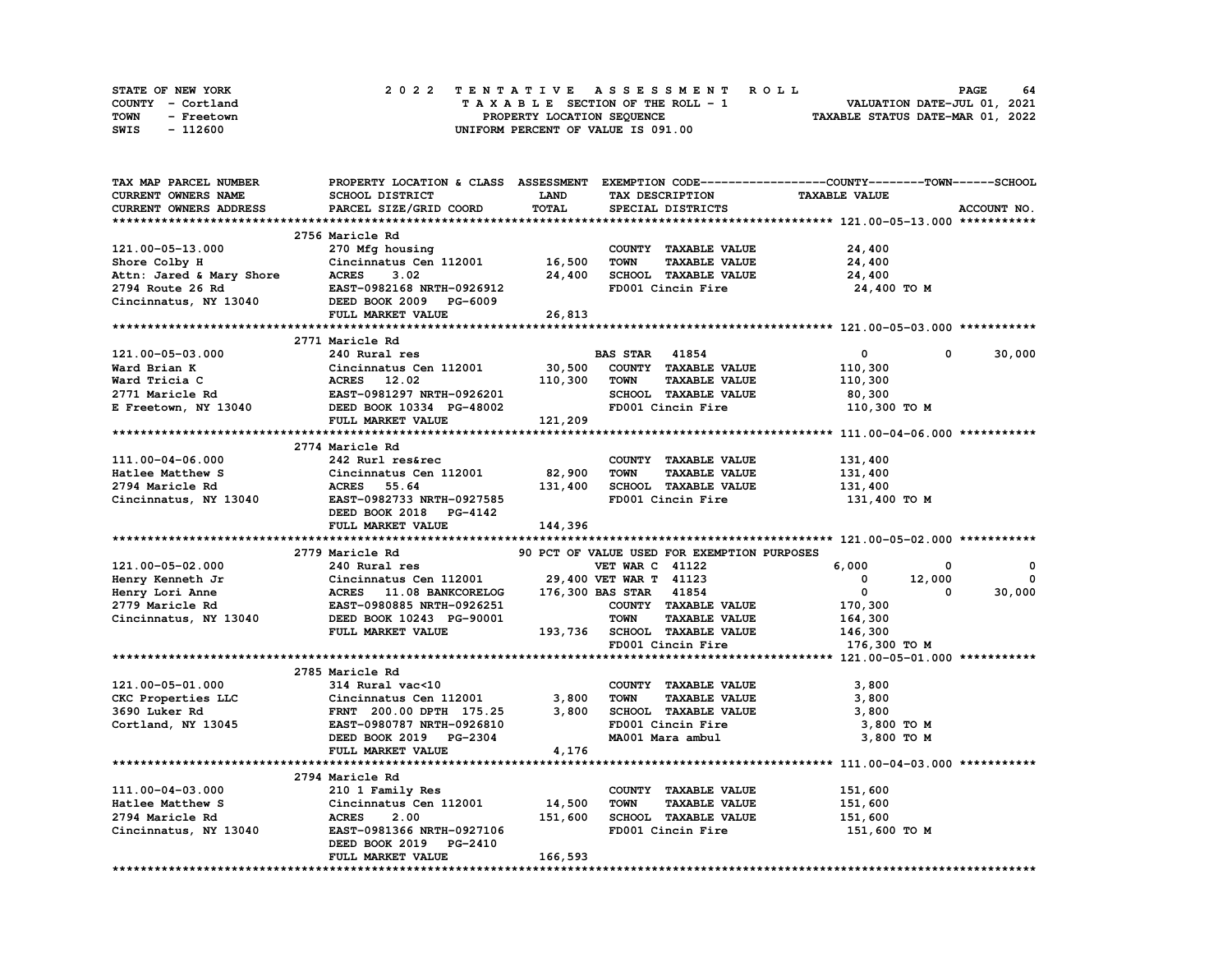| <b>STATE OF NEW YORK</b> | 2022 TENTATIVE ASSESSMENT ROLL     | 65<br><b>PAGE</b>                |
|--------------------------|------------------------------------|----------------------------------|
| COUNTY - Cortland        | TAXABLE SECTION OF THE ROLL - 1    | VALUATION DATE-JUL 01, 2021      |
| TOWN<br>- Freetown       | PROPERTY LOCATION SEQUENCE         | TAXABLE STATUS DATE-MAR 01, 2022 |
| - 112600<br>SWIS         | UNIFORM PERCENT OF VALUE IS 091.00 |                                  |

| TAX MAP PARCEL NUMBER      |                           |         |                                     | PROPERTY LOCATION & CLASS ASSESSMENT EXEMPTION CODE----------------COUNTY-------TOWN------SCHOOL |
|----------------------------|---------------------------|---------|-------------------------------------|--------------------------------------------------------------------------------------------------|
| CURRENT OWNERS NAME        | SCHOOL DISTRICT           | LAND    | TAX DESCRIPTION                     | <b>TAXABLE VALUE</b>                                                                             |
| CURRENT OWNERS ADDRESS     | PARCEL SIZE/GRID COORD    | TOTAL   | SPECIAL DISTRICTS                   | ACCOUNT NO.                                                                                      |
|                            |                           |         |                                     |                                                                                                  |
|                            | 2795 Maricle Rd           |         |                                     |                                                                                                  |
| 120.00-04-06.000           | 270 Mfg housing           |         | COUNTY TAXABLE VALUE                | 33,700                                                                                           |
| Maricle Ronald             | Cincinnatus Cen 112001    | 20,500  | <b>TOWN</b><br><b>TAXABLE VALUE</b> | 33,700                                                                                           |
| Maricle Virginia           | <b>ACRES</b><br>5.00      | 33,700  | SCHOOL TAXABLE VALUE                | 33,700                                                                                           |
| 3 East Main St             | EAST-0980431 NRTH-0926590 |         | FD001 Cincin Fire                   | 33,700 TO M                                                                                      |
|                            |                           |         |                                     |                                                                                                  |
| PO Box 205                 | DEED BOOK 448<br>PG-148   |         |                                     |                                                                                                  |
| McGraw, NY 13101           | FULL MARKET VALUE         | 37,033  |                                     |                                                                                                  |
|                            |                           |         |                                     |                                                                                                  |
|                            | 2798 Maricle Rd           |         |                                     |                                                                                                  |
| 111.00-04-02.000           | 314 Rural vac<10          |         | COUNTY TAXABLE VALUE                | 9,000                                                                                            |
| Hatlee Matthew S           | Cincinnatus Cen 112001    | 9,000   | <b>TOWN</b><br><b>TAXABLE VALUE</b> | 9,000                                                                                            |
| 2794 Maricle Rd            | <b>ACRES</b><br>3.00      | 9,000   | SCHOOL TAXABLE VALUE                | 9,000                                                                                            |
| Cincinnatus, NY 13040      | EAST-0980941 NRTH-0927098 |         | FD001 Cincin Fire                   | 9,000 TO M                                                                                       |
|                            | DEED BOOK 2019 PG-2410    |         |                                     |                                                                                                  |
|                            | FULL MARKET VALUE         | 9,890   |                                     |                                                                                                  |
|                            |                           |         |                                     |                                                                                                  |
|                            | McGraw Marathon Rd        |         |                                     |                                                                                                  |
| 110.00-02-03.000           | 322 Rural vac>10          |         | COUNTY TAXABLE VALUE                | 169,800                                                                                          |
| Leary James D              | Marathon Centra 113401    | 169,800 | <b>TOWN</b><br><b>TAXABLE VALUE</b> | 169,800                                                                                          |
| Leary Elizabeth B          | ACRES 140.99              | 169,800 | <b>SCHOOL TAXABLE VALUE</b>         | 169,800                                                                                          |
| 237 Yost Ave               | EAST-0969704 NRTH-0930424 |         | FD007 McGraw Fire                   | 169,800 то м                                                                                     |
| Spring City, PA 19475-1737 | DEED BOOK 10684 PG-81003  |         | MA001 Mara ambul                    | 169,800 то м                                                                                     |
|                            | FULL MARKET VALUE         | 186,593 |                                     |                                                                                                  |
|                            |                           |         |                                     |                                                                                                  |
|                            | McGraw Marathon Rd        |         |                                     |                                                                                                  |
| 110.00-02-04.000           | 240 Rural res             |         | COUNTY TAXABLE VALUE                | 110,900                                                                                          |
|                            | Marathon Centra 113401    | 71,700  | <b>TOWN</b><br><b>TAXABLE VALUE</b> |                                                                                                  |
| Miller Johnny J            |                           | 110,900 |                                     | 110,900                                                                                          |
| Miller Katie S             | <b>ACRES</b><br>50.00     |         | SCHOOL TAXABLE VALUE                | 110,900                                                                                          |
| 4012 Piety Ridge Rd        | EAST-0967420 NRTH-0930842 |         | FD007 McGraw Fire                   | 110,900 то м                                                                                     |
| Marathon, NY 13803         | DEED BOOK 2021 PG-3577    |         | MA001 Mara ambul                    | 110,900 TO M                                                                                     |
|                            | FULL MARKET VALUE         | 121,868 |                                     |                                                                                                  |
|                            |                           |         |                                     |                                                                                                  |
|                            | McGraw Marathon Rd        |         |                                     |                                                                                                  |
| 110.00-02-05.100           | 322 Rural vac>10          |         | COUNTY TAXABLE VALUE                | 27,000                                                                                           |
| Allyn Kevin                | Marathon Centra 113401    | 27,000  | <b>TOWN</b><br><b>TAXABLE VALUE</b> | 27,000                                                                                           |
| Allyn Judith               | ACRES 17.99               | 27,000  | <b>SCHOOL TAXABLE VALUE</b>         | 27,000                                                                                           |
| 3641 Stramba Rd            | EAST-0967169 NRTH-0932038 |         | FD007 McGraw Fire                   | 27,000 TO M                                                                                      |
| East Freetown, NY 13040    | DEED BOOK 2018 PG-6532    |         | MA001 Mara ambul                    | 27,000 TO M                                                                                      |
|                            | FULL MARKET VALUE         | 29,670  |                                     |                                                                                                  |
|                            |                           |         |                                     |                                                                                                  |
|                            | McGraw Marathon Rd        |         |                                     |                                                                                                  |
| 119.00-01-21.100           | 312 Vac w/imprv           |         | COUNTY TAXABLE VALUE                | 59,900                                                                                           |
| Dyer Robert E              | Marathon Centra 113401    | 59,800  | <b>TOWN</b><br><b>TAXABLE VALUE</b> | 59,900                                                                                           |
| 2442 McGraw Marathon Rd    | ACRES 42.70               | 59,900  | SCHOOL TAXABLE VALUE                | 59,900                                                                                           |
| Marathon, NY 13803-2446    | EAST-0967082 NRTH-0920608 |         | FD006 Marathon fire                 | 59,900 TO M                                                                                      |
|                            | DEED BOOK 1997 PG-4968    |         | MA001 Mara ambul                    | 59,900 TO M                                                                                      |
|                            | FULL MARKET VALUE         | 65,824  |                                     |                                                                                                  |
|                            |                           |         |                                     |                                                                                                  |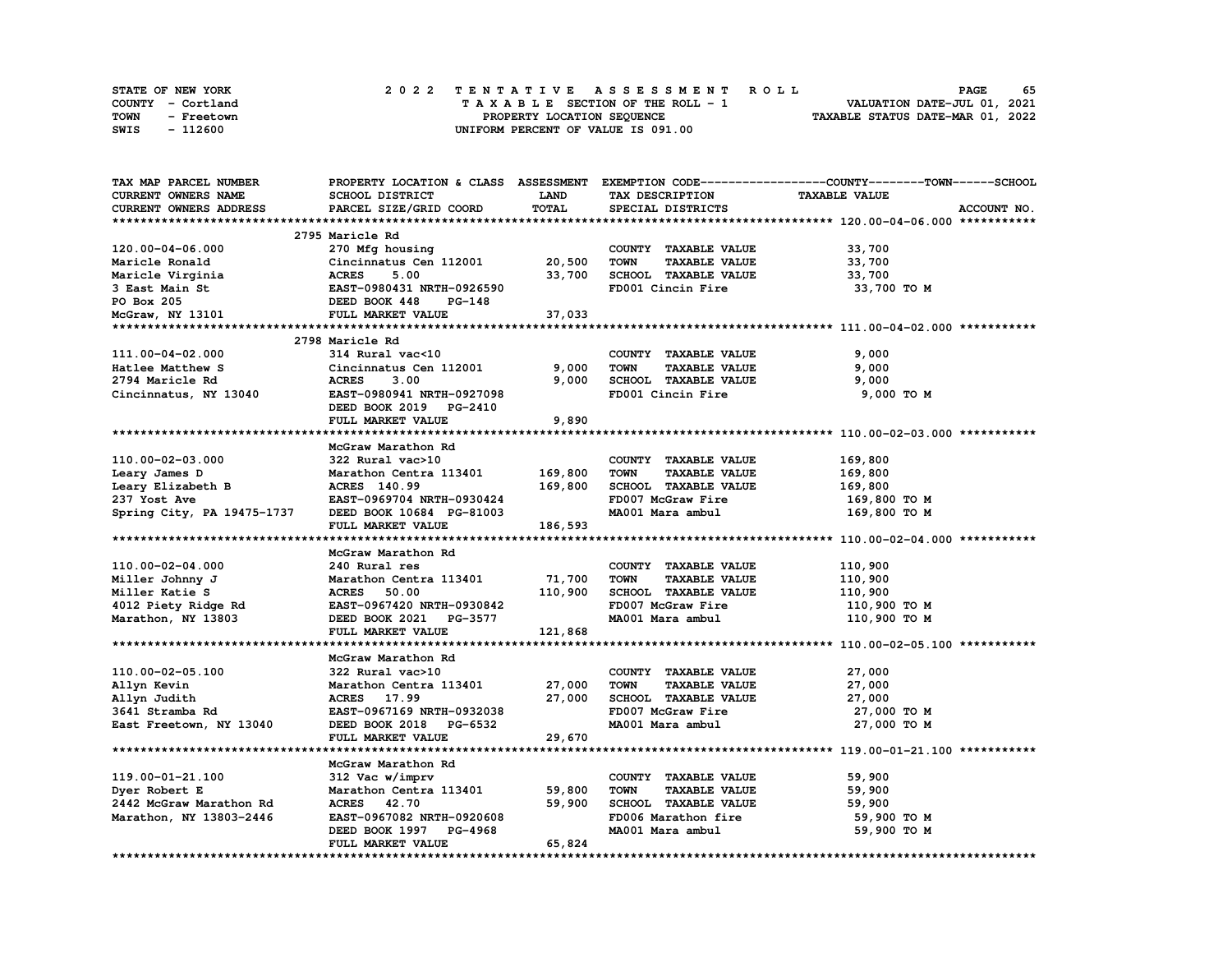|             | STATE OF NEW YORK |  |  |  |  |                                    |  |  |  |  | 2022 TENTATIVE ASSESSMENT ROLL |                                  | <b>PAGE</b> | 66 |
|-------------|-------------------|--|--|--|--|------------------------------------|--|--|--|--|--------------------------------|----------------------------------|-------------|----|
|             | COUNTY - Cortland |  |  |  |  | TAXABLE SECTION OF THE ROLL - 1    |  |  |  |  |                                | VALUATION DATE-JUL 01, 2021      |             |    |
| <b>TOWN</b> | - Freetown        |  |  |  |  | PROPERTY LOCATION SEQUENCE         |  |  |  |  |                                | TAXABLE STATUS DATE-MAR 01, 2022 |             |    |
| SWIS        | - 112600          |  |  |  |  | UNIFORM PERCENT OF VALUE IS 091.00 |  |  |  |  |                                |                                  |             |    |

| TAX MAP PARCEL NUMBER         | PROPERTY LOCATION & CLASS ASSESSMENT EXEMPTION CODE-----------------COUNTY-------TOWN-----SCHOOL |             |                                     |                      |             |
|-------------------------------|--------------------------------------------------------------------------------------------------|-------------|-------------------------------------|----------------------|-------------|
| CURRENT OWNERS NAME           | <b>SCHOOL DISTRICT</b>                                                                           | <b>LAND</b> | TAX DESCRIPTION                     | <b>TAXABLE VALUE</b> |             |
| <b>CURRENT OWNERS ADDRESS</b> | PARCEL SIZE/GRID COORD                                                                           | TOTAL       | SPECIAL DISTRICTS                   |                      | ACCOUNT NO. |
|                               |                                                                                                  |             |                                     |                      |             |
|                               | McGraw Marathon Rd                                                                               |             |                                     |                      |             |
| 119.00-01-28.000              | 105 Vac farmland                                                                                 |             | AG-CEILING 41720                    | 22,960<br>22,960     | 22,960      |
| Huizinga Properties LLC       | Marathon Centra 113401                                                                           | 33,000      | COUNTY TAXABLE VALUE                | 10,040               |             |
|                               | ACRES 21.03                                                                                      |             | <b>TOWN</b><br><b>TAXABLE VALUE</b> |                      |             |
| 4165 Route 221                |                                                                                                  | 33,000      |                                     | 10,040               |             |
| Marathon, NY 13803            | EAST-0967051 NRTH-0921714                                                                        |             | SCHOOL TAXABLE VALUE                | 10,040               |             |
|                               | DEED BOOK 2017 PG-2626                                                                           |             | FD006 Marathon fire                 | 33,000 TO M          |             |
| MAY BE SUBJECT TO PAYMENT     | FULL MARKET VALUE                                                                                |             | 36,264 MA001 Mara ambul             | 33,000 TO M          |             |
| UNDER AGDIST LAW TIL 2026     |                                                                                                  |             |                                     |                      |             |
|                               |                                                                                                  |             |                                     |                      |             |
|                               | McGraw Marathon Rd                                                                               |             |                                     |                      |             |
| 120.00-08-03.000              | 314 Rural vac<10                                                                                 |             | COUNTY TAXABLE VALUE                | 15,600               |             |
| Palmer David                  | Marathon Centra 113401 15,600                                                                    |             | <b>TOWN</b><br><b>TAXABLE VALUE</b> | 15,600               |             |
| Palmer Jessica                | <b>ACRES</b><br>6.31                                                                             | 15,600      | SCHOOL TAXABLE VALUE                | 15,600               |             |
| 149 Country Club Dr           | EAST-0968623 NRTH-0925394                                                                        |             | FD006 Marathon fire                 | 15,600 то м          |             |
| Edenton, NC 27932             | DEED BOOK 2012 PG-3204                                                                           |             | MA001 Mara ambul                    | 15,600 TO M          |             |
|                               | FULL MARKET VALUE                                                                                | 17,143      |                                     |                      |             |
|                               |                                                                                                  |             |                                     |                      |             |
|                               |                                                                                                  |             |                                     |                      |             |
|                               | McGraw Marathon Rd                                                                               |             |                                     |                      |             |
| 120.00-08-04.000              | 105 Vac farmland                                                                                 |             | AG COMMIT 41730                     | 8,135<br>8,135       | 8,135       |
| Byler Andy J                  | Marathon Centra 113401 10,700                                                                    |             | COUNTY TAXABLE VALUE                | 2,565                |             |
| Byler Lucy J                  | <b>ACRES</b><br>5.34                                                                             | 10,700      | <b>TOWN</b><br><b>TAXABLE VALUE</b> | 2,565                |             |
| 2654 McGraw Marathon Rd       | EAST-0969141 NRTH-0925435                                                                        |             | SCHOOL TAXABLE VALUE                | 2,565                |             |
| McGraw, NY 13101              | DEED BOOK 2019 PG-44                                                                             |             | FD006 Marathon fire                 | 10,700 TO M          |             |
|                               | FULL MARKET VALUE                                                                                |             | 11,758 MA001 Mara ambul             | 10,700 TO M          |             |
| MAY BE SUBJECT TO PAYMENT     |                                                                                                  |             |                                     |                      |             |
| UNDER AGDIST LAW TIL 2029     |                                                                                                  |             |                                     |                      |             |
|                               |                                                                                                  |             |                                     |                      |             |
|                               | McGraw Marathon Rd                                                                               |             |                                     |                      |             |
| 120.00-08-05.000              | 105 Vac farmland                                                                                 |             | AG COMMIT 41730                     | 5,172<br>5,172       | 5,172       |
| Byler Andy J                  | Marathon Centra 113401 10,300                                                                    |             | COUNTY TAXABLE VALUE                | 5,128                |             |
| Byler Lucy J                  | <b>ACRES</b><br>5.15                                                                             | 10,300      | <b>TAXABLE VALUE</b><br>TOWN        | 5,128                |             |
| 2654 McGraw Marathon Rd       | EAST-0969088 NRTH-0925017                                                                        |             | SCHOOL TAXABLE VALUE                | 5,128                |             |
|                               |                                                                                                  |             |                                     |                      |             |
| McGraw, NY 13101              | DEED BOOK 2019 PG-44                                                                             |             | FD006 Marathon fire                 | 10,300 TO M          |             |
|                               | FULL MARKET VALUE                                                                                |             | 11,319 MA001 Mara ambul             | 10,300 TO M          |             |
| MAY BE SUBJECT TO PAYMENT     |                                                                                                  |             |                                     |                      |             |
| UNDER AGDIST LAW TIL 2029     |                                                                                                  |             |                                     |                      |             |
|                               |                                                                                                  |             |                                     |                      |             |
|                               | McGraw Marathon Rd                                                                               |             |                                     |                      |             |
| 120.00-08-06.000              | 105 Vac farmland                                                                                 |             | AG COMMIT 41730                     | 6,888 — 10<br>6,888  | 6,888       |
| Byler Andy J                  | Marathon Centra 113401                                                                           | 13,200      | COUNTY TAXABLE VALUE                | 6,312                |             |
| Byler Lucy J                  | <b>ACRES</b><br>7.04                                                                             | 13,200      | <b>TOWN</b><br><b>TAXABLE VALUE</b> | 6,312                |             |
| 2654 McGraw Marathon Rd       | EAST-0969034 NRTH-0924625                                                                        |             | SCHOOL TAXABLE VALUE                | 6,312                |             |
| McGraw, NY 13101              | DEED BOOK 2019 PG-44                                                                             |             | FD006 Marathon fire                 | 13,200 TO M          |             |
|                               | FULL MARKET VALUE                                                                                |             | 14,505 MA001 Mara ambul             | 13,200 TO M          |             |
| MAY BE SUBJECT TO PAYMENT     |                                                                                                  |             |                                     |                      |             |
| UNDER AGDIST LAW TIL 2029     |                                                                                                  |             |                                     |                      |             |
|                               |                                                                                                  |             |                                     |                      |             |
|                               |                                                                                                  |             |                                     |                      |             |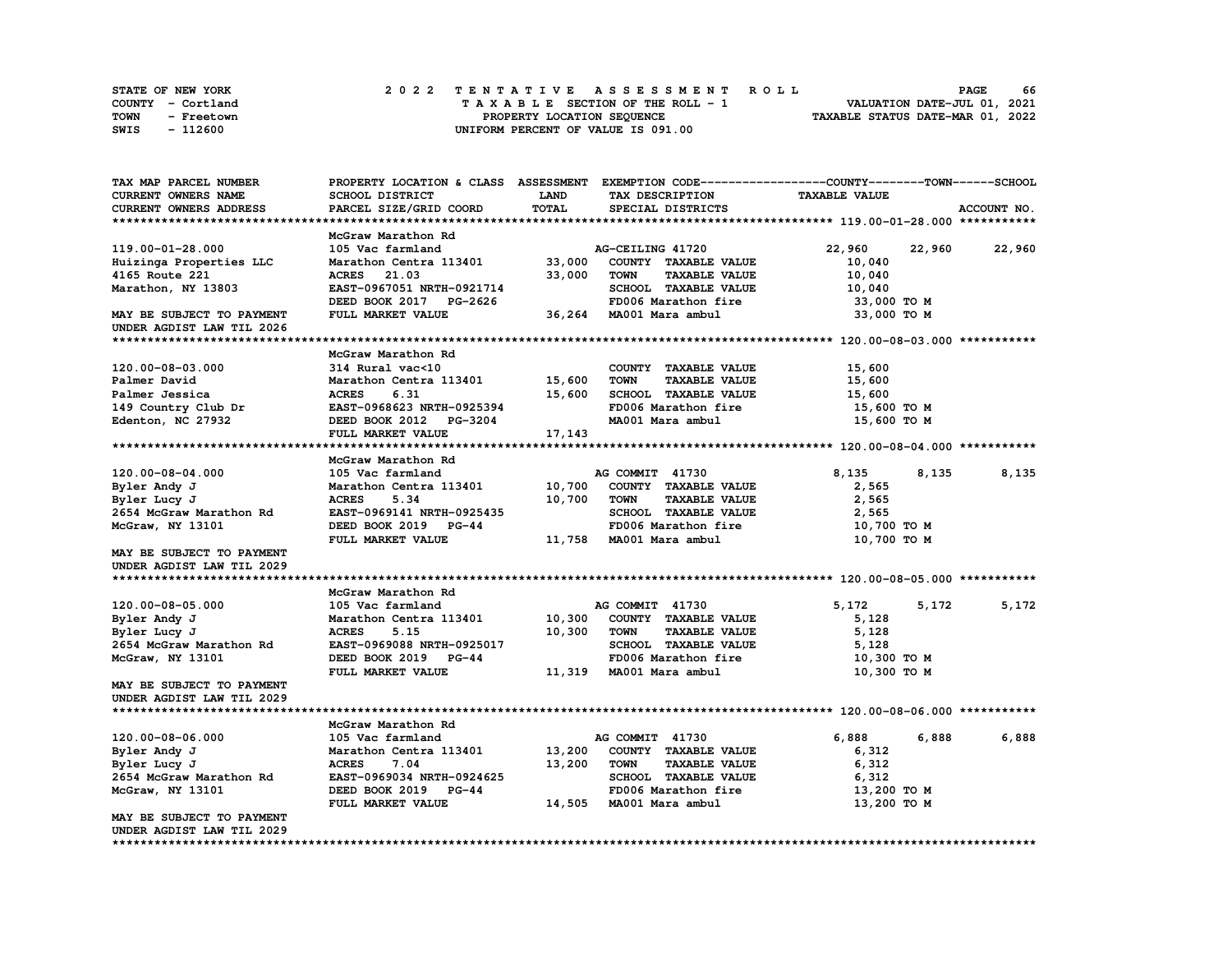| <b>STATE OF NEW YORK</b> | 2022 TENTATIVE ASSESSMENT ROLL     | 67<br><b>PAGE</b>                |
|--------------------------|------------------------------------|----------------------------------|
| COUNTY - Cortland        | TAXABLE SECTION OF THE ROLL - 1    | VALUATION DATE-JUL 01, 2021      |
| TOWN<br>- Freetown       | PROPERTY LOCATION SEQUENCE         | TAXABLE STATUS DATE-MAR 01, 2022 |
| - 112600<br>SWIS         | UNIFORM PERCENT OF VALUE IS 091.00 |                                  |

| TAX MAP PARCEL NUMBER         |                                          |        |                                     | PROPERTY LOCATION & CLASS ASSESSMENT EXEMPTION CODE----------------COUNTY-------TOWN-----SCHOOL |             |
|-------------------------------|------------------------------------------|--------|-------------------------------------|-------------------------------------------------------------------------------------------------|-------------|
| CURRENT OWNERS NAME           | SCHOOL DISTRICT                          | LAND   | TAX DESCRIPTION                     | <b>TAXABLE VALUE</b>                                                                            |             |
| <b>CURRENT OWNERS ADDRESS</b> | PARCEL SIZE/GRID COORD                   | TOTAL  | SPECIAL DISTRICTS                   |                                                                                                 | ACCOUNT NO. |
|                               |                                          |        |                                     |                                                                                                 |             |
|                               | McGraw Marathon Rd                       |        |                                     |                                                                                                 |             |
| 120.00-08-10.000              | 105 Vac farmland                         |        | AG COMMIT 41730                     | 10,664<br>10,664                                                                                | 10,664      |
| Byler Andy J                  | Marathon Centra 113401                   | 21,800 | COUNTY TAXABLE VALUE                | 11,136                                                                                          |             |
| Byler Lucy J                  | ACRES 14.13                              | 21,800 | <b>TOWN</b><br><b>TAXABLE VALUE</b> | 11,136                                                                                          |             |
| 2654 McGraw Marathon Rd       | EAST-0969122 NRTH-0923749                |        | SCHOOL TAXABLE VALUE                | 11,136                                                                                          |             |
| McGraw, NY 13101              | DEED BOOK 10433 PG-77001                 |        | FD006 Marathon fire                 | 21,800 TO M                                                                                     |             |
|                               | FULL MARKET VALUE                        | 23,956 | MA001 Mara ambul                    | 21,800 TO M                                                                                     |             |
| MAY BE SUBJECT TO PAYMENT     |                                          |        |                                     |                                                                                                 |             |
| UNDER AGDIST LAW TIL 2029     |                                          |        |                                     |                                                                                                 |             |
|                               |                                          |        |                                     |                                                                                                 |             |
|                               | McGraw Marathon Rd                       |        |                                     |                                                                                                 |             |
| 120.00-08-11.000              | 105 Vac farmland                         |        | AG COMMIT 41730                     | 12,414<br>12,414                                                                                | 12,414      |
| Byler Andy J                  | Marathon Centra 113401                   | 24,000 | COUNTY TAXABLE VALUE                | 11,586                                                                                          |             |
| Byler Lucy J                  | ACRES 16.02                              | 24,000 | <b>TOWN</b><br><b>TAXABLE VALUE</b> | 11,586                                                                                          |             |
| 2654 McGraw Marathon Rd       | EAST-0969019 NRTH-0923321                |        | SCHOOL TAXABLE VALUE                | 11,586                                                                                          |             |
| McGraw, NY 13101              | DEED BOOK 10433 PG-77001                 |        | FD006 Marathon fire                 | 24,000 TO M                                                                                     |             |
|                               | FULL MARKET VALUE                        |        | 26,374 MA001 Mara ambul             | 24,000 TO M                                                                                     |             |
| MAY BE SUBJECT TO PAYMENT     |                                          |        |                                     |                                                                                                 |             |
| UNDER AGDIST LAW TIL 2029     |                                          |        |                                     |                                                                                                 |             |
|                               |                                          |        |                                     |                                                                                                 |             |
|                               | McGraw Marathon Rd                       |        |                                     |                                                                                                 |             |
| 120.00-08-12.000              | 322 Rural vac>10                         |        | COUNTY TAXABLE VALUE                | 38,700                                                                                          |             |
| Giordani Michael              | Marathon Centra 113401                   | 38,700 | <b>TOWN</b><br><b>TAXABLE VALUE</b> | 38,700                                                                                          |             |
| Giordani Stacy N              | ACRES 25.06                              | 38,700 | SCHOOL TAXABLE VALUE                | 38,700                                                                                          |             |
| 212 Alexander Rd              | EAST-0969228 NRTH-0922875                |        | FD006 Marathon fire                 | 38,700 TO M                                                                                     |             |
| Chenango Forks, NY 13746      | DEED BOOK 10170 PG-22001                 |        | MA001 Mara ambul                    | 38,700 TO M                                                                                     |             |
|                               | FULL MARKET VALUE                        | 42,527 |                                     |                                                                                                 |             |
|                               |                                          |        |                                     |                                                                                                 |             |
|                               | McGraw Marathon Rd                       |        |                                     |                                                                                                 |             |
| 120.00-08-14.000              | 314 Rural vac<10                         |        | AG-CEILING 41720                    | 7,376<br>7,376                                                                                  | 7,376       |
| Huizinga Properties LLC       | Marathon Centra 113401                   | 12,100 | COUNTY TAXABLE VALUE                | 4,724                                                                                           |             |
| 4165 Route 221                | <b>ACRES</b><br>6.06                     | 12,100 | <b>TOWN</b><br><b>TAXABLE VALUE</b> | 4,724                                                                                           |             |
| Marathon, NY 13803            | EAST-0967656 NRTH-0922401                |        | SCHOOL TAXABLE VALUE                | 4,724                                                                                           |             |
|                               | DEED BOOK 2017 PG-2626                   |        | FD006 Marathon fire                 | 12,100 TO M                                                                                     |             |
| MAY BE SUBJECT TO PAYMENT     | FULL MARKET VALUE                        |        | 13,297 MA001 Mara ambul             | 12,100 TO M                                                                                     |             |
| UNDER AGDIST LAW TIL 2026     |                                          |        |                                     |                                                                                                 |             |
|                               |                                          |        |                                     |                                                                                                 |             |
|                               | McGraw Marathon Rd                       |        |                                     |                                                                                                 |             |
| 120.00-08-17.000              | 322 Rural vac>10                         |        | COUNTY TAXABLE VALUE                |                                                                                                 |             |
| Washbourne Craig D            | Marathon Centra 113401                   | 21,800 | <b>TOWN</b><br><b>TAXABLE VALUE</b> | 21,800<br>21,800                                                                                |             |
|                               |                                          |        | <b>SCHOOL TAXABLE VALUE</b>         |                                                                                                 |             |
| 2599 McGraw Marathon Rd       | ACRES 11.01<br>EAST-0967614 NRTH-0922970 | 21,800 | FD006 Marathon fire                 | 21,800                                                                                          |             |
| McGraw, NY 13101              |                                          |        |                                     | 21,800 TO M                                                                                     |             |
|                               | DEED BOOK 2014 PG-5404                   |        | MA001 Mara ambul                    | 21,800 TO M                                                                                     |             |
| MAY BE SUBJECT TO PAYMENT     | FULL MARKET VALUE                        | 23,956 |                                     |                                                                                                 |             |
| UNDER AGDIST LAW TIL 2022     |                                          |        |                                     |                                                                                                 |             |
|                               |                                          |        |                                     |                                                                                                 |             |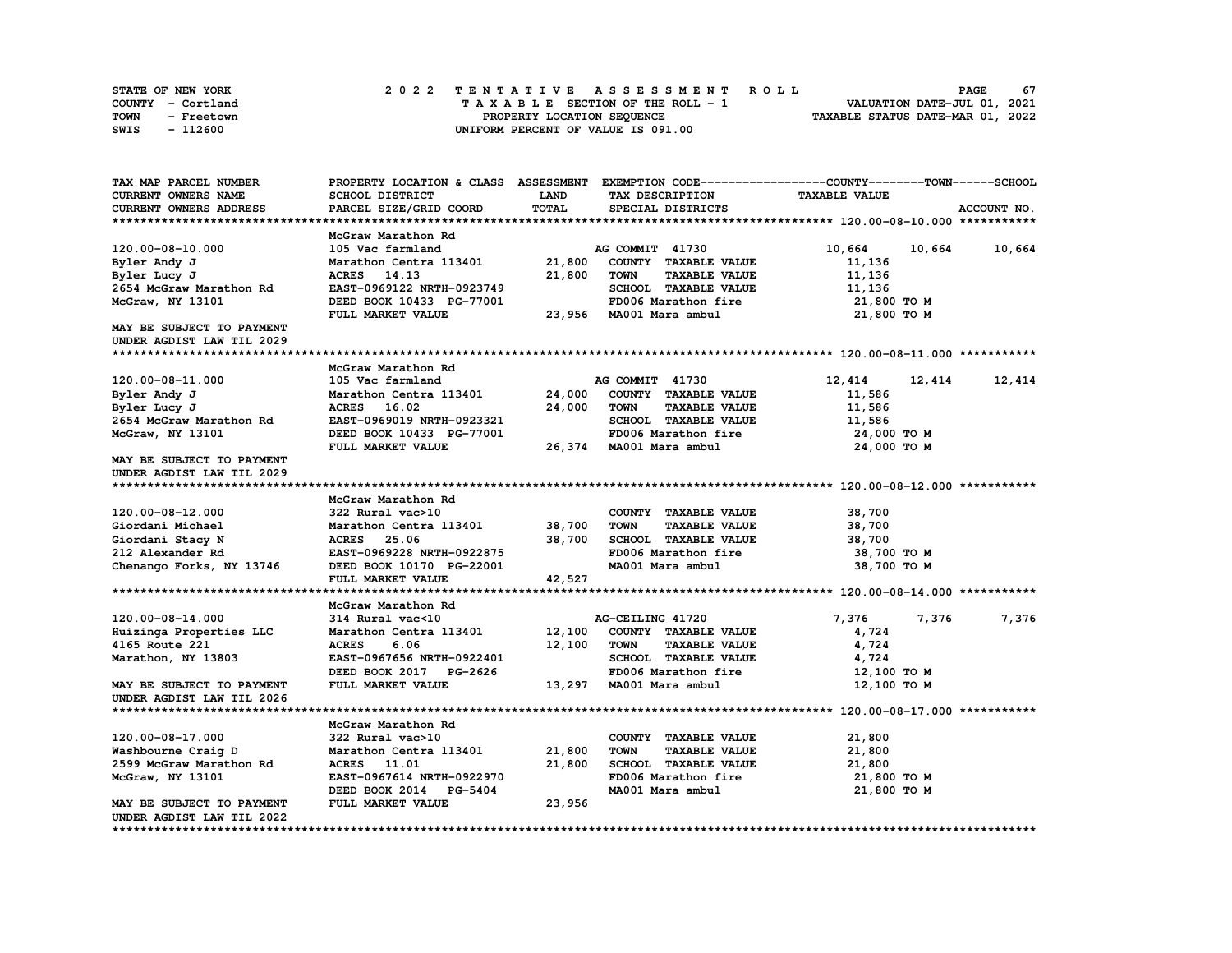|      | <b>STATE OF NEW YORK</b> | 2022 TENTATIVE ASSESSMENT ROLL          | 68<br><b>PAGE</b>                |
|------|--------------------------|-----------------------------------------|----------------------------------|
|      | COUNTY - Cortland        | $T A X A B L E$ SECTION OF THE ROLL - 1 | VALUATION DATE-JUL 01, 2021      |
| TOWN | - Freetown               | PROPERTY LOCATION SEQUENCE              | TAXABLE STATUS DATE-MAR 01, 2022 |
| SWIS | - 112600                 | UNIFORM PERCENT OF VALUE IS 091.00      |                                  |

| TAX MAP PARCEL NUMBER                  |                               |             | PROPERTY LOCATION & CLASS ASSESSMENT EXEMPTION CODE----------------COUNTY-------TOWN-----SCHOOL |                      |               |
|----------------------------------------|-------------------------------|-------------|-------------------------------------------------------------------------------------------------|----------------------|---------------|
| <b>CURRENT OWNERS NAME</b>             | <b>SCHOOL DISTRICT</b>        | <b>LAND</b> | TAX DESCRIPTION                                                                                 | <b>TAXABLE VALUE</b> |               |
| <b>CURRENT OWNERS ADDRESS</b>          | PARCEL SIZE/GRID COORD        | TOTAL       | SPECIAL DISTRICTS                                                                               |                      | ACCOUNT NO.   |
|                                        |                               |             |                                                                                                 |                      |               |
|                                        | McGraw Marathon Rd            |             |                                                                                                 |                      |               |
| 120.00-08-20.000                       | 105 Vac farmland              |             | AG-CEILING 41720                                                                                | 10,104               | 10,104 10,104 |
| Port Richard C                         | Marathon Centra 113401 16,900 |             | COUNTY TAXABLE VALUE                                                                            | 6,796                |               |
| 108 Comertown Rd                       | ACRES 10.10                   | 16,900      | <b>TOWN</b><br><b>TAXABLE VALUE</b>                                                             | 6,796                |               |
| Shenandoah, VA 22849                   | EAST-0967771 NRTH-0924199     |             | SCHOOL TAXABLE VALUE                                                                            | 6,796                |               |
|                                        | DEED BOOK 10181 PG-77001      |             | FD006 Marathon fire                                                                             | 16,900 TO M          |               |
| MAY BE SUBJECT TO PAYMENT              | FULL MARKET VALUE             |             | 18,571 MA001 Mara ambul                                                                         | 16,900 TO M          |               |
| UNDER AGDIST LAW TIL 2026              |                               |             |                                                                                                 |                      |               |
|                                        |                               |             |                                                                                                 |                      |               |
|                                        | McGraw Marathon Rd            |             |                                                                                                 |                      |               |
| 120.00-08-21.000                       | 105 Vac farmland              |             | AG-CEILING 41720                                                                                | 12,559<br>12,559     | 12,559        |
| Port Richard C                         | Marathon Centra 113401 40,800 |             | COUNTY TAXABLE VALUE                                                                            | 28,241               |               |
| 108 Comertown Rd                       | ACRES 30.03                   | 40,800      | TOWN<br><b>TAXABLE VALUE</b>                                                                    | 28,241               |               |
|                                        | EAST-0967457 NRTH-0924612     |             | SCHOOL TAXABLE VALUE                                                                            | 28,241               |               |
| Shenandoah, VA 22849                   |                               |             | FD006 Marathon fire                                                                             |                      |               |
|                                        | DEED BOOK 10181 PG-77001      |             |                                                                                                 | 40,800 TO M          |               |
| MAY BE SUBJECT TO PAYMENT              | FULL MARKET VALUE             |             | 44,835 MA001 Mara ambul                                                                         | 40,800 TO M          |               |
| UNDER AGDIST LAW TIL 2026              |                               |             |                                                                                                 |                      |               |
|                                        |                               |             |                                                                                                 |                      |               |
|                                        | McGraw Marathon Rd            |             |                                                                                                 |                      |               |
| 129.00-01-28.110                       | 322 Rural vac>10              |             | COUNTY TAXABLE VALUE                                                                            | 29,500               |               |
| Olsen Anthony C                        | Marathon Centra 113401 29,500 |             | <b>TOWN</b><br><b>TAXABLE VALUE</b>                                                             | 29,500               |               |
| Mackey Mary Katherine                  | ACRES 17.40                   | 29,500      | SCHOOL TAXABLE VALUE                                                                            | 29,500               |               |
| 2200 McGraw Marathon Rd                | EAST-0967555 NRTH-0917404     |             | FD006 Marathon fire                                                                             | 29,500 TO M          |               |
| Marathon, NY 13803                     | DEED BOOK 2009 PG-304         |             | MA001 Mara ambul                                                                                | 29,500 TO M          |               |
|                                        | FULL MARKET VALUE             | 32,418      |                                                                                                 |                      |               |
|                                        |                               |             |                                                                                                 |                      |               |
|                                        | McGraw Marathon Rd            |             |                                                                                                 |                      |               |
| 129.00-02-02.000                       | 314 Rural vac<10              |             | COUNTY TAXABLE VALUE                                                                            | 9,900                |               |
| Moore Andrew S                         | Marathon Centra 113401 9,900  |             | <b>TOWN</b><br><b>TAXABLE VALUE</b>                                                             | 9,900                |               |
| Moore Jacqueline L                     | <b>ACRES</b><br>5.10          | 9,900       | SCHOOL TAXABLE VALUE                                                                            | 9,900                |               |
| 24 Randall St                          | EAST-0968135 NRTH-0918590     |             | FD006 Marathon fire                                                                             | 9,900 TO M           |               |
| Cortland, NY 13045                     | DEED BOOK 2019 PG-610         |             | MA001 Mara ambul                                                                                | 9,900 TO M           |               |
|                                        | FULL MARKET VALUE             | 10,879      |                                                                                                 |                      |               |
|                                        |                               |             |                                                                                                 |                      |               |
|                                        | McGraw Marathon Rd            |             |                                                                                                 |                      |               |
| 139.00-02-05.000                       | 322 Rural vac>10              |             | COUNTY TAXABLE VALUE                                                                            | 110,100              |               |
| Nunes-Vais Brian                       | Marathon Centra 113401        | 110,100     | <b>TOWN</b><br><b>TAXABLE VALUE</b>                                                             | 110,100              |               |
| Nunes-Vais Maryann<br>19 W Hanover Ave | ACRES 100.00                  | 110,100     | SCHOOL TAXABLE VALUE                                                                            | 110,100              |               |
| 19 W Hanover Ave                       | EAST-0966960 NRTH-0909793     |             | FD006 Marathon fire                                                                             | 110,100 TO M         |               |
| Morris Plains, NJ 07950                | DEED BOOK 482<br>PG-155       |             | MA001 Mara ambul                                                                                | 110,100 TO M         |               |
|                                        | FULL MARKET VALUE             | 120,989     |                                                                                                 |                      |               |
|                                        |                               |             |                                                                                                 |                      |               |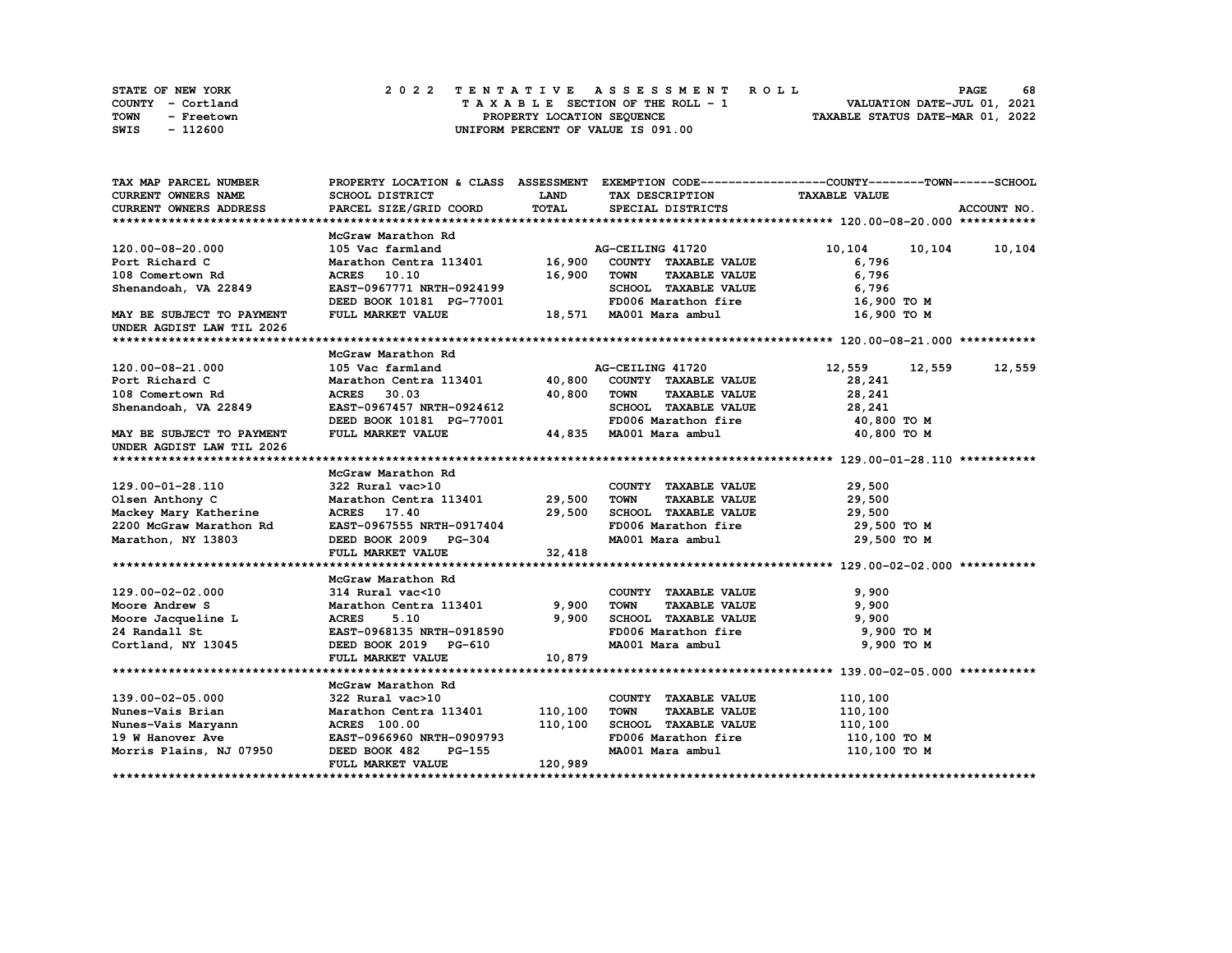|      | <b>STATE OF NEW YORK</b> | 2022 TENTATIVE ASSESSMENT ROLL          | 69<br><b>PAGE</b>                |
|------|--------------------------|-----------------------------------------|----------------------------------|
|      | COUNTY - Cortland        | $T A X A B L E$ SECTION OF THE ROLL - 1 | VALUATION DATE-JUL 01, 2021      |
| TOWN | - Freetown               | PROPERTY LOCATION SEQUENCE              | TAXABLE STATUS DATE-MAR 01, 2022 |
| SWIS | - 112600                 | UNIFORM PERCENT OF VALUE IS 091.00      |                                  |

| TAX MAP PARCEL NUMBER                                                                         | PROPERTY LOCATION & CLASS ASSESSMENT EXEMPTION CODE-----------------COUNTY-------TOWN-----SCHOOL |             |                                        |                                                         |              |
|-----------------------------------------------------------------------------------------------|--------------------------------------------------------------------------------------------------|-------------|----------------------------------------|---------------------------------------------------------|--------------|
| CURRENT OWNERS NAME                                                                           | SCHOOL DISTRICT                                                                                  | <b>LAND</b> | TAX DESCRIPTION TAXABLE VALUE          |                                                         |              |
| CURRENT OWNERS ADDRESS                                                                        | PARCEL SIZE/GRID COORD                                                                           | TOTAL       | SPECIAL DISTRICTS                      |                                                         | ACCOUNT NO.  |
|                                                                                               |                                                                                                  |             |                                        |                                                         |              |
|                                                                                               | McGraw Marathon Rd                                                                               |             |                                        |                                                         |              |
| 139.00-02-09.000                                                                              | 322 Rural vac>10                                                                                 |             | COUNTY TAXABLE VALUE                   | 56,900                                                  |              |
| Barrows Dale                                                                                  | Marathon Centra 113401 56,900 TOWN                                                               |             | <b>TAXABLE VALUE</b>                   | 56,900                                                  |              |
| Barrows Stacy                                                                                 | ACRES 51.10                                                                                      | 56,900      | SCHOOL TAXABLE VALUE                   | 56,900                                                  |              |
| 1769 McGraw Marathon Rd                                                                       | EAST-0967432 NRTH-0908277                                                                        |             | FD006 Marathon fire                    | 56,900 то м                                             |              |
| Marathon, NY 13803                                                                            | EAST-0967432 NRTH-0908277<br>DEED BOOK 10219 PG-89001                                            |             | MA001 Mara ambul                       | 56,900 то м                                             |              |
|                                                                                               | FULL MARKET VALUE                                                                                | 62,527      |                                        |                                                         |              |
|                                                                                               |                                                                                                  |             |                                        |                                                         |              |
|                                                                                               | McGraw Marathon Rd                                                                               |             |                                        |                                                         |              |
| 139.00-02-11.000                                                                              | 314 Rural vac<10                                                                                 |             | COUNTY TAXABLE VALUE                   |                                                         |              |
| Miller Jacob                                                                                  | 314 Rural vac<10 COUNTY<br>Marathon Centra 113401 13,000 TOWN                                    |             | <b>TAXABLE VALUE</b>                   | 13,000<br>13,000                                        |              |
| Miller Sara                                                                                   |                                                                                                  | 13,000      | SCHOOL TAXABLE VALUE 13,000            |                                                         |              |
| 3690 Pine Hill Rd                                                                             | ACRES 5.00 13,000<br>EAST-0968380 NRTH-0906556 13,000<br>DEED BOOK 2021 PG-2276                  |             | FD006 Marathon fire                    | 13,000 TO M                                             |              |
| Marathon, NY 13803                                                                            |                                                                                                  |             | MA001 Mara ambul                       | 13,000 TO M                                             |              |
|                                                                                               | FULL MARKET VALUE                                                                                | 14,286      |                                        |                                                         |              |
|                                                                                               |                                                                                                  |             |                                        |                                                         |              |
|                                                                                               | McGraw Marathon Rd                                                                               |             |                                        |                                                         |              |
| 140.00-01-28.000                                                                              | 322 Rural vac>10                                                                                 |             | COUNTY TAXABLE VALUE                   | 45,400                                                  |              |
| Ritter H Walter                                                                               | 322 Rural vac><br>Marathon Centı<br>ACRES 30.70<br>Marathon Centra 113401 45,400                 |             | TOWN<br><b>TAXABLE VALUE</b>           | 45,400                                                  |              |
| Ritter Carl W                                                                                 |                                                                                                  | 45,400      | SCHOOL TAXABLE VALUE 45,400            |                                                         |              |
| 2008 McGraw Marathon Rd                                                                       |                                                                                                  |             | FD006 Marathon fire                    |                                                         |              |
| Marathon, NY 13803                                                                            | EAST-0969024 NRTH-0908207<br>DEED BOOK 2000 PG-690                                               |             | MA001 Mara ambul                       | 45,400 TO M<br>45,400 TO M                              |              |
|                                                                                               | FULL MARKET VALUE                                                                                | 49,890      |                                        |                                                         |              |
|                                                                                               |                                                                                                  |             |                                        |                                                         |              |
|                                                                                               | 1616 McGraw Marathon Rd                                                                          |             |                                        |                                                         |              |
| 140.00-01-19.100                                                                              | 210 1 Family Res                                                                                 |             | COUNTY TAXABLE VALUE 66,900            |                                                         |              |
|                                                                                               | Marathon Centra 113401 13,900 TOWN TAXABLE VALUE                                                 |             |                                        | 66,900                                                  |              |
| Stacey Jonathan                 Marathon Central MacGraw Marathon Rd           ACRES     1.70 |                                                                                                  | 66,900      | SCHOOL TAXABLE VALUE                   | 66,900                                                  |              |
|                                                                                               |                                                                                                  |             |                                        |                                                         |              |
| Freetown, NY 13040                                                                            | EAST-0969064 NRTH-0906145                                                                        |             | FD006 Marathon fire                    | 66,900 то м                                             |              |
|                                                                                               | DEED BOOK 2021 PG-868                                                                            |             | MA001 Mara ambul                       | 66,900 то м                                             |              |
|                                                                                               | FULL MARKET VALUE                                                                                | 73,516      |                                        |                                                         |              |
|                                                                                               |                                                                                                  |             |                                        |                                                         |              |
|                                                                                               | 1654 McGraw Marathon Rd                                                                          |             |                                        |                                                         |              |
| 140.00-01-17.000                                                                              | 210 1 Family Res                                                                                 |             | <b>VET WAR C 41122</b>                 | 6,000<br>0                                              | 0            |
| Kisner D. T                                                                                   | Marathon Centra 113401 15,000 VET WAR T 41123                                                    |             |                                        | 6,705<br>$\begin{bmatrix} 1 & 0 \\ 0 & 1 \end{bmatrix}$ | $\mathbf{o}$ |
| 1654 McGraw Marathon Rd                                                                       | <b>ACRES</b><br>2.23                                                                             |             | 44,700 ENH STAR 41834                  | $\mathbf{0}$<br>0                                       | 44,700       |
| Marathon, NY 13803-2518                                                                       | EAST-0968825 NRTH-0906598                                                                        |             | COUNTY TAXABLE VALUE 38,700            |                                                         |              |
|                                                                                               | DEED BOOK 514 PG-84                                                                              |             | <b>TOWN</b><br>TAXABLE VALUE           | 37,995                                                  |              |
|                                                                                               | FULL MARKET VALUE                                                                                |             | 49,121 SCHOOL TAXABLE VALUE            | $\mathbf{0}$                                            |              |
|                                                                                               |                                                                                                  |             | FD006 Marathon fire 50 and 44,700 TO M |                                                         |              |
|                                                                                               |                                                                                                  |             | MA001 Mara ambul                       | 44,700 TO M                                             |              |
|                                                                                               |                                                                                                  |             |                                        |                                                         |              |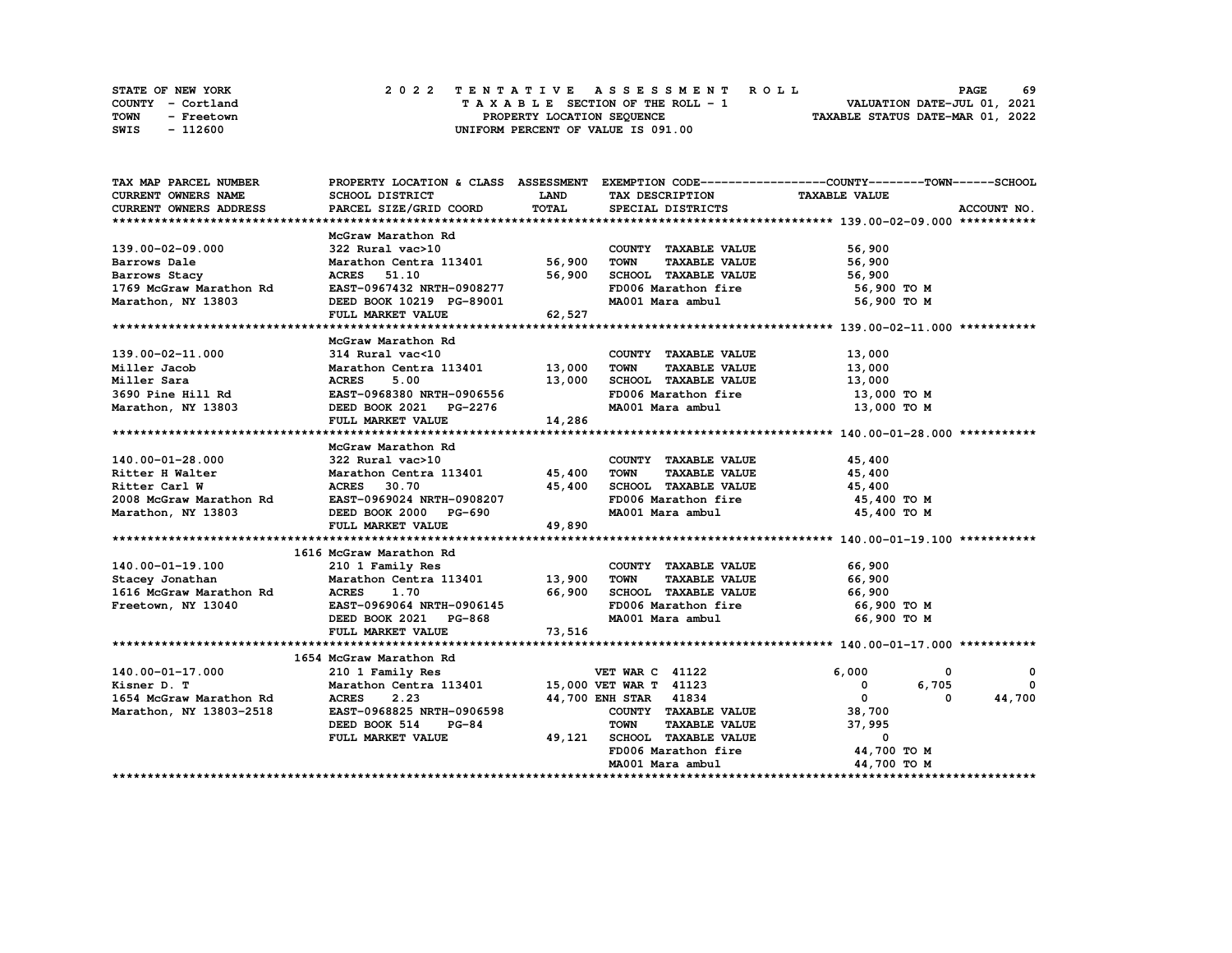| STATE OF NEW YORK         | 2022 TENTATIVE ASSESSMENT ROLL     | 70<br><b>PAGE</b>                |
|---------------------------|------------------------------------|----------------------------------|
| COUNTY - Cortland         | TAXABLE SECTION OF THE ROLL - 1    | VALUATION DATE-JUL 01, 2021      |
| <b>TOWN</b><br>- Freetown | PROPERTY LOCATION SEQUENCE         | TAXABLE STATUS DATE-MAR 01, 2022 |
| SWIS<br>- 112600          | UNIFORM PERCENT OF VALUE IS 091.00 |                                  |

| TAX MAP PARCEL NUMBER   | PROPERTY LOCATION & CLASS ASSESSMENT |         |                          |                                             | EXEMPTION CODE-----------------COUNTY-------TOWN------SCHOOL |              |              |
|-------------------------|--------------------------------------|---------|--------------------------|---------------------------------------------|--------------------------------------------------------------|--------------|--------------|
| CURRENT OWNERS NAME     | SCHOOL DISTRICT                      | LAND    | TAX DESCRIPTION          |                                             | <b>TAXABLE VALUE</b>                                         |              |              |
| CURRENT OWNERS ADDRESS  | PARCEL SIZE/GRID COORD               | TOTAL   |                          | SPECIAL DISTRICTS                           |                                                              |              | ACCOUNT NO.  |
|                         |                                      |         |                          |                                             |                                                              |              |              |
|                         | 1666 McGraw Marathon Rd              |         |                          |                                             |                                                              |              |              |
| 140.00-01-16.000        | 210 1 Family Res                     |         | <b>BAS STAR</b> 41854    |                                             | $\mathbf 0$                                                  | 0            | 30,000       |
|                         |                                      |         |                          |                                             |                                                              |              |              |
| Spence Jason            | Marathon Centra 113401               | 13,200  |                          | COUNTY TAXABLE VALUE                        | 51,100                                                       |              |              |
| Spence Christina        | <b>ACRES</b><br>1.32                 | 51,100  | <b>TOWN</b>              | <b>TAXABLE VALUE</b>                        | 51,100                                                       |              |              |
| 1666 McGraw Marathon Rd | EAST-0968769 NRTH-0906951            |         |                          | SCHOOL TAXABLE VALUE                        | 21,100                                                       |              |              |
| Marathon, NY 13803      | DEED BOOK 2008 PG-5169               |         |                          | FD006 Marathon fire                         | 51,100 TO M                                                  |              |              |
|                         | FULL MARKET VALUE                    |         | 56,154 MA001 Mara ambul  |                                             | 51,100 TO M                                                  |              |              |
|                         |                                      |         |                          |                                             |                                                              |              |              |
|                         | 1678 McGraw Marathon Rd              |         |                          |                                             |                                                              |              |              |
| 140.00-01-15.200        | 270 Mfg housing                      |         | <b>BAS STAR</b>          | 41854                                       | $\mathbf{0}$                                                 | $\Omega$     | 28,800       |
|                         |                                      |         |                          | 12,700 COUNTY TAXABLE VALUE                 |                                                              |              |              |
| Parrino Joseph A        | Marathon Centra 113401               |         |                          |                                             | 28,800                                                       |              |              |
| 1678 McGraw Marathon Rd | <b>ACRES</b><br>1.07                 | 28,800  | TOWN                     | <b>TAXABLE VALUE</b>                        | 28,800                                                       |              |              |
| Marathon, NY 13803-9999 | EAST-0968743 NRTH-0907122            |         |                          | SCHOOL TAXABLE VALUE                        | 0                                                            |              |              |
|                         | DEED BOOK 2001 PG-2540               |         |                          | FD006 Marathon fire                         | 28,800 TO M                                                  |              |              |
|                         | FULL MARKET VALUE                    |         | 31,648 MA001 Mara ambul  |                                             | 28,800 TO M                                                  |              |              |
|                         |                                      |         |                          |                                             |                                                              |              |              |
|                         | 1692 McGraw Marathon Rd              |         |                          | 90 PCT OF VALUE USED FOR EXEMPTION PURPOSES |                                                              |              |              |
| 140.00-01-15.100        | 210 1 Family Res                     |         | <b>VET WAR C 41122</b>   |                                             | 6,000                                                        | 0            | $\mathbf{o}$ |
|                         |                                      |         |                          |                                             |                                                              |              | $\mathbf 0$  |
| Parrino Martha          | Marathon Centra 113401               |         | 18,000 VET WAR T 41123   |                                             | $\Omega$                                                     | 12,000       |              |
| Parrino Joseph          | <b>ACRES</b><br>3.73                 |         | 121,300 VET DIS C 41142  |                                             | 5,459                                                        | 0            | $\mathbf 0$  |
| 1692 McGraw Marathon Rd | EAST-0968782 NRTH-0907344            |         | <b>VET DIS T 41143</b>   |                                             | 0                                                            | 5,459        | $\mathbf 0$  |
| Marathon, NY 13803-2518 | DEED BOOK 2017 PG-4090               |         | AGED CTS 41800           |                                             | 48,856                                                       | 45,856       | 54,585       |
|                         | FULL MARKET VALUE                    |         | 133, 297 ENH STAR 41834  |                                             | $\mathbf{0}$                                                 | 0            | 66,715       |
|                         |                                      |         |                          | COUNTY TAXABLE VALUE                        | 60,985                                                       |              |              |
|                         |                                      |         | <b>TOWN</b>              | <b>TAXABLE VALUE</b>                        | 57,985                                                       |              |              |
|                         |                                      |         |                          | SCHOOL TAXABLE VALUE                        | 0                                                            |              |              |
|                         |                                      |         |                          |                                             |                                                              |              |              |
|                         |                                      |         |                          | FD006 Marathon fire                         | 121,300 TO M                                                 |              |              |
|                         |                                      |         |                          | MA001 Mara ambul                            | 121,300 TO M                                                 |              |              |
|                         |                                      |         |                          |                                             |                                                              |              |              |
|                         | 1769 McGraw Marathon Rd              |         |                          |                                             |                                                              |              |              |
| 139.00-02-08.000        | 210 1 Family Res                     |         | <b>BAS STAR</b> 41854    |                                             | $\mathbf{0}$                                                 | $\mathbf{0}$ | 30,000       |
| Barrows Dale C          | Marathon Centra 113401               | 22,500  |                          | COUNTY TAXABLE VALUE                        | 50,300                                                       |              |              |
| 1769 McGraw Marathon Rd | <b>ACRES</b><br>6.00                 | 50,300  | <b>TOWN</b>              | <b>TAXABLE VALUE</b>                        | 50,300                                                       |              |              |
| Marathon, NY 13803-2522 | EAST-0968178 NRTH-0908705            |         |                          | SCHOOL TAXABLE VALUE                        | 20,300                                                       |              |              |
|                         | DEED BOOK 435<br><b>PG-99</b>        |         |                          | FD006 Marathon fire                         | 50,300 TO M                                                  |              |              |
|                         |                                      |         |                          |                                             |                                                              |              |              |
|                         | FULL MARKET VALUE                    |         | 55,275 MA001 Mara ambul  |                                             | 50,300 TO M                                                  |              |              |
|                         |                                      |         |                          |                                             |                                                              |              |              |
|                         | 1827 McGraw Marathon Rd              |         |                          |                                             |                                                              |              |              |
| 139.00-02-07.000        | 210 1 Family Res                     |         | <b>BAS STAR</b>          | 41854                                       | 0                                                            | 0            | 30,000       |
| Davis Stephen           | Marathon Centra 113401               | 17,600  |                          | COUNTY TAXABLE VALUE                        | 108,700                                                      |              |              |
| Davis Joan C            | <b>ACRES</b><br>3.53                 | 108,700 | TOWN                     | <b>TAXABLE VALUE</b>                        | 108,700                                                      |              |              |
| 1827 McGraw Marathon Rd | EAST-0968152 NRTH-0910457            |         |                          | SCHOOL TAXABLE VALUE                        | 78,700                                                       |              |              |
| Marathon, NY 13803-2522 | DEED BOOK 413, PG-138,               |         |                          | FD006 Marathon fire                         | 108,700 то м                                                 |              |              |
|                         | FULL MARKET VALUE                    |         | 119,451 MA001 Mara ambul |                                             | 108,700 TO M                                                 |              |              |
|                         |                                      |         |                          |                                             |                                                              |              |              |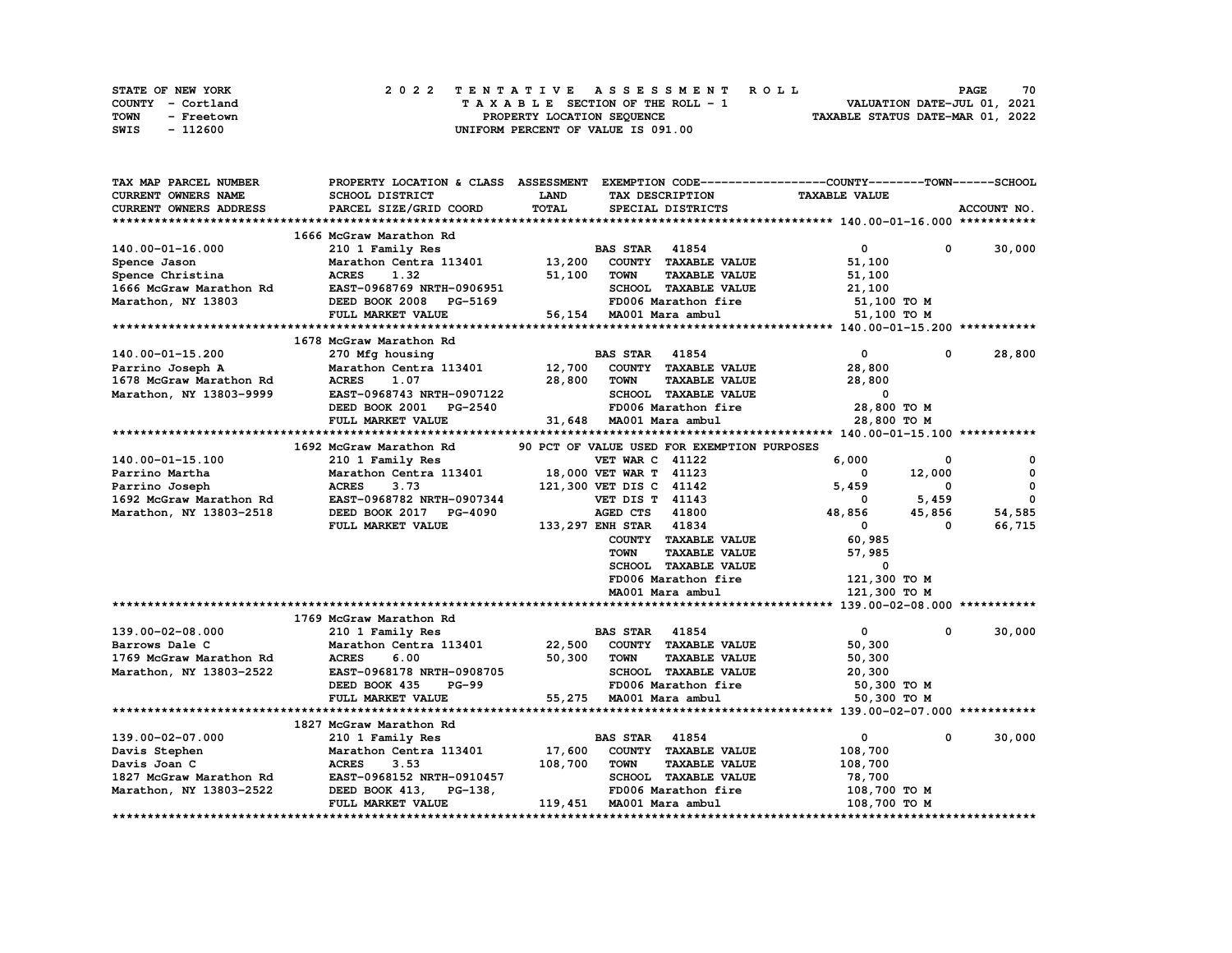|      | <b>STATE OF NEW YORK</b> |  | 2022 TENTATIVE ASSESSMENT ROLL     | 71<br><b>PAGE</b>                |  |
|------|--------------------------|--|------------------------------------|----------------------------------|--|
|      | COUNTY - Cortland        |  | TAXABLE SECTION OF THE ROLL - 1    | VALUATION DATE-JUL 01, 2021      |  |
| TOWN | - Freetown               |  | PROPERTY LOCATION SEQUENCE         | TAXABLE STATUS DATE-MAR 01, 2022 |  |
| SWIS | - 112600                 |  | UNIFORM PERCENT OF VALUE IS 091.00 |                                  |  |

| TAX MAP PARCEL NUMBER         | PROPERTY LOCATION & CLASS ASSESSMENT EXEMPTION CODE----------------COUNTY-------TOWN-----SCHOOL |             |                                     |                      |                        |
|-------------------------------|-------------------------------------------------------------------------------------------------|-------------|-------------------------------------|----------------------|------------------------|
| <b>CURRENT OWNERS NAME</b>    | SCHOOL DISTRICT                                                                                 | <b>LAND</b> | TAX DESCRIPTION                     | <b>TAXABLE VALUE</b> |                        |
| <b>CURRENT OWNERS ADDRESS</b> | PARCEL SIZE/GRID COORD                                                                          | TOTAL       | SPECIAL DISTRICTS                   |                      | ACCOUNT NO.            |
|                               |                                                                                                 |             |                                     |                      |                        |
|                               | 2008 McGraw Marathon Rd                                                                         |             |                                     |                      |                        |
| 130.00-03-02.000              | 240 Rural res                                                                                   |             | <b>ENH STAR 41834</b>               | $\mathbf{0}$         | 74,900<br>0            |
| Ritter H Walter               | Marathon Centra 113401                                                                          |             | 76,100 COUNTY TAXABLE VALUE         | 147,100              |                        |
| Ritter Carl A W               | <b>ACRES</b><br>50.00                                                                           | 147,100     | <b>TOWN</b><br><b>TAXABLE VALUE</b> | 147,100              |                        |
| 2008 McGraw Marathon Rd       | EAST-0969334 NRTH-0913664                                                                       |             | SCHOOL TAXABLE VALUE                | 72,200               |                        |
| Marathon, NY 13803            | DEED BOOK 2012 PG-3001                                                                          |             | FD006 Marathon fire                 | 147,100 TO M         |                        |
|                               |                                                                                                 |             | 161,648 MA001 Mara ambul            |                      |                        |
|                               | FULL MARKET VALUE                                                                               |             |                                     | 147,100 TO M         |                        |
|                               |                                                                                                 |             |                                     |                      |                        |
|                               | 2044 McGraw Marathon Rd                                                                         |             |                                     |                      |                        |
| 130.00-03-04.000              | 241 Rural res&aq                                                                                |             | <b>ENH STAR 41834</b>               | $\overline{0}$       | 74,900<br>$\mathbf{0}$ |
| Hulslander William C          | Marathon Centra 113401 65,900                                                                   |             | COUNTY TAXABLE VALUE                | 190,700              |                        |
| 2044 McGraw Marathon Rd       | ACRES 41.50                                                                                     | 190,700     | <b>TOWN</b><br><b>TAXABLE VALUE</b> | 190,700              |                        |
| Marathon, NY 13803-2525       | EAST-0969432 NRTH-0914392                                                                       |             | SCHOOL TAXABLE VALUE                | 115,800              |                        |
|                               | DEED BOOK 2016 PG-3769                                                                          |             | FD006 Marathon fire                 | 190,700 то м         |                        |
|                               | FULL MARKET VALUE                                                                               |             | 209,560 MA001 Mara ambul            | 190,700 TO M         |                        |
|                               |                                                                                                 |             |                                     |                      |                        |
|                               | 2062 McGraw Marathon Rd                                                                         |             |                                     |                      |                        |
| 130.00-03-05.000              | 322 Rural vac>10                                                                                |             | COUNTY TAXABLE VALUE                | 25,400               |                        |
| Fleming James B               | Marathon Centra 113401 25,400                                                                   |             | <b>TOWN</b><br><b>TAXABLE VALUE</b> | 25,400               |                        |
| 2515 Kingston Dr              | <b>ACRES</b> 14.00                                                                              | 25,400      | SCHOOL TAXABLE VALUE                | 25,400               |                        |
|                               | Florence, SC 29505-6424 EAST-0969187 NRTH-0914826                                               |             | FD006 Marathon fire                 | 25,400 TO M          |                        |
|                               | DEED BOOK 2002 PG-7353                                                                          |             | MA001 Mara ambul                    | 25,400 TO M          |                        |
|                               | FULL MARKET VALUE                                                                               |             |                                     |                      |                        |
|                               |                                                                                                 | 27,912      |                                     |                      |                        |
|                               |                                                                                                 |             |                                     |                      |                        |
|                               | 2085 McGraw Marathon Rd                                                                         |             |                                     |                      |                        |
| 129.00-01-30.200              | 120 Field crops                                                                                 |             | AG 10-YR 41700                      | 67,200<br>67,200     | 67,200                 |
| Coblentz Benjamin             | Marathon Centra 113401                                                                          |             | 114,400 AG 10-YR 41700              | 4,300<br>4,300       | 4,300                  |
| Coblentz Betty D              | ACRES 81.89                                                                                     |             | 296,200 AG COMMIT 41730             | 61,412<br>61,412     | 61,412                 |
| 2085 McGraw Marathon Rd       | EAST-0966767 NRTH-0914938                                                                       |             | <b>BAS STAR 41854</b>               | $\mathbf{0}$         | 30,000<br>0            |
| Marathon, NY 13803-2526       | DEED BOOK 2020 PG-7150                                                                          |             | COUNTY TAXABLE VALUE                | 163,288              |                        |
|                               | FULL MARKET VALUE                                                                               | 325,495     | <b>TOWN</b><br><b>TAXABLE VALUE</b> | 163,288              |                        |
| MAY BE SUBJECT TO PAYMENT     |                                                                                                 |             | SCHOOL TAXABLE VALUE                | 133,288              |                        |
| UNDER AGDIST LAW TIL 2030     |                                                                                                 |             | FD006 Marathon fire                 | 296,200 то м         |                        |
|                               |                                                                                                 |             | MA001 Mara ambul                    | 296,200 TO M         |                        |
|                               |                                                                                                 |             |                                     |                      |                        |
|                               | 2086 McGraw Marathon Rd                                                                         |             |                                     |                      |                        |
| 129.00-01-30.110              | 241 Rural res&ag                                                                                |             | CW_15_VET/ 41162                    | 6,000                | 0                      |
| Fleming Robert J              | Marathon Centra 113401 61,100 ENH STAR 41834                                                    |             |                                     | 0                    | 0<br>74,900            |
| 2086 McGraw Marathon Rd       | ACRES 37.50                                                                                     | 136,400     | COUNTY TAXABLE VALUE                | 130,400              |                        |
|                               | EAST-0968865 NRTH-0915412                                                                       |             | <b>TOWN</b><br><b>TAXABLE VALUE</b> |                      |                        |
| Marathon, NY 13803-2525       |                                                                                                 |             |                                     | 136,400              |                        |
|                               | DEED BOOK 484<br><b>PG-279</b>                                                                  |             | SCHOOL TAXABLE VALUE                | 61,500               |                        |
|                               | FULL MARKET VALUE                                                                               |             | 149,890 FD006 Marathon fire         | 136,400 то м         |                        |
|                               |                                                                                                 |             | MA001 Mara ambul                    | 136,400 TO M         |                        |
|                               |                                                                                                 |             |                                     |                      |                        |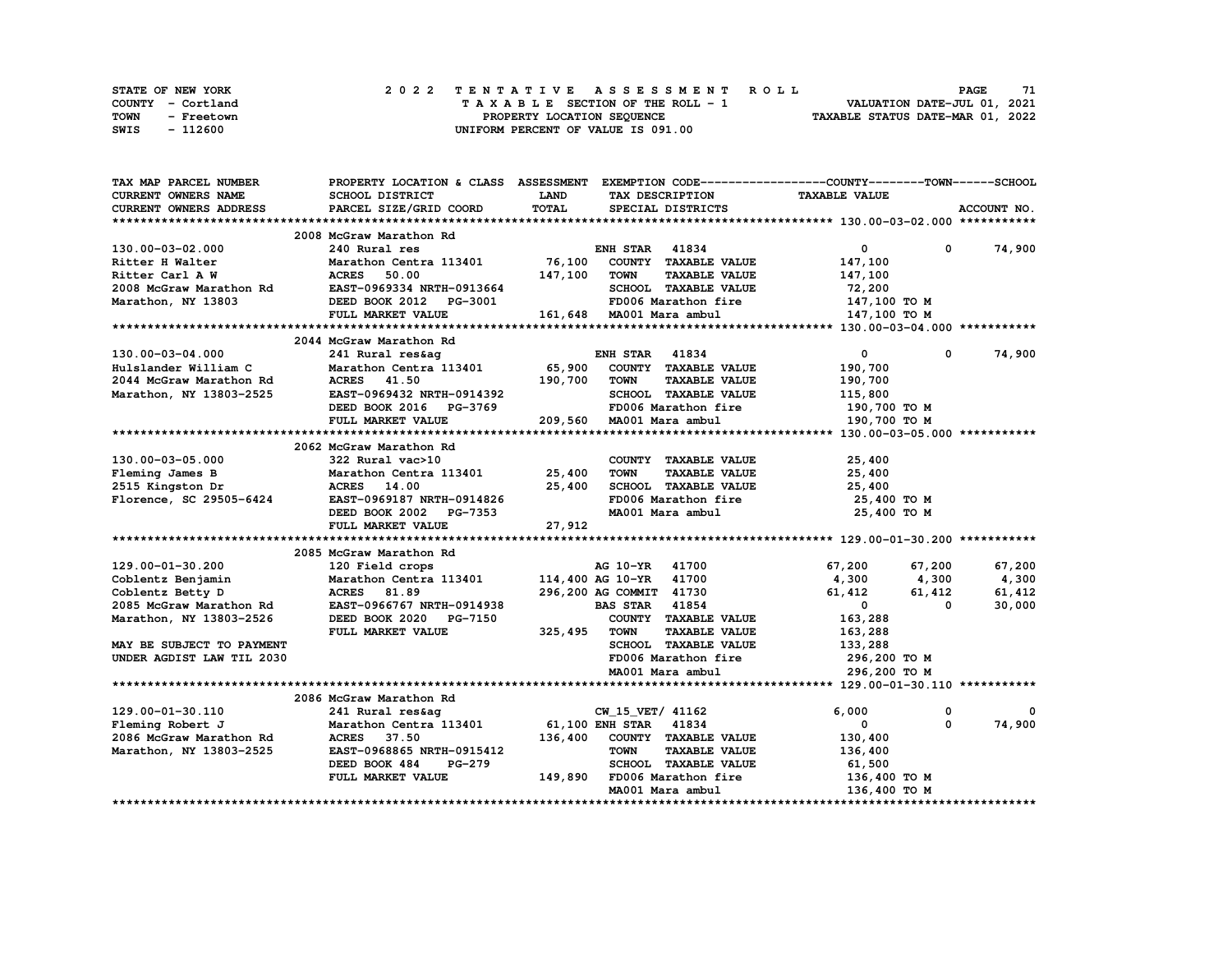| <b>STATE OF NEW YORK</b> | 2022 TENTATIVE ASSESSMENT ROLL     | 72<br><b>PAGE</b>                |
|--------------------------|------------------------------------|----------------------------------|
| COUNTY - Cortland        | TAXABLE SECTION OF THE ROLL - 1    | VALUATION DATE-JUL 01, 2021      |
| TOWN<br>- Freetown       | PROPERTY LOCATION SEQUENCE         | TAXABLE STATUS DATE-MAR 01, 2022 |
| - 112600<br>SWIS         | UNIFORM PERCENT OF VALUE IS 091.00 |                                  |

| TAX MAP PARCEL NUMBER     | PROPERTY LOCATION & CLASS ASSESSMENT EXEMPTION CODE----------------COUNTY-------TOWN-----SCHOOL |         |                                     |                            |              |
|---------------------------|-------------------------------------------------------------------------------------------------|---------|-------------------------------------|----------------------------|--------------|
| CURRENT OWNERS NAME       | SCHOOL DISTRICT                                                                                 | LAND    | TAX DESCRIPTION                     | <b>TAXABLE VALUE</b>       |              |
| CURRENT OWNERS ADDRESS    | PARCEL SIZE/GRID COORD                                                                          | TOTAL   | SPECIAL DISTRICTS                   |                            | ACCOUNT NO.  |
|                           |                                                                                                 |         |                                     |                            |              |
|                           | 2100 McGraw Marathon Rd                                                                         |         |                                     |                            |              |
| 129.00-01-30.120          | 210 1 Family Res                                                                                |         | CW 15 VET/ 41162                    | 6,000<br>$\mathbf 0$       | $\mathbf{o}$ |
| Fleming Teresa A          | Marathon Centra 113401 14,500 BAS STAR 41854                                                    |         |                                     | $\mathbf 0$<br>0           | 30,000       |
| 2100 McGraw Marathon Rd   | <b>ACRES</b><br>2.00 BANKCORELOG                                                                |         | 112,500 COUNTY TAXABLE VALUE        | 106,500                    |              |
| Marathon, NY 13803        | EAST-0968174 NRTH-0915740                                                                       |         | <b>TOWN</b><br><b>TAXABLE VALUE</b> | 112,500                    |              |
|                           | DEED BOOK 2000 PG-3996                                                                          |         | SCHOOL TAXABLE VALUE                | 82,500                     |              |
|                           | FULL MARKET VALUE                                                                               |         | 123,626 FD006 Marathon fire         | 112,500 TO M               |              |
|                           |                                                                                                 |         | MA001 Mara ambul                    | 112,500 TO M               |              |
|                           |                                                                                                 |         |                                     |                            |              |
|                           | 2154 McGraw Marathon Rd                                                                         |         |                                     |                            |              |
| 129.00-01-29.000          | 241 Rural res&aq                                                                                |         | AG-CEILING 41720                    | 18,022<br>18,022           | 18,022       |
| Olsen Anthony C           | Marathon Centra 113401                                                                          | 108,400 | COUNTY TAXABLE VALUE                | 109,378                    |              |
| Mackey Mary K             | 91.06<br><b>ACRES</b>                                                                           | 127,400 | <b>TOWN</b><br><b>TAXABLE VALUE</b> | 109,378                    |              |
| 2200 McGraw Marathon Rd   | EAST-0968178 NRTH-0916286                                                                       |         | SCHOOL TAXABLE VALUE                | 109,378                    |              |
| Marathon, NY 13803        | DEED BOOK 2014 PG-5447                                                                          |         | FD006 Marathon fire                 | 127,400 TO M               |              |
|                           | FULL MARKET VALUE                                                                               |         | 140,000 MA001 Mara ambul            | 127,400 TO M               |              |
| MAY BE SUBJECT TO PAYMENT |                                                                                                 |         |                                     |                            |              |
| UNDER AGDIST LAW TIL 2026 |                                                                                                 |         |                                     |                            |              |
|                           |                                                                                                 |         |                                     |                            |              |
|                           | 2200 McGraw Marathon Rd                                                                         |         |                                     |                            |              |
| 129.00-01-28.120          | 240 Rural res                                                                                   |         | <b>BAS STAR 41854</b>               | $\mathbf 0$<br>0           | 30,000       |
| Olsen Anthony C           | Marathon Centra 113401                                                                          | 34,300  | COUNTY TAXABLE VALUE                | 136,100                    |              |
| Mackey Mary Katherine     | <b>ACRES</b> 15.13                                                                              | 136,100 | <b>TOWN</b><br><b>TAXABLE VALUE</b> | 136,100                    |              |
| 2200 McGraw Marathon Rd   | EAST-0968218 NRTH-0917158                                                                       |         | SCHOOL TAXABLE VALUE                | 106,100                    |              |
| Marathon, NY 13803-2529   | DEED BOOK 10155 PG-77002                                                                        |         | FD006 Marathon fire                 | 136,100 то м               |              |
|                           | FULL MARKET VALUE                                                                               |         | 149,560 MA001 Mara ambul            | 136,100 TO M               |              |
|                           |                                                                                                 |         |                                     |                            |              |
|                           | 2318 McGraw Marathon Rd                                                                         |         |                                     |                            |              |
| 129.00-02-03.000          | 270 Mfg housing                                                                                 |         | COUNTY TAXABLE VALUE                | 38,600                     |              |
| Rowe John C               | Marathon Centra 113401 20,700                                                                   |         | <b>TOWN</b><br><b>TAXABLE VALUE</b> | 38,600                     |              |
| 2318 McGraw Marathon Rd   | <b>ACRES</b><br>5.10                                                                            | 38,600  | SCHOOL TAXABLE VALUE                | 38,600                     |              |
| Marathon, NY 13803        | EAST-0968172 NRTH-0918268                                                                       |         | FD006 Marathon fire                 | 38,600 TO M                |              |
|                           | DEED BOOK 2014 PG-1234                                                                          |         | MA001 Mara ambul                    | 38,600 TO M                |              |
|                           | FULL MARKET VALUE                                                                               | 42,418  |                                     |                            |              |
|                           |                                                                                                 |         |                                     |                            |              |
|                           | 2335 McGraw Marathon Rd                                                                         |         |                                     |                            |              |
| 129.00-01-07.200          | 210 1 Family Res                                                                                |         | <b>ENH STAR 41834</b>               | $\mathbf{0}$<br>$^{\circ}$ | 74,900       |
| Powierski Marla Adams     | Marathon Centra 113401 17,300                                                                   |         | COUNTY TAXABLE VALUE                | 82,700                     |              |
| 2335 McGraw Marathon Rd   | <b>ACRES</b><br>3.41                                                                            | 82,700  | <b>TOWN</b><br><b>TAXABLE VALUE</b> | 82,700                     |              |
| Marathon, NY 13803-2533   | EAST-0967570 NRTH-0918643                                                                       |         | SCHOOL TAXABLE VALUE                | 7,800                      |              |
|                           | $PG-84$<br>DEED BOOK 568                                                                        |         | FD006 Marathon fire                 | 82,700 TO M                |              |
|                           | FULL MARKET VALUE                                                                               |         | 90,879 MA001 Mara ambul             | 82,700 TO M                |              |
|                           |                                                                                                 |         |                                     |                            |              |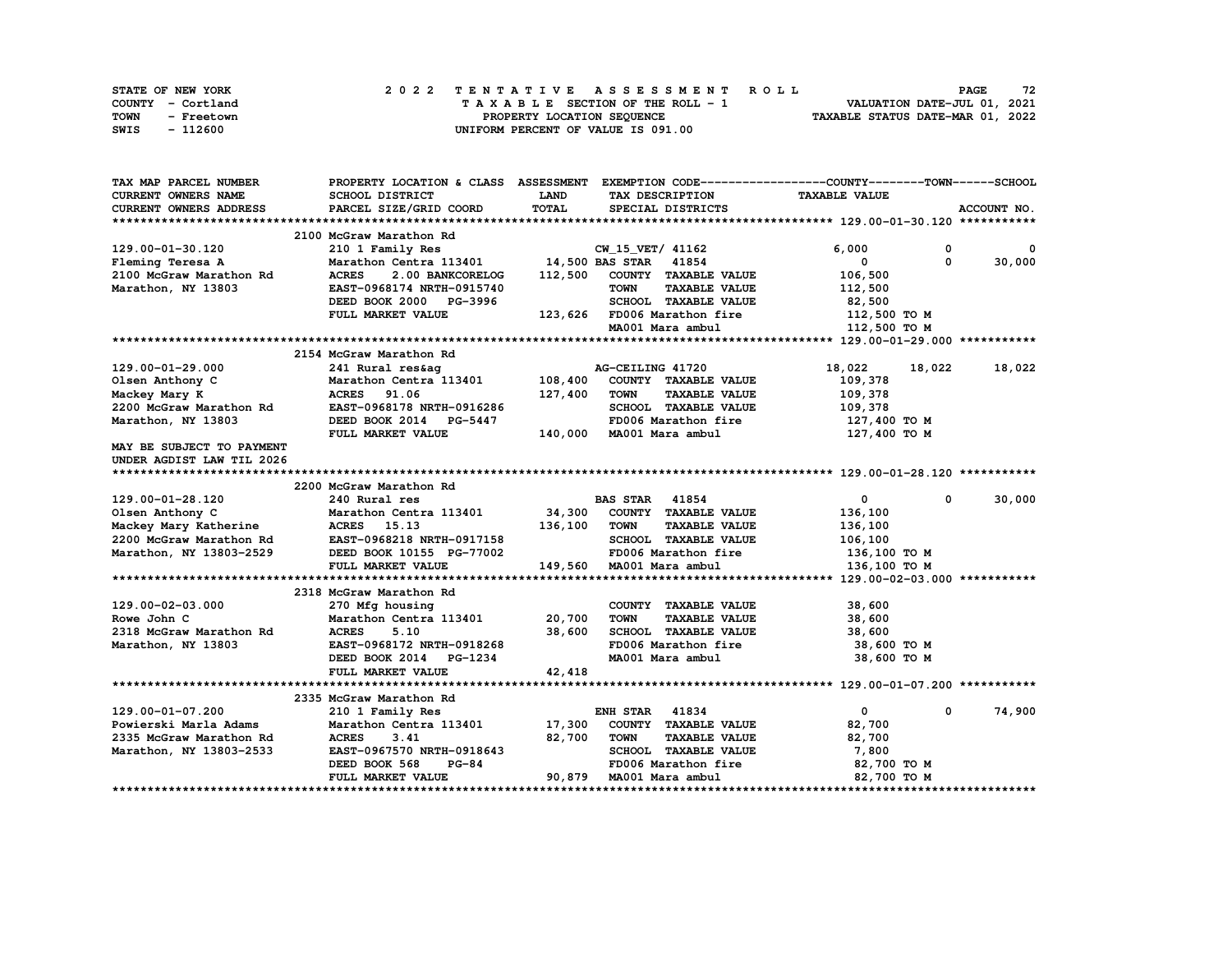| STATE OF NEW YORK  | 2022 TENTATIVE ASSESSMENT ROLL     | 73<br><b>PAGE</b>                |
|--------------------|------------------------------------|----------------------------------|
| COUNTY - Cortland  | TAXABLE SECTION OF THE ROLL - 1    | VALUATION DATE-JUL 01, 2021      |
| TOWN<br>- Freetown | PROPERTY LOCATION SEQUENCE         | TAXABLE STATUS DATE-MAR 01, 2022 |
| SWIS<br>- 112600   | UNIFORM PERCENT OF VALUE IS 091.00 |                                  |

| TAX MAP PARCEL NUMBER                               | PROPERTY LOCATION & CLASS ASSESSMENT EXEMPTION CODE-----------------COUNTY-------TOWN-----SCHOOL |             |                                         |                            |             |
|-----------------------------------------------------|--------------------------------------------------------------------------------------------------|-------------|-----------------------------------------|----------------------------|-------------|
| CURRENT OWNERS NAME                                 | <b>SCHOOL DISTRICT</b>                                                                           | <b>LAND</b> | TAX DESCRIPTION                         | <b>TAXABLE VALUE</b>       |             |
| CURRENT OWNERS ADDRESS                              | PARCEL SIZE/GRID COORD                                                                           | TOTAL       | SPECIAL DISTRICTS                       |                            | ACCOUNT NO. |
|                                                     |                                                                                                  |             |                                         |                            |             |
|                                                     | 2348 McGraw Marathon Rd                                                                          |             |                                         |                            |             |
| 129.00-02-01.000                                    | 270 Mfg housing<br>Marathon Centra 113401 20,700                                                 |             | COUNTY TAXABLE VALUE                    | 36,600                     |             |
| Wright James D                                      |                                                                                                  |             | <b>TOWN</b><br><b>TAXABLE VALUE</b>     | 36,600                     |             |
| Wright Candy L                                      | Marathon Centra 113401<br>ACRES 5.10<br>EAST-0968134 NRTH-0918893                                | 36,600      | SCHOOL TAXABLE VALUE                    | 36,600                     |             |
| 4677 Maybury Rd                                     |                                                                                                  |             | FD006 Marathon fire                     | 36,600 то м                |             |
| McGraw, NY 13101                                    | DEED BOOK 2015 PG-5224                                                                           |             | MA001 Mara ambul                        | 36,600 TO M                |             |
|                                                     | FULL MARKET VALUE                                                                                | 40,220      |                                         |                            |             |
|                                                     |                                                                                                  |             |                                         |                            |             |
|                                                     | 2353 McGraw Marathon Rd                                                                          |             |                                         |                            |             |
| $129.02 - 01 - 15.000$                              | 210 1 Family Res                                                                                 |             | COUNTY TAXABLE VALUE                    | 24,600                     |             |
| Stanton Roger                                       | Marathon Centra 113401 8,700                                                                     |             | <b>TOWN</b><br><b>TAXABLE VALUE</b>     | 24,600                     |             |
| Stanton Joyce                                       | FRNT 130.00 DPTH 80.00 24,600                                                                    |             | SCHOOL TAXABLE VALUE                    | 24,600                     |             |
| 3840 Baker Schoolhouse Rd EAST-0967670 NRTH-0919122 |                                                                                                  |             | $FD006$ Marathon fire                   | 24,600 TO M                |             |
| Cincinnatus, NY 13040                               | DEED BOOK 2020 PG-441                                                                            |             | MA001 Mara ambul 24,600 TO M            |                            |             |
|                                                     | FULL MARKET VALUE                                                                                | 27,033      |                                         |                            |             |
|                                                     |                                                                                                  |             |                                         |                            |             |
|                                                     | 2355 McGraw Marathon Rd                                                                          |             |                                         |                            |             |
| 129.02-01-06.000                                    | 210 1 Family Res                                                                                 |             |                                         | $\mathbf{0}$<br>$^{\circ}$ | 30,000      |
| Morris Daniel                                       |                                                                                                  |             |                                         | 34,500                     |             |
| Morris Bonnie                                       | FRNT 128.00 DPTH 120.00                                                                          | 34,500      | <b>TOWN</b><br><b>TAXABLE VALUE</b>     | 34,500                     |             |
| 2355 McGraw Marathon Rd                             | EAST-0967654 NRTH-0919751<br>DEED BOOK 1999 PG-4608                                              |             | SCHOOL TAXABLE VALUE                    | 4,500                      |             |
| Marathon, NY 13803                                  |                                                                                                  |             | FD006 Marathon fire                     | 34,500 TO M                |             |
|                                                     | FULL MARKET VALUE                                                                                |             | $37,912$ MA001 Mara ambul $34,500$ TO M |                            |             |
|                                                     |                                                                                                  |             |                                         |                            |             |
|                                                     | 2376 McGraw Marathon Rd                                                                          |             |                                         |                            |             |
| 129.02-01-12.000                                    | 210 1 Family Res                                                                                 |             | <b>BAS STAR 41854</b>                   | $\mathbf{0}$<br>$^{\circ}$ | 30,000      |
| Storey James                                        | Marathon Centra 113401 10,800                                                                    |             | COUNTY TAXABLE VALUE                    | 84,100                     |             |
| Storey Brenda                                       | FRNT 125.00 DPTH 230.00 84,100                                                                   |             | <b>TOWN</b><br><b>TAXABLE VALUE</b>     | 84,100                     |             |
| 2376 McGraw Marathon Rd                             | <b>BANKCORELOG</b>                                                                               |             | SCHOOL TAXABLE VALUE                    | 54,100                     |             |
| Marathon, NY 13803                                  | EAST-0967861 NRTH-0919540                                                                        |             | FD006 Marathon fire                     | 84,100 TO M                |             |
|                                                     | DEED BOOK 10411 PG-27001                                                                         |             | MA001 Mara ambul                        | 84,100 TO M                |             |
|                                                     | FULL MARKET VALUE                                                                                | 92,418      |                                         |                            |             |
|                                                     |                                                                                                  |             |                                         |                            |             |
|                                                     | 2381 McGraw Marathon Rd                                                                          |             |                                         |                            |             |
| $129.02 - 01 - 08.000$                              | 270 Mfg housing                                                                                  |             | 41854<br><b>BAS STAR</b>                | $\mathbf{0}$<br>$^{\circ}$ | 30,000      |
| Stewart Robert W                                    | Marathon Centra 113401 13,000                                                                    |             | COUNTY TAXABLE VALUE                    | 35,700                     |             |
| Hawley Lisa A                                       | <b>ACRES</b><br>1.20                                                                             | 35,700      | <b>TOWN</b><br><b>TAXABLE VALUE</b>     | 35,700                     |             |
| 2381 McGraw Marathon Rd                             | EAST-0967631 NRTH-0919569                                                                        |             | SCHOOL TAXABLE VALUE                    | 5,700                      |             |
| Marathon, NY 13803                                  | DEED BOOK 2000 PG-4296                                                                           |             | FD006 Marathon fire 35,700 TO M         |                            |             |
|                                                     | FULL MARKET VALUE                                                                                |             | 39,231 MA001 Mara ambul                 | 35,700 TO M                |             |
|                                                     |                                                                                                  |             |                                         |                            |             |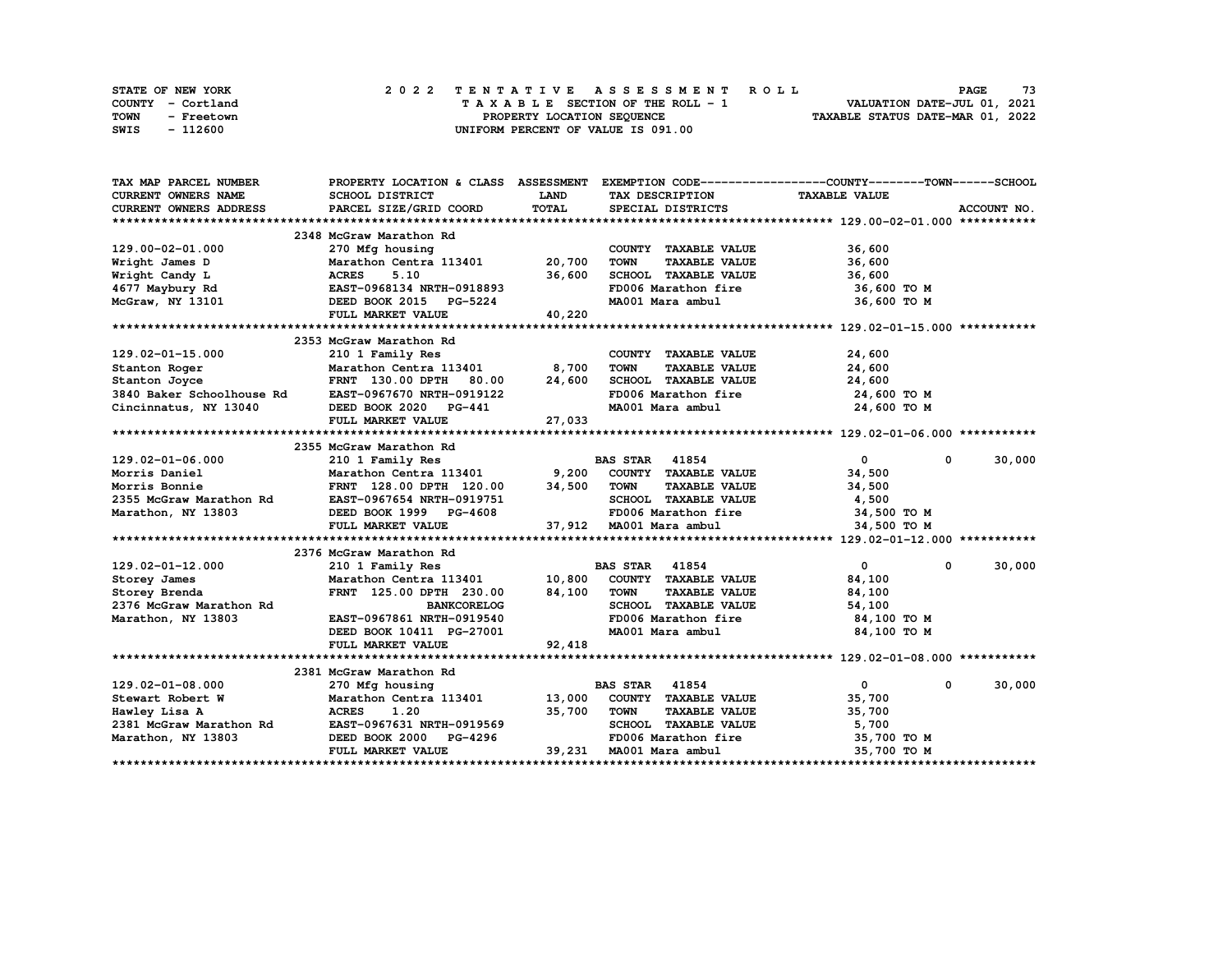| STATE OF NEW YORK  | 2022 TENTATIVE ASSESSMENT ROLL     | 74<br><b>PAGE</b>                |
|--------------------|------------------------------------|----------------------------------|
| COUNTY - Cortland  | TAXABLE SECTION OF THE ROLL - 1    | VALUATION DATE-JUL 01, 2021      |
| TOWN<br>- Freetown | PROPERTY LOCATION SEOUENCE         | TAXABLE STATUS DATE-MAR 01, 2022 |
| - 112600<br>SWIS   | UNIFORM PERCENT OF VALUE IS 091.00 |                                  |

| TAX MAP PARCEL NUMBER      |                                                                                                                                                                                                                                                  |        |                                     | PROPERTY LOCATION & CLASS ASSESSMENT EXEMPTION CODE-----------------COUNTY-------TOWN------SCHOOL |
|----------------------------|--------------------------------------------------------------------------------------------------------------------------------------------------------------------------------------------------------------------------------------------------|--------|-------------------------------------|---------------------------------------------------------------------------------------------------|
| <b>CURRENT OWNERS NAME</b> | SCHOOL DISTRICT                                                                                                                                                                                                                                  | LAND   | TAX DESCRIPTION                     | <b>TAXABLE VALUE</b>                                                                              |
| CURRENT OWNERS ADDRESS     | PARCEL SIZE/GRID COORD                                                                                                                                                                                                                           | TOTAL  | SPECIAL DISTRICTS                   | ACCOUNT NO.                                                                                       |
|                            |                                                                                                                                                                                                                                                  |        |                                     |                                                                                                   |
|                            | 2387 McGraw Marathon Rd                                                                                                                                                                                                                          |        |                                     |                                                                                                   |
| 129.02-01-05.000           | 314 Rural vac<10                                                                                                                                                                                                                                 |        | COUNTY TAXABLE VALUE                | 2,400                                                                                             |
| Morris Daniel              | Marathon Centra 113401                                                                                                                                                                                                                           | 2,400  | <b>TOWN</b><br><b>TAXABLE VALUE</b> | 2,400                                                                                             |
| Morris Bonnie              | FRNT 315.00 DPTH 140.00                                                                                                                                                                                                                          | 2,400  | SCHOOL TAXABLE VALUE                | 2,400                                                                                             |
| 2355 McGraw Marathon Rd    | <b>ACRES</b><br>0.57                                                                                                                                                                                                                             |        | FD006 Marathon fire 2,400 TO M      |                                                                                                   |
| Marathon, NY 13803         | EAST-0967555 NRTH-0919828                                                                                                                                                                                                                        |        | MA001 Mara ambul                    | 2,400 TO M                                                                                        |
|                            | DEED BOOK 2000 PG-367                                                                                                                                                                                                                            |        |                                     |                                                                                                   |
|                            | FULL MARKET VALUE                                                                                                                                                                                                                                | 2,637  |                                     |                                                                                                   |
|                            |                                                                                                                                                                                                                                                  |        |                                     |                                                                                                   |
|                            | 2388 McGraw Marathon Rd                                                                                                                                                                                                                          |        |                                     |                                                                                                   |
| 129.02-01-10.000           | 210 1 Family Res                                                                                                                                                                                                                                 |        | COUNTY TAXABLE VALUE                | 55,700                                                                                            |
| Mooney Kelly               | Marathon Centra 113401 15,400                                                                                                                                                                                                                    |        | TOWN<br><b>TAXABLE VALUE</b>        | 55,700                                                                                            |
| 2388 McGraw Marathon Rd    | <b>ACRES</b><br>2.45                                                                                                                                                                                                                             | 55,700 | SCHOOL TAXABLE VALUE                | 55,700                                                                                            |
| Marathon, NY 13803         | EAST-0967907 NRTH-0919773                                                                                                                                                                                                                        |        | FD006 Marathon fire 55,700 TO M     |                                                                                                   |
|                            | DEED BOOK 2020 PG-479                                                                                                                                                                                                                            |        | MA001 Mara ambul 55,700 TO M        |                                                                                                   |
|                            | FULL MARKET VALUE                                                                                                                                                                                                                                | 61,209 |                                     |                                                                                                   |
|                            |                                                                                                                                                                                                                                                  |        |                                     |                                                                                                   |
|                            | 2412 McGraw Marathon Rd                                                                                                                                                                                                                          |        |                                     |                                                                                                   |
| 129.02-01-09.000           | 270 Mfg housing                                                                                                                                                                                                                                  |        | COUNTY TAXABLE VALUE                | 37,500                                                                                            |
|                            |                                                                                                                                                                                                                                                  |        | <b>TOWN</b><br><b>TAXABLE VALUE</b> | 37,500                                                                                            |
|                            | Strauf Wayde T<br>Strauf Faye A<br>201.00 DPTH 130.00 37,500<br>2412 McGraw Marathon Rd<br>2412 McGraw Marathon Rd<br>2412 McGraw Marathon Rd<br>2412 McGraw Marathon Rd<br>2412 McGraw Marathon Rd<br>2412 McGraw Marathon Rd<br>2412 McGraw Ma |        | SCHOOL TAXABLE VALUE                | 37,500                                                                                            |
|                            |                                                                                                                                                                                                                                                  |        | FD006 Marathon fire                 | 37,500 TO M                                                                                       |
| Marathon, NY 13803         | DEED BOOK 2021 PG-4505                                                                                                                                                                                                                           |        | MA001 Mara ambul                    | 37,500 TO M                                                                                       |
|                            | FULL MARKET VALUE                                                                                                                                                                                                                                | 41,209 |                                     |                                                                                                   |
|                            |                                                                                                                                                                                                                                                  |        |                                     |                                                                                                   |
|                            | 2436 McGraw Marathon Rd                                                                                                                                                                                                                          |        |                                     |                                                                                                   |
| 119.00-01-23.000           | 210 1 Family Res                                                                                                                                                                                                                                 |        | COUNTY TAXABLE VALUE                | 46,500                                                                                            |
| Pixley Kenneth S Jr        | Marathon Centra 113401 19,700                                                                                                                                                                                                                    |        | <b>TAXABLE VALUE</b><br>TOWN        | 46,500                                                                                            |
| 2436 McGraw Marathon Rd    | 4.82<br><b>ACRES</b>                                                                                                                                                                                                                             | 46,500 | SCHOOL TAXABLE VALUE                | 46,500                                                                                            |
| Freetown, NY 13040         | EAST-0967993 NRTH-0920259                                                                                                                                                                                                                        |        | FD006 Marathon fire                 | 46,500 TO M                                                                                       |
|                            | DEED BOOK 2019 PG-5678                                                                                                                                                                                                                           |        | MA001 Mara ambul                    | 46,500 TO M                                                                                       |
|                            | FULL MARKET VALUE                                                                                                                                                                                                                                | 51,099 |                                     |                                                                                                   |
|                            |                                                                                                                                                                                                                                                  |        |                                     |                                                                                                   |
|                            | 2442 McGraw Marathon Rd                                                                                                                                                                                                                          |        |                                     |                                                                                                   |
| 119.00-01-21.200           | 210 1 Family Res                                                                                                                                                                                                                                 |        | COUNTY TAXABLE VALUE                | 63,700                                                                                            |
| Dyer Robert E              | Marathon Centra 113401 20,500                                                                                                                                                                                                                    |        | <b>TOWN</b><br><b>TAXABLE VALUE</b> | 63,700                                                                                            |
| 2442 McGraw Marathon Rd    | <b>ACRES</b><br>5.00                                                                                                                                                                                                                             | 63,700 | SCHOOL TAXABLE VALUE                | 63,700                                                                                            |
| Marathon, NY 13803-2446    | EAST-0967918 NRTH-0920699                                                                                                                                                                                                                        |        | FD006 Marathon fire                 | 63,700 TO M                                                                                       |
|                            | DEED BOOK 1997 PG-4965                                                                                                                                                                                                                           |        | MA001 Mara ambul                    | 63,700 TO M                                                                                       |
|                            | FULL MARKET VALUE                                                                                                                                                                                                                                | 70,000 |                                     |                                                                                                   |
|                            |                                                                                                                                                                                                                                                  |        |                                     |                                                                                                   |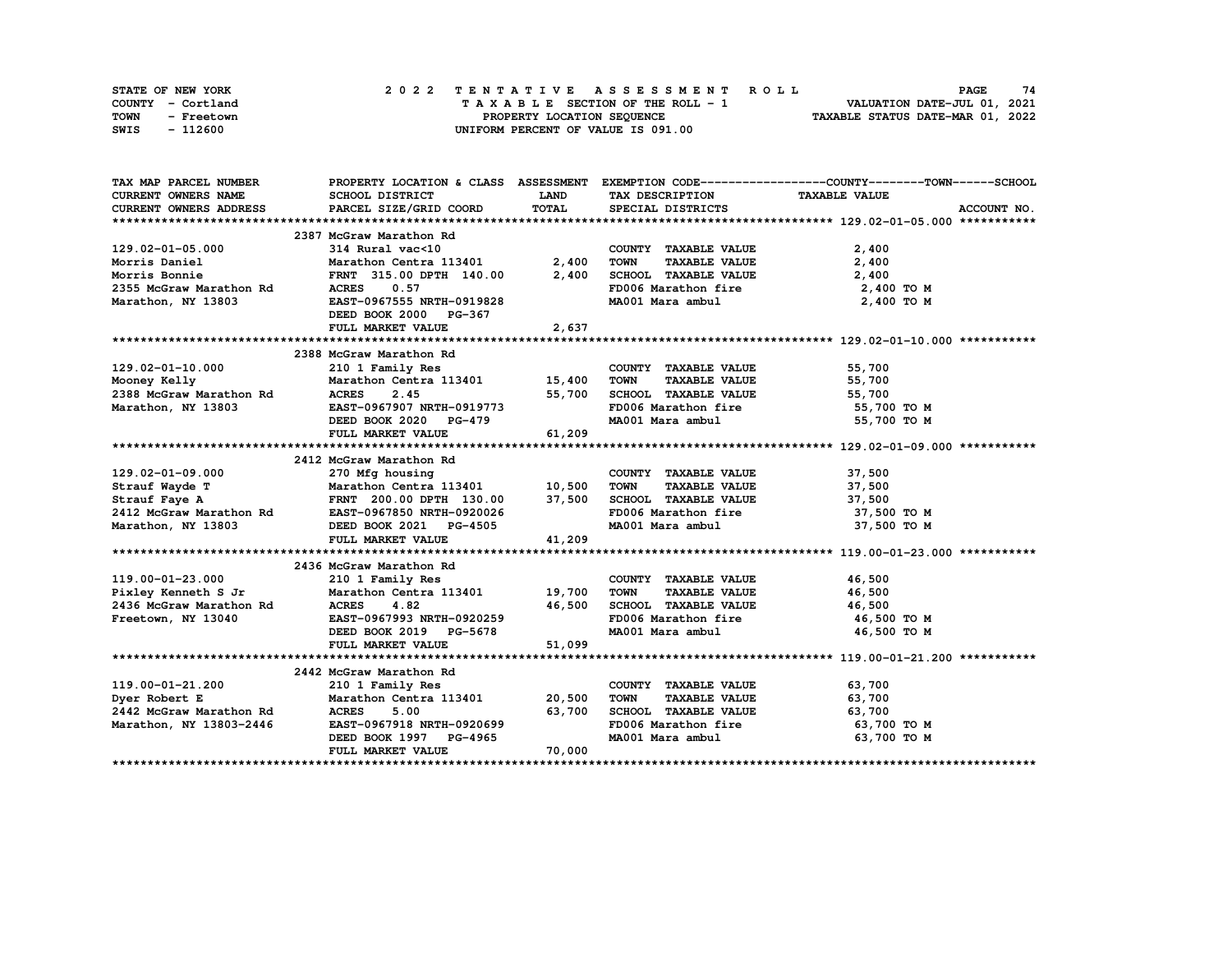| <b>STATE OF NEW YORK</b> | 2022 TENTATIVE ASSESSMENT ROLL     | 75<br><b>PAGE</b>                |
|--------------------------|------------------------------------|----------------------------------|
| COUNTY - Cortland        | TAXABLE SECTION OF THE ROLL - 1    | VALUATION DATE-JUL 01, 2021      |
| TOWN<br>- Freetown       | PROPERTY LOCATION SEQUENCE         | TAXABLE STATUS DATE-MAR 01, 2022 |
| - 112600<br>SWIS         | UNIFORM PERCENT OF VALUE IS 091.00 |                                  |

| TAX MAP PARCEL NUMBER      | PROPERTY LOCATION & CLASS ASSESSMENT |             |                                     | EXEMPTION CODE-----------------COUNTY-------TOWN-----SCHOOL |             |
|----------------------------|--------------------------------------|-------------|-------------------------------------|-------------------------------------------------------------|-------------|
| <b>CURRENT OWNERS NAME</b> | SCHOOL DISTRICT                      | <b>LAND</b> | TAX DESCRIPTION                     | <b>TAXABLE VALUE</b>                                        |             |
| CURRENT OWNERS ADDRESS     | PARCEL SIZE/GRID COORD               | TOTAL       | SPECIAL DISTRICTS                   |                                                             | ACCOUNT NO. |
|                            |                                      |             |                                     |                                                             |             |
|                            | 2548 McGraw Marathon Rd              |             |                                     |                                                             |             |
| 120.00-08-13.000           | 322 Rural vac>10                     |             | COUNTY TAXABLE VALUE                | 44,600                                                      |             |
| Giordani Michael           | Marathon Centra 113401               | 44,600      | <b>TOWN</b><br><b>TAXABLE VALUE</b> | 44,600                                                      |             |
| Giordani Stacy N           | <b>ACRES</b><br>30.01                | 44,600      | SCHOOL TAXABLE VALUE                | 44,600                                                      |             |
| 212 Alexander Rd           | EAST-0969147 NRTH-0922381            |             | FD006 Marathon fire                 | 44,600 TO M                                                 |             |
| Chenango Forks, NY 13746   | DEED BOOK 10170 PG-22001             |             | MA001 Mara ambul                    | 44,600 TO M                                                 |             |
|                            | FULL MARKET VALUE                    | 49,011      |                                     |                                                             |             |
|                            |                                      |             |                                     |                                                             |             |
|                            | 2599 McGraw Marathon Rd              |             |                                     |                                                             |             |
| 120.00-08-18.000           | 242 Rurl res&rec                     |             | <b>BAS STAR</b><br>41854            | 0<br>0                                                      | 30,000      |
| Washbourne Craig D         | Marathon Centra 113401               | 40,400      | COUNTY TAXABLE VALUE                | 150,800                                                     |             |
| 2599 McGraw Marathon Rd    | <b>ACRES</b><br>20.22                | 150,800     | <b>TAXABLE VALUE</b><br><b>TOWN</b> | 150,800                                                     |             |
| McGraw, NY 13101           | EAST-0967684 NRTH-0923628            |             | SCHOOL TAXABLE VALUE                | 120,800                                                     |             |
|                            | DEED BOOK 2014 PG-5404               |             | FD006 Marathon fire                 | 150,800 TO M                                                |             |
| MAY BE SUBJECT TO PAYMENT  | FULL MARKET VALUE                    |             | 165,714 MA001 Mara ambul            | 150,800 TO M                                                |             |
| UNDER AGDIST LAW TIL 2022  |                                      |             |                                     |                                                             |             |
|                            |                                      |             |                                     |                                                             |             |
|                            | 2629 McGraw Marathon Rd              |             |                                     |                                                             |             |
| 120.00-08-19.000           | 210 1 Family Res                     |             | COUNTY TAXABLE VALUE                | 90,600                                                      |             |
| Norton Craig M             | Marathon Centra 113401               | 12,500      | <b>TOWN</b><br><b>TAXABLE VALUE</b> | 90,600                                                      |             |
| 2629 McGraw Marathon Rd    | <b>ACRES</b><br>1.00 BANK LERETA     | 90,600      | SCHOOL TAXABLE VALUE                | 90,600                                                      |             |
| McGraw, NY 13101           | EAST-0968229 NRTH-0923926            |             | FD006 Marathon fire                 | 90,600 TO M                                                 |             |
|                            | DEED BOOK 2016 PG-501                |             | MA001 Mara ambul                    | 90,600 TO M                                                 |             |
|                            | FULL MARKET VALUE                    | 99,560      |                                     |                                                             |             |
|                            |                                      |             |                                     |                                                             |             |
|                            | 2654 McGraw Marathon Rd              |             |                                     |                                                             |             |
| 120.00-08-07.000           | 241 Rural res&ag                     |             | AG COMMIT 41730                     | 10,715<br>10,715                                            | 10,715      |
| Byler Andy J               | Marathon Centra 113401               | 28,900      | COUNTY TAXABLE VALUE                | 72,485                                                      |             |
| Byler Lucy J               | <b>ACRES</b> 10.02                   | 83,200      | <b>TOWN</b><br><b>TAXABLE VALUE</b> | 72,485                                                      |             |
| 2654 McGraw Marathon Rd    | EAST-0968959 NRTH-0924174            |             | SCHOOL TAXABLE VALUE                | 72,485                                                      |             |
| McGraw, NY 13101           | DEED BOOK 2019 PG-44                 |             | FD006 Marathon fire                 | 83,200 TO M                                                 |             |
|                            | FULL MARKET VALUE                    | 91,429      | MA001 Mara ambul                    | 83,200 TO M                                                 |             |
| MAY BE SUBJECT TO PAYMENT  |                                      |             |                                     |                                                             |             |
| UNDER AGDIST LAW TIL 2029  |                                      |             |                                     |                                                             |             |
|                            |                                      |             |                                     |                                                             |             |
|                            | 2681 McGraw Marathon Rd              |             |                                     |                                                             |             |
| 120.00-08-22.000           | 260 Seasonal res                     |             | AG-CEILING 41720                    | 4,988<br>4,988                                              | 4,988       |
| Port Richard C             | Marathon Centra 113401               | 20,700      | COUNTY TAXABLE VALUE                | 56,812                                                      |             |
| Port Christine             | <b>ACRES</b><br>5.11                 | 61,800      | <b>TOWN</b><br><b>TAXABLE VALUE</b> | 56,812                                                      |             |
| 108 Comertown Rd           | EAST-0968350 NRTH-0924915            |             | SCHOOL TAXABLE VALUE                | 56,812                                                      |             |
| Shenandoah, VA 22849       | DEED BOOK 10181 PG-77001             |             | FD006 Marathon fire                 | 61,800 TO M                                                 |             |
|                            | FULL MARKET VALUE                    | 67,912      | MA001 Mara ambul                    | 61,800 TO M                                                 |             |
| MAY BE SUBJECT TO PAYMENT  |                                      |             |                                     |                                                             |             |
| UNDER AGDIST LAW TIL 2026  |                                      |             |                                     |                                                             |             |
|                            |                                      |             |                                     |                                                             |             |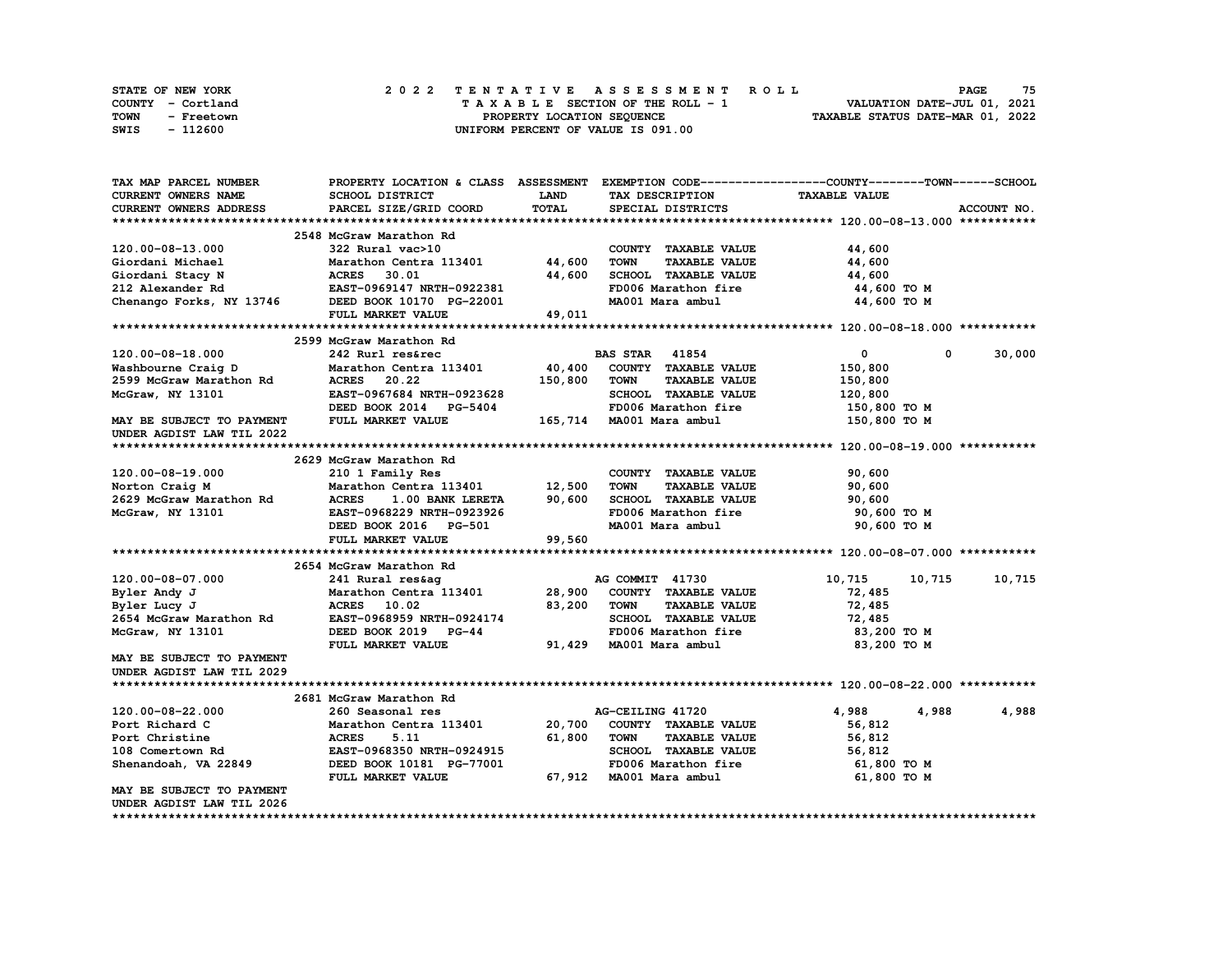| STATE OF NEW YORK         | 2022 TENTATIVE ASSESSMENT ROLL     | 76<br><b>PAGE</b>                |
|---------------------------|------------------------------------|----------------------------------|
| COUNTY - Cortland         | TAXABLE SECTION OF THE ROLL - 1    | VALUATION DATE-JUL 01, 2021      |
| <b>TOWN</b><br>- Freetown | PROPERTY LOCATION SEQUENCE         | TAXABLE STATUS DATE-MAR 01, 2022 |
| SWIS<br>- 112600          | UNIFORM PERCENT OF VALUE IS 091.00 |                                  |

| TAX MAP PARCEL NUMBER                                  |                                                   |                 |                                                                  | PROPERTY LOCATION & CLASS ASSESSMENT EXEMPTION CODE----------------COUNTY-------TOWN-----SCHOOL |               |
|--------------------------------------------------------|---------------------------------------------------|-----------------|------------------------------------------------------------------|-------------------------------------------------------------------------------------------------|---------------|
| CURRENT OWNERS NAME                                    | SCHOOL DISTRICT                                   | <b>LAND</b>     | TAX DESCRIPTION                                                  | <b>TAXABLE VALUE</b>                                                                            |               |
| CURRENT OWNERS ADDRESS                                 | PARCEL SIZE/GRID COORD                            | TOTAL           | SPECIAL DISTRICTS                                                |                                                                                                 | ACCOUNT NO.   |
|                                                        |                                                   |                 |                                                                  |                                                                                                 |               |
|                                                        | 2832 McGraw Marathon Rd                           |                 | 21 PCT OF VALUE USED FOR EXEMPTION PURPOSES                      |                                                                                                 |               |
| 110.00-01-11.110                                       | 241 Rural res&ag                                  |                 | AG-CEILING 41720                                                 | 95,655<br>95,655                                                                                | 95,655        |
| Brown William A                                        | Marathon Centra 113401                            |                 | 183,200 AGED C&T 41801                                           | 20,950<br>20,950                                                                                | $\mathbf{0}$  |
| Karpenko Virginia I                                    | ACRES 131.40                                      | 249,400 AGED S  | 41804                                                            | $^{\circ}$<br>0                                                                                 | 26,187        |
| 2832 McGraw Marathon Rd                                | EAST-0970487 NRTH-0928109                         |                 | <b>ENH STAR 41834</b>                                            | $\mathbf 0$<br>$\mathbf 0$                                                                      | 74,900        |
| McGraw, NY 13101                                       | DEED BOOK 2014 PG-1155                            |                 | COUNTY TAXABLE VALUE                                             | 132,795                                                                                         |               |
|                                                        | FULL MARKET VALUE                                 | l155<br>274,066 | <b>TAXABLE VALUE</b><br><b>TOWN</b>                              | 132,795                                                                                         |               |
| MAY BE SUBJECT TO PAYMENT                              |                                                   |                 | SCHOOL TAXABLE VALUE                                             | 52,658                                                                                          |               |
| UNDER AGDIST LAW TIL 2026                              |                                                   |                 | FD007 McGraw Fire                                                | 249,400 TO M                                                                                    |               |
|                                                        |                                                   |                 | MA001 Mara ambul                                                 | 249,400 TO M                                                                                    |               |
|                                                        |                                                   |                 |                                                                  |                                                                                                 |               |
|                                                        | 2853 McGraw Marathon Rd                           |                 |                                                                  |                                                                                                 |               |
| 109.00-01-10.000                                       | 112 Dairy farm                                    |                 | AG COMMIT 41730                                                  | 129,057<br>129,057                                                                              | 129,057       |
| Grinnell Joanne M                                      | Marathon Centra 113401                            |                 | AG COMMIT 41750<br>214,300 ENH STAR 41834                        | $\mathbf{0}$<br>0                                                                               | 74,900        |
| Grinnell Jeffrey W                                     |                                                   | 368,800         | COUNTY TAXABLE VALUE                                             | 239,743                                                                                         |               |
| 2853 McGraw Marathon Rd                                | <b>ACRES 158.80<br/>EAST-0966950 NRTH-0928312</b> |                 | <b>TAXABLE VALUE</b><br><b>TOWN</b>                              | 239,743                                                                                         |               |
| McGraw, NY 13101-9433                                  | DEED BOOK 481<br><b>PG-214</b>                    |                 | SCHOOL TAXABLE VALUE                                             | 164,843                                                                                         |               |
|                                                        | FULL MARKET VALUE                                 |                 | 2007 McGraw Fire<br>405,275 FD007 McGraw Fire<br>2001 Mara ambul | 368,800 то м                                                                                    |               |
|                                                        |                                                   |                 |                                                                  |                                                                                                 |               |
| MAY BE SUBJECT TO PAYMENT<br>UNDER AGDIST LAW TIL 2029 |                                                   |                 | MA001 Mara ambul                                                 | 368,800 TO M                                                                                    |               |
|                                                        |                                                   |                 |                                                                  |                                                                                                 |               |
|                                                        | 2854 McGraw Marathon Rd                           |                 |                                                                  |                                                                                                 |               |
| 110.00-01-11.200                                       | 314 Rural vac<10                                  |                 | COUNTY TAXABLE VALUE                                             | 9,100                                                                                           |               |
|                                                        |                                                   | 9,100           | <b>TOWN</b><br>TAXABLE VALUE                                     |                                                                                                 |               |
|                                                        |                                                   | 9,100           | SCHOOL TAXABLE VALUE                                             | 9,100                                                                                           |               |
| Cortland, NY 13045-1418 EAST-0969147 NRTH-0928246      |                                                   |                 | FD007 McGraw Fire                                                | 9,100                                                                                           |               |
|                                                        |                                                   |                 |                                                                  | 9,100 то м                                                                                      |               |
|                                                        | DEED BOOK 2009 PG-4888                            | 10,000          | MA001 Mara ambul                                                 | 9,100 TO M                                                                                      |               |
|                                                        | FULL MARKET VALUE                                 |                 |                                                                  |                                                                                                 |               |
|                                                        |                                                   |                 |                                                                  |                                                                                                 |               |
|                                                        | 2867 McGraw Marathon Rd                           |                 |                                                                  |                                                                                                 |               |
| 109.00-01-05.100                                       | 242 Rurl res&rec                                  |                 | AG COMMIT 41730                                                  | 35,577                                                                                          | 35,577 35,577 |
| Fitch Ray M                                            | Marathon Centra 113401 77,100                     |                 | COUNTY TAXABLE VALUE                                             | 74,123                                                                                          |               |
| Fitch Charles R                                        | ACRES 53.16                                       | 109,700         | <b>TOWN</b><br><b>TAXABLE VALUE</b>                              | 74,123                                                                                          |               |
| 762 W State Rd                                         | <b>EAST-0967166 NRTH-0929714</b>                  |                 | SCHOOL TAXABLE VALUE                                             | 74,123                                                                                          |               |
| Cortland, NY 13045                                     | DEED BOOK 2009 PG-5245                            |                 | FD007 McGraw Fire                                                | 109,700 то м                                                                                    |               |
|                                                        | FULL MARKET VALUE                                 |                 | 120,549 MA001 Mara ambul                                         | 109,700 TO M                                                                                    |               |
| MAY BE SUBJECT TO PAYMENT                              |                                                   |                 |                                                                  |                                                                                                 |               |
| UNDER AGDIST LAW TIL 2029                              |                                                   |                 |                                                                  |                                                                                                 |               |
|                                                        |                                                   |                 |                                                                  |                                                                                                 |               |
|                                                        | 2871 McGraw Marathon Rd                           |                 |                                                                  |                                                                                                 |               |
| 109.00-01-05.200                                       | 210 1 Family Res                                  |                 | COUNTY TAXABLE VALUE                                             | 170,000                                                                                         |               |
| Chace Cody J                                           | Marathon Centra 113401 14,000                     |                 | <b>TAXABLE VALUE</b><br><b>TOWN</b>                              | 170,000                                                                                         |               |
| 2871 McGraw Marathon Rd                                | <b>ACRES</b><br>1.74 BANKCORELOG                  | 170,000         | SCHOOL TAXABLE VALUE                                             | 170,000                                                                                         |               |
| McGraw, NY 13101-9433                                  | EAST-0968158 NRTH-0930137                         |                 | FD007 McGraw Fire                                                | 170,000 TO M                                                                                    |               |
|                                                        | DEED BOOK 2021 PG-893                             |                 | MA001 Mara ambul                                                 | 170,000 TO M                                                                                    |               |
|                                                        | FULL MARKET VALUE                                 | 186,813         |                                                                  |                                                                                                 |               |
|                                                        |                                                   |                 |                                                                  |                                                                                                 |               |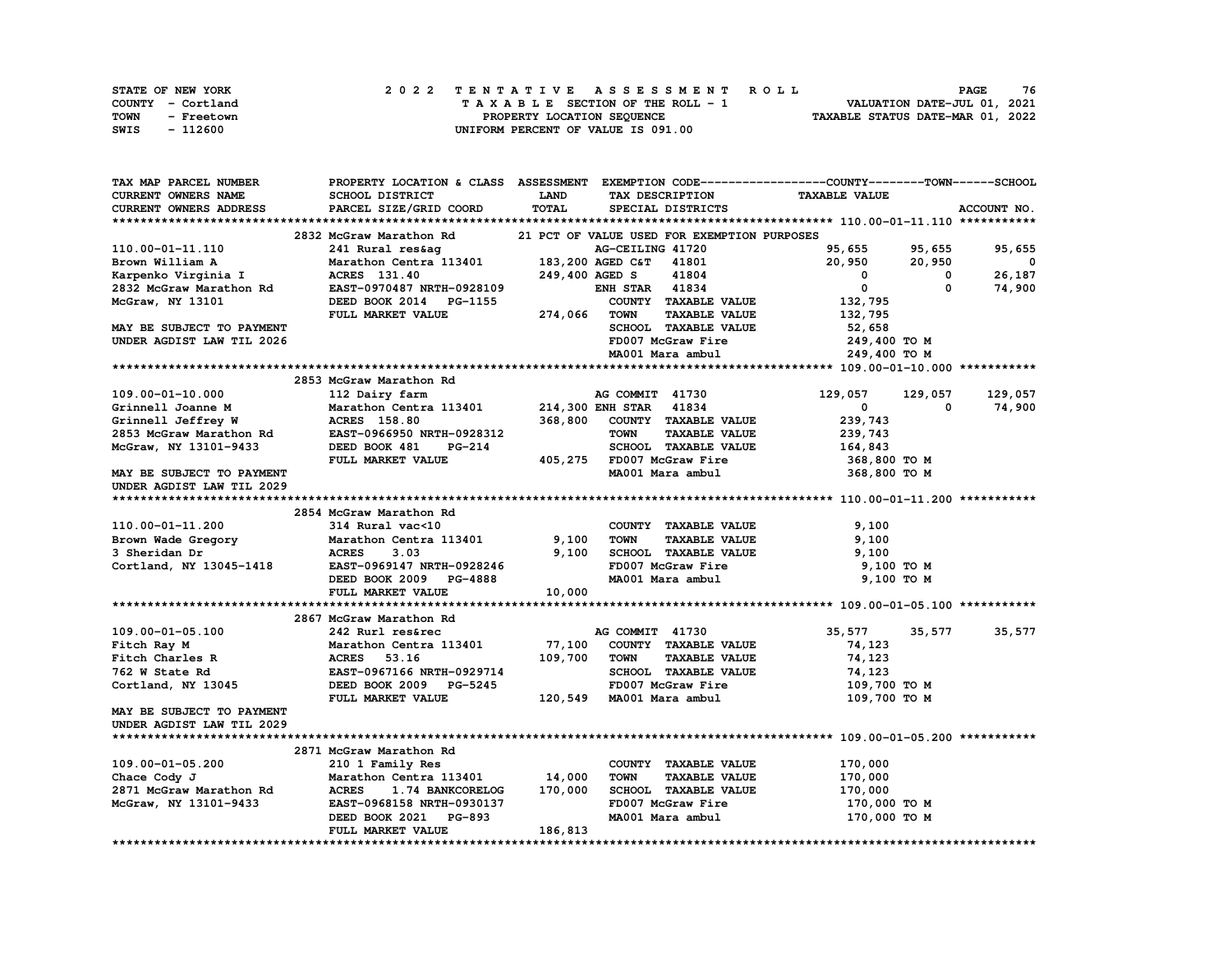| <b>STATE OF NEW YORK</b> | 2022 TENTATIVE ASSESSMENT ROLL          | 77<br><b>PAGE</b>                |
|--------------------------|-----------------------------------------|----------------------------------|
| COUNTY - Cortland        | $T A X A B L E$ SECTION OF THE ROLL - 1 | VALUATION DATE-JUL 01, 2021      |
| TOWN<br>- Freetown       | PROPERTY LOCATION SEQUENCE              | TAXABLE STATUS DATE-MAR 01, 2022 |
| - 112600<br>SWIS         | UNIFORM PERCENT OF VALUE IS 091.00      |                                  |

| CURRENT OWNERS NAME<br>SCHOOL DISTRICT<br><b>LAND</b><br>TAX DESCRIPTION<br><b>TAXABLE VALUE</b><br>TOTAL<br>PARCEL SIZE/GRID COORD<br>ACCOUNT NO.<br><b>CURRENT OWNERS ADDRESS</b><br>SPECIAL DISTRICTS<br>2958 McGraw Marathon Rd<br>110.00-02-02.000<br>$\mathbf 0$<br>30,000<br>241 Rural res&aq<br><b>BAS STAR 41854</b><br>0<br>76,600<br>COUNTY TAXABLE VALUE<br>Jebbett Larry R<br>Marathon Centra 113401<br>186,300<br>Jebbett Judith L<br><b>ACRES</b><br>50.40<br>186,300<br><b>TAXABLE VALUE</b><br><b>TOWN</b><br>186,300<br>SCHOOL TAXABLE VALUE<br>2958 McGraw Marathon Rd<br>EAST-0968687 NRTH-0931977<br>156,300<br>McGraw, NY 13101-9433<br>DEED BOOK 423<br><b>PG-278</b><br>FD007 McGraw Fire<br>186,300 то м<br>204,725 MA001 Mara ambul<br>FULL MARKET VALUE<br>186,300 то м<br>MAY BE SUBJECT TO PAYMENT<br>UNDER AGDIST LAW TIL 2026<br>3101 McGraw Marathon Rd<br>110.00-02-05.200<br>210 1 Family Res<br>COUNTY TAXABLE VALUE<br>125,000<br>Marathon Centra 113401<br>24,500<br><b>TOWN</b><br><b>TAXABLE VALUE</b><br>125,000<br>Davidson Michelle L<br><b>ACRES</b><br>125,000<br>SCHOOL TAXABLE VALUE<br>3101 McGraw Marathon Rd<br>7.01<br>125,000<br>FD007 McGraw Fire<br>McGraw, NY 13101<br>EAST-0967645 NRTH-0931775<br>125,000 TO M<br>MA001 Mara ambul<br>125,000 TO M<br>DEED BOOK 2021 PG-7319<br>FULL MARKET VALUE<br>137,363<br>1875, 1883 McGraw Marathon Rd<br>139.00-02-06.100<br>242 Rurl res&rec<br>COUNTY TAXABLE VALUE<br>130,700<br>48,700<br>Marathon Centra 113401<br><b>TOWN</b><br><b>TAXABLE VALUE</b><br>130,700<br>Barrows Estate Joyce<br>1883 McGraw Marathon Rd<br><b>ACRES</b> 27.20<br>130,700<br>SCHOOL TAXABLE VALUE<br>130,700<br>Marathon, NY 13803-2521<br>EAST-0967588 NRTH-0910811<br>FD006 Marathon fire<br>130,700 то м<br>DEED BOOK 304<br><b>PG-740</b><br>MA001 Mara ambul<br>130,700 то м<br>FULL MARKET VALUE<br>143,626<br>1906-1912 McGraw Marathon Rd<br>18 PCT OF VALUE USED FOR EXEMPTION PURPOSES<br><b>ENH STAR 41834</b><br>0<br>130.00-03-01.000<br>74,900<br>120 Field crops<br>0<br>Silvanic Michael L<br>Marathon Centra 113401<br>525,700 VET COM T 41133<br>$\mathbf 0$<br>20,000<br>$^{\circ}$<br>741,000 AG-CEILING 41720<br>210,503<br>210,503<br>210,503<br>Silvanic Jerrie L<br>ACRES 560.00<br>1912 McGraw Marathon Rd<br>EAST-0968389 NRTH-0911762<br>VET COM C 41132<br>10,000<br>$\Omega$<br>$\Omega$<br>DEED BOOK 1998 PG-2608<br>COUNTY TAXABLE VALUE<br>520,497<br>Marathon, NY 13803<br>814,286<br><b>TAXABLE VALUE</b><br>FULL MARKET VALUE<br>TOWN<br>510,497<br>SCHOOL TAXABLE VALUE<br>MAY BE SUBJECT TO PAYMENT<br>455,597<br>UNDER AGDIST LAW TIL 2026<br>FD006 Marathon fire<br>741,000 TO M<br>MA001 Mara ambul<br>741,000 TO M<br>2323, 2347 McGraw Marathon Rd<br>129.00-01-07.100<br>280 Res Multiple<br>COUNTY TAXABLE VALUE<br>43,400<br>Powierski Gary<br>Marathon Centra 113401<br>25,000<br><b>TOWN</b><br><b>TAXABLE VALUE</b><br>43,400<br>2335 McGraw Marathon Rd<br>7.43<br>SCHOOL TAXABLE VALUE<br><b>ACRES</b><br>43,400<br>43,400<br>FD006 Marathon fire<br>Marathon, NY 13803<br>EAST-0967351 NRTH-0918572<br>43,400 TO M<br><b>PG-2724</b><br>MA001 Mara ambul<br>43,400 TO M<br>DEED BOOK 2011<br>47,692<br>FULL MARKET VALUE | TAX MAP PARCEL NUMBER |  | PROPERTY LOCATION & CLASS ASSESSMENT EXEMPTION CODE----------------COUNTY-------TOWN-----SCHOOL |  |
|--------------------------------------------------------------------------------------------------------------------------------------------------------------------------------------------------------------------------------------------------------------------------------------------------------------------------------------------------------------------------------------------------------------------------------------------------------------------------------------------------------------------------------------------------------------------------------------------------------------------------------------------------------------------------------------------------------------------------------------------------------------------------------------------------------------------------------------------------------------------------------------------------------------------------------------------------------------------------------------------------------------------------------------------------------------------------------------------------------------------------------------------------------------------------------------------------------------------------------------------------------------------------------------------------------------------------------------------------------------------------------------------------------------------------------------------------------------------------------------------------------------------------------------------------------------------------------------------------------------------------------------------------------------------------------------------------------------------------------------------------------------------------------------------------------------------------------------------------------------------------------------------------------------------------------------------------------------------------------------------------------------------------------------------------------------------------------------------------------------------------------------------------------------------------------------------------------------------------------------------------------------------------------------------------------------------------------------------------------------------------------------------------------------------------------------------------------------------------------------------------------------------------------------------------------------------------------------------------------------------------------------------------------------------------------------------------------------------------------------------------------------------------------------------------------------------------------------------------------------------------------------------------------------------------------------------------------------------------------------------------------------------------------------------------------------------------------------------------------------------------------------------------------------------------------------------------------------------------------------------------------------|-----------------------|--|-------------------------------------------------------------------------------------------------|--|
|                                                                                                                                                                                                                                                                                                                                                                                                                                                                                                                                                                                                                                                                                                                                                                                                                                                                                                                                                                                                                                                                                                                                                                                                                                                                                                                                                                                                                                                                                                                                                                                                                                                                                                                                                                                                                                                                                                                                                                                                                                                                                                                                                                                                                                                                                                                                                                                                                                                                                                                                                                                                                                                                                                                                                                                                                                                                                                                                                                                                                                                                                                                                                                                                                                                              |                       |  |                                                                                                 |  |
|                                                                                                                                                                                                                                                                                                                                                                                                                                                                                                                                                                                                                                                                                                                                                                                                                                                                                                                                                                                                                                                                                                                                                                                                                                                                                                                                                                                                                                                                                                                                                                                                                                                                                                                                                                                                                                                                                                                                                                                                                                                                                                                                                                                                                                                                                                                                                                                                                                                                                                                                                                                                                                                                                                                                                                                                                                                                                                                                                                                                                                                                                                                                                                                                                                                              |                       |  |                                                                                                 |  |
|                                                                                                                                                                                                                                                                                                                                                                                                                                                                                                                                                                                                                                                                                                                                                                                                                                                                                                                                                                                                                                                                                                                                                                                                                                                                                                                                                                                                                                                                                                                                                                                                                                                                                                                                                                                                                                                                                                                                                                                                                                                                                                                                                                                                                                                                                                                                                                                                                                                                                                                                                                                                                                                                                                                                                                                                                                                                                                                                                                                                                                                                                                                                                                                                                                                              |                       |  |                                                                                                 |  |
|                                                                                                                                                                                                                                                                                                                                                                                                                                                                                                                                                                                                                                                                                                                                                                                                                                                                                                                                                                                                                                                                                                                                                                                                                                                                                                                                                                                                                                                                                                                                                                                                                                                                                                                                                                                                                                                                                                                                                                                                                                                                                                                                                                                                                                                                                                                                                                                                                                                                                                                                                                                                                                                                                                                                                                                                                                                                                                                                                                                                                                                                                                                                                                                                                                                              |                       |  |                                                                                                 |  |
|                                                                                                                                                                                                                                                                                                                                                                                                                                                                                                                                                                                                                                                                                                                                                                                                                                                                                                                                                                                                                                                                                                                                                                                                                                                                                                                                                                                                                                                                                                                                                                                                                                                                                                                                                                                                                                                                                                                                                                                                                                                                                                                                                                                                                                                                                                                                                                                                                                                                                                                                                                                                                                                                                                                                                                                                                                                                                                                                                                                                                                                                                                                                                                                                                                                              |                       |  |                                                                                                 |  |
|                                                                                                                                                                                                                                                                                                                                                                                                                                                                                                                                                                                                                                                                                                                                                                                                                                                                                                                                                                                                                                                                                                                                                                                                                                                                                                                                                                                                                                                                                                                                                                                                                                                                                                                                                                                                                                                                                                                                                                                                                                                                                                                                                                                                                                                                                                                                                                                                                                                                                                                                                                                                                                                                                                                                                                                                                                                                                                                                                                                                                                                                                                                                                                                                                                                              |                       |  |                                                                                                 |  |
|                                                                                                                                                                                                                                                                                                                                                                                                                                                                                                                                                                                                                                                                                                                                                                                                                                                                                                                                                                                                                                                                                                                                                                                                                                                                                                                                                                                                                                                                                                                                                                                                                                                                                                                                                                                                                                                                                                                                                                                                                                                                                                                                                                                                                                                                                                                                                                                                                                                                                                                                                                                                                                                                                                                                                                                                                                                                                                                                                                                                                                                                                                                                                                                                                                                              |                       |  |                                                                                                 |  |
|                                                                                                                                                                                                                                                                                                                                                                                                                                                                                                                                                                                                                                                                                                                                                                                                                                                                                                                                                                                                                                                                                                                                                                                                                                                                                                                                                                                                                                                                                                                                                                                                                                                                                                                                                                                                                                                                                                                                                                                                                                                                                                                                                                                                                                                                                                                                                                                                                                                                                                                                                                                                                                                                                                                                                                                                                                                                                                                                                                                                                                                                                                                                                                                                                                                              |                       |  |                                                                                                 |  |
|                                                                                                                                                                                                                                                                                                                                                                                                                                                                                                                                                                                                                                                                                                                                                                                                                                                                                                                                                                                                                                                                                                                                                                                                                                                                                                                                                                                                                                                                                                                                                                                                                                                                                                                                                                                                                                                                                                                                                                                                                                                                                                                                                                                                                                                                                                                                                                                                                                                                                                                                                                                                                                                                                                                                                                                                                                                                                                                                                                                                                                                                                                                                                                                                                                                              |                       |  |                                                                                                 |  |
|                                                                                                                                                                                                                                                                                                                                                                                                                                                                                                                                                                                                                                                                                                                                                                                                                                                                                                                                                                                                                                                                                                                                                                                                                                                                                                                                                                                                                                                                                                                                                                                                                                                                                                                                                                                                                                                                                                                                                                                                                                                                                                                                                                                                                                                                                                                                                                                                                                                                                                                                                                                                                                                                                                                                                                                                                                                                                                                                                                                                                                                                                                                                                                                                                                                              |                       |  |                                                                                                 |  |
|                                                                                                                                                                                                                                                                                                                                                                                                                                                                                                                                                                                                                                                                                                                                                                                                                                                                                                                                                                                                                                                                                                                                                                                                                                                                                                                                                                                                                                                                                                                                                                                                                                                                                                                                                                                                                                                                                                                                                                                                                                                                                                                                                                                                                                                                                                                                                                                                                                                                                                                                                                                                                                                                                                                                                                                                                                                                                                                                                                                                                                                                                                                                                                                                                                                              |                       |  |                                                                                                 |  |
|                                                                                                                                                                                                                                                                                                                                                                                                                                                                                                                                                                                                                                                                                                                                                                                                                                                                                                                                                                                                                                                                                                                                                                                                                                                                                                                                                                                                                                                                                                                                                                                                                                                                                                                                                                                                                                                                                                                                                                                                                                                                                                                                                                                                                                                                                                                                                                                                                                                                                                                                                                                                                                                                                                                                                                                                                                                                                                                                                                                                                                                                                                                                                                                                                                                              |                       |  |                                                                                                 |  |
|                                                                                                                                                                                                                                                                                                                                                                                                                                                                                                                                                                                                                                                                                                                                                                                                                                                                                                                                                                                                                                                                                                                                                                                                                                                                                                                                                                                                                                                                                                                                                                                                                                                                                                                                                                                                                                                                                                                                                                                                                                                                                                                                                                                                                                                                                                                                                                                                                                                                                                                                                                                                                                                                                                                                                                                                                                                                                                                                                                                                                                                                                                                                                                                                                                                              |                       |  |                                                                                                 |  |
|                                                                                                                                                                                                                                                                                                                                                                                                                                                                                                                                                                                                                                                                                                                                                                                                                                                                                                                                                                                                                                                                                                                                                                                                                                                                                                                                                                                                                                                                                                                                                                                                                                                                                                                                                                                                                                                                                                                                                                                                                                                                                                                                                                                                                                                                                                                                                                                                                                                                                                                                                                                                                                                                                                                                                                                                                                                                                                                                                                                                                                                                                                                                                                                                                                                              |                       |  |                                                                                                 |  |
|                                                                                                                                                                                                                                                                                                                                                                                                                                                                                                                                                                                                                                                                                                                                                                                                                                                                                                                                                                                                                                                                                                                                                                                                                                                                                                                                                                                                                                                                                                                                                                                                                                                                                                                                                                                                                                                                                                                                                                                                                                                                                                                                                                                                                                                                                                                                                                                                                                                                                                                                                                                                                                                                                                                                                                                                                                                                                                                                                                                                                                                                                                                                                                                                                                                              |                       |  |                                                                                                 |  |
|                                                                                                                                                                                                                                                                                                                                                                                                                                                                                                                                                                                                                                                                                                                                                                                                                                                                                                                                                                                                                                                                                                                                                                                                                                                                                                                                                                                                                                                                                                                                                                                                                                                                                                                                                                                                                                                                                                                                                                                                                                                                                                                                                                                                                                                                                                                                                                                                                                                                                                                                                                                                                                                                                                                                                                                                                                                                                                                                                                                                                                                                                                                                                                                                                                                              |                       |  |                                                                                                 |  |
|                                                                                                                                                                                                                                                                                                                                                                                                                                                                                                                                                                                                                                                                                                                                                                                                                                                                                                                                                                                                                                                                                                                                                                                                                                                                                                                                                                                                                                                                                                                                                                                                                                                                                                                                                                                                                                                                                                                                                                                                                                                                                                                                                                                                                                                                                                                                                                                                                                                                                                                                                                                                                                                                                                                                                                                                                                                                                                                                                                                                                                                                                                                                                                                                                                                              |                       |  |                                                                                                 |  |
|                                                                                                                                                                                                                                                                                                                                                                                                                                                                                                                                                                                                                                                                                                                                                                                                                                                                                                                                                                                                                                                                                                                                                                                                                                                                                                                                                                                                                                                                                                                                                                                                                                                                                                                                                                                                                                                                                                                                                                                                                                                                                                                                                                                                                                                                                                                                                                                                                                                                                                                                                                                                                                                                                                                                                                                                                                                                                                                                                                                                                                                                                                                                                                                                                                                              |                       |  |                                                                                                 |  |
|                                                                                                                                                                                                                                                                                                                                                                                                                                                                                                                                                                                                                                                                                                                                                                                                                                                                                                                                                                                                                                                                                                                                                                                                                                                                                                                                                                                                                                                                                                                                                                                                                                                                                                                                                                                                                                                                                                                                                                                                                                                                                                                                                                                                                                                                                                                                                                                                                                                                                                                                                                                                                                                                                                                                                                                                                                                                                                                                                                                                                                                                                                                                                                                                                                                              |                       |  |                                                                                                 |  |
|                                                                                                                                                                                                                                                                                                                                                                                                                                                                                                                                                                                                                                                                                                                                                                                                                                                                                                                                                                                                                                                                                                                                                                                                                                                                                                                                                                                                                                                                                                                                                                                                                                                                                                                                                                                                                                                                                                                                                                                                                                                                                                                                                                                                                                                                                                                                                                                                                                                                                                                                                                                                                                                                                                                                                                                                                                                                                                                                                                                                                                                                                                                                                                                                                                                              |                       |  |                                                                                                 |  |
|                                                                                                                                                                                                                                                                                                                                                                                                                                                                                                                                                                                                                                                                                                                                                                                                                                                                                                                                                                                                                                                                                                                                                                                                                                                                                                                                                                                                                                                                                                                                                                                                                                                                                                                                                                                                                                                                                                                                                                                                                                                                                                                                                                                                                                                                                                                                                                                                                                                                                                                                                                                                                                                                                                                                                                                                                                                                                                                                                                                                                                                                                                                                                                                                                                                              |                       |  |                                                                                                 |  |
|                                                                                                                                                                                                                                                                                                                                                                                                                                                                                                                                                                                                                                                                                                                                                                                                                                                                                                                                                                                                                                                                                                                                                                                                                                                                                                                                                                                                                                                                                                                                                                                                                                                                                                                                                                                                                                                                                                                                                                                                                                                                                                                                                                                                                                                                                                                                                                                                                                                                                                                                                                                                                                                                                                                                                                                                                                                                                                                                                                                                                                                                                                                                                                                                                                                              |                       |  |                                                                                                 |  |
|                                                                                                                                                                                                                                                                                                                                                                                                                                                                                                                                                                                                                                                                                                                                                                                                                                                                                                                                                                                                                                                                                                                                                                                                                                                                                                                                                                                                                                                                                                                                                                                                                                                                                                                                                                                                                                                                                                                                                                                                                                                                                                                                                                                                                                                                                                                                                                                                                                                                                                                                                                                                                                                                                                                                                                                                                                                                                                                                                                                                                                                                                                                                                                                                                                                              |                       |  |                                                                                                 |  |
|                                                                                                                                                                                                                                                                                                                                                                                                                                                                                                                                                                                                                                                                                                                                                                                                                                                                                                                                                                                                                                                                                                                                                                                                                                                                                                                                                                                                                                                                                                                                                                                                                                                                                                                                                                                                                                                                                                                                                                                                                                                                                                                                                                                                                                                                                                                                                                                                                                                                                                                                                                                                                                                                                                                                                                                                                                                                                                                                                                                                                                                                                                                                                                                                                                                              |                       |  |                                                                                                 |  |
|                                                                                                                                                                                                                                                                                                                                                                                                                                                                                                                                                                                                                                                                                                                                                                                                                                                                                                                                                                                                                                                                                                                                                                                                                                                                                                                                                                                                                                                                                                                                                                                                                                                                                                                                                                                                                                                                                                                                                                                                                                                                                                                                                                                                                                                                                                                                                                                                                                                                                                                                                                                                                                                                                                                                                                                                                                                                                                                                                                                                                                                                                                                                                                                                                                                              |                       |  |                                                                                                 |  |
|                                                                                                                                                                                                                                                                                                                                                                                                                                                                                                                                                                                                                                                                                                                                                                                                                                                                                                                                                                                                                                                                                                                                                                                                                                                                                                                                                                                                                                                                                                                                                                                                                                                                                                                                                                                                                                                                                                                                                                                                                                                                                                                                                                                                                                                                                                                                                                                                                                                                                                                                                                                                                                                                                                                                                                                                                                                                                                                                                                                                                                                                                                                                                                                                                                                              |                       |  |                                                                                                 |  |
|                                                                                                                                                                                                                                                                                                                                                                                                                                                                                                                                                                                                                                                                                                                                                                                                                                                                                                                                                                                                                                                                                                                                                                                                                                                                                                                                                                                                                                                                                                                                                                                                                                                                                                                                                                                                                                                                                                                                                                                                                                                                                                                                                                                                                                                                                                                                                                                                                                                                                                                                                                                                                                                                                                                                                                                                                                                                                                                                                                                                                                                                                                                                                                                                                                                              |                       |  |                                                                                                 |  |
|                                                                                                                                                                                                                                                                                                                                                                                                                                                                                                                                                                                                                                                                                                                                                                                                                                                                                                                                                                                                                                                                                                                                                                                                                                                                                                                                                                                                                                                                                                                                                                                                                                                                                                                                                                                                                                                                                                                                                                                                                                                                                                                                                                                                                                                                                                                                                                                                                                                                                                                                                                                                                                                                                                                                                                                                                                                                                                                                                                                                                                                                                                                                                                                                                                                              |                       |  |                                                                                                 |  |
|                                                                                                                                                                                                                                                                                                                                                                                                                                                                                                                                                                                                                                                                                                                                                                                                                                                                                                                                                                                                                                                                                                                                                                                                                                                                                                                                                                                                                                                                                                                                                                                                                                                                                                                                                                                                                                                                                                                                                                                                                                                                                                                                                                                                                                                                                                                                                                                                                                                                                                                                                                                                                                                                                                                                                                                                                                                                                                                                                                                                                                                                                                                                                                                                                                                              |                       |  |                                                                                                 |  |
|                                                                                                                                                                                                                                                                                                                                                                                                                                                                                                                                                                                                                                                                                                                                                                                                                                                                                                                                                                                                                                                                                                                                                                                                                                                                                                                                                                                                                                                                                                                                                                                                                                                                                                                                                                                                                                                                                                                                                                                                                                                                                                                                                                                                                                                                                                                                                                                                                                                                                                                                                                                                                                                                                                                                                                                                                                                                                                                                                                                                                                                                                                                                                                                                                                                              |                       |  |                                                                                                 |  |
|                                                                                                                                                                                                                                                                                                                                                                                                                                                                                                                                                                                                                                                                                                                                                                                                                                                                                                                                                                                                                                                                                                                                                                                                                                                                                                                                                                                                                                                                                                                                                                                                                                                                                                                                                                                                                                                                                                                                                                                                                                                                                                                                                                                                                                                                                                                                                                                                                                                                                                                                                                                                                                                                                                                                                                                                                                                                                                                                                                                                                                                                                                                                                                                                                                                              |                       |  |                                                                                                 |  |
|                                                                                                                                                                                                                                                                                                                                                                                                                                                                                                                                                                                                                                                                                                                                                                                                                                                                                                                                                                                                                                                                                                                                                                                                                                                                                                                                                                                                                                                                                                                                                                                                                                                                                                                                                                                                                                                                                                                                                                                                                                                                                                                                                                                                                                                                                                                                                                                                                                                                                                                                                                                                                                                                                                                                                                                                                                                                                                                                                                                                                                                                                                                                                                                                                                                              |                       |  |                                                                                                 |  |
|                                                                                                                                                                                                                                                                                                                                                                                                                                                                                                                                                                                                                                                                                                                                                                                                                                                                                                                                                                                                                                                                                                                                                                                                                                                                                                                                                                                                                                                                                                                                                                                                                                                                                                                                                                                                                                                                                                                                                                                                                                                                                                                                                                                                                                                                                                                                                                                                                                                                                                                                                                                                                                                                                                                                                                                                                                                                                                                                                                                                                                                                                                                                                                                                                                                              |                       |  |                                                                                                 |  |
|                                                                                                                                                                                                                                                                                                                                                                                                                                                                                                                                                                                                                                                                                                                                                                                                                                                                                                                                                                                                                                                                                                                                                                                                                                                                                                                                                                                                                                                                                                                                                                                                                                                                                                                                                                                                                                                                                                                                                                                                                                                                                                                                                                                                                                                                                                                                                                                                                                                                                                                                                                                                                                                                                                                                                                                                                                                                                                                                                                                                                                                                                                                                                                                                                                                              |                       |  |                                                                                                 |  |
|                                                                                                                                                                                                                                                                                                                                                                                                                                                                                                                                                                                                                                                                                                                                                                                                                                                                                                                                                                                                                                                                                                                                                                                                                                                                                                                                                                                                                                                                                                                                                                                                                                                                                                                                                                                                                                                                                                                                                                                                                                                                                                                                                                                                                                                                                                                                                                                                                                                                                                                                                                                                                                                                                                                                                                                                                                                                                                                                                                                                                                                                                                                                                                                                                                                              |                       |  |                                                                                                 |  |
|                                                                                                                                                                                                                                                                                                                                                                                                                                                                                                                                                                                                                                                                                                                                                                                                                                                                                                                                                                                                                                                                                                                                                                                                                                                                                                                                                                                                                                                                                                                                                                                                                                                                                                                                                                                                                                                                                                                                                                                                                                                                                                                                                                                                                                                                                                                                                                                                                                                                                                                                                                                                                                                                                                                                                                                                                                                                                                                                                                                                                                                                                                                                                                                                                                                              |                       |  |                                                                                                 |  |
|                                                                                                                                                                                                                                                                                                                                                                                                                                                                                                                                                                                                                                                                                                                                                                                                                                                                                                                                                                                                                                                                                                                                                                                                                                                                                                                                                                                                                                                                                                                                                                                                                                                                                                                                                                                                                                                                                                                                                                                                                                                                                                                                                                                                                                                                                                                                                                                                                                                                                                                                                                                                                                                                                                                                                                                                                                                                                                                                                                                                                                                                                                                                                                                                                                                              |                       |  |                                                                                                 |  |
|                                                                                                                                                                                                                                                                                                                                                                                                                                                                                                                                                                                                                                                                                                                                                                                                                                                                                                                                                                                                                                                                                                                                                                                                                                                                                                                                                                                                                                                                                                                                                                                                                                                                                                                                                                                                                                                                                                                                                                                                                                                                                                                                                                                                                                                                                                                                                                                                                                                                                                                                                                                                                                                                                                                                                                                                                                                                                                                                                                                                                                                                                                                                                                                                                                                              |                       |  |                                                                                                 |  |
|                                                                                                                                                                                                                                                                                                                                                                                                                                                                                                                                                                                                                                                                                                                                                                                                                                                                                                                                                                                                                                                                                                                                                                                                                                                                                                                                                                                                                                                                                                                                                                                                                                                                                                                                                                                                                                                                                                                                                                                                                                                                                                                                                                                                                                                                                                                                                                                                                                                                                                                                                                                                                                                                                                                                                                                                                                                                                                                                                                                                                                                                                                                                                                                                                                                              |                       |  |                                                                                                 |  |
|                                                                                                                                                                                                                                                                                                                                                                                                                                                                                                                                                                                                                                                                                                                                                                                                                                                                                                                                                                                                                                                                                                                                                                                                                                                                                                                                                                                                                                                                                                                                                                                                                                                                                                                                                                                                                                                                                                                                                                                                                                                                                                                                                                                                                                                                                                                                                                                                                                                                                                                                                                                                                                                                                                                                                                                                                                                                                                                                                                                                                                                                                                                                                                                                                                                              |                       |  |                                                                                                 |  |
|                                                                                                                                                                                                                                                                                                                                                                                                                                                                                                                                                                                                                                                                                                                                                                                                                                                                                                                                                                                                                                                                                                                                                                                                                                                                                                                                                                                                                                                                                                                                                                                                                                                                                                                                                                                                                                                                                                                                                                                                                                                                                                                                                                                                                                                                                                                                                                                                                                                                                                                                                                                                                                                                                                                                                                                                                                                                                                                                                                                                                                                                                                                                                                                                                                                              |                       |  |                                                                                                 |  |
|                                                                                                                                                                                                                                                                                                                                                                                                                                                                                                                                                                                                                                                                                                                                                                                                                                                                                                                                                                                                                                                                                                                                                                                                                                                                                                                                                                                                                                                                                                                                                                                                                                                                                                                                                                                                                                                                                                                                                                                                                                                                                                                                                                                                                                                                                                                                                                                                                                                                                                                                                                                                                                                                                                                                                                                                                                                                                                                                                                                                                                                                                                                                                                                                                                                              |                       |  |                                                                                                 |  |
|                                                                                                                                                                                                                                                                                                                                                                                                                                                                                                                                                                                                                                                                                                                                                                                                                                                                                                                                                                                                                                                                                                                                                                                                                                                                                                                                                                                                                                                                                                                                                                                                                                                                                                                                                                                                                                                                                                                                                                                                                                                                                                                                                                                                                                                                                                                                                                                                                                                                                                                                                                                                                                                                                                                                                                                                                                                                                                                                                                                                                                                                                                                                                                                                                                                              |                       |  |                                                                                                 |  |
|                                                                                                                                                                                                                                                                                                                                                                                                                                                                                                                                                                                                                                                                                                                                                                                                                                                                                                                                                                                                                                                                                                                                                                                                                                                                                                                                                                                                                                                                                                                                                                                                                                                                                                                                                                                                                                                                                                                                                                                                                                                                                                                                                                                                                                                                                                                                                                                                                                                                                                                                                                                                                                                                                                                                                                                                                                                                                                                                                                                                                                                                                                                                                                                                                                                              |                       |  |                                                                                                 |  |
|                                                                                                                                                                                                                                                                                                                                                                                                                                                                                                                                                                                                                                                                                                                                                                                                                                                                                                                                                                                                                                                                                                                                                                                                                                                                                                                                                                                                                                                                                                                                                                                                                                                                                                                                                                                                                                                                                                                                                                                                                                                                                                                                                                                                                                                                                                                                                                                                                                                                                                                                                                                                                                                                                                                                                                                                                                                                                                                                                                                                                                                                                                                                                                                                                                                              |                       |  |                                                                                                 |  |
|                                                                                                                                                                                                                                                                                                                                                                                                                                                                                                                                                                                                                                                                                                                                                                                                                                                                                                                                                                                                                                                                                                                                                                                                                                                                                                                                                                                                                                                                                                                                                                                                                                                                                                                                                                                                                                                                                                                                                                                                                                                                                                                                                                                                                                                                                                                                                                                                                                                                                                                                                                                                                                                                                                                                                                                                                                                                                                                                                                                                                                                                                                                                                                                                                                                              |                       |  |                                                                                                 |  |
|                                                                                                                                                                                                                                                                                                                                                                                                                                                                                                                                                                                                                                                                                                                                                                                                                                                                                                                                                                                                                                                                                                                                                                                                                                                                                                                                                                                                                                                                                                                                                                                                                                                                                                                                                                                                                                                                                                                                                                                                                                                                                                                                                                                                                                                                                                                                                                                                                                                                                                                                                                                                                                                                                                                                                                                                                                                                                                                                                                                                                                                                                                                                                                                                                                                              |                       |  |                                                                                                 |  |
|                                                                                                                                                                                                                                                                                                                                                                                                                                                                                                                                                                                                                                                                                                                                                                                                                                                                                                                                                                                                                                                                                                                                                                                                                                                                                                                                                                                                                                                                                                                                                                                                                                                                                                                                                                                                                                                                                                                                                                                                                                                                                                                                                                                                                                                                                                                                                                                                                                                                                                                                                                                                                                                                                                                                                                                                                                                                                                                                                                                                                                                                                                                                                                                                                                                              |                       |  |                                                                                                 |  |
|                                                                                                                                                                                                                                                                                                                                                                                                                                                                                                                                                                                                                                                                                                                                                                                                                                                                                                                                                                                                                                                                                                                                                                                                                                                                                                                                                                                                                                                                                                                                                                                                                                                                                                                                                                                                                                                                                                                                                                                                                                                                                                                                                                                                                                                                                                                                                                                                                                                                                                                                                                                                                                                                                                                                                                                                                                                                                                                                                                                                                                                                                                                                                                                                                                                              |                       |  |                                                                                                 |  |
|                                                                                                                                                                                                                                                                                                                                                                                                                                                                                                                                                                                                                                                                                                                                                                                                                                                                                                                                                                                                                                                                                                                                                                                                                                                                                                                                                                                                                                                                                                                                                                                                                                                                                                                                                                                                                                                                                                                                                                                                                                                                                                                                                                                                                                                                                                                                                                                                                                                                                                                                                                                                                                                                                                                                                                                                                                                                                                                                                                                                                                                                                                                                                                                                                                                              |                       |  |                                                                                                 |  |
|                                                                                                                                                                                                                                                                                                                                                                                                                                                                                                                                                                                                                                                                                                                                                                                                                                                                                                                                                                                                                                                                                                                                                                                                                                                                                                                                                                                                                                                                                                                                                                                                                                                                                                                                                                                                                                                                                                                                                                                                                                                                                                                                                                                                                                                                                                                                                                                                                                                                                                                                                                                                                                                                                                                                                                                                                                                                                                                                                                                                                                                                                                                                                                                                                                                              |                       |  |                                                                                                 |  |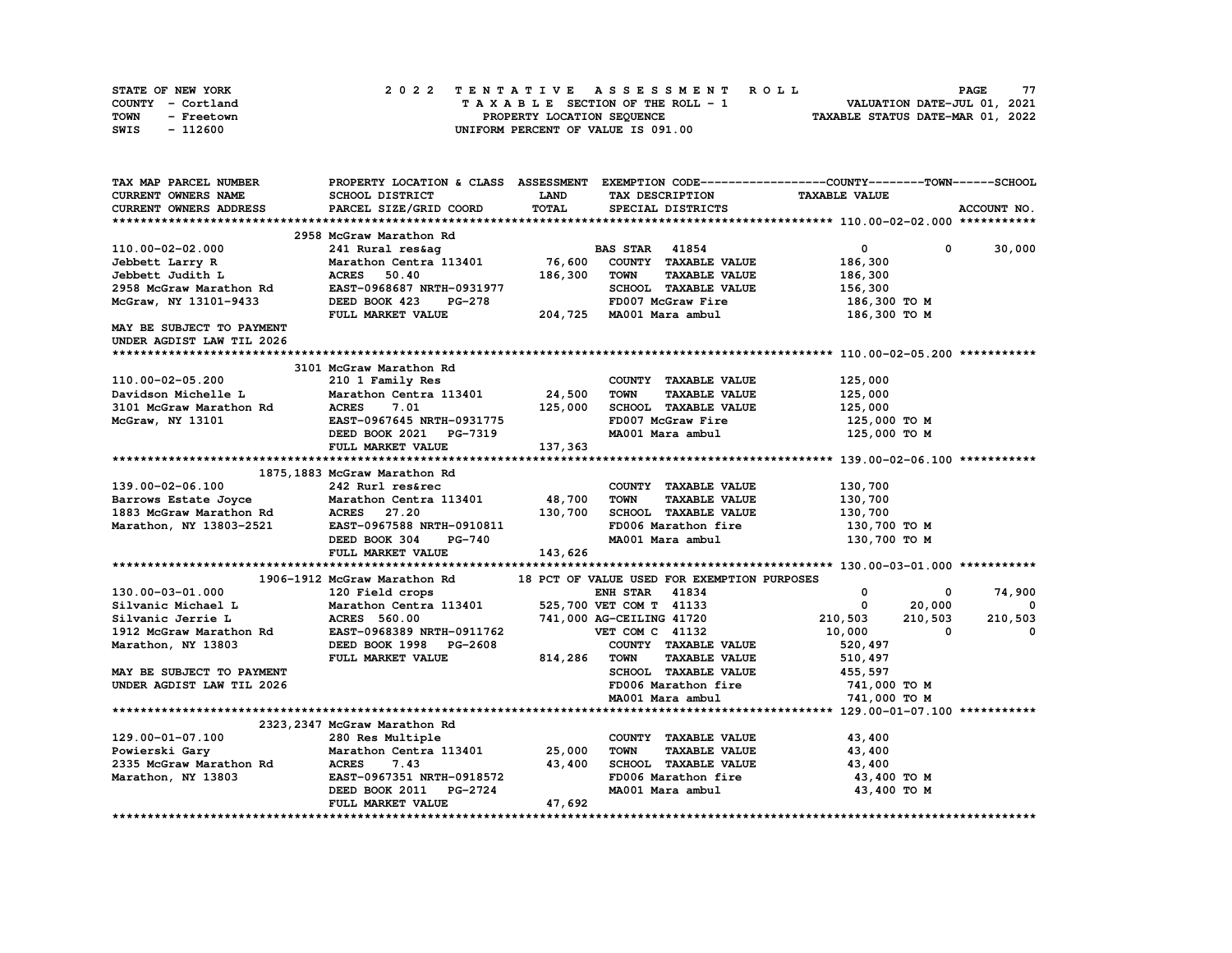|             | STATE OF NEW YORK |  |  |  |  |                                    |  |  |  |  | 2022 TENTATIVE ASSESSMENT ROLL |                                  |                             | <b>PAGE</b> | 78 |
|-------------|-------------------|--|--|--|--|------------------------------------|--|--|--|--|--------------------------------|----------------------------------|-----------------------------|-------------|----|
|             | COUNTY - Cortland |  |  |  |  | TAXABLE SECTION OF THE ROLL - 1    |  |  |  |  |                                |                                  | VALUATION DATE-JUL 01, 2021 |             |    |
| <b>TOWN</b> | - Freetown        |  |  |  |  | PROPERTY LOCATION SEQUENCE         |  |  |  |  |                                | TAXABLE STATUS DATE-MAR 01, 2022 |                             |             |    |
| SWIS        | - 112600          |  |  |  |  | UNIFORM PERCENT OF VALUE IS 091.00 |  |  |  |  |                                |                                  |                             |             |    |

| TAX MAP PARCEL NUMBER                                                                                                                                                                                | PROPERTY LOCATION & CLASS ASSESSMENT EXEMPTION CODE----------------COUNTY-------TOWN-----SCHOOL |             |                                                     |                                    |                         |
|------------------------------------------------------------------------------------------------------------------------------------------------------------------------------------------------------|-------------------------------------------------------------------------------------------------|-------------|-----------------------------------------------------|------------------------------------|-------------------------|
| <b>CURRENT OWNERS NAME</b>                                                                                                                                                                           | SCHOOL DISTRICT                                                                                 | <b>LAND</b> | TAX DESCRIPTION                                     | <b>TAXABLE VALUE</b>               |                         |
| <b>CURRENT OWNERS ADDRESS</b>                                                                                                                                                                        | PARCEL SIZE/GRID COORD                                                                          | TOTAL       | SPECIAL DISTRICTS                                   |                                    | ACCOUNT NO.             |
|                                                                                                                                                                                                      |                                                                                                 |             |                                                     |                                    |                         |
|                                                                                                                                                                                                      |                                                                                                 |             |                                                     |                                    |                         |
| 120.00-07-13.111                                                                                                                                                                                     |                                                                                                 |             | AG 10-YR 41700                                      |                                    | 28,800 28,800 28,800    |
| Byler David D                                                                                                                                                                                        |                                                                                                 |             |                                                     |                                    | 71,488 71,488<br>71,488 |
| Byler Emma S                                                                                                                                                                                         | <b>ACRES</b> 106.40                                                                             |             | 262,500 BAS STAR 41854                              | $\mathbf{0}$                       | 30,000<br>$^{\circ}$    |
| 2524, 2526 McGraw Marathon Rd EAST-0968972 NRTH-0921140                                                                                                                                              |                                                                                                 |             | COUNTY TAXABLE VALUE                                | 162,212                            |                         |
| Marathon, NY 13803                                                                                                                                                                                   | DEED BOOK 2021 PG-2782                                                                          |             | <b>TOWN</b>                                         | <b>TAXABLE VALUE</b><br>162,212    |                         |
|                                                                                                                                                                                                      | FULL MARKET VALUE                                                                               |             |                                                     |                                    |                         |
| MAY BE SUBJECT TO PAYMENT                                                                                                                                                                            |                                                                                                 |             | 288,462 SCHOOL TAXABLE VALUE<br>FD006 Marathon fire | 132,212<br>262,500 то м            |                         |
| UNDER AGDIST LAW TIL 2029                                                                                                                                                                            |                                                                                                 |             | MA001 Mara ambul                                    |                                    | 262,500 то м            |
|                                                                                                                                                                                                      |                                                                                                 |             |                                                     |                                    |                         |
|                                                                                                                                                                                                      |                                                                                                 |             |                                                     |                                    |                         |
| ------- marathon Rd<br>11yn Kevin H Marathon Centra 113401 23,000<br>11yn Judith A A ACRES 14.85 25,000<br>3641 Stramba Rd EAST-0967191 NRTH-0932500<br>Cincinnatus, NY 13040 DEED BOOK 2018 PG-6325 |                                                                                                 |             | COUNTY TAXABLE VALUE                                | 25,000                             |                         |
|                                                                                                                                                                                                      |                                                                                                 |             | <b>TOWN</b>                                         | <b>TAXABLE VALUE</b><br>25,000     |                         |
|                                                                                                                                                                                                      |                                                                                                 |             |                                                     | SCHOOL TAXABLE VALUE 25,000        |                         |
|                                                                                                                                                                                                      |                                                                                                 |             | FD007 McGraw Fire                                   | 25,000 TO M                        |                         |
|                                                                                                                                                                                                      |                                                                                                 |             | MA001 Mara ambul                                    |                                    | 25,000 TO M             |
|                                                                                                                                                                                                      | FULL MARKET VALUE                                                                               | 27,473      |                                                     |                                    |                         |
|                                                                                                                                                                                                      |                                                                                                 |             |                                                     |                                    |                         |
|                                                                                                                                                                                                      | Merihew Rd                                                                                      |             |                                                     |                                    |                         |
| 129.00-01-01.200                                                                                                                                                                                     | 322 Rural vac>10                                                                                |             |                                                     | COUNTY TAXABLE VALUE<br>103,800    |                         |
| Whitson Peter L                                                                                                                                                                                      |                                                                                                 |             | TOWN                                                | <b>TAXABLE VALUE</b><br>103,800    |                         |
| 2317 Merihew Rd                                                                                                                                                                                      | Marathon Centra 113401 103,800                                                                  |             | SCHOOL TAXABLE VALUE                                | 103,800                            |                         |
| Marathon, NY 13803-2516                                                                                                                                                                              | ACRES 82.46 103,800<br>EAST-0962339 NRTH-0918631                                                |             |                                                     | FD006 Marathon fire 103,800 TO M   |                         |
|                                                                                                                                                                                                      | DEED BOOK 567 PG-4                                                                              |             | MA001 Mara ambul                                    |                                    | 103,800 TO M            |
|                                                                                                                                                                                                      | FULL MARKET VALUE                                                                               | 114,066     |                                                     |                                    |                         |
|                                                                                                                                                                                                      |                                                                                                 |             |                                                     |                                    |                         |
|                                                                                                                                                                                                      |                                                                                                 |             |                                                     |                                    |                         |
| 129.00-01-32.112                                                                                                                                                                                     | Merihew Rd<br>322 Rural vac>10                                                                  |             | COUNTY TAXABLE VALUE                                | 23,700                             |                         |
| Farm East LLC                                                                                                                                                                                        |                                                                                                 |             | <b>TOWN</b>                                         | <b>TAXABLE VALUE</b><br>23,700     |                         |
|                                                                                                                                                                                                      | Marathon Centra 113401 23,700<br>ACRES 23.69                                                    | 23,700      | SCHOOL TAXABLE VALUE                                | 23,700                             |                         |
| 890 McLean Rd                                                                                                                                                                                        |                                                                                                 |             |                                                     | FD006 Marathon fire<br>23,700 TO M |                         |
| Cortland, NY 13045                                                                                                                                                                                   | EAST-0960974 NRTH-0915839                                                                       |             |                                                     |                                    |                         |
|                                                                                                                                                                                                      | DEED BOOK 1997 PG-4759                                                                          |             | MA001 Mara ambul                                    |                                    | 23,700 TO M             |
|                                                                                                                                                                                                      | FULL MARKET VALUE                                                                               | 26,044      |                                                     |                                    |                         |
|                                                                                                                                                                                                      |                                                                                                 |             |                                                     |                                    |                         |
|                                                                                                                                                                                                      | Merihew Rd<br>322 Rural vac>10                                                                  |             |                                                     |                                    |                         |
| 129.00-01-36.111                                                                                                                                                                                     |                                                                                                 |             | COUNTY TAXABLE VALUE                                | 25,300                             |                         |
| Hawley James C                                                                                                                                                                                       | Marathon Centra 113401 25,300                                                                   |             | <b>TOWN</b>                                         | <b>TAXABLE VALUE</b><br>25,300     |                         |
| 56 Elm St Apt 1                                                                                                                                                                                      | ACRES 25.22                                                                                     | 25,300      | SCHOOL TAXABLE VALUE<br>FD006 Marathon fire         | 25,300                             |                         |
| Cortland, NY 13045                                                                                                                                                                                   | EAST-0964261 NRTH-0912722                                                                       |             |                                                     |                                    | 25,300 TO M             |
|                                                                                                                                                                                                      | DEED BOOK 2009 PG-2156                                                                          |             |                                                     | MA001 Mara ambul 25,300 TO M       |                         |
|                                                                                                                                                                                                      | FULL MARKET VALUE                                                                               | 27,802      |                                                     |                                    |                         |
|                                                                                                                                                                                                      |                                                                                                 |             |                                                     |                                    |                         |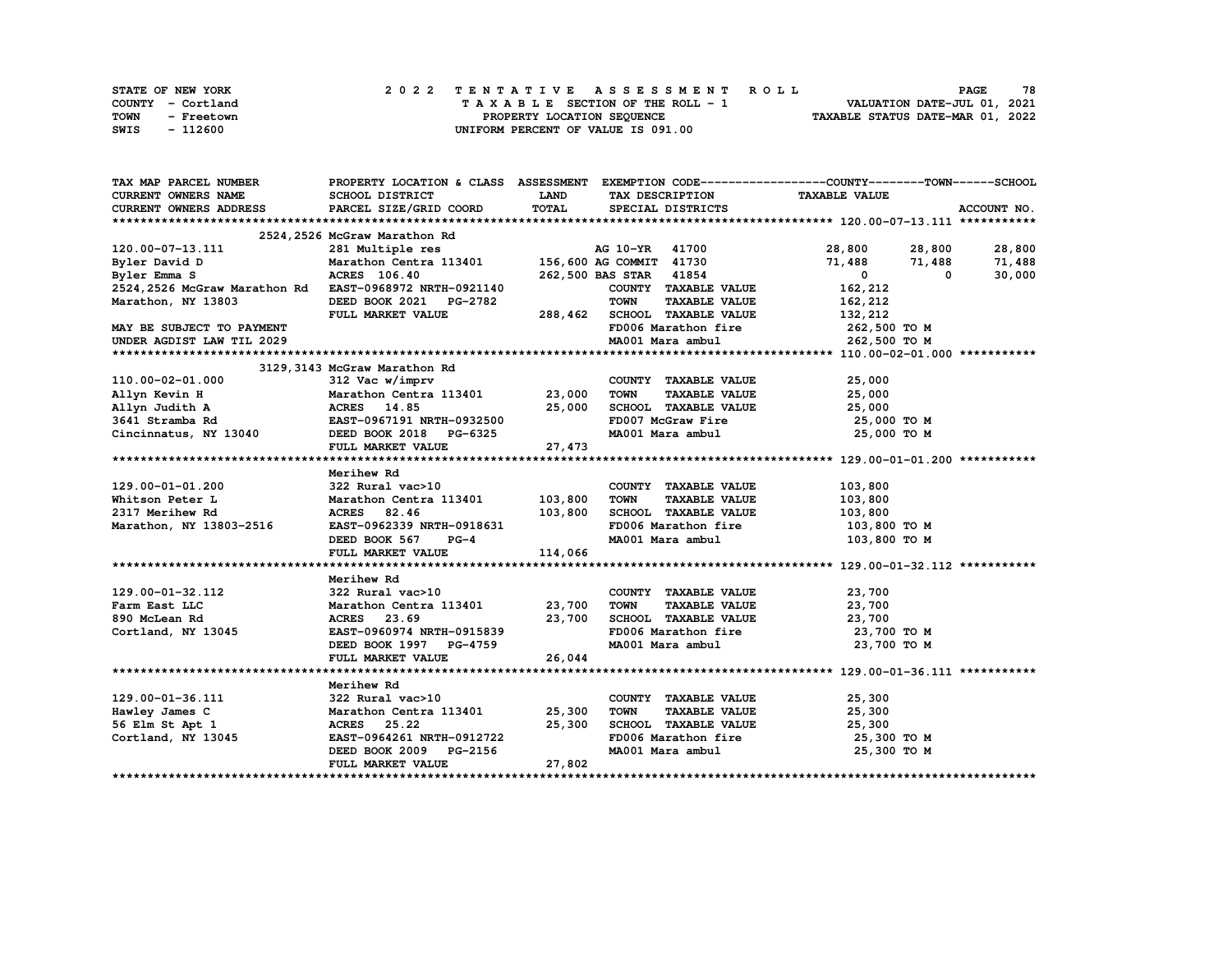| <b>STATE OF NEW YORK</b> | 2022 TENTATIVE ASSESSMENT ROLL     | 79<br><b>PAGE</b>                |
|--------------------------|------------------------------------|----------------------------------|
| COUNTY - Cortland        | TAXABLE SECTION OF THE ROLL - 1    | VALUATION DATE-JUL 01, 2021      |
| TOWN<br>- Freetown       | PROPERTY LOCATION SEQUENCE         | TAXABLE STATUS DATE-MAR 01, 2022 |
| SWIS<br>- 112600         | UNIFORM PERCENT OF VALUE IS 091.00 |                                  |

| TAX MAP PARCEL NUMBER       |                               |        |                                     | PROPERTY LOCATION & CLASS ASSESSMENT EXEMPTION CODE----------------COUNTY-------TOWN-----SCHOOL |
|-----------------------------|-------------------------------|--------|-------------------------------------|-------------------------------------------------------------------------------------------------|
| CURRENT OWNERS NAME         | SCHOOL DISTRICT               | LAND   | TAX DESCRIPTION                     | <b>TAXABLE VALUE</b>                                                                            |
| CURRENT OWNERS ADDRESS      | PARCEL SIZE/GRID COORD        | TOTAL  | SPECIAL DISTRICTS                   | ACCOUNT NO.                                                                                     |
|                             |                               |        |                                     |                                                                                                 |
|                             | Merihew Rd                    |        |                                     |                                                                                                 |
| 129.00-01-36.112            | 322 Rural vac>10              |        | COUNTY TAXABLE VALUE                | 14,400                                                                                          |
| DeRushia Kenneth            | Marathon Centra 113401 14,400 |        | <b>TOWN</b><br><b>TAXABLE VALUE</b> | 14,400                                                                                          |
| Buddenhagen Jacqueline M    | ACRES 10.00                   | 14,400 | SCHOOL TAXABLE VALUE                | 14,400                                                                                          |
| 1551 Saunders Rd            | EAST-0964328 NRTH-0912036     |        | FD006 Marathon fire                 | 14,400 TO M                                                                                     |
| Cortland, NY 13045          | DEED BOOK 2018 PG-6056        |        | MA001 Mara ambul                    | 14,400 TO M                                                                                     |
|                             | FULL MARKET VALUE             | 15,824 |                                     |                                                                                                 |
|                             |                               |        |                                     |                                                                                                 |
|                             | Merihew Rd                    |        |                                     |                                                                                                 |
| 129.00-01-36.120            | 322 Rural vac>10              |        | COUNTY TAXABLE VALUE                | 18,000                                                                                          |
| Waldbauer Trust Carl Joseph | Marathon Centra 113401        | 18,000 | <b>TOWN</b><br><b>TAXABLE VALUE</b> | 18,000                                                                                          |
| 3 Summer St                 | ACRES 15.00                   | 18,000 | SCHOOL TAXABLE VALUE                | 18,000                                                                                          |
| Sopchoppy, FL 32358         | EAST-0964410 NRTH-0911607     |        | FD006 Marathon fire                 | 18,000 TO M                                                                                     |
|                             | DEED BOOK 2015 PG-4871        |        | MA001 Mara ambul                    | 18,000 TO M                                                                                     |
|                             | FULL MARKET VALUE             | 19,780 |                                     |                                                                                                 |
|                             |                               |        |                                     |                                                                                                 |
|                             | Merihew Rd                    |        |                                     |                                                                                                 |
| 129.00-01-36.200            | 314 Rural vac<10              |        | COUNTY TAXABLE VALUE                | 10,000                                                                                          |
| Waldbauer Trust Carl Joseph | Marathon Centra 113401        | 10,000 | TOWN<br><b>TAXABLE VALUE</b>        | 10,000                                                                                          |
| 3 Summer St                 | <b>ACRES</b><br>6.00          | 10,000 | SCHOOL TAXABLE VALUE                | 10,000                                                                                          |
| Sopchoppy, FL 32358         | EAST-0964464 NRTH-0911291     |        | FD006 Marathon fire                 | 10,000 TO M                                                                                     |
|                             | DEED BOOK 2015 PG-4871        |        | MA001 Mara ambul                    | 10,000 TO M                                                                                     |
|                             | FULL MARKET VALUE             | 10,989 |                                     |                                                                                                 |
|                             |                               |        |                                     |                                                                                                 |
|                             | Merihew Rd                    |        |                                     |                                                                                                 |
| 139.00-01-08.110            | 322 Rural vac>10              |        | COUNTY TAXABLE VALUE                | 38,400                                                                                          |
| Wessels Frank J             | Marathon Centra 113401        | 38,400 | <b>TOWN</b><br><b>TAXABLE VALUE</b> | 38,400                                                                                          |
| 3411 Pine Hill Rd           | <b>ACRES</b> 28.00            | 38,400 | SCHOOL TAXABLE VALUE                | 38,400                                                                                          |
| Marathon, NY 13803          | EAST-0963126 NRTH-0906111     |        | FD006 Marathon fire                 | 38,400 TO M                                                                                     |
|                             | DEED BOOK 10499 PG-69001      |        | MA001 Mara ambul                    | 38,400 TO M                                                                                     |
|                             | FULL MARKET VALUE             | 42,198 |                                     |                                                                                                 |
|                             |                               |        |                                     |                                                                                                 |
|                             | Merihew Rd                    |        |                                     |                                                                                                 |
| 139.00-02-01.000            | 322 Rural vac>10              |        | COUNTY TAXABLE VALUE                | 24,600                                                                                          |
| Politis Konstantinos        | Marathon Centra 113401        | 24,600 | <b>TOWN</b><br><b>TAXABLE VALUE</b> | 24,600                                                                                          |
| Politis Maria               | ACRES 18.75                   | 24,600 | SCHOOL TAXABLE VALUE                | 24,600                                                                                          |
| 925 Milan Ave               | EAST-0964550 NRTH-0910946     |        | FD006 Marathon fire                 | 24,600 TO M                                                                                     |
| Endicott, NY 13760          | DEED BOOK 2009 PG-6206        |        | MA001 Mara ambul                    | 24,600 TO M                                                                                     |
|                             | FULL MARKET VALUE             | 27,033 |                                     |                                                                                                 |
|                             |                               |        |                                     |                                                                                                 |
|                             | Merihew Rd                    |        |                                     |                                                                                                 |
| 139.00-02-02.000            | 314 Rural vac<10              |        | COUNTY TAXABLE VALUE                | 9,000                                                                                           |
| Stamos Antonia              | Marathon Centra 113401        | 9,000  | <b>TOWN</b><br><b>TAXABLE VALUE</b> | 9,000                                                                                           |
| 130 Valley View Dr          | <b>ACRES</b><br>5.00          | 9,000  | SCHOOL TAXABLE VALUE                | 9,000                                                                                           |
| Endicott, NY 13760          | EAST-0965563 NRTH-0911038     |        | FD006 Marathon fire                 | 9,000 TO M                                                                                      |
|                             | DEED BOOK 2016 PG-4005        |        | MA001 Mara ambul                    | 9,000 TO M                                                                                      |
|                             | FULL MARKET VALUE             | 9,890  |                                     |                                                                                                 |
|                             |                               |        |                                     |                                                                                                 |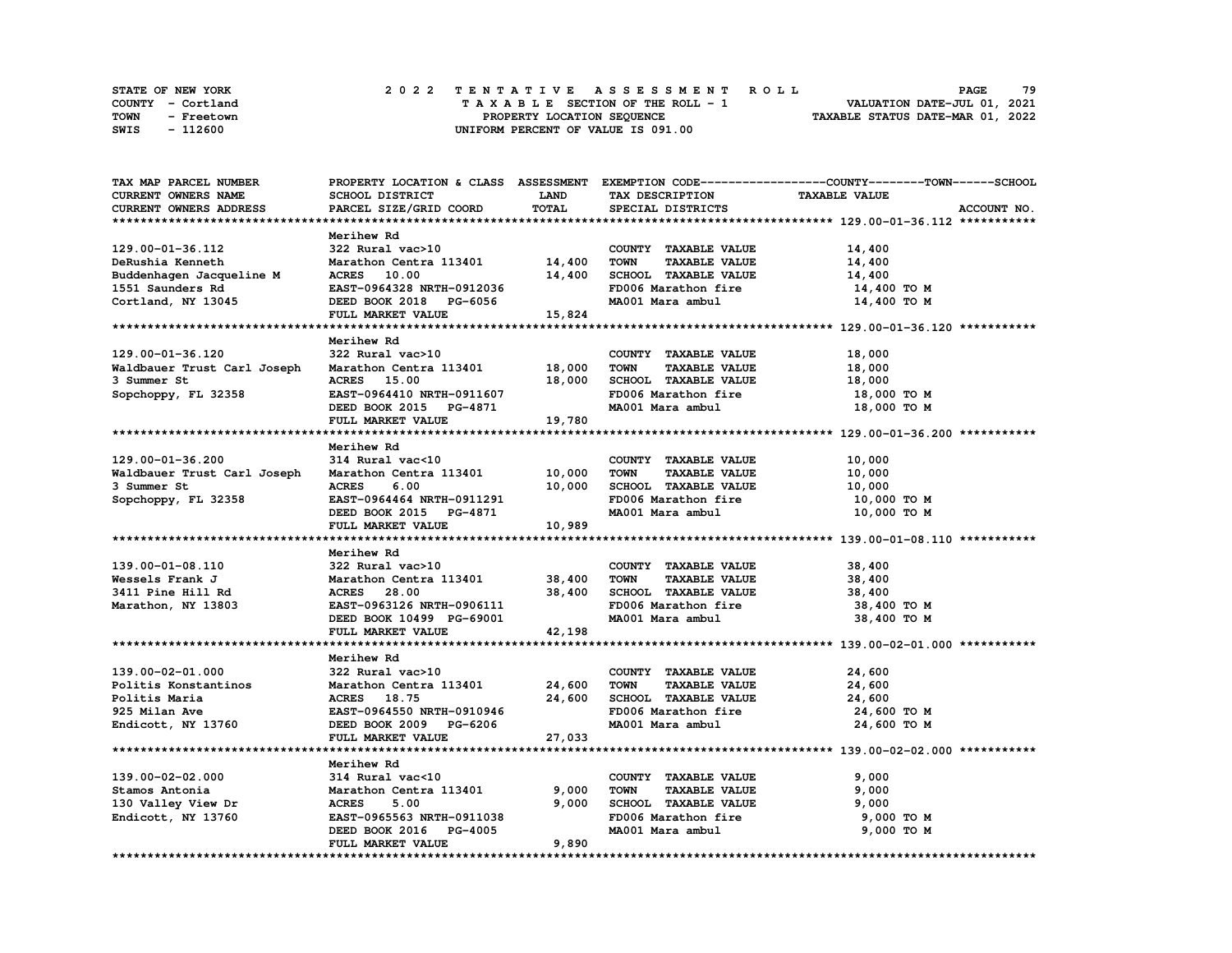|             | STATE OF NEW YORK | 2022 TENTATIVE ASSESSMENT ROLL     | 80<br><b>PAGE</b>                |
|-------------|-------------------|------------------------------------|----------------------------------|
|             | COUNTY - Cortland | TAXABLE SECTION OF THE ROLL - 1    | VALUATION DATE-JUL 01, 2021      |
| <b>TOWN</b> | - Freetown        | PROPERTY LOCATION SEQUENCE         | TAXABLE STATUS DATE-MAR 01, 2022 |
| SWIS        | - 112600          | UNIFORM PERCENT OF VALUE IS 091.00 |                                  |

| TAX MAP PARCEL NUMBER   |                               |             |                                     | PROPERTY LOCATION & CLASS ASSESSMENT EXEMPTION CODE----------------COUNTY-------TOWN------SCHOOL |
|-------------------------|-------------------------------|-------------|-------------------------------------|--------------------------------------------------------------------------------------------------|
| CURRENT OWNERS NAME     | SCHOOL DISTRICT               | <b>LAND</b> | TAX DESCRIPTION                     | <b>TAXABLE VALUE</b>                                                                             |
| CURRENT OWNERS ADDRESS  | PARCEL SIZE/GRID COORD        | TOTAL       | SPECIAL DISTRICTS                   | ACCOUNT NO.                                                                                      |
|                         |                               |             |                                     |                                                                                                  |
|                         | Merihew Rd                    |             |                                     |                                                                                                  |
| 139.00-02-03.000        | 314 Rural vac<10              |             | COUNTY TAXABLE VALUE                | 9,000                                                                                            |
| Hurlbert Roydell S      | Marathon Centra 113401        | 9,000       | <b>TOWN</b><br><b>TAXABLE VALUE</b> | 9,000                                                                                            |
| 2387 Ames Rd            | <b>ACRES</b><br>5.02          | 9,000       | SCHOOL TAXABLE VALUE                | 9,000                                                                                            |
| Cortland, NY 13045-9701 | EAST-0965603 NRTH-0910681     |             | FD006 Marathon fire                 | 9,000 TO M                                                                                       |
|                         |                               |             |                                     |                                                                                                  |
|                         | DEED BOOK 560<br><b>PG-78</b> |             | MA001 Mara ambul                    | 9,000 TO M                                                                                       |
|                         | FULL MARKET VALUE             | 9,890       |                                     |                                                                                                  |
|                         |                               |             |                                     |                                                                                                  |
|                         | Merihew Rd                    |             |                                     |                                                                                                  |
| 139.00-02-04.000        | 270 Mfg housing               |             | COUNTY TAXABLE VALUE                | 28,500                                                                                           |
| Burk James E            | Marathon Centra 113401        | 14,500      | TOWN<br><b>TAXABLE VALUE</b>        | 28,500                                                                                           |
| 548 Route 11            | <b>ACRES</b><br>8.45          | 28,500      | SCHOOL TAXABLE VALUE                | 28,500                                                                                           |
| Marathon, NY 13803      | EAST-0965629 NRTH-0910237     |             | FD006 Marathon fire                 | 28,500 TO M                                                                                      |
|                         | DEED BOOK 2013 PG-2114        |             |                                     |                                                                                                  |
|                         | FULL MARKET VALUE             | 31,319      |                                     |                                                                                                  |
|                         |                               |             |                                     |                                                                                                  |
|                         | Merihew Rd                    |             |                                     |                                                                                                  |
| 139.00-02-16.000        | 323 Vacant rural              |             | COUNTY TAXABLE VALUE                | 26,100                                                                                           |
| Hurlbert Roydell S      | Marathon Centra 113401        | 26,100      | TOWN<br><b>TAXABLE VALUE</b>        | 26,100                                                                                           |
| 2387 Ames Rd            | ACRES 26.34                   | 26,100      | SCHOOL TAXABLE VALUE                | 26,100                                                                                           |
| Cortland, NY 13045-9701 | EAST-0964574 NRTH-0908949     |             | FD006 Marathon fire                 | 26,100 TO M                                                                                      |
|                         | DEED BOOK 560 PG-78           |             | MA001 Mara ambul                    | 26,100 TO M                                                                                      |
|                         | FULL MARKET VALUE             | 28,681      |                                     |                                                                                                  |
|                         |                               |             |                                     |                                                                                                  |
|                         |                               |             |                                     |                                                                                                  |
|                         | Merihew Rd                    |             |                                     |                                                                                                  |
| 139.00-02-18.000        | 323 Vacant rural              |             | COUNTY TAXABLE VALUE                | 28,000                                                                                           |
| Hurlbert Daron T        | Marathon Centra 113401        | 28,000      | TOWN<br><b>TAXABLE VALUE</b>        | 28,000                                                                                           |
| 1614 Marathon-McGraw Rd | ACRES 28.93                   | 28,000      | SCHOOL TAXABLE VALUE                | 28,000                                                                                           |
| Marathon, NY 13803      | EAST-0964490 NRTH-0909689     |             | FD006 Marathon fire                 | 28,000 TO M                                                                                      |
|                         | DEED BOOK 560<br>PG-81        |             | MA001 Mara ambul                    | 28,000 TO M                                                                                      |
|                         | FULL MARKET VALUE             | 30,769      |                                     |                                                                                                  |
|                         |                               |             |                                     |                                                                                                  |
|                         | Merihew Rd                    |             |                                     |                                                                                                  |
| 139.00-03-01.000        | 260 Seasonal res              |             | COUNTY TAXABLE VALUE                | 33,500                                                                                           |
| Burke Estate LeRoy J Jr | Marathon Centra 113401        | 19,300      | <b>TOWN</b><br><b>TAXABLE VALUE</b> | 33,500                                                                                           |
| Grummons James          | <b>ACRES</b> 12.94            | 33,500      | SCHOOL TAXABLE VALUE                | 33,500                                                                                           |
| c/o Grummons, James     | EAST-0964818 NRTH-0908345     |             | FD006 Marathon fire                 | 33,500 TO M                                                                                      |
| PO Box 151              | DEED BOOK 10633 PG-90002      |             | MA001 Mara ambul                    | 33,500 TO M                                                                                      |
| Harford, NY 13784       | FULL MARKET VALUE             | 36,813      |                                     |                                                                                                  |
|                         |                               |             |                                     |                                                                                                  |
|                         | Merihew Rd                    |             |                                     |                                                                                                  |
| 139.00-03-02.000        | 312 Vac w/imprv               |             | COUNTY TAXABLE VALUE                | 20,700                                                                                           |
|                         | Marathon Centra 113401        |             | <b>TOWN</b>                         |                                                                                                  |
| Block David A           |                               | 20,000      | <b>TAXABLE VALUE</b>                | 20,700                                                                                           |
| 3 Miller St             | ACRES 12.67                   | 20,700      | SCHOOL TAXABLE VALUE                | 20,700                                                                                           |
| Cortland, NY 13045      | EAST-0964726 NRTH-0907967     |             | FD006 Marathon fire                 | 20,700 TO M                                                                                      |
|                         | DEED BOOK 1998 PG-7082        |             | MA001 Mara ambul                    | 20,700 TO M                                                                                      |
|                         | FULL MARKET VALUE             | 22,747      |                                     |                                                                                                  |
|                         |                               |             |                                     |                                                                                                  |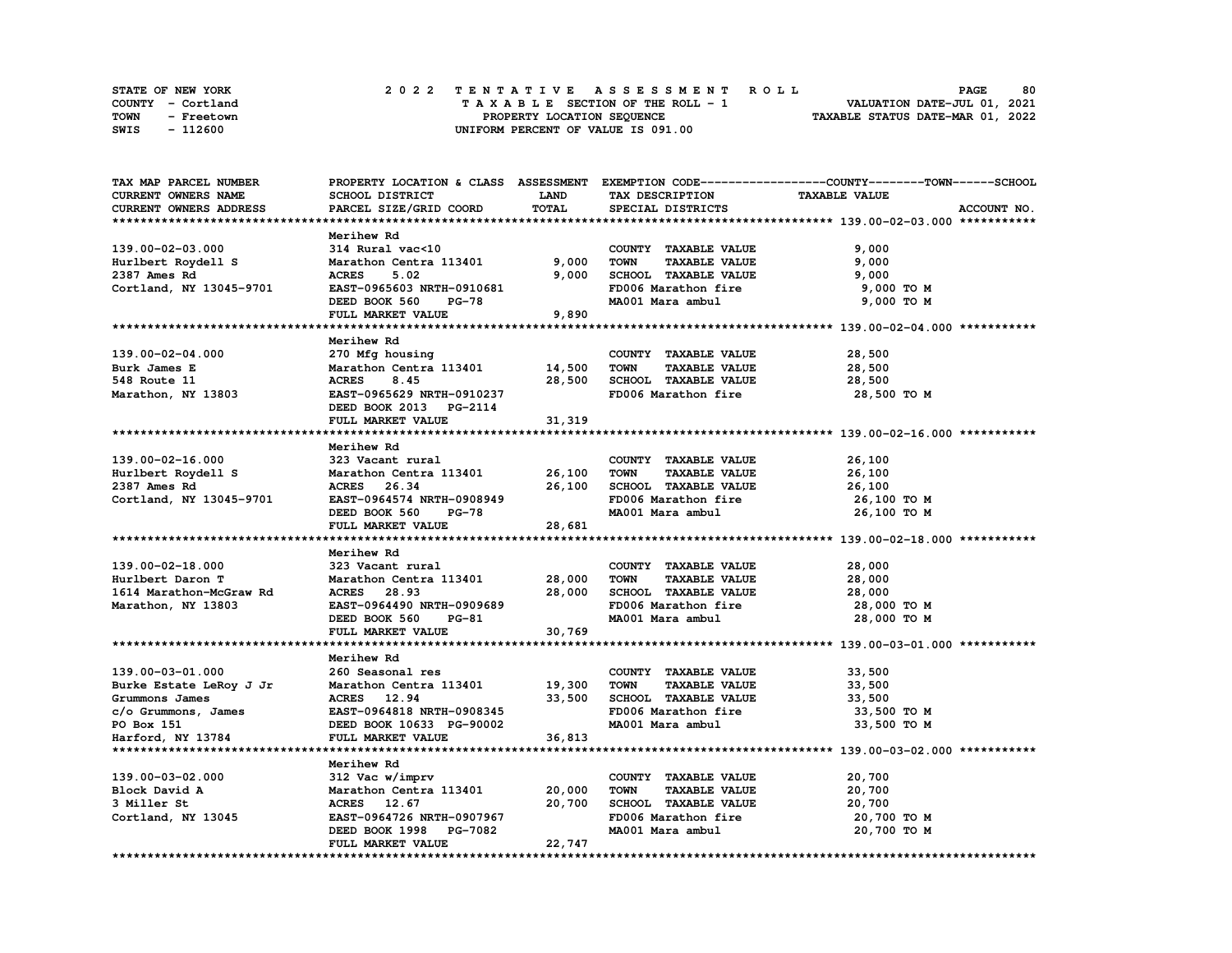|      | <b>STATE OF NEW YORK</b> | 2022 TENTATIVE ASSESSMENT ROLL     | 81<br><b>PAGE</b>                |
|------|--------------------------|------------------------------------|----------------------------------|
|      | COUNTY - Cortland        | TAXABLE SECTION OF THE ROLL - 1    | VALUATION DATE-JUL 01, 2021      |
| TOWN | - Freetown               | PROPERTY LOCATION SEQUENCE         | TAXABLE STATUS DATE-MAR 01, 2022 |
| SWIS | - 112600                 | UNIFORM PERCENT OF VALUE IS 091.00 |                                  |

| TAX MAP PARCEL NUMBER                 |                                  |             |                                     | PROPERTY LOCATION & CLASS ASSESSMENT EXEMPTION CODE----------------COUNTY-------TOWN------SCHOOL |
|---------------------------------------|----------------------------------|-------------|-------------------------------------|--------------------------------------------------------------------------------------------------|
| <b>CURRENT OWNERS NAME</b>            | SCHOOL DISTRICT                  | <b>LAND</b> | TAX DESCRIPTION                     | <b>TAXABLE VALUE</b>                                                                             |
| CURRENT OWNERS ADDRESS                | PARCEL SIZE/GRID COORD           | TOTAL       | SPECIAL DISTRICTS                   | ACCOUNT NO.                                                                                      |
|                                       |                                  |             |                                     |                                                                                                  |
|                                       | Merihew Rd                       |             |                                     |                                                                                                  |
| 139.00-03-04.120                      | 322 Rural vac>10                 |             | COUNTY TAXABLE VALUE                | 100,600                                                                                          |
| Famularo Anthony                      | Marathon Centra 113401           | 100,600     | TOWN<br><b>TAXABLE VALUE</b>        | 100,600                                                                                          |
| 5 Pine Hill Rd                        | ACRES 96.56                      | 100,600     | SCHOOL TAXABLE VALUE                | 100,600                                                                                          |
| Kinnelon, NJ 07405                    | EAST-0963527 NRTH-0907788        |             | FD006 Marathon fire                 | 100,600 то м                                                                                     |
|                                       | DEED BOOK 2009 PG-1392           |             | MA001 Mara ambul                    | 100,600 то м                                                                                     |
|                                       | FULL MARKET VALUE                | 110,549     |                                     |                                                                                                  |
|                                       |                                  |             |                                     |                                                                                                  |
|                                       | 1657 Merihew Rd                  |             |                                     |                                                                                                  |
| 139.00-01-08.121                      | 210 1 Family Res                 |             | COUNTY TAXABLE VALUE                | 142,600                                                                                          |
| Waring William                        | Marathon Centra 113401           | 20,100      | <b>TAXABLE VALUE</b><br><b>TOWN</b> | 142,600                                                                                          |
| Waring Rebecca                        | <b>ACRES</b><br>4.80 BANKCORELOG | 142,600     | SCHOOL TAXABLE VALUE                | 142,600                                                                                          |
|                                       | EAST-0965875 NRTH-0906036        |             | FD006 Marathon fire                 | 142,600 TO M                                                                                     |
| 1657 Merihew Rd<br>Marathon, NY 13803 | DEED BOOK 2013 PG-4430           |             | MA001 Mara ambul                    | 142,600 TO M                                                                                     |
|                                       | FULL MARKET VALUE                | 156,703     |                                     |                                                                                                  |
|                                       |                                  |             |                                     |                                                                                                  |
|                                       | 1658 Merihew Rd                  |             |                                     |                                                                                                  |
| 139.00-03-05.100                      | 210 1 Family Res                 |             | COUNTY TAXABLE VALUE                | 130,000                                                                                          |
| Maslin Stanley R                      | Marathon Centra 113401           | 17,500      | <b>TOWN</b><br><b>TAXABLE VALUE</b> | 130,000                                                                                          |
| Rogers Wendy S                        | <b>ACRES</b><br>3.52 BANKCORELOG | 130,000     | SCHOOL TAXABLE VALUE                | 130,000                                                                                          |
| 1658 Merihew Rd                       | EAST-0966311 NRTH-0906105        |             | FD006 Marathon fire                 | 130,000 то м                                                                                     |
| Marathon, NY 13803-2500               | DEED BOOK 2019 PG-4522           |             | MA001 Mara ambul                    | 130,000 TO M                                                                                     |
|                                       | FULL MARKET VALUE                | 142,857     |                                     |                                                                                                  |
|                                       |                                  |             |                                     |                                                                                                  |
|                                       | 1671 Merihew Rd                  |             |                                     |                                                                                                  |
| 139.00-01-10.000                      | 210 1 Family Res                 |             | COUNTY TAXABLE VALUE                | 84,000                                                                                           |
| Christman Leonard L Jr                | Marathon Centra 113401           | 21,600      | <b>TOWN</b><br><b>TAXABLE VALUE</b> | 84,000                                                                                           |
| Christman Deanna M                    | <b>ACRES</b><br>5.57             | 84,000      | SCHOOL TAXABLE VALUE                | 84,000                                                                                           |
| 1671 Merihew Rd                       | EAST-0965572 NRTH-0906416        |             | FD006 Marathon fire                 | 84,000 TO M                                                                                      |
| Marathon, NY 13803                    | DEED BOOK 2019 PG-1590           |             | MA001 Mara ambul                    | 84,000 TO M                                                                                      |
|                                       | FULL MARKET VALUE                | 92,308      |                                     |                                                                                                  |
|                                       |                                  |             |                                     |                                                                                                  |
|                                       | 1685 Merihew Rd                  |             |                                     |                                                                                                  |
| 139.00-03-04.110                      | 240 Rural res                    |             | COUNTY TAXABLE VALUE                | 80,000                                                                                           |
| Minor Robert Jr                       | Marathon Centra 113401           | 48,400      | <b>TOWN</b><br><b>TAXABLE VALUE</b> | 80,000                                                                                           |
| 1685 Merihew Rd                       | <b>ACRES</b><br>26.88            | 80,000      | SCHOOL TAXABLE VALUE                | 80,000                                                                                           |
| Marathon, NY 13803                    | EAST-0965028 NRTH-0907134        |             | FD006 Marathon fire                 | 80,000 TO M                                                                                      |
|                                       | DEED BOOK 2017 PG-2760           |             | MA001 Mara ambul                    | 80,000 TO M                                                                                      |
|                                       | FULL MARKET VALUE                | 87,912      |                                     |                                                                                                  |
|                                       |                                  |             |                                     |                                                                                                  |
|                                       | 1686 Merihew Rd                  |             |                                     |                                                                                                  |
| 139.00-03-04.200                      | 312 Vac w/imprv                  |             | COUNTY TAXABLE VALUE                | 114,400                                                                                          |
| Henry Judith N                        | Marathon Centra 113401           | 110,300     | <b>TOWN</b><br><b>TAXABLE VALUE</b> | 114,400                                                                                          |
| McMillin Susan J                      | ACRES 84.73                      | 114,400     | SCHOOL TAXABLE VALUE                | 114,400                                                                                          |
| 13672 Curran Dr                       | EAST-0966178 NRTH-0907656        |             | FD006 Marathon fire                 | 114,400 TO M                                                                                     |
| Felton, PA 17322                      | DEED BOOK 2011<br>PG-4062        |             | MA001 Mara ambul                    | 114,400 TO M                                                                                     |
|                                       | FULL MARKET VALUE                | 125,714     |                                     |                                                                                                  |
|                                       |                                  |             |                                     | ****************                                                                                 |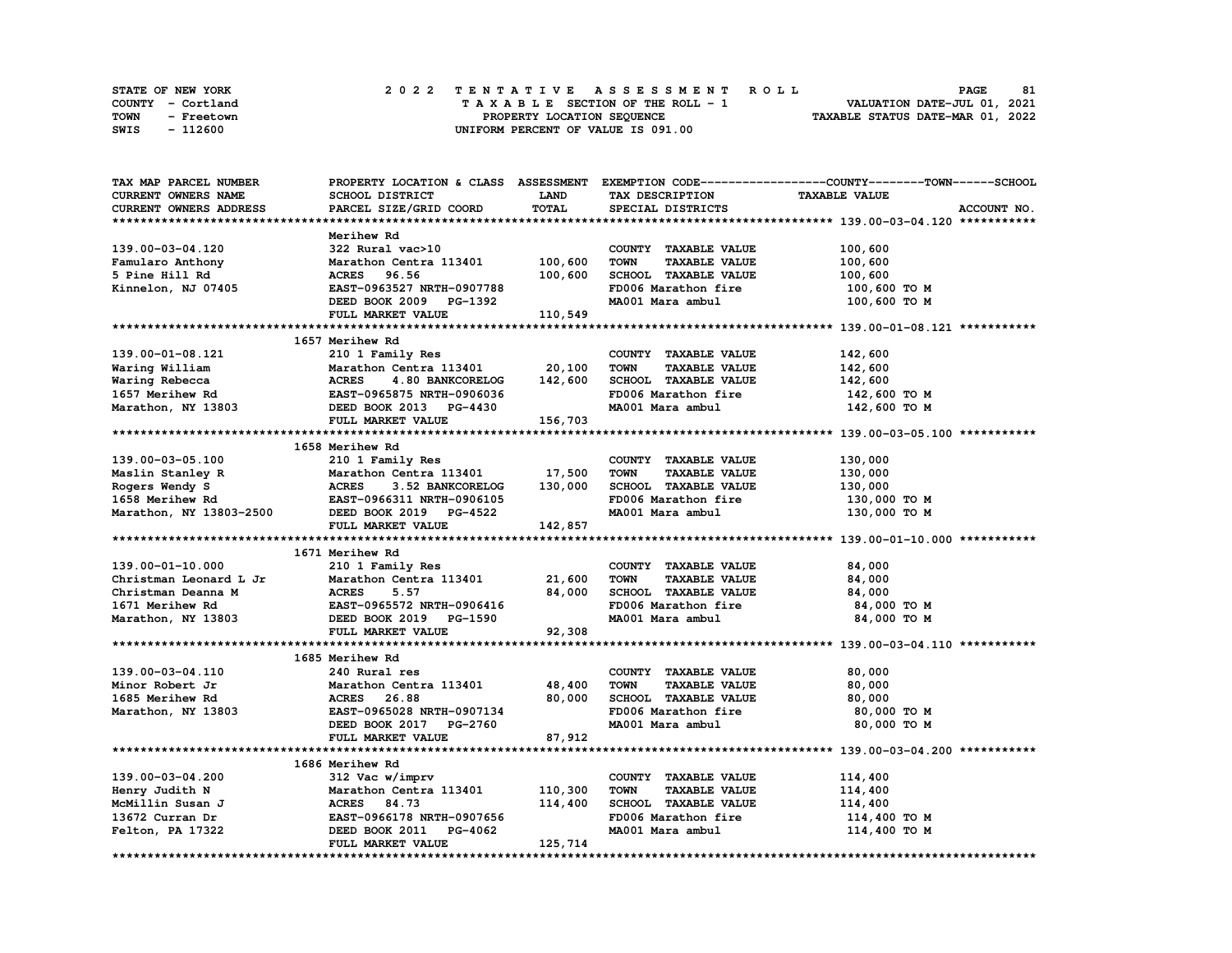| <b>STATE OF NEW YORK</b> | 2022 TENTATIVE ASSESSMENT ROLL          | 82<br><b>PAGE</b>                |
|--------------------------|-----------------------------------------|----------------------------------|
| COUNTY - Cortland        | $T A X A B L E$ SECTION OF THE ROLL - 1 | VALUATION DATE-JUL 01, 2021      |
| TOWN<br>- Freetown       | PROPERTY LOCATION SEQUENCE              | TAXABLE STATUS DATE-MAR 01, 2022 |
| - 112600<br>SWIS         | UNIFORM PERCENT OF VALUE IS 091.00      |                                  |

| TAX MAP PARCEL NUMBER                                                                                                                                                                              |                                                                                        |             |                                     | PROPERTY LOCATION & CLASS ASSESSMENT EXEMPTION CODE----------------COUNTY-------TOWN-----SCHOOL |
|----------------------------------------------------------------------------------------------------------------------------------------------------------------------------------------------------|----------------------------------------------------------------------------------------|-------------|-------------------------------------|-------------------------------------------------------------------------------------------------|
| <b>CURRENT OWNERS NAME</b>                                                                                                                                                                         | SCHOOL DISTRICT                                                                        | <b>LAND</b> | TAX DESCRIPTION                     | <b>TAXABLE VALUE</b>                                                                            |
| CURRENT OWNERS ADDRESS                                                                                                                                                                             | PARCEL SIZE/GRID COORD                                                                 | TOTAL       | SPECIAL DISTRICTS                   | ACCOUNT NO.                                                                                     |
|                                                                                                                                                                                                    |                                                                                        |             |                                     |                                                                                                 |
|                                                                                                                                                                                                    | 1725 Merihew Rd                                                                        |             |                                     |                                                                                                 |
| 139.00-03-03.000                                                                                                                                                                                   | 270 Mfg housing                                                                        |             | COUNTY TAXABLE VALUE                | 49,100                                                                                          |
| Cowden Estate David W                                                                                                                                                                              | Marathon Centra 113401 27,600                                                          |             | <b>TAXABLE VALUE</b><br><b>TOWN</b> | 49,100                                                                                          |
| PO Box 16                                                                                                                                                                                          | <b>ACRES</b><br>9.59                                                                   | 49,100      | SCHOOL TAXABLE VALUE                | 49,100                                                                                          |
| Marathon, NY 13803                                                                                                                                                                                 | EAST-0964939 NRTH-0907677                                                              |             | FD006 Marathon fire                 | 49,100 TO M                                                                                     |
|                                                                                                                                                                                                    |                                                                                        |             |                                     |                                                                                                 |
|                                                                                                                                                                                                    | DEED BOOK 1998 PG-7220                                                                 |             | MA001 Mara ambul                    | 49,100 TO M                                                                                     |
|                                                                                                                                                                                                    | FULL MARKET VALUE                                                                      | 53,956      |                                     |                                                                                                 |
|                                                                                                                                                                                                    |                                                                                        |             |                                     |                                                                                                 |
|                                                                                                                                                                                                    | 1839 Merihew Rd                                                                        |             |                                     |                                                                                                 |
| 139.00-02-19.000                                                                                                                                                                                   | 260 Seasonal res                                                                       |             | COUNTY TAXABLE VALUE                | 59,400                                                                                          |
| Politis Konstantinos                                                                                                                                                                               | Marathon Centra 113401                                                                 | 22,200      | TOWN<br><b>TAXABLE VALUE</b>        | 59,400                                                                                          |
| Politis Maria                                                                                                                                                                                      | <b>ACRES</b> 19.09                                                                     | 59,400      | SCHOOL TAXABLE VALUE                | 59,400                                                                                          |
| 925 Milan Ave                                                                                                                                                                                      | -------<br>EAST-0964547 NRTH-0910352                                                   |             | FD006 Marathon fire                 | 59,400 TO M                                                                                     |
| Endicott, NY 13760 DEED BOOK 2009 PG-6206                                                                                                                                                          |                                                                                        |             | MA001 Mara ambul 59,400 TO M        |                                                                                                 |
|                                                                                                                                                                                                    | FULL MARKET VALUE                                                                      | 65,275      |                                     |                                                                                                 |
|                                                                                                                                                                                                    |                                                                                        |             |                                     |                                                                                                 |
|                                                                                                                                                                                                    | 2113 Merihew Rd                                                                        |             |                                     |                                                                                                 |
| 129.00-01-34.112                                                                                                                                                                                   | 210 1 Family Res                                                                       |             | <b>BAS STAR 41854</b>               | $\overline{0}$<br>30,000<br>$\mathbf{0}$                                                        |
|                                                                                                                                                                                                    | Marathon Centra 113401                                                                 | 20,200      | COUNTY TAXABLE VALUE                | 92,000                                                                                          |
| Frangione James W<br>2113 Merihew Rd                                                                                                                                                               | <b>ACRES</b><br>4.87                                                                   | 92,000      | <b>TOWN</b><br><b>TAXABLE VALUE</b> | 92,000                                                                                          |
| Marathon, NY 13803-2511                                                                                                                                                                            |                                                                                        |             | SCHOOL TAXABLE VALUE                | 62,000                                                                                          |
|                                                                                                                                                                                                    | EAST-0963430 NRTH-0914735<br>DEED BOOK 2009 PG-1312                                    |             | FD006 Marathon fire                 | 92,000 TO M                                                                                     |
|                                                                                                                                                                                                    |                                                                                        |             |                                     |                                                                                                 |
|                                                                                                                                                                                                    |                                                                                        |             |                                     |                                                                                                 |
|                                                                                                                                                                                                    | FULL MARKET VALUE                                                                      |             | 101,099 MA001 Mara ambul            | 92,000 TO M                                                                                     |
|                                                                                                                                                                                                    |                                                                                        |             |                                     |                                                                                                 |
|                                                                                                                                                                                                    | 2149 Merihew Rd                                                                        |             |                                     |                                                                                                 |
| 129.00-01-32.120                                                                                                                                                                                   | 210 1 Family Res                                                                       |             | <b>BAS STAR 41854</b>               | 30,000<br>$\overline{0}$<br>$\mathbf{0}$                                                        |
|                                                                                                                                                                                                    |                                                                                        |             | 10,800 COUNTY TAXABLE VALUE         | 168,700                                                                                         |
|                                                                                                                                                                                                    |                                                                                        | 168,700     | <b>TOWN</b><br><b>TAXABLE VALUE</b> | 168,700                                                                                         |
|                                                                                                                                                                                                    |                                                                                        |             | SCHOOL TAXABLE VALUE                | 138,700                                                                                         |
|                                                                                                                                                                                                    |                                                                                        |             | FD006 Marathon fire                 | 168,700 TO M                                                                                    |
| Williams Christopher E Marathon Centra 113401 10,800<br>Williams Paula M FRNT 141.59 DPTH 202.92 168,700<br>2149 Merihew Rd EAST-0963481 NRTH-0915306<br>Marathon, NY 13803 DEED BOOK 1997 PG-5884 | FULL MARKET VALUE                                                                      |             | 185,385 MA001 Mara ambul            | 168,700 TO M                                                                                    |
|                                                                                                                                                                                                    |                                                                                        |             |                                     |                                                                                                 |
|                                                                                                                                                                                                    | 2151 Merihew Rd                                                                        |             |                                     |                                                                                                 |
| 129.00-01-32.111                                                                                                                                                                                   | 242 Rurl res&rec                                                                       |             | COUNTY TAXABLE VALUE                | 130,000                                                                                         |
|                                                                                                                                                                                                    |                                                                                        | 42,300      | <b>TAXABLE VALUE</b><br><b>TOWN</b> | 130,000                                                                                         |
| Johnson Christopher S                                                                                                                                                                              |                                                                                        | 130,000     | SCHOOL TAXABLE VALUE                | 130,000                                                                                         |
|                                                                                                                                                                                                    | Marathon Centra 113401<br>ACRES 28.06 BANKCORELOG                                      |             | FD006 Marathon fire                 | 130,000 то м                                                                                    |
| Johnson Donna Land (1997) ACRES 28.06 BANKCORELOG 3029 Wonziegler Rd (1998) EAST-0962532 NRTH-0915575                                                                                              |                                                                                        |             | MA001 Mara ambul                    | 130,000 TO M                                                                                    |
| Pennsburg, PA 18074 DEED BOOK 2018 PG-5618                                                                                                                                                         | FULL MARKET VALUE                                                                      | 142,857     |                                     |                                                                                                 |
|                                                                                                                                                                                                    |                                                                                        |             |                                     |                                                                                                 |
|                                                                                                                                                                                                    | 2153 Merihew Rd                                                                        |             |                                     |                                                                                                 |
|                                                                                                                                                                                                    | 260 Seasonal res                                                                       |             | COUNTY TAXABLE VALUE                | 34,600                                                                                          |
| 129.00-01-32.200<br>Weinstein David                                                                                                                                                                |                                                                                        |             | <b>TOWN</b>                         |                                                                                                 |
|                                                                                                                                                                                                    | Marathon Centra 113401 29,600                                                          |             | <b>TAXABLE VALUE</b>                | 34,600                                                                                          |
| Weinstein Anastasia                                                                                                                                                                                |                                                                                        | 34,600      | SCHOOL TAXABLE VALUE                | 34,600                                                                                          |
| 1283 Muster Rd                                                                                                                                                                                     | <b>EAST-0962367 NRTH-0915149</b>                                                       |             | FD006 Marathon fire                 | 34,600 TO M                                                                                     |
| Marathon, NY 13803                                                                                                                                                                                 | <b>ACRES 17.50<br/>EAST-0962367 N<br/>DEED BOOK 498</b><br>PG-142<br>FULL MARKET VALUE | 38,022      | MA001 Mara ambul                    | 34,600 TO M                                                                                     |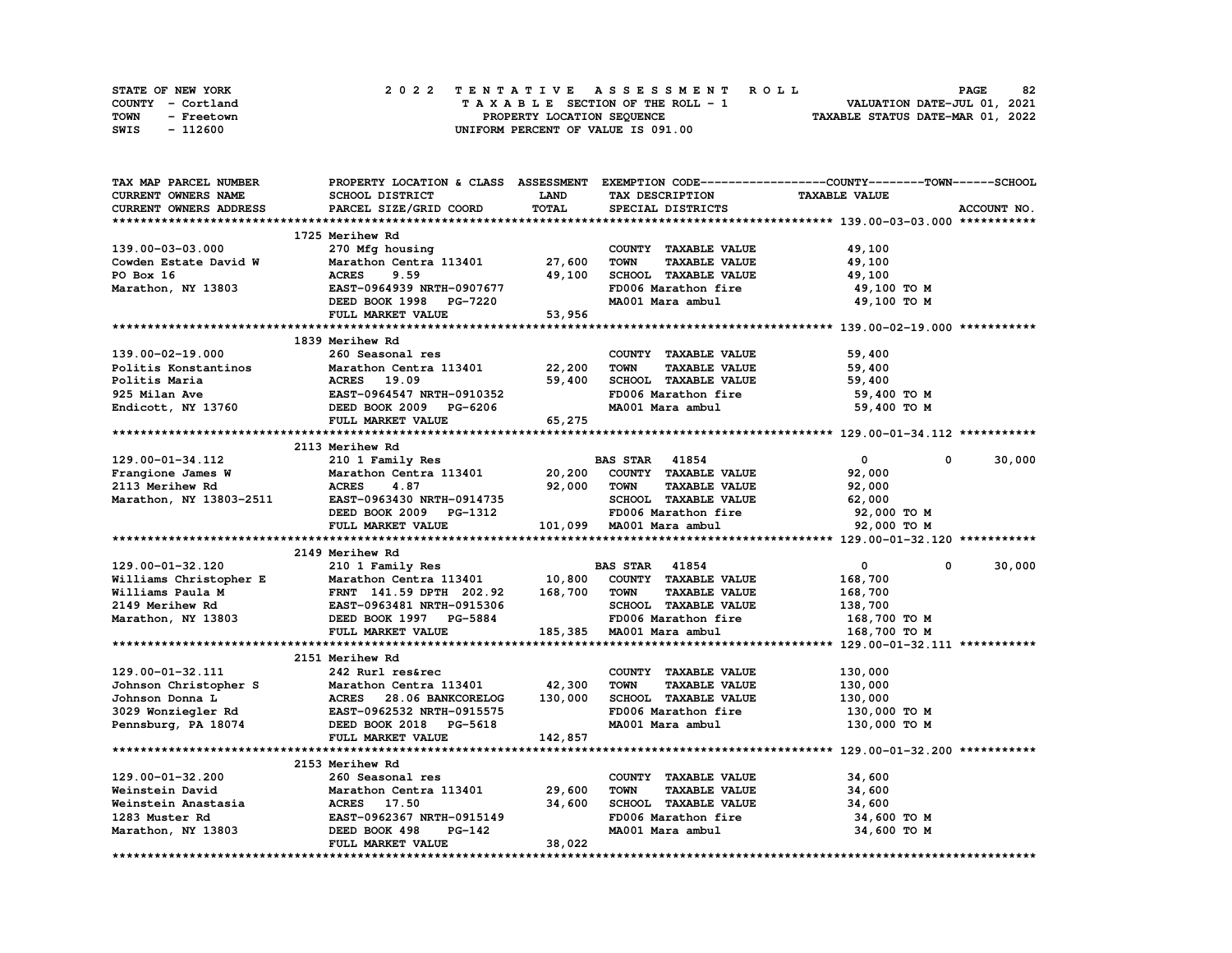| <b>STATE OF NEW YORK</b> | 2022 TENTATIVE ASSESSMENT ROLL          | 83<br><b>PAGE</b>                |
|--------------------------|-----------------------------------------|----------------------------------|
| COUNTY - Cortland        | $T A X A B L E$ SECTION OF THE ROLL - 1 | VALUATION DATE-JUL 01, 2021      |
| TOWN<br>- Freetown       | PROPERTY LOCATION SEQUENCE              | TAXABLE STATUS DATE-MAR 01, 2022 |
| - 112600<br>SWIS         | UNIFORM PERCENT OF VALUE IS 091.00      |                                  |

| TAX MAP PARCEL NUMBER                                                                           |                                                                                                                    |             |                                     | PROPERTY LOCATION & CLASS ASSESSMENT EXEMPTION CODE----------------COUNTY-------TOWN-----SCHOOL |
|-------------------------------------------------------------------------------------------------|--------------------------------------------------------------------------------------------------------------------|-------------|-------------------------------------|-------------------------------------------------------------------------------------------------|
| CURRENT OWNERS NAME                                                                             | SCHOOL DISTRICT                                                                                                    | <b>LAND</b> | TAX DESCRIPTION                     | <b>TAXABLE VALUE</b>                                                                            |
| CURRENT OWNERS ADDRESS                                                                          | PARCEL SIZE/GRID COORD                                                                                             | TOTAL       | SPECIAL DISTRICTS                   | ACCOUNT NO.                                                                                     |
|                                                                                                 |                                                                                                                    |             |                                     |                                                                                                 |
|                                                                                                 | 2174 Merihew Rd                                                                                                    |             |                                     |                                                                                                 |
| 129.00-01-31.000                                                                                | 241 Rural res&ag Manus AG COMMIT 41730                                                                             |             |                                     | 14,017 14,017 14,017                                                                            |
| Chilson Marcus R                                                                                | Marathon Centra 113401 98,500                                                                                      |             | COUNTY TAXABLE VALUE                | 101,283                                                                                         |
| Chilson Sarah L                                                                                 | <b>ACRES</b> 81.30                                                                                                 | 115,300     | TOWN<br><b>TAXABLE VALUE</b>        | 101,283                                                                                         |
| 2174 Merihew Rd                                                                                 | EAST-0964631 NRTH-0915675                                                                                          |             | SCHOOL TAXABLE VALUE                | 101,283                                                                                         |
| Marathon, NY 13803                                                                              | DEED BOOK 2020 PG-3764 FD006 Marathon fire 115,300 TO M<br>FULL MARKET VALUE 126,703 MA001 Mara ambul 115,300 TO M |             |                                     |                                                                                                 |
|                                                                                                 |                                                                                                                    |             |                                     |                                                                                                 |
| MAY BE SUBJECT TO PAYMENT                                                                       |                                                                                                                    |             |                                     |                                                                                                 |
| UNDER AGDIST LAW TIL 2029                                                                       |                                                                                                                    |             |                                     |                                                                                                 |
|                                                                                                 |                                                                                                                    |             |                                     |                                                                                                 |
|                                                                                                 | 2317 Merihew Rd                                                                                                    |             |                                     |                                                                                                 |
| 129.00-01-01.100                                                                                | 210 1 Family Res                                                                                                   |             | COUNTY TAXABLE VALUE                | 150,300                                                                                         |
| Whitson Peter L                                                                                 |                                                                                                                    |             | TOWN<br><b>TAXABLE VALUE</b>        | 150,300                                                                                         |
|                                                                                                 |                                                                                                                    |             | SCHOOL TAXABLE VALUE                | 150,300                                                                                         |
| 2317 Merihew Rd<br>Marathon, NY 13803-2516 EAST-0963676 NRTH-0918909<br>Represent Foot 567 PG-6 |                                                                                                                    |             | FD006 Marathon fire 150,300 TO M    |                                                                                                 |
|                                                                                                 |                                                                                                                    |             | MA001 Mara ambul                    | 150,300 TO M                                                                                    |
|                                                                                                 | DEED BOOK 567 PG-6<br>FIILL MARKET VALUE 165,165                                                                   |             |                                     |                                                                                                 |
|                                                                                                 |                                                                                                                    |             |                                     |                                                                                                 |
|                                                                                                 | 2261-2262 Merihew Rd                                                                                               |             |                                     |                                                                                                 |
| 129.00-01-02.000                                                                                | 242 Rurl res&rec                                                                                                   |             | COUNTY TAXABLE VALUE 265,900        |                                                                                                 |
| Whitson and Associates LLC Marathon Centra 113401 186,900                                       |                                                                                                                    |             | <b>TOWN</b><br><b>TAXABLE VALUE</b> | 265,900                                                                                         |
|                                                                                                 |                                                                                                                    |             | SCHOOL TAXABLE VALUE                | 265,900                                                                                         |
|                                                                                                 |                                                                                                                    |             | FD006 Marathon fire 265,900 TO M    |                                                                                                 |
|                                                                                                 |                                                                                                                    |             | MA001 Mara ambul                    | 265,900 то м                                                                                    |
|                                                                                                 | EAST-0962149 mm .<br>DEED BOOK 2016 PG-6664 292,198                                                                |             |                                     |                                                                                                 |
|                                                                                                 |                                                                                                                    |             |                                     |                                                                                                 |
|                                                                                                 | Parker Rd                                                                                                          |             |                                     |                                                                                                 |
| 140.00-01-04.000                                                                                | 322 Rural vac>10                                                                                                   |             | COUNTY TAXABLE VALUE                | 180,000                                                                                         |
| Madison Trust Co                                                                                | Marathon Centra 113401 180,000                                                                                     |             | <b>TOWN</b><br><b>TAXABLE VALUE</b> | 180,000                                                                                         |
| Jeffrey Apfel                                                                                   | <b>Marathon Centra 113401<br/>ACRES 81.00<br/>EAST-0974733 NRTH-0910770</b>                                        | 180,000     | SCHOOL TAXABLE VALUE                | 180,000                                                                                         |
| 48 Harvard St                                                                                   |                                                                                                                    |             | FD006 Marathon fire                 | 180,000 TO M                                                                                    |
| Newton, MA 02466                                                                                | DEED BOOK 2021 PG-4965                                                                                             |             | MA001 Mara ambul 180,000 TO M       |                                                                                                 |
|                                                                                                 | FULL MARKET VALUE                                                                                                  | 197,802     |                                     |                                                                                                 |
|                                                                                                 |                                                                                                                    |             |                                     |                                                                                                 |
|                                                                                                 | Parker Rd                                                                                                          |             |                                     |                                                                                                 |
| 140.00-02-02.000                                                                                | 322 Rural vac>10                                                                                                   |             | COUNTY TAXABLE VALUE                | 33,000                                                                                          |
| Potts Shelly L                                                                                  | Marathon Centra 113401 33,000                                                                                      |             | <b>TOWN</b><br><b>TAXABLE VALUE</b> | 33,000                                                                                          |
| 4 Meades Pl                                                                                     | ACRES 16.68                                                                                                        | 33,000      | SCHOOL TAXABLE VALUE                | 33,000                                                                                          |
| Cortland, NY 13045                                                                              | EAST-0973569 NRTH-0908494                                                                                          |             | FD006 Marathon fire                 | 33,000 TO M                                                                                     |
|                                                                                                 | DEED BOOK 2021 PG-4520                                                                                             |             | MA001 Mara ambul                    | 33,000 TO M                                                                                     |
|                                                                                                 | FULL MARKET VALUE                                                                                                  | 36,264      |                                     |                                                                                                 |
|                                                                                                 |                                                                                                                    |             |                                     |                                                                                                 |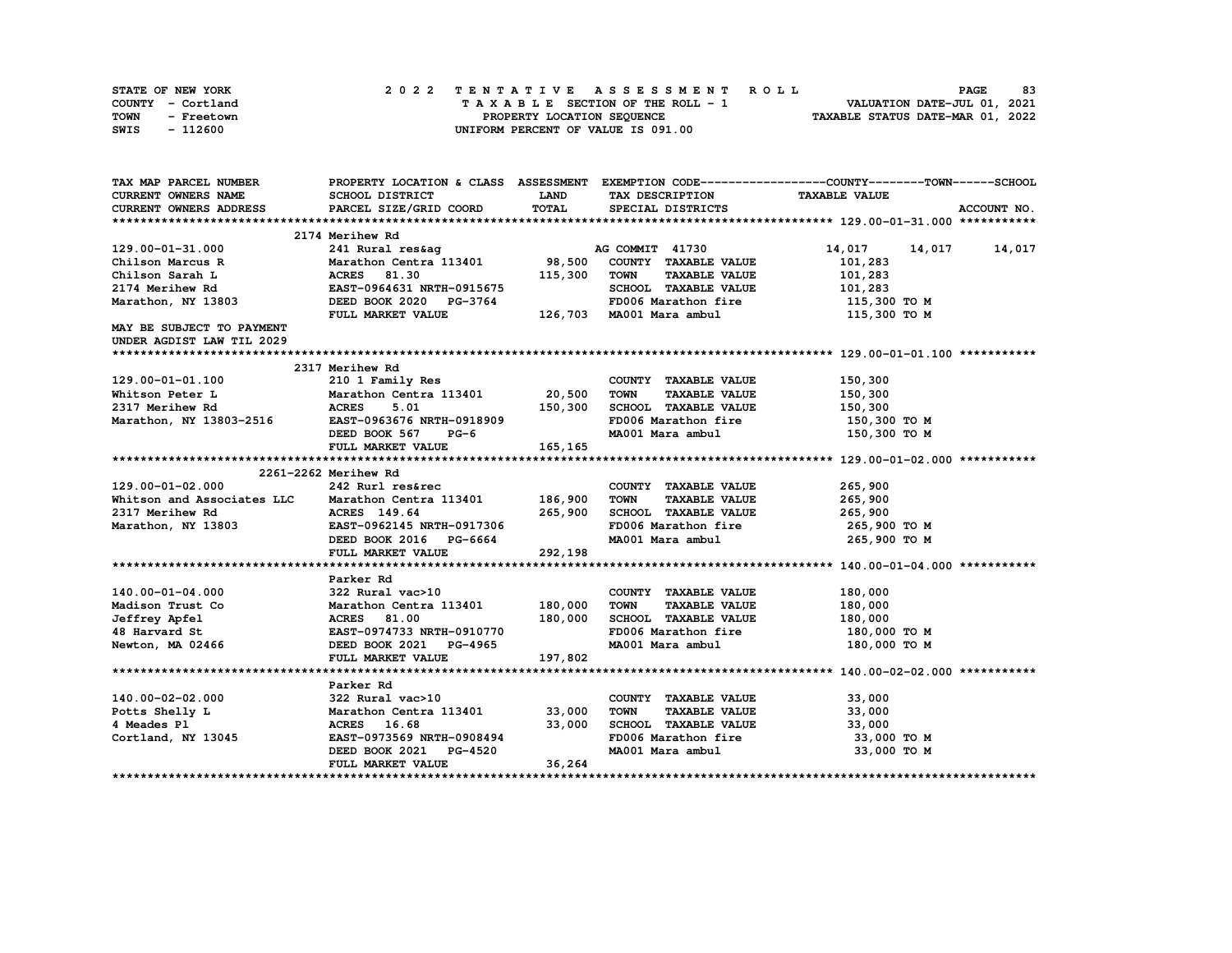|      | <b>STATE OF NEW YORK</b> |  | 2022 TENTATIVE ASSESSMENT ROLL                                 | <b>PAGE</b> | 84 |
|------|--------------------------|--|----------------------------------------------------------------|-------------|----|
|      | COUNTY - Cortland        |  | VALUATION DATE-JUL 01, 2021<br>TAXABLE SECTION OF THE ROLL - 1 |             |    |
| TOWN | - Freetown               |  | TAXABLE STATUS DATE-MAR 01, 2022<br>PROPERTY LOCATION SEQUENCE |             |    |
| SWIS | - 112600                 |  | UNIFORM PERCENT OF VALUE IS 091.00                             |             |    |

| TAX MAP PARCEL NUMBER                                                                  |                                                                     |              |                                     | PROPERTY LOCATION & CLASS ASSESSMENT EXEMPTION CODE-----------------COUNTY-------TOWN------SCHOOL |             |
|----------------------------------------------------------------------------------------|---------------------------------------------------------------------|--------------|-------------------------------------|---------------------------------------------------------------------------------------------------|-------------|
| CURRENT OWNERS NAME                                                                    | SCHOOL DISTRICT                                                     | <b>LAND</b>  | TAX DESCRIPTION                     | <b>TAXABLE VALUE</b>                                                                              |             |
| <b>CURRENT OWNERS ADDRESS</b>                                                          | PARCEL SIZE/GRID COORD                                              | TOTAL        | SPECIAL DISTRICTS                   |                                                                                                   | ACCOUNT NO. |
|                                                                                        |                                                                     |              |                                     |                                                                                                   |             |
|                                                                                        | Parker Rd                                                           |              |                                     |                                                                                                   |             |
| 140.00-02-04.000                                                                       | 105 Vac farmland                                                    |              | COUNTY TAXABLE VALUE                | 24,800                                                                                            |             |
| Mortenson Jack                                                                         | Marathon Centra 113401 24,800                                       |              | <b>TOWN</b><br><b>TAXABLE VALUE</b> | 24,800                                                                                            |             |
| 52 Millrock Rd                                                                         | ACRES 16.68                                                         | 24,800       | SCHOOL TAXABLE VALUE                | 24,800                                                                                            |             |
| New Paltz, NY 12561                                                                    | EAST-0973593 NRTH-0907669                                           |              | FD006 Marathon fire                 | 24,800 TO M                                                                                       |             |
|                                                                                        | DEED BOOK 2011 PG-5498                                              |              | MA001 Mara ambul                    | 24,800 TO M                                                                                       |             |
| MAY BE SUBJECT TO PAYMENT                                                              | FULL MARKET VALUE                                                   | 27,253       |                                     |                                                                                                   |             |
| UNDER AGDIST LAW TIL 2023                                                              |                                                                     |              |                                     |                                                                                                   |             |
|                                                                                        |                                                                     |              |                                     |                                                                                                   |             |
|                                                                                        | Parker Rd                                                           |              |                                     |                                                                                                   |             |
| 140.00-02-05.000                                                                       | 322 Rural vac>10                                                    |              | COUNTY TAXABLE VALUE                | 26,600                                                                                            |             |
| Compton Marisha                                                                        | Marathon Centra 113401 26,600                                       |              | <b>TAXABLE VALUE</b><br><b>TOWN</b> | 26,600                                                                                            |             |
| 169 Hamilton Rd                                                                        | ACRES 14.98                                                         | 26,600       | SCHOOL TAXABLE VALUE                | 26,600                                                                                            |             |
| Richford, NY 13835                                                                     | EAST-0973672 NRTH-0907273                                           |              | FD006 Marathon fire                 | 26,600 то м                                                                                       |             |
|                                                                                        | DEED BOOK 2013 PG-4                                                 |              | MA001 Mara ambul                    | 26,600 TO M                                                                                       |             |
|                                                                                        | FULL MARKET VALUE                                                   | 29, 231      |                                     |                                                                                                   |             |
|                                                                                        |                                                                     |              |                                     |                                                                                                   |             |
|                                                                                        | Parker Rd                                                           |              |                                     |                                                                                                   |             |
| 140.00-02-06.000                                                                       |                                                                     |              | COUNTY TAXABLE VALUE                | 124,000                                                                                           |             |
| Warner Cody K                                                                          |                                                                     |              | <b>TOWN</b><br><b>TAXABLE VALUE</b> | 124,000                                                                                           |             |
| 4115 Irish Hill Rd                                                                     | 6.61<br><b>ACRES</b>                                                | 124,000      | SCHOOL TAXABLE VALUE                | 124,000                                                                                           |             |
| Marathon, NY 13803                                                                     | EAST-0974335 NRTH-0906626                                           |              | FD006 Marathon fire                 | 124,000 TO M                                                                                      |             |
|                                                                                        | DEED BOOK 2020 PG-238                                               |              | MA001 Mara ambul                    | 124,000 TO M                                                                                      |             |
|                                                                                        | FULL MARKET VALUE                                                   | 136,264      |                                     |                                                                                                   |             |
|                                                                                        |                                                                     |              |                                     |                                                                                                   |             |
|                                                                                        | 1713 Parker Rd                                                      |              |                                     |                                                                                                   |             |
| 140.00-02-03.000                                                                       | 240 Rural res<br>Marathon Centra 113401 32,600 COUNTY TAXABLE VALUE |              | <b>BAS STAR</b> 41854               | $\mathbf{0}$<br>$^{\circ}$                                                                        | 30,000      |
| Miller Melvin D                                                                        |                                                                     |              |                                     | 165,800                                                                                           |             |
| Miller Barbara U                                                                       | ACRES 16.68<br>EAST-0973577 NRTH-0908083                            | 165,800 TOWN | <b>TAXABLE VALUE</b>                | 165,800                                                                                           |             |
|                                                                                        |                                                                     |              | SCHOOL TAXABLE VALUE                | 135,800                                                                                           |             |
| // NRTH-0908083 DEED BOOK 2013 PG-4854<br>DEED BOOK 2013 PG-4854<br>PULL MADVES ISLAMS |                                                                     |              | FD006 Marathon fire                 | 165,800 TO M                                                                                      |             |
|                                                                                        |                                                                     |              | 182,198 MA001 Mara ambul            | 165,800 TO M                                                                                      |             |
|                                                                                        |                                                                     |              |                                     |                                                                                                   |             |
|                                                                                        | 1714 Parker Rd                                                      |              |                                     |                                                                                                   |             |
| 140.00-01-12.000                                                                       | 113 Cattle farm                                                     |              | AG 10-YR 41700                      | 24,000<br>24,000                                                                                  | 24,000      |
| Allen LeRoy E                                                                          | Marathon Centra 113401                                              |              | 119,400 AG 10-YR 41700              | 75,000<br>75,000                                                                                  | 75,000      |
| Smith Rebecca S                                                                        | ACRES 103.32                                                        |              | 315,900 AG-CEILING 41720            | 66,407<br>66,407                                                                                  | 66,407      |
| 1714 Parker Rd                                                                         | EAST-0975363 NRTH-0907469                                           |              | COUNTY TAXABLE VALUE                | 150,493                                                                                           |             |
| Marathon, NY 13803                                                                     | DEED BOOK 2018 PG-3957                                              |              | <b>TOWN</b><br><b>TAXABLE VALUE</b> | 150,493                                                                                           |             |
|                                                                                        | FULL MARKET VALUE                                                   | 347,143      | SCHOOL TAXABLE VALUE                | 150,493                                                                                           |             |
| MAY BE SUBJECT TO PAYMENT                                                              |                                                                     |              | FD006 Marathon fire                 | 315,900 TO M                                                                                      |             |
| UNDER AGDIST LAW TIL 2029                                                              |                                                                     |              | MA001 Mara ambul                    | 315,900 TO M                                                                                      |             |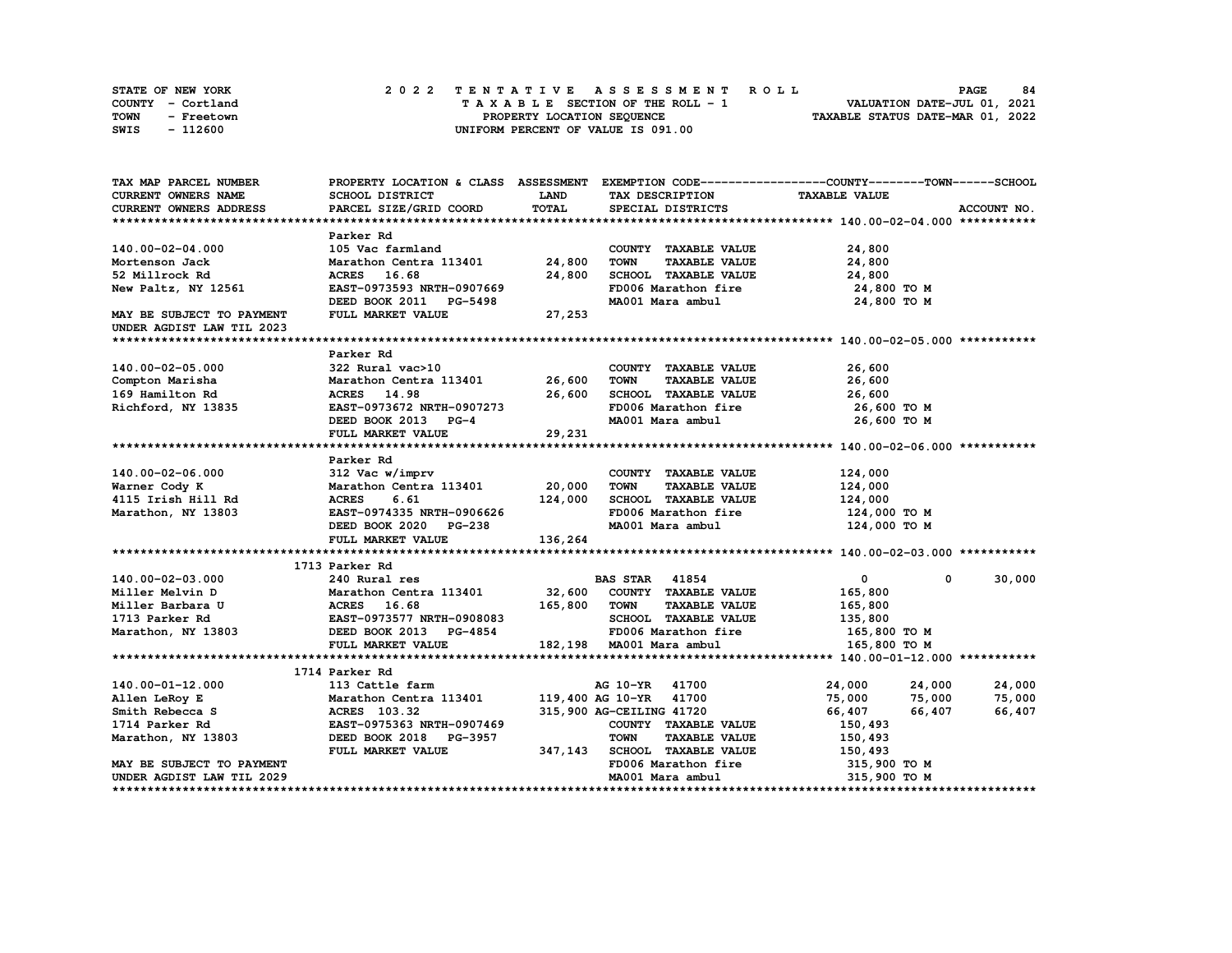| STATE OF NEW YORK  | 2022 TENTATIVE ASSESSMENT ROLL     | 85<br><b>PAGE</b>                |
|--------------------|------------------------------------|----------------------------------|
| COUNTY - Cortland  | TAXABLE SECTION OF THE ROLL - 1    | VALUATION DATE-JUL 01, 2021      |
| TOWN<br>- Freetown | PROPERTY LOCATION SEOUENCE         | TAXABLE STATUS DATE-MAR 01, 2022 |
| - 112600<br>SWIS   | UNIFORM PERCENT OF VALUE IS 091.00 |                                  |

| TAX MAP PARCEL NUMBER     |                                  |             |                                     | PROPERTY LOCATION & CLASS ASSESSMENT EXEMPTION CODE----------------COUNTY-------TOWN------SCHOOL |                 |
|---------------------------|----------------------------------|-------------|-------------------------------------|--------------------------------------------------------------------------------------------------|-----------------|
| CURRENT OWNERS NAME       | SCHOOL DISTRICT                  | <b>LAND</b> | TAX DESCRIPTION                     | <b>TAXABLE VALUE</b>                                                                             |                 |
| CURRENT OWNERS ADDRESS    | PARCEL SIZE/GRID COORD           | TOTAL       | SPECIAL DISTRICTS                   |                                                                                                  | ACCOUNT NO.     |
|                           |                                  |             |                                     |                                                                                                  |                 |
|                           | 1790 Parker Rd                   |             |                                     |                                                                                                  |                 |
| 140.00-01-05.000          | 105 Vac farmland                 |             | COUNTY TAXABLE VALUE                | 77,000                                                                                           |                 |
| Mortenson Janet           | Marathon Centra 113401           | 77,000      | <b>TOWN</b><br><b>TAXABLE VALUE</b> | 77,000                                                                                           |                 |
| Mortenson Jack            | <b>ACRES</b> 76.25               | 77,000      | SCHOOL TAXABLE VALUE                | 77,000                                                                                           |                 |
| 52 Millrock Rd            | EAST-0974844 NRTH-0909670        |             | FD006 Marathon fire                 | 77,000 TO M                                                                                      |                 |
| New Paltz, NY 12561       | DEED BOOK 2012 PG-4525           |             | MA001 Mara ambul                    | 77,000 TO M                                                                                      |                 |
|                           | FULL MARKET VALUE                | 84,615      |                                     |                                                                                                  |                 |
| MAY BE SUBJECT TO PAYMENT |                                  |             |                                     |                                                                                                  |                 |
| UNDER AGDIST LAW TIL 2026 |                                  |             |                                     |                                                                                                  |                 |
|                           |                                  |             |                                     |                                                                                                  |                 |
|                           | Phalen Rd                        |             |                                     |                                                                                                  |                 |
| 141.00-01-10.000          | 105 Vac farmland                 |             | AG-CEILING 41720                    | 42,314                                                                                           | 42, 314 42, 314 |
| Pendell Trust             | Marathon Centra 113401           | 64,800      | COUNTY TAXABLE VALUE                | 27,886                                                                                           |                 |
| Lewis Audrey              | <b>ACRES</b><br>50.00            | 70,200      | <b>TOWN</b><br><b>TAXABLE VALUE</b> | 27,886                                                                                           |                 |
| Margery Talutis           | <b>EAST-0980689 NRTH-0907045</b> |             | SCHOOL TAXABLE VALUE                | 27,886                                                                                           |                 |
| 5783 McFarlane Rd         | DEED BOOK 476<br>PG-157          |             | FD006 Marathon fire                 | 70,200 TO M                                                                                      |                 |
| Cincinnatus, NY 13040     | FULL MARKET VALUE                |             | 77,143 MA001 Mara ambul             | 70,200 TO M                                                                                      |                 |
|                           |                                  |             |                                     |                                                                                                  |                 |
| MAY BE SUBJECT TO PAYMENT |                                  |             |                                     |                                                                                                  |                 |
| UNDER AGDIST LAW TIL 2026 |                                  |             |                                     |                                                                                                  |                 |
|                           |                                  |             |                                     |                                                                                                  |                 |
|                           | 4461 Phalen Rd                   |             |                                     |                                                                                                  |                 |
| 141.00-01-19.000          | 112 Dairy farm                   |             | AG 10-YR<br>41700                   | 12,900<br>12,900                                                                                 | 12,900          |
| Cardner John R            | Marathon Centra 113401           |             | 147,900 AG COMMIT 41730             | 64,737<br>64,737                                                                                 | 64,737          |
| PO Box 143                | ACRES 111.60                     |             | 257,700 BAS STAR 41854              | $\mathbf{0}$<br>$\mathbf{0}$                                                                     | 30,000          |
| Cincinnatus, NY 13040     | EAST-0981786 NRTH-0908443        |             | COUNTY TAXABLE VALUE                | 180,063                                                                                          |                 |
|                           | DEED BOOK 10284 PG-43001         |             | <b>TOWN</b><br><b>TAXABLE VALUE</b> | 180,063                                                                                          |                 |
| MAY BE SUBJECT TO PAYMENT | FULL MARKET VALUE                | 283,187     | SCHOOL TAXABLE VALUE                | 150,063                                                                                          |                 |
| UNDER AGDIST LAW TIL 2029 |                                  |             | FD006 Marathon fire                 | 257,700 TO M                                                                                     |                 |
|                           |                                  |             | MA001 Mara ambul                    | 257,700 TO M                                                                                     |                 |
|                           |                                  |             |                                     |                                                                                                  |                 |
|                           | 4483 Phalen Rd                   |             |                                     |                                                                                                  |                 |
| 141.00-01-18.000          | 270 Mfg housing                  |             | COUNTY TAXABLE VALUE                | 34,200                                                                                           |                 |
| Baker Daniel H            | Marathon Centra 113401 18,600    |             | <b>TOWN</b><br><b>TAXABLE VALUE</b> | 34,200                                                                                           |                 |
| Baker Teresa A            | <b>ACRES</b><br>4.07             | 34,200      | SCHOOL TAXABLE VALUE                | 34,200                                                                                           |                 |
| 2369 Maricle Rd           | EAST-0981649 NRTH-0906691        |             | FD006 Marathon fire                 | 34,200 TO M                                                                                      |                 |
| Cincinnatus, NY 13040     | DEED BOOK 1999 PG-5982           |             | MA001 Mara ambul                    | 34,200 TO M                                                                                      |                 |
|                           | FULL MARKET VALUE                | 37,582      |                                     |                                                                                                  |                 |
|                           |                                  |             |                                     |                                                                                                  |                 |
|                           | 3443 Pine HIll Rd                |             |                                     |                                                                                                  |                 |
| 139.00-01-08.122          | 210 1 Family Res                 |             | COUNTY TAXABLE VALUE                | 87,800                                                                                           |                 |
| Mullen Jennifer M         | Marathon Centra 113401           | 19,100      | <b>TOWN</b><br><b>TAXABLE VALUE</b> | 87,800                                                                                           |                 |
| 3443 Pine HIll Rd         | <b>ACRES</b><br>4.30 BANKCORELOG | 87,800      | SCHOOL TAXABLE VALUE                | 87,800                                                                                           |                 |
| Marathon, NY 13803        | EAST-0965461 NRTH-0906033        |             | FD006 Marathon fire                 | 87,800 TO M                                                                                      |                 |
|                           | DEED BOOK 2019 PG-6329           |             | MA001 Mara ambul                    | 87,800 TO M                                                                                      |                 |
|                           | FULL MARKET VALUE                | 96,484      |                                     |                                                                                                  |                 |
|                           |                                  |             |                                     |                                                                                                  |                 |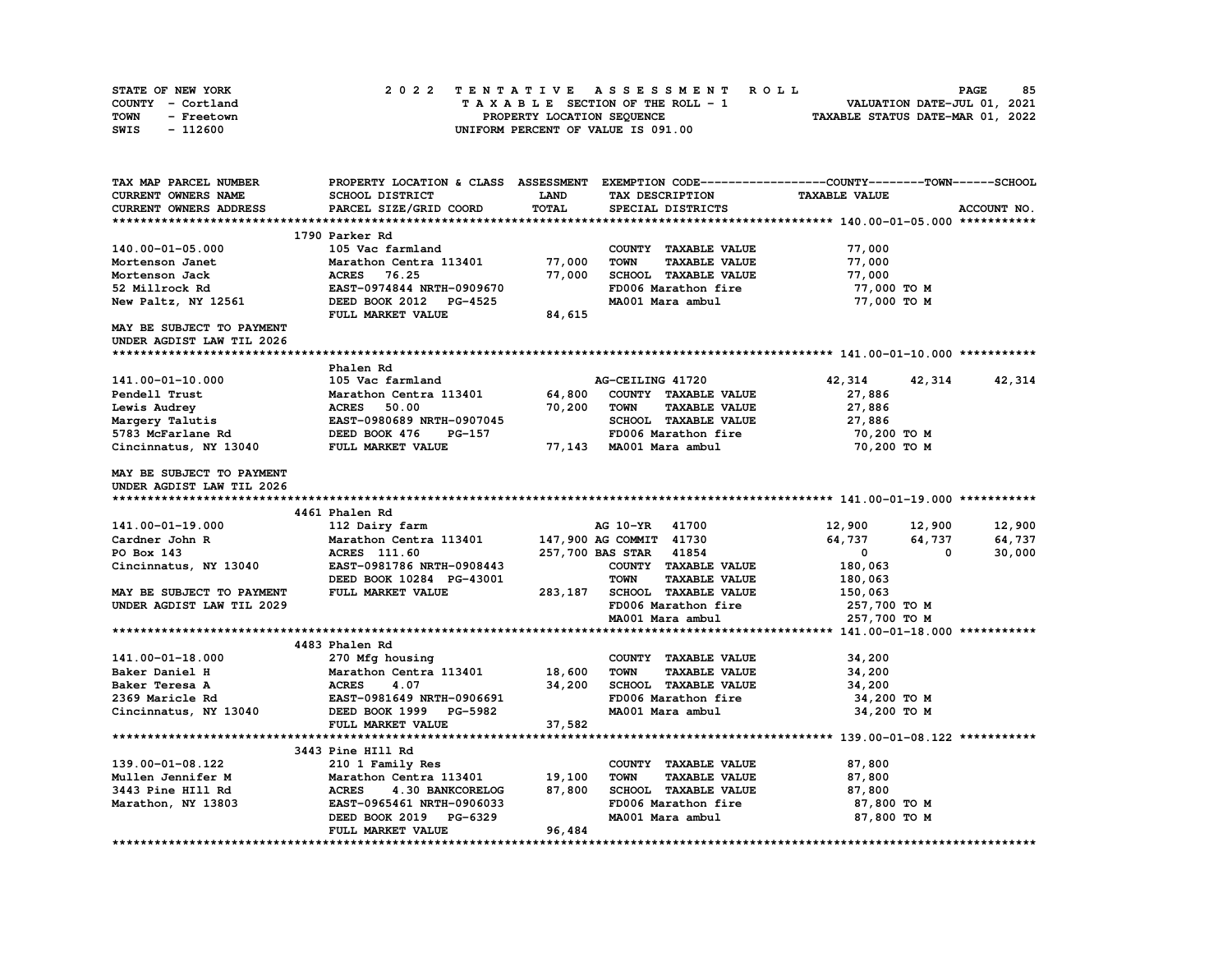|             | STATE OF NEW YORK |  |  |  |  |                                    |  |  |  |  | 2022 TENTATIVE ASSESSMENT ROLL |                                  |                             | <b>PAGE</b> | 86 |
|-------------|-------------------|--|--|--|--|------------------------------------|--|--|--|--|--------------------------------|----------------------------------|-----------------------------|-------------|----|
|             | COUNTY - Cortland |  |  |  |  | TAXABLE SECTION OF THE ROLL - 1    |  |  |  |  |                                |                                  | VALUATION DATE-JUL 01, 2021 |             |    |
| <b>TOWN</b> | - Freetown        |  |  |  |  | PROPERTY LOCATION SEQUENCE         |  |  |  |  |                                | TAXABLE STATUS DATE-MAR 01, 2022 |                             |             |    |
| SWIS        | - 112600          |  |  |  |  | UNIFORM PERCENT OF VALUE IS 091.00 |  |  |  |  |                                |                                  |                             |             |    |

| TAX MAP PARCEL NUMBER                                                                                                                                                                                                                    |                                                                                                                     |             |                                             | PROPERTY LOCATION & CLASS ASSESSMENT EXEMPTION CODE----------------COUNTY-------TOWN-----SCHOOL |             |
|------------------------------------------------------------------------------------------------------------------------------------------------------------------------------------------------------------------------------------------|---------------------------------------------------------------------------------------------------------------------|-------------|---------------------------------------------|-------------------------------------------------------------------------------------------------|-------------|
| CURRENT OWNERS NAME                                                                                                                                                                                                                      | SCHOOL DISTRICT                                                                                                     | <b>LAND</b> | TAX DESCRIPTION                             | <b>TAXABLE VALUE</b>                                                                            |             |
| <b>CURRENT OWNERS ADDRESS</b>                                                                                                                                                                                                            | PARCEL SIZE/GRID COORD                                                                                              | TOTAL       | SPECIAL DISTRICTS                           |                                                                                                 | ACCOUNT NO. |
|                                                                                                                                                                                                                                          |                                                                                                                     |             |                                             |                                                                                                 |             |
|                                                                                                                                                                                                                                          | Pine Hill Rd                                                                                                        |             |                                             |                                                                                                 |             |
| 139.00-01-08.210                                                                                                                                                                                                                         | Fine niii ku<br>312 Vac w/imprv                                                                                     |             | COUNTY TAXABLE VALUE                        | 28,100                                                                                          |             |
| Johnson Abram                                                                                                                                                                                                                            | Marathon Centra 113401 26,600                                                                                       |             | <b>TOWN</b><br><b>TAXABLE VALUE</b>         | 28,100                                                                                          |             |
| 1223 Louise Dr                                                                                                                                                                                                                           |                                                                                                                     |             | SCHOOL TAXABLE VALUE                        |                                                                                                 |             |
| Cortland, NY 13045                                                                                                                                                                                                                       | EAST-0964376 NRTH-0906167<br>DEED ROOK 2000                                                                         |             | FD006 Marathon fire                         | 28,100 TO M<br>28,100 TO M<br>מיחי                                                              |             |
|                                                                                                                                                                                                                                          | DEED BOOK 2008 PG-2198                                                                                              |             |                                             | MA001 Mara ambul 28,100 TO M                                                                    |             |
|                                                                                                                                                                                                                                          | FULL MARKET VALUE 30,879                                                                                            |             |                                             |                                                                                                 |             |
|                                                                                                                                                                                                                                          |                                                                                                                     |             |                                             |                                                                                                 |             |
|                                                                                                                                                                                                                                          | Pine Hill Rd                                                                                                        |             |                                             |                                                                                                 |             |
| 139.00-03-05.200                                                                                                                                                                                                                         | 322 Rural vac>10                                                                                                    |             | COUNTY TAXABLE VALUE                        | 19,900                                                                                          |             |
|                                                                                                                                                                                                                                          |                                                                                                                     |             | <b>TOWN</b><br><b>TAXABLE VALUE</b>         | 19,900                                                                                          |             |
|                                                                                                                                                                                                                                          |                                                                                                                     |             | SCHOOL TAXABLE VALUE                        | 19,900                                                                                          |             |
|                                                                                                                                                                                                                                          |                                                                                                                     |             | FD006 Marathon fire                         | 19,900 то м                                                                                     |             |
|                                                                                                                                                                                                                                          |                                                                                                                     |             | MA001 Mara ambul                            | 19,900 то м                                                                                     |             |
| 139.00-03-05.200 322 Rural vac>10<br>Block Travis D Marathon Centra 113401 19,900<br>Block Jennifer L ACRES 12.48 19,900<br>175 Wolf Rd EAST-0966727 NRTH-0906236<br>Cortland, NY 13045 DEED BOOK 2015 PG-1777<br>FULL MARKET VALUE 21,8 |                                                                                                                     |             |                                             |                                                                                                 |             |
|                                                                                                                                                                                                                                          |                                                                                                                     |             |                                             |                                                                                                 |             |
|                                                                                                                                                                                                                                          | 3433 Pine Hill Rd                                                                                                   |             |                                             |                                                                                                 |             |
| 139.00-01-08.220                                                                                                                                                                                                                         | 270 Mfg housing                                                                                                     |             | COUNTY TAXABLE VALUE                        | 31,500                                                                                          |             |
|                                                                                                                                                                                                                                          |                                                                                                                     |             | <b>TOWN</b><br>TAXABLE VALUE                |                                                                                                 |             |
| Famularo Anthony Marathon Centra 113401 22,100<br>5 Pine Hill Rd                         ACRES     5.79 BANKCORELOG         31,500                                                                                                       |                                                                                                                     |             | SCHOOL TAXABLE VALUE                        | 31,500<br>31,500                                                                                |             |
|                                                                                                                                                                                                                                          |                                                                                                                     |             |                                             | FD006 Marathon fire 31,500 TO M                                                                 |             |
|                                                                                                                                                                                                                                          |                                                                                                                     |             | MA001 Mara ambul                            | 31,500 TO M                                                                                     |             |
|                                                                                                                                                                                                                                          | FULL MARKET VALUE 34, 615                                                                                           |             |                                             |                                                                                                 |             |
|                                                                                                                                                                                                                                          |                                                                                                                     |             |                                             |                                                                                                 |             |
|                                                                                                                                                                                                                                          | 3679 Pine Hill Rd                                                                                                   |             | 51 PCT OF VALUE USED FOR EXEMPTION PURPOSES |                                                                                                 |             |
| 139.00-03-07.000                                                                                                                                                                                                                         | 240 Rural res                                                                                                       |             | VET COM C 41132                             |                                                                                                 | 0           |
| Barrows Marion                                                                                                                                                                                                                           |                                                                                                                     |             |                                             | $8,415$ 0<br>0 $8,415$                                                                          | $^{\circ}$  |
| Barrows Deborah E                                                                                                                                                                                                                        | Marathon Centra 113401 45,700 VET COM T 41133<br>ACRES 29.54 66.000 AGED COM 41900<br>Marathon Cent:<br>ACRES 29.54 |             | 66,000 AGED CTS 41800                       | $12,623$ $12,623$                                                                               | 16,830      |
|                                                                                                                                                                                                                                          |                                                                                                                     |             | <b>ENH STAR</b> 41834                       | $\overline{0}$<br>$\mathbf 0$                                                                   | 49,170      |
|                                                                                                                                                                                                                                          |                                                                                                                     |             | COUNTY TAXABLE VALUE                        | 44,962                                                                                          |             |
| 3679 Pine Hill Rd<br>2679 Pine Hill Rd<br>2679 Pine Hill Rd<br>26887-0967705 NRTH-0906956<br>272, DEED BOOK 1998<br>272, PO BOOK 1998<br>273, PO BOOK 1998<br>273, PO BOOK 1998<br>274, PO BOOK 1998                                     |                                                                                                                     | 72,527      | <b>TOWN</b>                                 | TAXABLE VALUE 44,962                                                                            |             |
|                                                                                                                                                                                                                                          |                                                                                                                     |             | SCHOOL TAXABLE VALUE                        | $\overline{\mathbf{0}}$                                                                         |             |
|                                                                                                                                                                                                                                          |                                                                                                                     |             | FD006 Marathon fire                         | 66,000 TO M                                                                                     |             |
|                                                                                                                                                                                                                                          |                                                                                                                     |             | MA001 Mara ambul                            | 66,000 TO M                                                                                     |             |
|                                                                                                                                                                                                                                          |                                                                                                                     |             |                                             |                                                                                                 |             |
|                                                                                                                                                                                                                                          | 3683 Pine Hill Rd                                                                                                   |             |                                             |                                                                                                 |             |
|                                                                                                                                                                                                                                          |                                                                                                                     |             |                                             | $\overline{0}$<br>$^{\circ}$                                                                    | 30,000      |
|                                                                                                                                                                                                                                          |                                                                                                                     |             |                                             | 95,200                                                                                          |             |
|                                                                                                                                                                                                                                          |                                                                                                                     |             | TAXABLE VALUE                               | 95,200                                                                                          |             |
|                                                                                                                                                                                                                                          |                                                                                                                     |             |                                             | 65,200                                                                                          |             |
|                                                                                                                                                                                                                                          |                                                                                                                     |             |                                             | FD006 Marathon fire 95,200 TO M                                                                 |             |
|                                                                                                                                                                                                                                          | FULL MARKET VALUE                                                                                                   |             | 104,615 MA001 Mara ambul                    | 95,200 TO M                                                                                     |             |
|                                                                                                                                                                                                                                          |                                                                                                                     |             |                                             |                                                                                                 |             |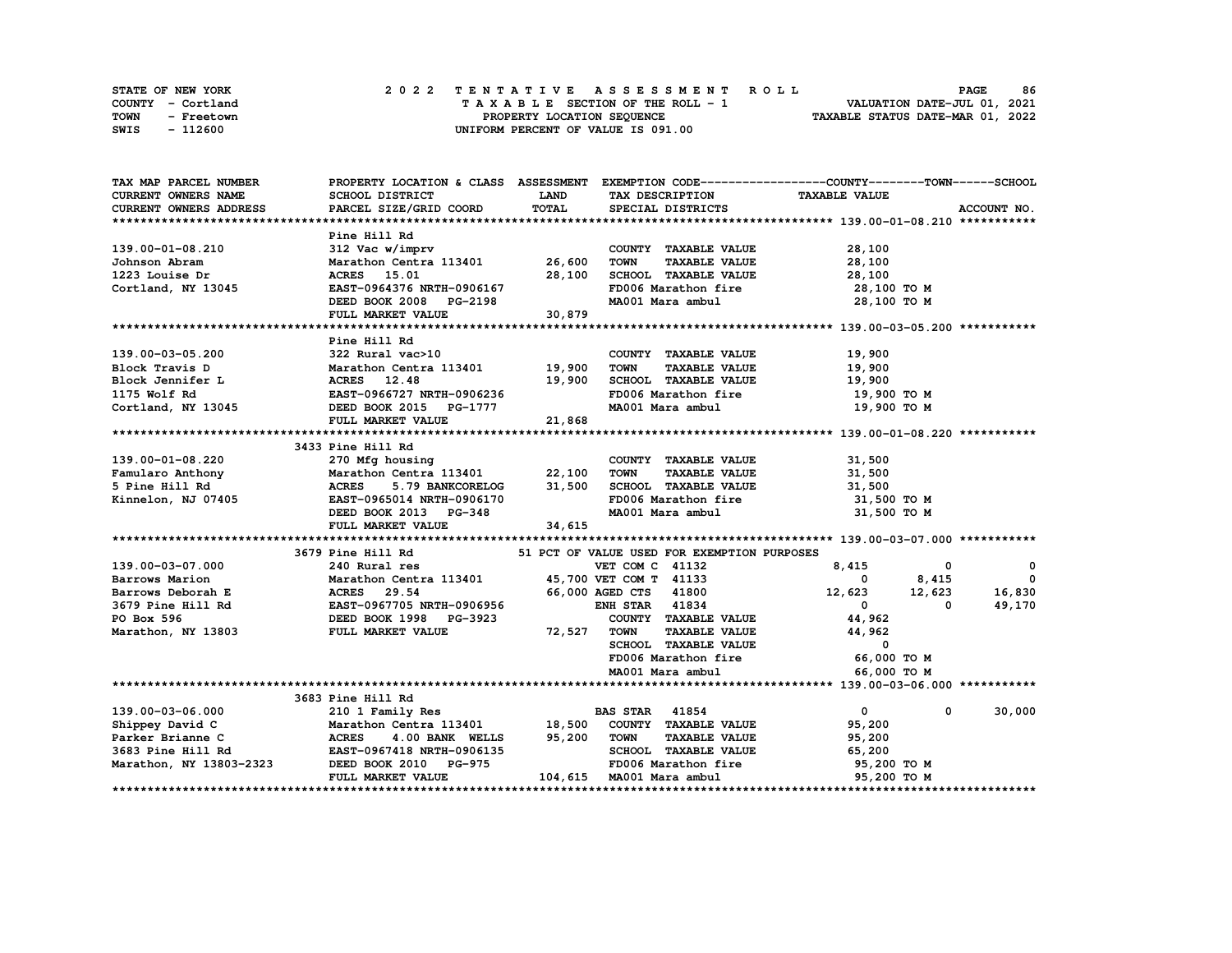| <b>STATE OF NEW YORK</b> | 2022 TENTATIVE ASSESSMENT ROLL     | 87<br><b>PAGE</b>                |
|--------------------------|------------------------------------|----------------------------------|
| COUNTY - Cortland        | TAXABLE SECTION OF THE ROLL - 1    | VALUATION DATE-JUL 01, 2021      |
| TOWN<br>- Freetown       | PROPERTY LOCATION SEQUENCE         | TAXABLE STATUS DATE-MAR 01, 2022 |
| - 112600<br>SWIS         | UNIFORM PERCENT OF VALUE IS 091.00 |                                  |

| TAX MAP PARCEL NUMBER     |                               |             |                                     | PROPERTY LOCATION & CLASS ASSESSMENT EXEMPTION CODE----------------COUNTY-------TOWN-----SCHOOL |
|---------------------------|-------------------------------|-------------|-------------------------------------|-------------------------------------------------------------------------------------------------|
| CURRENT OWNERS NAME       | SCHOOL DISTRICT               | <b>LAND</b> | TAX DESCRIPTION                     | <b>TAXABLE VALUE</b>                                                                            |
| CURRENT OWNERS ADDRESS    | PARCEL SIZE/GRID COORD        | TOTAL       | SPECIAL DISTRICTS                   | ACCOUNT NO.                                                                                     |
|                           |                               |             |                                     |                                                                                                 |
|                           | 3687 Pine Hill Rd             |             |                                     |                                                                                                 |
| 139.00-02-12.000          | 210 1 Family Res              |             | COUNTY TAXABLE VALUE                | 98,500                                                                                          |
| Miller Jacob              | Marathon Centra 113401        | 20,900      | <b>TOWN</b><br><b>TAXABLE VALUE</b> | 98,500                                                                                          |
| Miller Sara               | <b>ACRES</b><br>5.19          | 98,500      | SCHOOL TAXABLE VALUE                | 98,500                                                                                          |
| 3690 Pine Hill Rd         | EAST-0968521 NRTH-0906138     |             | FD006 Marathon fire                 | 98,500 TO M                                                                                     |
| Marathon, NY 13803        | DEED BOOK 2021 PG-2276        |             | MA001 Mara ambul                    | 98,500 TO M                                                                                     |
|                           | FULL MARKET VALUE             | 108,242     |                                     |                                                                                                 |
|                           |                               |             |                                     |                                                                                                 |
|                           | Route 41                      |             |                                     |                                                                                                 |
| 111.00-01-02.111          | 105 Vac farmland              |             | AG COMMIT 41730                     | 7,165<br>7,165<br>7,165                                                                         |
| Esposito Dino             | Cincinnatus Cen 112001        | 10,700      | COUNTY TAXABLE VALUE                | 3,535                                                                                           |
| 803A Totoket Rd           | <b>ACRES</b><br>5.36          | 10,700      | <b>TOWN</b><br><b>TAXABLE VALUE</b> | 3,535                                                                                           |
| Northford, CT 06472-4412  | EAST-0980291 NRTH-0932563     |             | SCHOOL TAXABLE VALUE                | 3,535                                                                                           |
|                           | DEED BOOK 1995 PG-3214        |             | FD001 Cincin Fire                   | 10,700 TO M                                                                                     |
| MAY BE SUBJECT TO PAYMENT | FULL MARKET VALUE             | 11,758      |                                     |                                                                                                 |
| UNDER AGDIST LAW TIL 2029 |                               |             |                                     |                                                                                                 |
|                           |                               |             |                                     |                                                                                                 |
|                           | Route 41                      |             |                                     |                                                                                                 |
|                           |                               |             |                                     |                                                                                                 |
| 111.00-01-06.120          | 314 Rural vac<10              |             | COUNTY TAXABLE VALUE                | 12,700                                                                                          |
| Horler April I            | Cincinnatus Cen 112001 12,700 |             | <b>TOWN</b><br><b>TAXABLE VALUE</b> | 12,700                                                                                          |
| PO Box 601                | <b>ACRES</b><br>6.59          | 12,700      | SCHOOL TAXABLE VALUE                | 12,700                                                                                          |
| McGraw, NY 13101-0601     | EAST-0983974 NRTH-0929316     |             | FD001 Cincin Fire                   | 12,700 TO M                                                                                     |
|                           | DEED BOOK 1998 PG-6659        |             |                                     |                                                                                                 |
|                           | FULL MARKET VALUE             | 13,956      |                                     |                                                                                                 |
|                           |                               |             |                                     |                                                                                                 |
|                           | Route 41                      |             |                                     |                                                                                                 |
| 111.00-01-29.200          | 322 Rural vac>10              |             | COUNTY TAXABLE VALUE                | 8,900                                                                                           |
| Callaghan Eileen F        | Cincinnatus Cen 112001        | 8,900       | TOWN<br><b>TAXABLE VALUE</b>        | 8,900                                                                                           |
| Russell Doris R           | ACRES 10.00                   | 8,900       | SCHOOL TAXABLE VALUE                | 8,900                                                                                           |
| 2927 Route 41             | EAST-0985172 NRTH-0928208     |             | FD001 Cincin Fire                   | 8,900 TO M                                                                                      |
| Cincinnatus, NY 13040     | DEED BOOK 2002 PG-4914        |             |                                     |                                                                                                 |
|                           | FULL MARKET VALUE             | 9,780       |                                     |                                                                                                 |
|                           |                               |             |                                     |                                                                                                 |
|                           | 2933 Route 41                 |             |                                     |                                                                                                 |
| 111.00-01-29.110          | 314 Rural vac<10              |             | COUNTY TAXABLE VALUE                | 11,000                                                                                          |
| McCutcheon Michael L      | Cincinnatus Cen 112001        | 11,000      | <b>TOWN</b><br><b>TAXABLE VALUE</b> | 11,000                                                                                          |
| McCutcheon Suzanne M      | <b>ACRES</b><br>7.00          | 11,000      | SCHOOL TAXABLE VALUE                | 11,000                                                                                          |
| 35 N Church St            | EAST-0985095 NRTH-0928756     |             | FD001 Cincin Fire                   | 11,000 TO M                                                                                     |
| Cortland, NY 13045        | DEED BOOK 2010 PG-4383        |             |                                     |                                                                                                 |
|                           | FULL MARKET VALUE             | 12,088      |                                     |                                                                                                 |
|                           |                               |             |                                     |                                                                                                 |
|                           | 2934 Route 41                 |             |                                     |                                                                                                 |
| 111.00-01-05.000          | 322 Rural vac>10              |             | COUNTY TAXABLE VALUE                | 77,200                                                                                          |
| Deraiche Jason            | Cincinnatus Cen 112001        | 77,200      | <b>TOWN</b><br><b>TAXABLE VALUE</b> | 77,200                                                                                          |
| Bauman Jaime              | <b>ACRES</b> 44.00            | 77,200      | <b>SCHOOL TAXABLE VALUE</b>         | 77,200                                                                                          |
| 8284 Powell Rd            | EAST-0985009 NRTH-0930476     |             | FD001 Cincin Fire                   | 77,200 TO M                                                                                     |
| Interlaken, NY 14847      | DEED BOOK 2021 PG-7125        |             |                                     |                                                                                                 |
|                           | FULL MARKET VALUE             | 84,835      |                                     |                                                                                                 |
|                           |                               |             |                                     |                                                                                                 |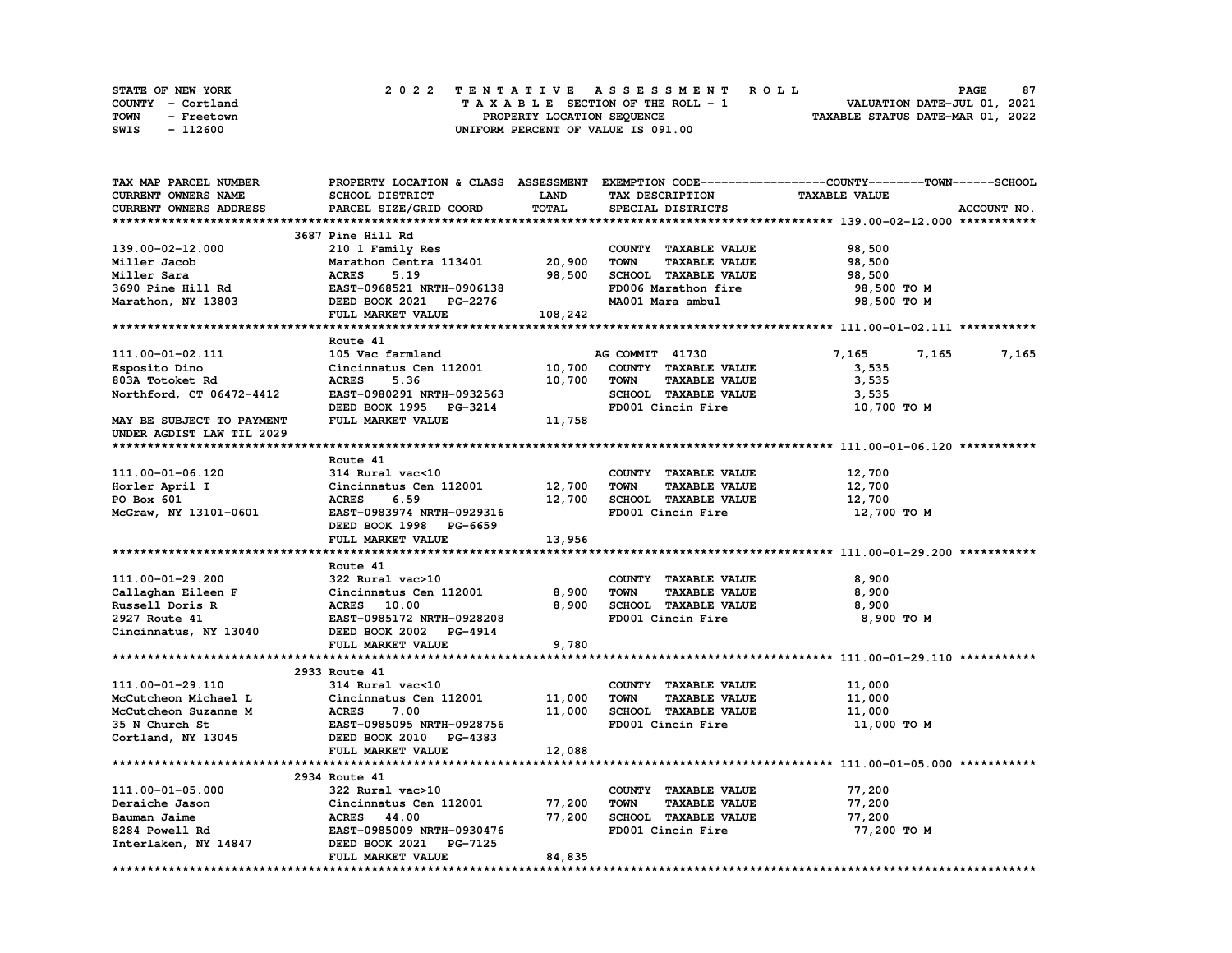| STATE OF NEW YORK  | 2022 TENTATIVE ASSESSMENT ROLL     | 88<br><b>PAGE</b>                |
|--------------------|------------------------------------|----------------------------------|
| COUNTY - Cortland  | TAXABLE SECTION OF THE ROLL - 1    | VALUATION DATE-JUL 01, 2021      |
| TOWN<br>- Freetown | PROPERTY LOCATION SEQUENCE         | TAXABLE STATUS DATE-MAR 01, 2022 |
| - 112600<br>SWIS   | UNIFORM PERCENT OF VALUE IS 091.00 |                                  |

| TAX MAP PARCEL NUMBER      |                                                   |         |                                     | PROPERTY LOCATION & CLASS ASSESSMENT EXEMPTION CODE-----------------COUNTY-------TOWN------SCHOOL |             |
|----------------------------|---------------------------------------------------|---------|-------------------------------------|---------------------------------------------------------------------------------------------------|-------------|
| <b>CURRENT OWNERS NAME</b> | SCHOOL DISTRICT                                   | LAND    | TAX DESCRIPTION                     | <b>TAXABLE VALUE</b>                                                                              |             |
| CURRENT OWNERS ADDRESS     | PARCEL SIZE/GRID COORD                            | TOTAL   | SPECIAL DISTRICTS                   |                                                                                                   | ACCOUNT NO. |
|                            |                                                   |         |                                     |                                                                                                   |             |
|                            | 2937 Route 41                                     |         |                                     |                                                                                                   |             |
| 111.00-01-29.120           | 270 Mfg housing                                   |         | <b>BAS STAR 41854</b>               | $^{\circ}$<br>$\mathbf{0}$                                                                        | 30,000      |
| Churchill Michael          | Cincinnatus Cen 112001                            | 26,300  | COUNTY TAXABLE VALUE                | 44,000                                                                                            |             |
| 2937 State Route 41        | <b>ACRES</b> 20.00                                | 44,000  | TOWN<br><b>TAXABLE VALUE</b>        | 44,000                                                                                            |             |
| Cincinnatus, NY 13040      | EAST-0984612 NRTH-0928605                         |         | SCHOOL TAXABLE VALUE                | 14,000                                                                                            |             |
|                            | DEED BOOK 1999 PG-1663                            |         | FD001 Cincin Fire                   | 44,000 TO M                                                                                       |             |
|                            | FULL MARKET VALUE                                 | 48,352  |                                     |                                                                                                   |             |
|                            |                                                   |         |                                     |                                                                                                   |             |
|                            | 2941 Route 41                                     |         |                                     |                                                                                                   |             |
| 111.00-01-24.000           | 314 Rural vac<10                                  |         | COUNTY TAXABLE VALUE                | 1,000                                                                                             |             |
| Horler April               | Cincinnatus Cen 112001                            | 1,000   | <b>TAXABLE VALUE</b><br><b>TOWN</b> | 1,000                                                                                             |             |
| 2959 Route 41              | FRNT 224.72 DPTH 236.70                           | 1,000   | SCHOOL TAXABLE VALUE                | 1,000                                                                                             |             |
| McGraw, NY 13101           | <b>ACRES</b><br>0.47                              |         | FD001 Cincin Fire                   | 1,000 TO M                                                                                        |             |
|                            | EAST-0984370 NRTH-0929330                         |         |                                     |                                                                                                   |             |
|                            | DEED BOOK 2017 PG-3602                            |         |                                     |                                                                                                   |             |
|                            | FULL MARKET VALUE                                 | 1,099   |                                     |                                                                                                   |             |
|                            |                                                   |         |                                     |                                                                                                   |             |
|                            | 2959 Route 41                                     |         |                                     |                                                                                                   |             |
| 111.00-01-25.000           | 210 1 Family Res                                  |         | 41801<br>AGED C&T                   | 60,800<br>60,800                                                                                  | 0           |
| Horler April I             | Cincinnatus Cen 112001 12,200 AGED S              |         | 41804                               | 0<br>0                                                                                            | 36,480      |
| PO Box 609                 | FRNT 208.00 DPTH 197.00                           |         | 121,600 ENH STAR 41834              | $\overline{0}$<br>$\Omega$                                                                        | 74,900      |
| McGraw, NY 13101-0601      | EAST-0983877 NRTH-0929461                         |         | COUNTY TAXABLE VALUE                | 60,800                                                                                            |             |
|                            | DEED BOOK 450<br>PG-343                           |         | <b>TOWN</b><br><b>TAXABLE VALUE</b> | 60,800                                                                                            |             |
|                            | FULL MARKET VALUE                                 |         | 133,626 SCHOOL TAXABLE VALUE        | 10,220                                                                                            |             |
|                            |                                                   |         | FD001 Cincin Fire                   | 121,600 TO M                                                                                      |             |
|                            |                                                   |         |                                     |                                                                                                   |             |
|                            | 2976 Route 41                                     |         |                                     |                                                                                                   |             |
| 111.00-01-06.110           | 241 Rural res&aq                                  |         | AG-CEILING 41720                    | 124,270<br>124,270                                                                                | 124,270     |
| Wright Kelly S             |                                                   |         | 236,000 BAS STAR 41854              | $^{\circ}$<br>0                                                                                   | 30,000      |
| 2976 Route 41              | Cincinnatus Cen 112001<br>ACRES 179.40            | 302,200 | COUNTY TAXABLE VALUE                |                                                                                                   |             |
|                            |                                                   |         | <b>TOWN</b>                         | 177,930                                                                                           |             |
| PO Box 403                 | EAST-0983317 NRTH-0930022                         |         | <b>TAXABLE VALUE</b>                | 177,930                                                                                           |             |
| East Freetown, NY 13040    | DEED BOOK 1998 PG-6658                            |         | SCHOOL TAXABLE VALUE                | 147,930                                                                                           |             |
|                            | FULL MARKET VALUE                                 |         | 332,088 FD001 Cincin Fire           | 302,200 TO M                                                                                      |             |
| MAY BE SUBJECT TO PAYMENT  |                                                   |         |                                     |                                                                                                   |             |
| UNDER AGDIST LAW TIL 2026  |                                                   |         |                                     |                                                                                                   |             |
|                            | 3011 Route 41                                     |         |                                     |                                                                                                   |             |
|                            |                                                   |         |                                     | $\mathbf{0}$                                                                                      |             |
| 111.00-02-03.000           | 210 1 Family Res<br>Cincinnatus Cen 112001 20,500 |         | <b>BAS STAR 41854</b>               | $^{\circ}$                                                                                        | 30,000      |
| Wall Kevin A               |                                                   |         | COUNTY TAXABLE VALUE                | 107,300                                                                                           |             |
| Jennings Tasha N           | <b>ACRES</b><br>4.99 BANKCORELOG                  | 107,300 | <b>TOWN</b><br><b>TAXABLE VALUE</b> | 107,300                                                                                           |             |
| 3011 Route 41              | EAST-0981726 NRTH-0930317                         |         | SCHOOL TAXABLE VALUE                | 77,300                                                                                            |             |
| Cincinnatus, NY 13040      | DEED BOOK 2013 PG-7126                            |         | FD001 Cincin Fire                   | 107,300 TO M                                                                                      |             |
|                            | FULL MARKET VALUE                                 | 117,912 |                                     |                                                                                                   |             |
|                            |                                                   |         |                                     |                                                                                                   |             |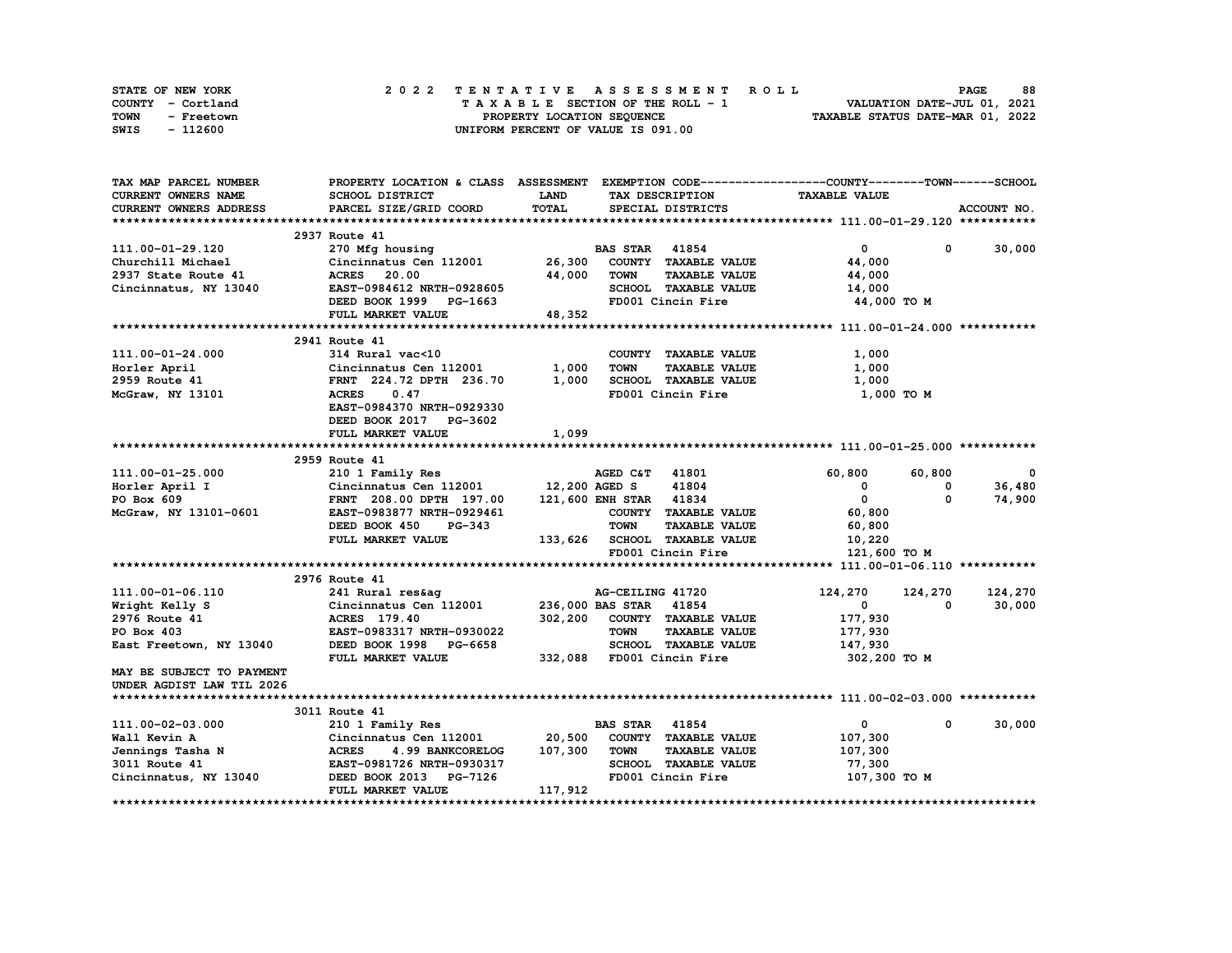| <b>STATE OF NEW YORK</b> | 2022 TENTATIVE ASSESSMENT ROLL          | 89<br><b>PAGE</b>                |
|--------------------------|-----------------------------------------|----------------------------------|
| COUNTY - Cortland        | $T A X A B L E$ SECTION OF THE ROLL - 1 | VALUATION DATE-JUL 01, 2021      |
| TOWN<br>- Freetown       | PROPERTY LOCATION SEQUENCE              | TAXABLE STATUS DATE-MAR 01, 2022 |
| - 112600<br>SWIS         | UNIFORM PERCENT OF VALUE IS 091.00      |                                  |

| TAX MAP PARCEL NUMBER               |                                  |             |                                     | PROPERTY LOCATION & CLASS ASSESSMENT EXEMPTION CODE-----------------COUNTY-------TOWN------SCHOOL |
|-------------------------------------|----------------------------------|-------------|-------------------------------------|---------------------------------------------------------------------------------------------------|
| CURRENT OWNERS NAME                 | SCHOOL DISTRICT                  | <b>LAND</b> | TAX DESCRIPTION                     | <b>TAXABLE VALUE</b>                                                                              |
| CURRENT OWNERS ADDRESS              | PARCEL SIZE/GRID COORD           | TOTAL       | SPECIAL DISTRICTS                   | ACCOUNT NO.                                                                                       |
|                                     |                                  |             |                                     |                                                                                                   |
|                                     | 3017 Route 41                    |             |                                     |                                                                                                   |
| 111.00-02-02.100                    | 314 Rural vac<10                 |             | COUNTY TAXABLE VALUE                | 7,800                                                                                             |
| Finton Jason M                      | Cincinnatus Cen 112001           | 7,800       | <b>TOWN</b><br><b>TAXABLE VALUE</b> | 7,800                                                                                             |
| Finton Lois E                       | <b>ACRES</b><br>2.60 BANKCORELOG | 7,800       | SCHOOL TAXABLE VALUE                | 7,800                                                                                             |
| 86 S Main St                        | EAST-0981248 NRTH-0930625        |             | FD001 Cincin Fire                   | 7,800 TO M                                                                                        |
| Moravia, NY 13118                   | DEED BOOK 2021 PG-2925           |             |                                     |                                                                                                   |
|                                     | FULL MARKET VALUE                | 8,571       |                                     |                                                                                                   |
|                                     |                                  |             |                                     |                                                                                                   |
|                                     | 3048 Route 41                    |             |                                     |                                                                                                   |
| 111.00-01-07.000                    | 242 Rurl res&rec                 |             | COUNTY TAXABLE VALUE                | 230,300                                                                                           |
|                                     | Cincinnatus Cen 112001           | 161,200     | <b>TOWN</b><br><b>TAXABLE VALUE</b> |                                                                                                   |
| Zimmermann Family Trust             |                                  |             |                                     | 230,300                                                                                           |
| 8829 King Ranch Dr                  | ACRES 111.41                     | 230,300     | SCHOOL TAXABLE VALUE                | 230,300                                                                                           |
| Crossroads, TX 76227                | EAST-0982294 NRTH-0931792        |             | FD001 Cincin Fire                   | 230,300 то м                                                                                      |
|                                     | DEED BOOK 1998 PG-5153           |             |                                     |                                                                                                   |
| MAY BE SUBJECT TO PAYMENT           | FULL MARKET VALUE                | 253,077     |                                     |                                                                                                   |
| UNDER AGDIST LAW TIL 2024           |                                  |             |                                     |                                                                                                   |
|                                     |                                  |             |                                     |                                                                                                   |
|                                     | 3057 Route 41                    |             |                                     |                                                                                                   |
| 111.00-03-02.000                    | 210 1 Family Res                 |             | COUNTY TAXABLE VALUE                | 93,800                                                                                            |
| Bussey Eric S Sr                    | Cincinnatus Cen 112001 13,500    |             | <b>TOWN</b><br><b>TAXABLE VALUE</b> | 93,800                                                                                            |
| George Kelley M                     | <b>ACRES</b><br>1.40 BANKCORELOG | 93,800      | SCHOOL TAXABLE VALUE                | 93,800                                                                                            |
|                                     | EAST-0980335 NRTH-0931615        |             | FD001 Cincin Fire                   | 93,800 TO M                                                                                       |
| 3057 Route 41<br>Freetown, NY 13040 | DEED BOOK 2019 PG-190            |             |                                     |                                                                                                   |
|                                     | FULL MARKET VALUE                | 103,077     |                                     |                                                                                                   |
|                                     |                                  |             |                                     |                                                                                                   |
|                                     | 3077 Route 41                    |             |                                     |                                                                                                   |
| 111.00-03-01.000                    | 314 Rural vac<10                 |             | COUNTY TAXABLE VALUE                | 700                                                                                               |
| Abbatiello Enzio M                  | Cincinnatus Cen 112001           | 700         | <b>TOWN</b><br><b>TAXABLE VALUE</b> | 700                                                                                               |
| 3312 Route 26                       | FRNT 100.00 DPTH 134.25          | 700         | SCHOOL TAXABLE VALUE                | 700                                                                                               |
| Cincinnatus, NY 13040               | EAST-0980253 NRTH-0931858        |             | FD001 Cincin Fire                   | 700 TO M                                                                                          |
|                                     | DEED BOOK 2017 PG-4910           |             |                                     |                                                                                                   |
|                                     | FULL MARKET VALUE                | 769         |                                     |                                                                                                   |
|                                     |                                  |             |                                     |                                                                                                   |
|                                     | 3078 Route 41                    |             |                                     |                                                                                                   |
| 111.00-01-08.000                    | 210 1 Family Res                 |             | <b>ENH STAR 41834</b>               | $\mathbf{0}$<br>55,000<br>$^{\circ}$                                                              |
| Abbatiello Linda M                  | Cincinnatus Cen 112001           | 10,300      | COUNTY TAXABLE VALUE                | 55,000                                                                                            |
| 3078 Route 41                       | FRNT 220.00 DPTH 110.00          | 55,000      | <b>TOWN</b><br><b>TAXABLE VALUE</b> | 55,000                                                                                            |
| Cincinnatus, NY 13040               | EAST-0980442 NRTH-0931894        |             | SCHOOL TAXABLE VALUE                | 0                                                                                                 |
|                                     | DEED BOOK 2000 PG-2372           |             | FD001 Cincin Fire                   | 55,000 TO M                                                                                       |
|                                     | FULL MARKET VALUE                | 60,440      |                                     |                                                                                                   |
|                                     |                                  |             |                                     |                                                                                                   |
|                                     | 3178 Route 41                    |             |                                     |                                                                                                   |
|                                     | 210 1 Family Res                 |             |                                     |                                                                                                   |
| 111.00-01-01.000                    |                                  |             | COUNTY TAXABLE VALUE                | 99,600                                                                                            |
| Davis Thomas S                      | Cincinnatus Cen 112001           | 13,500      | <b>TAXABLE VALUE</b><br>TOWN        | 99,600                                                                                            |
| 3178 Route 41                       | <b>ACRES</b><br>1.98 BANKCORELOG | 99,600      | SCHOOL TAXABLE VALUE                | 99,600                                                                                            |
| Cincinnatus, NY 13040               | EAST-0980159 NRTH-0933377        |             | FD001 Cincin Fire                   | 99,600 TO M                                                                                       |
|                                     | DEED BOOK 2019 PG-2317           |             |                                     |                                                                                                   |
|                                     | FULL MARKET VALUE                | 109,451     |                                     |                                                                                                   |
|                                     |                                  |             |                                     |                                                                                                   |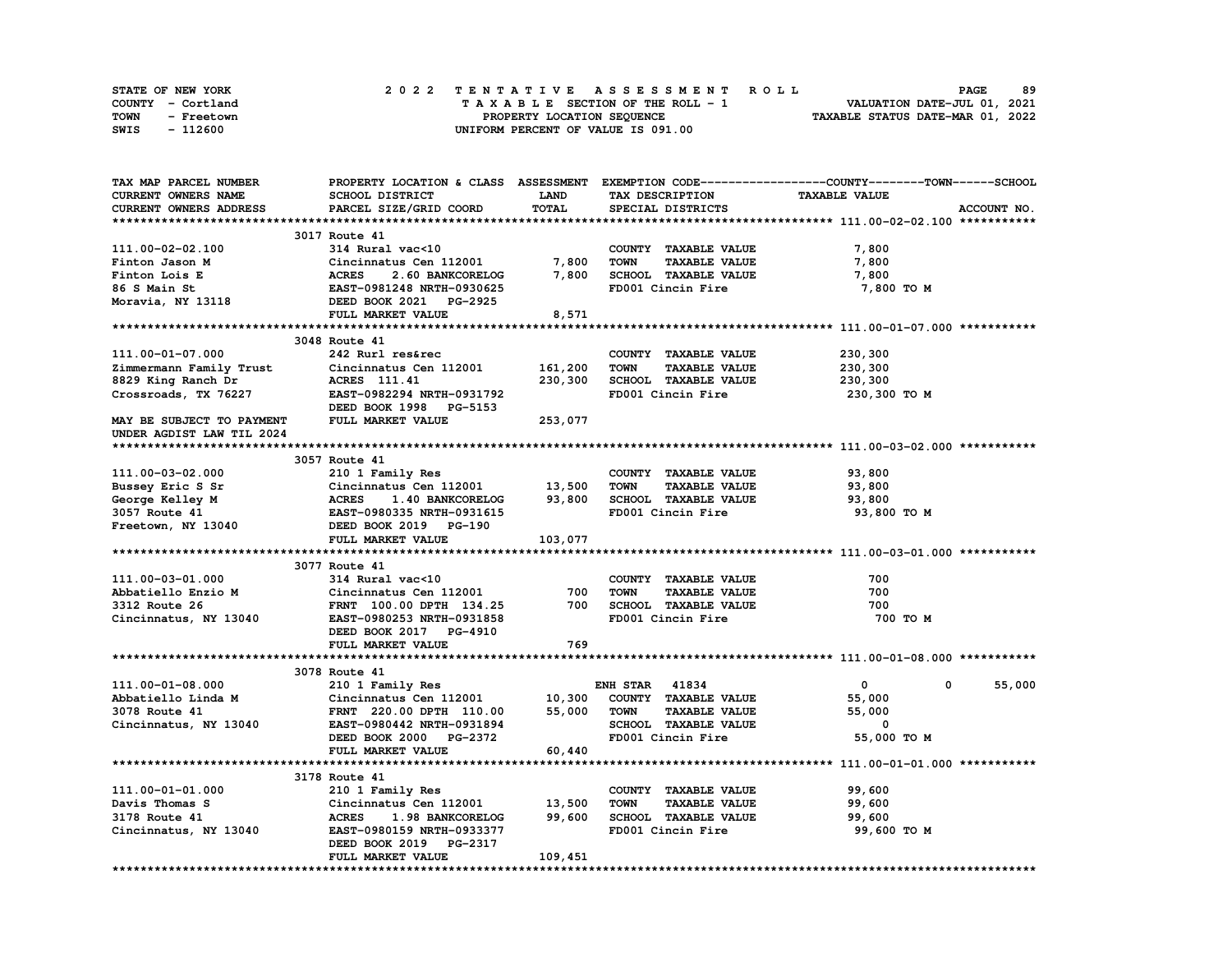| STATE OF NEW YORK  | 2022 TENTATIVE ASSESSMENT ROLL     | 90<br><b>PAGE</b>                |
|--------------------|------------------------------------|----------------------------------|
| COUNTY - Cortland  | TAXABLE SECTION OF THE ROLL - 1    | VALUATION DATE-JUL 01, 2021      |
| TOWN<br>- Freetown | PROPERTY LOCATION SEQUENCE         | TAXABLE STATUS DATE-MAR 01, 2022 |
| - 112600<br>SWIS   | UNIFORM PERCENT OF VALUE IS 091.00 |                                  |

| TAX MAP PARCEL NUMBER                                                                                                                                                                                                               |                                                     |             |                                                    | PROPERTY LOCATION & CLASS ASSESSMENT EXEMPTION CODE----------------COUNTY-------TOWN------SCHOOL |
|-------------------------------------------------------------------------------------------------------------------------------------------------------------------------------------------------------------------------------------|-----------------------------------------------------|-------------|----------------------------------------------------|--------------------------------------------------------------------------------------------------|
| <b>CURRENT OWNERS NAME</b>                                                                                                                                                                                                          | SCHOOL DISTRICT                                     | <b>LAND</b> | TAX DESCRIPTION                                    | <b>TAXABLE VALUE</b>                                                                             |
| CURRENT OWNERS ADDRESS                                                                                                                                                                                                              | PARCEL SIZE/GRID COORD                              | TOTAL       | SPECIAL DISTRICTS                                  | ACCOUNT NO.                                                                                      |
|                                                                                                                                                                                                                                     |                                                     |             |                                                    |                                                                                                  |
|                                                                                                                                                                                                                                     | 4455 Route 41                                       |             |                                                    |                                                                                                  |
|                                                                                                                                                                                                                                     |                                                     |             |                                                    | $\overline{0}$<br>30,000<br>$\mathbf 0$                                                          |
|                                                                                                                                                                                                                                     |                                                     |             |                                                    | 70,300                                                                                           |
| 111.00-02-04.110 210 1 Family Res<br>Horrocks Chad Cincinnatus Cen 112001 12,500 COUNTY TAXABLE VALUE<br>Horrocks Roxane E ACRES 1.00 BANK WELLS 70,300 TOWN TAXABLE VALUE<br>PO Box 445 EAST-0982117 NRTH-0930204 SCHOOL TAXABLE V |                                                     |             |                                                    | 70,300                                                                                           |
|                                                                                                                                                                                                                                     |                                                     |             | SCHOOL TAXABLE VALUE 40,300                        |                                                                                                  |
| McGraw, NY 13101 DEED BOOK 2008 PG-1895                                                                                                                                                                                             |                                                     |             | FD001 Cincin Fire                                  | 70,300 TO M                                                                                      |
|                                                                                                                                                                                                                                     | FULL MARKET VALUE                                   | 77,253      |                                                    |                                                                                                  |
|                                                                                                                                                                                                                                     |                                                     |             |                                                    |                                                                                                  |
|                                                                                                                                                                                                                                     | 3168, 3172 Route 41                                 |             |                                                    |                                                                                                  |
| 111.00-01-02.120 271 Mfg housings<br>Family Ties Trust Cincinnatus Cen 112001 14,500                                                                                                                                                |                                                     |             | COUNTY TAXABLE VALUE                               | 34,400                                                                                           |
|                                                                                                                                                                                                                                     |                                                     |             | <b>TOWN</b><br><b>TAXABLE VALUE</b>                | 34,400                                                                                           |
| 2181 Washington St ACRES                                                                                                                                                                                                            | 2.00                                                | 34,400      | SCHOOL TAXABLE VALUE 34,400                        |                                                                                                  |
| Cortland, NY 13045-9406 EAST-0980203 NRTH-0933157                                                                                                                                                                                   |                                                     |             | FD001 Cincin Fire                                  | 34,400 TO M                                                                                      |
|                                                                                                                                                                                                                                     | DEED BOOK 2017 PG-6338                              |             |                                                    |                                                                                                  |
|                                                                                                                                                                                                                                     | FULL MARKET VALUE                                   | 37,802      |                                                    |                                                                                                  |
|                                                                                                                                                                                                                                     |                                                     |             |                                                    |                                                                                                  |
|                                                                                                                                                                                                                                     | Schoolhouse Rd                                      |             |                                                    |                                                                                                  |
| 131.00-01-07.200                                                                                                                                                                                                                    | 314 Rural vac<10                                    |             | COUNTY TAXABLE VALUE                               | 3,000                                                                                            |
| Urtz Mark                                                                                                                                                                                                                           | Marathon Centra 113401                              | 3,000       | TAXABLE VALUE<br>TOWN                              | 3,000                                                                                            |
| 4464 Schoolhouse Rd                                                                                                                                                                                                                 | ACRES 2.46                                          | 3,000       | SCHOOL TAXABLE VALUE                               | 3,000                                                                                            |
| Cincinnatus, NY 13040                                                                                                                                                                                                               | EAST-0983699 NRTH-0918668                           |             |                                                    | 3,000 TO M                                                                                       |
|                                                                                                                                                                                                                                     | DEED BOOK 2021 PG-1040                              |             |                                                    | 3,000 TO M                                                                                       |
|                                                                                                                                                                                                                                     | FULL MARKET VALUE                                   | 3,297       |                                                    |                                                                                                  |
|                                                                                                                                                                                                                                     |                                                     |             |                                                    |                                                                                                  |
|                                                                                                                                                                                                                                     | Schoolhouse Rd                                      |             |                                                    |                                                                                                  |
| $131.00 - 01 - 08.200$                                                                                                                                                                                                              | 322 Rural vac>10                                    |             | COUNTY TAXABLE VALUE 35,100                        |                                                                                                  |
| Fox Howard G                                                                                                                                                                                                                        | Marathon Centra 113401 15,100<br>ACRES 28.40 35.100 |             | <b>TOWN</b>                                        | TAXABLE VALUE 35,100                                                                             |
| 4617 Fox Rd                                                                                                                                                                                                                         | ACRES 28.40 35,10<br>EAST-0982663 NRTH-0917494      |             | 35,100 SCHOOL TAXABLE VALUE<br>FD006 Marathon fire | 35,100                                                                                           |
| Cincinnatus, NY 13040-9722                                                                                                                                                                                                          |                                                     |             |                                                    | 35,100 TO M                                                                                      |
|                                                                                                                                                                                                                                     | DEED BOOK 1996 PG-2297                              |             | MA001 Mara ambul                                   | 35,100 TO M                                                                                      |
|                                                                                                                                                                                                                                     | FULL MARKET VALUE                                   | 38,571      |                                                    |                                                                                                  |
|                                                                                                                                                                                                                                     |                                                     |             |                                                    |                                                                                                  |
|                                                                                                                                                                                                                                     | Schoolhouse Rd                                      |             |                                                    |                                                                                                  |
| 131.00-05-03.000                                                                                                                                                                                                                    | 314 Rural vac<10                                    |             | COUNTY TAXABLE VALUE 12,600                        |                                                                                                  |
| Nabinger Edward D<br>Kittle Barbara L                                                                                                                                                                                               | Marathon Centra 113401 12,600                       |             | TOWN<br>TAXABLE VALUE                              | 12,600<br>12,600                                                                                 |
|                                                                                                                                                                                                                                     | <b>ACRES</b><br>6.50                                |             | 12,600 SCHOOL TAXABLE VALUE                        |                                                                                                  |
| 4457 School House Rd EAST-0982818 NRTH-0919221                                                                                                                                                                                      |                                                     |             | FD001 Cincin Fire                                  | 12,600 TO M                                                                                      |
| Cincinnatus, NY 13040 DEED BOOK 486                                                                                                                                                                                                 | PG-218                                              |             |                                                    |                                                                                                  |
|                                                                                                                                                                                                                                     | FULL MARKET VALUE                                   | 13,846      |                                                    |                                                                                                  |
|                                                                                                                                                                                                                                     |                                                     |             |                                                    |                                                                                                  |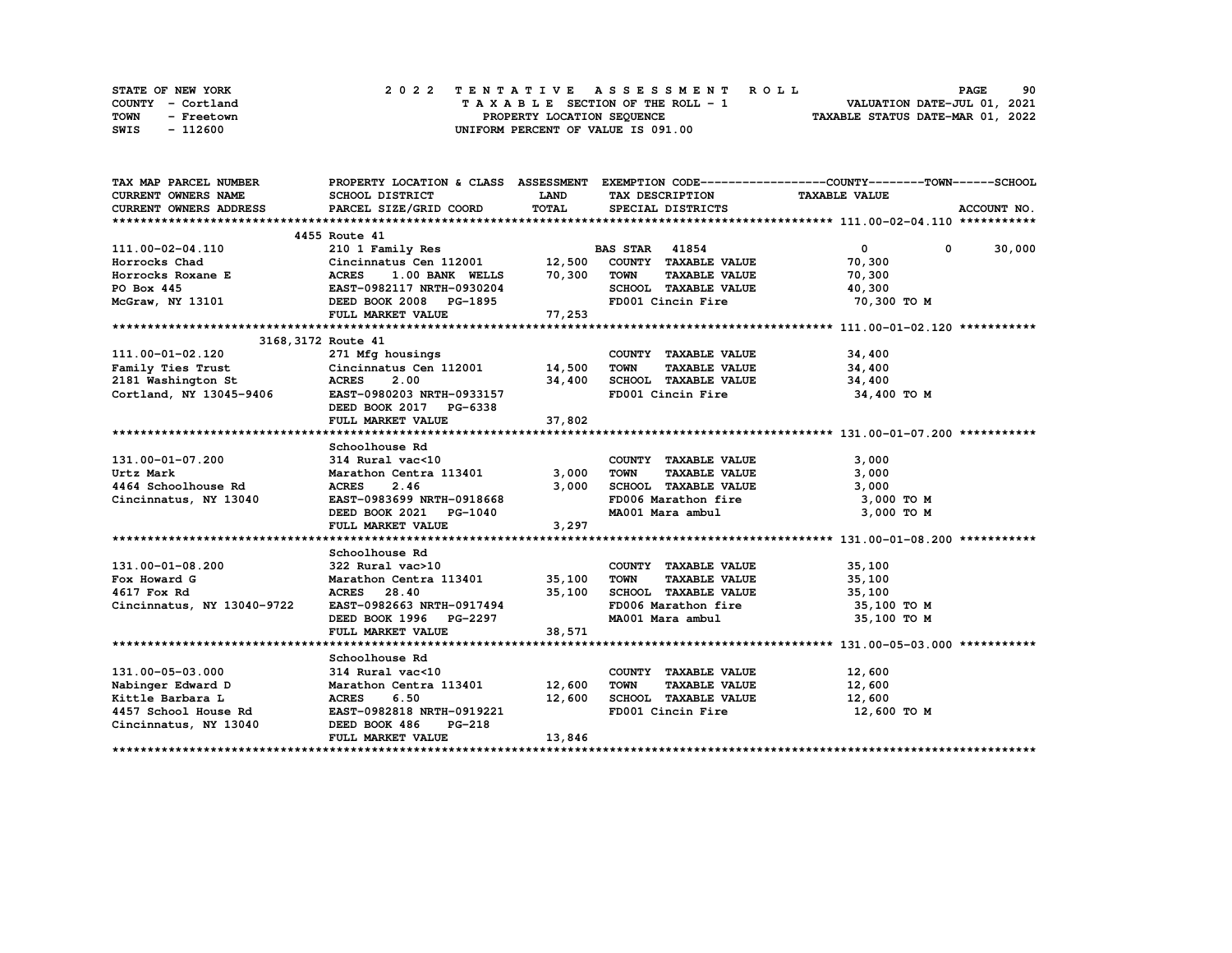| STATE OF NEW YORK |            |  | 2022 TENTATIVE ASSESSMENT ROLL |  |  |                                    |  |  |  |  |  |  |                                  | <b>PAGE</b> | 91 |
|-------------------|------------|--|--------------------------------|--|--|------------------------------------|--|--|--|--|--|--|----------------------------------|-------------|----|
| COUNTY - Cortland |            |  |                                |  |  | TAXABLE SECTION OF THE ROLL - 1    |  |  |  |  |  |  | VALUATION DATE-JUL 01, 2021      |             |    |
| TOWN              | - Freetown |  |                                |  |  | PROPERTY LOCATION SEQUENCE         |  |  |  |  |  |  | TAXABLE STATUS DATE-MAR 01, 2022 |             |    |
| SWIS              | - 112600   |  |                                |  |  | UNIFORM PERCENT OF VALUE IS 091.00 |  |  |  |  |  |  |                                  |             |    |

| TAX MAP PARCEL NUMBER                                          | PROPERTY LOCATION & CLASS ASSESSMENT EXEMPTION CODE----------------COUNTY-------TOWN-----SCHOOL |             |                         |                             |                      |                   |                        |
|----------------------------------------------------------------|-------------------------------------------------------------------------------------------------|-------------|-------------------------|-----------------------------|----------------------|-------------------|------------------------|
| CURRENT OWNERS NAME                                            | SCHOOL DISTRICT                                                                                 | <b>LAND</b> |                         | TAX DESCRIPTION             | <b>TAXABLE VALUE</b> |                   |                        |
| <b>CURRENT OWNERS ADDRESS</b>                                  | PARCEL SIZE/GRID COORD                                                                          | TOTAL       |                         | SPECIAL DISTRICTS           |                      |                   | ACCOUNT NO.            |
|                                                                |                                                                                                 |             |                         |                             |                      |                   |                        |
|                                                                | 4403 Schoolhouse Rd                                                                             |             |                         |                             |                      |                   |                        |
| 131.00-01-01.110                                               | 210 1 Family Res                                                                                |             | <b>BAS STAR</b> 41854   |                             |                      | $\overline{0}$    | $0 \t 30,000$          |
| Munro Edward E                                                 | Marathon Centra 113401 24,200                                                                   |             |                         | COUNTY TAXABLE VALUE        |                      | 103,100           |                        |
| 4403 Schoolhouse Rd                                            | <b>ACRES</b><br>6.83 BANK WELLS                                                                 | 103,100     | <b>TOWN</b>             | <b>TAXABLE VALUE</b>        |                      | 103,100           |                        |
| Cincinnatus, NY 13040                                          | EAST-0981389 NRTH-0919331                                                                       |             |                         | SCHOOL TAXABLE VALUE        |                      | 73,100            |                        |
|                                                                | DEED BOOK 2012 PG-7581                                                                          |             |                         | FD006 Marathon fire         |                      | 103,100 TO M      |                        |
|                                                                | FULL MARKET VALUE                                                                               |             |                         | 113,297 MA001 Mara ambul    |                      | 103,100 TO M      |                        |
|                                                                |                                                                                                 |             |                         |                             |                      |                   |                        |
|                                                                | 4422 Schoolhouse Rd                                                                             |             |                         |                             |                      |                   |                        |
| 131.00-01-23.000                                               | 210 1 Family Res                                                                                |             | <b>BAS STAR</b> 41854   |                             |                      | $\mathbf{0}$      | 30,000<br>$\mathbf{0}$ |
| Hicks William I                                                | Marathon Centra 113401 13,500 COUNTY TAXABLE VALUE                                              |             |                         |                             |                      | 32,000            |                        |
| Hicks Edith L                                                  | <b>ACRES</b><br>1.50                                                                            | 32,000      | <b>TOWN</b>             | <b>TAXABLE VALUE</b>        |                      | 32,000            |                        |
|                                                                | EAST-0982079 NRTH-0918683                                                                       |             |                         | SCHOOL TAXABLE VALUE        |                      | 2,000             |                        |
| Hıcks Edith L<br>4422 School House Rd<br>Cincinnatus, NY 13040 | DEED BOOK 1995 PG-3546                                                                          |             |                         | FD006 Marathon fire         |                      | 32,000 TO M       |                        |
|                                                                | FULL MARKET VALUE                                                                               |             |                         | 35,165 MA001 Mara ambul     |                      | 32,000 TO M       |                        |
|                                                                |                                                                                                 |             |                         |                             |                      |                   |                        |
|                                                                | 4436 Schoolhouse Rd                                                                             |             |                         |                             |                      |                   |                        |
| 131.00-01-08.100                                               | 240 Rural res                                                                                   |             | <b>BAS STAR 41854</b>   |                             |                      | $\mathbf{0}$      | 30,000<br>$^{\circ}$   |
| Congdon Kimberly R                                             | Marathon Centra 113401                                                                          | 25,600      |                         | COUNTY TAXABLE VALUE        |                      | 34,500            |                        |
| 4436 Schoolhouse Rd                                            | ACRES 11.60                                                                                     | 34,500      | TOWN                    | <b>TAXABLE VALUE</b>        |                      | 34,500            |                        |
| E Freetown, NY 13040                                           | EAST-0982355 NRTH-0917602                                                                       |             |                         | SCHOOL TAXABLE VALUE        |                      | 4,500             |                        |
|                                                                | DEED BOOK 1999 PG-3520                                                                          |             |                         | FD006 Marathon fire         |                      | 34,500 TO M       |                        |
|                                                                | FULL MARKET VALUE                                                                               |             |                         | 37,912 MA001 Mara ambul     |                      | 34,500 TO M       |                        |
|                                                                |                                                                                                 |             |                         |                             |                      |                   |                        |
|                                                                | 4457 Schoolhouse Rd                                                                             |             |                         |                             |                      |                   |                        |
| 131.00-05-04.000                                               | 210 1 Family Res                                                                                |             | <b>ENH STAR</b>         | 41834                       |                      | $\mathbf{0}$<br>0 | 74,900                 |
| Nabinger Edward D                                              | Marathon Centra 113401                                                                          |             |                         | 17,200 COUNTY TAXABLE VALUE |                      | 90,800            |                        |
| Nabinger Barbara L                                             | <b>ACRES</b><br>3.36                                                                            | 90,800      | <b>TOWN</b>             | <b>TAXABLE VALUE</b>        |                      | 90,800            |                        |
| 4457 Schoolhouse Rd                                            | EAST-0982813 NRTH-0918940                                                                       |             |                         | SCHOOL TAXABLE VALUE        |                      | 15,900            |                        |
| Cincinnatus, NY 13040                                          | DEED BOOK 2011 PG-2263                                                                          |             |                         | FD006 Marathon fire         |                      | 90,800 TO M       |                        |
|                                                                | FULL MARKET VALUE                                                                               | 99,780      |                         |                             |                      |                   |                        |
|                                                                |                                                                                                 |             |                         |                             |                      |                   |                        |
|                                                                | 4464 Schoolhouse Rd                                                                             |             |                         |                             |                      |                   |                        |
| 131.00-01-07.100                                               | 270 Mfg housing                                                                                 |             | <b>BAS STAR</b> 41854   |                             |                      | 0<br>0            | 30,000                 |
| Urtz Mark                                                      | Marathon Centra 113401                                                                          |             | 134,300 AG 10-YR 41700  |                             | 42,400               | 42,400            | 42,400                 |
| 4464 Schoolhouse Rd                                            | ACRES 85.28                                                                                     |             | 196,000 AG COMMIT 41730 |                             | 84,647               | 84,647            | 84,647                 |
| Cincinnatus, NY 13040                                          | EAST-0983375 NRTH-0917375                                                                       |             |                         | COUNTY TAXABLE VALUE        |                      | 68,953            |                        |
|                                                                | DEED BOOK 2014 PG-2404                                                                          |             | <b>TOWN</b>             | <b>TAXABLE VALUE</b>        |                      | 68,953            |                        |
| MAY BE SUBJECT TO PAYMENT                                      | FULL MARKET VALUE                                                                               | 215,385     |                         | SCHOOL TAXABLE VALUE        |                      | 38,953            |                        |
| UNDER AGDIST LAW TIL 2029                                      |                                                                                                 |             |                         | FD006 Marathon fire         |                      | 196,000 TO M      |                        |
|                                                                |                                                                                                 |             |                         | MA001 Mara ambul            |                      | 196,000 TO M      |                        |
|                                                                |                                                                                                 |             |                         |                             |                      |                   |                        |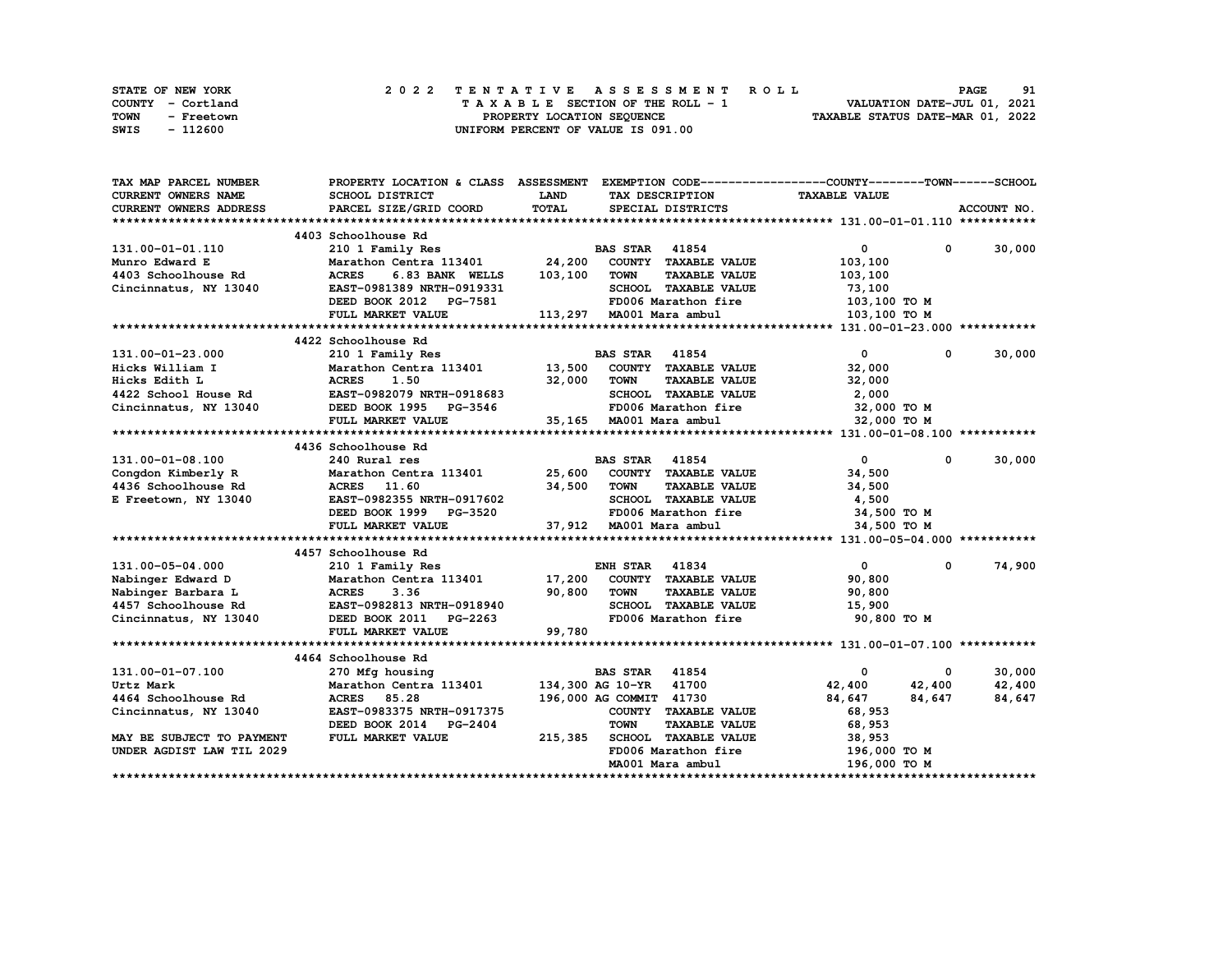| <b>STATE OF NEW YORK</b> | 2022 TENTATIVE ASSESSMENT ROLL          | 92<br><b>PAGE</b>                |
|--------------------------|-----------------------------------------|----------------------------------|
| COUNTY - Cortland        | $T A X A B L E$ SECTION OF THE ROLL - 1 | VALUATION DATE-JUL 01, 2021      |
| TOWN<br>- Freetown       | PROPERTY LOCATION SEQUENCE              | TAXABLE STATUS DATE-MAR 01, 2022 |
| - 112600<br>SWIS         | UNIFORM PERCENT OF VALUE IS 091.00      |                                  |

| TAX MAP PARCEL NUMBER         | PROPERTY LOCATION & CLASS ASSESSMENT |              |                                             | EXEMPTION CODE-----------------COUNTY-------TOWN------SCHOOL |                         |
|-------------------------------|--------------------------------------|--------------|---------------------------------------------|--------------------------------------------------------------|-------------------------|
| <b>CURRENT OWNERS NAME</b>    | SCHOOL DISTRICT                      | <b>LAND</b>  | TAX DESCRIPTION                             | <b>TAXABLE VALUE</b>                                         |                         |
| <b>CURRENT OWNERS ADDRESS</b> | PARCEL SIZE/GRID COORD               | <b>TOTAL</b> | SPECIAL DISTRICTS                           |                                                              | ACCOUNT NO.             |
|                               |                                      |              |                                             |                                                              |                         |
|                               | Sperry Rd                            |              |                                             |                                                              |                         |
| 120.00-08-08.000              | 105 Vac farmland                     |              | AG COMMIT 41730                             | 8,201<br>8,201                                               | 8,201                   |
| Byler Andy J                  | Marathon Centra 113401               | 24,100       | COUNTY TAXABLE VALUE                        | 15,899                                                       |                         |
| Byler Lucy J                  | <b>ACRES</b><br>16.08                | 24,100       | <b>TOWN</b><br><b>TAXABLE VALUE</b>         | 15,899                                                       |                         |
| 2654 McGraw Marathon Rd       | EAST-0969599 NRTH-0924841            |              | SCHOOL TAXABLE VALUE                        | 15,899                                                       |                         |
| McGraw, NY 13101              | DEED BOOK 2019 PG-44                 |              | FD006 Marathon fire                         | 24,100 TO M                                                  |                         |
|                               | FULL MARKET VALUE                    |              | 26,484 MA001 Mara ambul                     | 24,100 TO M                                                  |                         |
| MAY BE SUBJECT TO PAYMENT     |                                      |              |                                             |                                                              |                         |
| UNDER AGDIST LAW TIL 2029     |                                      |              |                                             |                                                              |                         |
|                               |                                      |              |                                             |                                                              |                         |
|                               | 3775 Sperry Rd                       |              | 88 PCT OF VALUE USED FOR EXEMPTION PURPOSES |                                                              |                         |
| 120.00-06-10.100              | 241 Rural res&ag                     |              | 41700<br>AG 10-YR                           | 48,000<br>48,000                                             | 48,000                  |
| Karpenko Richard W            | Marathon Centra 113401               |              | 26,500 VET WAR C 41122                      | 6,000<br>0                                                   | $\mathbf{o}$            |
| Karpenko Virginia I           | <b>ACRES</b><br>10.11                |              | 225,700 VET WAR T 41123                     | 12,000<br>$\mathbf 0$                                        | $\overline{\mathbf{0}}$ |
| 3775 Sperry Rd                | EAST-0969434 NRTH-0925997            |              | AG-CEILING 41720                            | 9,582<br>9,582                                               | 9,582                   |
| McGraw, NY 13101              | DEED BOOK 2009 PG-4889               |              | <b>ENH STAR</b><br>41834                    | $\mathbf{0}$<br>0                                            | 74,900                  |
|                               | FULL MARKET VALUE                    | 248,022      | COUNTY TAXABLE VALUE                        | 162,118                                                      |                         |
| MAY BE SUBJECT TO PAYMENT     |                                      |              | <b>TAXABLE VALUE</b><br><b>TOWN</b>         |                                                              |                         |
|                               |                                      |              | SCHOOL TAXABLE VALUE                        | 156,118<br>93,218                                            |                         |
| UNDER AGDIST LAW TIL 2029     |                                      |              | FD007 McGraw Fire                           | 225,700 TO M                                                 |                         |
|                               |                                      |              | MA001 Mara ambul                            | 225,700 TO M                                                 |                         |
|                               |                                      |              |                                             |                                                              |                         |
|                               |                                      |              |                                             |                                                              |                         |
|                               | 3776 Sperry Rd                       |              |                                             |                                                              |                         |
| 120.00-08-09.000              | 242 Rurl res&rec                     |              | COUNTY TAXABLE VALUE                        | 162,100                                                      |                         |
| Zelsnack Anthony              | Marathon Centra 113401               | 52,500       | <b>TOWN</b><br><b>TAXABLE VALUE</b>         | 162,100                                                      |                         |
| Zelsnack Carolyn S            | <b>ACRES</b><br>30.33                | 162,100      | SCHOOL TAXABLE VALUE                        | 162,100                                                      |                         |
| 3776 Sperry Rd                | EAST-0970071 NRTH-0924439            |              | FD006 Marathon fire                         | 162,100 то м                                                 |                         |
| McGraw, NY 13101              | DEED BOOK 2013 PG-7182               |              | MA001 Mara ambul                            | 162,100 TO M                                                 |                         |
|                               | FULL MARKET VALUE                    | 178,132      |                                             |                                                              |                         |
|                               |                                      |              |                                             |                                                              |                         |
|                               | 3781 Sperry Rd                       |              |                                             |                                                              |                         |
| 120.00-06-10.200              | 210 1 Family Res                     |              | COUNTY TAXABLE VALUE                        | 160,300                                                      |                         |
| Brown Wade Gregory            | Marathon Centra 113401               | 20,500       | <b>TOWN</b><br><b>TAXABLE VALUE</b>         | 160,300                                                      |                         |
| 3781 Sperry Rd                | <b>ACRES</b><br>5.01                 | 160,300      | SCHOOL TAXABLE VALUE                        | 160,300                                                      |                         |
| McGraw, NY 13101              | EAST-0970044 NRTH-0926028            |              | FD006 Marathon fire                         | 160,300 то м                                                 |                         |
|                               | DEED BOOK 2019 PG-3354               |              | MA001 Mara ambul                            | 160,300 TO M                                                 |                         |
|                               | FULL MARKET VALUE                    | 176,154      |                                             |                                                              |                         |
|                               |                                      |              |                                             |                                                              |                         |
|                               | 3783 Sperry Rd                       |              |                                             |                                                              |                         |
| 120.00-06-09.000              | 314 Rural vac<10                     |              | COUNTY TAXABLE VALUE                        | 9,600                                                        |                         |
| Contri Denise                 | Marathon Centra 113401               | 9,600        | <b>TOWN</b><br><b>TAXABLE VALUE</b>         | 9,600                                                        |                         |
| 3915 Freetown Cross Rd        | <b>ACRES</b><br>4.00                 | 9,600        | <b>SCHOOL TAXABLE VALUE</b>                 | 9,600                                                        |                         |
| Marathon, NY 13803            | EAST-0970649 NRTH-0925927            |              | FD006 Marathon fire                         | 9,600 TO M                                                   |                         |
|                               | DEED BOOK 2001<br>PG-4180            |              | MA001 Mara ambul                            | 9,600 TO M                                                   |                         |
|                               | FULL MARKET VALUE                    | 10,549       |                                             |                                                              |                         |
|                               |                                      |              |                                             |                                                              |                         |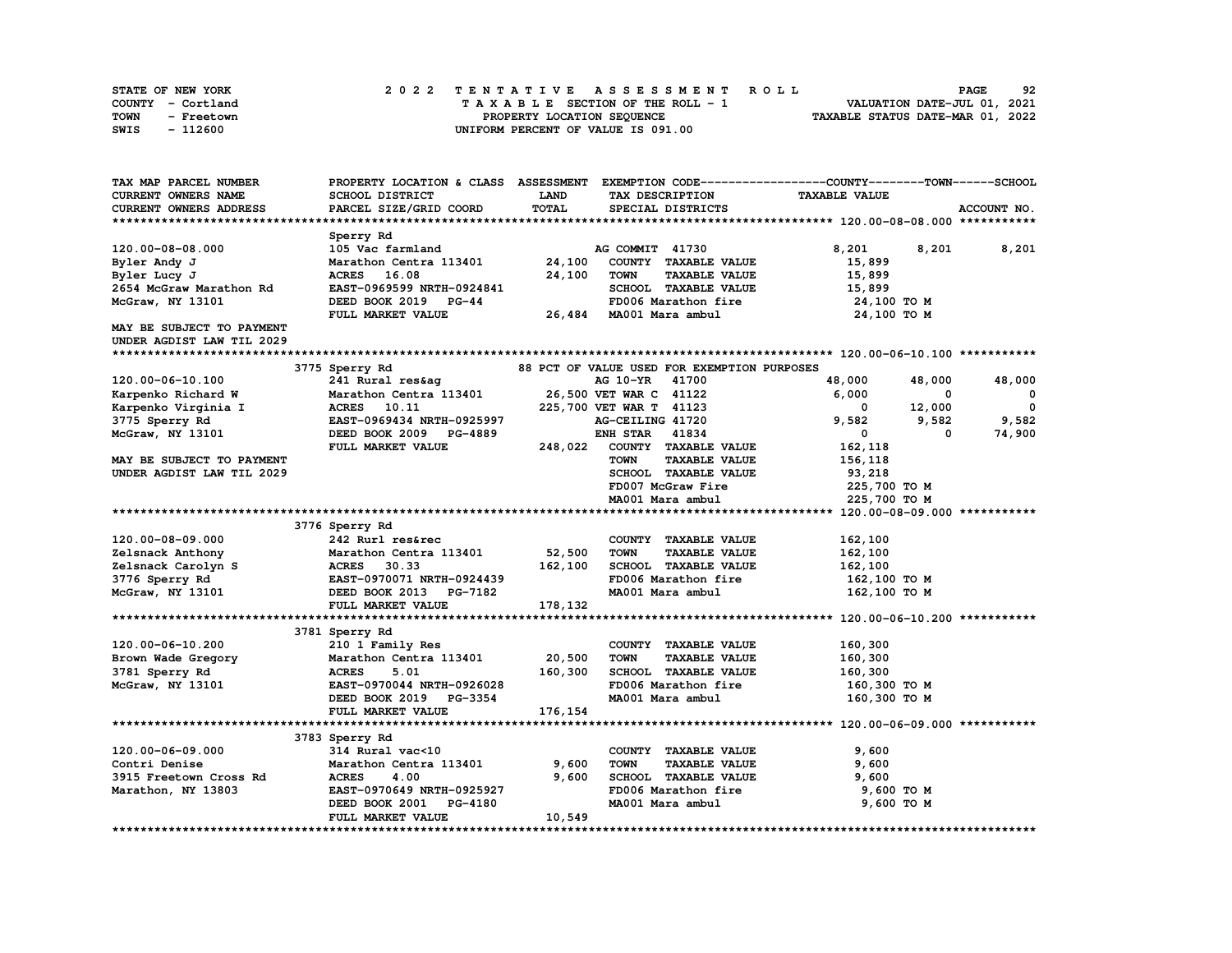| STATE OF NEW YORK  | 2022 TENTATIVE ASSESSMENT ROLL     | 93<br><b>PAGE</b>                |
|--------------------|------------------------------------|----------------------------------|
| COUNTY - Cortland  | TAXABLE SECTION OF THE ROLL - 1    | VALUATION DATE-JUL 01, 2021      |
| TOWN<br>- Freetown | PROPERTY LOCATION SEQUENCE         | TAXABLE STATUS DATE-MAR 01, 2022 |
| SWIS<br>- 112600   | UNIFORM PERCENT OF VALUE IS 091.00 |                                  |

| TAX MAP PARCEL NUMBER                                                                                                                                                                                                          |                                                                                                                                                                                                                                                                                                                                                                                                                                  |              | PROPERTY LOCATION & CLASS ASSESSMENT EXEMPTION CODE----------------COUNTY-------TOWN-----SCHOOL |                      |             |
|--------------------------------------------------------------------------------------------------------------------------------------------------------------------------------------------------------------------------------|----------------------------------------------------------------------------------------------------------------------------------------------------------------------------------------------------------------------------------------------------------------------------------------------------------------------------------------------------------------------------------------------------------------------------------|--------------|-------------------------------------------------------------------------------------------------|----------------------|-------------|
| <b>CURRENT OWNERS NAME</b>                                                                                                                                                                                                     | SCHOOL DISTRICT                                                                                                                                                                                                                                                                                                                                                                                                                  | <b>LAND</b>  | TAX DESCRIPTION TAXABLE VALUE                                                                   |                      |             |
| <b>CURRENT OWNERS ADDRESS</b>                                                                                                                                                                                                  | PARCEL SIZE/GRID COORD                                                                                                                                                                                                                                                                                                                                                                                                           | <b>TOTAL</b> | SPECIAL DISTRICTS                                                                               |                      | ACCOUNT NO. |
|                                                                                                                                                                                                                                |                                                                                                                                                                                                                                                                                                                                                                                                                                  |              |                                                                                                 |                      |             |
|                                                                                                                                                                                                                                | 3800 Sperry Rd                                                                                                                                                                                                                                                                                                                                                                                                                   |              |                                                                                                 |                      |             |
| 120.00-07-03.100                                                                                                                                                                                                               |                                                                                                                                                                                                                                                                                                                                                                                                                                  |              |                                                                                                 | 55,800 55,800 55,800 |             |
| Byler John H                                                                                                                                                                                                                   | 241 Rural res&ag                                     AG 10-YR     41700<br>Marathon Centra 113401           125,800 AG COMMIT   41730<br>ACRES     91.40 BANKCORELOG       285,800   COUNTY   TAXABLE VALUE<br>Marathon Centra 1.<br>ACRES 91.40 BANKCORELOG 2007.<br>EAST-0971063 NRTH-0924107 TOWN 1.1.1.<br>DEED BOOK 2016 PG-3668 SCHOOL TAXABLE VALUE<br>TIIT. MARKET VALUE 314,066 FD006 Marathon fire<br>MA001 Mara ambul |              |                                                                                                 | 50,518<br>50,518     | 50,518      |
| Byler Ella L                                                                                                                                                                                                                   |                                                                                                                                                                                                                                                                                                                                                                                                                                  |              |                                                                                                 | 179,482              |             |
| $3800$ Sperry Rd                                                                                                                                                                                                               |                                                                                                                                                                                                                                                                                                                                                                                                                                  |              |                                                                                                 |                      |             |
| McGraw, NY 13101                                                                                                                                                                                                               |                                                                                                                                                                                                                                                                                                                                                                                                                                  |              |                                                                                                 | 179,482<br>179,482   |             |
|                                                                                                                                                                                                                                |                                                                                                                                                                                                                                                                                                                                                                                                                                  |              |                                                                                                 | 285,800 TO M         |             |
| MAY BE SUBJECT TO PAYMENT                                                                                                                                                                                                      |                                                                                                                                                                                                                                                                                                                                                                                                                                  |              |                                                                                                 | 285,800 то м         |             |
| UNDER AGDIST LAW TIL 2031                                                                                                                                                                                                      |                                                                                                                                                                                                                                                                                                                                                                                                                                  |              |                                                                                                 |                      |             |
|                                                                                                                                                                                                                                |                                                                                                                                                                                                                                                                                                                                                                                                                                  |              |                                                                                                 |                      |             |
| er and the method of the matter of the state of the state of the state of the state of the state of the state of the state and the state of the state of the state of the state of the state pair of the state pair of the sta |                                                                                                                                                                                                                                                                                                                                                                                                                                  |              |                                                                                                 |                      |             |
|                                                                                                                                                                                                                                |                                                                                                                                                                                                                                                                                                                                                                                                                                  |              |                                                                                                 |                      |             |
|                                                                                                                                                                                                                                | $\begin{tabular}{llllll} 314 \hspace{0.2cm}Rural \hspace{0.2cm} vac<10 & \hspace{0.2cm} \text{COUNT} \\ \textbf{Marathon \hspace{0.2cm}Centra \hspace{0.2cm}113401} & & \hspace{0.2cm} 2,400 & \hspace{0.2cm} \text{TOWN} \end{tabular}$                                                                                                                                                                                         |              | COUNTY TAXABLE VALUE                                                                            | 2,400                |             |
|                                                                                                                                                                                                                                |                                                                                                                                                                                                                                                                                                                                                                                                                                  |              | <b>TAXABLE VALUE</b>                                                                            | 2,400                |             |
|                                                                                                                                                                                                                                |                                                                                                                                                                                                                                                                                                                                                                                                                                  | 2,400        | ${\tt SCHOOL} \quad {\tt TAXABLE\quad VALUE} \qquad \qquad 2\, ,\, 4\, 0\, 0$                   |                      |             |
|                                                                                                                                                                                                                                |                                                                                                                                                                                                                                                                                                                                                                                                                                  |              | FD006 Marathon fire                                                                             | 2,400 TO M           |             |
|                                                                                                                                                                                                                                |                                                                                                                                                                                                                                                                                                                                                                                                                                  |              | MA001 Mara ambul                                                                                | 2,400 TO M           |             |
|                                                                                                                                                                                                                                |                                                                                                                                                                                                                                                                                                                                                                                                                                  | 2,637        |                                                                                                 |                      |             |
|                                                                                                                                                                                                                                |                                                                                                                                                                                                                                                                                                                                                                                                                                  |              |                                                                                                 |                      |             |
|                                                                                                                                                                                                                                |                                                                                                                                                                                                                                                                                                                                                                                                                                  |              |                                                                                                 |                      |             |
| 139.00-01-05.000                                                                                                                                                                                                               | 322 Rural vac>10                                                                                                                                                                                                                                                                                                                                                                                                                 |              | COUNTY TAXABLE VALUE                                                                            | 23,400               |             |
| Albro Trust Harley M<br>C/o Philip Albro Marathon Centra 113401 23,400<br>6604 Rice Cir EAST-0961217 NRTH-0909469<br>Bessemer, AL 35022 DEED BOOK 2009 PG-4050                                                                 |                                                                                                                                                                                                                                                                                                                                                                                                                                  |              | <b>TOWN</b><br>TAXABLE VALUE 23,400                                                             |                      |             |
|                                                                                                                                                                                                                                |                                                                                                                                                                                                                                                                                                                                                                                                                                  |              | SCHOOL TAXABLE VALUE                                                                            | 23,400               |             |
|                                                                                                                                                                                                                                |                                                                                                                                                                                                                                                                                                                                                                                                                                  |              | FD006 Marathon fire                                                                             | 23,400 TO M          |             |
|                                                                                                                                                                                                                                |                                                                                                                                                                                                                                                                                                                                                                                                                                  |              | MA001 Mara ambul                                                                                | 23,400 TO M          |             |
|                                                                                                                                                                                                                                | FULL MARKET VALUE                                                                                                                                                                                                                                                                                                                                                                                                                | 25,714       |                                                                                                 |                      |             |
|                                                                                                                                                                                                                                |                                                                                                                                                                                                                                                                                                                                                                                                                                  |              |                                                                                                 |                      |             |
|                                                                                                                                                                                                                                | Steve Russell Hill Rd                                                                                                                                                                                                                                                                                                                                                                                                            |              |                                                                                                 |                      |             |
| 139.00-01-07.000                                                                                                                                                                                                               |                                                                                                                                                                                                                                                                                                                                                                                                                                  |              |                                                                                                 | 19,717 19,717 19,717 |             |
| Walburn John B                                                                                                                                                                                                                 |                                                                                                                                                                                                                                                                                                                                                                                                                                  |              |                                                                                                 | 52,283               |             |
| Walburn Dianne U                                                                                                                                                                                                               |                                                                                                                                                                                                                                                                                                                                                                                                                                  |              | <b>TAXABLE VALUE</b>                                                                            | 52,283               |             |
| 51 Galatia St                                                                                                                                                                                                                  | EAST-0962139 NRTH-0906690                                                                                                                                                                                                                                                                                                                                                                                                        |              | SCHOOL TAXABLE VALUE                                                                            | 52,283               |             |
| Marathon, NY 13803-3706 DEED BOOK 480 PG-224                                                                                                                                                                                   |                                                                                                                                                                                                                                                                                                                                                                                                                                  |              | FD006 Marathon fire                                                                             | 72,000 TO M          |             |
|                                                                                                                                                                                                                                | FULL MARKET VALUE 79,121 MA001 Mara ambul                                                                                                                                                                                                                                                                                                                                                                                        |              |                                                                                                 | 72,000 TO M          |             |
| MAY BE SUBJECT TO PAYMENT                                                                                                                                                                                                      |                                                                                                                                                                                                                                                                                                                                                                                                                                  |              |                                                                                                 |                      |             |
| UNDER AGDIST LAW TIL 2026                                                                                                                                                                                                      |                                                                                                                                                                                                                                                                                                                                                                                                                                  |              |                                                                                                 |                      |             |
|                                                                                                                                                                                                                                |                                                                                                                                                                                                                                                                                                                                                                                                                                  |              |                                                                                                 |                      |             |
|                                                                                                                                                                                                                                | 1792 Steve Russell Hill Rd                                                                                                                                                                                                                                                                                                                                                                                                       |              |                                                                                                 |                      |             |
| 139.00-01-06.000                                                                                                                                                                                                               | 322 Rural vac>10                                                                                                                                                                                                                                                                                                                                                                                                                 |              | COUNTY TAXABLE VALUE                                                                            | 43,200               |             |
| Albro Trust Harley M<br>Marathon Centra 113401 43,200<br>c/o Philip Albro Marathon Centra 113401 43,200<br>6604 Rice Cir EAST-0961542 NRTH-0908116<br>Bessemer, AL 35022 DEED BOOK 2009 PG-4050                                |                                                                                                                                                                                                                                                                                                                                                                                                                                  |              | TAXABLE VALUE 43,200<br><b>TOWN</b>                                                             |                      |             |
|                                                                                                                                                                                                                                |                                                                                                                                                                                                                                                                                                                                                                                                                                  |              | SCHOOL TAXABLE VALUE                                                                            | 43,200               |             |
|                                                                                                                                                                                                                                |                                                                                                                                                                                                                                                                                                                                                                                                                                  |              | FD006 Marathon fire 5000 43,200 TO M                                                            |                      |             |
|                                                                                                                                                                                                                                |                                                                                                                                                                                                                                                                                                                                                                                                                                  |              | MA001 Mara ambul 43,200 TO M                                                                    |                      |             |
|                                                                                                                                                                                                                                | <b>FULL MARKET VALUE</b>                                                                                                                                                                                                                                                                                                                                                                                                         | 47,473       |                                                                                                 |                      |             |
|                                                                                                                                                                                                                                |                                                                                                                                                                                                                                                                                                                                                                                                                                  |              |                                                                                                 |                      |             |
|                                                                                                                                                                                                                                |                                                                                                                                                                                                                                                                                                                                                                                                                                  |              |                                                                                                 |                      |             |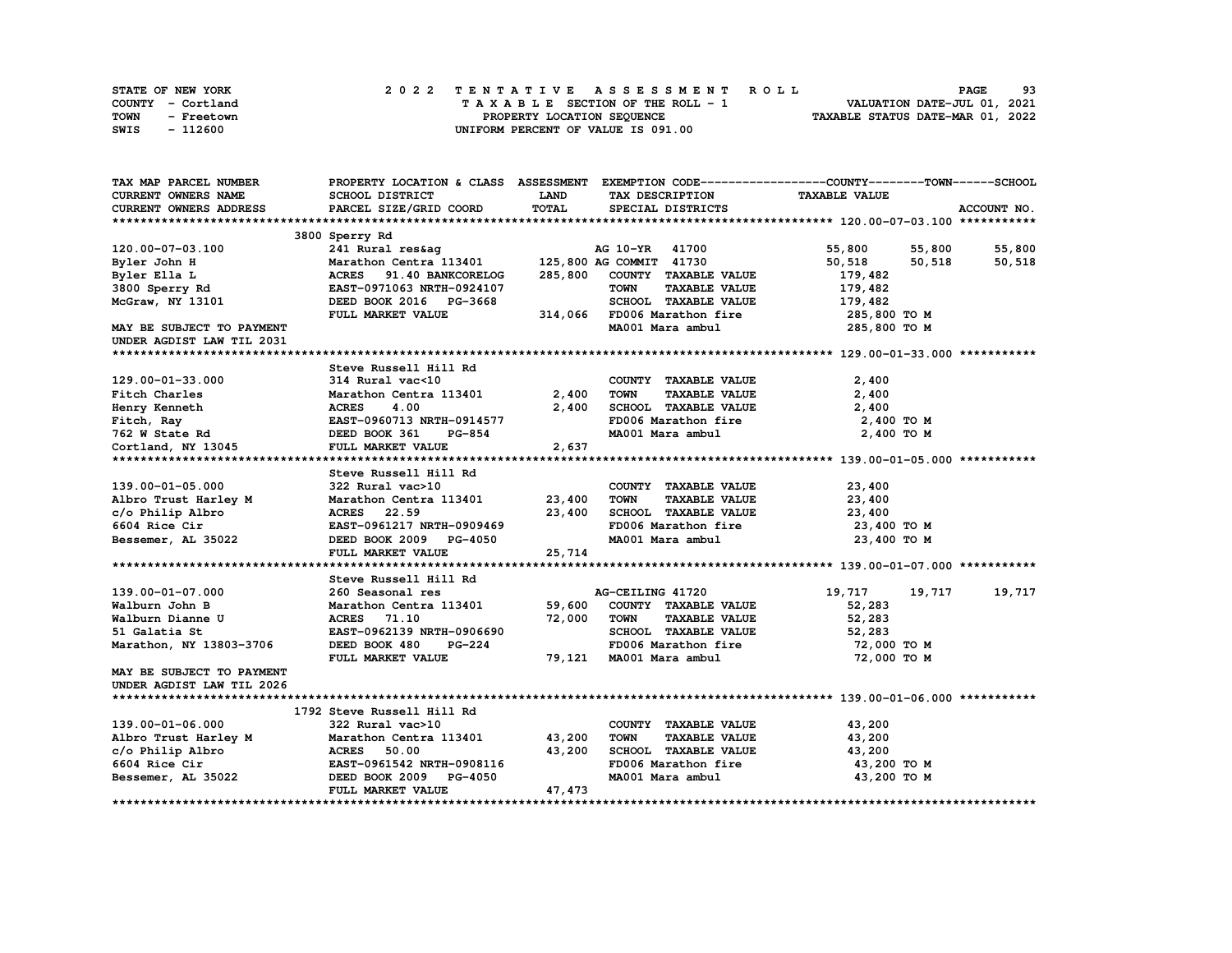| STATE OF NEW YORK  | 2022 TENTATIVE ASSESSMENT ROLL          | 94<br><b>PAGE</b>                |
|--------------------|-----------------------------------------|----------------------------------|
| COUNTY - Cortland  | $T A X A B L E$ SECTION OF THE ROLL - 1 | VALUATION DATE-JUL 01, 2021      |
| TOWN<br>- Freetown | PROPERTY LOCATION SEQUENCE              | TAXABLE STATUS DATE-MAR 01, 2022 |
| - 112600<br>SWIS   | UNIFORM PERCENT OF VALUE IS 091.00      |                                  |

| TAX MAP PARCEL NUMBER                                                                                                 | PROPERTY LOCATION & CLASS ASSESSMENT EXEMPTION CODE----------------COUNTY-------TOWN-----SCHOOL |             |                                                                                      |                                              |             |
|-----------------------------------------------------------------------------------------------------------------------|-------------------------------------------------------------------------------------------------|-------------|--------------------------------------------------------------------------------------|----------------------------------------------|-------------|
| CURRENT OWNERS NAME                                                                                                   | <b>SCHOOL DISTRICT</b>                                                                          | <b>LAND</b> | TAX DESCRIPTION TAXABLE VALUE                                                        |                                              |             |
| CURRENT OWNERS ADDRESS                                                                                                | PARCEL SIZE/GRID COORD                                                                          | TOTAL       | SPECIAL DISTRICTS                                                                    |                                              | ACCOUNT NO. |
|                                                                                                                       |                                                                                                 |             |                                                                                      |                                              |             |
|                                                                                                                       | 1939 Steve Russell Hill Rd                                                                      |             |                                                                                      |                                              |             |
|                                                                                                                       |                                                                                                 |             | COUNTY TAXABLE VALUE                                                                 | 21,000                                       |             |
| 129.00-01-34.210<br>129.00-01-34.210<br>21,000<br>21,000<br>21,000<br>22,000                                          |                                                                                                 |             | <b>TOWN</b>                                                                          | TAXABLE VALUE 21,000                         |             |
|                                                                                                                       |                                                                                                 |             |                                                                                      |                                              |             |
|                                                                                                                       |                                                                                                 |             | SCHOOL TAXABLE VALUE $21,000$<br>FD006 Marathon fire $21,000$                        | 21,000 TO M                                  |             |
| 1485 Front St Apt 103 ACRES 13.50 21,000<br>East Meadow, NY 11554 EAST-0962222 NRTH-0914498<br>DEED BOOK 2014 PG-4796 |                                                                                                 |             | MA001 Mara ambul 21,000 TO M                                                         |                                              |             |
|                                                                                                                       | FULL MARKET VALUE 23,077                                                                        |             |                                                                                      |                                              |             |
|                                                                                                                       |                                                                                                 |             |                                                                                      |                                              |             |
|                                                                                                                       | 1941 Steve Russell Hill Rd                                                                      |             |                                                                                      |                                              |             |
| 129.00-01-34.220                                                                                                      | 322 Rural vac>10                                                                                |             | COUNTY TAXABLE VALUE                                                                 |                                              |             |
|                                                                                                                       |                                                                                                 |             |                                                                                      | TAXABLE VALUE 36,100<br>TAXABLE VALUE 36,100 |             |
| 1485 Front St Apt 103<br>East Meadow, NY 11554<br>EAST-0961674 NRTH-0914777<br>DEED BOOK 2014 PG-4795                 |                                                                                                 |             |                                                                                      |                                              |             |
|                                                                                                                       |                                                                                                 |             | 36,100 SCHOOL TAXABLE VALUE 36,100<br>ECHOOL Indiana.<br>FD006 Marathon fire         | 36,100 TO M                                  |             |
|                                                                                                                       |                                                                                                 |             |                                                                                      | 36,100 то м                                  |             |
|                                                                                                                       | FULL MARKET VALUE                                                                               | 39,670      |                                                                                      |                                              |             |
|                                                                                                                       |                                                                                                 |             |                                                                                      |                                              |             |
|                                                                                                                       | 2063 Steve Russell Hill Rd                                                                      |             |                                                                                      |                                              |             |
|                                                                                                                       |                                                                                                 |             |                                                                                      |                                              |             |
| 129.00-01-34.120                                                                                                      |                                                                                                 |             |                                                                                      | $\overline{0}$<br>$\mathbf 0$                | 30,000      |
| Wood Michael E<br>2063 Steve Russell Hill Rd                                                                          |                                                                                                 |             |                                                                                      | 39,900                                       |             |
|                                                                                                                       |                                                                                                 |             |                                                                                      | TAXABLE VALUE 39,900                         |             |
| Marathon, NY 13803 EAST-0963385 NRTH-0914460<br>DEED BOOK 10390 PG-44001 FD006 Marathon fire                          |                                                                                                 |             |                                                                                      | 9,900                                        |             |
|                                                                                                                       |                                                                                                 |             |                                                                                      | 39,900 TO M                                  |             |
|                                                                                                                       | FULL MARKET VALUE                                                                               |             | 43,846 MA001 Mara ambul                                                              | 39,900 TO M                                  |             |
|                                                                                                                       |                                                                                                 |             |                                                                                      |                                              |             |
|                                                                                                                       | 2125 Steve Russell Hill Rd                                                                      |             |                                                                                      |                                              |             |
|                                                                                                                       |                                                                                                 |             |                                                                                      | $\mathbf{0}$<br>$^{\circ}$                   | 74,900      |
|                                                                                                                       |                                                                                                 |             |                                                                                      | 75,000                                       |             |
|                                                                                                                       |                                                                                                 |             |                                                                                      | TAXABLE VALUE 75,000                         |             |
|                                                                                                                       |                                                                                                 |             | SCHOOL TAXABLE VALUE                                                                 | 100                                          |             |
|                                                                                                                       |                                                                                                 |             | PO = 4447<br>BEDOOS Marathon fire 55,000 TO M<br>82,418 MA001 Mara ambul 75,000 TO M |                                              |             |
|                                                                                                                       | FULL MARKET VALUE                                                                               |             |                                                                                      |                                              |             |
|                                                                                                                       |                                                                                                 |             |                                                                                      |                                              |             |
|                                                                                                                       | Stone Rd                                                                                        |             |                                                                                      |                                              |             |
| $109.00 - 01 - 04.000$                                                                                                | 105 Vac farmland                                                                                |             | AG-CEILING 41720                                                                     | 30,850 30,850                                | 30,850      |
| Peck Charles J                                                                                                        | McGraw Central 112204 47,200 COUNTY TAXABLE VALUE                                               |             |                                                                                      | 16,350                                       |             |
| Peck Lanashier L                                                                                                      | <b>ACRES</b> 35.37                                                                              | 47,200 TOWN | <b>TAXABLE VALUE</b>                                                                 | 16,350                                       |             |
| 3249 McGraw Marathon Rd                                                                                               | EAST-0964403 NRTH-0930199                                                                       |             | SCHOOL TAXABLE VALUE 16,350                                                          |                                              |             |
| McGraw, NY 13101-9438                                                                                                 | DEED BOOK 517 PG-85                                                                             |             | 5<br>51,868 MA001 Mara ambul<br>FD007 McGraw Fire                                    | 47,200 TO M                                  |             |
|                                                                                                                       | FULL MARKET VALUE                                                                               |             |                                                                                      | 47,200 TO M                                  |             |
| MAY BE SUBJECT TO PAYMENT                                                                                             |                                                                                                 |             |                                                                                      |                                              |             |
| UNDER AGDIST LAW TIL 2026                                                                                             |                                                                                                 |             |                                                                                      |                                              |             |
|                                                                                                                       |                                                                                                 |             |                                                                                      |                                              |             |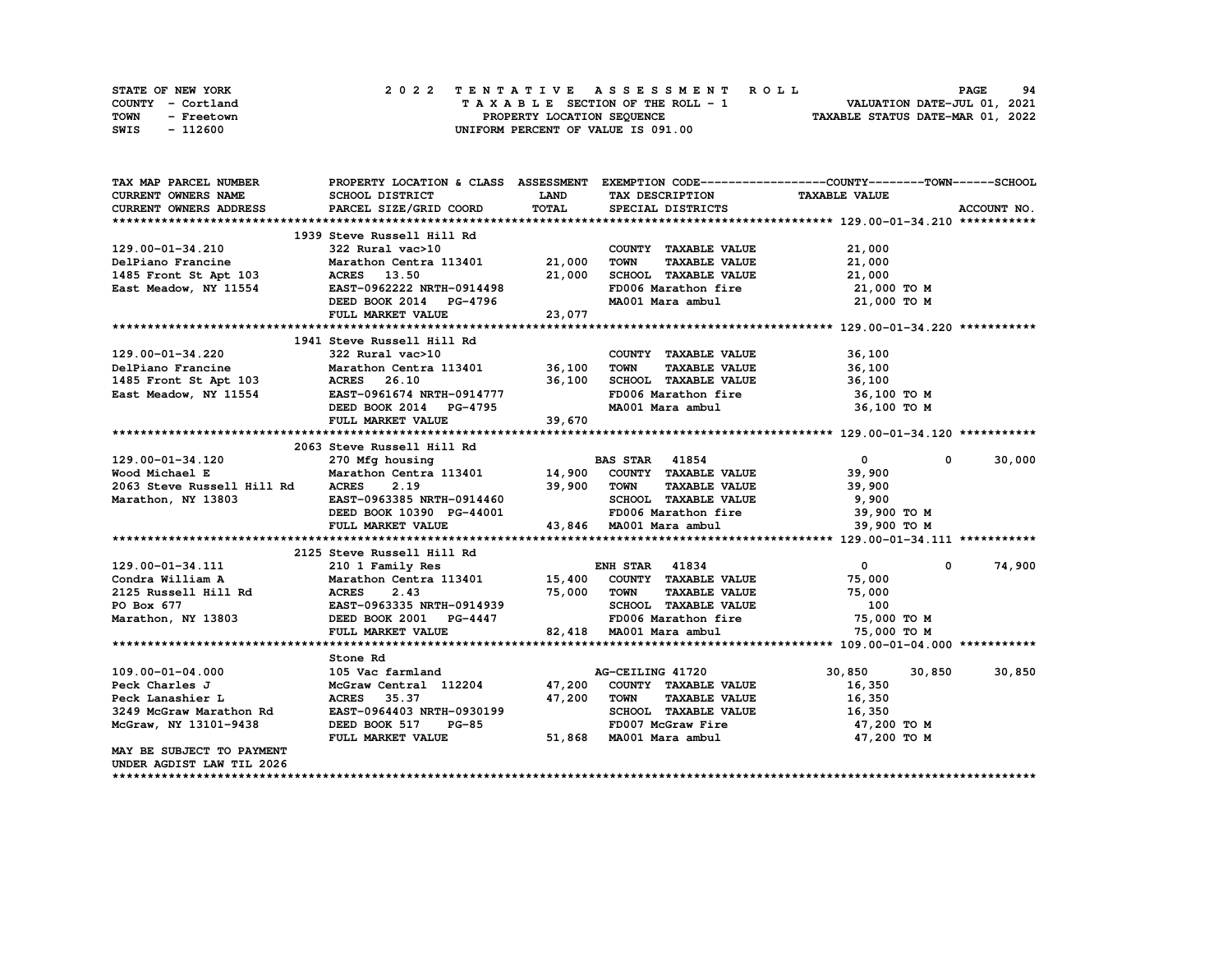| STATE OF NEW YORK |          |            |  |  |  |                                    |  |  |  | 2022 TENTATIVE ASSESSMENT ROLL |                                  | <b>PAGE</b>                 | 95 |
|-------------------|----------|------------|--|--|--|------------------------------------|--|--|--|--------------------------------|----------------------------------|-----------------------------|----|
| COUNTY - Cortland |          |            |  |  |  | TAXABLE SECTION OF THE ROLL - 1    |  |  |  |                                |                                  | VALUATION DATE-JUL 01, 2021 |    |
| <b>TOWN</b>       |          | - Freetown |  |  |  | PROPERTY LOCATION SEQUENCE         |  |  |  |                                | TAXABLE STATUS DATE-MAR 01, 2022 |                             |    |
| SWIS              | - 112600 |            |  |  |  | UNIFORM PERCENT OF VALUE IS 091.00 |  |  |  |                                |                                  |                             |    |

| TAX MAP PARCEL NUMBER     |                                |             |                                     | PROPERTY LOCATION & CLASS ASSESSMENT EXEMPTION CODE-----------------COUNTY-------TOWN------SCHOOL |             |
|---------------------------|--------------------------------|-------------|-------------------------------------|---------------------------------------------------------------------------------------------------|-------------|
| CURRENT OWNERS NAME       | SCHOOL DISTRICT                | <b>LAND</b> | TAX DESCRIPTION                     | <b>TAXABLE VALUE</b>                                                                              |             |
| CURRENT OWNERS ADDRESS    | PARCEL SIZE/GRID COORD         | TOTAL       | SPECIAL DISTRICTS                   |                                                                                                   | ACCOUNT NO. |
|                           |                                |             |                                     |                                                                                                   |             |
|                           | Stone Rd                       |             |                                     |                                                                                                   |             |
| 109.00-01-06.000          | 322 Rural vac>10               |             | COUNTY TAXABLE VALUE                | 22,700                                                                                            |             |
| Farm East LLC             | Marathon Centra 113401 22,700  |             | <b>TOWN</b><br><b>TAXABLE VALUE</b> | 22,700                                                                                            |             |
| 890 McLean Rd             | ACRES 37.75                    | 22,700      | SCHOOL TAXABLE VALUE                | 22,700                                                                                            |             |
| Cortland, NY 13045        | EAST-0960677 NRTH-0929811      |             | FD007 McGraw Fire                   | 22,700 TO M                                                                                       |             |
|                           | DEED BOOK 2001 PG-387          |             | MA001 Mara ambul                    | 22,700 TO M                                                                                       |             |
|                           | FULL MARKET VALUE              | 24,945      |                                     |                                                                                                   |             |
|                           |                                |             |                                     |                                                                                                   |             |
|                           | Stone Rd                       |             |                                     |                                                                                                   |             |
| 109.00-01-07.110          | 105 Vac farmland               |             | AG-CEILING 41720                    | 74,367<br>74,367                                                                                  | 74,367      |
| Boughton James A          | Marathon Centra 113401 118,700 |             | COUNTY TAXABLE VALUE                | 44,333                                                                                            |             |
| 2580 Stone Rd             | <b>ACRES</b> 94.90             | 118,700     | TOWN<br><b>TAXABLE VALUE</b>        | 44,333                                                                                            |             |
| McGraw, NY 13101-9440     | EAST-0964378 NRTH-0928607      |             | SCHOOL TAXABLE VALUE                | 44,333                                                                                            |             |
|                           | DEED BOOK 10219 PG-43003       |             | FD007 McGraw Fire                   | 118,700 TO M                                                                                      |             |
| MAY BE SUBJECT TO PAYMENT | FULL MARKET VALUE              |             | 130,440 MA001 Mara ambul            | 118,700 TO M                                                                                      |             |
| UNDER AGDIST LAW TIL 2026 |                                |             |                                     |                                                                                                   |             |
|                           |                                |             |                                     |                                                                                                   |             |
|                           | Stone Rd                       |             |                                     |                                                                                                   |             |
| $109.00 - 01 - 08.000$    | 314 Rural vac<10               |             | COUNTY TAXABLE VALUE                | 9,000                                                                                             |             |
| Gleason Tarry L           | Marathon Centra 113401         | 9,000       | <b>TOWN</b><br><b>TAXABLE VALUE</b> | 9,000                                                                                             |             |
| 3687 Pine Hill Rd         | 3.00<br><b>ACRES</b>           | 9,000       | SCHOOL TAXABLE VALUE                | 9,000                                                                                             |             |
| Marathon, NY 13803        | EAST-0963689 NRTH-0929268      |             | FD007 McGraw Fire                   | 9,000 TO M                                                                                        |             |
|                           | DEED BOOK 2021 PG-2451         |             | MA001 Mara ambul                    | 9,000 TO M                                                                                        |             |
|                           | FULL MARKET VALUE              | 9,890       |                                     |                                                                                                   |             |
|                           |                                |             |                                     |                                                                                                   |             |
|                           | Stone Rd                       |             |                                     |                                                                                                   |             |
| 119.00-01-04.000          | 105 Vac farmland               |             | AG-CEILING 41720                    | 22,958<br>22,958                                                                                  | 22,958      |
| Peck Eric D               | Marathon Centra 113401         | 43,000      | COUNTY TAXABLE VALUE                | 20,042                                                                                            |             |
| 3299 McGraw Marathon Rd   | ACRES 40.80 BANK LERETA        | 43,000      | <b>TAXABLE VALUE</b><br><b>TOWN</b> | 20,042                                                                                            |             |
| McGraw, NY 13101          | EAST-0962523 NRTH-0926744      |             | SCHOOL TAXABLE VALUE                | 20,042                                                                                            |             |
|                           | DEED BOOK 2016 PG-2061         |             | FD007 McGraw Fire                   | 43,000 TO M                                                                                       |             |
| MAY BE SUBJECT TO PAYMENT | FULL MARKET VALUE              |             | 47,253 MA001 Mara ambul             | 43,000 TO M                                                                                       |             |
| UNDER AGDIST LAW TIL 2026 |                                |             |                                     |                                                                                                   |             |
|                           |                                |             |                                     |                                                                                                   |             |
|                           | Stone Rd                       |             |                                     |                                                                                                   |             |
| 119.00-01-26.000          | 105 Vac farmland               |             | AG-CEILING 41720                    | 26,850<br>26,850                                                                                  | 26,850      |
| Boughton James A          | Marathon Centra 113401 37,400  |             | COUNTY TAXABLE VALUE                | 10,550                                                                                            |             |
| 2863 Stone Rd             | ACRES 27.20                    | 37,400      | TOWN<br><b>TAXABLE VALUE</b>        | 10,550                                                                                            |             |
| McGraw, NY 13101-9440     | EAST-0964485 NRTH-0926820      |             | SCHOOL TAXABLE VALUE                | 10,550                                                                                            |             |
|                           | DEED BOOK 10219 PG-43003       |             | FD007 McGraw Fire                   | 37,400 TO M                                                                                       |             |
| MAY BE SUBJECT TO PAYMENT | FULL MARKET VALUE              |             | 41,099 MA001 Mara ambul             | 37,400 TO M                                                                                       |             |
| UNDER AGDIST LAW TIL 2026 |                                |             |                                     |                                                                                                   |             |
|                           |                                |             |                                     |                                                                                                   |             |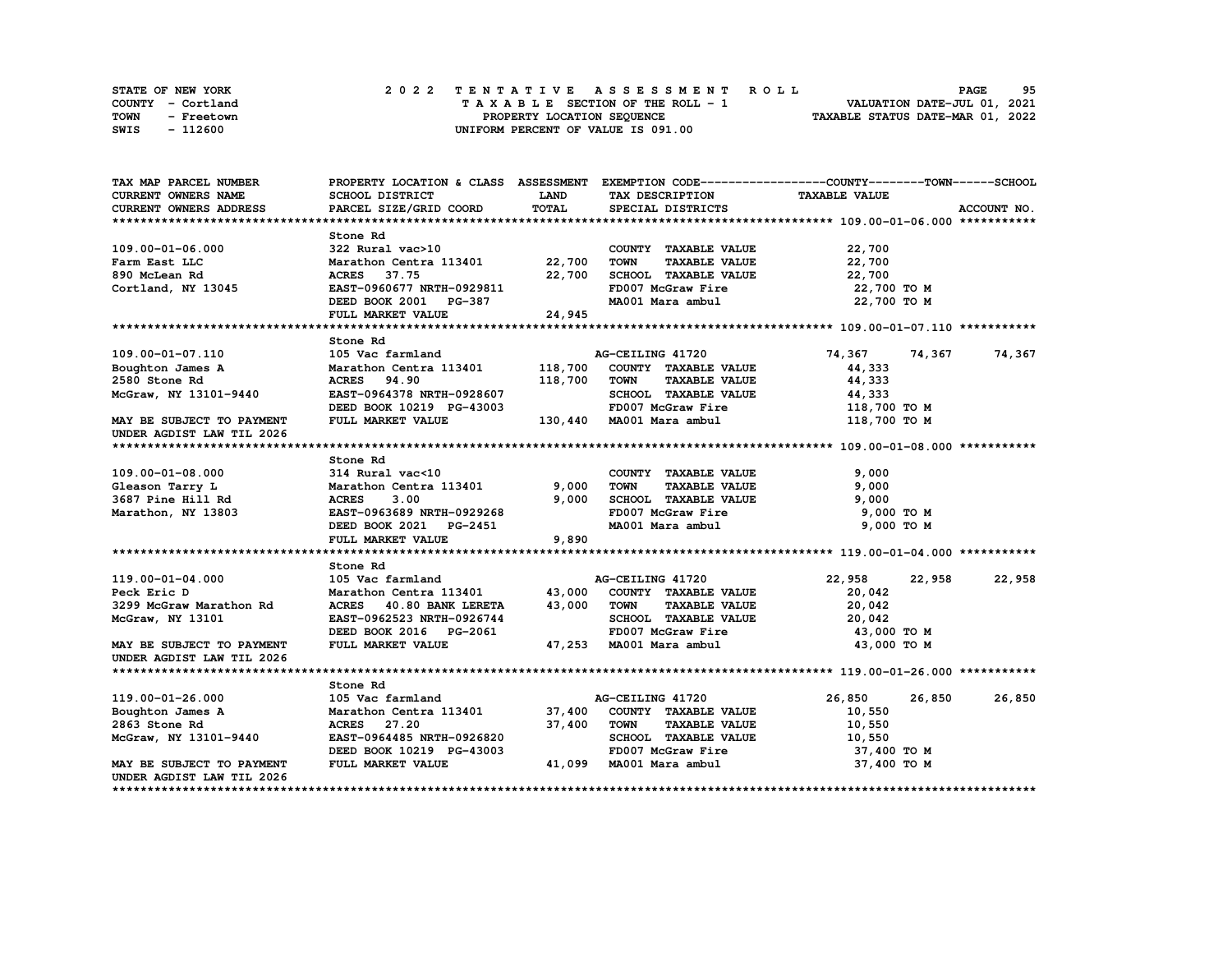| <b>STATE OF NEW YORK</b> |                   | 2022 TENTATIVE ASSESSMENT ROLL     | 96<br><b>PAGE</b>                |
|--------------------------|-------------------|------------------------------------|----------------------------------|
|                          | COUNTY - Cortland | TAXABLE SECTION OF THE ROLL - 1    | VALUATION DATE-JUL 01, 2021      |
| TOWN                     | - Freetown        | PROPERTY LOCATION SEQUENCE         | TAXABLE STATUS DATE-MAR 01, 2022 |
| SWIS                     | - 112600          | UNIFORM PERCENT OF VALUE IS 091.00 |                                  |

| TAX MAP PARCEL NUMBER            |                           |        |                                     | PROPERTY LOCATION & CLASS ASSESSMENT EXEMPTION CODE----------------COUNTY-------TOWN------SCHOOL |
|----------------------------------|---------------------------|--------|-------------------------------------|--------------------------------------------------------------------------------------------------|
| CURRENT OWNERS NAME              | <b>SCHOOL DISTRICT</b>    | LAND   | TAX DESCRIPTION                     | <b>TAXABLE VALUE</b>                                                                             |
| <b>CURRENT OWNERS ADDRESS</b>    | PARCEL SIZE/GRID COORD    | TOTAL  | SPECIAL DISTRICTS                   | ACCOUNT NO.                                                                                      |
|                                  |                           |        |                                     |                                                                                                  |
|                                  | Stone Rd                  |        |                                     |                                                                                                  |
| 119.00-02-02.000                 | 322 Rural vac>10          |        | COUNTY TAXABLE VALUE                | 50,300                                                                                           |
| O'Reilly Lawrence T              | Marathon Centra 113401    | 50,300 | <b>TOWN</b><br><b>TAXABLE VALUE</b> | 50,300                                                                                           |
| O'Reilly Thomas J                | ACRES 38.66               | 50,300 | SCHOOL TAXABLE VALUE                | 50,300                                                                                           |
| 6022 North Rd                    | EAST-0962587 NRTH-0926009 |        | FD006 Marathon fire                 | 50,300 TO M                                                                                      |
| Friendsville, PA 18818           | FULL MARKET VALUE         | 55,275 | MA001 Mara ambul                    | 50,300 TO M                                                                                      |
|                                  |                           |        |                                     |                                                                                                  |
|                                  | Stone Rd                  |        |                                     |                                                                                                  |
| 119.00-02-03.000                 | 322 Rural vac>10          |        | COUNTY TAXABLE VALUE                | 48,900                                                                                           |
| O'Reilly Lawrence T              | Marathon Centra 113401    | 48,900 | <b>TOWN</b><br><b>TAXABLE VALUE</b> | 48,900                                                                                           |
| O'Reilly Thomas J                | ACRES 37.65               | 48,900 | SCHOOL TAXABLE VALUE                | 48,900                                                                                           |
| 6022 North Rd                    | EAST-0962956 NRTH-0925340 |        | FD006 Marathon fire                 | 48,900 TO M                                                                                      |
| Friendsville, PA 18818           | FULL MARKET VALUE         | 53,736 | MA001 Mara ambul                    | 48,900 TO M                                                                                      |
|                                  |                           |        |                                     |                                                                                                  |
|                                  | Stone Rd                  |        |                                     |                                                                                                  |
| 119.00-02-04.000                 | 322 Rural vac>10          |        | COUNTY TAXABLE VALUE                | 58,800                                                                                           |
| O'Reilly Lawrence T              | Marathon Centra 113401    | 58,800 | <b>TOWN</b><br><b>TAXABLE VALUE</b> | 58,800                                                                                           |
| O'Reilly Thomas J                | ACRES 49.00               | 58,800 | SCHOOL TAXABLE VALUE                | 58,800                                                                                           |
| 6022 North Rd                    | EAST-0963278 NRTH-0924510 |        | FD006 Marathon fire                 | 58,800 TO M                                                                                      |
| Friendsville, PA 18818           | FULL MARKET VALUE         |        | 64,615 MA001 Mara ambul             | 58,800 TO M                                                                                      |
|                                  |                           |        |                                     |                                                                                                  |
|                                  | Stone Rd                  |        |                                     |                                                                                                  |
| 119.00-02-05.000                 | 322 Rural vac>10          |        | COUNTY TAXABLE VALUE                | 36,400                                                                                           |
| O'Reilly Lawrence T              | Marathon Centra 113401    | 36,400 | <b>TOWN</b><br><b>TAXABLE VALUE</b> | 36,400                                                                                           |
| O'Reilly Thomas J                | ACRES 28.00               | 36,400 | SCHOOL TAXABLE VALUE                | 36,400                                                                                           |
| 6022 North Rd                    | EAST-0964102 NRTH-0923991 |        | FD006 Marathon fire                 | 36,400 ТО М                                                                                      |
| Friendsville, NY 18818           | FULL MARKET VALUE         | 40,000 | MA001 Mara ambul                    | 36,400 TO M                                                                                      |
|                                  |                           |        |                                     |                                                                                                  |
|                                  | Stone Rd                  |        |                                     |                                                                                                  |
| 119.00-02-09.000                 | 312 Vac w/imprv           |        | COUNTY TAXABLE VALUE                | 82,200                                                                                           |
| O'Reilly Lawrence T              | Marathon Centra 113401    | 67,200 | <b>TOWN</b><br><b>TAXABLE VALUE</b> | 82,200                                                                                           |
| O'Reilly Thomas J                | <b>ACRES</b><br>56.00     | 82,200 | SCHOOL TAXABLE VALUE                | 82,200                                                                                           |
| 6022 North Rd                    | EAST-0965009 NRTH-0922918 |        | FD006 Marathon fire                 | 82,200 то м                                                                                      |
| Friendsville, PA 18818           | DEED BOOK 2013 PG-873     |        | MA001 Mara ambul                    | 82,200 TO M                                                                                      |
|                                  | FULL MARKET VALUE         | 90,330 |                                     |                                                                                                  |
| <b>MAY BE SUBJECT TO PAYMENT</b> |                           |        |                                     |                                                                                                  |
| UNDER AGDIST LAW TIL 2026        |                           |        |                                     |                                                                                                  |
|                                  |                           |        |                                     |                                                                                                  |
|                                  | Stone Rd                  |        |                                     |                                                                                                  |
| 120.00-08-15.000                 | 314 Rural vac<10          |        | AG-CEILING 41720                    | 8,194<br>8,194<br>8,194                                                                          |
| Huizinga Properties LLC          | Marathon Centra 113401    | 11,100 | COUNTY TAXABLE VALUE                | 2,906                                                                                            |
| 4165 Route 221                   | <b>ACRES</b><br>5.57      | 11,100 | <b>TOWN</b><br><b>TAXABLE VALUE</b> | 2,906                                                                                            |
| Marathon, NY 13803               | EAST-0967246 NRTH-0922391 |        | SCHOOL TAXABLE VALUE                | 2,906                                                                                            |
|                                  | DEED BOOK 2017 PG-2626    |        | FD006 Marathon fire                 | 11,100 TO M                                                                                      |
| MAY BE SUBJECT TO PAYMENT        | FULL MARKET VALUE         |        | 12,198 MA001 Mara ambul             | 11,100 TO M                                                                                      |
| UNDER AGDIST LAW TIL 2026        |                           |        |                                     |                                                                                                  |
|                                  |                           |        |                                     |                                                                                                  |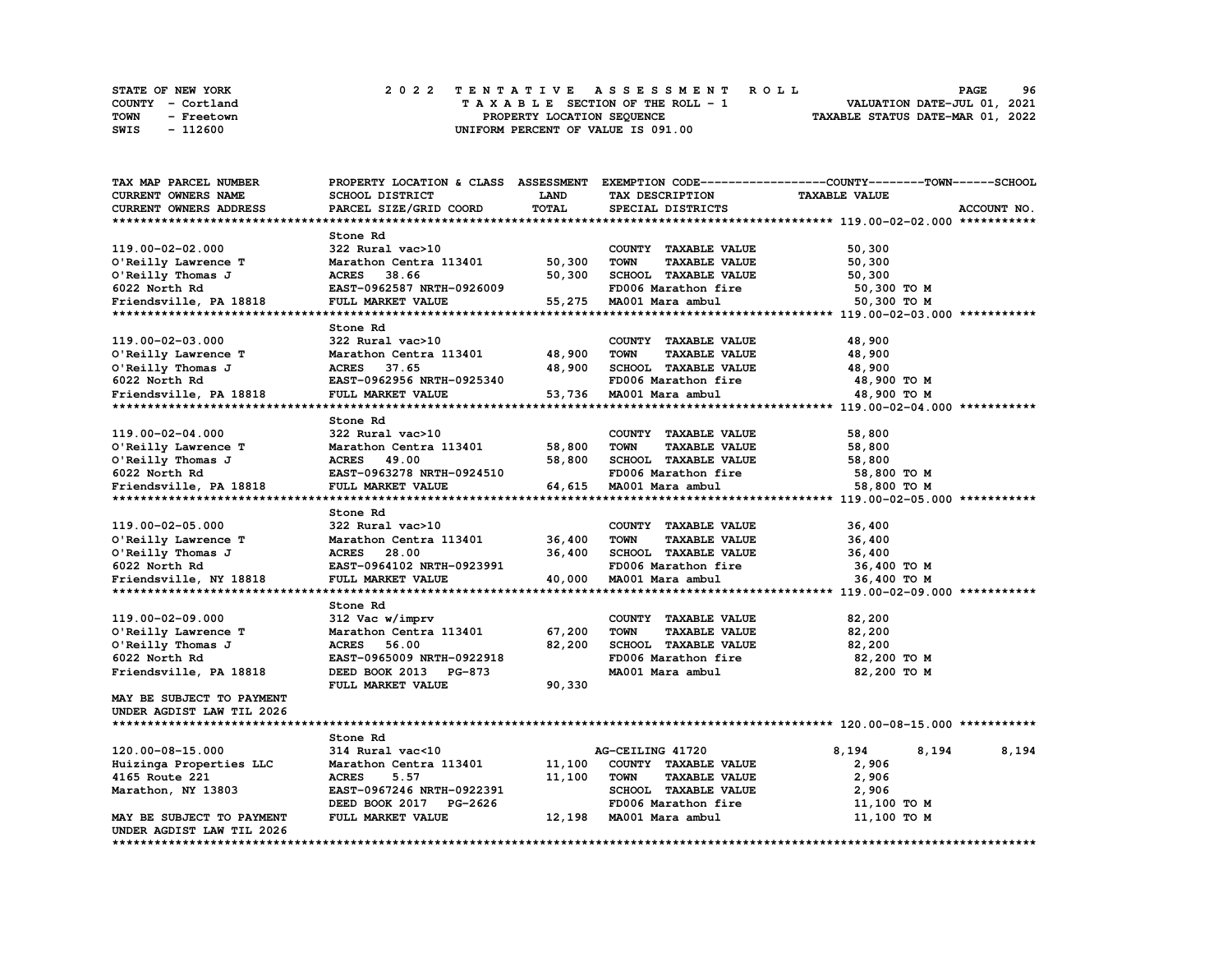| STATE OF NEW YORK |                   |  |  |  |  |                                    |  |  |  |  | 2022 TENTATIVE ASSESSMENT ROLL |  | <b>PAGE</b>                      | 97 |
|-------------------|-------------------|--|--|--|--|------------------------------------|--|--|--|--|--------------------------------|--|----------------------------------|----|
|                   | COUNTY - Cortland |  |  |  |  | TAXABLE SECTION OF THE ROLL - 1    |  |  |  |  |                                |  | VALUATION DATE-JUL 01, 2021      |    |
| <b>TOWN</b>       | - Freetown        |  |  |  |  | PROPERTY LOCATION SEQUENCE         |  |  |  |  |                                |  | TAXABLE STATUS DATE-MAR 01, 2022 |    |
| SWIS              | - 112600          |  |  |  |  | UNIFORM PERCENT OF VALUE IS 091.00 |  |  |  |  |                                |  |                                  |    |

| TAX MAP PARCEL NUMBER<br>PROPERTY LOCATION & CLASS ASSESSMENT EXEMPTION CODE----------------COUNTY-------TOWN-----SCHOOL |                  |
|--------------------------------------------------------------------------------------------------------------------------|------------------|
| CURRENT OWNERS NAME<br>SCHOOL DISTRICT<br><b>LAND</b><br><b>TAXABLE VALUE</b><br>TAX DESCRIPTION                         |                  |
| TOTAL<br><b>CURRENT OWNERS ADDRESS</b><br>PARCEL SIZE/GRID COORD<br>SPECIAL DISTRICTS                                    | ACCOUNT NO.      |
|                                                                                                                          |                  |
| Stone Rd                                                                                                                 |                  |
| 120.00-08-16.000<br>105 Vac farmland<br>AG-CEILING 41720<br>21,523                                                       | 21,523 21,523    |
| Marathon Centra 113401<br>35,200<br>COUNTY TAXABLE VALUE<br>13,677<br>Huizinga Properties LLC                            |                  |
| 4165 Route 221<br>35,200<br><b>TOWN</b><br><b>TAXABLE VALUE</b><br>ACRES 25.37<br>13,677                                 |                  |
| Marathon, NY 13803<br>EAST-0966807 NRTH-0923417<br>SCHOOL TAXABLE VALUE<br>13,677                                        |                  |
| FD006 Marathon fire<br>DEED BOOK 2017 PG-2626                                                                            | 35,200 TO M      |
| 38,681 MA001 Mara ambul 35,200 TO M<br>MAY BE SUBJECT TO PAYMENT<br>FULL MARKET VALUE                                    |                  |
| UNDER AGDIST LAW TIL 2026                                                                                                |                  |
|                                                                                                                          |                  |
| 2580 Stone Rd                                                                                                            |                  |
| 119.00-01-09.100<br>241 Rural res&ag<br>62,761<br>AG-CEILING 41720                                                       | 62,761<br>62,761 |
| Marathon Centra 113401 105,800<br>Boughton James A<br>COUNTY TAXABLE VALUE<br>98,239                                     |                  |
| 2580 Stone Rd<br>ACRES 74.76<br>161,000<br><b>TOWN</b><br><b>TAXABLE VALUE</b><br>98,239                                 |                  |
| EAST-0965905 NRTH-0924449<br>SCHOOL TAXABLE VALUE<br>McGraw, NY 13101<br>98,239                                          |                  |
| DEED BOOK 2016 PG-7012<br>FD006 Marathon fire 161,000 TO M                                                               |                  |
| FULL MARKET VALUE<br>176,923 MA001 Mara ambul<br>MAY BE SUBJECT TO PAYMENT                                               | 161,000 TO M     |
| UNDER AGDIST LAW TIL 2026                                                                                                |                  |
|                                                                                                                          |                  |
| 2649 Stone Rd                                                                                                            |                  |
| 119.00-02-10.000<br>210 1 Family Res<br>COUNTY TAXABLE VALUE<br>80,300                                                   |                  |
| Marathon Centra 113401 12,800<br>Lanpher Carl W<br><b>TOWN</b><br><b>TAXABLE VALUE</b><br>80,300                         |                  |
| <b>ACRES</b><br>80,300<br>SCHOOL TAXABLE VALUE<br>Lanpher Terri J<br>1.09<br>80,300                                      |                  |
| FD006 Marathon fire<br>EAST-0965238 NRTH-0923752<br>PO Box 654                                                           | 80,300 то м      |
| McGraw, NY 13101-0654 DEED BOOK 1996 PG-3602<br>MA001 Mara ambul                                                         | 80,300 то м      |
| FULL MARKET VALUE<br>88,242                                                                                              |                  |
|                                                                                                                          |                  |
|                                                                                                                          |                  |
| 2707 Stone Rd<br>119.00-02-11.000                                                                                        |                  |
| 210 1 Family Res<br>COUNTY TAXABLE VALUE<br>158,000<br>Marathon Centra 113401 15,400<br>Warfield Todd J<br><b>TOWN</b>   |                  |
| <b>TAXABLE VALUE</b><br>158,000                                                                                          |                  |
| 158,000<br>SCHOOL TAXABLE VALUE<br>2707 Stone Rd<br>2.44 BANK LERETA<br>158,000                                          |                  |
| Mara<br>ACRES<br>EAST-<br>DEET<br>FD006 Marathon fire<br>McGraw, NY 13101<br>EAST-0964487 NRTH-0924641                   | 158,000 то м     |
| DEED BOOK 2021 PG-118<br>MA001 Mara ambul                                                                                | 158,000 то м     |
| FULL MARKET VALUE<br>173,626                                                                                             |                  |
|                                                                                                                          |                  |
| 2710 Stone Rd                                                                                                            |                  |
| 119.00-01-10.220<br>312 Vac w/imprv<br>COUNTY TAXABLE VALUE<br>55,000                                                    |                  |
| Marathon Centra 113401<br>33,700<br><b>TOWN</b><br>Warfield Todd J<br><b>TAXABLE VALUE</b><br>55,000                     |                  |
| 55,000<br>SCHOOL TAXABLE VALUE<br>55,000                                                                                 |                  |
| FD006 Marathon fire<br>EAST-0964847 NRTH-0924960                                                                         | 55,000 TO M      |
| MA001 Mara ambul<br>DEED BOOK 2021 PG-7115                                                                               | 55,000 TO M      |
| 60,440<br>FULL MARKET VALUE                                                                                              |                  |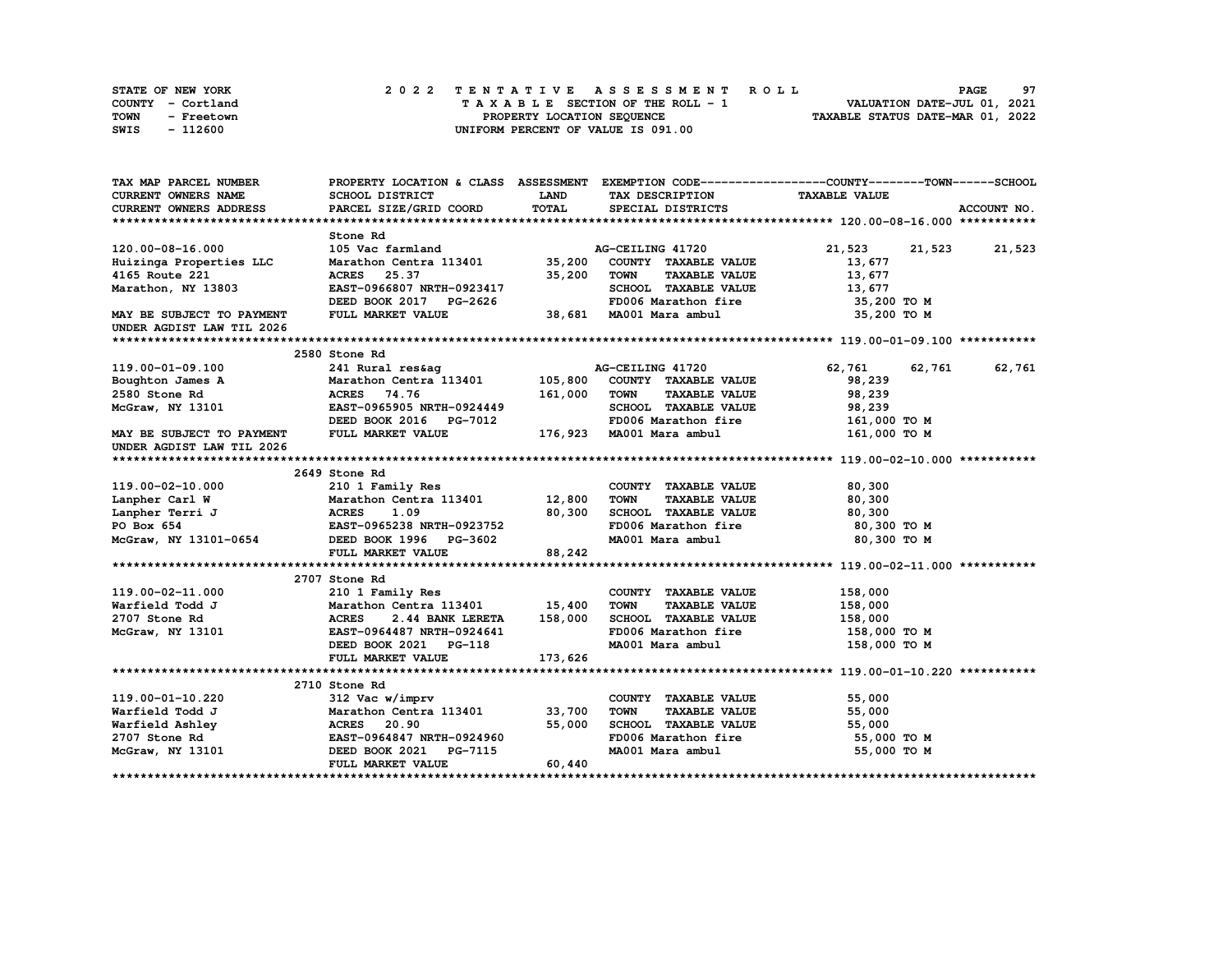| STATE OF NEW YORK  | 2022 TENTATIVE ASSESSMENT ROLL     | 98<br><b>PAGE</b>                |
|--------------------|------------------------------------|----------------------------------|
| COUNTY - Cortland  | TAXABLE SECTION OF THE ROLL - 1    | VALUATION DATE-JUL 01, 2021      |
| TOWN<br>- Freetown | PROPERTY LOCATION SEOUENCE         | TAXABLE STATUS DATE-MAR 01, 2022 |
| - 112600<br>SWIS   | UNIFORM PERCENT OF VALUE IS 091.00 |                                  |

| TAX MAP PARCEL NUMBER         |                                                                            |             |                                     | PROPERTY LOCATION & CLASS ASSESSMENT EXEMPTION CODE----------------COUNTY-------TOWN-----SCHOOL |             |
|-------------------------------|----------------------------------------------------------------------------|-------------|-------------------------------------|-------------------------------------------------------------------------------------------------|-------------|
| CURRENT OWNERS NAME           | SCHOOL DISTRICT                                                            | <b>LAND</b> | TAX DESCRIPTION                     | <b>TAXABLE VALUE</b>                                                                            |             |
| <b>CURRENT OWNERS ADDRESS</b> | PARCEL SIZE/GRID COORD                                                     | TOTAL       | SPECIAL DISTRICTS                   |                                                                                                 | ACCOUNT NO. |
|                               |                                                                            |             |                                     |                                                                                                 |             |
|                               | 2791 Stone Rd                                                              |             |                                     |                                                                                                 |             |
| 119.00-01-06.200              | 210 1 Family Res                                                           |             | COUNTY TAXABLE VALUE                | 163,500                                                                                         |             |
| Poth Nicholas                 | Marathon Centra 113401 17,700                                              |             | <b>TOWN</b><br><b>TAXABLE VALUE</b> | 163,500                                                                                         |             |
| 2791 Stone Rd                 |                                                                            | 163,500     | SCHOOL TAXABLE VALUE                | 163,500                                                                                         |             |
| McGraw, NY 13101              |                                                                            |             | FD007 McGraw Fire                   | 163,500 то м                                                                                    |             |
|                               | DEED BOOK 2021 PG-7252                                                     |             | MA001 Mara ambul 163,500 TO M       |                                                                                                 |             |
|                               | FULL MARKET VALUE                                                          | 179,670     |                                     |                                                                                                 |             |
|                               |                                                                            |             |                                     |                                                                                                 |             |
|                               | 2817 Stone Rd                                                              |             |                                     |                                                                                                 |             |
| 119.00-01-05.000              | 210 1 Family Res                                                           |             | COUNTY TAXABLE VALUE                | 69,100                                                                                          |             |
| Stanley Mary                  | Marathon Centra 113401 13,700                                              |             | <b>TOWN</b><br><b>TAXABLE VALUE</b> | 69,100                                                                                          |             |
| 31 Cortland St                | <b>ACRES</b><br>1.92                                                       | 69,100      | SCHOOL TAXABLE VALUE                | 69,100                                                                                          |             |
|                               | Marathon, NY 13803<br>EAST-0963555 NRTH-0927065                            |             | FD007 McGraw Fire                   | 69,100 то м                                                                                     |             |
|                               | DEED BOOK 2019 PG-655                                                      |             | MA001 Mara ambul                    | 69,100 TO M                                                                                     |             |
|                               | FULL MARKET VALUE                                                          | 75,934      |                                     |                                                                                                 |             |
|                               |                                                                            |             |                                     |                                                                                                 |             |
|                               | 2863 Stone Rd                                                              |             |                                     |                                                                                                 |             |
| 109.00-01-07.210              | 241 Rural res&ag                                                           |             | AG-CEILING 41720                    | 112,068<br>112,068                                                                              | 112,068     |
| Peck Eric D                   | Marathon Centra 113401 211,600                                             |             | COUNTY TAXABLE VALUE                | 173,132                                                                                         |             |
| 3299 McGraw Marathon Rd       | ACRES 181.00 BANK LERETA                                                   | 285,200     | <b>TOWN</b><br><b>TAXABLE VALUE</b> | 173,132                                                                                         |             |
| McGraw, NY 13101              | EAST-0962124 NRTH-0928412                                                  |             | SCHOOL TAXABLE VALUE                | 173,132                                                                                         |             |
|                               | DEED BOOK 2016 PG-2061                                                     |             | FD007 McGraw Fire                   | 285,200 то м                                                                                    |             |
| MAY BE SUBJECT TO PAYMENT     | FULL MARKET VALUE                                                          |             | 313,407 MA001 Mara ambul            | 285,200 TO M                                                                                    |             |
| UNDER AGDIST LAW TIL 2026     |                                                                            |             |                                     |                                                                                                 |             |
|                               |                                                                            |             |                                     |                                                                                                 |             |
|                               | 2892 Stone Rd                                                              |             |                                     |                                                                                                 |             |
| 109.00-01-07.120              | 210 1 Family Res                                                           |             | COUNTY TAXABLE VALUE                | 43,100                                                                                          |             |
| Boughton Peter J              | Marathon Centra 113401 16,000                                              |             | <b>TAXABLE VALUE</b><br>TOWN        | 43,100                                                                                          |             |
| Boughton Robyn M              |                                                                            | 43,100      | SCHOOL TAXABLE VALUE                | 43,100                                                                                          |             |
| 2892 Stone Rd                 |                                                                            |             | FD007 McGraw Fire                   | 43,100 TO M                                                                                     |             |
| McGraw, NY 13101              | <b>ACRES 2.74<br/>EAST-0963769 NRTH-0928527<br/>DEED BOOK 2017 PG-6223</b> |             | MA001 Mara ambul                    | 43,100 TO M                                                                                     |             |
|                               | FULL MARKET VALUE                                                          | 47,363      |                                     |                                                                                                 |             |
|                               |                                                                            |             |                                     |                                                                                                 |             |
|                               | 3082,3088 Stone Rd                                                         |             |                                     |                                                                                                 |             |
| 109.00-01-03.000              | 241 Rural res&aq                                                           |             | COUNTY TAXABLE VALUE                | 449,400                                                                                         |             |
| DePolo James                  | McGraw Central 112204                                                      | 309,800     | <b>TAXABLE VALUE</b><br><b>TOWN</b> | 449,400                                                                                         |             |
| Depolo Florence               | ACRES 290.15                                                               | 449,400     | SCHOOL TAXABLE VALUE                | 449,400                                                                                         |             |
| PO Box 149                    | <b>EAST-0963190 NRTH-0930888</b>                                           |             | FD007 McGraw Fire                   | 449,400 TO M                                                                                    |             |
| Falls, PA 18615               | DEED BOOK 2000 PG-5120                                                     |             | MA001 Mara ambul                    | 449,400 TO M                                                                                    |             |
|                               | FULL MARKET VALUE                                                          | 493,846     |                                     |                                                                                                 |             |
| MAY BE SUBJECT TO PAYMENT     |                                                                            |             |                                     |                                                                                                 |             |
| UNDER AGDIST LAW TIL 2026     |                                                                            |             |                                     |                                                                                                 |             |
|                               |                                                                            |             |                                     |                                                                                                 |             |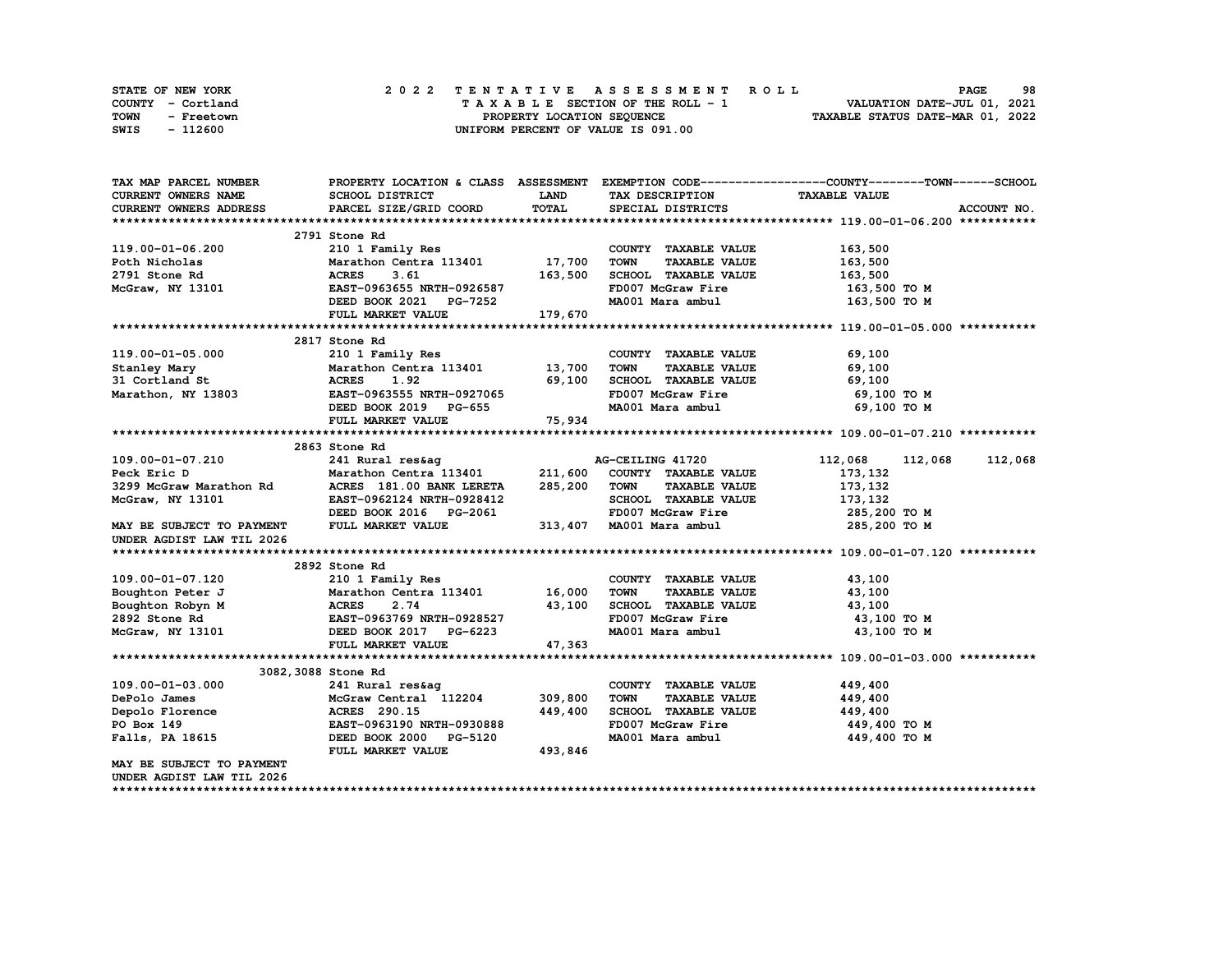| STATE OF NEW YORK  | 2022 TENTATIVE ASSESSMENT ROLL     | 99<br><b>PAGE</b>                |
|--------------------|------------------------------------|----------------------------------|
| COUNTY - Cortland  | TAXABLE SECTION OF THE ROLL - 1    | VALUATION DATE-JUL 01, 2021      |
| TOWN<br>- Freetown | PROPERTY LOCATION SEQUENCE         | TAXABLE STATUS DATE-MAR 01, 2022 |
| SWIS<br>- 112600   | UNIFORM PERCENT OF VALUE IS 091.00 |                                  |

| TAX MAP PARCEL NUMBER     | PROPERTY LOCATION & CLASS ASSESSMENT EXEMPTION CODE----------------COUNTY-------TOWN------SCHOOL |             |                                     |                      |               |
|---------------------------|--------------------------------------------------------------------------------------------------|-------------|-------------------------------------|----------------------|---------------|
| CURRENT OWNERS NAME       | SCHOOL DISTRICT                                                                                  | <b>LAND</b> | TAX DESCRIPTION                     | <b>TAXABLE VALUE</b> |               |
| CURRENT OWNERS ADDRESS    | PARCEL SIZE/GRID COORD                                                                           | TOTAL       | SPECIAL DISTRICTS                   |                      | ACCOUNT NO.   |
|                           |                                                                                                  |             |                                     |                      |               |
|                           | Stramba Rd                                                                                       |             |                                     |                      |               |
| 110.00-01-03.000          | 105 Vac farmland                                                                                 |             | AG-CEILING 41720                    | 17,737               | 17,737 17,737 |
| Louie Mon H               | McGraw Central 112204                                                                            | 31,700      | COUNTY TAXABLE VALUE                | 13,963               |               |
| Louie Nancy T             | ACRES 19.25                                                                                      | 31,700      | <b>TOWN</b><br><b>TAXABLE VALUE</b> | 13,963               |               |
| 46 Zirkel Ave             | EAST-0972254 NRTH-0932787                                                                        |             | SCHOOL TAXABLE VALUE                | 13,963               |               |
| Piscataway, NJ 08854      | DEED BOOK 477<br><b>PG-20</b>                                                                    |             | FD007 McGraw Fire                   | 31,700 TO M          |               |
|                           | FULL MARKET VALUE                                                                                | 34,835      |                                     |                      |               |
| MAY BE SUBJECT TO PAYMENT |                                                                                                  |             |                                     |                      |               |
| UNDER AGDIST LAW TIL 2026 |                                                                                                  |             |                                     |                      |               |
|                           |                                                                                                  |             |                                     |                      |               |
|                           | Stramba Rd                                                                                       |             |                                     |                      |               |
| 110.00-03-02.000          | 322 Rural vac>10                                                                                 |             | COUNTY TAXABLE VALUE                | 38,000               |               |
| Schreiner Roy J           | McGraw Central 112204                                                                            | 38,000      | <b>TOWN</b><br><b>TAXABLE VALUE</b> | 38,000               |               |
| Schreiner Elizabeth A     | ACRES 10.08                                                                                      | 38,000      | SCHOOL TAXABLE VALUE                | 38,000               |               |
| 52 W Beecher Hill Rd      | EAST-0973209 NRTH-0931287                                                                        |             | FD007 McGraw Fire                   | 38,000 TO M          |               |
| Owego, NY 13827           | DEED BOOK 2021 PG-1823                                                                           |             |                                     |                      |               |
|                           | FULL MARKET VALUE                                                                                | 41,758      |                                     |                      |               |
|                           |                                                                                                  |             |                                     |                      |               |
|                           | Stramba Rd                                                                                       |             |                                     |                      |               |
| 110.00-03-06.000          | 270 Mfg housing                                                                                  |             | CW 15 VET/ 41162                    | 6,000<br>$^{\circ}$  | $\mathbf{o}$  |
| Preston Dylan J           | McGraw Central 112204 37,600                                                                     |             | COUNTY TAXABLE VALUE                | 37,600               |               |
| 4096 Stramba Rd           | ACRES 20.00                                                                                      | 43,600      | TOWN<br><b>TAXABLE VALUE</b>        | 43,600               |               |
| Cincinnatus, NY 13040     | EAST-0974728 NRTH-0928734                                                                        |             | SCHOOL TAXABLE VALUE                | 43,600               |               |
|                           | DEED BOOK 2015 PG-5044                                                                           |             | FD007 McGraw Fire                   | 43,600 TO M          |               |
|                           | FULL MARKET VALUE                                                                                | 47,912      |                                     |                      |               |
|                           |                                                                                                  |             |                                     |                      |               |
|                           | Stramba Rd                                                                                       |             |                                     |                      |               |
| 110.00-03-11.000          | 312 Vac w/imprv                                                                                  |             | COUNTY TAXABLE VALUE                | 10,900               |               |
| Heller Glenn J            | McGraw Central 112204                                                                            | 7,600       | <b>TOWN</b><br><b>TAXABLE VALUE</b> | 10,900               |               |
| PO Box 215                | <b>ACRES</b><br>6.10                                                                             | 10,900      | SCHOOL TAXABLE VALUE                | 10,900               |               |
| McGraw, NY 13101          | EAST-0974037 NRTH-0930378                                                                        |             | FD007 McGraw Fire                   | 10,900 TO M          |               |
|                           | DEED BOOK 2008 PG-5588                                                                           |             |                                     |                      |               |
|                           | FULL MARKET VALUE                                                                                | 11,978      |                                     |                      |               |
|                           |                                                                                                  |             |                                     |                      |               |
|                           | Stramba Rd                                                                                       |             |                                     |                      |               |
| 110.00-03-12.000          | 322 Rural vac>10                                                                                 |             | COUNTY TAXABLE VALUE                | 9,300                |               |
| McGrady Donald            | McGraw Central 112204                                                                            | 9,300       | <b>TOWN</b><br><b>TAXABLE VALUE</b> | 9,300                |               |
| PO Box 993                | ACRES 11.20                                                                                      | 9,300       | SCHOOL TAXABLE VALUE                | 9,300                |               |
| McGraw, NY 13101-0993     | EAST-0973602 NRTH-0930528                                                                        |             | FD007 McGraw Fire                   | 9,300 TO M           |               |
|                           | DEED BOOK 10363 PG-28001                                                                         |             |                                     |                      |               |
|                           | FULL MARKET VALUE                                                                                | 10,220      |                                     |                      |               |
|                           |                                                                                                  |             |                                     |                      |               |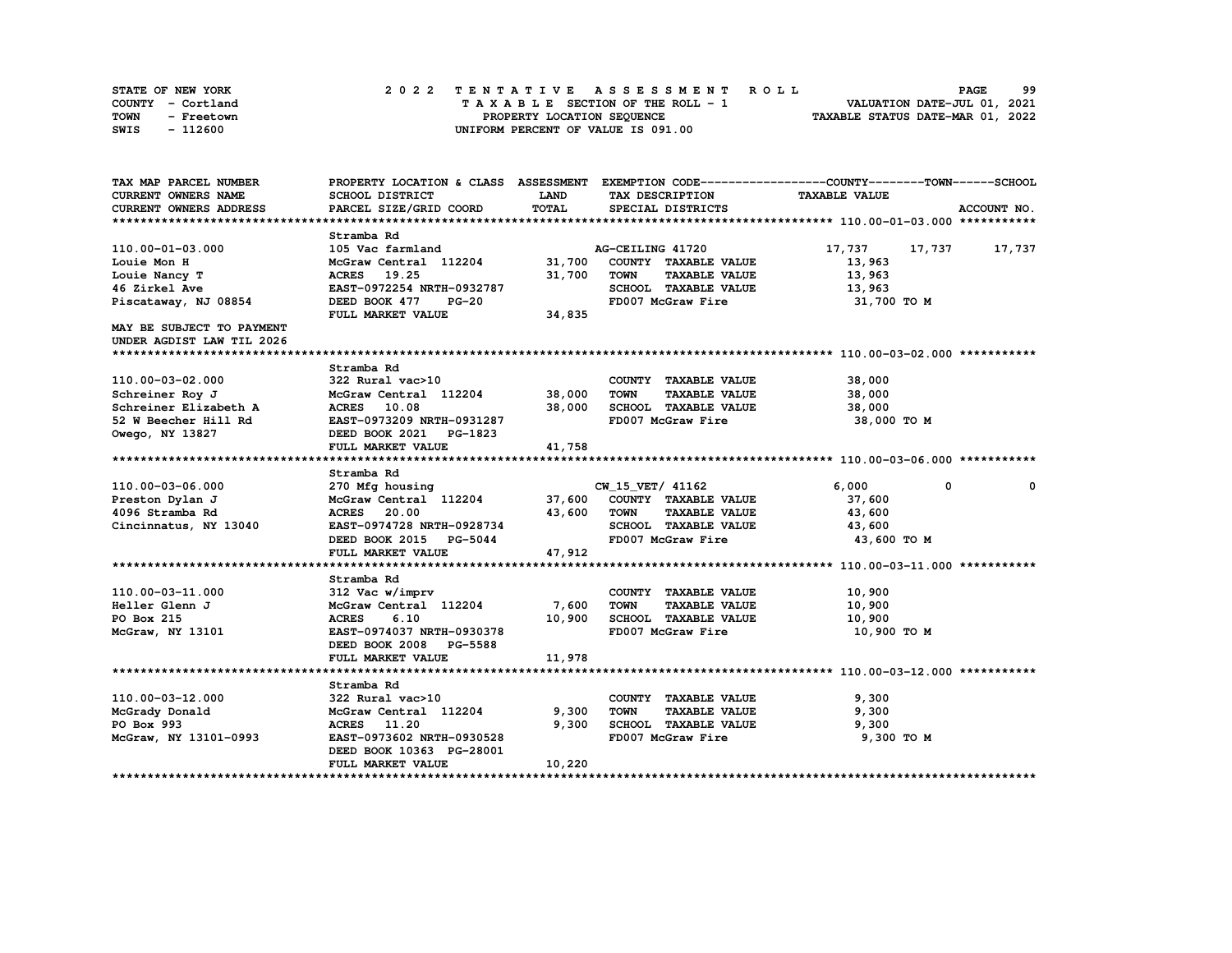| <b>STATE OF NEW YORK</b> | 2022 TENTATIVE ASSESSMENT ROLL     | 100<br><b>PAGE</b>               |
|--------------------------|------------------------------------|----------------------------------|
| COUNTY - Cortland        | TAXABLE SECTION OF THE ROLL - 1    | VALUATION DATE-JUL 01, 2021      |
| TOWN<br>- Freetown       | PROPERTY LOCATION SEQUENCE         | TAXABLE STATUS DATE-MAR 01, 2022 |
| - 112600<br>SWIS         | UNIFORM PERCENT OF VALUE IS 091.00 |                                  |

| TAX MAP PARCEL NUMBER                               |                              |             |                                     | PROPERTY LOCATION & CLASS ASSESSMENT EXEMPTION CODE-----------------COUNTY-------TOWN-----SCHOOL |
|-----------------------------------------------------|------------------------------|-------------|-------------------------------------|--------------------------------------------------------------------------------------------------|
| CURRENT OWNERS NAME                                 | SCHOOL DISTRICT              | <b>LAND</b> | TAX DESCRIPTION                     | <b>TAXABLE VALUE</b>                                                                             |
| CURRENT OWNERS ADDRESS                              | PARCEL SIZE/GRID COORD       | TOTAL       | SPECIAL DISTRICTS                   | ACCOUNT NO.                                                                                      |
|                                                     |                              |             |                                     |                                                                                                  |
|                                                     | Stramba Rd                   |             |                                     |                                                                                                  |
| 110.00-03-13.000                                    | 314 Rural vac<10             |             | COUNTY TAXABLE VALUE                | 17,500                                                                                           |
| Schreiner Roy J                                     | McGraw Central 112204 17,500 |             | <b>TOWN</b><br><b>TAXABLE VALUE</b> | 17,500                                                                                           |
|                                                     |                              |             |                                     |                                                                                                  |
| Schreiner Elizabeth A                               | <b>ACRES</b><br>7.77         | 17,500      | SCHOOL TAXABLE VALUE                | 17,500                                                                                           |
| 52 W Beecher Hill Rd                                | EAST-0973453 NRTH-0930904    |             | FD007 McGraw Fire                   | 17,500 TO M                                                                                      |
| Owego, NY 13827                                     | DEED BOOK 2021 PG-1824       |             |                                     |                                                                                                  |
|                                                     | FULL MARKET VALUE            | 19,231      |                                     |                                                                                                  |
|                                                     |                              |             |                                     |                                                                                                  |
|                                                     | Stramba Rd                   |             |                                     |                                                                                                  |
| 110.00-04-02.100                                    | 322 Rural vac>10             |             | COUNTY TAXABLE VALUE                | 10,700                                                                                           |
| Tillotson Timothy N                                 | McGraw Central 112204        | 10,700      | <b>TOWN</b><br><b>TAXABLE VALUE</b> | 10,700                                                                                           |
| Tillotson Pamela L                                  | ACRES 15.91                  | 10,700      | SCHOOL TAXABLE VALUE                | 10,700                                                                                           |
| 4085 Stramba Rd                                     | EAST-0975007 NRTH-0931042    |             | FD007 McGraw Fire                   | 10,700 TO M                                                                                      |
| East Freetown, NY 13040-8721 DEED BOOK 1996 PG-1397 |                              |             |                                     |                                                                                                  |
|                                                     | FULL MARKET VALUE            | 11,758      |                                     |                                                                                                  |
|                                                     |                              |             |                                     |                                                                                                  |
|                                                     |                              |             |                                     |                                                                                                  |
|                                                     | Stramba Rd                   |             |                                     |                                                                                                  |
| $120.00 - 01 - 03.000$                              | 314 Rural vac<10             |             | COUNTY TAXABLE VALUE                | 4,300                                                                                            |
| Doran Denise                                        | Marathon Centra 113401       | 4,300       | <b>TOWN</b><br><b>TAXABLE VALUE</b> | 4,300                                                                                            |
| 2766 Center Rd                                      | <b>ACRES</b><br>7.12         | 4,300       | SCHOOL TAXABLE VALUE                | 4,300                                                                                            |
| McGraw, NY 13101                                    | EAST-0975755 NRTH-0926782    |             | FD001 Cincin Fire                   | 4,300 TO M                                                                                       |
|                                                     | DEED BOOK 2017 PG-366        |             | MA001 Mara ambul                    | 4,300 TO M                                                                                       |
|                                                     | FULL MARKET VALUE            | 4,725       |                                     |                                                                                                  |
|                                                     |                              |             |                                     |                                                                                                  |
|                                                     | Stramba Rd                   |             |                                     |                                                                                                  |
| 120.00-01-41.000                                    | 322 Rural vac>10             |             | COUNTY TAXABLE VALUE                | 18,700                                                                                           |
|                                                     |                              |             | <b>TOWN</b>                         |                                                                                                  |
| Tillotson Timothy N                                 | McGraw Central 112204        | 18,700      | <b>TAXABLE VALUE</b>                | 18,700                                                                                           |
| Tillotson Pamela L                                  | ACRES 20.00                  | 18,700      | SCHOOL TAXABLE VALUE                | 18,700                                                                                           |
| 4085 Stramba Rd                                     | EAST-0974947 NRTH-0926358    |             | FD007 McGraw Fire                   | 18,700 TO M                                                                                      |
| Cincinnatus, NY 13040                               | DEED BOOK 2002 PG-2249       |             | MA001 Mara ambul                    | 18,700 TO M                                                                                      |
|                                                     | FULL MARKET VALUE            | 20,549      |                                     |                                                                                                  |
|                                                     |                              |             |                                     |                                                                                                  |
|                                                     | Stramba Rd                   |             |                                     |                                                                                                  |
| 120.00-01-42.000                                    | 323 Vacant rural             |             | COUNTY TAXABLE VALUE                | 18,700                                                                                           |
| Budd Darrell F                                      | McGraw Central 112204        | 18,700      | <b>TOWN</b><br><b>TAXABLE VALUE</b> | 18,700                                                                                           |
| 69 Valley View Rd                                   | <b>ACRES</b> 20.01           | 18,700      | SCHOOL TAXABLE VALUE                | 18,700                                                                                           |
| Otisville, NY 10963                                 | EAST-0974809 NRTH-0926933    |             | FD007 McGraw Fire                   | 18,700 TO M                                                                                      |
|                                                     |                              |             | MA001 Mara ambul                    |                                                                                                  |
|                                                     | DEED BOOK 10378 PG-80001     |             |                                     | 18,700 TO M                                                                                      |
|                                                     | FULL MARKET VALUE            | 20,549      |                                     |                                                                                                  |
|                                                     |                              |             |                                     |                                                                                                  |
|                                                     | Stramba Rd                   |             |                                     |                                                                                                  |
| 120.00-01-43.000                                    | 322 Rural vac>10             |             | COUNTY TAXABLE VALUE                | 11,400                                                                                           |
| Hotaling Richard                                    | McGraw Central 112204        | 11,400      | <b>TOWN</b><br><b>TAXABLE VALUE</b> | 11,400                                                                                           |
| PO Box 851                                          | <b>ACRES</b> 10.60           | 11,400      | SCHOOL TAXABLE VALUE                | 11,400                                                                                           |
| Marathon, NY 13803                                  | EAST-0975717 NRTH-0927437    |             | FD007 McGraw Fire                   | 11,400 TO M                                                                                      |
|                                                     | DEED BOOK 1995 PG-4995       |             | MA001 Mara ambul                    | 11,400 TO M                                                                                      |
|                                                     | FULL MARKET VALUE            | 12,527      |                                     |                                                                                                  |
|                                                     |                              |             |                                     |                                                                                                  |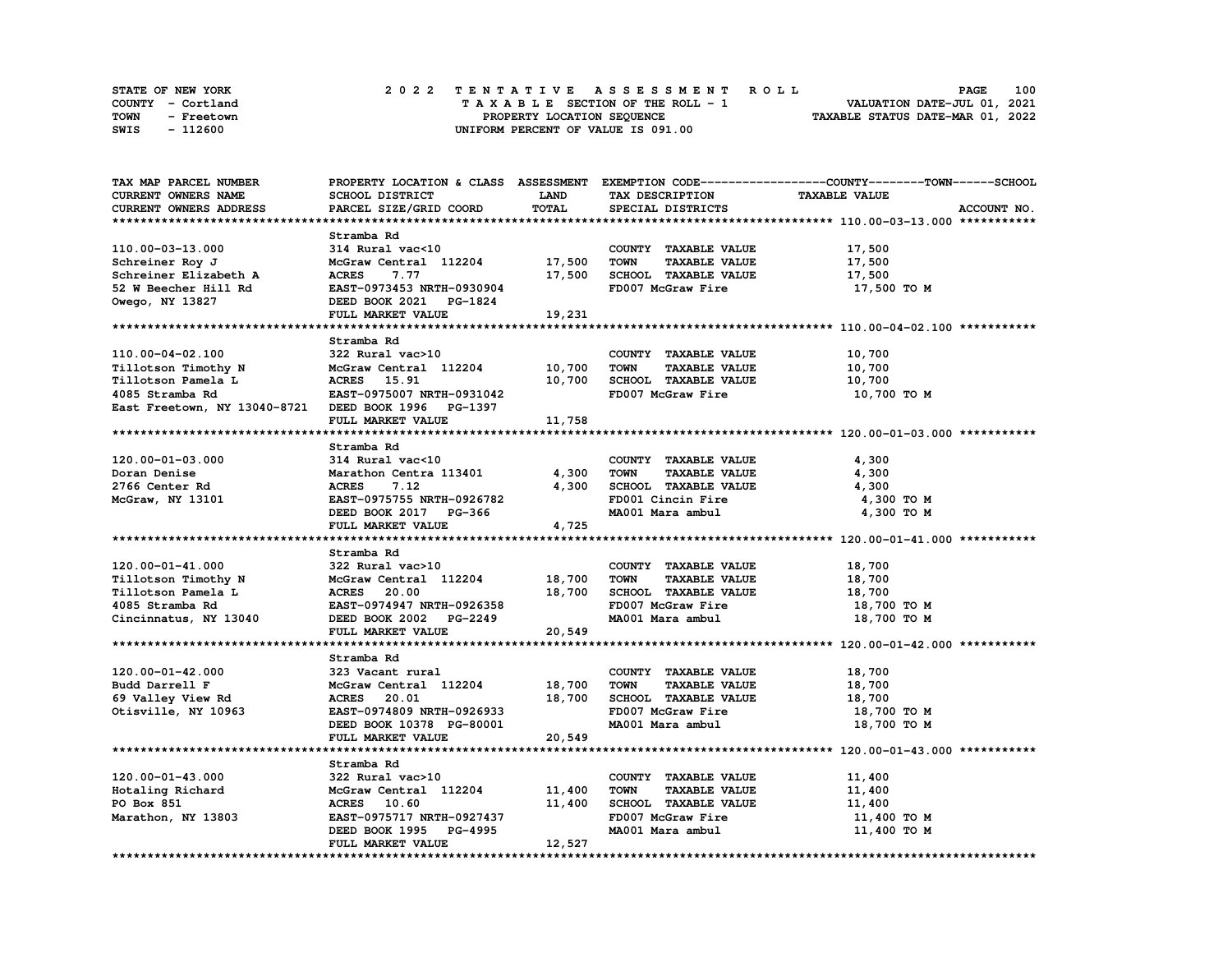|             | STATE OF NEW YORK |  |  |  |  |                                    |  |  |  |  | 2022 TENTATIVE ASSESSMENT ROLL |                                  |  | <b>PAGE</b>                 | 101 |  |
|-------------|-------------------|--|--|--|--|------------------------------------|--|--|--|--|--------------------------------|----------------------------------|--|-----------------------------|-----|--|
|             | COUNTY - Cortland |  |  |  |  | TAXABLE SECTION OF THE ROLL - 1    |  |  |  |  |                                |                                  |  | VALUATION DATE-JUL 01, 2021 |     |  |
| <b>TOWN</b> | - Freetown        |  |  |  |  | PROPERTY LOCATION SEQUENCE         |  |  |  |  |                                | TAXABLE STATUS DATE-MAR 01, 2022 |  |                             |     |  |
| SWIS        | - 112600          |  |  |  |  | UNIFORM PERCENT OF VALUE IS 091.00 |  |  |  |  |                                |                                  |  |                             |     |  |

| TAX MAP PARCEL NUMBER         |                                |             |                                     | PROPERTY LOCATION & CLASS ASSESSMENT EXEMPTION CODE----------------COUNTY-------TOWN------SCHOOL |             |
|-------------------------------|--------------------------------|-------------|-------------------------------------|--------------------------------------------------------------------------------------------------|-------------|
| CURRENT OWNERS NAME           | SCHOOL DISTRICT                | <b>LAND</b> | TAX DESCRIPTION                     | <b>TAXABLE VALUE</b>                                                                             |             |
| <b>CURRENT OWNERS ADDRESS</b> | PARCEL SIZE/GRID COORD         | TOTAL       | SPECIAL DISTRICTS                   |                                                                                                  | ACCOUNT NO. |
|                               |                                |             |                                     |                                                                                                  |             |
|                               | Stramba Rd                     |             |                                     |                                                                                                  |             |
| 120.00-01-44.000              | 322 Rural vac>10               |             | COUNTY TAXABLE VALUE                | 29,000                                                                                           |             |
| Takas Ty                      | McGraw Central 112204 29,000   |             | <b>TOWN</b><br><b>TAXABLE VALUE</b> | 29,000                                                                                           |             |
| Takas Chelena                 | ACRES 17.10                    | 29,000      | SCHOOL TAXABLE VALUE                | 29,000                                                                                           |             |
| 182 Main St                   | EAST-0974664 NRTH-0927426      |             | FD007 McGraw Fire                   | 29,000 TO M                                                                                      |             |
| Kirkwood, NY 13795            | DEED BOOK 2019 PG-3984         |             | MA001 Mara ambul                    | 29,000 TO M                                                                                      |             |
|                               | FULL MARKET VALUE              | 31,868      |                                     |                                                                                                  |             |
|                               |                                |             |                                     |                                                                                                  |             |
|                               | Stramba Rd                     |             |                                     |                                                                                                  |             |
| 120.00-02-02.100              | 312 Vac w/imprv                |             | COUNTY TAXABLE VALUE                | 32,500                                                                                           |             |
| Zering Walter R Jr            | Cincinnatus Cen 112001 24,100  |             | TOWN<br><b>TAXABLE VALUE</b>        | 32,500                                                                                           |             |
| 4206 Stramba Rd               | ACRES 17.93                    | 32,500      | SCHOOL TAXABLE VALUE                | 32,500                                                                                           |             |
| East Freetown, NY 13040-8719  | EAST-0977492 NRTH-0927579      |             | FD007 McGraw Fire                   | 32,500 TO M                                                                                      |             |
|                               | DEED BOOK 349<br>PG-548        |             |                                     |                                                                                                  |             |
|                               | FULL MARKET VALUE              | 35,714      |                                     |                                                                                                  |             |
|                               |                                |             |                                     |                                                                                                  |             |
|                               | Stramba Rd                     |             |                                     |                                                                                                  |             |
| 120.00-04-04.100              | 323 Vacant rural               |             | COUNTY TAXABLE VALUE                | 42,100                                                                                           |             |
| Haunstein Frank               | Cincinnatus Cen 112001 42,100  |             | <b>TAXABLE VALUE</b><br><b>TOWN</b> | 42,100                                                                                           |             |
| 2679 N Wading River Rd        | ACRES 27.93                    | 42,100      | SCHOOL TAXABLE VALUE                | 42,100                                                                                           |             |
| Wading River, NY 11792        | EAST-0979886 NRTH-0928164      |             | FD001 Cincin Fire                   | 42,100 TO M                                                                                      |             |
|                               | <b>PG-187</b><br>DEED BOOK 469 |             |                                     |                                                                                                  |             |
|                               | FULL MARKET VALUE              | 46,264      |                                     |                                                                                                  |             |
|                               |                                |             |                                     |                                                                                                  |             |
|                               | 3887 Stramba Rd                |             |                                     |                                                                                                  |             |
| 110.00-01-08.000              | 312 Vac w/imprv                |             | AG-CEILING 41720                    | 64,702<br>64,702                                                                                 | 64,702      |
| Louie Mon H                   | McGraw Central 112204          | 136,800     | COUNTY TAXABLE VALUE                | 86,998                                                                                           |             |
| Louie Nancy T                 | <b>ACRES</b> 100.30            | 151,700     | TOWN<br><b>TAXABLE VALUE</b>        | 86,998                                                                                           |             |
| 46 Zirkel Ave                 | EAST-0974361 NRTH-0932380      |             | SCHOOL TAXABLE VALUE                | 86,998                                                                                           |             |
| Piscataway, NJ 08854          | DEED BOOK 477<br>$PG-20$       |             | FD007 McGraw Fire                   | 151,700 TO M                                                                                     |             |
|                               | FULL MARKET VALUE              | 166,703     |                                     |                                                                                                  |             |
| MAY BE SUBJECT TO PAYMENT     |                                |             |                                     |                                                                                                  |             |
| UNDER AGDIST LAW TIL 2026     |                                |             |                                     |                                                                                                  |             |
|                               |                                |             |                                     |                                                                                                  |             |
|                               | 3991 Stramba Rd                |             |                                     |                                                                                                  |             |
| 110.00-04-01.000              | 270 Mfg housing                |             | <b>BAS STAR 41854</b>               | $\mathbf{0}$<br>$\mathbf 0$                                                                      | 27,700      |
| Funkhouser Thomas L           | McGraw Central 112204 17,300   |             | COUNTY TAXABLE VALUE                | 27,700                                                                                           |             |
| 3991 Stramba Rd               | <b>ACRES</b><br>3.40           | 27,700      | TOWN<br><b>TAXABLE VALUE</b>        | 27,700                                                                                           |             |
| E Freetown, NY 13040          | EAST-0973883 NRTH-0931428      |             | SCHOOL TAXABLE VALUE                | $\mathbf{0}$                                                                                     |             |
|                               | DEED BOOK 1998 PG-2828         |             | FD007 McGraw Fire                   | 27,700 TO M                                                                                      |             |
|                               | FULL MARKET VALUE              | 30,440      |                                     |                                                                                                  |             |
|                               |                                |             |                                     |                                                                                                  |             |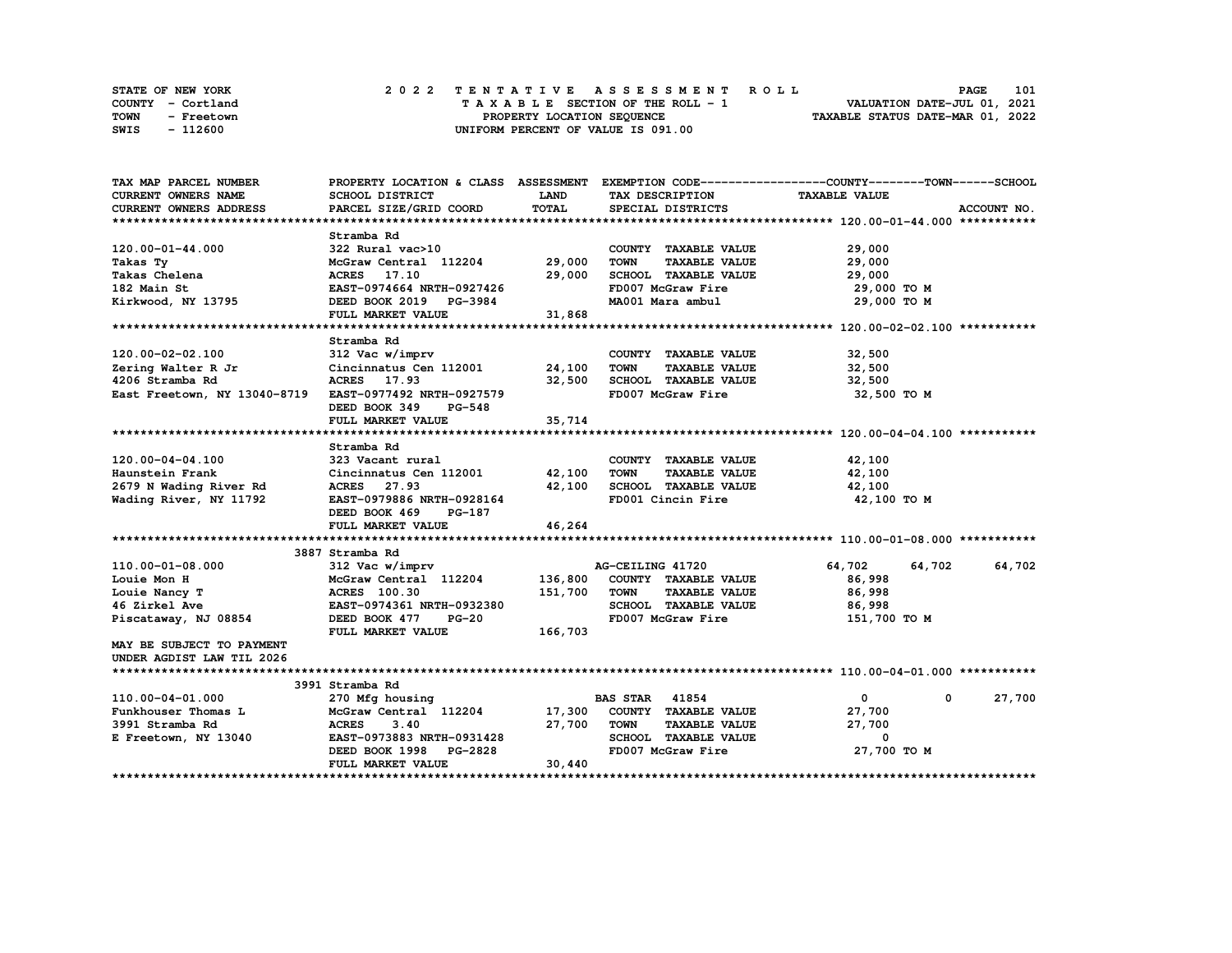| <b>STATE OF NEW YORK</b> | 2022 TENTATIVE ASSESSMENT ROLL          | 102<br><b>PAGE</b>               |
|--------------------------|-----------------------------------------|----------------------------------|
| COUNTY - Cortland        | $T A X A B L E$ SECTION OF THE ROLL - 1 | VALUATION DATE-JUL 01, 2021      |
| TOWN<br>- Freetown       | PROPERTY LOCATION SEOUENCE              | TAXABLE STATUS DATE-MAR 01, 2022 |
| - 112600<br>SWIS         | UNIFORM PERCENT OF VALUE IS 091.00      |                                  |

| TAX MAP PARCEL NUMBER                                                                                                                                                                                                                                  |                                  |              |                                     | PROPERTY LOCATION & CLASS ASSESSMENT EXEMPTION CODE-----------------COUNTY-------TOWN------SCHOOL |             |
|--------------------------------------------------------------------------------------------------------------------------------------------------------------------------------------------------------------------------------------------------------|----------------------------------|--------------|-------------------------------------|---------------------------------------------------------------------------------------------------|-------------|
| <b>CURRENT OWNERS NAME</b>                                                                                                                                                                                                                             | <b>SCHOOL DISTRICT</b>           | <b>LAND</b>  | TAX DESCRIPTION                     | <b>TAXABLE VALUE</b>                                                                              |             |
| CURRENT OWNERS ADDRESS                                                                                                                                                                                                                                 | PARCEL SIZE/GRID COORD           | <b>TOTAL</b> | SPECIAL DISTRICTS                   |                                                                                                   | ACCOUNT NO. |
|                                                                                                                                                                                                                                                        |                                  |              |                                     |                                                                                                   |             |
|                                                                                                                                                                                                                                                        | 3997 Stramba Rd                  |              |                                     |                                                                                                   |             |
| 110.00-04-06.000                                                                                                                                                                                                                                       | 270 Mfg housing                  |              | <b>BAS STAR 41854</b>               | $\mathbf{0}$<br>0                                                                                 | 25,000      |
|                                                                                                                                                                                                                                                        |                                  |              |                                     |                                                                                                   |             |
|                                                                                                                                                                                                                                                        | McGraw Central 112204 14,500     |              | COUNTY TAXABLE VALUE                | 25,000                                                                                            |             |
|                                                                                                                                                                                                                                                        |                                  | 25,000       | <b>TAXABLE VALUE</b><br>TOWN        | 25,000                                                                                            |             |
|                                                                                                                                                                                                                                                        |                                  |              | SCHOOL TAXABLE VALUE                | 0                                                                                                 |             |
| Hammond John McGraw Central 112204 14,500<br>Hammond Wendi ACRES 2.01 25,000<br>3997 Stramba Rd EAST-0974089 NRTH-0931216<br>E Freetown, NY 13040-8722 DEED BOOK 1995 PG-4412                                                                          |                                  |              | FD007 McGraw Fire                   | 25,000 TO M                                                                                       |             |
|                                                                                                                                                                                                                                                        | FULL MARKET VALUE                | 27,473       |                                     |                                                                                                   |             |
|                                                                                                                                                                                                                                                        |                                  |              |                                     |                                                                                                   |             |
|                                                                                                                                                                                                                                                        | 4055 Stramba Rd                  |              |                                     |                                                                                                   |             |
| 110.00-04-04.000                                                                                                                                                                                                                                       | 210 1 Family Res                 |              | <b>BAS STAR</b> 41854               | $\mathbf{0}$<br>0                                                                                 | 30,000      |
| Rainbow Diana Sherman                                                                                                                                                                                                                                  | McGraw Central 112204            | 20,800       | COUNTY TAXABLE VALUE                | 64,000                                                                                            |             |
| Rainbow Kenneth                                                                                                                                                                                                                                        | <b>ACRES</b><br>5.17             | 64,000       | <b>TAXABLE VALUE</b><br>TOWN        | 64,000                                                                                            |             |
| 4055 Stramba Rd                                                                                                                                                                                                                                        | EAST-0974737 NRTH-0930865        |              | SCHOOL TAXABLE VALUE                | 34,000                                                                                            |             |
| East Freetown, NY 13040-8721 DEED BOOK 1995 PG-4168                                                                                                                                                                                                    |                                  |              | FD007 McGraw Fire                   | 64,000 TO M                                                                                       |             |
|                                                                                                                                                                                                                                                        | FULL MARKET VALUE                | 70,330       |                                     |                                                                                                   |             |
|                                                                                                                                                                                                                                                        |                                  |              |                                     |                                                                                                   |             |
|                                                                                                                                                                                                                                                        |                                  |              |                                     |                                                                                                   |             |
|                                                                                                                                                                                                                                                        | 4056 Stramba Rd                  |              |                                     |                                                                                                   |             |
| 110.00-03-10.000                                                                                                                                                                                                                                       | 210 1 Family Res                 |              | COUNTY TAXABLE VALUE                | 140,000                                                                                           |             |
| Brush Robert M                                                                                                                                                                                                                                         | McGraw Central 112204 25,600     |              | <b>TOWN</b><br><b>TAXABLE VALUE</b> | 140,000                                                                                           |             |
| 4056 Stramba Rd                                                                                                                                                                                                                                        | <b>ACRES</b><br>7.86 BANKCORELOG | 140,000      | SCHOOL TAXABLE VALUE                | 140,000                                                                                           |             |
| Cincinnatus, NY 13040 EAST-0974221 NRTH-0930145                                                                                                                                                                                                        |                                  |              | FD007 McGraw Fire                   | 140,000 TO M                                                                                      |             |
|                                                                                                                                                                                                                                                        | DEED BOOK 2021 PG-3162           |              |                                     |                                                                                                   |             |
|                                                                                                                                                                                                                                                        | FULL MARKET VALUE                | 153,846      |                                     |                                                                                                   |             |
|                                                                                                                                                                                                                                                        |                                  |              |                                     |                                                                                                   |             |
|                                                                                                                                                                                                                                                        | 4059 Stramba Rd                  |              |                                     |                                                                                                   |             |
| 110.00-04-03.000                                                                                                                                                                                                                                       | 210 1 Family Res                 |              | COUNTY TAXABLE VALUE                | 32,800                                                                                            |             |
| Allen Trust Arthur A McGraw Central 112204<br>Allen Trust Sondra C ACRES 5.35<br>2827 Route 26 Rd EAST-0974934 NRTH-0930605                                                                                                                            | McGraw Central 112204 21,200     |              | <b>TOWN</b><br><b>TAXABLE VALUE</b> | 32,800                                                                                            |             |
|                                                                                                                                                                                                                                                        |                                  |              | 32,800 SCHOOL TAXABLE VALUE         | 32,800                                                                                            |             |
|                                                                                                                                                                                                                                                        |                                  |              | FD007 McGraw Fire                   | 32,800 TO M                                                                                       |             |
| 2827 Route 26 Rd<br>Cincinnatus, NY 13040 DEED BOOK 2018 PG-4804                                                                                                                                                                                       |                                  |              |                                     |                                                                                                   |             |
|                                                                                                                                                                                                                                                        | FULL MARKET VALUE                | 36,044       |                                     |                                                                                                   |             |
|                                                                                                                                                                                                                                                        |                                  |              |                                     |                                                                                                   |             |
|                                                                                                                                                                                                                                                        |                                  |              |                                     |                                                                                                   |             |
|                                                                                                                                                                                                                                                        | 4062 Stramba Rd                  |              |                                     |                                                                                                   |             |
| 110.00-03-14.100                                                                                                                                                                                                                                       | 260 Seasonal res                 |              | COUNTY TAXABLE VALUE                | 21,400                                                                                            |             |
| Wood Joseph P                                                                                                                                                                                                                                          | McGraw Central 112204            | 10,600       | <b>TOWN</b><br><b>TAXABLE VALUE</b> | 21,400                                                                                            |             |
| 2862 Joe Woods Camp Rd<br>Cincinnatus, NY 13040                                                                                                                                                                                                        | ACRES 15.51                      | 21,400       | SCHOOL TAXABLE VALUE                | 21,400                                                                                            |             |
| Cincinnatus, NY 13040                                                                                                                                                                                                                                  | EAST-0973745 NRTH-0928483        |              | FD007 McGraw Fire                   | 21,400 TO M                                                                                       |             |
|                                                                                                                                                                                                                                                        | DEED BOOK 10418 PG-16001         |              |                                     |                                                                                                   |             |
|                                                                                                                                                                                                                                                        | FULL MARKET VALUE                | 23,516       |                                     |                                                                                                   |             |
|                                                                                                                                                                                                                                                        |                                  |              |                                     |                                                                                                   |             |
|                                                                                                                                                                                                                                                        | 4062 Stramba Rd                  |              |                                     |                                                                                                   |             |
| 110.00-03-18.000                                                                                                                                                                                                                                       | 312 Vac w/imprv                  |              | COUNTY TAXABLE VALUE                | 22,400                                                                                            |             |
|                                                                                                                                                                                                                                                        |                                  |              | <b>TAXABLE VALUE</b><br><b>TOWN</b> | 22,400                                                                                            |             |
|                                                                                                                                                                                                                                                        |                                  |              | SCHOOL TAXABLE VALUE                | 22,400                                                                                            |             |
|                                                                                                                                                                                                                                                        |                                  |              | FD007 McGraw Fire                   |                                                                                                   |             |
|                                                                                                                                                                                                                                                        |                                  |              |                                     | 22,400 TO M                                                                                       |             |
| Wood Joseph P<br>Schoneman Penny L<br>Schoneman Penny L<br>4132 Route 41<br>McGraw, NY 13101<br>McGraw, NY 13101<br>McGraw, NY 13101<br>McGraw, NY 13101<br>McGraw, NY 13101<br>McGraw, NY 13101<br>McGraw, NY 13101<br>McGraw, NY 13101<br>McGraw, NY |                                  |              |                                     |                                                                                                   |             |
|                                                                                                                                                                                                                                                        | FULL MARKET VALUE                | 24,615       |                                     |                                                                                                   |             |
|                                                                                                                                                                                                                                                        |                                  |              |                                     |                                                                                                   |             |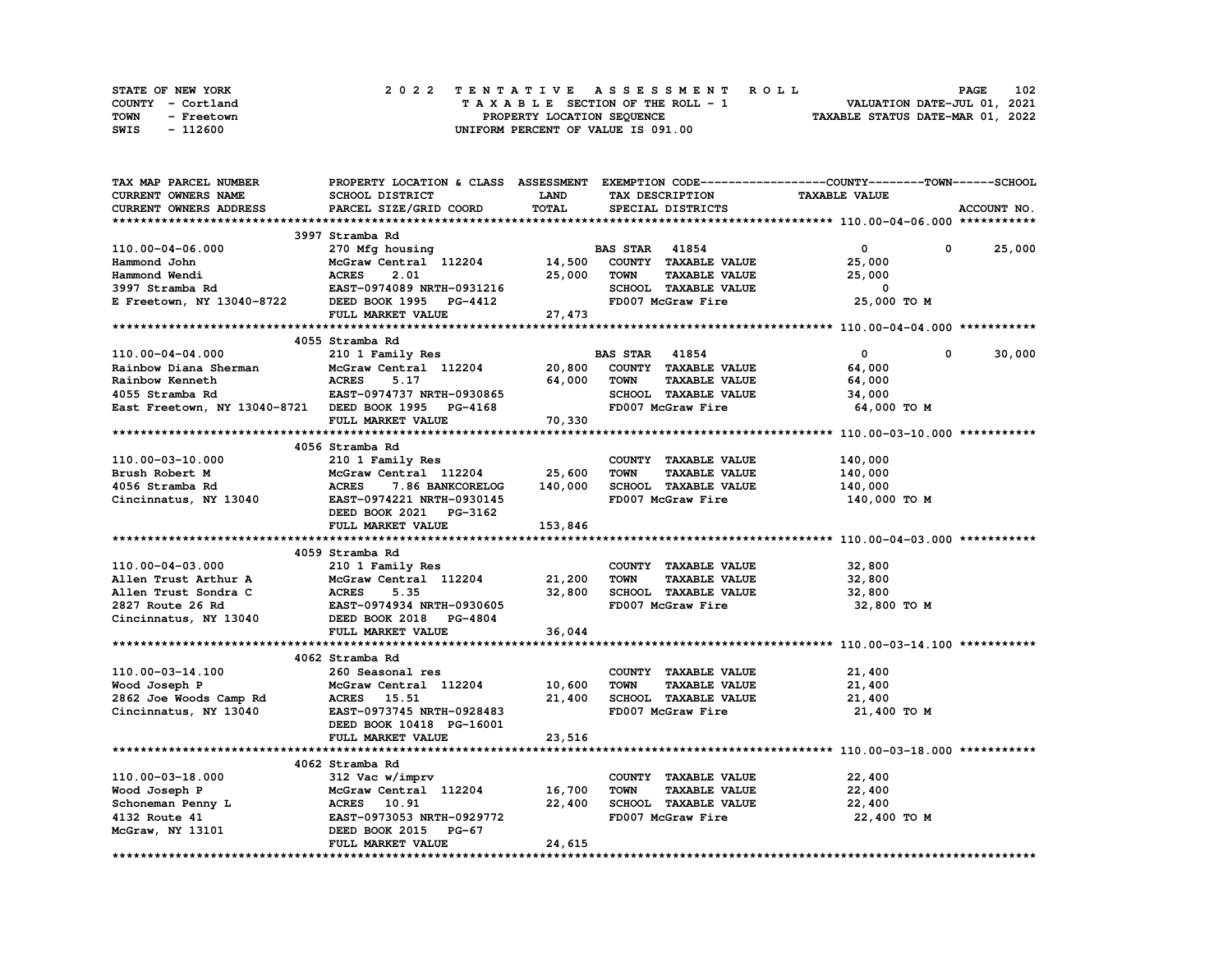| STATE OF NEW YORK  | 2022 TENTATIVE ASSESSMENT ROLL          | 103<br><b>PAGE</b>               |
|--------------------|-----------------------------------------|----------------------------------|
| COUNTY - Cortland  | $T A X A B L E$ SECTION OF THE ROLL - 1 | VALUATION DATE-JUL 01, 2021      |
| TOWN<br>- Freetown | PROPERTY LOCATION SEQUENCE              | TAXABLE STATUS DATE-MAR 01, 2022 |
| - 112600<br>SWIS   | UNIFORM PERCENT OF VALUE IS 091.00      |                                  |

| PROPERTY LOCATION & CLASS ASSESSMENT                                      |                                                                                                                                                                                                                                                                                                                                                                                                                                                                                                                                     |                                                                            |                                                                                                                                  | EXEMPTION CODE-----------------COUNTY-------TOWN-----SCHOOL                                                                                                                                                                                                                                                                                                                                                                                                                                                                 |                                                                                                                                                                                            |
|---------------------------------------------------------------------------|-------------------------------------------------------------------------------------------------------------------------------------------------------------------------------------------------------------------------------------------------------------------------------------------------------------------------------------------------------------------------------------------------------------------------------------------------------------------------------------------------------------------------------------|----------------------------------------------------------------------------|----------------------------------------------------------------------------------------------------------------------------------|-----------------------------------------------------------------------------------------------------------------------------------------------------------------------------------------------------------------------------------------------------------------------------------------------------------------------------------------------------------------------------------------------------------------------------------------------------------------------------------------------------------------------------|--------------------------------------------------------------------------------------------------------------------------------------------------------------------------------------------|
| SCHOOL DISTRICT                                                           |                                                                                                                                                                                                                                                                                                                                                                                                                                                                                                                                     |                                                                            |                                                                                                                                  | <b>TAXABLE VALUE</b>                                                                                                                                                                                                                                                                                                                                                                                                                                                                                                        |                                                                                                                                                                                            |
| PARCEL SIZE/GRID COORD                                                    |                                                                                                                                                                                                                                                                                                                                                                                                                                                                                                                                     |                                                                            |                                                                                                                                  |                                                                                                                                                                                                                                                                                                                                                                                                                                                                                                                             | ACCOUNT NO.                                                                                                                                                                                |
|                                                                           |                                                                                                                                                                                                                                                                                                                                                                                                                                                                                                                                     |                                                                            |                                                                                                                                  |                                                                                                                                                                                                                                                                                                                                                                                                                                                                                                                             |                                                                                                                                                                                            |
|                                                                           |                                                                                                                                                                                                                                                                                                                                                                                                                                                                                                                                     |                                                                            |                                                                                                                                  |                                                                                                                                                                                                                                                                                                                                                                                                                                                                                                                             |                                                                                                                                                                                            |
| 210 1 Family Res                                                          |                                                                                                                                                                                                                                                                                                                                                                                                                                                                                                                                     |                                                                            |                                                                                                                                  | $\mathbf 0$<br>0                                                                                                                                                                                                                                                                                                                                                                                                                                                                                                            | 30,000                                                                                                                                                                                     |
| McGraw Central 112204                                                     |                                                                                                                                                                                                                                                                                                                                                                                                                                                                                                                                     |                                                                            |                                                                                                                                  | 84,400                                                                                                                                                                                                                                                                                                                                                                                                                                                                                                                      |                                                                                                                                                                                            |
| <b>ACRES</b>                                                              |                                                                                                                                                                                                                                                                                                                                                                                                                                                                                                                                     | <b>TOWN</b>                                                                |                                                                                                                                  |                                                                                                                                                                                                                                                                                                                                                                                                                                                                                                                             |                                                                                                                                                                                            |
|                                                                           |                                                                                                                                                                                                                                                                                                                                                                                                                                                                                                                                     |                                                                            |                                                                                                                                  |                                                                                                                                                                                                                                                                                                                                                                                                                                                                                                                             |                                                                                                                                                                                            |
|                                                                           |                                                                                                                                                                                                                                                                                                                                                                                                                                                                                                                                     |                                                                            |                                                                                                                                  |                                                                                                                                                                                                                                                                                                                                                                                                                                                                                                                             |                                                                                                                                                                                            |
|                                                                           |                                                                                                                                                                                                                                                                                                                                                                                                                                                                                                                                     |                                                                            |                                                                                                                                  |                                                                                                                                                                                                                                                                                                                                                                                                                                                                                                                             |                                                                                                                                                                                            |
|                                                                           |                                                                                                                                                                                                                                                                                                                                                                                                                                                                                                                                     |                                                                            |                                                                                                                                  |                                                                                                                                                                                                                                                                                                                                                                                                                                                                                                                             |                                                                                                                                                                                            |
|                                                                           |                                                                                                                                                                                                                                                                                                                                                                                                                                                                                                                                     |                                                                            |                                                                                                                                  |                                                                                                                                                                                                                                                                                                                                                                                                                                                                                                                             |                                                                                                                                                                                            |
|                                                                           |                                                                                                                                                                                                                                                                                                                                                                                                                                                                                                                                     |                                                                            |                                                                                                                                  |                                                                                                                                                                                                                                                                                                                                                                                                                                                                                                                             |                                                                                                                                                                                            |
|                                                                           |                                                                                                                                                                                                                                                                                                                                                                                                                                                                                                                                     |                                                                            |                                                                                                                                  |                                                                                                                                                                                                                                                                                                                                                                                                                                                                                                                             |                                                                                                                                                                                            |
|                                                                           |                                                                                                                                                                                                                                                                                                                                                                                                                                                                                                                                     |                                                                            |                                                                                                                                  |                                                                                                                                                                                                                                                                                                                                                                                                                                                                                                                             |                                                                                                                                                                                            |
|                                                                           |                                                                                                                                                                                                                                                                                                                                                                                                                                                                                                                                     |                                                                            |                                                                                                                                  |                                                                                                                                                                                                                                                                                                                                                                                                                                                                                                                             |                                                                                                                                                                                            |
|                                                                           |                                                                                                                                                                                                                                                                                                                                                                                                                                                                                                                                     |                                                                            |                                                                                                                                  |                                                                                                                                                                                                                                                                                                                                                                                                                                                                                                                             |                                                                                                                                                                                            |
|                                                                           |                                                                                                                                                                                                                                                                                                                                                                                                                                                                                                                                     |                                                                            |                                                                                                                                  |                                                                                                                                                                                                                                                                                                                                                                                                                                                                                                                             |                                                                                                                                                                                            |
|                                                                           |                                                                                                                                                                                                                                                                                                                                                                                                                                                                                                                                     |                                                                            |                                                                                                                                  |                                                                                                                                                                                                                                                                                                                                                                                                                                                                                                                             |                                                                                                                                                                                            |
|                                                                           |                                                                                                                                                                                                                                                                                                                                                                                                                                                                                                                                     |                                                                            |                                                                                                                                  |                                                                                                                                                                                                                                                                                                                                                                                                                                                                                                                             |                                                                                                                                                                                            |
|                                                                           |                                                                                                                                                                                                                                                                                                                                                                                                                                                                                                                                     |                                                                            |                                                                                                                                  |                                                                                                                                                                                                                                                                                                                                                                                                                                                                                                                             |                                                                                                                                                                                            |
|                                                                           |                                                                                                                                                                                                                                                                                                                                                                                                                                                                                                                                     |                                                                            |                                                                                                                                  |                                                                                                                                                                                                                                                                                                                                                                                                                                                                                                                             | 30,000                                                                                                                                                                                     |
|                                                                           |                                                                                                                                                                                                                                                                                                                                                                                                                                                                                                                                     |                                                                            |                                                                                                                                  |                                                                                                                                                                                                                                                                                                                                                                                                                                                                                                                             |                                                                                                                                                                                            |
|                                                                           |                                                                                                                                                                                                                                                                                                                                                                                                                                                                                                                                     |                                                                            |                                                                                                                                  |                                                                                                                                                                                                                                                                                                                                                                                                                                                                                                                             |                                                                                                                                                                                            |
|                                                                           |                                                                                                                                                                                                                                                                                                                                                                                                                                                                                                                                     |                                                                            |                                                                                                                                  |                                                                                                                                                                                                                                                                                                                                                                                                                                                                                                                             |                                                                                                                                                                                            |
|                                                                           |                                                                                                                                                                                                                                                                                                                                                                                                                                                                                                                                     |                                                                            |                                                                                                                                  |                                                                                                                                                                                                                                                                                                                                                                                                                                                                                                                             |                                                                                                                                                                                            |
|                                                                           |                                                                                                                                                                                                                                                                                                                                                                                                                                                                                                                                     |                                                                            |                                                                                                                                  |                                                                                                                                                                                                                                                                                                                                                                                                                                                                                                                             |                                                                                                                                                                                            |
|                                                                           |                                                                                                                                                                                                                                                                                                                                                                                                                                                                                                                                     |                                                                            |                                                                                                                                  |                                                                                                                                                                                                                                                                                                                                                                                                                                                                                                                             |                                                                                                                                                                                            |
|                                                                           |                                                                                                                                                                                                                                                                                                                                                                                                                                                                                                                                     |                                                                            |                                                                                                                                  |                                                                                                                                                                                                                                                                                                                                                                                                                                                                                                                             |                                                                                                                                                                                            |
|                                                                           |                                                                                                                                                                                                                                                                                                                                                                                                                                                                                                                                     |                                                                            |                                                                                                                                  |                                                                                                                                                                                                                                                                                                                                                                                                                                                                                                                             | 30,000                                                                                                                                                                                     |
| McGraw Central 112204                                                     |                                                                                                                                                                                                                                                                                                                                                                                                                                                                                                                                     |                                                                            |                                                                                                                                  | 32,200                                                                                                                                                                                                                                                                                                                                                                                                                                                                                                                      |                                                                                                                                                                                            |
| <b>ACRES</b><br>5.75                                                      |                                                                                                                                                                                                                                                                                                                                                                                                                                                                                                                                     | <b>TOWN</b>                                                                | <b>TAXABLE VALUE</b>                                                                                                             | 32,200                                                                                                                                                                                                                                                                                                                                                                                                                                                                                                                      |                                                                                                                                                                                            |
| EAST-0975197 NRTH-0929426                                                 |                                                                                                                                                                                                                                                                                                                                                                                                                                                                                                                                     |                                                                            |                                                                                                                                  | 2,200                                                                                                                                                                                                                                                                                                                                                                                                                                                                                                                       |                                                                                                                                                                                            |
| DEED BOOK 2010 PG-1338                                                    |                                                                                                                                                                                                                                                                                                                                                                                                                                                                                                                                     |                                                                            |                                                                                                                                  | 32,200 TO M                                                                                                                                                                                                                                                                                                                                                                                                                                                                                                                 |                                                                                                                                                                                            |
| FULL MARKET VALUE                                                         | 35,385                                                                                                                                                                                                                                                                                                                                                                                                                                                                                                                              |                                                                            |                                                                                                                                  |                                                                                                                                                                                                                                                                                                                                                                                                                                                                                                                             |                                                                                                                                                                                            |
|                                                                           |                                                                                                                                                                                                                                                                                                                                                                                                                                                                                                                                     |                                                                            |                                                                                                                                  |                                                                                                                                                                                                                                                                                                                                                                                                                                                                                                                             |                                                                                                                                                                                            |
|                                                                           |                                                                                                                                                                                                                                                                                                                                                                                                                                                                                                                                     |                                                                            |                                                                                                                                  |                                                                                                                                                                                                                                                                                                                                                                                                                                                                                                                             |                                                                                                                                                                                            |
| 322 Rural vac>10                                                          |                                                                                                                                                                                                                                                                                                                                                                                                                                                                                                                                     |                                                                            |                                                                                                                                  | 30,100                                                                                                                                                                                                                                                                                                                                                                                                                                                                                                                      |                                                                                                                                                                                            |
|                                                                           |                                                                                                                                                                                                                                                                                                                                                                                                                                                                                                                                     |                                                                            |                                                                                                                                  | 30,100                                                                                                                                                                                                                                                                                                                                                                                                                                                                                                                      |                                                                                                                                                                                            |
|                                                                           |                                                                                                                                                                                                                                                                                                                                                                                                                                                                                                                                     |                                                                            |                                                                                                                                  |                                                                                                                                                                                                                                                                                                                                                                                                                                                                                                                             |                                                                                                                                                                                            |
|                                                                           |                                                                                                                                                                                                                                                                                                                                                                                                                                                                                                                                     |                                                                            |                                                                                                                                  |                                                                                                                                                                                                                                                                                                                                                                                                                                                                                                                             |                                                                                                                                                                                            |
| <b>ACRES</b><br>20.00                                                     | 30,100                                                                                                                                                                                                                                                                                                                                                                                                                                                                                                                              |                                                                            | SCHOOL TAXABLE VALUE                                                                                                             | 30,100                                                                                                                                                                                                                                                                                                                                                                                                                                                                                                                      |                                                                                                                                                                                            |
| EAST-0974816 NRTH-0928082                                                 |                                                                                                                                                                                                                                                                                                                                                                                                                                                                                                                                     |                                                                            | FD007 McGraw Fire                                                                                                                | 30,100 TO M                                                                                                                                                                                                                                                                                                                                                                                                                                                                                                                 |                                                                                                                                                                                            |
| DEED BOOK 10353 PG-63001                                                  |                                                                                                                                                                                                                                                                                                                                                                                                                                                                                                                                     |                                                                            |                                                                                                                                  |                                                                                                                                                                                                                                                                                                                                                                                                                                                                                                                             |                                                                                                                                                                                            |
| FULL MARKET VALUE                                                         | 33,077                                                                                                                                                                                                                                                                                                                                                                                                                                                                                                                              |                                                                            |                                                                                                                                  |                                                                                                                                                                                                                                                                                                                                                                                                                                                                                                                             |                                                                                                                                                                                            |
|                                                                           |                                                                                                                                                                                                                                                                                                                                                                                                                                                                                                                                     |                                                                            |                                                                                                                                  |                                                                                                                                                                                                                                                                                                                                                                                                                                                                                                                             |                                                                                                                                                                                            |
| 4206 Stramba Rd                                                           |                                                                                                                                                                                                                                                                                                                                                                                                                                                                                                                                     |                                                                            |                                                                                                                                  |                                                                                                                                                                                                                                                                                                                                                                                                                                                                                                                             |                                                                                                                                                                                            |
| 210 1 Family Res                                                          |                                                                                                                                                                                                                                                                                                                                                                                                                                                                                                                                     | <b>BAS STAR</b> 41854                                                      |                                                                                                                                  | $\mathbf 0$<br>$\mathbf{0}$                                                                                                                                                                                                                                                                                                                                                                                                                                                                                                 | 30,000                                                                                                                                                                                     |
| Cincinnatus Cen 112001                                                    | 12,500                                                                                                                                                                                                                                                                                                                                                                                                                                                                                                                              |                                                                            | COUNTY TAXABLE VALUE                                                                                                             | 96,100                                                                                                                                                                                                                                                                                                                                                                                                                                                                                                                      |                                                                                                                                                                                            |
| <b>ACRES</b><br>1.00                                                      | 96,100                                                                                                                                                                                                                                                                                                                                                                                                                                                                                                                              | <b>TOWN</b>                                                                | <b>TAXABLE VALUE</b>                                                                                                             | 96,100                                                                                                                                                                                                                                                                                                                                                                                                                                                                                                                      |                                                                                                                                                                                            |
| EAST-0977336 NRTH-0928495                                                 |                                                                                                                                                                                                                                                                                                                                                                                                                                                                                                                                     |                                                                            | SCHOOL TAXABLE VALUE                                                                                                             | 66,100                                                                                                                                                                                                                                                                                                                                                                                                                                                                                                                      |                                                                                                                                                                                            |
| East Freetown, NY 13040-8719 DEED BOOK 408<br>PG-299<br>FULL MARKET VALUE | 105,604                                                                                                                                                                                                                                                                                                                                                                                                                                                                                                                             |                                                                            | FD007 McGraw Fire                                                                                                                | 96,100 TO M                                                                                                                                                                                                                                                                                                                                                                                                                                                                                                                 |                                                                                                                                                                                            |
|                                                                           | 4068 Stramba Rd<br>9.28 BANKCORELOG<br>EAST-0974431 NRTH-0929875<br>DEED BOOK 2020 PG-2431<br>FULL MARKET VALUE<br>4084 Stramba Rd<br>271 Mfg housings<br>McGraw Central 112204<br>ACRES 16.70<br>EAST-0974674 NRTH-0929473<br>DEED BOOK 2017 PG-1811<br>FULL MARKET VALUE<br>4085 Stramba Rd<br>280 Res Multiple<br>McGraw Central 112204<br><b>ACRES</b> 104.00<br>EAST-0975791 NRTH-0930106<br>East Freetown, NY 13040-8721 DEED BOOK 1998 PG-5883<br>FULL MARKET VALUE<br>4088 Stramba Rd<br>270 Mfg housing<br>4096 Stramba Rd | LAND<br>TOTAL<br>84,400<br>92,747<br>36,900<br>61,200<br>67,253<br>232,857 | 27,200<br><b>TOWN</b><br>141,300<br>211,900<br><b>TOWN</b><br>22,000<br>32,200<br>McGraw Central 112204<br>30,100<br><b>TOWN</b> | TAX DESCRIPTION<br>SPECIAL DISTRICTS<br><b>BAS STAR 41854</b><br>COUNTY TAXABLE VALUE<br><b>TAXABLE VALUE</b><br>SCHOOL TAXABLE VALUE<br>FD007 McGraw Fire<br>COUNTY TAXABLE VALUE<br><b>TAXABLE VALUE</b><br>SCHOOL TAXABLE VALUE<br>FD007 McGraw Fire<br><b>BAS STAR 41854</b><br>COUNTY TAXABLE VALUE<br><b>TAXABLE VALUE</b><br>SCHOOL TAXABLE VALUE<br>FD007 McGraw Fire<br><b>BAS STAR 41854</b><br>COUNTY TAXABLE VALUE<br>SCHOOL TAXABLE VALUE<br>FD007 McGraw Fire<br>COUNTY TAXABLE VALUE<br><b>TAXABLE VALUE</b> | 84,400<br>54,400<br>84,400 TO M<br>61,200<br>61,200<br>61,200<br>61,200 TO M<br>$\mathbf 0$<br>$\mathbf{0}$<br>211,900<br>211,900<br>181,900<br>211,900 то м<br>$\mathbf{0}$<br>$^{\circ}$ |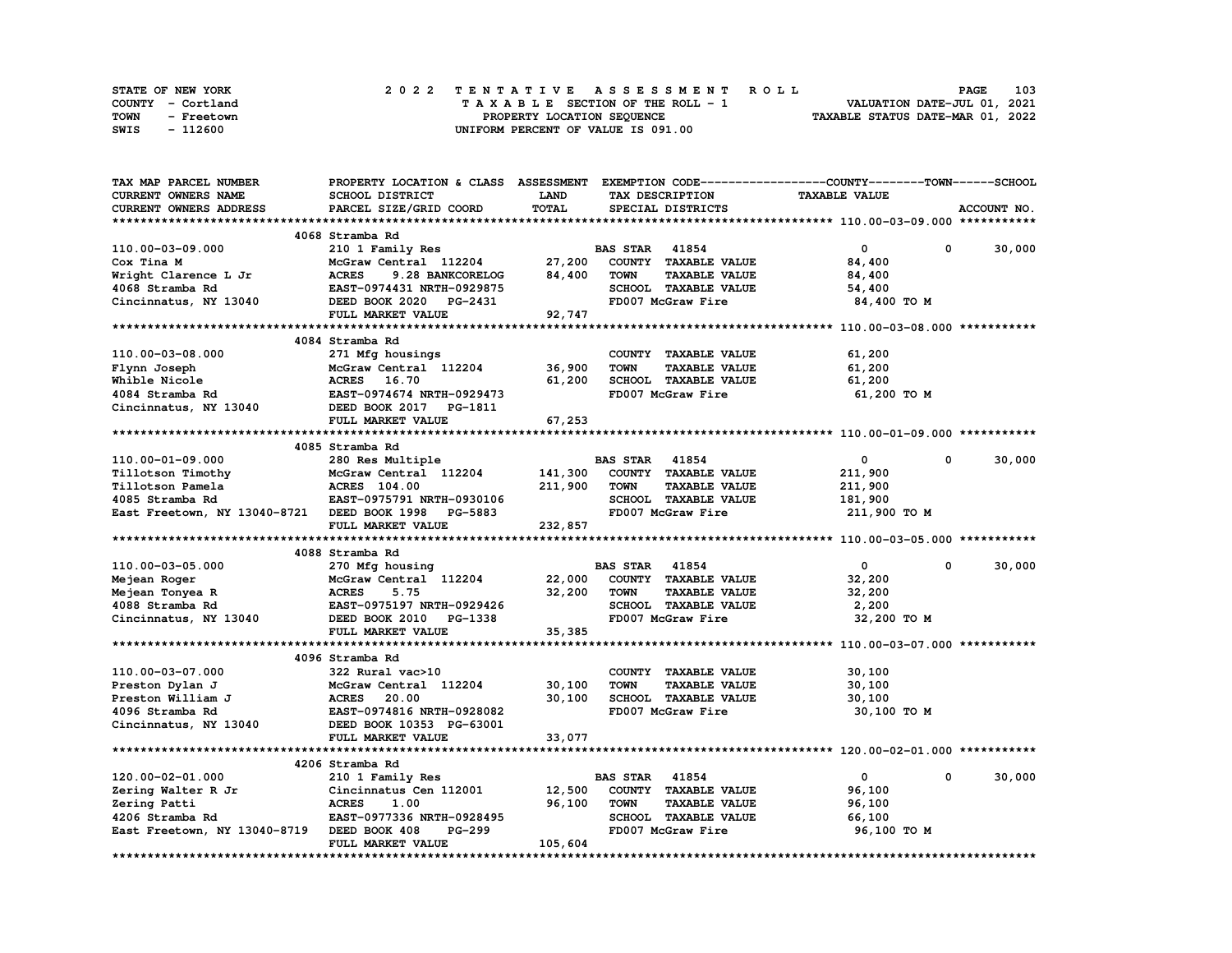| <b>STATE OF NEW YORK</b> | 2022 TENTATIVE ASSESSMENT ROLL     | 104<br><b>PAGE</b>               |
|--------------------------|------------------------------------|----------------------------------|
| COUNTY - Cortland        | TAXABLE SECTION OF THE ROLL - 1    | VALUATION DATE-JUL 01, 2021      |
| TOWN<br>- Freetown       | PROPERTY LOCATION SEQUENCE         | TAXABLE STATUS DATE-MAR 01, 2022 |
| - 112600<br>SWIS         | UNIFORM PERCENT OF VALUE IS 091.00 |                                  |

| <b>TAX MAP PARCEL NUMBER</b>                               |                                                                       |             |                                     | PROPERTY LOCATION & CLASS ASSESSMENT EXEMPTION CODE----------------COUNTY-------TOWN------SCHOOL |
|------------------------------------------------------------|-----------------------------------------------------------------------|-------------|-------------------------------------|--------------------------------------------------------------------------------------------------|
| CURRENT OWNERS NAME                                        | SCHOOL DISTRICT                                                       | <b>LAND</b> | TAX DESCRIPTION                     | <b>TAXABLE VALUE</b>                                                                             |
| <b>CURRENT OWNERS ADDRESS</b>                              | PARCEL SIZE/GRID COORD                                                | TOTAL       | SPECIAL DISTRICTS                   | ACCOUNT NO.                                                                                      |
|                                                            |                                                                       |             |                                     |                                                                                                  |
|                                                            | 4219 Stramba Rd                                                       |             |                                     |                                                                                                  |
| 110.00-01-15.000                                           | 210 1 Family Res                                                      |             | <b>BAS STAR 41854</b>               | $\mathbf{0}$<br>$\mathbf{0}$<br>30,000                                                           |
| Sutton Glen                                                |                                                                       |             | COUNTY TAXABLE VALUE                | 80,000                                                                                           |
| Sutton Pamela                                              | $Cincinnatus$ Cen 112001 22,900<br>ACRES 6.21 BANKCORELOG 80,000      |             | TOWN<br><b>TAXABLE VALUE</b>        | 80,000                                                                                           |
|                                                            |                                                                       |             | SCHOOL TAXABLE VALUE                | 50,000                                                                                           |
|                                                            |                                                                       |             | FD007 McGraw Fire                   | 80,000 TO M                                                                                      |
|                                                            |                                                                       |             |                                     |                                                                                                  |
|                                                            | <b>FULL MARKET VALUE</b>                                              | 87,912      |                                     |                                                                                                  |
|                                                            |                                                                       |             |                                     |                                                                                                  |
|                                                            | 4220 Stramba Rd                                                       |             |                                     |                                                                                                  |
| 120.00-04-01.000                                           | 240 Rural res                                                         |             | COUNTY TAXABLE VALUE                | 123,900                                                                                          |
| Woodward Wade W                                            | Cincinnatus Cen 112001                                                | 40,100      | <b>TOWN</b><br><b>TAXABLE VALUE</b> | 123,900                                                                                          |
| Woodward Crystal Whitney L ACRES 20.00 BANKCORELOG         |                                                                       | 123,900     | SCHOOL TAXABLE VALUE                | 123,900                                                                                          |
| 4220 Stramba Rd<br>Freetown, NY 13040                      | EAST-0977913 NRTH-0927483<br>DEED BOOK 2018 PG-3699                   |             | FD007 McGraw Fire                   | 123,900 то м                                                                                     |
|                                                            |                                                                       |             |                                     |                                                                                                  |
|                                                            | FULL MARKET VALUE                                                     | 136, 154    |                                     |                                                                                                  |
|                                                            |                                                                       |             |                                     |                                                                                                  |
|                                                            | 4270 Stramba Rd                                                       |             |                                     |                                                                                                  |
| $120.00 - 04 - 02.000$                                     | 260 Seasonal res                                                      |             | COUNTY TAXABLE VALUE                | 63,200                                                                                           |
|                                                            | Cincinnatus Cen 112001 18,900                                         |             | <b>TOWN</b><br><b>TAXABLE VALUE</b> | 63,200                                                                                           |
| Smith Stephen L<br>82 Pendleton St                         | ACRES 4.20                                                            | 63,200      | SCHOOL TAXABLE VALUE                | 63,200                                                                                           |
| Cortland, NY 13045-3024 EAST-0978489 NRTH-0927994          |                                                                       |             | FD007 McGraw Fire                   | 63,200 TO M                                                                                      |
|                                                            | DEED BOOK 564<br><b>PG-47</b>                                         |             |                                     |                                                                                                  |
|                                                            |                                                                       | 69,451      |                                     |                                                                                                  |
|                                                            | FULL MARKET VALUE                                                     |             |                                     |                                                                                                  |
|                                                            |                                                                       |             |                                     |                                                                                                  |
|                                                            | 4296 Stramba Rd                                                       |             |                                     |                                                                                                  |
| 120.00-04-03.000                                           | 323 Vacant rural                                                      |             | COUNTY TAXABLE VALUE                | 51,400                                                                                           |
| Albano Richard<br>42 Seward Dr<br>Dix Hills, NY 11746-7908 | Cincinnatus Cen 112001 51,400                                         |             | <b>TOWN</b><br><b>TAXABLE VALUE</b> | 51,400                                                                                           |
|                                                            | ACRES 42.48                                                           | 51,400      | SCHOOL TAXABLE VALUE                | 51,400                                                                                           |
|                                                            | EAST-0978651 NRTH-0926968                                             |             | FD007 McGraw Fire                   | 51,400 TO M                                                                                      |
|                                                            | DEED BOOK 460<br>PG-257                                               |             |                                     |                                                                                                  |
|                                                            | FULL MARKET VALUE                                                     | 56,484      |                                     |                                                                                                  |
|                                                            |                                                                       |             |                                     |                                                                                                  |
|                                                            | 4009,4019 Stramba Rd                                                  |             |                                     |                                                                                                  |
| 110.00-04-05.000                                           | 271 Mfg housings                                                      |             | COUNTY TAXABLE VALUE                | 38,800                                                                                           |
| McKee Roger                                                | 271 Mfg housings<br>McGraw Central 112204 18,500<br>ACRES 4.02 38,800 |             | <b>TOWN</b><br><b>TAXABLE VALUE</b> | 38,800                                                                                           |
| PO Box 31                                                  |                                                                       |             | SCHOOL TAXABLE VALUE                | 38,800                                                                                           |
| Cincinnatus, NY 13040-0031 EAST-0974362 NRTH-0930976       |                                                                       |             | FD007 McGraw Fire                   | 38,800 то м                                                                                      |
|                                                            | DEED BOOK 1998 PG-3497                                                |             |                                     |                                                                                                  |
|                                                            | FULL MARKET VALUE                                                     | 42,637      |                                     |                                                                                                  |
|                                                            |                                                                       |             |                                     |                                                                                                  |
|                                                            | 4053,4067 Stramba Rd                                                  |             |                                     |                                                                                                  |
|                                                            |                                                                       |             |                                     |                                                                                                  |
| 110.00-04-02.200                                           | 271 Mfg housings<br>$McGraw$ Central $112204$ 14,500                  |             | COUNTY TAXABLE VALUE                | 32,800                                                                                           |
| Hewitt Michael                                             | McGrav<br>ACRES                                                       |             | <b>TOWN</b><br><b>TAXABLE VALUE</b> | 32,800                                                                                           |
| Hewitt Jessica                                             | 2.00                                                                  | 32,800      | SCHOOL TAXABLE VALUE                | 32,800                                                                                           |
| 4067 Stramba Rd                                            | EAST-0975021 NRTH-0930319<br>DEED BOOK 2018 PG-3053                   |             | FD007 McGraw Fire                   | 32,800 TO M                                                                                      |
| Cincinnatus, NY 13040                                      |                                                                       |             |                                     |                                                                                                  |
|                                                            | FULL MARKET VALUE                                                     | 36,044      |                                     |                                                                                                  |
|                                                            |                                                                       |             |                                     |                                                                                                  |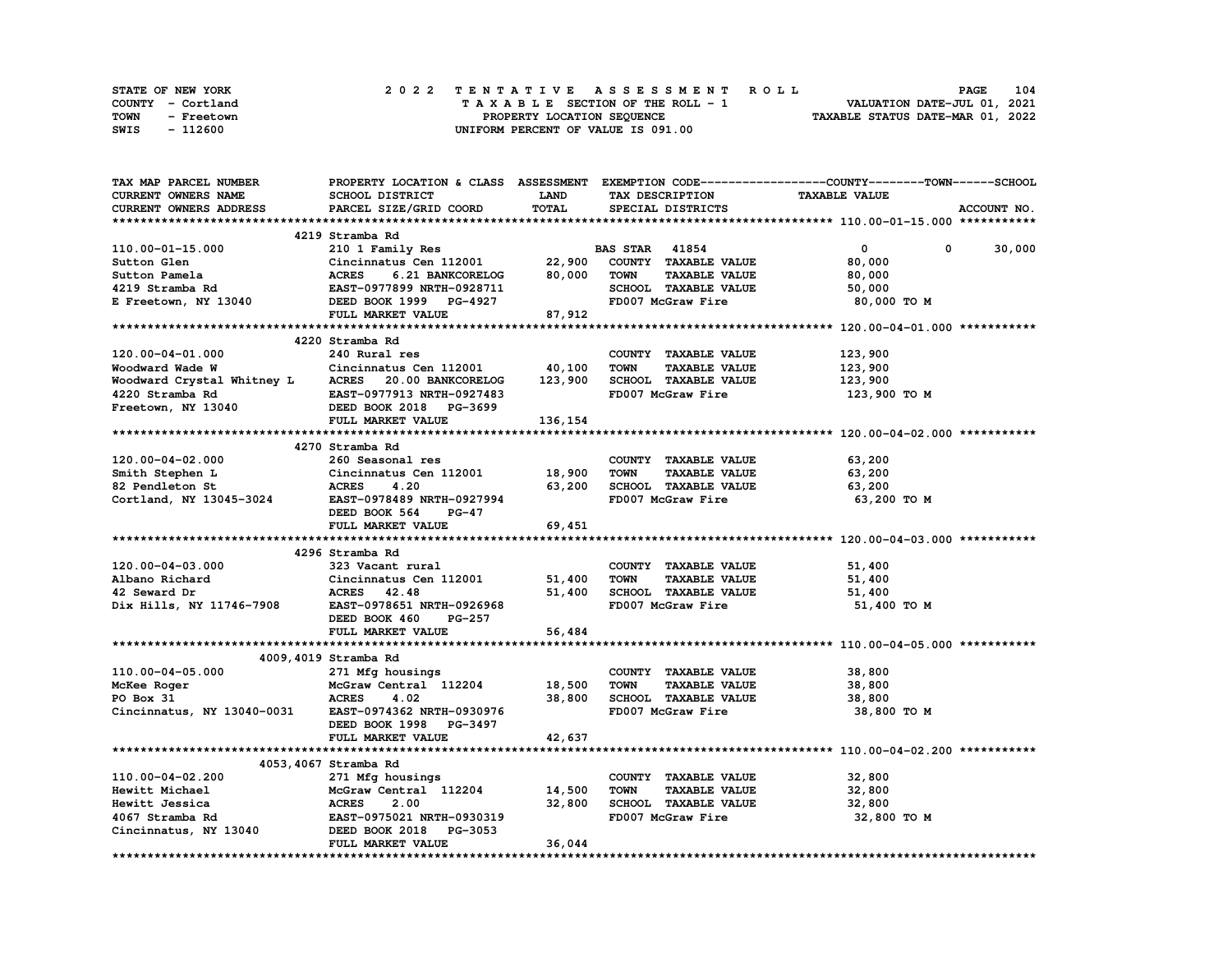| STATE OF NEW YORK  | 2022 TENTATIVE ASSESSMENT ROLL     | 105<br><b>PAGE</b>               |
|--------------------|------------------------------------|----------------------------------|
| COUNTY - Cortland  | TAXABLE SECTION OF THE ROLL - 1    | VALUATION DATE-JUL 01, 2021      |
| TOWN<br>- Freetown | PROPERTY LOCATION SEQUENCE         | TAXABLE STATUS DATE-MAR 01, 2022 |
| - 112600<br>SWIS   | UNIFORM PERCENT OF VALUE IS 091.00 |                                  |

| CURRENT OWNERS NAME<br>SCHOOL DISTRICT<br><b>LAND</b><br>TAX DESCRIPTION<br><b>TAXABLE VALUE</b><br>TOTAL<br><b>CURRENT OWNERS ADDRESS</b><br>PARCEL SIZE/GRID COORD<br>ACCOUNT NO.<br>SPECIAL DISTRICTS<br>Tarbell Rd<br>AG-CEILING 41720<br>69,011<br>69,011 69,011<br>111.00-01-03.000<br>241 Rural res&ag<br>Cincinnatus Cen 112001<br>113,600<br>COUNTY TAXABLE VALUE<br>Esposito Dino A<br>165,489<br>803A Totoket Rd<br>234,500<br><b>TOWN</b><br><b>TAXABLE VALUE</b><br>ACRES 73.60<br>165,489<br>SCHOOL TAXABLE VALUE<br>Northford, CT 06472-4412<br>EAST-0981543 NRTH-0932854<br>165,489<br>FD001 Cincin Fire<br>DEED BOOK 508<br>PG-156<br>234,500 TO M<br>FULL MARKET VALUE<br>257,692<br>MAY BE SUBJECT TO PAYMENT<br>UNDER AGDIST LAW TIL 2026<br>Tarbell Rd<br>111.00-01-04.000<br>322 Rural vac>10<br>COUNTY TAXABLE VALUE<br>44,400<br>Cincinnatus Cen 112001 44,400<br>Taylor David M<br><b>TOWN</b><br><b>TAXABLE VALUE</b><br>44,400<br>SCHOOL TAXABLE VALUE<br>Taylor Jeanne M<br>ACRES 42.30<br>44,400<br>44,400<br>244 Ludlowville Rd<br>EAST-0984533 NRTH-0932963<br>FD001 Cincin Fire<br>44,400 TO M<br>DEED BOOK 2017 PG-4954<br>Lansing, NY 14882<br>FULL MARKET VALUE<br>48,791<br>Texas Valley Rd<br>314 Rural vac<10<br>141.00-01-15.000<br>COUNTY TAXABLE VALUE<br>800<br>Marathon Centra 113401<br>800<br>800<br>Wilcox Marie<br><b>TOWN</b><br><b>TAXABLE VALUE</b><br>800<br>SCHOOL TAXABLE VALUE<br>1634 Texas Valley Rd<br>FRNT 110.00 DPTH 320.00<br>800<br>Marathon, NY 13803-2954<br>FD006 Marathon fire<br>EAST-0984556 NRTH-0906574<br>800 TO M<br>MA001 Mara ambul<br><b>PG-420</b><br>800 TO M<br>DEED BOOK 205<br>879<br>FULL MARKET VALUE<br>Underwood Hill Rd<br>30,000<br>109.00-01-01.000<br>322 Rural vac>10<br>COUNTY TAXABLE VALUE<br>Marathon Centra 113401 30,000<br>Luciano Michael J<br>TOWN<br><b>TAXABLE VALUE</b><br>30,000<br>30,000<br>SCHOOL TAXABLE VALUE<br>DelGaizo Sharon<br><b>ACRES</b><br>50.00<br>30,000<br>FD007 McGraw Fire<br>PO Box 297<br>EAST-0960643 NRTH-0931899<br>30,000 TO M<br>MA001 Mara ambul<br>30,000 TO M<br>Keyport, NJ 07735<br>DEED BOOK 2011 PG-6447<br>32,967<br>FULL MARKET VALUE<br>77 PCT OF VALUE USED FOR EXEMPTION PURPOSES<br>3131 Underwood Hill Rd<br>109.00-01-02.100<br>240 Rural res<br><b>BAS STAR</b><br>41854<br>$\mathbf 0$<br>30,000<br>0<br>McGraw Central 112204<br>56,600 VET WAR C 41122<br>6,000<br>Tonque Alexander J<br>$\Omega$<br>0<br>3131 Underwood Hill Rd<br>33.74<br>10,973<br><b>ACRES</b><br>95,000 VET WAR T 41123<br>$\mathbf{0}$<br>$^{\circ}$<br>EAST-0963094 NRTH-0932208<br>COUNTY TAXABLE VALUE<br>89,000<br>McGraw, NY 13101<br><b>TOWN</b><br><b>TAXABLE VALUE</b><br>DEED BOOK 2018 PG-1789<br>84,027<br>FULL MARKET VALUE<br>104,396<br>SCHOOL TAXABLE VALUE<br>65,000<br>FD007 McGraw Fire<br>95,000 TO M | TAX MAP PARCEL NUMBER | PROPERTY LOCATION & CLASS ASSESSMENT EXEMPTION CODE----------------COUNTY-------TOWN------SCHOOL |  |  |  |
|----------------------------------------------------------------------------------------------------------------------------------------------------------------------------------------------------------------------------------------------------------------------------------------------------------------------------------------------------------------------------------------------------------------------------------------------------------------------------------------------------------------------------------------------------------------------------------------------------------------------------------------------------------------------------------------------------------------------------------------------------------------------------------------------------------------------------------------------------------------------------------------------------------------------------------------------------------------------------------------------------------------------------------------------------------------------------------------------------------------------------------------------------------------------------------------------------------------------------------------------------------------------------------------------------------------------------------------------------------------------------------------------------------------------------------------------------------------------------------------------------------------------------------------------------------------------------------------------------------------------------------------------------------------------------------------------------------------------------------------------------------------------------------------------------------------------------------------------------------------------------------------------------------------------------------------------------------------------------------------------------------------------------------------------------------------------------------------------------------------------------------------------------------------------------------------------------------------------------------------------------------------------------------------------------------------------------------------------------------------------------------------------------------------------------------------------------------------------------------------------------------------------------------------------------------------------------------------------------------------------------------------------------------------------------------------------------------------------------------------------------------------------------------------------------------------------------------------------------|-----------------------|--------------------------------------------------------------------------------------------------|--|--|--|
|                                                                                                                                                                                                                                                                                                                                                                                                                                                                                                                                                                                                                                                                                                                                                                                                                                                                                                                                                                                                                                                                                                                                                                                                                                                                                                                                                                                                                                                                                                                                                                                                                                                                                                                                                                                                                                                                                                                                                                                                                                                                                                                                                                                                                                                                                                                                                                                                                                                                                                                                                                                                                                                                                                                                                                                                                                                    |                       |                                                                                                  |  |  |  |
|                                                                                                                                                                                                                                                                                                                                                                                                                                                                                                                                                                                                                                                                                                                                                                                                                                                                                                                                                                                                                                                                                                                                                                                                                                                                                                                                                                                                                                                                                                                                                                                                                                                                                                                                                                                                                                                                                                                                                                                                                                                                                                                                                                                                                                                                                                                                                                                                                                                                                                                                                                                                                                                                                                                                                                                                                                                    |                       |                                                                                                  |  |  |  |
|                                                                                                                                                                                                                                                                                                                                                                                                                                                                                                                                                                                                                                                                                                                                                                                                                                                                                                                                                                                                                                                                                                                                                                                                                                                                                                                                                                                                                                                                                                                                                                                                                                                                                                                                                                                                                                                                                                                                                                                                                                                                                                                                                                                                                                                                                                                                                                                                                                                                                                                                                                                                                                                                                                                                                                                                                                                    |                       |                                                                                                  |  |  |  |
|                                                                                                                                                                                                                                                                                                                                                                                                                                                                                                                                                                                                                                                                                                                                                                                                                                                                                                                                                                                                                                                                                                                                                                                                                                                                                                                                                                                                                                                                                                                                                                                                                                                                                                                                                                                                                                                                                                                                                                                                                                                                                                                                                                                                                                                                                                                                                                                                                                                                                                                                                                                                                                                                                                                                                                                                                                                    |                       |                                                                                                  |  |  |  |
|                                                                                                                                                                                                                                                                                                                                                                                                                                                                                                                                                                                                                                                                                                                                                                                                                                                                                                                                                                                                                                                                                                                                                                                                                                                                                                                                                                                                                                                                                                                                                                                                                                                                                                                                                                                                                                                                                                                                                                                                                                                                                                                                                                                                                                                                                                                                                                                                                                                                                                                                                                                                                                                                                                                                                                                                                                                    |                       |                                                                                                  |  |  |  |
|                                                                                                                                                                                                                                                                                                                                                                                                                                                                                                                                                                                                                                                                                                                                                                                                                                                                                                                                                                                                                                                                                                                                                                                                                                                                                                                                                                                                                                                                                                                                                                                                                                                                                                                                                                                                                                                                                                                                                                                                                                                                                                                                                                                                                                                                                                                                                                                                                                                                                                                                                                                                                                                                                                                                                                                                                                                    |                       |                                                                                                  |  |  |  |
|                                                                                                                                                                                                                                                                                                                                                                                                                                                                                                                                                                                                                                                                                                                                                                                                                                                                                                                                                                                                                                                                                                                                                                                                                                                                                                                                                                                                                                                                                                                                                                                                                                                                                                                                                                                                                                                                                                                                                                                                                                                                                                                                                                                                                                                                                                                                                                                                                                                                                                                                                                                                                                                                                                                                                                                                                                                    |                       |                                                                                                  |  |  |  |
|                                                                                                                                                                                                                                                                                                                                                                                                                                                                                                                                                                                                                                                                                                                                                                                                                                                                                                                                                                                                                                                                                                                                                                                                                                                                                                                                                                                                                                                                                                                                                                                                                                                                                                                                                                                                                                                                                                                                                                                                                                                                                                                                                                                                                                                                                                                                                                                                                                                                                                                                                                                                                                                                                                                                                                                                                                                    |                       |                                                                                                  |  |  |  |
|                                                                                                                                                                                                                                                                                                                                                                                                                                                                                                                                                                                                                                                                                                                                                                                                                                                                                                                                                                                                                                                                                                                                                                                                                                                                                                                                                                                                                                                                                                                                                                                                                                                                                                                                                                                                                                                                                                                                                                                                                                                                                                                                                                                                                                                                                                                                                                                                                                                                                                                                                                                                                                                                                                                                                                                                                                                    |                       |                                                                                                  |  |  |  |
|                                                                                                                                                                                                                                                                                                                                                                                                                                                                                                                                                                                                                                                                                                                                                                                                                                                                                                                                                                                                                                                                                                                                                                                                                                                                                                                                                                                                                                                                                                                                                                                                                                                                                                                                                                                                                                                                                                                                                                                                                                                                                                                                                                                                                                                                                                                                                                                                                                                                                                                                                                                                                                                                                                                                                                                                                                                    |                       |                                                                                                  |  |  |  |
|                                                                                                                                                                                                                                                                                                                                                                                                                                                                                                                                                                                                                                                                                                                                                                                                                                                                                                                                                                                                                                                                                                                                                                                                                                                                                                                                                                                                                                                                                                                                                                                                                                                                                                                                                                                                                                                                                                                                                                                                                                                                                                                                                                                                                                                                                                                                                                                                                                                                                                                                                                                                                                                                                                                                                                                                                                                    |                       |                                                                                                  |  |  |  |
|                                                                                                                                                                                                                                                                                                                                                                                                                                                                                                                                                                                                                                                                                                                                                                                                                                                                                                                                                                                                                                                                                                                                                                                                                                                                                                                                                                                                                                                                                                                                                                                                                                                                                                                                                                                                                                                                                                                                                                                                                                                                                                                                                                                                                                                                                                                                                                                                                                                                                                                                                                                                                                                                                                                                                                                                                                                    |                       |                                                                                                  |  |  |  |
|                                                                                                                                                                                                                                                                                                                                                                                                                                                                                                                                                                                                                                                                                                                                                                                                                                                                                                                                                                                                                                                                                                                                                                                                                                                                                                                                                                                                                                                                                                                                                                                                                                                                                                                                                                                                                                                                                                                                                                                                                                                                                                                                                                                                                                                                                                                                                                                                                                                                                                                                                                                                                                                                                                                                                                                                                                                    |                       |                                                                                                  |  |  |  |
|                                                                                                                                                                                                                                                                                                                                                                                                                                                                                                                                                                                                                                                                                                                                                                                                                                                                                                                                                                                                                                                                                                                                                                                                                                                                                                                                                                                                                                                                                                                                                                                                                                                                                                                                                                                                                                                                                                                                                                                                                                                                                                                                                                                                                                                                                                                                                                                                                                                                                                                                                                                                                                                                                                                                                                                                                                                    |                       |                                                                                                  |  |  |  |
|                                                                                                                                                                                                                                                                                                                                                                                                                                                                                                                                                                                                                                                                                                                                                                                                                                                                                                                                                                                                                                                                                                                                                                                                                                                                                                                                                                                                                                                                                                                                                                                                                                                                                                                                                                                                                                                                                                                                                                                                                                                                                                                                                                                                                                                                                                                                                                                                                                                                                                                                                                                                                                                                                                                                                                                                                                                    |                       |                                                                                                  |  |  |  |
|                                                                                                                                                                                                                                                                                                                                                                                                                                                                                                                                                                                                                                                                                                                                                                                                                                                                                                                                                                                                                                                                                                                                                                                                                                                                                                                                                                                                                                                                                                                                                                                                                                                                                                                                                                                                                                                                                                                                                                                                                                                                                                                                                                                                                                                                                                                                                                                                                                                                                                                                                                                                                                                                                                                                                                                                                                                    |                       |                                                                                                  |  |  |  |
|                                                                                                                                                                                                                                                                                                                                                                                                                                                                                                                                                                                                                                                                                                                                                                                                                                                                                                                                                                                                                                                                                                                                                                                                                                                                                                                                                                                                                                                                                                                                                                                                                                                                                                                                                                                                                                                                                                                                                                                                                                                                                                                                                                                                                                                                                                                                                                                                                                                                                                                                                                                                                                                                                                                                                                                                                                                    |                       |                                                                                                  |  |  |  |
|                                                                                                                                                                                                                                                                                                                                                                                                                                                                                                                                                                                                                                                                                                                                                                                                                                                                                                                                                                                                                                                                                                                                                                                                                                                                                                                                                                                                                                                                                                                                                                                                                                                                                                                                                                                                                                                                                                                                                                                                                                                                                                                                                                                                                                                                                                                                                                                                                                                                                                                                                                                                                                                                                                                                                                                                                                                    |                       |                                                                                                  |  |  |  |
|                                                                                                                                                                                                                                                                                                                                                                                                                                                                                                                                                                                                                                                                                                                                                                                                                                                                                                                                                                                                                                                                                                                                                                                                                                                                                                                                                                                                                                                                                                                                                                                                                                                                                                                                                                                                                                                                                                                                                                                                                                                                                                                                                                                                                                                                                                                                                                                                                                                                                                                                                                                                                                                                                                                                                                                                                                                    |                       |                                                                                                  |  |  |  |
|                                                                                                                                                                                                                                                                                                                                                                                                                                                                                                                                                                                                                                                                                                                                                                                                                                                                                                                                                                                                                                                                                                                                                                                                                                                                                                                                                                                                                                                                                                                                                                                                                                                                                                                                                                                                                                                                                                                                                                                                                                                                                                                                                                                                                                                                                                                                                                                                                                                                                                                                                                                                                                                                                                                                                                                                                                                    |                       |                                                                                                  |  |  |  |
|                                                                                                                                                                                                                                                                                                                                                                                                                                                                                                                                                                                                                                                                                                                                                                                                                                                                                                                                                                                                                                                                                                                                                                                                                                                                                                                                                                                                                                                                                                                                                                                                                                                                                                                                                                                                                                                                                                                                                                                                                                                                                                                                                                                                                                                                                                                                                                                                                                                                                                                                                                                                                                                                                                                                                                                                                                                    |                       |                                                                                                  |  |  |  |
|                                                                                                                                                                                                                                                                                                                                                                                                                                                                                                                                                                                                                                                                                                                                                                                                                                                                                                                                                                                                                                                                                                                                                                                                                                                                                                                                                                                                                                                                                                                                                                                                                                                                                                                                                                                                                                                                                                                                                                                                                                                                                                                                                                                                                                                                                                                                                                                                                                                                                                                                                                                                                                                                                                                                                                                                                                                    |                       |                                                                                                  |  |  |  |
|                                                                                                                                                                                                                                                                                                                                                                                                                                                                                                                                                                                                                                                                                                                                                                                                                                                                                                                                                                                                                                                                                                                                                                                                                                                                                                                                                                                                                                                                                                                                                                                                                                                                                                                                                                                                                                                                                                                                                                                                                                                                                                                                                                                                                                                                                                                                                                                                                                                                                                                                                                                                                                                                                                                                                                                                                                                    |                       |                                                                                                  |  |  |  |
|                                                                                                                                                                                                                                                                                                                                                                                                                                                                                                                                                                                                                                                                                                                                                                                                                                                                                                                                                                                                                                                                                                                                                                                                                                                                                                                                                                                                                                                                                                                                                                                                                                                                                                                                                                                                                                                                                                                                                                                                                                                                                                                                                                                                                                                                                                                                                                                                                                                                                                                                                                                                                                                                                                                                                                                                                                                    |                       |                                                                                                  |  |  |  |
|                                                                                                                                                                                                                                                                                                                                                                                                                                                                                                                                                                                                                                                                                                                                                                                                                                                                                                                                                                                                                                                                                                                                                                                                                                                                                                                                                                                                                                                                                                                                                                                                                                                                                                                                                                                                                                                                                                                                                                                                                                                                                                                                                                                                                                                                                                                                                                                                                                                                                                                                                                                                                                                                                                                                                                                                                                                    |                       |                                                                                                  |  |  |  |
|                                                                                                                                                                                                                                                                                                                                                                                                                                                                                                                                                                                                                                                                                                                                                                                                                                                                                                                                                                                                                                                                                                                                                                                                                                                                                                                                                                                                                                                                                                                                                                                                                                                                                                                                                                                                                                                                                                                                                                                                                                                                                                                                                                                                                                                                                                                                                                                                                                                                                                                                                                                                                                                                                                                                                                                                                                                    |                       |                                                                                                  |  |  |  |
|                                                                                                                                                                                                                                                                                                                                                                                                                                                                                                                                                                                                                                                                                                                                                                                                                                                                                                                                                                                                                                                                                                                                                                                                                                                                                                                                                                                                                                                                                                                                                                                                                                                                                                                                                                                                                                                                                                                                                                                                                                                                                                                                                                                                                                                                                                                                                                                                                                                                                                                                                                                                                                                                                                                                                                                                                                                    |                       |                                                                                                  |  |  |  |
|                                                                                                                                                                                                                                                                                                                                                                                                                                                                                                                                                                                                                                                                                                                                                                                                                                                                                                                                                                                                                                                                                                                                                                                                                                                                                                                                                                                                                                                                                                                                                                                                                                                                                                                                                                                                                                                                                                                                                                                                                                                                                                                                                                                                                                                                                                                                                                                                                                                                                                                                                                                                                                                                                                                                                                                                                                                    |                       |                                                                                                  |  |  |  |
|                                                                                                                                                                                                                                                                                                                                                                                                                                                                                                                                                                                                                                                                                                                                                                                                                                                                                                                                                                                                                                                                                                                                                                                                                                                                                                                                                                                                                                                                                                                                                                                                                                                                                                                                                                                                                                                                                                                                                                                                                                                                                                                                                                                                                                                                                                                                                                                                                                                                                                                                                                                                                                                                                                                                                                                                                                                    |                       |                                                                                                  |  |  |  |
|                                                                                                                                                                                                                                                                                                                                                                                                                                                                                                                                                                                                                                                                                                                                                                                                                                                                                                                                                                                                                                                                                                                                                                                                                                                                                                                                                                                                                                                                                                                                                                                                                                                                                                                                                                                                                                                                                                                                                                                                                                                                                                                                                                                                                                                                                                                                                                                                                                                                                                                                                                                                                                                                                                                                                                                                                                                    |                       |                                                                                                  |  |  |  |
|                                                                                                                                                                                                                                                                                                                                                                                                                                                                                                                                                                                                                                                                                                                                                                                                                                                                                                                                                                                                                                                                                                                                                                                                                                                                                                                                                                                                                                                                                                                                                                                                                                                                                                                                                                                                                                                                                                                                                                                                                                                                                                                                                                                                                                                                                                                                                                                                                                                                                                                                                                                                                                                                                                                                                                                                                                                    |                       |                                                                                                  |  |  |  |
|                                                                                                                                                                                                                                                                                                                                                                                                                                                                                                                                                                                                                                                                                                                                                                                                                                                                                                                                                                                                                                                                                                                                                                                                                                                                                                                                                                                                                                                                                                                                                                                                                                                                                                                                                                                                                                                                                                                                                                                                                                                                                                                                                                                                                                                                                                                                                                                                                                                                                                                                                                                                                                                                                                                                                                                                                                                    |                       |                                                                                                  |  |  |  |
|                                                                                                                                                                                                                                                                                                                                                                                                                                                                                                                                                                                                                                                                                                                                                                                                                                                                                                                                                                                                                                                                                                                                                                                                                                                                                                                                                                                                                                                                                                                                                                                                                                                                                                                                                                                                                                                                                                                                                                                                                                                                                                                                                                                                                                                                                                                                                                                                                                                                                                                                                                                                                                                                                                                                                                                                                                                    |                       |                                                                                                  |  |  |  |
|                                                                                                                                                                                                                                                                                                                                                                                                                                                                                                                                                                                                                                                                                                                                                                                                                                                                                                                                                                                                                                                                                                                                                                                                                                                                                                                                                                                                                                                                                                                                                                                                                                                                                                                                                                                                                                                                                                                                                                                                                                                                                                                                                                                                                                                                                                                                                                                                                                                                                                                                                                                                                                                                                                                                                                                                                                                    |                       |                                                                                                  |  |  |  |
|                                                                                                                                                                                                                                                                                                                                                                                                                                                                                                                                                                                                                                                                                                                                                                                                                                                                                                                                                                                                                                                                                                                                                                                                                                                                                                                                                                                                                                                                                                                                                                                                                                                                                                                                                                                                                                                                                                                                                                                                                                                                                                                                                                                                                                                                                                                                                                                                                                                                                                                                                                                                                                                                                                                                                                                                                                                    |                       |                                                                                                  |  |  |  |
|                                                                                                                                                                                                                                                                                                                                                                                                                                                                                                                                                                                                                                                                                                                                                                                                                                                                                                                                                                                                                                                                                                                                                                                                                                                                                                                                                                                                                                                                                                                                                                                                                                                                                                                                                                                                                                                                                                                                                                                                                                                                                                                                                                                                                                                                                                                                                                                                                                                                                                                                                                                                                                                                                                                                                                                                                                                    |                       |                                                                                                  |  |  |  |
|                                                                                                                                                                                                                                                                                                                                                                                                                                                                                                                                                                                                                                                                                                                                                                                                                                                                                                                                                                                                                                                                                                                                                                                                                                                                                                                                                                                                                                                                                                                                                                                                                                                                                                                                                                                                                                                                                                                                                                                                                                                                                                                                                                                                                                                                                                                                                                                                                                                                                                                                                                                                                                                                                                                                                                                                                                                    |                       |                                                                                                  |  |  |  |
|                                                                                                                                                                                                                                                                                                                                                                                                                                                                                                                                                                                                                                                                                                                                                                                                                                                                                                                                                                                                                                                                                                                                                                                                                                                                                                                                                                                                                                                                                                                                                                                                                                                                                                                                                                                                                                                                                                                                                                                                                                                                                                                                                                                                                                                                                                                                                                                                                                                                                                                                                                                                                                                                                                                                                                                                                                                    |                       |                                                                                                  |  |  |  |
|                                                                                                                                                                                                                                                                                                                                                                                                                                                                                                                                                                                                                                                                                                                                                                                                                                                                                                                                                                                                                                                                                                                                                                                                                                                                                                                                                                                                                                                                                                                                                                                                                                                                                                                                                                                                                                                                                                                                                                                                                                                                                                                                                                                                                                                                                                                                                                                                                                                                                                                                                                                                                                                                                                                                                                                                                                                    |                       |                                                                                                  |  |  |  |
|                                                                                                                                                                                                                                                                                                                                                                                                                                                                                                                                                                                                                                                                                                                                                                                                                                                                                                                                                                                                                                                                                                                                                                                                                                                                                                                                                                                                                                                                                                                                                                                                                                                                                                                                                                                                                                                                                                                                                                                                                                                                                                                                                                                                                                                                                                                                                                                                                                                                                                                                                                                                                                                                                                                                                                                                                                                    |                       |                                                                                                  |  |  |  |
|                                                                                                                                                                                                                                                                                                                                                                                                                                                                                                                                                                                                                                                                                                                                                                                                                                                                                                                                                                                                                                                                                                                                                                                                                                                                                                                                                                                                                                                                                                                                                                                                                                                                                                                                                                                                                                                                                                                                                                                                                                                                                                                                                                                                                                                                                                                                                                                                                                                                                                                                                                                                                                                                                                                                                                                                                                                    |                       |                                                                                                  |  |  |  |
|                                                                                                                                                                                                                                                                                                                                                                                                                                                                                                                                                                                                                                                                                                                                                                                                                                                                                                                                                                                                                                                                                                                                                                                                                                                                                                                                                                                                                                                                                                                                                                                                                                                                                                                                                                                                                                                                                                                                                                                                                                                                                                                                                                                                                                                                                                                                                                                                                                                                                                                                                                                                                                                                                                                                                                                                                                                    |                       |                                                                                                  |  |  |  |
|                                                                                                                                                                                                                                                                                                                                                                                                                                                                                                                                                                                                                                                                                                                                                                                                                                                                                                                                                                                                                                                                                                                                                                                                                                                                                                                                                                                                                                                                                                                                                                                                                                                                                                                                                                                                                                                                                                                                                                                                                                                                                                                                                                                                                                                                                                                                                                                                                                                                                                                                                                                                                                                                                                                                                                                                                                                    |                       |                                                                                                  |  |  |  |
|                                                                                                                                                                                                                                                                                                                                                                                                                                                                                                                                                                                                                                                                                                                                                                                                                                                                                                                                                                                                                                                                                                                                                                                                                                                                                                                                                                                                                                                                                                                                                                                                                                                                                                                                                                                                                                                                                                                                                                                                                                                                                                                                                                                                                                                                                                                                                                                                                                                                                                                                                                                                                                                                                                                                                                                                                                                    |                       |                                                                                                  |  |  |  |
|                                                                                                                                                                                                                                                                                                                                                                                                                                                                                                                                                                                                                                                                                                                                                                                                                                                                                                                                                                                                                                                                                                                                                                                                                                                                                                                                                                                                                                                                                                                                                                                                                                                                                                                                                                                                                                                                                                                                                                                                                                                                                                                                                                                                                                                                                                                                                                                                                                                                                                                                                                                                                                                                                                                                                                                                                                                    |                       |                                                                                                  |  |  |  |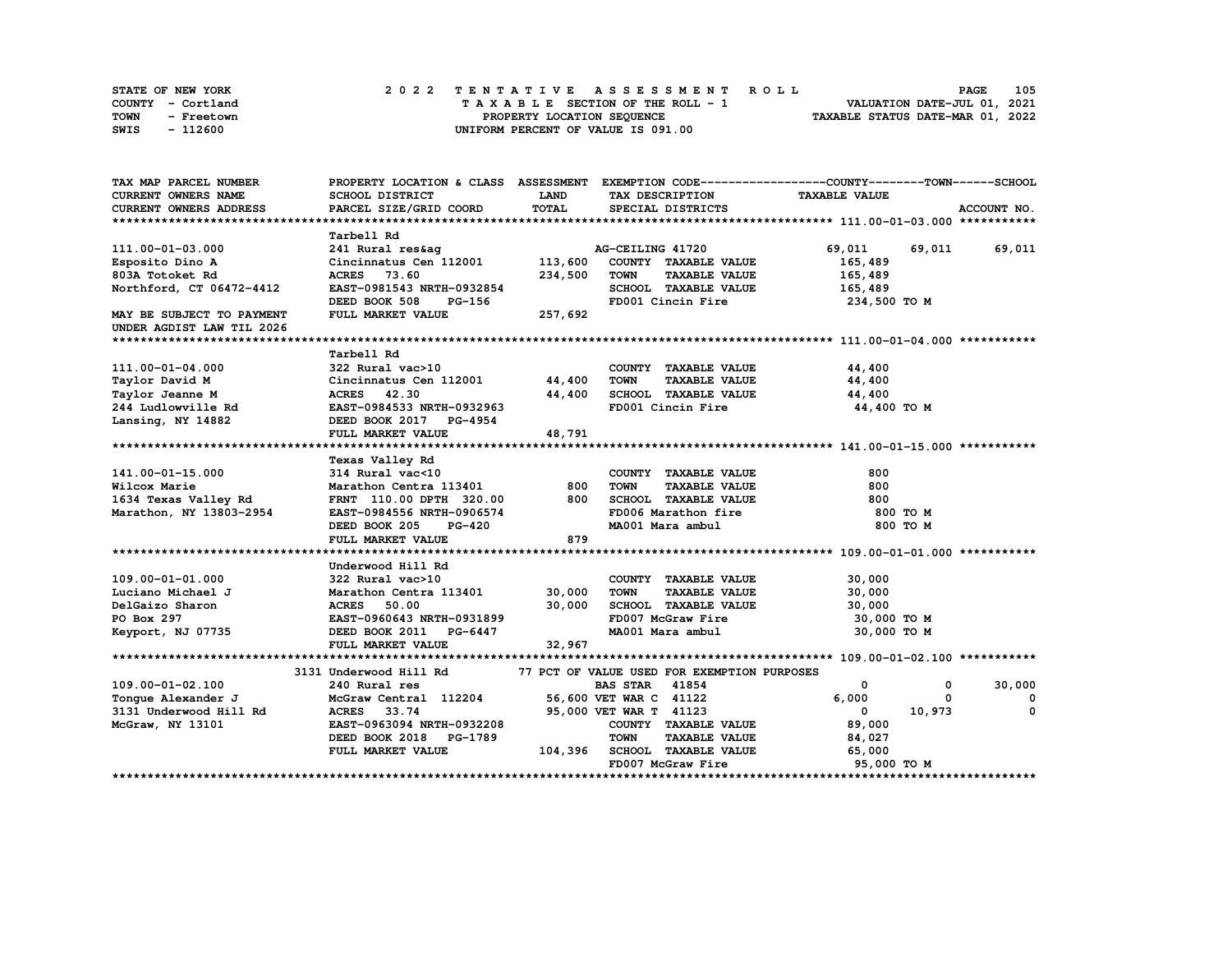| STATE OF NEW YORK  | 2022 TENTATIVE ASSESSMENT ROLL                                 | <b>PAGE</b>                 | 106 |
|--------------------|----------------------------------------------------------------|-----------------------------|-----|
| COUNTY - Cortland  | $T A X A B L E$ SECTION OF THE ROLL - 1                        | VALUATION DATE-JUL 01, 2021 |     |
| TOWN<br>- Freetown | TAXABLE STATUS DATE-MAR 01, 2022<br>PROPERTY LOCATION SEQUENCE |                             |     |
| - 112600<br>SWIS   | UNIFORM PERCENT OF VALUE IS 091.00                             |                             |     |

| TAX MAP PARCEL NUMBER                            | PROPERTY LOCATION & CLASS ASSESSMENT EXEMPTION CODE-----------------COUNTY-------TOWN------SCHOOL |             |                        |                                                  |                          |              |               |
|--------------------------------------------------|---------------------------------------------------------------------------------------------------|-------------|------------------------|--------------------------------------------------|--------------------------|--------------|---------------|
| <b>CURRENT OWNERS NAME</b>                       | SCHOOL DISTRICT                                                                                   | <b>LAND</b> |                        | TAX DESCRIPTION                                  | <b>TAXABLE VALUE</b>     |              |               |
| <b>CURRENT OWNERS ADDRESS</b>                    | PARCEL SIZE/GRID COORD                                                                            | TOTAL       |                        | SPECIAL DISTRICTS                                |                          |              | ACCOUNT NO.   |
|                                                  |                                                                                                   |             |                        |                                                  |                          |              |               |
|                                                  | 3138 Underwood Hill Rd                                                                            |             |                        |                                                  |                          |              |               |
| 109.00-01-02.200                                 |                                                                                                   |             |                        |                                                  | $\mathbf{0}$             |              | $0 \t 28,200$ |
| Bush Steven A                                    |                                                                                                   |             |                        |                                                  | 28,200                   |              |               |
| 3138 Underwood Hill Rd                           | 4.44<br><b>ACRES</b>                                                                              | 28,200      | TOWN                   | TAXABLE VALUE                                    | 28,200                   |              |               |
| McGraw, NY 13101                                 | EAST-0964460 NRTH-0932416                                                                         |             |                        | SCHOOL TAXABLE VALUE                             | 0                        |              |               |
|                                                  | DEED BOOK 2001 PG-1916                                                                            |             |                        | FD007 McGraw Fire                                | 28,200 TO M              |              |               |
|                                                  | FULL MARKET VALUE                                                                                 | 30,989      |                        |                                                  |                          |              |               |
|                                                  |                                                                                                   |             |                        |                                                  |                          |              |               |
|                                                  | Williwanna Ave                                                                                    |             |                        |                                                  |                          |              |               |
| 111.00-01-27.212                                 | 105 Vac farmland                                                                                  |             | AG COMMIT 41730        |                                                  | 16,047                   | 16,047       | 16,047        |
| Wright Kelly S                                   | Cincinnatus Cen 112001 24,900 COUNTY TAXABLE VALUE                                                |             |                        |                                                  | 8,853                    |              |               |
| PO Box 403                                       | ACRES 16.79                                                                                       | 24,900      | <b>TOWN</b>            | <b>TAXABLE VALUE</b>                             | 8,853                    |              |               |
| E Freetown, NY 13040                             | EAST-0982005 NRTH-0929668                                                                         |             |                        |                                                  | 8,853                    |              |               |
|                                                  | DEED BOOK 10273 PG-72002                                                                          |             |                        | SCHOOL TAXABLE VALUE<br>FD001 Cincin Fire        | 24,900 TO M              |              |               |
| MAY BE SUBJECT TO PAYMENT                        | FULL MARKET VALUE                                                                                 | 27,363      |                        |                                                  |                          |              |               |
| UNDER AGDIST LAW TIL 2029                        |                                                                                                   |             |                        |                                                  |                          |              |               |
|                                                  |                                                                                                   |             |                        |                                                  |                          |              |               |
|                                                  | 4377 Williwanna Ave                                                                               |             |                        |                                                  |                          |              |               |
| 111.00-02-10.000                                 | 210 1 Family Res                                                                                  |             | <b>VET WAR C 41122</b> |                                                  | 6,000                    | $\mathbf 0$  | $\mathbf{o}$  |
| Wilbur Earl M                                    | Cincinnatus Cen 112001 14,000 VET WAR T 41123                                                     |             |                        |                                                  | $^{\circ}$               | 8,250        | $\Omega$      |
|                                                  |                                                                                                   |             |                        |                                                  | $\overline{\mathbf{0}}$  | 0            | 55,000        |
|                                                  |                                                                                                   |             |                        | COUNTY TAXABLE VALUE                             | 49,000                   |              |               |
| East Freetown, NY 13040-8521 DEED BOOK 314       | $PG-19$                                                                                           |             | <b>TOWN</b>            |                                                  | TAXABLE VALUE 46,750     |              |               |
|                                                  | FULL MARKET VALUE                                                                                 |             |                        |                                                  | $\overline{\phantom{0}}$ |              |               |
|                                                  |                                                                                                   |             |                        | 60,440 SCHOOL TAXABLE VALUE<br>FD001 Cincin Fire | 55,000 TO M              |              |               |
|                                                  |                                                                                                   |             |                        |                                                  |                          |              |               |
|                                                  | 4386 Williwanna Ave                                                                               |             |                        |                                                  |                          |              |               |
| 111.00-02-09.000                                 | 270 Mfg housing                                                                                   |             | <b>BAS STAR</b> 41854  |                                                  | $\mathbf{0}$             | $\mathbf{0}$ | 22,400        |
|                                                  |                                                                                                   |             |                        |                                                  | 22,400                   |              |               |
|                                                  |                                                                                                   |             |                        |                                                  | 22,400                   |              |               |
|                                                  |                                                                                                   |             |                        | SCHOOL TAXABLE VALUE                             | $\overline{\phantom{a}}$ |              |               |
| East Freetown, NY 13040 DEED BOOK 10545 PG-98001 |                                                                                                   |             |                        | FD001 Cincin Fire                                | 22,400 TO M              |              |               |
|                                                  | FULL MARKET VALUE                                                                                 | 24,615      |                        |                                                  |                          |              |               |
|                                                  |                                                                                                   |             |                        |                                                  |                          |              |               |
|                                                  | 4391 Williwanna Ave                                                                               |             |                        |                                                  |                          |              |               |
| 111.00-02-02.200                                 | 210 1 Family Res                                                                                  |             |                        | COUNTY TAXABLE VALUE                             | 102,200                  |              |               |
| Finton Jason M                                   | Cincinnatus Cen 112001 15,700                                                                     |             | <b>TOWN</b>            | <b>TAXABLE VALUE</b>                             | 102,200                  |              |               |
| Finton Lois E                                    | <b>2.59 BANKCORELOG</b>                                                                           | 102,200     |                        | SCHOOL TAXABLE VALUE                             | 102,200                  |              |               |
| 86 S Main St                                     |                                                                                                   |             |                        | FD001 Cincin Fire                                | 102,200 TO M             |              |               |
| Moravia, NY 13118 <b>DEED BOOK 2021 PG-2925</b>  |                                                                                                   |             |                        |                                                  |                          |              |               |
|                                                  | FULL MARKET VALUE                                                                                 | 112,308     |                        |                                                  |                          |              |               |
|                                                  |                                                                                                   |             |                        |                                                  |                          |              |               |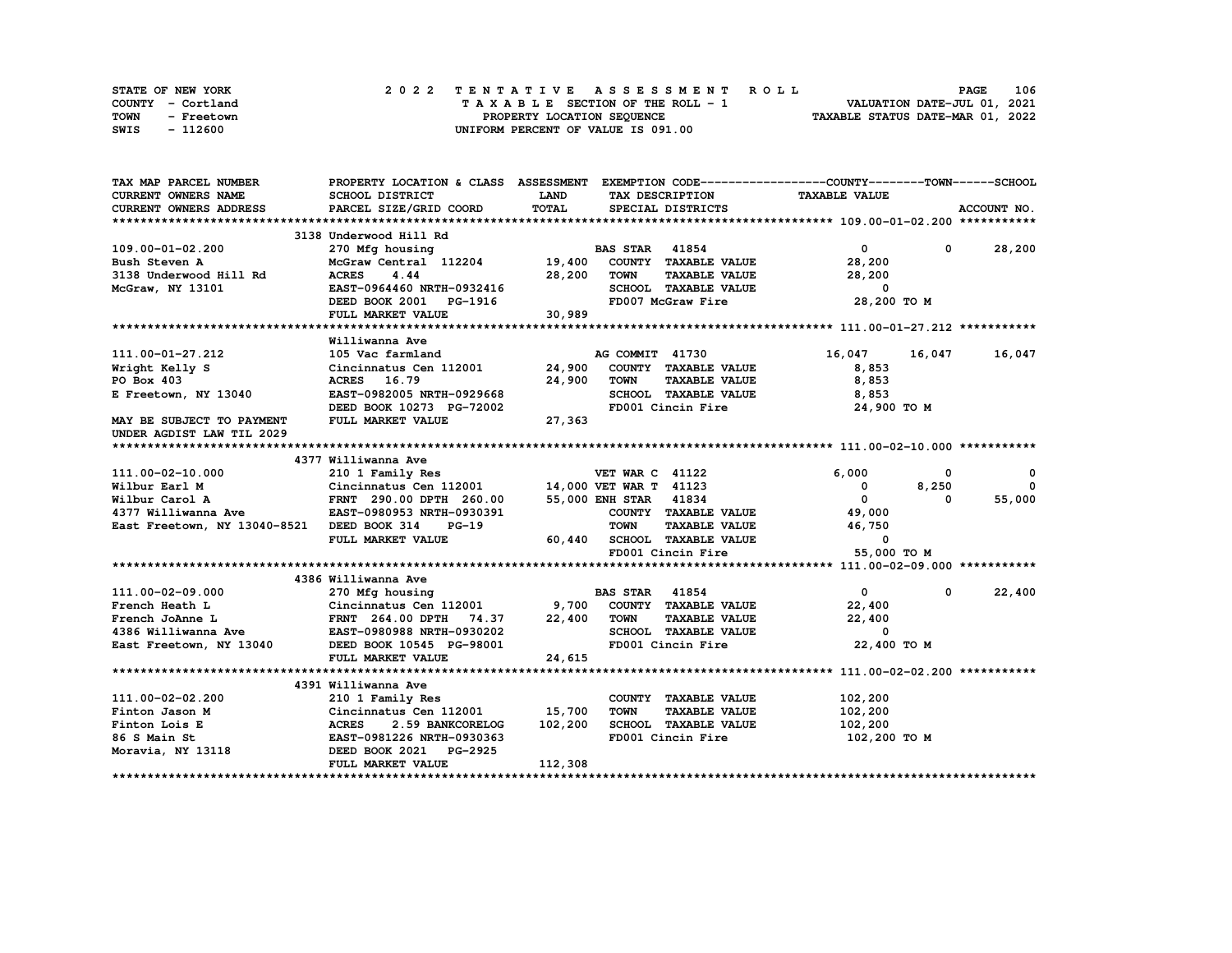| STATE OF NEW YORK  | 2022 TENTATIVE ASSESSMENT ROLL     | 107<br><b>PAGE</b>               |
|--------------------|------------------------------------|----------------------------------|
| COUNTY - Cortland  | TAXABLE SECTION OF THE ROLL - 1    | VALUATION DATE-JUL 01, 2021      |
| TOWN<br>- Freetown | PROPERTY LOCATION SEQUENCE         | TAXABLE STATUS DATE-MAR 01, 2022 |
| - 112600<br>SWIS   | UNIFORM PERCENT OF VALUE IS 091.00 |                                  |

| TAX MAP PARCEL NUMBER                                                                                                                                                          | PROPERTY LOCATION & CLASS ASSESSMENT EXEMPTION CODE----------------COUNTY-------TOWN-----SCHOOL     |             |                           |                                                  |                               |             |                          |
|--------------------------------------------------------------------------------------------------------------------------------------------------------------------------------|-----------------------------------------------------------------------------------------------------|-------------|---------------------------|--------------------------------------------------|-------------------------------|-------------|--------------------------|
| CURRENT OWNERS NAME                                                                                                                                                            | SCHOOL DISTRICT                                                                                     | <b>LAND</b> |                           |                                                  | TAX DESCRIPTION TAXABLE VALUE |             |                          |
|                                                                                                                                                                                |                                                                                                     | TOTAL       |                           | SPECIAL DISTRICTS                                |                               |             | ACCOUNT NO.              |
|                                                                                                                                                                                |                                                                                                     |             |                           |                                                  |                               |             |                          |
|                                                                                                                                                                                | 4396 Williwanna Ave                                                                                 |             |                           |                                                  |                               |             |                          |
| 111.00-02-07.000                                                                                                                                                               | 210 1 Family Res                                                                                    |             | <b>AGED C&amp;T</b> 41801 |                                                  | 20,550 20,550                 |             | $\overline{\phantom{0}}$ |
| French William L                                                                                                                                                               | Cincinnatus Cen 112001 8,700 AGED S                                                                 |             |                           | 41804                                            | $\mathbf 0$                   | $^{\circ}$  | 12,330                   |
| Sorrells Billie Jean                                                                                                                                                           | FRNT 114.58 DPTH 96.82 41,100 ENH STAR 41834<br>FRNT 114.58 DPTH 96.82<br>EAST-0981128 NRTH-0930109 |             |                           |                                                  | $\mathbf{0}$                  | $^{\circ}$  | 28,770                   |
| 4396 Williwanna Ave                                                                                                                                                            |                                                                                                     |             |                           | COUNTY TAXABLE VALUE                             | 20,550                        |             |                          |
| East Freetown, NY 13040-8521 DEED BOOK 440                                                                                                                                     | <b>PG-121</b>                                                                                       |             | <b>TOWN</b>               | <b>TAXABLE VALUE</b>                             | 20,550                        |             |                          |
|                                                                                                                                                                                | FULL MARKET VALUE                                                                                   |             |                           | 45,165 SCHOOL TAXABLE VALUE<br>FD001 Cincin Fire | $\overline{\mathbf{0}}$       |             |                          |
|                                                                                                                                                                                |                                                                                                     |             |                           |                                                  | 41,100 TO M                   |             |                          |
|                                                                                                                                                                                |                                                                                                     |             |                           |                                                  |                               |             |                          |
|                                                                                                                                                                                | 4439 Williwanna Ave                                                                                 |             |                           |                                                  |                               |             |                          |
| Exercise 1885 STAR 41854<br>Exercise 1990 Network Construction 12001 15,500 COUNTY TAXABLE VALUE<br>EXAMPLE 296.30 77,700 TOWN TAXABLE VALUE<br>4439 Williwanna Ave BANK WELLS |                                                                                                     |             | <b>BAS STAR</b> 41854     |                                                  | $\overline{0}$                | $\mathbf 0$ | 30,000                   |
|                                                                                                                                                                                |                                                                                                     |             |                           |                                                  | 77,700                        |             |                          |
|                                                                                                                                                                                |                                                                                                     |             |                           |                                                  | 77,700                        |             |                          |
|                                                                                                                                                                                |                                                                                                     |             |                           |                                                  | 47,700                        |             |                          |
| East Freetown, NY 13040-8520 EAST-0981731 NRTH-0929982                                                                                                                         |                                                                                                     |             |                           | FD001 Cincin Fire                                | 77,700 TO M                   |             |                          |
|                                                                                                                                                                                | DEED BOOK 2011 PG-4347                                                                              |             |                           | MA001 Mara ambul                                 | 77,700 TO M                   |             |                          |
|                                                                                                                                                                                | FULL MARKET VALUE                                                                                   | 85,385      |                           |                                                  |                               |             |                          |
|                                                                                                                                                                                |                                                                                                     |             |                           |                                                  |                               |             |                          |
|                                                                                                                                                                                | 4445 Williwanna Ave                                                                                 |             |                           |                                                  |                               |             |                          |
| 111.00-02-04.120                                                                                                                                                               | 270 Mfg housing                                                                                     |             | <b>BAS STAR</b> 41854     |                                                  | $\overline{0}$                |             | 21,600<br>$\mathbf{0}$   |
|                                                                                                                                                                                |                                                                                                     |             |                           |                                                  | 21,600                        |             |                          |
|                                                                                                                                                                                |                                                                                                     |             |                           |                                                  | 21,600                        |             |                          |
| East Freetown, NY 13040                                                                                                                                                        | EAST-0981960 NRTH-0930068                                                                           |             |                           | SCHOOL TAXABLE VALUE                             | $\overline{\mathbf{0}}$       |             |                          |
|                                                                                                                                                                                | DEED BOOK 2000 PG-5713                                                                              |             |                           | FD001 Cincin Fire                                | 21,600 TO M                   |             |                          |
|                                                                                                                                                                                | FULL MARKET VALUE                                                                                   | 23,736      |                           |                                                  |                               |             |                          |
|                                                                                                                                                                                |                                                                                                     |             |                           |                                                  |                               |             |                          |
|                                                                                                                                                                                | 4407,4415 Williwanna Ave                                                                            |             |                           |                                                  |                               |             |                          |
| 111.00-02-06.200                                                                                                                                                               | 270 Mfg housing                                                                                     |             |                           | COUNTY TAXABLE VALUE                             | 31,300                        |             |                          |
| Fox Beverly                                                                                                                                                                    | Cincinnatus Cen 112001 14,500                                                                       |             | <b>TOWN</b>               | <b>TAXABLE VALUE</b>                             | 31,300                        |             |                          |
| 2507 St. Hwy 7                                                                                                                                                                 | <b>ACRES</b><br>2.00                                                                                | 31,300      |                           | SCHOOL TAXABLE VALUE                             | 31,300                        |             |                          |
| Bainbridge, NY 13733                                                                                                                                                           | EAST-0981465 NRTH-0930126                                                                           |             |                           | FD001 Cincin Fire                                | 31,300 TO M                   |             |                          |
|                                                                                                                                                                                | DEED BOOK 10516 PG-55001                                                                            |             |                           |                                                  |                               |             |                          |
|                                                                                                                                                                                | FULL MARKET VALUE                                                                                   | 34,396      |                           |                                                  |                               |             |                          |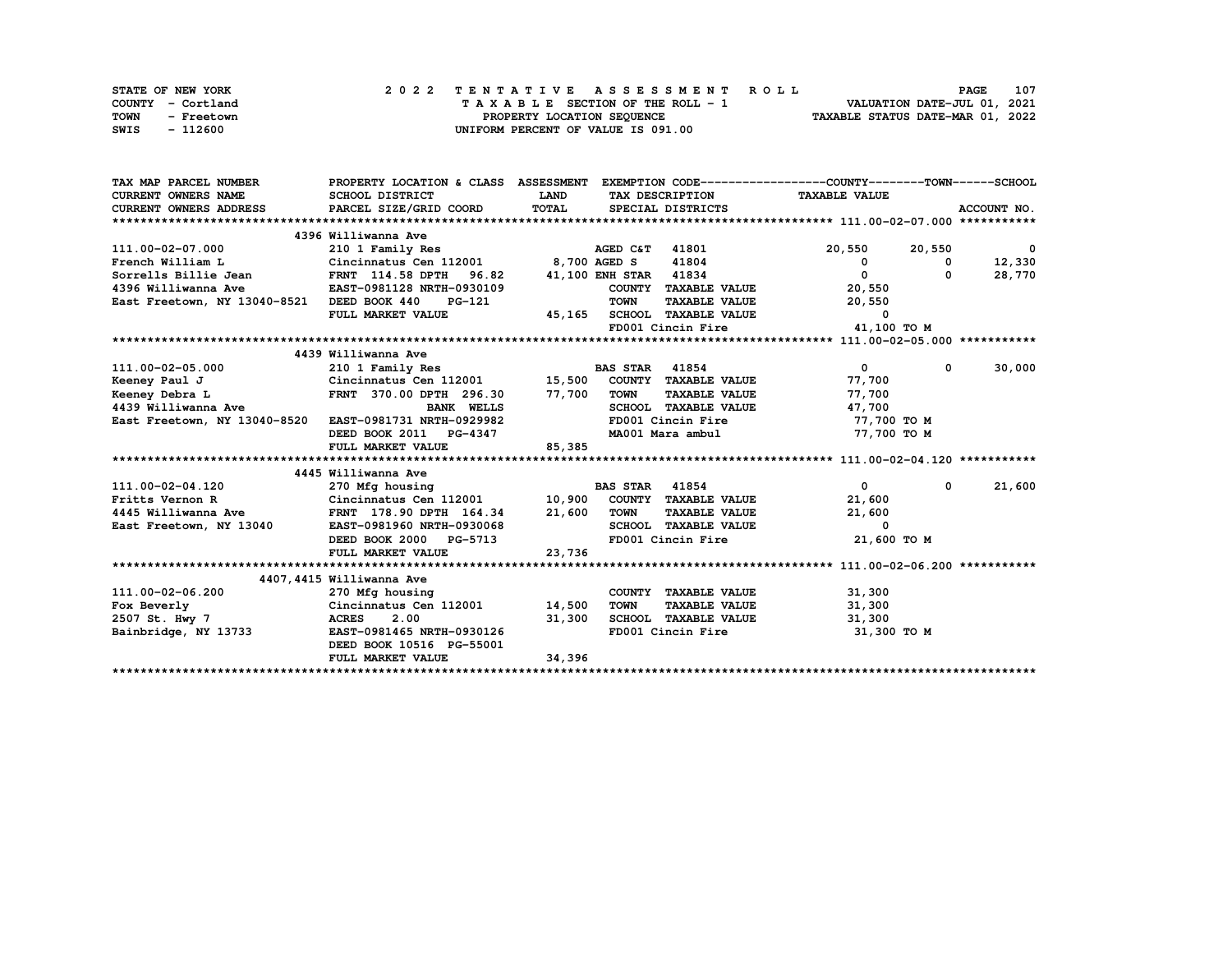|      | <b>STATE OF NEW YORK</b> |  | 2022 TENTATIVE ASSESSMENT ROLL     |                                  | <b>PAGE</b>                 | 108 |
|------|--------------------------|--|------------------------------------|----------------------------------|-----------------------------|-----|
|      | COUNTY - Cortland        |  | TAXABLE SECTION OF THE ROLL - 1    |                                  | VALUATION DATE-JUL 01, 2021 |     |
| TOWN | - Freetown               |  |                                    | TAXABLE STATUS DATE-MAR 01, 2022 |                             |     |
| SWIS | - 112600                 |  | UNIFORM PERCENT OF VALUE IS 091.00 |                                  | RPS150/V04/L015             |     |
|      |                          |  |                                    |                                  | CURRENT DATE 4/28/2022      |     |

 **R O L L S E C T I O N T O T A L S** 

# **\*\*\* S P E C I A L D I S T R I C T S U M M A R Y \*\*\***

|      |                      | <b>TOTAL</b> | <b>EXTENSION</b> | <b>EXTENSION</b> | AD VALOREM   | <b>EXEMPT</b> | TAXABLE      |
|------|----------------------|--------------|------------------|------------------|--------------|---------------|--------------|
| CODE | <b>DISTRICT NAME</b> | PARCELS      | TYPE             | <b>VALUE</b>     | <b>VALUE</b> | <b>AMOUNT</b> | <b>VALUE</b> |
|      |                      |              |                  |                  |              |               |              |
|      | FD001 Cincin Fire    |              | 129 TOTAL M      |                  | 9073,900     |               | 9073,900     |
|      | FD006 Marathon fire  |              | 355 TOTAL M      |                  | 28798,800    | 22,500        | 28776,300    |
|      | FD007 McGraw Fire    |              | 82 TOTAL M       |                  | 6358,600     |               | 6358,600     |
|      | MA001 Mara ambul     |              | 397 TOTAL M      |                  | 34268,700    | 24,440        | 34244,260    |

#### **\*\*\* S C H O O L D I S T R I C T S U M M A R Y \*\*\***

| CODE   | DISTRICT NAME       | TOTAL<br><b>PARCELS</b> | <b>ASSESSED</b><br>LAND | <b>ASSESSED</b><br><b>TOTAL</b> | <b>EXEMPT</b><br><b>AMOUNT</b> | <b>TOTAL</b><br><b>TAXABLE</b> | <b>STAR</b><br><b>AMOUNT</b> | <b>STAR</b><br><b>TAXABLE</b> |
|--------|---------------------|-------------------------|-------------------------|---------------------------------|--------------------------------|--------------------------------|------------------------------|-------------------------------|
| 112001 | Cincinnatus Central | 88                      | 2529,700                | 5830,300                        | 275,027                        | 5555,273                       | 1002,770                     | 4552,503                      |
| 112204 | McGraw Central      | 45                      | 1599,900                | 2693,100                        | 113,289                        | 2579,811                       | 500,800                      | 2079,011                      |
| 113401 | Marathon Central    | 433                     | 18250,100               | 35707,900                       | 4389,133                       | 31318,767                      | 4448,369                     | 26870,398                     |
|        | $SUB - TO T AL$     | 566                     | 22379,700               | 44231,300                       | 4777,449                       | 39453,851                      | 5951,939                     | 33501,912                     |
|        | TOTAL               | 566                     | 22379,700               | 44231,300                       | 4777,449                       | 39453,851                      | 5951,939                     | 33501,912                     |

#### **\*\*\* S Y S T E M C O D E S S U M M A R Y \*\*\***

### **NO SYSTEM EXEMPTIONS AT THIS LEVEL**

## **\*\*\* E X E M P T I O N S U M M A R Y \*\*\***

| CODE  | <b>DESCRIPTION</b> | <b>TOTAL</b><br><b>PARCELS</b> | <b>COUNTY</b> | <b>TOWN</b> | <b>SCHOOL</b> |
|-------|--------------------|--------------------------------|---------------|-------------|---------------|
| 41122 | VET WAR C          | 15                             | 90,000        |             |               |
| 41123 | VET WAR T          | 15                             |               | 165,459     |               |
| 41132 | VET COM C          | 5                              | 48,415        |             |               |
| 41133 | VET COM T          | 5                              |               | 80,570      |               |
| 41142 | VET DIS C          | 4                              | 50,209        |             |               |
| 41143 | VET DIS T          | 4                              |               | 90,209      |               |
| 41162 | CW 15 VET/         | 5                              | 30,000        |             |               |
| 41172 | CW DISBLD          |                                | 20,000        |             |               |
| 41700 | AG 10-YR           | 11                             | 482,000       | 482,000     | 482,000       |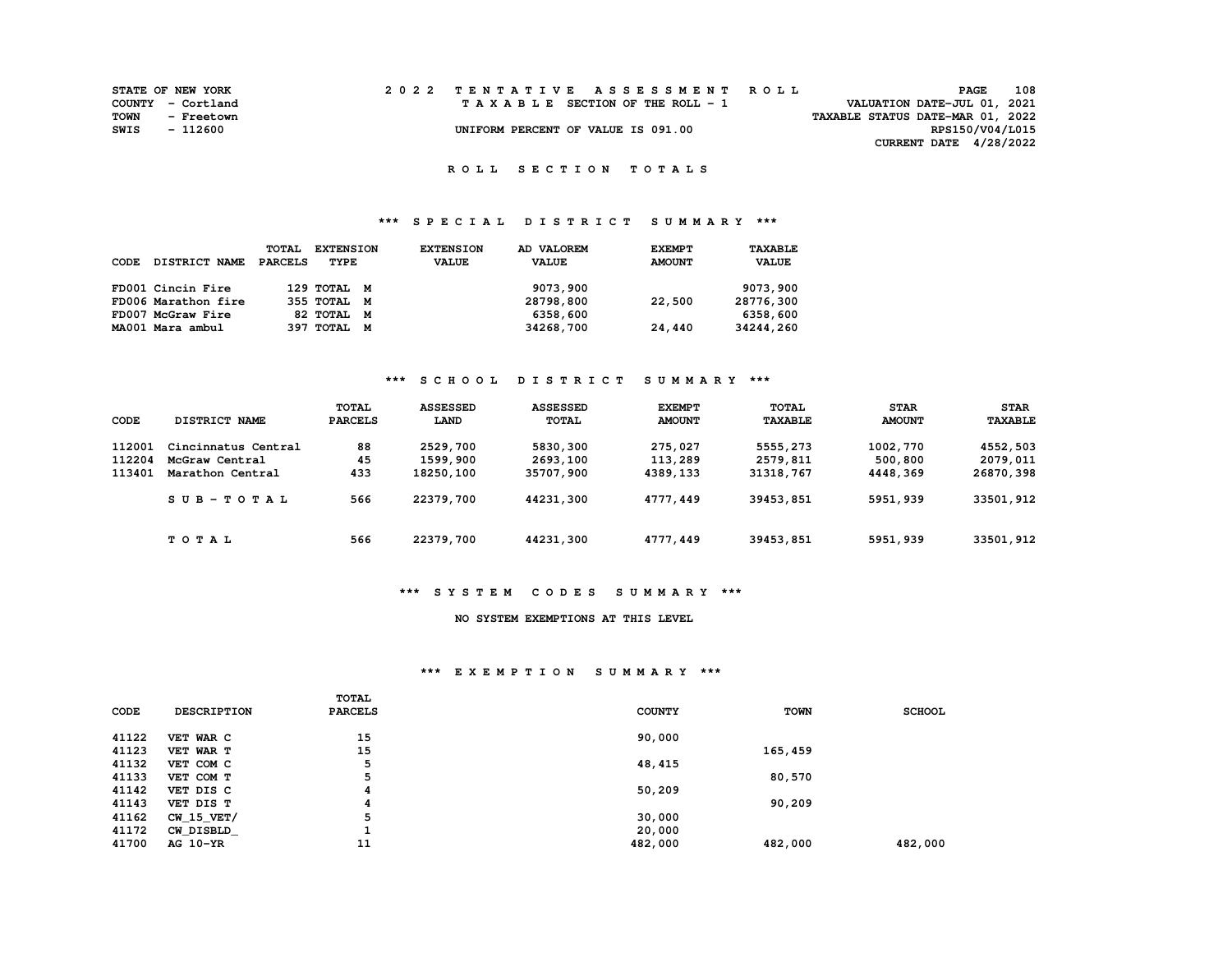| <b>STATE OF NEW YORK</b> |                   |  |  |  |  |  |                                    |  |  |  | 2022 TENTATIVE ASSESSMENT ROLL |                                  |                          | PAGE | 109 |  |
|--------------------------|-------------------|--|--|--|--|--|------------------------------------|--|--|--|--------------------------------|----------------------------------|--------------------------|------|-----|--|
|                          | COUNTY - Cortland |  |  |  |  |  | TAXABLE SECTION OF THE ROLL - 1    |  |  |  |                                | VALUATION DATE-JUL 01, 2021      |                          |      |     |  |
| TOWN                     | - Freetown        |  |  |  |  |  |                                    |  |  |  |                                | TAXABLE STATUS DATE-MAR 01, 2022 |                          |      |     |  |
| SWIS                     | - 112600          |  |  |  |  |  | UNIFORM PERCENT OF VALUE IS 091.00 |  |  |  |                                |                                  | RPS150/V04/L015          |      |     |  |
|                          |                   |  |  |  |  |  |                                    |  |  |  |                                |                                  | CURRENT DATE $4/28/2022$ |      |     |  |

# **\*\*\* E X E M P T I O N S U M M A R Y \*\*\***

|             |                    | TOTAL          |               |             |               |
|-------------|--------------------|----------------|---------------|-------------|---------------|
| <b>CODE</b> | <b>DESCRIPTION</b> | <b>PARCELS</b> | <b>COUNTY</b> | <b>TOWN</b> | <b>SCHOOL</b> |
| 41720       | <b>AG-CEILING</b>  | 48             | 2596,402      | 2596,402    | 2596,402      |
| 41730       | AG COMMIT          | 33             | 1204,577      | 1204,577    | 1204,577      |
| 41800       | AGED CTS           | 6              | 160,743       | 157,743     | 170,679       |
| 41801       | AGED C&T           | 9              | 285,008       | 278,195     |               |
| 41804       | AGED S             | 9              |               |             | 269,351       |
| 41834       | <b>ENH STAR</b>    | 45             |               |             | 2776,439      |
| 41854       | <b>BAS STAR</b>    | 107            |               |             | 3175,500      |
| 41932       | Dis & Lim          | $\overline{2}$ | 47,450        |             |               |
| 42100       | AG IMPROV          | ÷.             | 22,500        | 22,500      | 22,500        |
| 47460       | 480A               |                | 30,000        | 30,000      | 30,000        |
| 47610       | 485B > 8/97        |                | 1,940         | 1,940       | 1,940         |
|             | TOTAL              | 327            | 5069,244      | 5109,595    | 10729,388     |

| ROLL       | <b>DESCRIPTION</b> | <b>TOTAL</b>   | <b>ASSESSED</b> | <b>ASSESSED</b> | <b>TAXABLE</b> | <b>TAXABLE</b> | <b>TAXABLE</b> | <b>STAR</b>           |
|------------|--------------------|----------------|-----------------|-----------------|----------------|----------------|----------------|-----------------------|
| <b>SEC</b> |                    | <b>PARCELS</b> | <b>LAND</b>     | <b>TOTAL</b>    | <b>COUNTY</b>  | <b>TOWN</b>    | <b>SCHOOL</b>  | <b><i>TAXABLE</i></b> |
|            | <b>TAXABLE</b>     | 566            | 22379,700       | 44231,300       | 39162,056      | 39121,705      | 39453,851      | 33501,912             |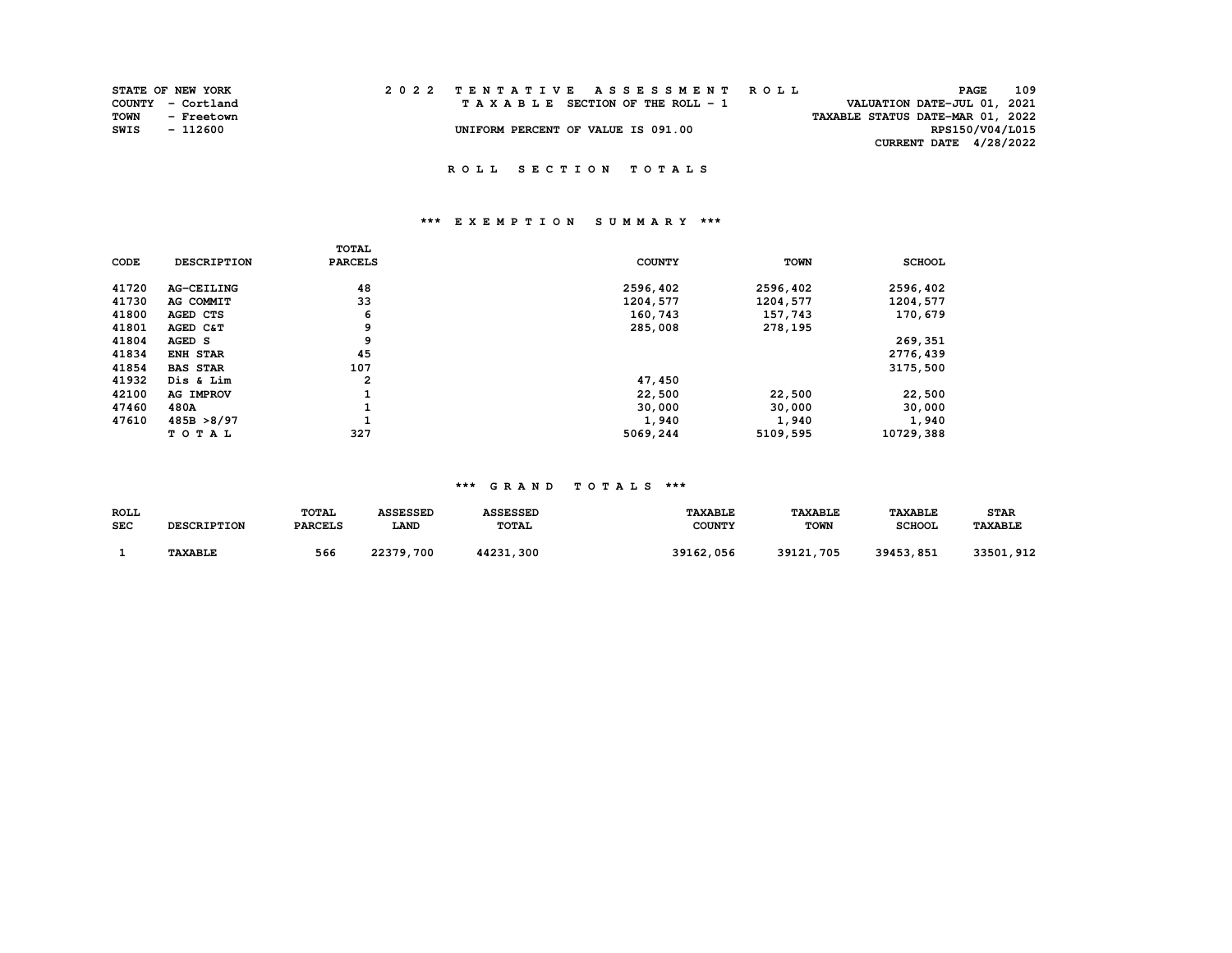|      | STATE OF NEW YORK |  |                                          |                                    |  |  |  |  |  | 2022 TENTATIVE ASSESSMENT ROLL | <b>PAGE</b>                      | 110 |
|------|-------------------|--|------------------------------------------|------------------------------------|--|--|--|--|--|--------------------------------|----------------------------------|-----|
|      | COUNTY - Cortland |  | STATE OWNED LAND SECTION OF THE ROLL - 3 |                                    |  |  |  |  |  |                                | VALUATION DATE-JUL 01, 2021      |     |
| TOWN | - Freetown        |  |                                          | PROPERTY LOCATION SEQUENCE         |  |  |  |  |  |                                | TAXABLE STATUS DATE-MAR 01, 2022 |     |
| SWIS | - 112600          |  |                                          | UNIFORM PERCENT OF VALUE IS 091.00 |  |  |  |  |  |                                |                                  |     |

| TAX MAP PARCEL NUMBER     | PROPERTY LOCATION & CLASS ASSESSMENT                |              |                                     | EXEMPTION CODE-----------------COUNTY-------TOWN------SCHOOL |              |
|---------------------------|-----------------------------------------------------|--------------|-------------------------------------|--------------------------------------------------------------|--------------|
| CURRENT OWNERS NAME       | SCHOOL DISTRICT                                     | <b>LAND</b>  | TAX DESCRIPTION                     | <b>TAXABLE VALUE</b>                                         |              |
| CURRENT OWNERS ADDRESS    | PARCEL SIZE/GRID COORD                              | <b>TOTAL</b> | SPECIAL DISTRICTS                   |                                                              | ACCOUNT NO.  |
|                           |                                                     |              |                                     |                                                              |              |
|                           | Freetown                                            |              |                                     |                                                              | 8000002      |
| 333.00-26-02.000-1        | 993 Transition t                                    |              | TOWN TAXBL 50005                    | 670<br>$\Omega$                                              | 670          |
| State of New York         | McGraw Central 112204                               |              | 0 COUNTY TAXABLE VALUE              | 0                                                            |              |
| Attn: County Treasurer    |                                                     | 670          | <b>TOWN</b><br><b>TAXABLE VALUE</b> | 670                                                          |              |
| 60 Central Ave            | FULL MARKET VALUE                                   | 736          | SCHOOL TAXABLE VALUE                | $^{\circ}$                                                   |              |
| Cortland, NY 13045-2746   |                                                     |              | FD007 McGraw Fire                   | 670 TO M                                                     |              |
|                           |                                                     |              |                                     |                                                              |              |
|                           | Freetown Hoxie Gorge Rd                             |              |                                     |                                                              | 0170001      |
| 119.00-01-15.200          | 930 State forest                                    |              | STATE LAND 32252                    | $\mathbf{0}$<br>54,700                                       | $\mathbf 0$  |
| State of New York         | Marathon Centra 113401                              |              | 54,700 COUNTY TAXABLE VALUE         | 0                                                            |              |
| Cortland County Treasurer | <b>ACRES</b><br>72.60                               | 54,700       | TOWN<br><b>TAXABLE VALUE</b>        | 54,700                                                       |              |
| 60 Central Ave            | EAST-0961860 NRTH-0922305                           |              | SCHOOL TAXABLE VALUE                | 54,700                                                       |              |
| Cortland, NY 13045        | DEED BOOK 2010 PG-6748                              |              | FD006 Marathon fire                 | 54,700 TO M                                                  |              |
|                           | FULL MARKET VALUE                                   |              | 60,110 MA001 Mara ambul             | 54,700 TO M                                                  |              |
|                           |                                                     |              |                                     |                                                              |              |
|                           | Freetown Hoxie Gorge Rd                             |              |                                     |                                                              | 0160001      |
| 119.00-01-25.000          | 932 Forest s532b                                    |              | STATE LAND 32252                    | $\Omega$<br>142,200                                          | $\mathbf{o}$ |
| State of New York         | Marathon Centra 113401                              | 142,200      | COUNTY TAXABLE VALUE                | 0                                                            |              |
| Attn: County Treasurer    | ACRES 218.39                                        | 142,200      | <b>TAXABLE VALUE</b><br>TOWN        | 142,200                                                      |              |
| 60 Central Ave            | EAST-0957010 NRTH-0923418                           |              | SCHOOL TAXABLE VALUE                | 142,200                                                      |              |
| Cortland, NY 13045-2746   | FULL MARKET VALUE                                   |              | 156,264 FD006 Marathon fire         | 142,200 TO M                                                 |              |
|                           |                                                     |              | MA001 Mara ambul                    | 142,200 TO M                                                 |              |
|                           |                                                     |              |                                     |                                                              |              |
|                           | Route 41                                            |              |                                     |                                                              | 0110001      |
| 110.00-01-10.000          | 932 Forest s532b                                    |              | STATE LAND 32252                    | 0<br>315,600                                                 | 0            |
| State of New York         | Cincinnatus Cen 112001 315,600 COUNTY TAXABLE VALUE |              |                                     | $\Omega$                                                     |              |
| Attn: County Treasurer    | <b>ACRES</b> 239.94                                 | 315,600      | TOWN<br><b>TAXABLE VALUE</b>        | 315,600                                                      |              |
| 60 Central Ave            | EAST-0978230 NRTH-0932275                           |              | SCHOOL TAXABLE VALUE                | 315,600                                                      |              |
| Cortland, NY 13045-2746   | FULL MARKET VALUE                                   |              | 346,813 FD001 Cincin Fire           | 315,600 TO M                                                 |              |
|                           |                                                     |              |                                     |                                                              |              |
|                           | Route 41                                            |              |                                     |                                                              | 0140001      |
| 110.00-01-17.000          | 932 Forest s532b                                    |              | STATE LAND 32252                    | $\Omega$<br>4,100                                            | 0            |
| State of New York         | Cincinnatus Cen 112001                              |              | 4,100 COUNTY TAXABLE VALUE          | 0                                                            |              |
|                           | <b>ACRES</b><br>3.95                                | 4,100        | <b>TOWN</b><br><b>TAXABLE VALUE</b> | 4,100                                                        |              |
| Attn: County Treasurer    |                                                     |              |                                     |                                                              |              |
| 60 Central Ave            | EAST-0979217 NRTH-0932415                           |              | SCHOOL TAXABLE VALUE                | 4,100                                                        |              |
| Cortland, NY 13045-2746   | DEED BOOK 364<br><b>PG-932</b>                      |              | FD001 Cincin Fire                   | 4,100 TO M                                                   |              |
|                           | FULL MARKET VALUE                                   | 4,505        |                                     |                                                              |              |
|                           |                                                     |              |                                     |                                                              |              |
|                           | Stramba Rd                                          |              |                                     | $\Omega$                                                     | 0130002      |
| 110.00-01-16.000          | 932 Forest s532b                                    |              | STATE LAND 32252                    | 257,000                                                      | 0            |
| State of New York         | Cincinnatus Cen 112001                              | 257,000      | COUNTY TAXABLE VALUE                | 0                                                            |              |
| Attn: County Treasurer    | ACRES 187.80                                        | 257,000      | <b>TOWN</b><br><b>TAXABLE VALUE</b> | 257,000                                                      |              |
| 60 Central Ave            | EAST-0977474 NRTH-0929595                           |              | <b>SCHOOL TAXABLE VALUE</b>         | 257,000                                                      |              |
| Cortland, NY 13045-2746   | FULL MARKET VALUE                                   |              | 282,418 FD007 McGraw Fire           | 257,000 TO M                                                 |              |

**\*\*\*\*\*\*\*\*\*\*\*\*\*\*\*\*\*\*\*\*\*\*\*\*\*\*\*\*\*\*\*\*\*\*\*\*\*\*\*\*\*\*\*\*\*\*\*\*\*\*\*\*\*\*\*\*\*\*\*\*\*\*\*\*\*\*\*\*\*\*\*\*\*\*\*\*\*\*\*\*\*\*\*\*\*\*\*\*\*\*\*\*\*\*\*\*\*\*\*\*\*\*\*\*\*\*\*\*\*\*\*\*\*\*\*\*\*\*\*\*\*\*\*\*\*\*\*\*\*\*\*\***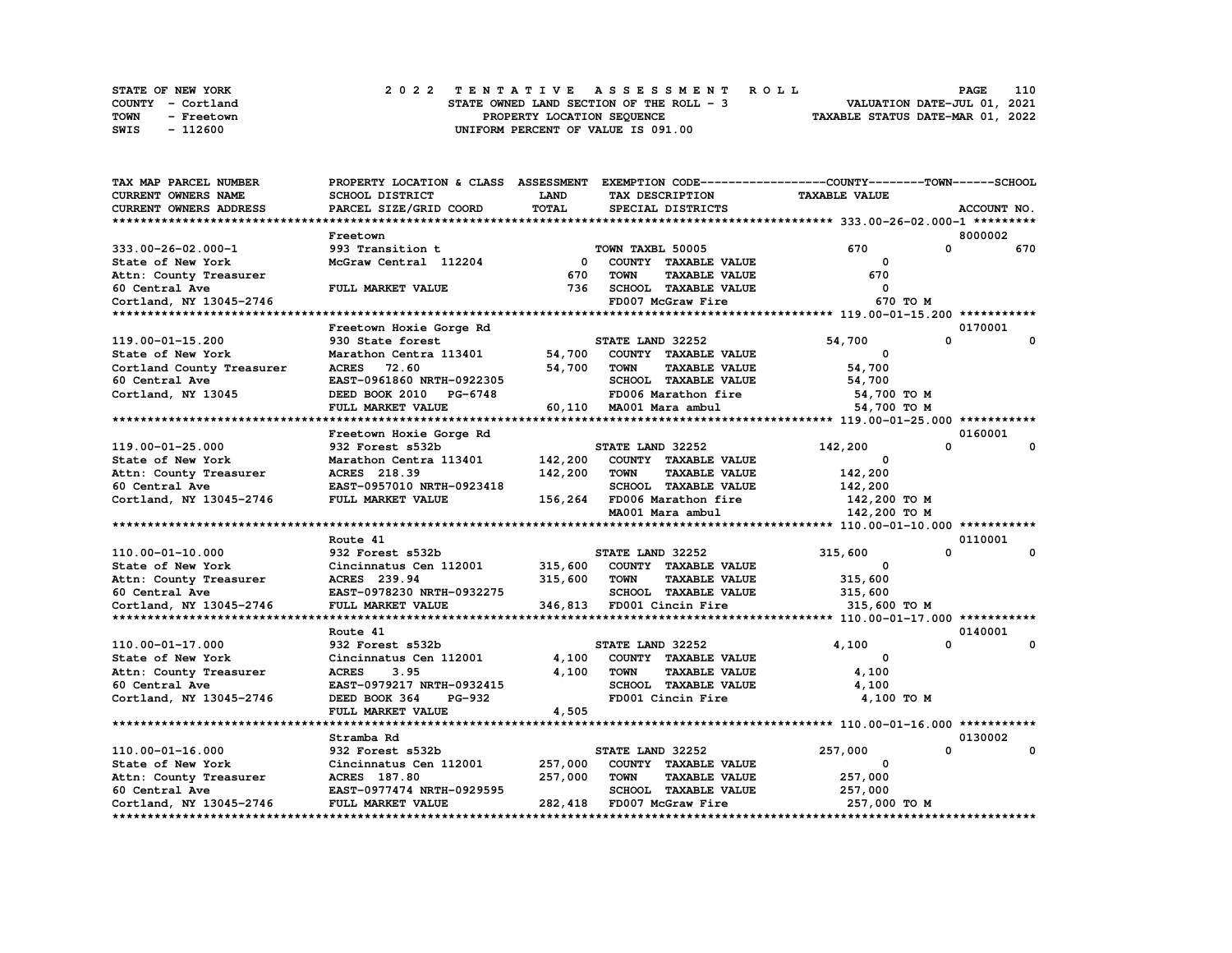| <b>STATE OF NEW YORK</b>  | 2022 TENTATIVE ASSESSMENT ROLL           | 111<br><b>PAGE</b>               |
|---------------------------|------------------------------------------|----------------------------------|
| COUNTY - Cortland         | STATE OWNED LAND SECTION OF THE ROLL - 3 | VALUATION DATE-JUL 01, 2021      |
| <b>TOWN</b><br>- Freetown | PROPERTY LOCATION SEQUENCE               | TAXABLE STATUS DATE-MAR 01, 2022 |
| - 112600<br>SWIS          | UNIFORM PERCENT OF VALUE IS 091.00       |                                  |

| TAX MAP PARCEL NUMBER         | PROPERTY LOCATION & CLASS ASSESSMENT |                         |                  |                             | EXEMPTION CODE-----------------COUNTY-------TOWN-----SCHOOL |             |             |
|-------------------------------|--------------------------------------|-------------------------|------------------|-----------------------------|-------------------------------------------------------------|-------------|-------------|
| <b>CURRENT OWNERS NAME</b>    | SCHOOL DISTRICT                      | <b>LAND</b>             |                  | TAX DESCRIPTION             | <b>TAXABLE VALUE</b>                                        |             |             |
| <b>CURRENT OWNERS ADDRESS</b> | PARCEL SIZE/GRID COORD               | TOTAL                   |                  | SPECIAL DISTRICTS           |                                                             |             | ACCOUNT NO. |
|                               |                                      |                         |                  |                             |                                                             |             |             |
|                               | Trans                                |                         |                  |                             |                                                             |             | 8113401     |
| $333.00 - 26 - 02.000 - 2$    | 993 Transition t                     |                         | TOWN TAXBL 50005 |                             | 510                                                         | $\mathbf 0$ | 510         |
| State of New York             | Marathon Centra 113401               | $\Omega$                |                  | COUNTY TAXABLE VALUE        | 0                                                           |             |             |
| Attn: County Treasurer        |                                      | 510                     | <b>TOWN</b>      | <b>TAXABLE VALUE</b>        | 510                                                         |             |             |
| 60 Central Ave                | FULL MARKET VALUE                    | 560                     |                  | <b>SCHOOL TAXABLE VALUE</b> | 0                                                           |             |             |
| Cortland, NY 13045-2746       |                                      |                         |                  | FD006 Marathon fire         | 510 TO M                                                    |             |             |
|                               |                                      |                         |                  |                             |                                                             |             |             |
|                               | Trans                                |                         |                  |                             |                                                             |             | 8112001     |
| 333.00-26-02.000-3            | 993 Transition t                     |                         | TOWN TAXBL 50005 |                             | 830                                                         | $\Omega$    | 830         |
| State of New York             | Cincinnatus Cen 112001               | $\mathbf{0}$            |                  | COUNTY TAXABLE VALUE        | 0                                                           |             |             |
| Attn: County Treasurer        |                                      | 830                     | <b>TOWN</b>      | <b>TAXABLE VALUE</b>        | 830                                                         |             |             |
| 60 Central Ave                | FULL MARKET VALUE                    | 912                     |                  | <b>SCHOOL TAXABLE VALUE</b> | $\Omega$                                                    |             |             |
| Cortland, NY 13045-2746       |                                      |                         |                  | FD001 Cincin Fire           | 830 TO M                                                    |             |             |
|                               |                                      |                         |                  |                             |                                                             |             |             |
|                               | Trans                                |                         |                  |                             |                                                             |             | 8112001     |
| 333.00-26-03.000              | 993 Transition t                     |                         | SCHL TAXBL 50001 |                             | 1,500                                                       | 1,500       | $\Omega$    |
| State of New York             | Cincinnatus Cen 112001               | $\mathbf{0}$            |                  | COUNTY TAXABLE VALUE        | 0                                                           |             |             |
| Attn: County Treasurer        |                                      | 1,500                   | <b>TOWN</b>      | <b>TAXABLE VALUE</b>        | O                                                           |             |             |
| 60 Central Ave                | FULL MARKET VALUE                    | 1,648                   |                  | SCHOOL TAXABLE VALUE        | 1,500                                                       |             |             |
| Cortland, NY 13045-2746       |                                      |                         |                  |                             |                                                             |             |             |
|                               |                                      |                         |                  |                             |                                                             |             |             |
|                               | Trans                                |                         |                  |                             |                                                             |             | 8113401     |
| 333.00-26-04.000              | 993 Transition t                     |                         | SCHL TAXBL 50001 |                             | 510                                                         | 510         | $\Omega$    |
| State of New York             | Marathon Centra 113401               | $\overline{\mathbf{0}}$ |                  | COUNTY TAXABLE VALUE        |                                                             |             |             |
| Attn: County Treasurer        |                                      | 510                     | <b>TOWN</b>      | <b>TAXABLE VALUE</b>        | $\Omega$                                                    |             |             |
| 60 Central Ave                | FULL MARKET VALUE                    | 560                     |                  | <b>SCHOOL TAXABLE VALUE</b> | 510                                                         |             |             |
| Cortland, NY 13045-2746       |                                      |                         |                  |                             |                                                             |             |             |
|                               |                                      |                         |                  |                             |                                                             |             |             |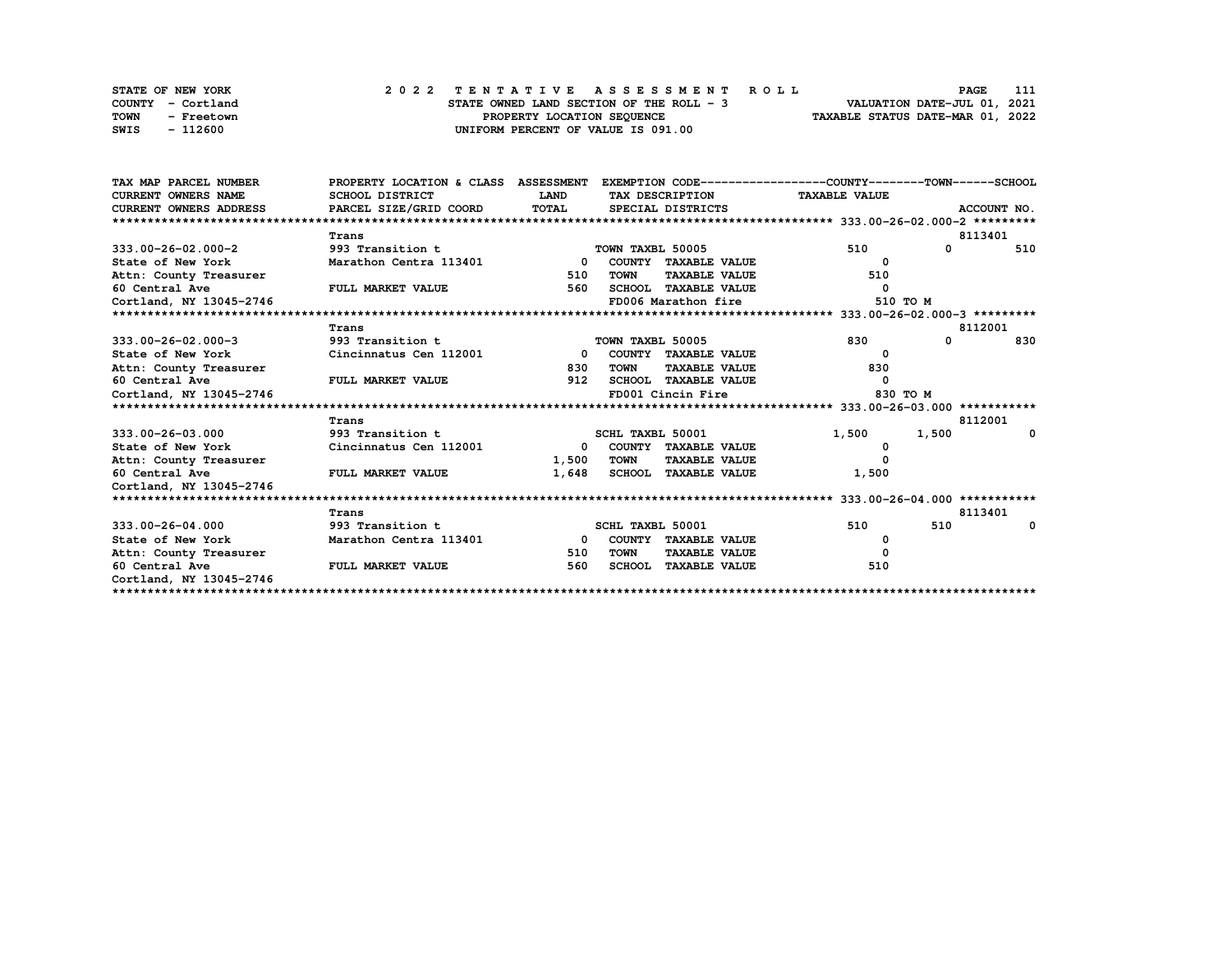|      | <b>STATE OF NEW YORK</b> |                                          | 2022 TENTATIVE ASSESSMENT ROLL |                                  | PAGE                        | 112 |
|------|--------------------------|------------------------------------------|--------------------------------|----------------------------------|-----------------------------|-----|
|      | COUNTY - Cortland        | STATE OWNED LAND SECTION OF THE ROLL - 3 |                                |                                  | VALUATION DATE-JUL 01, 2021 |     |
| TOWN | - Freetown               |                                          |                                | TAXABLE STATUS DATE-MAR 01, 2022 |                             |     |
| SWIS | - 112600                 | UNIFORM PERCENT OF VALUE IS 091.00       |                                |                                  | RPS150/V04/L015             |     |
|      |                          |                                          |                                |                                  | CURRENT DATE $4/28/2022$    |     |

## **\*\*\* S P E C I A L D I S T R I C T S U M M A R Y \*\*\***

|      |                      | <b>TOTAL</b> | <b>EXTENSION</b> | <b>EXTENSION</b> | AD VALOREM   | <b>EXEMPT</b> | TAXABLE      |
|------|----------------------|--------------|------------------|------------------|--------------|---------------|--------------|
| CODE | <b>DISTRICT NAME</b> | PARCELS      | TYPE             | <b>VALUE</b>     | <b>VALUE</b> | <b>AMOUNT</b> | <b>VALUE</b> |
|      |                      |              |                  |                  |              |               |              |
|      | FD001 Cincin Fire    |              | З ТОТАЬ М        |                  | 320,530      |               | 320,530      |
|      | FD006 Marathon fire  |              | 3 TOTAL M        |                  | 197,410      |               | 197,410      |
|      | FD007 McGraw Fire    |              | 2 TOTAL M        |                  | 257,670      |               | 257,670      |
|      | MA001 Mara ambul     |              | 2 TOTAL M        |                  | 196,900      |               | 196,900      |

## **\*\*\* S C H O O L D I S T R I C T S U M M A R Y \*\*\***

| CODE   | DISTRICT NAME       | TOTAL<br><b>PARCELS</b> | <b>ASSESSED</b><br>LAND | <b>ASSESSED</b><br><b>TOTAL</b> | <b>EXEMPT</b><br><b>AMOUNT</b> | <b>TOTAL</b><br><b>TAXABLE</b> | <b>STAR</b><br><b>AMOUNT</b> | <b>STAR</b><br><b>TAXABLE</b> |
|--------|---------------------|-------------------------|-------------------------|---------------------------------|--------------------------------|--------------------------------|------------------------------|-------------------------------|
| 112001 | Cincinnatus Central | 5                       | 576,700                 | 579,030                         | 830                            | 578,200                        |                              | 578,200                       |
| 112204 | McGraw Central      |                         |                         | 670                             | 670                            |                                |                              |                               |
| 113401 | Marathon Central    | 4                       | 196,900                 | 197,920                         | 510                            | 197,410                        |                              | 197,410                       |
|        | $SUB-TOTAL$         | 10                      | 773,600                 | 777,620                         | 2.010                          | 775,610                        |                              | 775,610                       |
|        | TOTAL               | 10                      | 773,600                 | 777,620                         | 2,010                          | 775,610                        |                              | 775,610                       |

## **\*\*\* S Y S T E M C O D E S S U M M A R Y \*\*\***

| CODE  | DESCRIPTION | TOTAL<br><b>PARCELS</b> | <b>COUNTY</b> | <b>TOWN</b> | <b>SCHOOL</b> |
|-------|-------------|-------------------------|---------------|-------------|---------------|
| 50001 | SCHL TAXBL  |                         | 2,010         | 2.010       |               |
| 50005 | TOWN TAXBL  |                         | 2,010         |             | 2,010         |
|       | TOTAL       |                         | 4,020         | 2,010       | 2,010         |

| CODE  | <b>DESCRIPTION</b> | <b>TOTAL</b><br><b>PARCELS</b> | <b>COUNTY</b> | <b>TOWN</b> | <b>SCHOOL</b> |
|-------|--------------------|--------------------------------|---------------|-------------|---------------|
| 32252 | <b>STATE LAND</b>  |                                | 773,600       |             |               |
|       | TOTAL              |                                | 773,600       |             |               |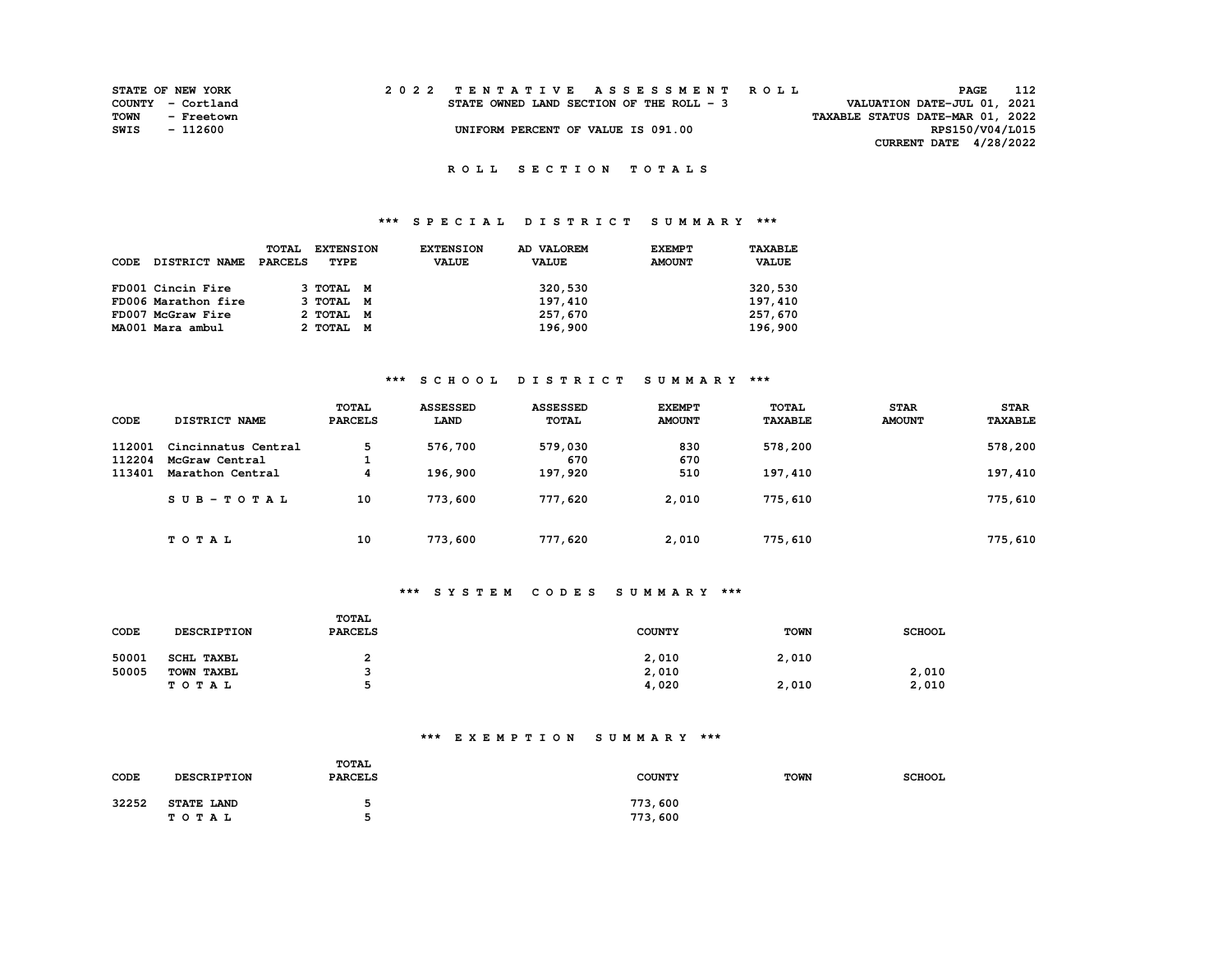|      | STATE OF NEW YORK |  | 2022 TENTATIVE ASSESSMENT ROLL           | 113<br>PAGE                      |
|------|-------------------|--|------------------------------------------|----------------------------------|
|      | COUNTY - Cortland |  | STATE OWNED LAND SECTION OF THE ROLL - 3 | VALUATION DATE-JUL 01, 2021      |
| TOWN | - Freetown        |  |                                          | TAXABLE STATUS DATE-MAR 01, 2022 |
| SWIS | - 112600          |  | UNIFORM PERCENT OF VALUE IS 091.00       | RPS150/V04/L015                  |
|      |                   |  |                                          | CURRENT DATE 4/28/2022           |

| <b>ROLL</b> |                    | <b>TOTAL</b>   | <b>\SSESSED</b> | <b>ASSESSED</b> | <b>TAXABLE</b> | <b>TAXABLE</b> | <b>TAXABLE</b> | <b>STAR</b>    |
|-------------|--------------------|----------------|-----------------|-----------------|----------------|----------------|----------------|----------------|
| <b>SEC</b>  | <b>DESCRIPTION</b> | <b>PARCELS</b> | <b>LAND</b>     | TOTAL           | <b>COUNTY</b>  | <b>TOWN</b>    | <b>SCHOOL</b>  | <b>TAXABLE</b> |
|             |                    |                |                 |                 |                |                |                |                |
|             | STATE OWNED LAND   | 10             | 773,600         | 620<br>777      |                | 775,610        | 775,610        | 775,610        |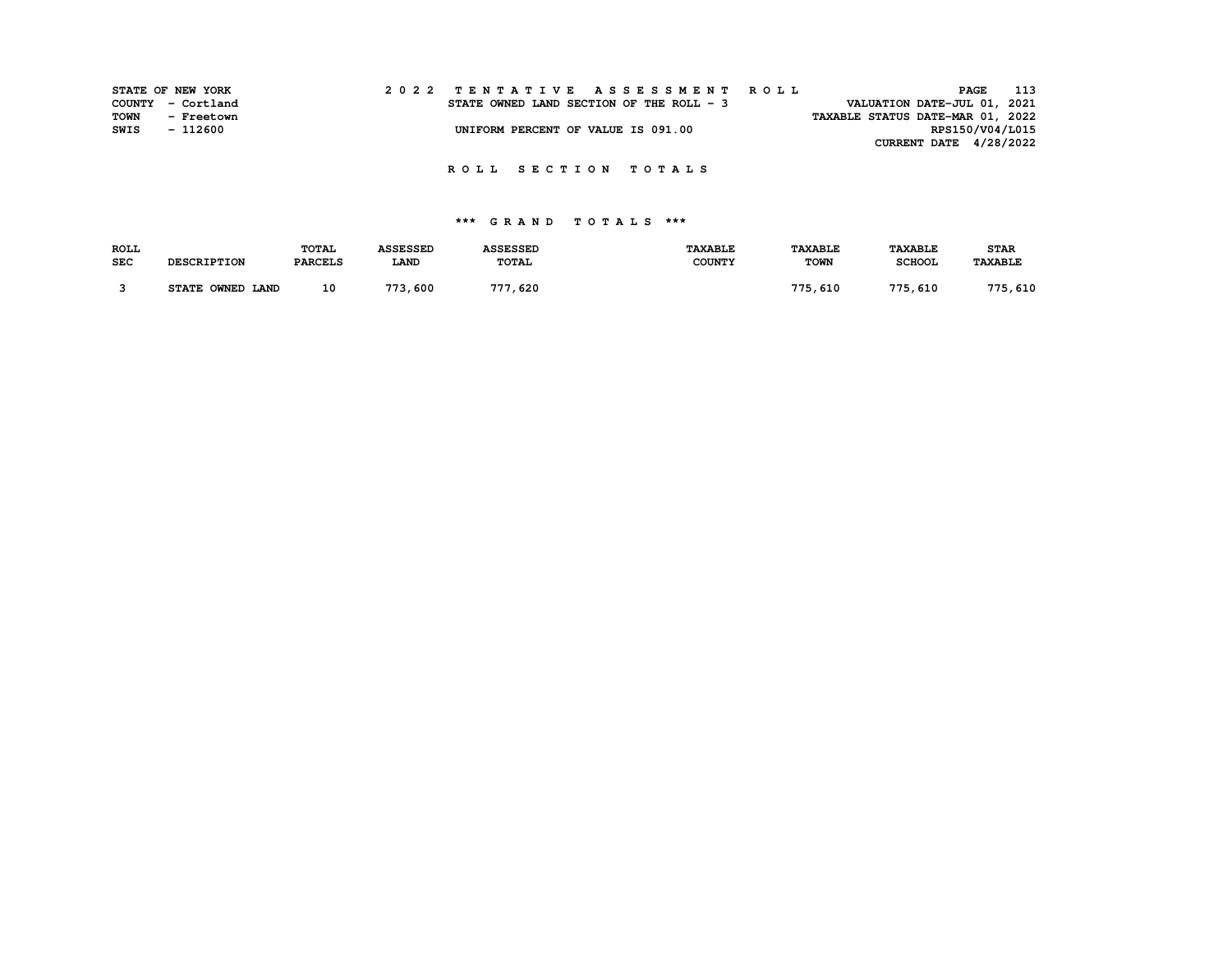|      | STATE OF NEW YORK |  |  |  |  |                                           |  |  |  |  | 2022 TENTATIVE ASSESSMENT ROLL |                                  | PAGE                        | 114 |
|------|-------------------|--|--|--|--|-------------------------------------------|--|--|--|--|--------------------------------|----------------------------------|-----------------------------|-----|
|      | COUNTY - Cortland |  |  |  |  | SPECIAL FRANCHISE SECTION OF THE ROLL - 5 |  |  |  |  |                                |                                  | VALUATION DATE-JUL 01, 2021 |     |
| TOWN | - Freetown        |  |  |  |  | PROPERTY LOCATION SEQUENCE                |  |  |  |  |                                | TAXABLE STATUS DATE-MAR 01, 2022 |                             |     |
| SWIS | - 112600          |  |  |  |  | UNIFORM PERCENT OF VALUE IS 091.00        |  |  |  |  |                                |                                  |                             |     |

| TAX MAP PARCEL NUMBER      |                          |                          |                                     | PROPERTY LOCATION & CLASS ASSESSMENT EXEMPTION CODE----------------COUNTY-------TOWN------SCHOOL |
|----------------------------|--------------------------|--------------------------|-------------------------------------|--------------------------------------------------------------------------------------------------|
| CURRENT OWNERS NAME        | SCHOOL DISTRICT          | <b>LAND</b>              | TAX DESCRIPTION                     | <b>TAXABLE VALUE</b>                                                                             |
| CURRENT OWNERS ADDRESS     | PARCEL SIZE/GRID COORD   | TOTAL                    | SPECIAL DISTRICTS                   | ACCOUNT NO.                                                                                      |
|                            |                          |                          |                                     |                                                                                                  |
|                            | Freetown                 |                          |                                     |                                                                                                  |
| 504.00-02-01.100           | 861 Elec & gas           |                          | COUNTY TAXABLE VALUE                | 337,135                                                                                          |
| NYS Electric & Gas Corp    | Marathon Centra 113401   | $\overline{\phantom{a}}$ | TOWN<br><b>TAXABLE VALUE</b>        | 337,135                                                                                          |
| Avangrid Mgt Co. Local Tax |                          | 337,135                  | SCHOOL TAXABLE VALUE                | 337,135                                                                                          |
| 1 City Center Fl 5         | FULL MARKET VALUE        |                          | 370,478 FD006 Marathon fire         | 337,135 TO M                                                                                     |
| Portland, ME 04101         |                          |                          | MA001 Mara ambul                    | 337,135 TO M                                                                                     |
|                            |                          |                          |                                     |                                                                                                  |
|                            | Freetown                 |                          |                                     |                                                                                                  |
| 504.00-02-01.200           | 861 Elec & gas           |                          | COUNTY TAXABLE VALUE                | 109,341                                                                                          |
| NYS Electric & Gas Corp    | Cincinnatus Cen 112001   | $\mathbf 0$              | <b>TOWN</b><br><b>TAXABLE VALUE</b> | 109,341                                                                                          |
| Avangrid Mgt Co. Local Tax |                          | 109,341                  | SCHOOL TAXABLE VALUE                | 109,341                                                                                          |
| 1 City Center F1 5         | FULL MARKET VALUE        | 120,155                  | FD007 McGraw Fire                   | 109,341 то м                                                                                     |
| Portland, ME 04101         |                          |                          | MA001 Mara ambul                    | 109,341 TO M                                                                                     |
|                            |                          |                          |                                     |                                                                                                  |
|                            | Freetown                 |                          |                                     |                                                                                                  |
| 504.00-02-01.300           | 861 Elec & gas           |                          | COUNTY TAXABLE VALUE                | 9,112                                                                                            |
| NYS Electric & Gas Corp    | McGraw Central 112204    | $\overline{\mathbf{0}}$  | TOWN<br><b>TAXABLE VALUE</b>        | 9,112                                                                                            |
| Avangrid Mgt Co. Local Tax |                          | 9,112                    | SCHOOL TAXABLE VALUE                | 9,112                                                                                            |
| 1 City Center              | FULL MARKET VALUE        | 10,013                   | FD001 Cincin Fire                   | 9,112 TO M                                                                                       |
| Portland, ME 04101         |                          |                          | MA001 Mara ambul                    | 9,112 TO M                                                                                       |
|                            |                          |                          |                                     |                                                                                                  |
|                            | Freetown                 |                          |                                     |                                                                                                  |
| 504.00-03-01.100           | 866 Telephone            |                          | COUNTY TAXABLE VALUE                | 27,613                                                                                           |
| Verizon New York Inc       | Marathon Centra 113401   | $^{\circ}$               | <b>TAXABLE VALUE</b><br><b>TOWN</b> | 27,613                                                                                           |
| Duff and Phelps            | DEED BOOK 0000           | 27,613                   | SCHOOL TAXABLE VALUE                | 27,613                                                                                           |
| PO Box 2749                | <b>FULL MARKET VALUE</b> | 30,344                   | FD006 Marathon fire                 | 27,613 TO M                                                                                      |
| Addison, TX 75001          |                          |                          | MA001 Mara ambul                    | 27,613 TO M                                                                                      |
|                            |                          |                          |                                     |                                                                                                  |
|                            | Freetown                 |                          |                                     |                                                                                                  |
| 504.00-03-01.200           | 866 Telephone            |                          | COUNTY TAXABLE VALUE                | 8,956                                                                                            |
| Verizon New York Inc       | Cincinnatus Cen 112001   | 0                        | TOWN<br><b>TAXABLE VALUE</b>        | 8,956                                                                                            |
| Duff and Phelps            |                          | 8,956                    | SCHOOL TAXABLE VALUE                | 8,956                                                                                            |
| PO Box 2749                | FULL MARKET VALUE        |                          | 9,842 FD007 McGraw Fire             | 8,956 то м                                                                                       |
| Addison, TX 75001          |                          |                          | MA001 Mara ambul                    | 8,956 то м                                                                                       |
|                            |                          |                          |                                     |                                                                                                  |
|                            | Freetown                 |                          |                                     |                                                                                                  |
| 504.00-03-01.300           | 866 Telephone            |                          | COUNTY TAXABLE VALUE                | 746                                                                                              |
| Verizon New York Inc       | McGraw Central 112204    | $^{\circ}$               | <b>TOWN</b><br><b>TAXABLE VALUE</b> | 746                                                                                              |
| Duff and Phelps            |                          | 746                      | SCHOOL TAXABLE VALUE                | 746                                                                                              |
| PO Box 2749                | FULL MARKET VALUE        | 820                      | FD001 Cincin Fire                   | 746 TO M                                                                                         |
| Addison, TX 75001          |                          |                          | MA001 Mara ambul                    | 746 TO M                                                                                         |
|                            |                          |                          |                                     |                                                                                                  |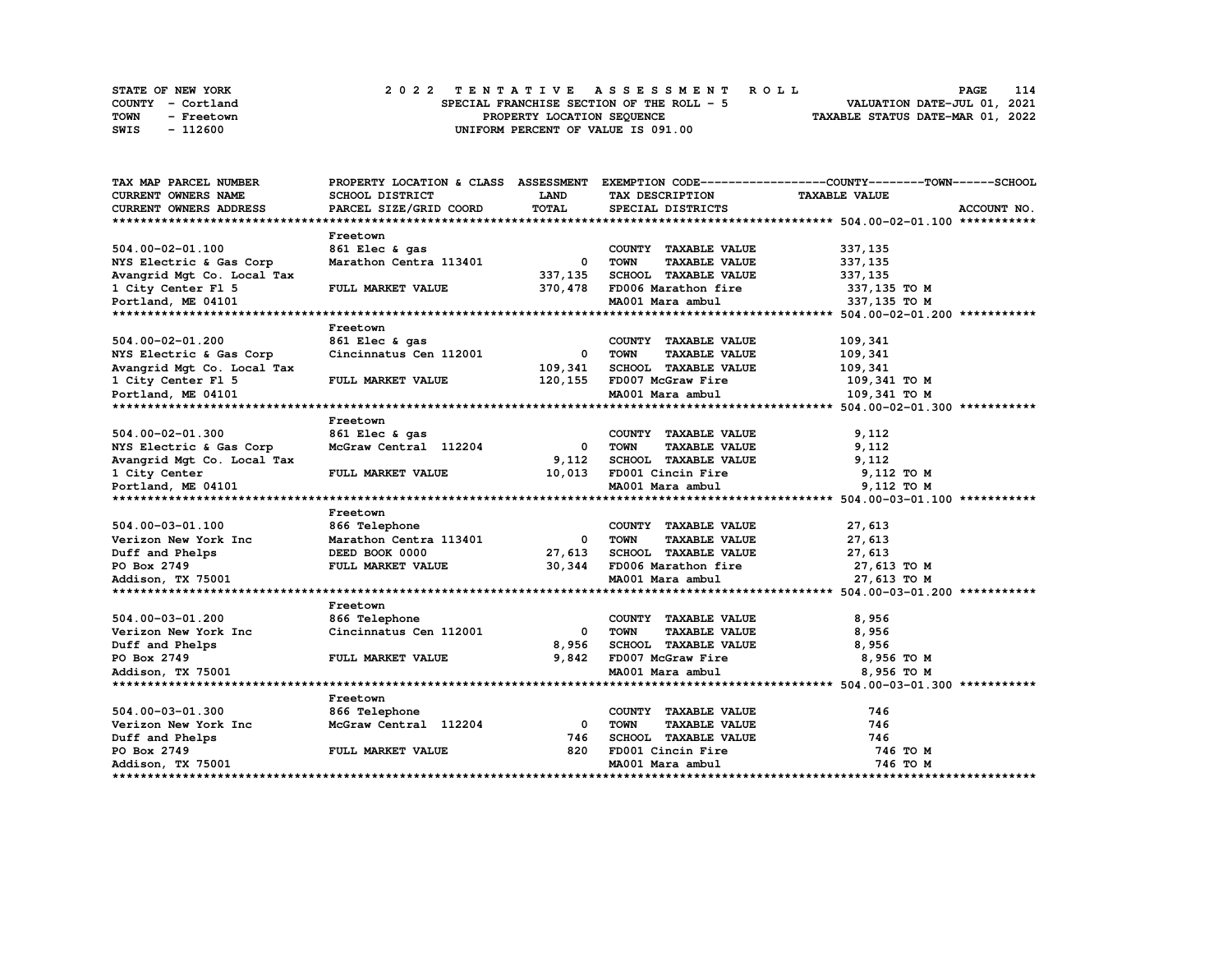|      | <b>STATE OF NEW YORK</b> | 2022 TENTATIVE ASSESSMENT ROLL            |                                    |  | PAGE                             | 115 |
|------|--------------------------|-------------------------------------------|------------------------------------|--|----------------------------------|-----|
|      | COUNTY - Cortland        | SPECIAL FRANCHISE SECTION OF THE ROLL - 5 |                                    |  | VALUATION DATE-JUL 01, 2021      |     |
| TOWN | - Freetown               |                                           | PROPERTY LOCATION SEQUENCE         |  | TAXABLE STATUS DATE-MAR 01, 2022 |     |
| SWIS | - 112600                 |                                           | UNIFORM PERCENT OF VALUE IS 091.00 |  |                                  |     |

| TAX MAP PARCEL NUMBER                                                             |                          |                          |                                 | PROPERTY LOCATION & CLASS ASSESSMENT EXEMPTION CODE----------------COUNTY-------TOWN-----SCHOOL |
|-----------------------------------------------------------------------------------|--------------------------|--------------------------|---------------------------------|-------------------------------------------------------------------------------------------------|
| <b>CURRENT OWNERS NAME</b>                                                        | SCHOOL DISTRICT          | <b>LAND</b>              | TAX DESCRIPTION TAXABLE VALUE   |                                                                                                 |
| CURRENT OWNERS ADDRESS     PARCEL SIZE/GRID COORD     TOTAL     SPECIAL DISTRICTS |                          |                          |                                 | ACCOUNT NO.                                                                                     |
|                                                                                   |                          |                          |                                 |                                                                                                 |
|                                                                                   | Freetown                 |                          |                                 |                                                                                                 |
| 504.00-07-01.100                                                                  | 866 Telephone            |                          | COUNTY TAXABLE VALUE            | 46,859                                                                                          |
| Citizens Telecom of NY                                                            | Marathon Centra 113401   | $\overline{\phantom{a}}$ | TOWN<br><b>TAXABLE VALUE</b>    | 46,859                                                                                          |
| Duff & Phelps, LLC                                                                |                          | 46,859                   | SCHOOL TAXABLE VALUE            | 46,859                                                                                          |
| PO Box 2629                                                                       | <b>FULL MARKET VALUE</b> | 51,493                   | FD006 Marathon fire 46,859 TO M |                                                                                                 |
| Addison, TX 75001                                                                 |                          |                          | MA001 Mara ambul 46,859 TO M    |                                                                                                 |
|                                                                                   |                          |                          |                                 |                                                                                                 |
|                                                                                   | Freetown                 |                          |                                 |                                                                                                 |
| 504.00-07-01.200                                                                  | 866 Telephone            |                          | COUNTY TAXABLE VALUE            | 15,620                                                                                          |
| Citizens Telecom of NY                                                            | Cincinnatus Cen 112001   | 0                        | <b>TAXABLE VALUE</b><br>TOWN    | 15,620                                                                                          |
| Duff & Phelps, LLC                                                                |                          | 15,620                   | SCHOOL TAXABLE VALUE            | 15,620                                                                                          |
| PO Box 2629                                                                       | <b>FULL MARKET VALUE</b> | 17,165                   | FD007 McGraw Fire 15,620 TO M   |                                                                                                 |
| Addison, TX 75001                                                                 |                          |                          | MA001 Mara ambul                | 15,620 TO M                                                                                     |
|                                                                                   |                          |                          |                                 |                                                                                                 |
|                                                                                   | Town of Freetown         |                          |                                 |                                                                                                 |
| 504.00-05-01.000                                                                  | 869 Television           |                          | COUNTY TAXABLE VALUE            | 4,630                                                                                           |
| Time Warner of Syracuse                                                           | Marathon Centra 113401   | 0                        | TOWN<br><b>TAXABLE VALUE</b>    | 4,630                                                                                           |
| Attn: Tax Dept                                                                    |                          | 4,630                    | SCHOOL TAXABLE VALUE            | 4,630                                                                                           |
| PO Box 7467                                                                       | <b>FULL MARKET VALUE</b> | 5,088                    | FD006 Marathon fire             | 4,630 TO M                                                                                      |
| Charlotte, NC 28241-7467                                                          |                          |                          |                                 |                                                                                                 |
|                                                                                   |                          |                          |                                 |                                                                                                 |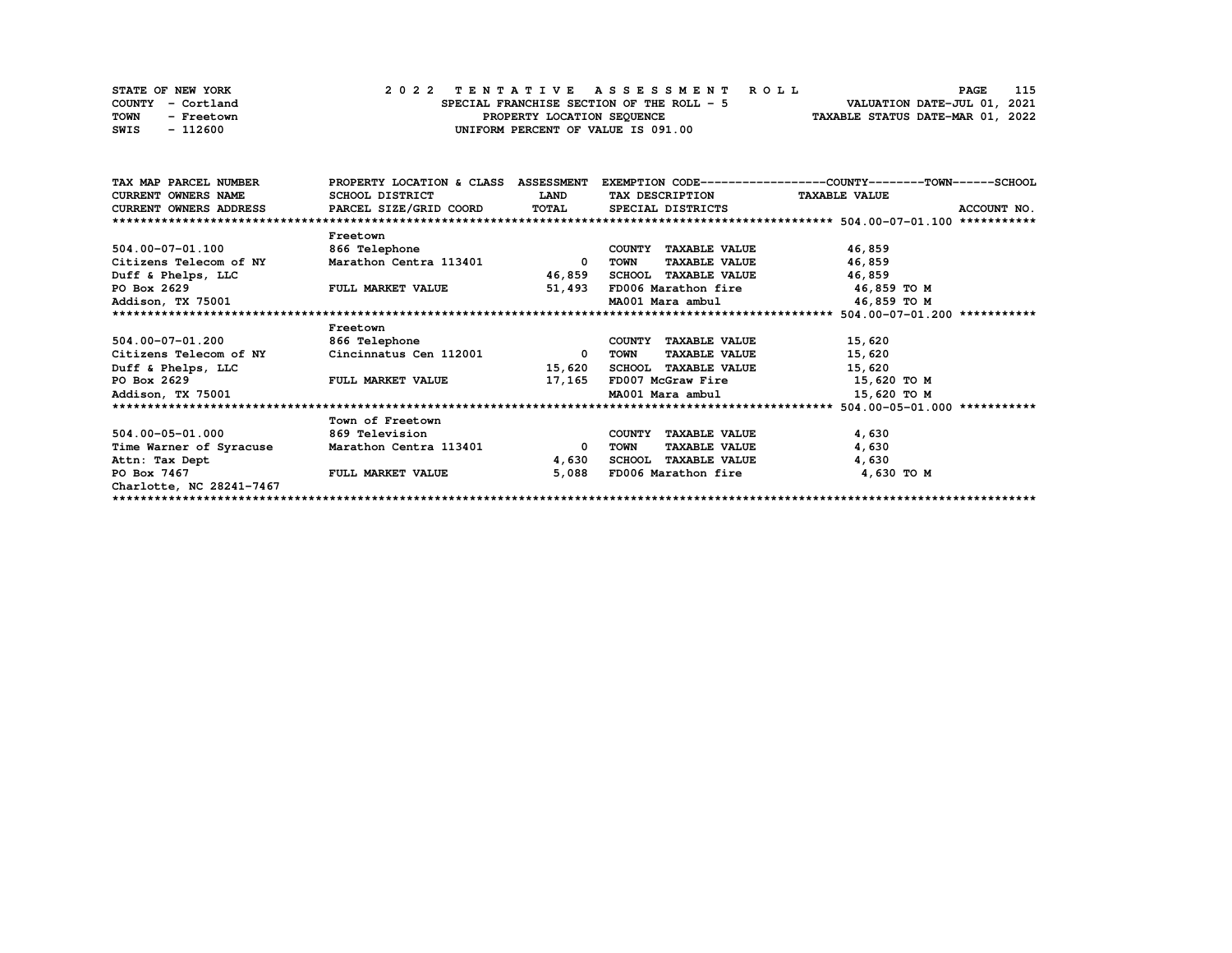|      | <b>STATE OF NEW YORK</b> |  | 2022 TENTATIVE ASSESSMENT ROLL            |                                  | PAGE                        | 116 |
|------|--------------------------|--|-------------------------------------------|----------------------------------|-----------------------------|-----|
|      | COUNTY - Cortland        |  | SPECIAL FRANCHISE SECTION OF THE ROLL - 5 |                                  | VALUATION DATE-JUL 01, 2021 |     |
| TOWN | - Freetown               |  |                                           | TAXABLE STATUS DATE-MAR 01, 2022 |                             |     |
| SWIS | - 112600                 |  | UNIFORM PERCENT OF VALUE IS 091.00        |                                  | RPS150/V04/L015             |     |
|      |                          |  |                                           |                                  | CURRENT DATE 4/28/2022      |     |

## **\*\*\* S P E C I A L D I S T R I C T S U M M A R Y \*\*\***

|      |                      | <b>TOTAL</b> | <b>EXTENSION</b> | <b>EXTENSION</b> | AD VALOREM   | <b>EXEMPT</b> | TAXABLE      |
|------|----------------------|--------------|------------------|------------------|--------------|---------------|--------------|
| CODE | <b>DISTRICT NAME</b> | PARCELS      | TYPE             | <b>VALUE</b>     | <b>VALUE</b> | <b>AMOUNT</b> | <b>VALUE</b> |
|      |                      |              |                  |                  |              |               |              |
|      | FD001 Cincin Fire    |              | 2 TOTAL M        |                  | 9,858        |               | 9,858        |
|      | FD006 Marathon fire  |              | 4 TOTAL M        |                  | 416,237      |               | 416,237      |
|      | FD007 McGraw Fire    |              | 3 ТОТАЬ М        |                  | 133,917      |               | 133, 917     |
|      | MA001 Mara ambul     |              | 8 TOTAL M        |                  | 555,382      |               | 555,382      |

#### **\*\*\* S C H O O L D I S T R I C T S U M M A R Y \*\*\***

| CODE   | DISTRICT NAME       | <b>TOTAL</b><br><b>PARCELS</b> | <b>ASSESSED</b><br>LAND | <b>ASSESSED</b><br><b>TOTAL</b> | <b>EXEMPT</b><br><b>AMOUNT</b> | <b>TOTAL</b><br><b>TAXABLE</b> | <b>STAR</b><br><b>AMOUNT</b> | <b>STAR</b><br><b>TAXABLE</b> |
|--------|---------------------|--------------------------------|-------------------------|---------------------------------|--------------------------------|--------------------------------|------------------------------|-------------------------------|
| 112001 | Cincinnatus Central | 3                              |                         | 133,917                         |                                | 133,917                        |                              | 133,917                       |
| 112204 | McGraw Central      | 2                              |                         | 9,858                           |                                | 9,858                          |                              | 9,858                         |
| 113401 | Marathon Central    | 4                              |                         | 416,237                         |                                | 416,237                        |                              | 416,237                       |
|        | $SUB - TO T AL$     | 9                              |                         | 560,012                         |                                | 560,012                        |                              | 560,012                       |
|        | TOTAL               | 9                              |                         | 560,012                         |                                | 560,012                        |                              | 560,012                       |

#### **\*\*\* S Y S T E M C O D E S S U M M A R Y \*\*\***

#### **NO SYSTEM EXEMPTIONS AT THIS LEVEL**

#### **\*\*\* E X E M P T I O N S U M M A R Y \*\*\***

#### **NO EXEMPTIONS AT THIS LEVEL**

| <b>ROLL</b><br><b>SEC</b> | <b>DESCRIPTION</b> | <b>TOTAL</b><br><b>PARCELS</b> | <b>ASSESSED</b><br>LAND | <b>ASSESSED</b><br><b>TOTAL</b> | TAXABLE<br><b>COUNTY</b> | <b>TAXABLE</b><br><b>TOWN</b> | <b>TAXABLE</b><br><b>SCHOOL</b> | <b>STAR</b><br><b>TAXABLE</b> |
|---------------------------|--------------------|--------------------------------|-------------------------|---------------------------------|--------------------------|-------------------------------|---------------------------------|-------------------------------|
|                           | SPECIAL FRANCHISE  |                                |                         | 560,012                         | 560,012                  | 560,012                       | 560,012                         | 560.<br>. 012                 |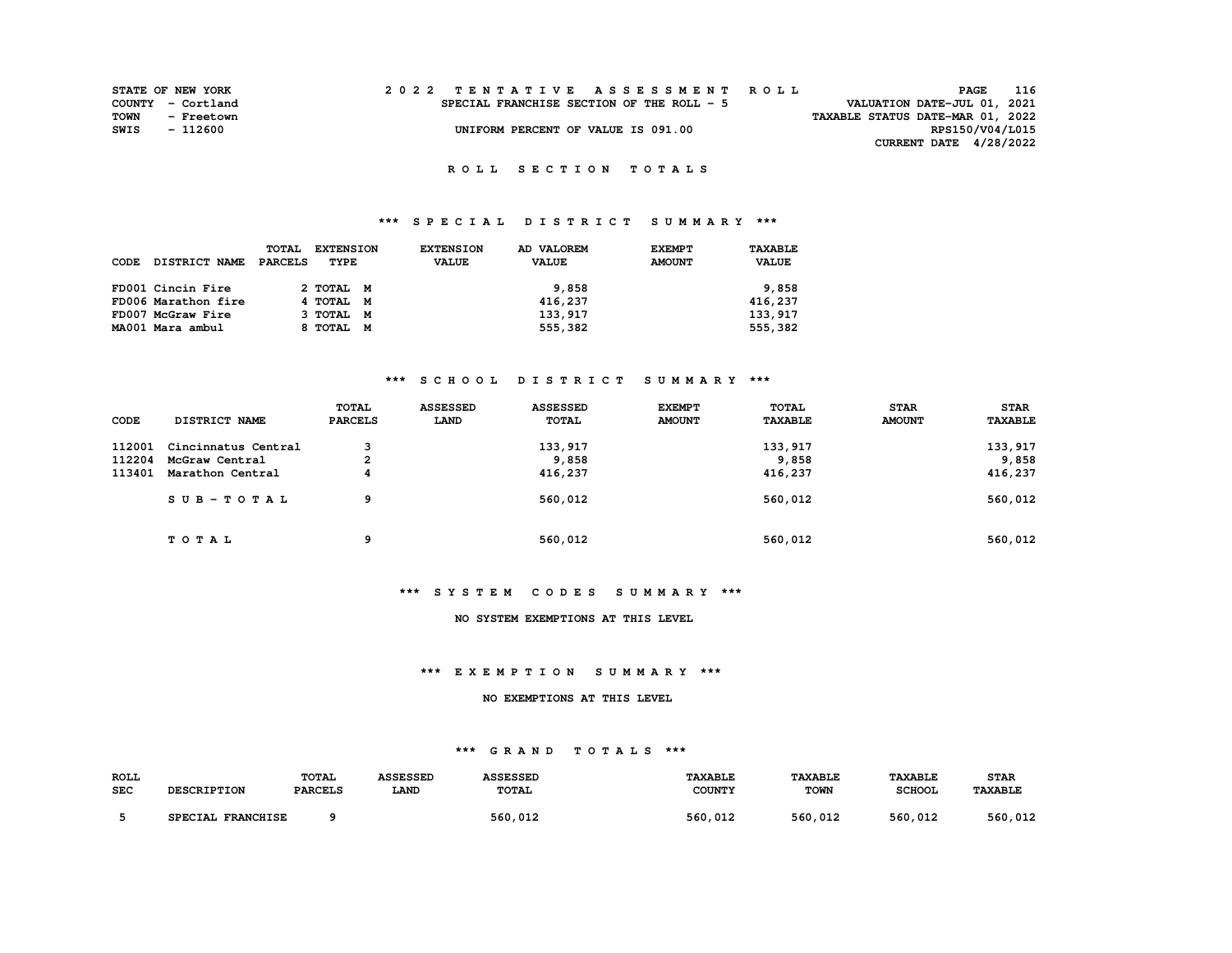|      | <b>STATE OF NEW YORK</b> | 2022 TENTATIVE ASSESSMENT ROLL |  |  |  |                                         |  |  |  |  |  |                                  | <b>PAGE</b> | 117 |
|------|--------------------------|--------------------------------|--|--|--|-----------------------------------------|--|--|--|--|--|----------------------------------|-------------|-----|
|      | COUNTY - Cortland        |                                |  |  |  | UTILITY & R.R. SECTION OF THE ROLL $-6$ |  |  |  |  |  | VALUATION DATE-JUL 01, 2021      |             |     |
| TOWN | - Freetown               |                                |  |  |  | PROPERTY LOCATION SEQUENCE              |  |  |  |  |  | TAXABLE STATUS DATE-MAR 01, 2022 |             |     |
| SWIS | - 112600                 |                                |  |  |  | UNIFORM PERCENT OF VALUE IS 091.00      |  |  |  |  |  |                                  |             |     |

| TAX MAP PARCEL NUMBER         |                                            |                         |                                              | PROPERTY LOCATION & CLASS ASSESSMENT EXEMPTION CODE----------------COUNTY-------TOWN------SCHOOL |
|-------------------------------|--------------------------------------------|-------------------------|----------------------------------------------|--------------------------------------------------------------------------------------------------|
| CURRENT OWNERS NAME           | SCHOOL DISTRICT                            | <b>LAND</b>             | TAX DESCRIPTION TAXABLE VALUE                |                                                                                                  |
| <b>CURRENT OWNERS ADDRESS</b> | PARCEL SIZE/GRID COORD                     | TOTAL                   | SPECIAL DISTRICTS                            | ACCOUNT NO.                                                                                      |
|                               |                                            |                         |                                              |                                                                                                  |
|                               | Outside Plant                              |                         |                                              |                                                                                                  |
| 626.000-9999-131.600-1881     | 884 Elec Dist Out                          |                         | COUNTY TAXABLE VALUE                         | 84,369                                                                                           |
| NYS Electric & Gas Corp       | Cincinnatus Cen 112001                     | $\overline{\mathbf{0}}$ | <b>TOWN</b><br><b>TAXABLE VALUE</b>          | 84,369                                                                                           |
| Avangrid Mgt Co. Local Tax    |                                            | 84,369                  | SCHOOL TAXABLE VALUE                         | 84,369                                                                                           |
| 1 City Center Fl 5            | FULL MARKET VALUE                          |                         |                                              | 84,369 TO M                                                                                      |
| Portland, ME 04101            |                                            |                         | 92,713 FD007 McGraw Fire<br>MA001 Mara ambul | 84,369 TO M                                                                                      |
|                               |                                            |                         |                                              |                                                                                                  |
|                               | Outside Plant                              |                         |                                              |                                                                                                  |
| 626.000-9999-131.600-1882     | 884 Elec Dist Out                          |                         | COUNTY TAXABLE VALUE                         | 35,776                                                                                           |
| NYS Electric & Gas Corp       | McGraw Central 112204                      | $\overline{\mathbf{0}}$ | <b>TOWN</b><br><b>TAXABLE VALUE</b>          | 35,776                                                                                           |
| Avangrid Mgt Co. Locat Tax    |                                            | 35,776                  | SCHOOL TAXABLE VALUE                         | 35,776                                                                                           |
| 1 City Center Fl 5            | <b>FULL MARKET VALUE</b>                   | 39,314                  | FD001 Cincin Fire                            | 35,776 то м                                                                                      |
| Portland, ME 04101            |                                            |                         | MA001 Mara ambul                             | 35,776 TO M                                                                                      |
|                               |                                            |                         |                                              |                                                                                                  |
|                               | Outside Plant                              |                         |                                              |                                                                                                  |
| 626.000-9999-131.600-1883     | 884 Elec Dist Out                          |                         | COUNTY TAXABLE VALUE                         | 437,112                                                                                          |
| NYS Electric & Gas Corp       | Marathon Centra 113401                     | $\overline{\mathbf{0}}$ | <b>TOWN</b><br><b>TAXABLE VALUE</b>          | 437,112                                                                                          |
| Avangrid Mgt Co. Local Tax    |                                            | 437,112                 | SCHOOL TAXABLE VALUE                         | 437,112                                                                                          |
| 1 City Center Fl 5            | FULL MARKET VALUE 480, 343                 |                         | FD006 Marathon fire                          | 437,112 TO M                                                                                     |
| Portland, ME 04101            |                                            |                         | MA001 Mara ambul                             | 437,112 TO M                                                                                     |
|                               |                                            |                         |                                              |                                                                                                  |
|                               | Outside Plant                              |                         |                                              |                                                                                                  |
| 626.000-9999-601.700-1881     |                                            |                         | COUNTY TAXABLE VALUE                         | 1,900                                                                                            |
| AT&T Communications of NY     | 836 Telecom. eq.<br>Cincinnatus Cen 112001 | $\overline{\mathbf{0}}$ | <b>TOWN</b><br><b>TAXABLE VALUE</b>          | 1,900                                                                                            |
| 1010 Pine 9E-L-01             |                                            | 1,900                   |                                              | 1,900                                                                                            |
| St Louis, MO 63101            | <b>FULL MARKET VALUE</b>                   | 2,088                   | SCHOOL TAXABLE VALUE<br>FD007 McGraw Fire    | 1,900 TO M                                                                                       |
|                               |                                            |                         | MA001 Mara ambul                             | 1,900 TO M                                                                                       |
|                               |                                            |                         |                                              |                                                                                                  |
|                               | Outside Plant                              |                         |                                              |                                                                                                  |
| 626.000-9999-601.700-1882     |                                            |                         | COUNTY TAXABLE VALUE                         | 200                                                                                              |
| AT&T Communications of NY     | 836 Telecom. eq.<br>McGraw Central 112204  | $\overline{\mathbf{0}}$ | TOWN<br><b>TAXABLE VALUE</b>                 | 200                                                                                              |
| 1010 Pine 9E-L-01             |                                            | 200                     | SCHOOL TAXABLE VALUE                         | 200                                                                                              |
| St Louis, MO 63101            | FULL MARKET VALUE                          | 220                     | FD001 Cincin Fire                            | 200 TO M                                                                                         |
|                               |                                            |                         | MA001 Mara ambul                             | 200 TO M                                                                                         |
|                               |                                            |                         |                                              |                                                                                                  |
|                               | Outside Plant                              |                         |                                              |                                                                                                  |
| 626.000-9999-601.700-1883     | 836 Telecom. eq.                           |                         | COUNTY TAXABLE VALUE                         | 5,800                                                                                            |
| AT&T Communications of NY     | Marathon Centra 113401                     | $\overline{\mathbf{0}}$ | <b>TOWN</b><br><b>TAXABLE VALUE</b>          | 5,800                                                                                            |
| 1010 Pine 9E-L-01             | DEED BOOK 0000                             | 5,800                   | SCHOOL TAXABLE VALUE                         | 5,800                                                                                            |
| St Louis, MO 63101            | FULL MARKET VALUE                          | 6,374                   | FD006 Marathon fire                          | 5,800 TO M                                                                                       |
|                               |                                            |                         | MA001 Mara ambul                             | 5,800 TO M                                                                                       |
|                               |                                            |                         |                                              |                                                                                                  |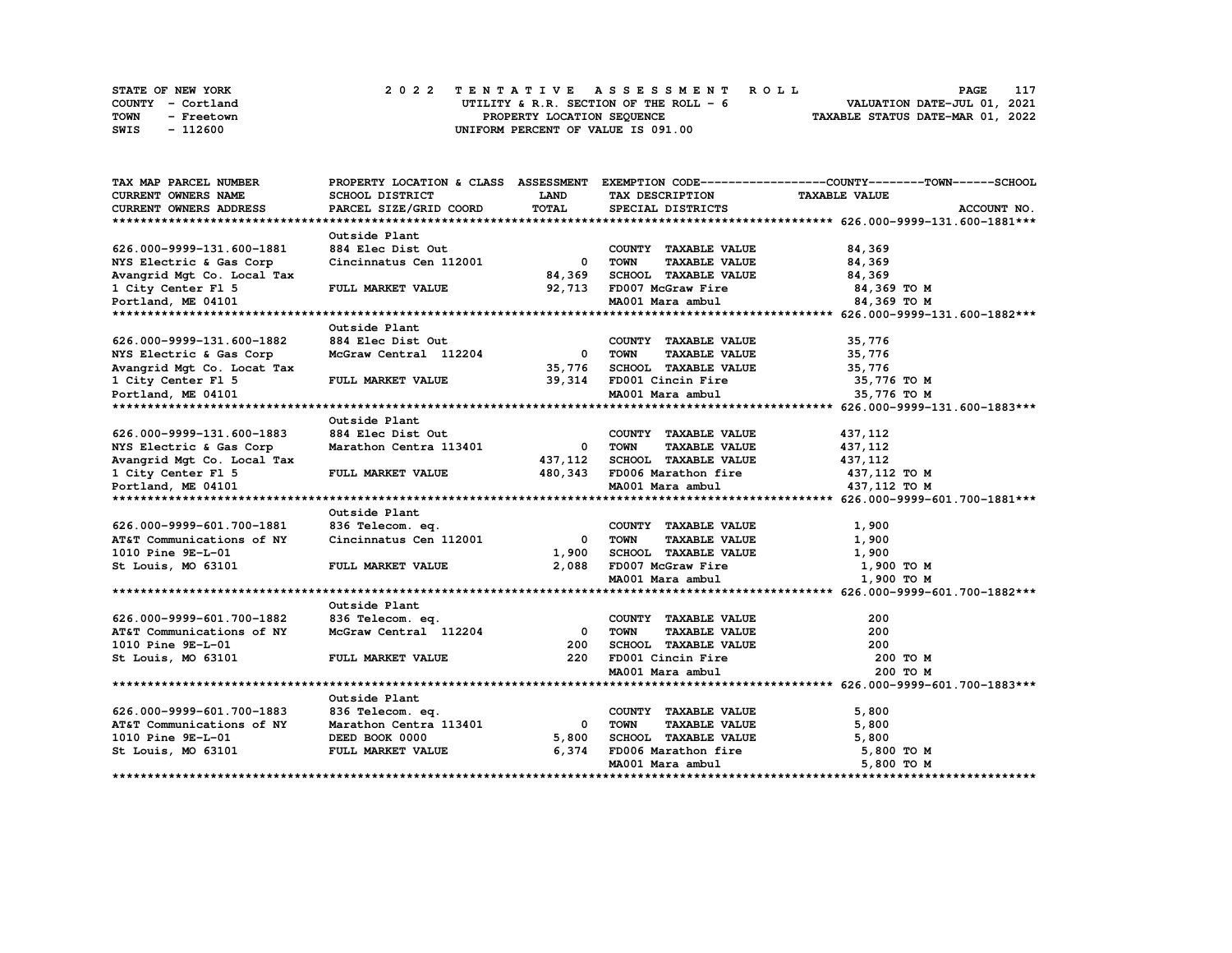| STATE OF NEW YORK  | 2022 TENTATIVE ASSESSMENT ROLL          | 118<br>PAGE                      |
|--------------------|-----------------------------------------|----------------------------------|
| COUNTY - Cortland  | UTILITY & R.R. SECTION OF THE ROLL $-6$ | VALUATION DATE-JUL 01, 2021      |
| TOWN<br>- Freetown | PROPERTY LOCATION SEQUENCE              | TAXABLE STATUS DATE-MAR 01, 2022 |
| - 112600<br>SWIS   | UNIFORM PERCENT OF VALUE IS 091.00      |                                  |

| TAX MAP PARCEL NUMBER         | PROPERTY LOCATION & CLASS ASSESSMENT       |              |                                     | EXEMPTION CODE------------------COUNTY-------TOWN------SCHOOL |          |             |
|-------------------------------|--------------------------------------------|--------------|-------------------------------------|---------------------------------------------------------------|----------|-------------|
| <b>CURRENT OWNERS NAME</b>    | <b>SCHOOL DISTRICT</b>                     | <b>LAND</b>  | TAX DESCRIPTION                     | <b>TAXABLE VALUE</b>                                          |          |             |
| <b>CURRENT OWNERS ADDRESS</b> | PARCEL SIZE/GRID COORD                     | TOTAL        | SPECIAL DISTRICTS                   |                                                               |          | ACCOUNT NO. |
|                               |                                            |              |                                     |                                                               |          |             |
|                               | Outside Plant                              |              |                                     |                                                               |          |             |
| 626.000-9999-618.750-1881     | 836 Telecom. eq.                           |              | Mass Telec 47100                    | 5,856                                                         | 5,856    | 5,856       |
| Frontier Communications       | Cincinnatus Cen 112001                     |              | 0 COUNTY TAXABLE VALUE              | 9,436                                                         |          |             |
| Duff & Phelps, LLC            |                                            | 15,292       | <b>TOWN</b><br><b>TAXABLE VALUE</b> | 9,436                                                         |          |             |
| PO Box 2629                   | FULL MARKET VALUE                          | 16,804       | SCHOOL TAXABLE VALUE                | 9,436                                                         |          |             |
| Addison, TX 75001             |                                            |              | FD007 McGraw Fire                   | 9,436 TO M                                                    |          |             |
|                               |                                            |              | 5,856 EX                            |                                                               |          |             |
|                               |                                            |              | MA001 Mara ambul                    | 9,436 TO M                                                    |          |             |
|                               |                                            |              | 5,856 EX                            |                                                               |          |             |
|                               |                                            |              |                                     |                                                               |          |             |
|                               | Outside Plant                              |              |                                     |                                                               |          |             |
| 626.000-9999-618.750-1883     | 836 Telecom. eq.                           |              | Mass Telec 47100                    | 30,339                                                        | 30,339   | 30,339      |
| Frontier Communications       | Marathon Centra 113401                     | $\mathbf{0}$ | COUNTY TAXABLE VALUE                | 48,880                                                        |          |             |
| Duff & Phelps, LLC            |                                            | 79,219       | <b>TAXABLE VALUE</b><br><b>TOWN</b> | 48,880                                                        |          |             |
| PO Box 2629                   | FULL MARKET VALUE                          | 87,054       | SCHOOL TAXABLE VALUE                | 48,880                                                        |          |             |
| Addison, TX 75001             |                                            |              | FD006 Marathon fire                 | 48,880 TO M                                                   |          |             |
|                               |                                            |              | 30,339 EX                           |                                                               |          |             |
|                               |                                            |              | MA001 Mara ambul                    | 48,880 TO M                                                   |          |             |
|                               |                                            |              | 30,339 EX                           |                                                               |          |             |
|                               |                                            |              |                                     |                                                               |          |             |
| 626.000-9999-631.900-1881     | Outside Plant                              |              | Mass Telec 47100                    | 1,356                                                         |          |             |
| Verizon New York Inc          | 836 Telecom. eq.<br>Cincinnatus Cen 112001 | $\Omega$     | COUNTY TAXABLE VALUE                | 1,721                                                         | 1,356    | 1,356       |
| Duff and Phelps               |                                            | 3,077        | <b>TOWN</b><br><b>TAXABLE VALUE</b> | 1,721                                                         |          |             |
| PO Box 2749                   | FULL MARKET VALUE                          | 3,381        | SCHOOL TAXABLE VALUE                | 1,721                                                         |          |             |
| Addison, TX 75001             |                                            |              | FD007 McGraw Fire                   | 1,721 TO M                                                    |          |             |
|                               |                                            |              | 1,356 EX                            |                                                               |          |             |
|                               |                                            |              | MA001 Mara ambul                    | 1,721 TO M                                                    |          |             |
|                               |                                            |              | 1,356 EX                            |                                                               |          |             |
|                               |                                            |              |                                     |                                                               |          |             |
|                               | Outside Plant                              |              |                                     |                                                               |          |             |
| 626.000-9999-631.900-1882     | 836 Telecom. eq.                           |              | Mass Telec 47100                    | 603                                                           | 603      | 603         |
| Verizon New York Inc          | McGraw Central 112204                      | $\mathbf{0}$ | COUNTY TAXABLE VALUE                | 702                                                           |          |             |
| Duff and Phelps               |                                            | 1,305        | <b>TOWN</b><br><b>TAXABLE VALUE</b> | 702                                                           |          |             |
| PO Box 2749                   | FULL MARKET VALUE                          | 1,434        | SCHOOL TAXABLE VALUE                | 702                                                           |          |             |
| Addison, TX 75001             |                                            |              | FD001 Cincin Fire                   |                                                               | 702 TO M |             |
|                               |                                            |              | 603 EX                              |                                                               |          |             |
|                               |                                            |              | MA001 Mara ambul                    |                                                               | 702 TO M |             |
|                               |                                            |              | 603 EX                              |                                                               |          |             |
|                               |                                            |              |                                     |                                                               |          |             |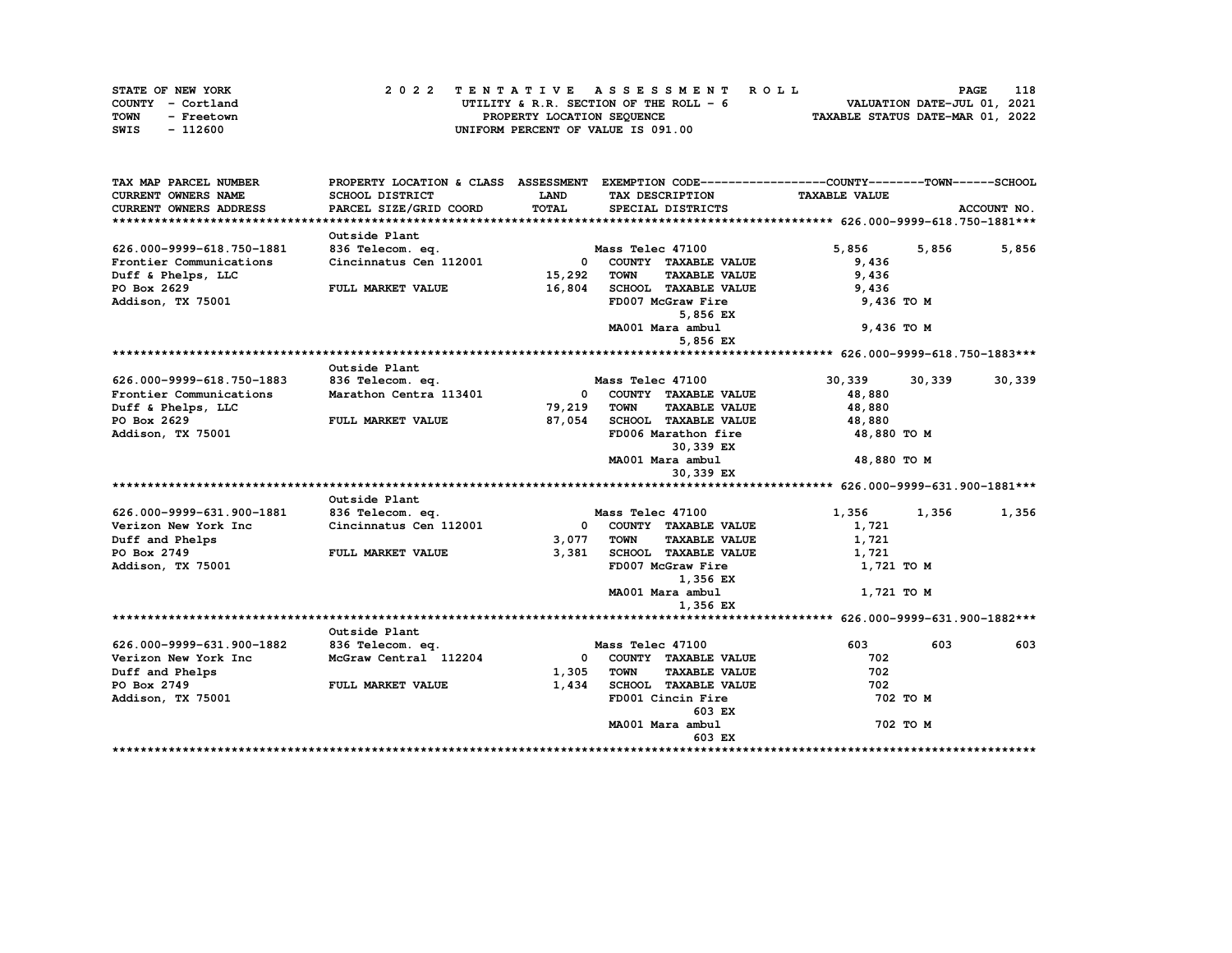| STATE OF NEW YORK  | 2022 TENTATIVE ASSESSMENT ROLL          | <b>PAGE</b>                      | 119 |
|--------------------|-----------------------------------------|----------------------------------|-----|
| COUNTY - Cortland  | UTILITY & R.R. SECTION OF THE ROLL $-6$ | VALUATION DATE-JUL 01, 2021      |     |
| TOWN<br>- Freetown | PROPERTY LOCATION SEQUENCE              | TAXABLE STATUS DATE-MAR 01, 2022 |     |
| - 112600<br>SWIS   | UNIFORM PERCENT OF VALUE IS 091.00      |                                  |     |

| TAX MAP PARCEL NUMBER      | PROPERTY LOCATION & CLASS | <b>ASSESSMENT</b> | EXEMPTION CODE-----------------COUNTY-------TOWN-----SCHOOL |                      |             |
|----------------------------|---------------------------|-------------------|-------------------------------------------------------------|----------------------|-------------|
| <b>CURRENT OWNERS NAME</b> | SCHOOL DISTRICT           | <b>LAND</b>       | TAX DESCRIPTION                                             | <b>TAXABLE VALUE</b> |             |
| CURRENT OWNERS ADDRESS     | PARCEL SIZE/GRID COORD    | <b>TOTAL</b>      | SPECIAL DISTRICTS                                           |                      | ACCOUNT NO. |
|                            |                           |                   |                                                             |                      |             |
|                            | Outside Plant             |                   |                                                             |                      |             |
| 626.000-9999-631.900-1883  | 836 Telecom. eq.          |                   | Mass Telec 47100                                            | 7,135<br>7,135       | 7,135       |
| Verizon New York Inc       | Marathon Centra 113401    | 0                 | <b>TAXABLE VALUE</b><br>COUNTY                              | 8,806                |             |
| Duff and Phelps            | DEED BOOK 0000            | 15,941            | <b>TOWN</b><br><b>TAXABLE VALUE</b>                         | 8,806                |             |
| PO Box 2749                | <b>FULL MARKET VALUE</b>  | 17,518            | SCHOOL TAXABLE VALUE                                        | 8,806                |             |
| Addison, TX 75001          |                           |                   | FD006 Marathon fire                                         | 8,806 TO M           |             |
|                            |                           |                   | 7,135 EX                                                    |                      |             |
|                            |                           |                   | MA001 Mara ambul                                            | 8,806 TO M           |             |
|                            |                           |                   | 7,135 EX                                                    |                      |             |
|                            |                           |                   |                                                             |                      |             |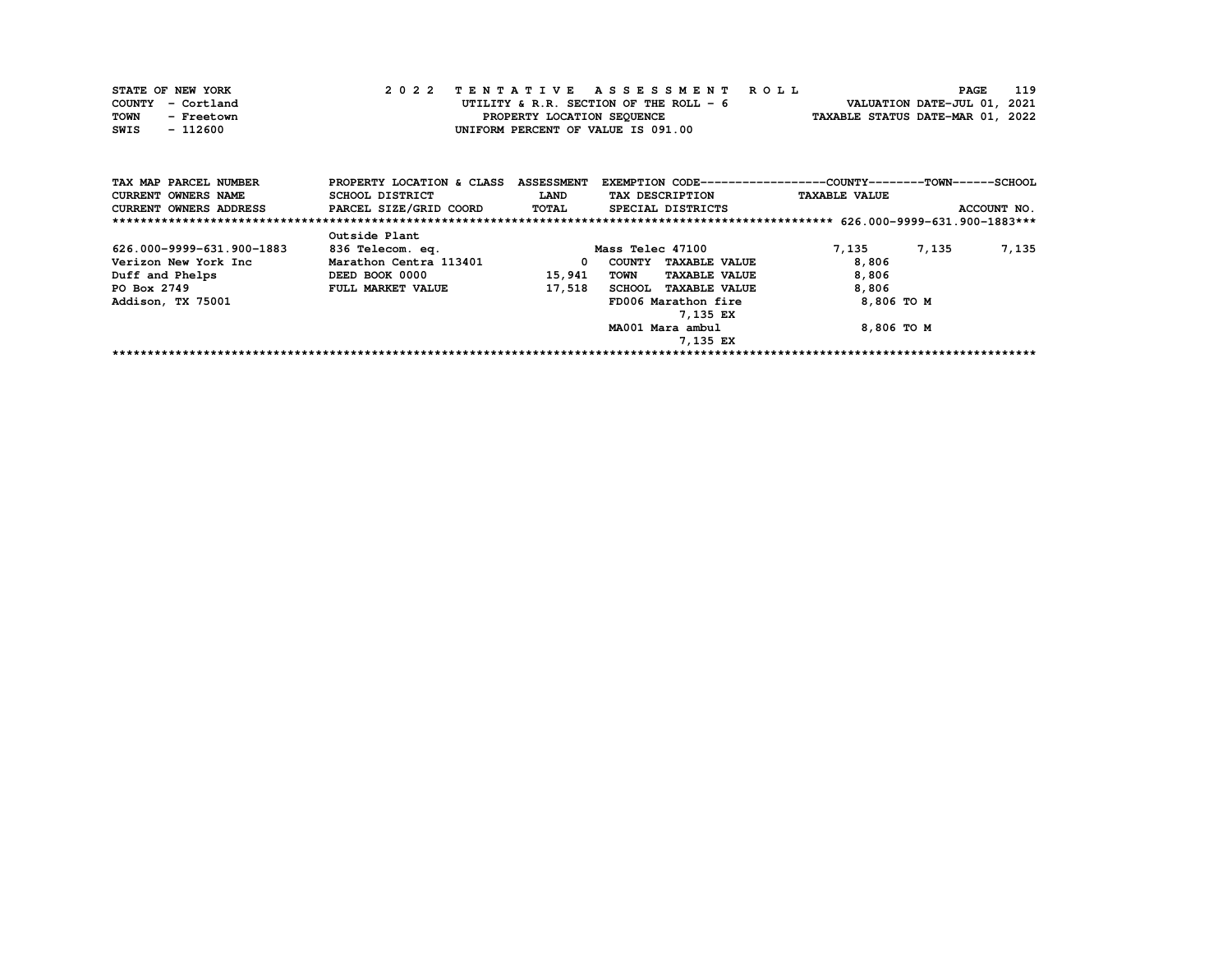|      | <b>STATE OF NEW YORK</b> |  | 2022 TENTATIVE ASSESSMENT ROLL         |                                  | <b>PAGE</b>                 | 120 |
|------|--------------------------|--|----------------------------------------|----------------------------------|-----------------------------|-----|
|      | COUNTY - Cortland        |  | UTILITY & R.R. SECTION OF THE ROLL - 6 |                                  | VALUATION DATE-JUL 01, 2021 |     |
| TOWN | - Freetown               |  |                                        | TAXABLE STATUS DATE-MAR 01, 2022 |                             |     |
| SWIS | - 112600                 |  | UNIFORM PERCENT OF VALUE IS 091.00     |                                  | RPS150/V04/L015             |     |
|      |                          |  |                                        |                                  | CURRENT DATE 4/28/2022      |     |

## **\*\*\* S P E C I A L D I S T R I C T S U M M A R Y \*\*\***

|      |                      | <b>TOTAL</b>   | <b>EXTENSION</b> |   | <b>EXTENSION</b> | AD VALOREM   | <b>EXEMPT</b> | TAXABLE      |
|------|----------------------|----------------|------------------|---|------------------|--------------|---------------|--------------|
| CODE | <b>DISTRICT NAME</b> | <b>PARCELS</b> | TYPE             |   | <b>VALUE</b>     | <b>VALUE</b> | <b>AMOUNT</b> | <b>VALUE</b> |
|      |                      |                |                  |   |                  |              |               |              |
|      | FD001 Cincin Fire    |                | 3 ТОТАЬ М        |   |                  | 37,281       | 603           | 36,678       |
|      | FD006 Marathon fire  |                | 4 TOTAL M        |   |                  | 538,072      | 37,474        | 500,598      |
|      | FD007 McGraw Fire    |                | 4 TOTAL M        |   |                  | 104,638      | 7,212         | 97,426       |
|      | MA001 Mara ambul     |                | 11 TOTAL         | M |                  | 679,991      | 45,289        | 634,702      |

## **\*\*\* S C H O O L D I S T R I C T S U M M A R Y \*\*\***

| CODE   | <b>DISTRICT NAME</b> | <b>TOTAL</b><br><b>PARCELS</b> | <b>ASSESSED</b><br>LAND | <b>ASSESSED</b><br>TOTAL | <b>EXEMPT</b><br><b>AMOUNT</b> | TOTAL<br><b>TAXABLE</b> | <b>STAR</b><br><b>AMOUNT</b> | <b>STAR</b><br><b>TAXABLE</b> |
|--------|----------------------|--------------------------------|-------------------------|--------------------------|--------------------------------|-------------------------|------------------------------|-------------------------------|
| 112001 | Cincinnatus Central  | 4                              |                         | 104,638                  | 7,212                          | 97,426                  |                              | 97,426                        |
| 112204 | McGraw Central       |                                |                         | 37,281                   | 603                            | 36,678                  |                              | 36,678                        |
| 113401 | Marathon Central     | 4                              |                         | 538,072                  | 37,474                         | 500,598                 |                              | 500,598                       |
|        | SUB-TOTAL            | 11                             |                         | 679,991                  | 45,289                         | 634,702                 |                              | 634,702                       |
|        | TOTAL                | 11                             |                         | 679,991                  | 45,289                         | 634,702                 |                              | 634,702                       |

#### **\*\*\* S Y S T E M C O D E S S U M M A R Y \*\*\***

#### **NO SYSTEM EXEMPTIONS AT THIS LEVEL**

| CODE  | <b>DESCRIPTION</b>  | <b>TOTAL</b><br><b>PARCELS</b> | <b>COUNTY</b>    | <b>TOWN</b>      | <b>SCHOOL</b>    |
|-------|---------------------|--------------------------------|------------------|------------------|------------------|
| 47100 | Mass Telec<br>TOTAL |                                | 45,289<br>45,289 | 45,289<br>45,289 | 45,289<br>45,289 |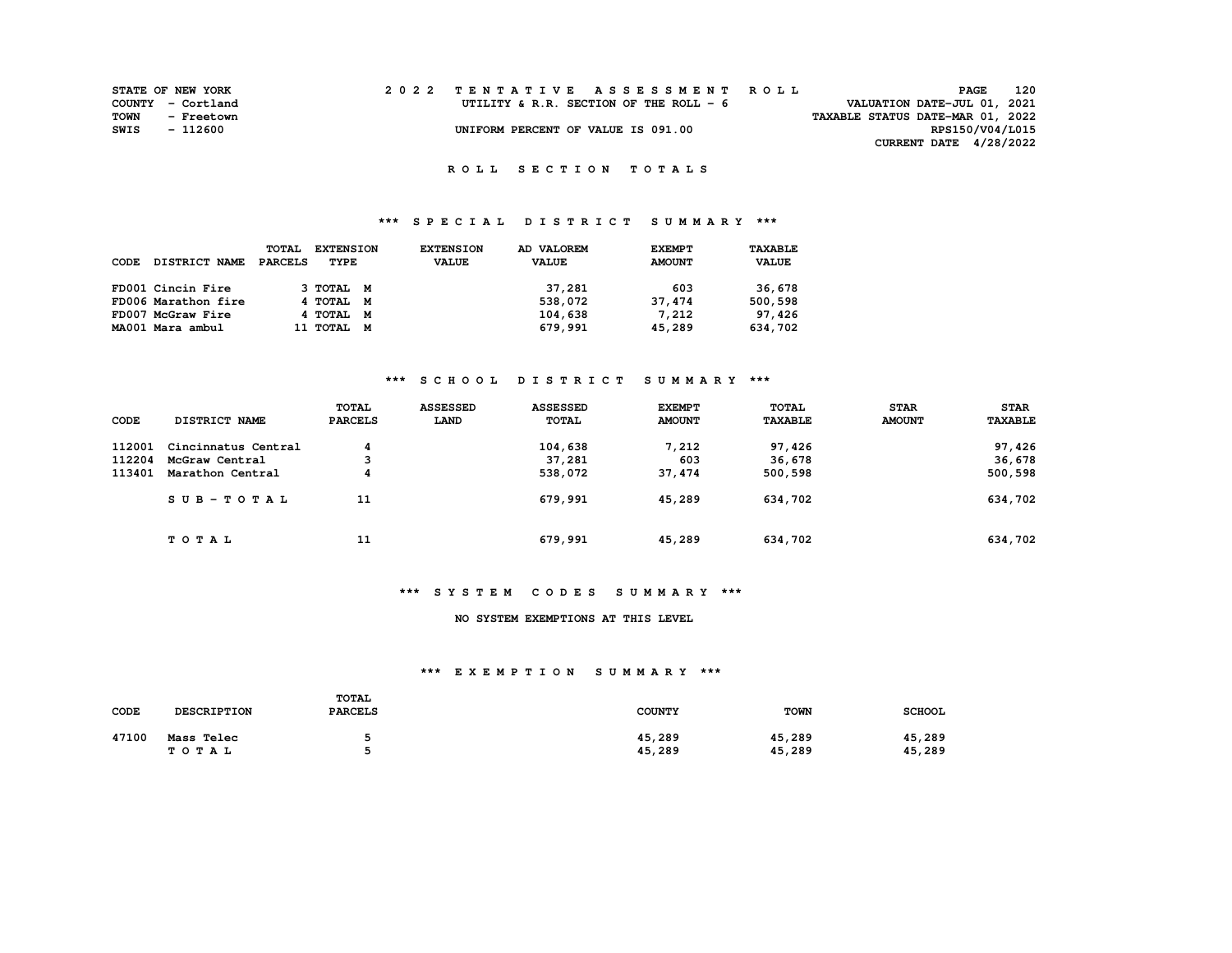|      | STATE OF NEW YORK | 2022 TENTATIVE ASSESSMENT ROLL                                        | 121<br>PAGE              |  |
|------|-------------------|-----------------------------------------------------------------------|--------------------------|--|
|      | COUNTY - Cortland | VALUATION DATE-JUL 01, 2021<br>UTILITY & R.R. SECTION OF THE ROLL - 6 |                          |  |
| TOWN | - Freetown        | TAXABLE STATUS DATE-MAR 01, 2022                                      |                          |  |
| SWIS | - 112600          | UNIFORM PERCENT OF VALUE IS 091.00                                    | RPS150/V04/L015          |  |
|      |                   |                                                                       | CURRENT DATE $4/28/2022$ |  |

| <b>ROLL</b> |                    | <b>TOTAL</b>   | <b>ASSESSED</b> | <b>ASSESSED</b> | TAXABLE       | <b><i>TAXABLE</i></b> | <b>TAXABLE</b> | <b>STAR</b>    |
|-------------|--------------------|----------------|-----------------|-----------------|---------------|-----------------------|----------------|----------------|
| <b>SEC</b>  | <b>DESCRIPTION</b> | <b>PARCELS</b> | <b>LAND</b>     | TOTAL           | <b>COUNTY</b> | <b>TOWN</b>           | <b>SCHOOL</b>  | <b>TAXABLE</b> |
|             | UTILITIES & N.C.   |                |                 | 679,991         | 702<br>634    | 634.<br>. 702         | 634<br>. 702   | 702<br>634     |
|             |                    | --             |                 |                 |               |                       |                |                |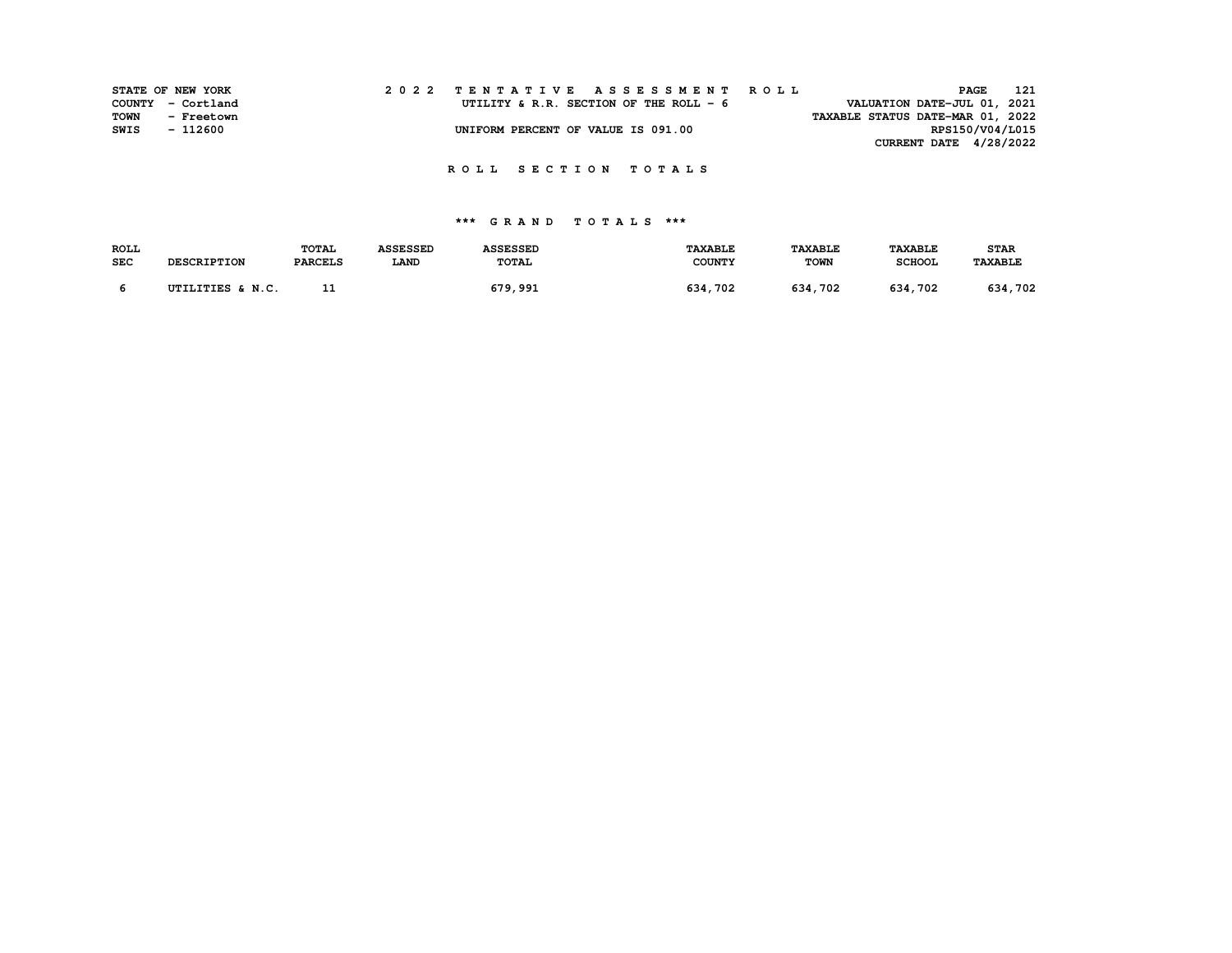| STATE OF NEW YORK  | 2022 TENTATIVE ASSESSMENT ROLL        | 122<br><b>PAGE</b>               |
|--------------------|---------------------------------------|----------------------------------|
| COUNTY - Cortland  | WHOLLY EXEMPT SECTION OF THE ROLL - 8 | VALUATION DATE-JUL 01, 2021      |
| TOWN<br>- Freetown | PROPERTY LOCATION SEOUENCE            | TAXABLE STATUS DATE-MAR 01, 2022 |
| SWIS<br>- 112600   | UNIFORM PERCENT OF VALUE IS 091.00    |                                  |

| <b>TAXABLE VALUE</b><br>CURRENT OWNERS NAME<br><b>SCHOOL DISTRICT</b><br><b>LAND</b><br>TAX DESCRIPTION<br><b>TOTAL</b><br>PARCEL SIZE/GRID COORD<br>SPECIAL DISTRICTS<br>ACCOUNT NO.<br>CURRENT OWNERS ADDRESS<br>Cadwill Rd<br>110.00-01-06.000<br>TWN CEME<br>13510<br>7,700<br>7,700<br>7,700<br>695 Cemetery<br>7,700<br>Cemetery Turner<br>McGraw Central 112204<br>COUNTY TAXABLE VALUE<br>O<br>0<br>Town of Freetown<br><b>FRNT</b><br>50.00 DPTH<br>7,700<br><b>TAXABLE VALUE</b><br>50.00<br><b>TOWN</b><br>2369 McGraw Marathon Rd<br>EAST-0973034 NRTH-0932516<br>SCHOOL TAXABLE VALUE<br>Marathon, NY 13803<br>FULL MARKET VALUE<br>8,462<br>FD007 McGraw Fire<br>0 TO M<br>7,700 EX<br>2405 Church Ln<br>38,400<br>$129.02 - 01 - 01.000$<br>620 Religious<br>INTERD CEN 26300<br>38,400<br>38,400<br>10,200<br>COUNTY TAXABLE VALUE<br>Church at Freetown<br>Marathon Centra 113401<br>0<br>c/o Kenneth Lane<br><b>TAXABLE VALUE</b><br>0<br>FRNT 130.00 DPTH 180.00<br>38,400<br><b>TOWN</b><br>2405 Church Ln<br>SCHOOL TAXABLE VALUE<br>EAST-0967360 NRTH-0919863<br>$\Omega$<br>Marathon, NY 13803-2443<br>FD006 Marathon fire<br>DEED BOOK 10218 PG-87001<br>0 TO M<br>FULL MARKET VALUE<br>42,198<br>38,400 EX<br>MA001 Mara ambul<br>0 TO M<br>38,400 EX<br>3777 Deneve Rd<br>23,000<br>130.00-01-01.100-2<br>610 Education<br>SCHOOL DIS 13800<br>23,000<br>23,000<br>Marathon Amish District<br>Marathon Centra 113401<br>8,000<br>COUNTY TAXABLE VALUE<br>0<br>23,000<br>0<br>Ephriam Schlabach<br><b>ACRES</b><br>0.10<br><b>TOWN</b><br><b>TAXABLE VALUE</b><br>3770 Deneve Rd<br>EAST-0969666 NRTH-0918033<br>SCHOOL TAXABLE VALUE<br><sup>0</sup><br>Marathon, NY 13803<br>FULL MARKET VALUE<br>25,275<br>FD006 Marathon fire<br>0 TO M<br>23,000 EX<br>MA001 Mara ambul<br>0 TO M<br>23,000 EX<br>2982 E Freetwn Tx Valley Rd<br>311 Res vac land<br>2,000<br>2,000<br>111.00-02-08.000<br>CTY OWNED 13100<br>2,000<br>2,000<br>COUNTY TAXABLE VALUE<br>Cincinnatus Cen 112001<br>0<br>Cortland County<br>2,000<br><b>TOWN</b><br><b>TAXABLE VALUE</b><br>0<br>Attn: County Treasurer<br>FRNT 160.00 DPTH 275.00<br>SCHOOL TAXABLE VALUE<br>60 Central Ave<br>EAST-0980996 NRTH-0930101<br>Cortland, NY 13045-2746<br>DEED BOOK 373<br>FD001 Cincin Fire<br>0 TO M<br>$PG-73$<br>2,198<br>FULL MARKET VALUE<br>2,000 EX<br>Freetown Hoxie Gorge Rd<br><b>NY STATE</b><br>12100<br>354,300<br>119.00-01-03.000<br>932 Forest s532b<br>354,300<br>354,300<br>354,300<br>State of New York<br>Marathon Centra 113401<br>COUNTY TAXABLE VALUE<br>0<br>354,300<br><b>TAXABLE VALUE</b><br>0<br>County Treasurer<br>ACRES 371.41<br><b>TOWN</b><br><b>SCHOOL TAXABLE VALUE</b><br>6 Central Ave<br>EAST-0960297 NRTH-0924028<br>Cortland, NY 13045<br>FULL MARKET VALUE<br>389,341<br>FD006 Marathon fire<br>0 TO M<br>354,300 EX<br>MA001 Mara ambul<br>0 TO M<br>354,300 EX | TAX MAP PARCEL NUMBER | PROPERTY LOCATION & CLASS ASSESSMENT |  | EXEMPTION CODE-----------------COUNTY-------TOWN------SCHOOL |  |
|-------------------------------------------------------------------------------------------------------------------------------------------------------------------------------------------------------------------------------------------------------------------------------------------------------------------------------------------------------------------------------------------------------------------------------------------------------------------------------------------------------------------------------------------------------------------------------------------------------------------------------------------------------------------------------------------------------------------------------------------------------------------------------------------------------------------------------------------------------------------------------------------------------------------------------------------------------------------------------------------------------------------------------------------------------------------------------------------------------------------------------------------------------------------------------------------------------------------------------------------------------------------------------------------------------------------------------------------------------------------------------------------------------------------------------------------------------------------------------------------------------------------------------------------------------------------------------------------------------------------------------------------------------------------------------------------------------------------------------------------------------------------------------------------------------------------------------------------------------------------------------------------------------------------------------------------------------------------------------------------------------------------------------------------------------------------------------------------------------------------------------------------------------------------------------------------------------------------------------------------------------------------------------------------------------------------------------------------------------------------------------------------------------------------------------------------------------------------------------------------------------------------------------------------------------------------------------------------------------------------------------------------------------------------------------------------------------------------------------------------------------------------------------------------------------------------------------------------------------------------------------------------------------|-----------------------|--------------------------------------|--|--------------------------------------------------------------|--|
|                                                                                                                                                                                                                                                                                                                                                                                                                                                                                                                                                                                                                                                                                                                                                                                                                                                                                                                                                                                                                                                                                                                                                                                                                                                                                                                                                                                                                                                                                                                                                                                                                                                                                                                                                                                                                                                                                                                                                                                                                                                                                                                                                                                                                                                                                                                                                                                                                                                                                                                                                                                                                                                                                                                                                                                                                                                                                                       |                       |                                      |  |                                                              |  |
|                                                                                                                                                                                                                                                                                                                                                                                                                                                                                                                                                                                                                                                                                                                                                                                                                                                                                                                                                                                                                                                                                                                                                                                                                                                                                                                                                                                                                                                                                                                                                                                                                                                                                                                                                                                                                                                                                                                                                                                                                                                                                                                                                                                                                                                                                                                                                                                                                                                                                                                                                                                                                                                                                                                                                                                                                                                                                                       |                       |                                      |  |                                                              |  |
|                                                                                                                                                                                                                                                                                                                                                                                                                                                                                                                                                                                                                                                                                                                                                                                                                                                                                                                                                                                                                                                                                                                                                                                                                                                                                                                                                                                                                                                                                                                                                                                                                                                                                                                                                                                                                                                                                                                                                                                                                                                                                                                                                                                                                                                                                                                                                                                                                                                                                                                                                                                                                                                                                                                                                                                                                                                                                                       |                       |                                      |  |                                                              |  |
|                                                                                                                                                                                                                                                                                                                                                                                                                                                                                                                                                                                                                                                                                                                                                                                                                                                                                                                                                                                                                                                                                                                                                                                                                                                                                                                                                                                                                                                                                                                                                                                                                                                                                                                                                                                                                                                                                                                                                                                                                                                                                                                                                                                                                                                                                                                                                                                                                                                                                                                                                                                                                                                                                                                                                                                                                                                                                                       |                       |                                      |  |                                                              |  |
|                                                                                                                                                                                                                                                                                                                                                                                                                                                                                                                                                                                                                                                                                                                                                                                                                                                                                                                                                                                                                                                                                                                                                                                                                                                                                                                                                                                                                                                                                                                                                                                                                                                                                                                                                                                                                                                                                                                                                                                                                                                                                                                                                                                                                                                                                                                                                                                                                                                                                                                                                                                                                                                                                                                                                                                                                                                                                                       |                       |                                      |  |                                                              |  |
|                                                                                                                                                                                                                                                                                                                                                                                                                                                                                                                                                                                                                                                                                                                                                                                                                                                                                                                                                                                                                                                                                                                                                                                                                                                                                                                                                                                                                                                                                                                                                                                                                                                                                                                                                                                                                                                                                                                                                                                                                                                                                                                                                                                                                                                                                                                                                                                                                                                                                                                                                                                                                                                                                                                                                                                                                                                                                                       |                       |                                      |  |                                                              |  |
|                                                                                                                                                                                                                                                                                                                                                                                                                                                                                                                                                                                                                                                                                                                                                                                                                                                                                                                                                                                                                                                                                                                                                                                                                                                                                                                                                                                                                                                                                                                                                                                                                                                                                                                                                                                                                                                                                                                                                                                                                                                                                                                                                                                                                                                                                                                                                                                                                                                                                                                                                                                                                                                                                                                                                                                                                                                                                                       |                       |                                      |  |                                                              |  |
|                                                                                                                                                                                                                                                                                                                                                                                                                                                                                                                                                                                                                                                                                                                                                                                                                                                                                                                                                                                                                                                                                                                                                                                                                                                                                                                                                                                                                                                                                                                                                                                                                                                                                                                                                                                                                                                                                                                                                                                                                                                                                                                                                                                                                                                                                                                                                                                                                                                                                                                                                                                                                                                                                                                                                                                                                                                                                                       |                       |                                      |  |                                                              |  |
|                                                                                                                                                                                                                                                                                                                                                                                                                                                                                                                                                                                                                                                                                                                                                                                                                                                                                                                                                                                                                                                                                                                                                                                                                                                                                                                                                                                                                                                                                                                                                                                                                                                                                                                                                                                                                                                                                                                                                                                                                                                                                                                                                                                                                                                                                                                                                                                                                                                                                                                                                                                                                                                                                                                                                                                                                                                                                                       |                       |                                      |  |                                                              |  |
|                                                                                                                                                                                                                                                                                                                                                                                                                                                                                                                                                                                                                                                                                                                                                                                                                                                                                                                                                                                                                                                                                                                                                                                                                                                                                                                                                                                                                                                                                                                                                                                                                                                                                                                                                                                                                                                                                                                                                                                                                                                                                                                                                                                                                                                                                                                                                                                                                                                                                                                                                                                                                                                                                                                                                                                                                                                                                                       |                       |                                      |  |                                                              |  |
|                                                                                                                                                                                                                                                                                                                                                                                                                                                                                                                                                                                                                                                                                                                                                                                                                                                                                                                                                                                                                                                                                                                                                                                                                                                                                                                                                                                                                                                                                                                                                                                                                                                                                                                                                                                                                                                                                                                                                                                                                                                                                                                                                                                                                                                                                                                                                                                                                                                                                                                                                                                                                                                                                                                                                                                                                                                                                                       |                       |                                      |  |                                                              |  |
|                                                                                                                                                                                                                                                                                                                                                                                                                                                                                                                                                                                                                                                                                                                                                                                                                                                                                                                                                                                                                                                                                                                                                                                                                                                                                                                                                                                                                                                                                                                                                                                                                                                                                                                                                                                                                                                                                                                                                                                                                                                                                                                                                                                                                                                                                                                                                                                                                                                                                                                                                                                                                                                                                                                                                                                                                                                                                                       |                       |                                      |  |                                                              |  |
|                                                                                                                                                                                                                                                                                                                                                                                                                                                                                                                                                                                                                                                                                                                                                                                                                                                                                                                                                                                                                                                                                                                                                                                                                                                                                                                                                                                                                                                                                                                                                                                                                                                                                                                                                                                                                                                                                                                                                                                                                                                                                                                                                                                                                                                                                                                                                                                                                                                                                                                                                                                                                                                                                                                                                                                                                                                                                                       |                       |                                      |  |                                                              |  |
|                                                                                                                                                                                                                                                                                                                                                                                                                                                                                                                                                                                                                                                                                                                                                                                                                                                                                                                                                                                                                                                                                                                                                                                                                                                                                                                                                                                                                                                                                                                                                                                                                                                                                                                                                                                                                                                                                                                                                                                                                                                                                                                                                                                                                                                                                                                                                                                                                                                                                                                                                                                                                                                                                                                                                                                                                                                                                                       |                       |                                      |  |                                                              |  |
|                                                                                                                                                                                                                                                                                                                                                                                                                                                                                                                                                                                                                                                                                                                                                                                                                                                                                                                                                                                                                                                                                                                                                                                                                                                                                                                                                                                                                                                                                                                                                                                                                                                                                                                                                                                                                                                                                                                                                                                                                                                                                                                                                                                                                                                                                                                                                                                                                                                                                                                                                                                                                                                                                                                                                                                                                                                                                                       |                       |                                      |  |                                                              |  |
|                                                                                                                                                                                                                                                                                                                                                                                                                                                                                                                                                                                                                                                                                                                                                                                                                                                                                                                                                                                                                                                                                                                                                                                                                                                                                                                                                                                                                                                                                                                                                                                                                                                                                                                                                                                                                                                                                                                                                                                                                                                                                                                                                                                                                                                                                                                                                                                                                                                                                                                                                                                                                                                                                                                                                                                                                                                                                                       |                       |                                      |  |                                                              |  |
|                                                                                                                                                                                                                                                                                                                                                                                                                                                                                                                                                                                                                                                                                                                                                                                                                                                                                                                                                                                                                                                                                                                                                                                                                                                                                                                                                                                                                                                                                                                                                                                                                                                                                                                                                                                                                                                                                                                                                                                                                                                                                                                                                                                                                                                                                                                                                                                                                                                                                                                                                                                                                                                                                                                                                                                                                                                                                                       |                       |                                      |  |                                                              |  |
|                                                                                                                                                                                                                                                                                                                                                                                                                                                                                                                                                                                                                                                                                                                                                                                                                                                                                                                                                                                                                                                                                                                                                                                                                                                                                                                                                                                                                                                                                                                                                                                                                                                                                                                                                                                                                                                                                                                                                                                                                                                                                                                                                                                                                                                                                                                                                                                                                                                                                                                                                                                                                                                                                                                                                                                                                                                                                                       |                       |                                      |  |                                                              |  |
|                                                                                                                                                                                                                                                                                                                                                                                                                                                                                                                                                                                                                                                                                                                                                                                                                                                                                                                                                                                                                                                                                                                                                                                                                                                                                                                                                                                                                                                                                                                                                                                                                                                                                                                                                                                                                                                                                                                                                                                                                                                                                                                                                                                                                                                                                                                                                                                                                                                                                                                                                                                                                                                                                                                                                                                                                                                                                                       |                       |                                      |  |                                                              |  |
|                                                                                                                                                                                                                                                                                                                                                                                                                                                                                                                                                                                                                                                                                                                                                                                                                                                                                                                                                                                                                                                                                                                                                                                                                                                                                                                                                                                                                                                                                                                                                                                                                                                                                                                                                                                                                                                                                                                                                                                                                                                                                                                                                                                                                                                                                                                                                                                                                                                                                                                                                                                                                                                                                                                                                                                                                                                                                                       |                       |                                      |  |                                                              |  |
|                                                                                                                                                                                                                                                                                                                                                                                                                                                                                                                                                                                                                                                                                                                                                                                                                                                                                                                                                                                                                                                                                                                                                                                                                                                                                                                                                                                                                                                                                                                                                                                                                                                                                                                                                                                                                                                                                                                                                                                                                                                                                                                                                                                                                                                                                                                                                                                                                                                                                                                                                                                                                                                                                                                                                                                                                                                                                                       |                       |                                      |  |                                                              |  |
|                                                                                                                                                                                                                                                                                                                                                                                                                                                                                                                                                                                                                                                                                                                                                                                                                                                                                                                                                                                                                                                                                                                                                                                                                                                                                                                                                                                                                                                                                                                                                                                                                                                                                                                                                                                                                                                                                                                                                                                                                                                                                                                                                                                                                                                                                                                                                                                                                                                                                                                                                                                                                                                                                                                                                                                                                                                                                                       |                       |                                      |  |                                                              |  |
|                                                                                                                                                                                                                                                                                                                                                                                                                                                                                                                                                                                                                                                                                                                                                                                                                                                                                                                                                                                                                                                                                                                                                                                                                                                                                                                                                                                                                                                                                                                                                                                                                                                                                                                                                                                                                                                                                                                                                                                                                                                                                                                                                                                                                                                                                                                                                                                                                                                                                                                                                                                                                                                                                                                                                                                                                                                                                                       |                       |                                      |  |                                                              |  |
|                                                                                                                                                                                                                                                                                                                                                                                                                                                                                                                                                                                                                                                                                                                                                                                                                                                                                                                                                                                                                                                                                                                                                                                                                                                                                                                                                                                                                                                                                                                                                                                                                                                                                                                                                                                                                                                                                                                                                                                                                                                                                                                                                                                                                                                                                                                                                                                                                                                                                                                                                                                                                                                                                                                                                                                                                                                                                                       |                       |                                      |  |                                                              |  |
|                                                                                                                                                                                                                                                                                                                                                                                                                                                                                                                                                                                                                                                                                                                                                                                                                                                                                                                                                                                                                                                                                                                                                                                                                                                                                                                                                                                                                                                                                                                                                                                                                                                                                                                                                                                                                                                                                                                                                                                                                                                                                                                                                                                                                                                                                                                                                                                                                                                                                                                                                                                                                                                                                                                                                                                                                                                                                                       |                       |                                      |  |                                                              |  |
|                                                                                                                                                                                                                                                                                                                                                                                                                                                                                                                                                                                                                                                                                                                                                                                                                                                                                                                                                                                                                                                                                                                                                                                                                                                                                                                                                                                                                                                                                                                                                                                                                                                                                                                                                                                                                                                                                                                                                                                                                                                                                                                                                                                                                                                                                                                                                                                                                                                                                                                                                                                                                                                                                                                                                                                                                                                                                                       |                       |                                      |  |                                                              |  |
|                                                                                                                                                                                                                                                                                                                                                                                                                                                                                                                                                                                                                                                                                                                                                                                                                                                                                                                                                                                                                                                                                                                                                                                                                                                                                                                                                                                                                                                                                                                                                                                                                                                                                                                                                                                                                                                                                                                                                                                                                                                                                                                                                                                                                                                                                                                                                                                                                                                                                                                                                                                                                                                                                                                                                                                                                                                                                                       |                       |                                      |  |                                                              |  |
|                                                                                                                                                                                                                                                                                                                                                                                                                                                                                                                                                                                                                                                                                                                                                                                                                                                                                                                                                                                                                                                                                                                                                                                                                                                                                                                                                                                                                                                                                                                                                                                                                                                                                                                                                                                                                                                                                                                                                                                                                                                                                                                                                                                                                                                                                                                                                                                                                                                                                                                                                                                                                                                                                                                                                                                                                                                                                                       |                       |                                      |  |                                                              |  |
|                                                                                                                                                                                                                                                                                                                                                                                                                                                                                                                                                                                                                                                                                                                                                                                                                                                                                                                                                                                                                                                                                                                                                                                                                                                                                                                                                                                                                                                                                                                                                                                                                                                                                                                                                                                                                                                                                                                                                                                                                                                                                                                                                                                                                                                                                                                                                                                                                                                                                                                                                                                                                                                                                                                                                                                                                                                                                                       |                       |                                      |  |                                                              |  |
|                                                                                                                                                                                                                                                                                                                                                                                                                                                                                                                                                                                                                                                                                                                                                                                                                                                                                                                                                                                                                                                                                                                                                                                                                                                                                                                                                                                                                                                                                                                                                                                                                                                                                                                                                                                                                                                                                                                                                                                                                                                                                                                                                                                                                                                                                                                                                                                                                                                                                                                                                                                                                                                                                                                                                                                                                                                                                                       |                       |                                      |  |                                                              |  |
|                                                                                                                                                                                                                                                                                                                                                                                                                                                                                                                                                                                                                                                                                                                                                                                                                                                                                                                                                                                                                                                                                                                                                                                                                                                                                                                                                                                                                                                                                                                                                                                                                                                                                                                                                                                                                                                                                                                                                                                                                                                                                                                                                                                                                                                                                                                                                                                                                                                                                                                                                                                                                                                                                                                                                                                                                                                                                                       |                       |                                      |  |                                                              |  |
|                                                                                                                                                                                                                                                                                                                                                                                                                                                                                                                                                                                                                                                                                                                                                                                                                                                                                                                                                                                                                                                                                                                                                                                                                                                                                                                                                                                                                                                                                                                                                                                                                                                                                                                                                                                                                                                                                                                                                                                                                                                                                                                                                                                                                                                                                                                                                                                                                                                                                                                                                                                                                                                                                                                                                                                                                                                                                                       |                       |                                      |  |                                                              |  |
|                                                                                                                                                                                                                                                                                                                                                                                                                                                                                                                                                                                                                                                                                                                                                                                                                                                                                                                                                                                                                                                                                                                                                                                                                                                                                                                                                                                                                                                                                                                                                                                                                                                                                                                                                                                                                                                                                                                                                                                                                                                                                                                                                                                                                                                                                                                                                                                                                                                                                                                                                                                                                                                                                                                                                                                                                                                                                                       |                       |                                      |  |                                                              |  |
|                                                                                                                                                                                                                                                                                                                                                                                                                                                                                                                                                                                                                                                                                                                                                                                                                                                                                                                                                                                                                                                                                                                                                                                                                                                                                                                                                                                                                                                                                                                                                                                                                                                                                                                                                                                                                                                                                                                                                                                                                                                                                                                                                                                                                                                                                                                                                                                                                                                                                                                                                                                                                                                                                                                                                                                                                                                                                                       |                       |                                      |  |                                                              |  |
|                                                                                                                                                                                                                                                                                                                                                                                                                                                                                                                                                                                                                                                                                                                                                                                                                                                                                                                                                                                                                                                                                                                                                                                                                                                                                                                                                                                                                                                                                                                                                                                                                                                                                                                                                                                                                                                                                                                                                                                                                                                                                                                                                                                                                                                                                                                                                                                                                                                                                                                                                                                                                                                                                                                                                                                                                                                                                                       |                       |                                      |  |                                                              |  |
|                                                                                                                                                                                                                                                                                                                                                                                                                                                                                                                                                                                                                                                                                                                                                                                                                                                                                                                                                                                                                                                                                                                                                                                                                                                                                                                                                                                                                                                                                                                                                                                                                                                                                                                                                                                                                                                                                                                                                                                                                                                                                                                                                                                                                                                                                                                                                                                                                                                                                                                                                                                                                                                                                                                                                                                                                                                                                                       |                       |                                      |  |                                                              |  |
|                                                                                                                                                                                                                                                                                                                                                                                                                                                                                                                                                                                                                                                                                                                                                                                                                                                                                                                                                                                                                                                                                                                                                                                                                                                                                                                                                                                                                                                                                                                                                                                                                                                                                                                                                                                                                                                                                                                                                                                                                                                                                                                                                                                                                                                                                                                                                                                                                                                                                                                                                                                                                                                                                                                                                                                                                                                                                                       |                       |                                      |  |                                                              |  |
|                                                                                                                                                                                                                                                                                                                                                                                                                                                                                                                                                                                                                                                                                                                                                                                                                                                                                                                                                                                                                                                                                                                                                                                                                                                                                                                                                                                                                                                                                                                                                                                                                                                                                                                                                                                                                                                                                                                                                                                                                                                                                                                                                                                                                                                                                                                                                                                                                                                                                                                                                                                                                                                                                                                                                                                                                                                                                                       |                       |                                      |  |                                                              |  |
|                                                                                                                                                                                                                                                                                                                                                                                                                                                                                                                                                                                                                                                                                                                                                                                                                                                                                                                                                                                                                                                                                                                                                                                                                                                                                                                                                                                                                                                                                                                                                                                                                                                                                                                                                                                                                                                                                                                                                                                                                                                                                                                                                                                                                                                                                                                                                                                                                                                                                                                                                                                                                                                                                                                                                                                                                                                                                                       |                       |                                      |  |                                                              |  |
|                                                                                                                                                                                                                                                                                                                                                                                                                                                                                                                                                                                                                                                                                                                                                                                                                                                                                                                                                                                                                                                                                                                                                                                                                                                                                                                                                                                                                                                                                                                                                                                                                                                                                                                                                                                                                                                                                                                                                                                                                                                                                                                                                                                                                                                                                                                                                                                                                                                                                                                                                                                                                                                                                                                                                                                                                                                                                                       |                       |                                      |  |                                                              |  |
|                                                                                                                                                                                                                                                                                                                                                                                                                                                                                                                                                                                                                                                                                                                                                                                                                                                                                                                                                                                                                                                                                                                                                                                                                                                                                                                                                                                                                                                                                                                                                                                                                                                                                                                                                                                                                                                                                                                                                                                                                                                                                                                                                                                                                                                                                                                                                                                                                                                                                                                                                                                                                                                                                                                                                                                                                                                                                                       |                       |                                      |  |                                                              |  |
|                                                                                                                                                                                                                                                                                                                                                                                                                                                                                                                                                                                                                                                                                                                                                                                                                                                                                                                                                                                                                                                                                                                                                                                                                                                                                                                                                                                                                                                                                                                                                                                                                                                                                                                                                                                                                                                                                                                                                                                                                                                                                                                                                                                                                                                                                                                                                                                                                                                                                                                                                                                                                                                                                                                                                                                                                                                                                                       |                       |                                      |  |                                                              |  |
|                                                                                                                                                                                                                                                                                                                                                                                                                                                                                                                                                                                                                                                                                                                                                                                                                                                                                                                                                                                                                                                                                                                                                                                                                                                                                                                                                                                                                                                                                                                                                                                                                                                                                                                                                                                                                                                                                                                                                                                                                                                                                                                                                                                                                                                                                                                                                                                                                                                                                                                                                                                                                                                                                                                                                                                                                                                                                                       |                       |                                      |  |                                                              |  |
|                                                                                                                                                                                                                                                                                                                                                                                                                                                                                                                                                                                                                                                                                                                                                                                                                                                                                                                                                                                                                                                                                                                                                                                                                                                                                                                                                                                                                                                                                                                                                                                                                                                                                                                                                                                                                                                                                                                                                                                                                                                                                                                                                                                                                                                                                                                                                                                                                                                                                                                                                                                                                                                                                                                                                                                                                                                                                                       |                       |                                      |  |                                                              |  |
|                                                                                                                                                                                                                                                                                                                                                                                                                                                                                                                                                                                                                                                                                                                                                                                                                                                                                                                                                                                                                                                                                                                                                                                                                                                                                                                                                                                                                                                                                                                                                                                                                                                                                                                                                                                                                                                                                                                                                                                                                                                                                                                                                                                                                                                                                                                                                                                                                                                                                                                                                                                                                                                                                                                                                                                                                                                                                                       |                       |                                      |  |                                                              |  |
|                                                                                                                                                                                                                                                                                                                                                                                                                                                                                                                                                                                                                                                                                                                                                                                                                                                                                                                                                                                                                                                                                                                                                                                                                                                                                                                                                                                                                                                                                                                                                                                                                                                                                                                                                                                                                                                                                                                                                                                                                                                                                                                                                                                                                                                                                                                                                                                                                                                                                                                                                                                                                                                                                                                                                                                                                                                                                                       |                       |                                      |  |                                                              |  |
|                                                                                                                                                                                                                                                                                                                                                                                                                                                                                                                                                                                                                                                                                                                                                                                                                                                                                                                                                                                                                                                                                                                                                                                                                                                                                                                                                                                                                                                                                                                                                                                                                                                                                                                                                                                                                                                                                                                                                                                                                                                                                                                                                                                                                                                                                                                                                                                                                                                                                                                                                                                                                                                                                                                                                                                                                                                                                                       |                       |                                      |  |                                                              |  |
|                                                                                                                                                                                                                                                                                                                                                                                                                                                                                                                                                                                                                                                                                                                                                                                                                                                                                                                                                                                                                                                                                                                                                                                                                                                                                                                                                                                                                                                                                                                                                                                                                                                                                                                                                                                                                                                                                                                                                                                                                                                                                                                                                                                                                                                                                                                                                                                                                                                                                                                                                                                                                                                                                                                                                                                                                                                                                                       |                       |                                      |  |                                                              |  |
|                                                                                                                                                                                                                                                                                                                                                                                                                                                                                                                                                                                                                                                                                                                                                                                                                                                                                                                                                                                                                                                                                                                                                                                                                                                                                                                                                                                                                                                                                                                                                                                                                                                                                                                                                                                                                                                                                                                                                                                                                                                                                                                                                                                                                                                                                                                                                                                                                                                                                                                                                                                                                                                                                                                                                                                                                                                                                                       |                       |                                      |  |                                                              |  |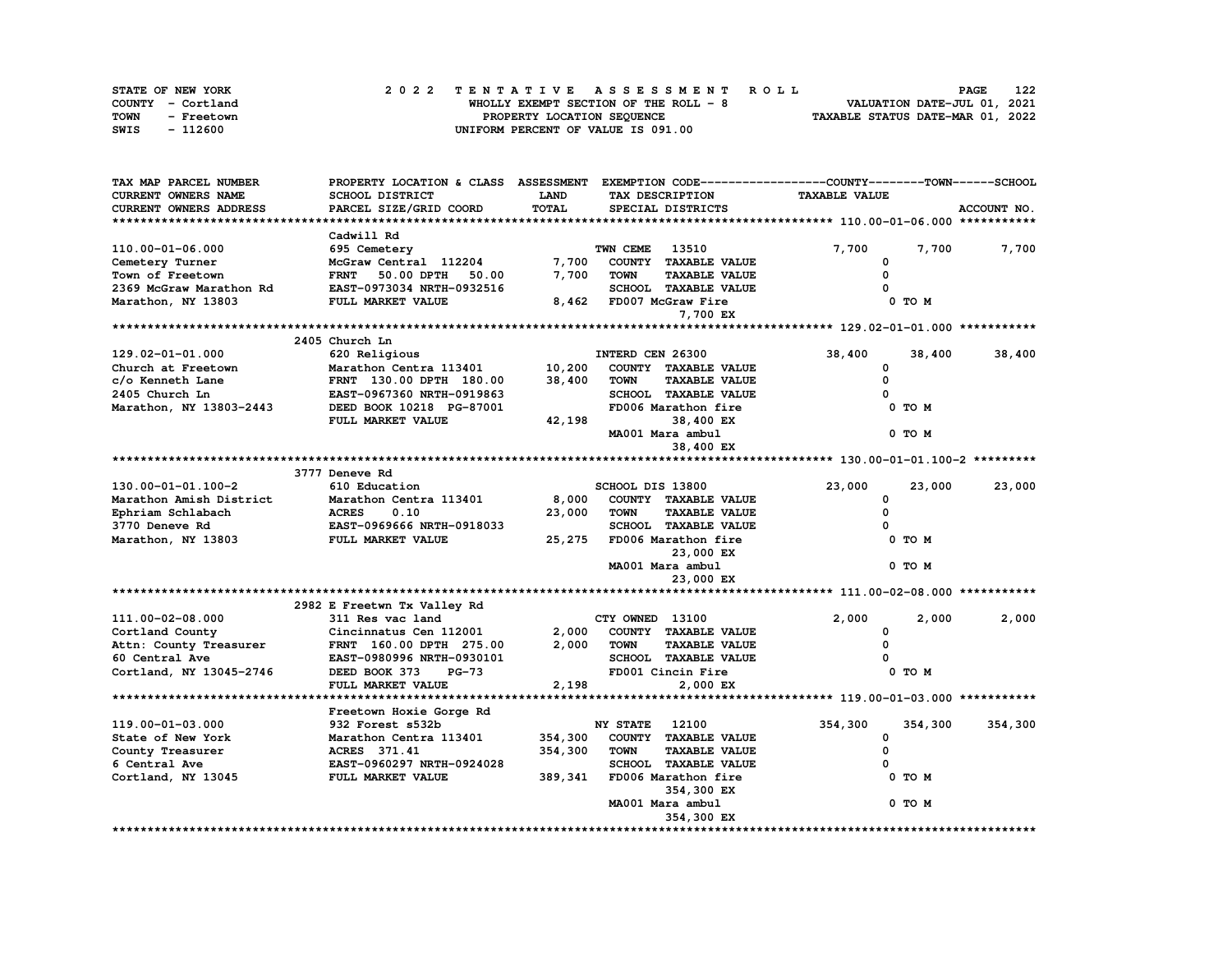| STATE OF NEW YORK  | 2022 TENTATIVE ASSESSMENT ROLL         | 123<br><b>PAGE</b>               |
|--------------------|----------------------------------------|----------------------------------|
| COUNTY - Cortland  | WHOLLY EXEMPT SECTION OF THE ROLL $-8$ | VALUATION DATE-JUL 01, 2021      |
| TOWN<br>- Freetown | PROPERTY LOCATION SEQUENCE             | TAXABLE STATUS DATE-MAR 01, 2022 |
| SWIS<br>- 112600   | UNIFORM PERCENT OF VALUE IS 091.00     |                                  |

| TAX MAP PARCEL NUMBER         |                                |             |                                     | PROPERTY LOCATION & CLASS ASSESSMENT EXEMPTION CODE----------------COUNTY-------TOWN------SCHOOL |             |
|-------------------------------|--------------------------------|-------------|-------------------------------------|--------------------------------------------------------------------------------------------------|-------------|
| <b>CURRENT OWNERS NAME</b>    | SCHOOL DISTRICT                | <b>LAND</b> | TAX DESCRIPTION                     | <b>TAXABLE VALUE</b>                                                                             |             |
| <b>CURRENT OWNERS ADDRESS</b> | PARCEL SIZE/GRID COORD         | TOTAL       | SPECIAL DISTRICTS                   |                                                                                                  | ACCOUNT NO. |
|                               |                                |             |                                     |                                                                                                  |             |
|                               | Freetown Hoxie Gorge Rd        |             |                                     |                                                                                                  |             |
| 119.00-01-24.000              | 932 Forest s532b               |             | <b>NY STATE</b><br>12100            | 43,500<br>43,500                                                                                 | 43,500      |
| State of New York             | Marathon Centra 113401         | 43,500      | COUNTY TAXABLE VALUE                | 0                                                                                                |             |
| County Treasurer              | <b>ACRES</b> 43.50             | 43,500      | <b>TOWN</b><br><b>TAXABLE VALUE</b> | 0                                                                                                |             |
| 6 Central Ave                 | EAST-0958617 NRTH-0926442      |             | SCHOOL TAXABLE VALUE                |                                                                                                  |             |
| Cortland, NY 13045            | FULL MARKET VALUE              | 47,802      | FD006 Marathon fire                 | 0 TO M                                                                                           |             |
|                               |                                |             | 43,500 EX                           |                                                                                                  |             |
|                               |                                |             | MA001 Mara ambul                    | 0 TO M                                                                                           |             |
|                               |                                |             | 43,500 EX                           |                                                                                                  |             |
|                               |                                |             |                                     |                                                                                                  |             |
|                               | 3608 Freetown Hoxie Gorge Rd   |             |                                     |                                                                                                  |             |
| 129.00-01-11.200              | 312 Vac w/imprv                |             | TWN WTHIN 13500                     | 13,200<br>13,200                                                                                 | 13,200      |
| Freetown Town of              | Marathon Centra 113401         | 9,300       | COUNTY TAXABLE VALUE                | 0                                                                                                |             |
| 2369 McGraw Marathon Rd       | <b>ACRES</b><br>3.15           | 13,200      | <b>TOWN</b><br><b>TAXABLE VALUE</b> | 0                                                                                                |             |
| Marathon, NY 13803            | EAST-0967274 NRTH-0919179      |             | SCHOOL TAXABLE VALUE                |                                                                                                  |             |
|                               | DEED BOOK 459<br><b>PG-155</b> |             | FD006 Marathon fire                 | 0 TO M                                                                                           |             |
|                               | FULL MARKET VALUE              | 14,505      | 13,200 EX                           |                                                                                                  |             |
|                               |                                |             | MA001 Mara ambul                    | 0 TO M                                                                                           |             |
|                               |                                |             | 13,200 EX                           |                                                                                                  |             |
|                               |                                |             |                                     |                                                                                                  |             |
|                               | 3995 Freetown Xrd              |             |                                     |                                                                                                  |             |
| 120.00-01-17.200              | 695 Cemetery                   |             | CEMETARIES 27350                    | 1,100<br>1,100                                                                                   | 1,100       |
| Cemetery Moscript Betty       | Marathon Centra 113401         | 1,100       | COUNTY TAXABLE VALUE                | 0                                                                                                |             |
| PO Box 703                    | <b>ACRES</b><br>0.26           | 1,100       | <b>TAXABLE VALUE</b><br><b>TOWN</b> | 0                                                                                                |             |
| Whitney Point, NY 13862       | EAST-0974273 NRTH-0922806      |             | SCHOOL TAXABLE VALUE                |                                                                                                  |             |
|                               | DEED BOOK 2016 PG-4170         |             | FD006 Marathon fire                 | 0 TO M                                                                                           |             |
|                               | FULL MARKET VALUE              | 1,209       | 1,100 EX                            |                                                                                                  |             |
|                               |                                |             | MA001 Mara ambul                    | 0 TO M                                                                                           |             |
|                               |                                |             | 1,100 EX                            |                                                                                                  |             |
|                               |                                |             |                                     |                                                                                                  |             |
|                               | McGraw Marathon Rd             |             |                                     |                                                                                                  |             |
| 119.00-01-22.000              | 695 Cemetery                   |             | TWN CEME<br>13510                   | 13,700<br>13,700                                                                                 | 13,700      |
| Cemetery Freetown             | Marathon Centra 113401         | 13,700      | COUNTY TAXABLE VALUE                | 0                                                                                                |             |
| Town of Freetown              | <b>ACRES</b><br>1.60           | 13,700      | <b>TOWN</b><br><b>TAXABLE VALUE</b> | $\Omega$                                                                                         |             |
| 2369 McGraw Marathon Rd       | EAST-0967870 NRTH-0920921      |             | SCHOOL TAXABLE VALUE                |                                                                                                  |             |
| Marathon, NY 13803            | DEED BOOK 265<br><b>PG-323</b> |             | FD006 Marathon fire                 | 0 TO M                                                                                           |             |
|                               | FULL MARKET VALUE              | 15,055      | 13,700 EX                           |                                                                                                  |             |
|                               |                                |             | MA001 Mara ambul                    | 0 TO M                                                                                           |             |
|                               |                                |             | 13,700 EX                           |                                                                                                  |             |
|                               |                                |             |                                     |                                                                                                  |             |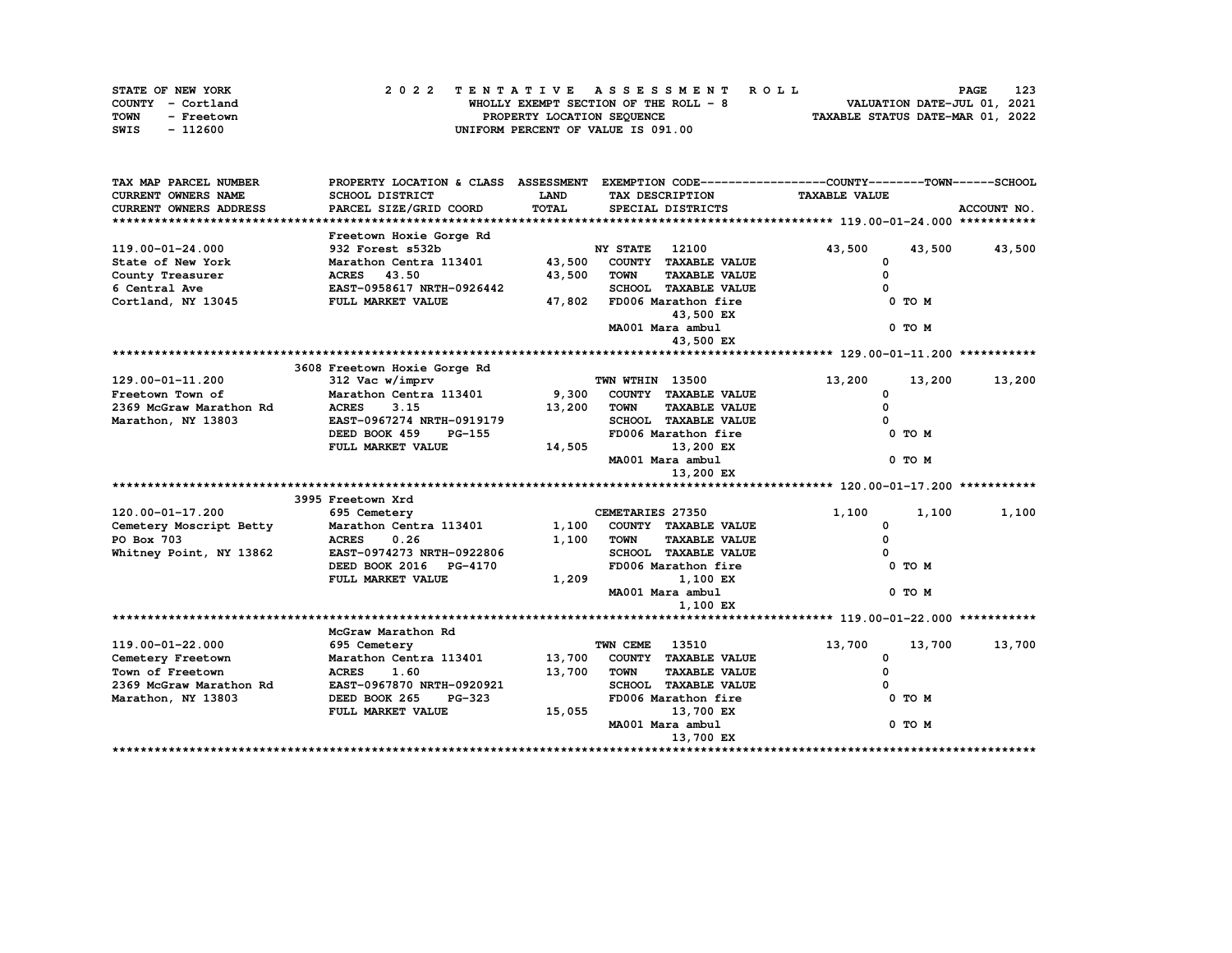| STATE OF NEW YORK  | 2022 TENTATIVE ASSESSMENT ROLL        | 124<br><b>PAGE</b>               |
|--------------------|---------------------------------------|----------------------------------|
| COUNTY - Cortland  | WHOLLY EXEMPT SECTION OF THE ROLL - 8 | VALUATION DATE-JUL 01, 2021      |
| TOWN<br>- Freetown | PROPERTY LOCATION SEQUENCE            | TAXABLE STATUS DATE-MAR 01, 2022 |
| SWIS<br>- 112600   | UNIFORM PERCENT OF VALUE IS 091.00    |                                  |

| TAX MAP PARCEL NUMBER      |                                                             |             |                                     | PROPERTY LOCATION & CLASS ASSESSMENT EXEMPTION CODE-----------------COUNTY-------TOWN------SCHOOL |             |
|----------------------------|-------------------------------------------------------------|-------------|-------------------------------------|---------------------------------------------------------------------------------------------------|-------------|
| <b>CURRENT OWNERS NAME</b> | SCHOOL DISTRICT                                             | <b>LAND</b> | TAX DESCRIPTION                     | <b>TAXABLE VALUE</b>                                                                              |             |
| CURRENT OWNERS ADDRESS     | PARCEL SIZE/GRID COORD                                      | TOTAL       | SPECIAL DISTRICTS                   |                                                                                                   | ACCOUNT NO. |
|                            |                                                             |             |                                     |                                                                                                   |             |
|                            | McGraw Marathon Rd                                          |             |                                     |                                                                                                   |             |
| 129.00-01-39.000           | 314 Rural vac<10                                            |             | VILL OWNED 13650                    | 3,300<br>3,300                                                                                    | 3,300       |
| Marathon Village Of        | Marathon Centra 113401                                      | 3,300       | COUNTY TAXABLE VALUE                | 0                                                                                                 |             |
| Marathon, NY 13803         | <b>ACRES</b><br>1.64                                        | 3,300       | <b>TAXABLE VALUE</b><br><b>TOWN</b> | 0                                                                                                 |             |
|                            | EAST-0967019 NRTH-0911544                                   |             | SCHOOL TAXABLE VALUE                |                                                                                                   |             |
|                            | DEED BOOK 210<br><b>PG-220</b>                              |             | FD006 Marathon fire                 | 0 TO M                                                                                            |             |
|                            | FULL MARKET VALUE                                           | 3,626       | 3,300 EX                            |                                                                                                   |             |
|                            |                                                             |             | MA001 Mara ambul                    | 0 TO M                                                                                            |             |
|                            |                                                             |             | 3,300 EX                            |                                                                                                   |             |
|                            |                                                             |             |                                     |                                                                                                   |             |
|                            | McGraw Marathon Rd                                          |             |                                     |                                                                                                   |             |
| $129.02 - 01 - 17.000$     | 330 Vacant comm                                             |             | TWN WTHIN 13500                     | 600<br>600                                                                                        | 600         |
| Freetown Town of           | Marathon Centra 113401                                      | 600         | COUNTY TAXABLE VALUE                | 0                                                                                                 |             |
| East Freetown, NY 13040    | FRNT 100.00 DPTH 55.00                                      | 600 -       | TOWN<br><b>TAXABLE VALUE</b>        | 0                                                                                                 |             |
|                            | EAST-0967646 NRTH-0919327                                   |             | SCHOOL TAXABLE VALUE                |                                                                                                   |             |
|                            | DEED BOOK 357<br><b>PG-138</b>                              |             | FD006 Marathon fire                 | 0 TO M                                                                                            |             |
|                            | FULL MARKET VALUE                                           | 659         | 600 EX                              |                                                                                                   |             |
|                            |                                                             |             | MA001 Mara ambul                    | 0 TO M                                                                                            |             |
|                            |                                                             |             | 600 EX                              |                                                                                                   |             |
|                            |                                                             |             |                                     |                                                                                                   |             |
|                            | McGraw Marathon Rd                                          |             |                                     |                                                                                                   |             |
| 140.00-01-18.000           | 695 Cemetery                                                |             | <b>TWN CEME 13510</b>               | 1,700<br>1,700                                                                                    | 1,700       |
| Cemetery Galatia           | Marathon Centra 113401                                      |             | 1,700 COUNTY TAXABLE VALUE          | 0                                                                                                 |             |
| 1616 McGraw Marathon Rd    | FRNT 150.00 DPTH 120.00                                     | 1,700       | <b>TAXABLE VALUE</b><br><b>TOWN</b> | 0                                                                                                 |             |
| Marathon, NY 13803-2518    | EAST-0968842 NRTH-0906307                                   |             | SCHOOL TAXABLE VALUE                |                                                                                                   |             |
|                            | FULL MARKET VALUE                                           |             | 1,868 FD006 Marathon fire           | 0 TO M                                                                                            |             |
|                            |                                                             |             | 1,700 EX                            |                                                                                                   |             |
|                            |                                                             |             | MA001 Mara ambul                    | 0 TO M                                                                                            |             |
|                            |                                                             |             | 1,700 EX                            |                                                                                                   |             |
|                            |                                                             |             |                                     |                                                                                                   |             |
|                            | 1669 McGraw Marathon Rd                                     |             |                                     |                                                                                                   |             |
| 139.00-02-10.000           | 270 Mfg housing                                             |             | CTY OWN WT 13350                    | 27,400<br>27,400                                                                                  | 27,400      |
| Cortland County            | Marathon Centra 113401 24,900 COUNTY TAXABLE VALUE          |             |                                     | $\mathbf{o}$                                                                                      |             |
| C/O County Highway         | <b>ACRES</b><br>7.31                                        | 27,400      | <b>TOWN</b><br><b>TAXABLE VALUE</b> | $\Omega$                                                                                          |             |
| 60 Central Ave             | <b>EAST-0968253 NRTH-0906978<br/>DEED BOOK 2014 PG-5000</b> |             | <b>SCHOOL TAXABLE VALUE</b>         |                                                                                                   |             |
| Cortland, NY 13045         | DEED BOOK 2014 PG-5000                                      |             | FD006 Marathon fire                 | 0 TO M                                                                                            |             |
|                            | FULL MARKET VALUE                                           | 30,110      | 27,400 EX                           |                                                                                                   |             |
|                            |                                                             |             | MA001 Mara ambul                    | 0 TO M                                                                                            |             |
|                            |                                                             |             | 27,400 EX                           |                                                                                                   |             |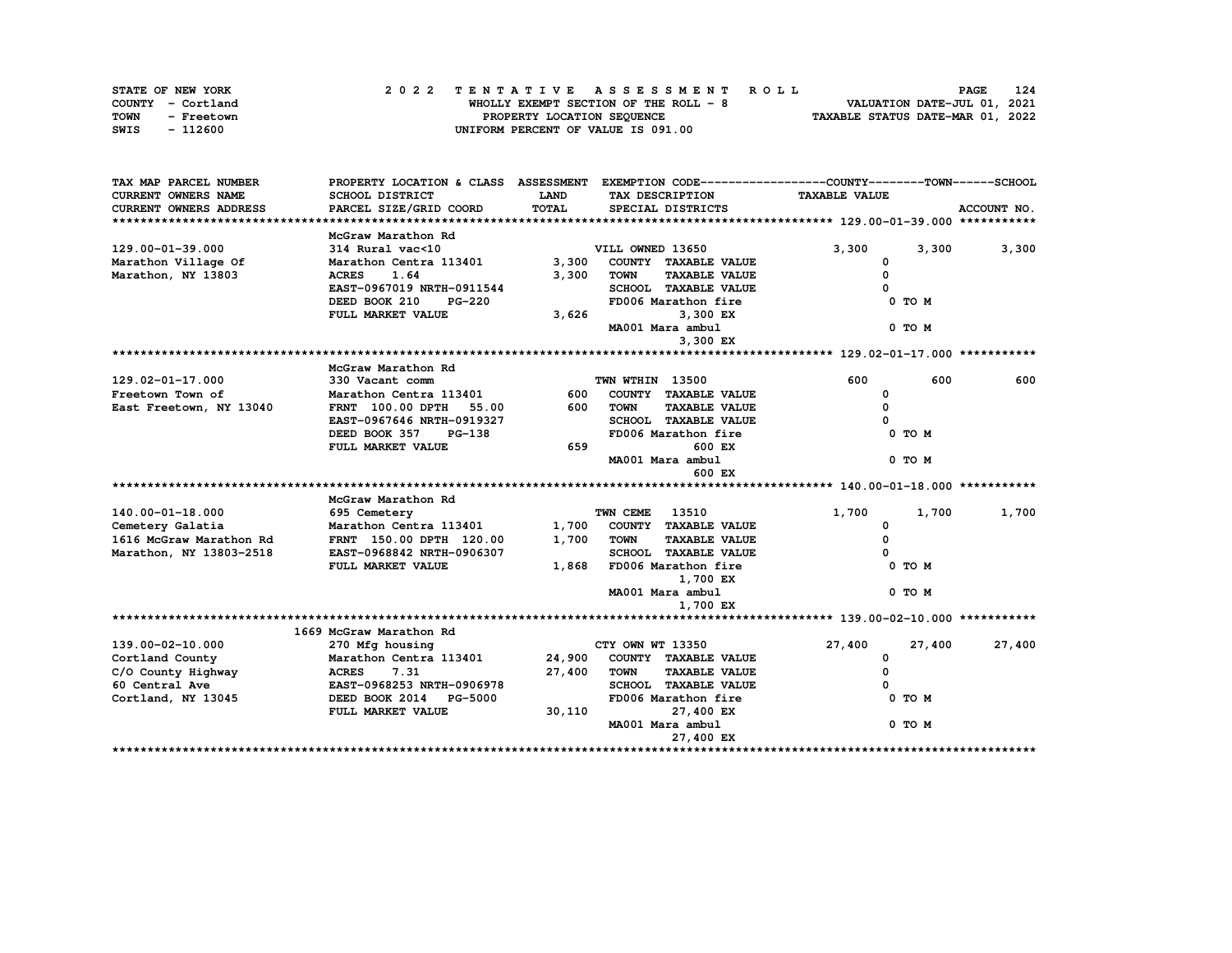| STATE OF NEW YORK  | 2022 TENTATIVE ASSESSMENT ROLL        | 125<br><b>PAGE</b>               |
|--------------------|---------------------------------------|----------------------------------|
| COUNTY - Cortland  | WHOLLY EXEMPT SECTION OF THE ROLL - 8 | VALUATION DATE-JUL 01, 2021      |
| TOWN<br>- Freetown | PROPERTY LOCATION SEQUENCE            | TAXABLE STATUS DATE-MAR 01, 2022 |
| SWIS<br>- 112600   | UNIFORM PERCENT OF VALUE IS 091.00    |                                  |

| TAX MAP PARCEL NUMBER      | PROPERTY LOCATION & CLASS ASSESSMENT EXEMPTION CODE-----------------COUNTY-------TOWN-----SCHOOL |             |                       |                      |                      |            |             |
|----------------------------|--------------------------------------------------------------------------------------------------|-------------|-----------------------|----------------------|----------------------|------------|-------------|
| <b>CURRENT OWNERS NAME</b> | SCHOOL DISTRICT                                                                                  | <b>LAND</b> |                       | TAX DESCRIPTION      | <b>TAXABLE VALUE</b> |            |             |
| CURRENT OWNERS ADDRESS     | PARCEL SIZE/GRID COORD                                                                           | TOTAL       |                       | SPECIAL DISTRICTS    |                      |            | ACCOUNT NO. |
|                            |                                                                                                  |             |                       |                      |                      |            |             |
|                            | 2369 McGraw Marathon Rd                                                                          |             |                       |                      |                      |            |             |
| 129.02-01-16.000           | 651 Highway gar                                                                                  |             | TWN WTHIN 13500       |                      | 125,600              | 125,600    | 125,600     |
| Freetown Town of           | Marathon Centra 113401 12,800                                                                    |             |                       | COUNTY TAXABLE VALUE | $\Omega$             |            |             |
| 2369 McGraw Marathon Rd    | <b>ACRES</b><br>1.10                                                                             | 125,600     | <b>TOWN</b>           | <b>TAXABLE VALUE</b> | $\Omega$             |            |             |
| Marathon, NY 13803         | EAST-0967541 NRTH-0919261                                                                        |             |                       | SCHOOL TAXABLE VALUE | $\Omega$             |            |             |
|                            | DEED BOOK 303<br><b>PG-330</b>                                                                   |             |                       | FD006 Marathon fire  |                      | 0 TO M     |             |
|                            | FULL MARKET VALUE                                                                                | 138,022     |                       | 125,600 EX           |                      |            |             |
|                            |                                                                                                  |             |                       | MA001 Mara ambul     |                      | 0 TO M     |             |
|                            |                                                                                                  |             |                       | 125,600 EX           |                      |            |             |
|                            |                                                                                                  |             |                       |                      |                      |            |             |
|                            | Route 41                                                                                         |             |                       |                      |                      |            |             |
| 111.00-01-26.000           | 843 Non-ceil. rr                                                                                 |             | SUB RR                | 27200                | 23,600               | 23,600     | 23,600      |
| NY Susquehanna West RR     | Cincinnatus Cen 112001                                                                           | 23,600      |                       | COUNTY TAXABLE VALUE | 0                    |            |             |
| Attn: Nadine Steckler      | <b>ACRES</b> 15.65                                                                               | 23,600      | TOWN                  | <b>TAXABLE VALUE</b> | 0                    |            |             |
| 1 Railroad Ave             | EAST-0981216 NRTH-0929728                                                                        |             |                       | SCHOOL TAXABLE VALUE |                      |            |             |
| Cooperstown, NY 13326      | DEED BOOK 375<br><b>PG-299</b>                                                                   |             |                       | FD001 Cincin Fire    |                      | 0 TO M     |             |
|                            | FULL MARKET VALUE                                                                                | 25,934      |                       | 23,600 EX            |                      |            |             |
|                            |                                                                                                  |             |                       |                      |                      |            |             |
|                            | Steve Russell Hill Rd                                                                            |             |                       |                      |                      |            |             |
| 129.00-01-35.000           | 932 Forest s532b                                                                                 |             | <b>NY STATE</b> 12100 |                      | 238,700              | 238,700    | 238,700     |
| State of New York          | Marathon Centra 113401                                                                           | 238,700     |                       | COUNTY TAXABLE VALUE | 0                    |            |             |
| County Treasurer           | <b>ACRES</b> 243.00                                                                              | 238,700     | <b>TOWN</b>           | <b>TAXABLE VALUE</b> | $\Omega$             |            |             |
| 6 Central Ave              | EAST-0962353 NRTH-0913450                                                                        |             |                       | SCHOOL TAXABLE VALUE |                      |            |             |
| Cortland, NY 13045         | FULL MARKET VALUE                                                                                | 262,308     |                       | FD006 Marathon fire  |                      | 0 TO M     |             |
|                            |                                                                                                  |             |                       | 238,700 EX           |                      |            |             |
|                            |                                                                                                  |             |                       | MA001 Mara ambul     |                      | 0 TO M     |             |
|                            |                                                                                                  |             |                       | 238,700 EX           |                      |            |             |
|                            |                                                                                                  |             |                       |                      |                      |            |             |
|                            | Steve Russell Hill Rd                                                                            |             |                       |                      |                      |            |             |
| 129.00-01-38.000           | 932 Forest s532b                                                                                 |             | <b>NY STATE</b> 12100 |                      | 50,700               | 50,700     | 50,700      |
| State of New York          | Marathon Centra 113401                                                                           | 50,700      |                       | COUNTY TAXABLE VALUE | 0                    |            |             |
| County Treasurer           | <b>ACRES</b><br>50.69                                                                            | 50,700      | <b>TOWN</b>           | <b>TAXABLE VALUE</b> | $\Omega$             |            |             |
| 6 Central Ave              | EAST-0962301 NRTH-0911428                                                                        |             |                       | SCHOOL TAXABLE VALUE |                      |            |             |
| Cortland, NY 13045         | FULL MARKET VALUE                                                                                | 55,714      |                       | FD006 Marathon fire  |                      | $0$ TO $M$ |             |
|                            |                                                                                                  |             |                       | 50,700 EX            |                      |            |             |
|                            |                                                                                                  |             |                       | MA001 Mara ambul     |                      | $0$ TO $M$ |             |
|                            |                                                                                                  |             |                       | 50,700 EX            |                      |            |             |
|                            |                                                                                                  |             |                       |                      |                      |            |             |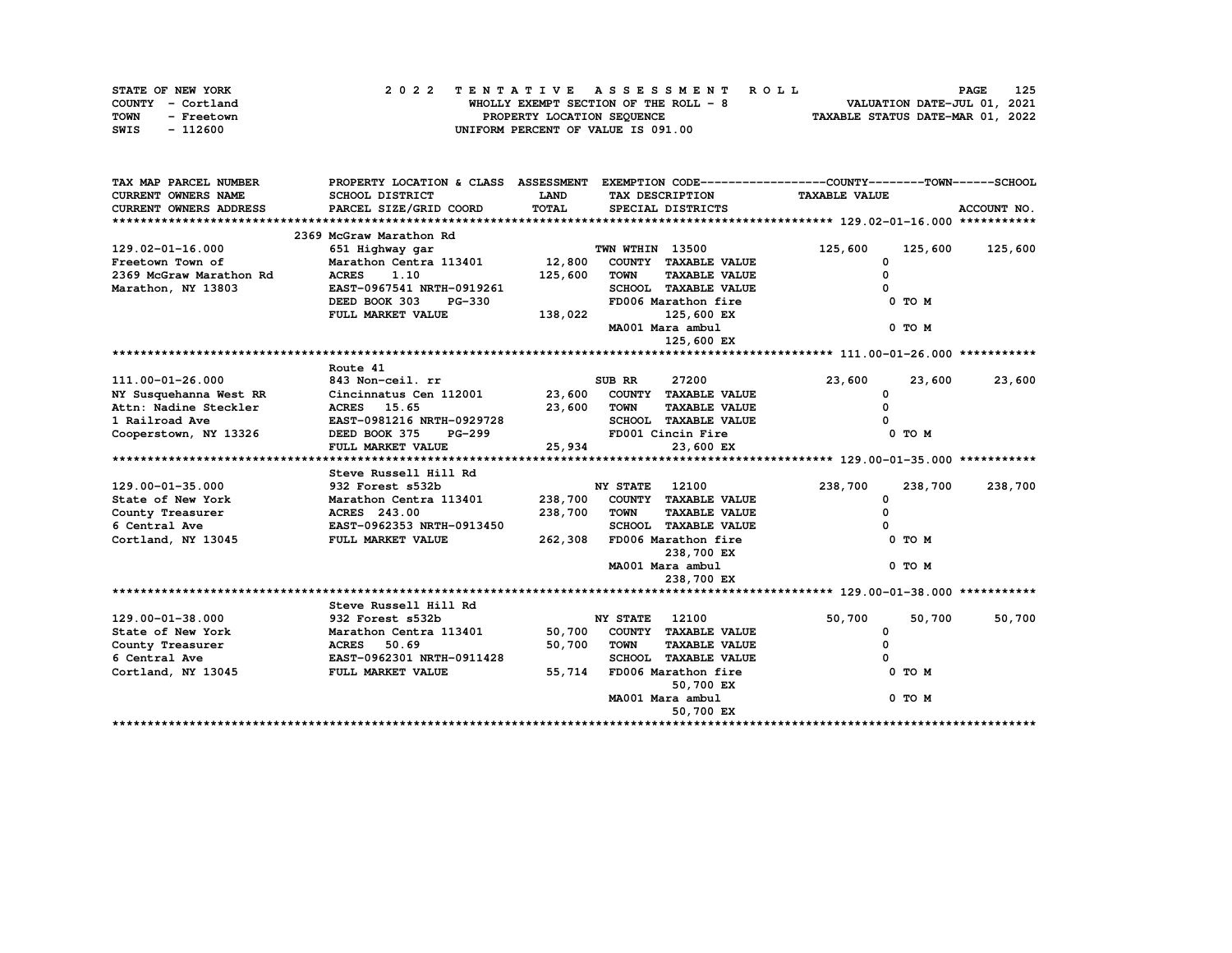| STATE OF NEW YORK  | 2022 TENTATIVE ASSESSMENT ROLL        | <b>PAGE</b>                      | 126 |
|--------------------|---------------------------------------|----------------------------------|-----|
| COUNTY - Cortland  | WHOLLY EXEMPT SECTION OF THE ROLL - 8 | VALUATION DATE-JUL 01, 2021      |     |
| TOWN<br>- Freetown | PROPERTY LOCATION SEQUENCE            | TAXABLE STATUS DATE-MAR 01, 2022 |     |
| - 112600<br>SWIS   | UNIFORM PERCENT OF VALUE IS 091.00    |                                  |     |

| TAX MAP PARCEL NUMBER         | PROPERTY LOCATION & CLASS ASSESSMENT |              |                  |                      | EXEMPTION CODE-----------------COUNTY-------TOWN-----SCHOOL |         |             |
|-------------------------------|--------------------------------------|--------------|------------------|----------------------|-------------------------------------------------------------|---------|-------------|
| <b>CURRENT OWNERS NAME</b>    | SCHOOL DISTRICT                      | <b>LAND</b>  |                  | TAX DESCRIPTION      | <b>TAXABLE VALUE</b>                                        |         |             |
| <b>CURRENT OWNERS ADDRESS</b> | PARCEL SIZE/GRID COORD               | <b>TOTAL</b> |                  | SPECIAL DISTRICTS    |                                                             |         | ACCOUNT NO. |
|                               |                                      |              |                  |                      |                                                             |         |             |
|                               | Steve Russell Hill Rd                |              |                  |                      |                                                             |         |             |
| 139.00-01-12.000              | 932 Forest s532b                     |              | <b>NY STATE</b>  | 12100                | 123,100                                                     | 123,100 | 123,100     |
| State of New York             | Marathon Centra 113401               | 123,100      |                  | COUNTY TAXABLE VALUE | 0                                                           |         |             |
| County Treasurer              | ACRES 123.07                         | 123,100      | TOWN             | <b>TAXABLE VALUE</b> |                                                             |         |             |
| 6 Central Ave                 | EAST-0962430 NRTH-0910009            |              | <b>SCHOOL</b>    | <b>TAXABLE VALUE</b> | 0                                                           |         |             |
| Cortland, NY 13045            | FULL MARKET VALUE                    | 135,275      |                  | FD006 Marathon fire  |                                                             | 0 TO M  |             |
|                               |                                      |              |                  | 123,100 EX           |                                                             |         |             |
|                               |                                      |              |                  | MA001 Mara ambul     |                                                             | 0 TO M  |             |
|                               |                                      |              |                  | 123,100 EX           |                                                             |         |             |
|                               |                                      |              |                  |                      |                                                             |         |             |
|                               | Stone Rd                             |              |                  |                      |                                                             |         |             |
|                               |                                      |              |                  |                      |                                                             |         |             |
| 109.00-01-07.220              | 322 Rural vac>10                     |              | NON-PROFIT 25300 |                      | 52,000                                                      | 52,000  | 52,000      |
| Finger Lakes Trail Conf Inc   | Marathon Centra 113401               | 52,000       |                  | COUNTY TAXABLE VALUE |                                                             |         |             |
| 6111 Visitor Center Rd        | ACRES 34.49                          | 52,000       | TOWN             | <b>TAXABLE VALUE</b> |                                                             |         |             |
| Morris, NY 14510              | EAST-0960107 NRTH-0928701            |              | <b>SCHOOL</b>    | <b>TAXABLE VALUE</b> |                                                             |         |             |
|                               | DEED BOOK 2020 PG-3366               |              |                  | FD007 McGraw Fire    |                                                             | 0 TO M  |             |
|                               | FULL MARKET VALUE                    | 57,143       |                  | 52,000 EX            |                                                             |         |             |
|                               |                                      |              |                  | MA001 Mara ambul     |                                                             | 0 TO M  |             |
|                               |                                      |              |                  | 52,000 EX            |                                                             |         |             |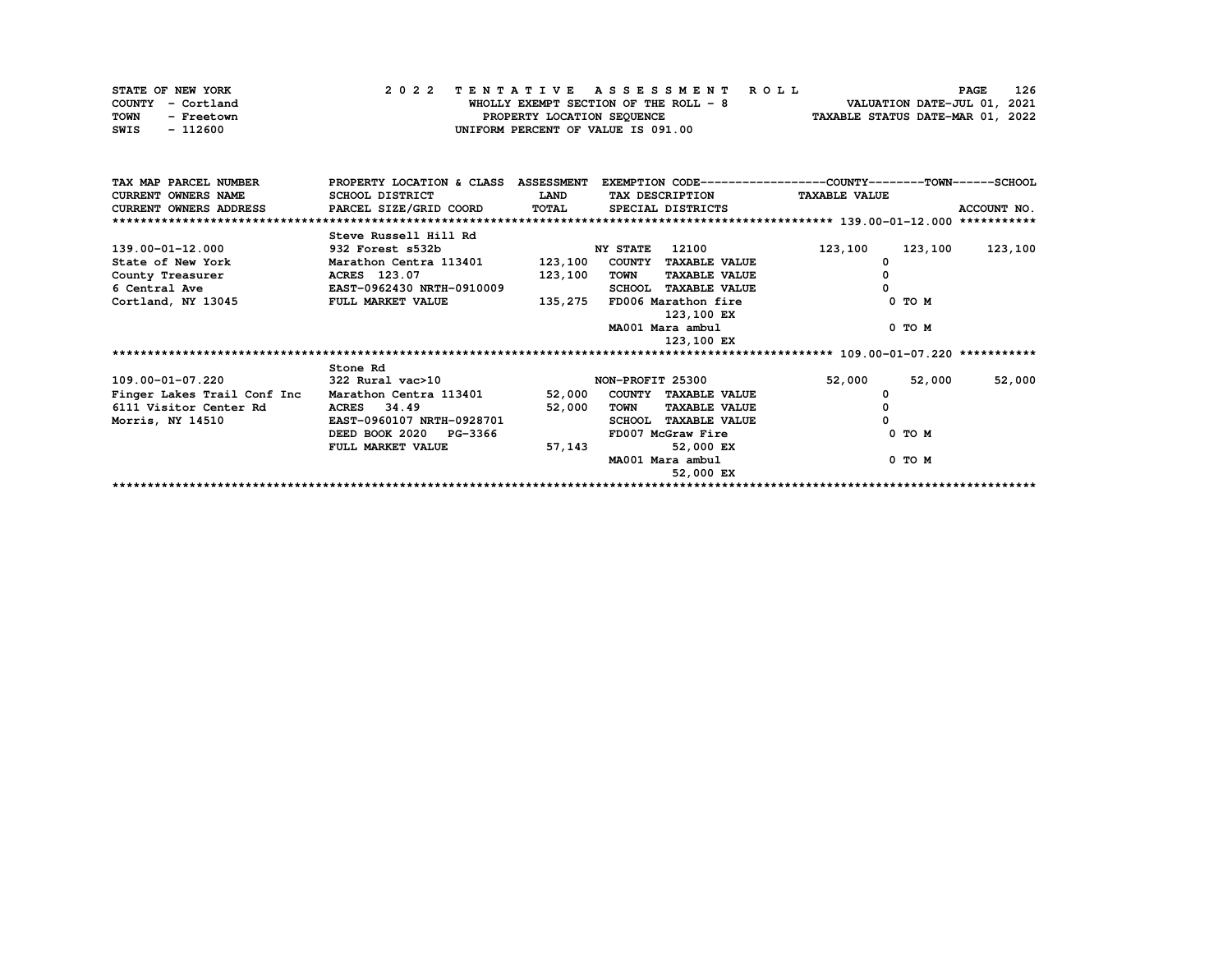|      | <b>STATE OF NEW YORK</b> |  | 2022 TENTATIVE ASSESSMENT ROLL         |                                  | PAGE                        | 127 |
|------|--------------------------|--|----------------------------------------|----------------------------------|-----------------------------|-----|
|      | COUNTY - Cortland        |  | WHOLLY EXEMPT SECTION OF THE ROLL $-8$ |                                  | VALUATION DATE-JUL 01, 2021 |     |
| TOWN | - Freetown               |  |                                        | TAXABLE STATUS DATE-MAR 01, 2022 |                             |     |
| SWIS | - 112600                 |  | UNIFORM PERCENT OF VALUE IS 091.00     |                                  | RPS150/V04/L015             |     |
|      |                          |  |                                        |                                  | CURRENT DATE 4/28/2022      |     |

## **\*\*\* S P E C I A L D I S T R I C T S U M M A R Y \*\*\***

| CODE | <b>DISTRICT NAME</b> | TOTAL<br>PARCELS | <b>EXTENSION</b><br>TYPE | <b>EXTENSION</b><br><b>VALUE</b> | AD VALOREM<br><b>VALUE</b> | <b>EXEMPT</b><br><b>AMOUNT</b> | TAXABLE<br><b>VALUE</b> |
|------|----------------------|------------------|--------------------------|----------------------------------|----------------------------|--------------------------------|-------------------------|
|      | FD001 Cincin Fire    |                  | 2 TOTAL M                |                                  | 25,600                     | 25,600                         |                         |
|      | FD006 Marathon fire  |                  | 15 TOTAL M               |                                  | 1058,300                   | 1058,300                       |                         |
|      | FD007 McGraw Fire    |                  | 2 TOTAL M                |                                  | 59,700                     | 59,700                         |                         |
|      | MA001 Mara ambul     |                  | 16 TOTAL M               |                                  | 1110,300                   | 1110,300                       |                         |

## **\*\*\* S C H O O L D I S T R I C T S U M M A R Y \*\*\***

| CODE   | DISTRICT NAME       | TOTAL<br><b>PARCELS</b> | <b>ASSESSED</b><br>LAND | <b>ASSESSED</b><br>TOTAL | <b>EXEMPT</b><br><b>AMOUNT</b> | TOTAL<br><b>TAXABLE</b> | <b>STAR</b><br><b>AMOUNT</b> | <b>STAR</b><br><b>TAXABLE</b> |
|--------|---------------------|-------------------------|-------------------------|--------------------------|--------------------------------|-------------------------|------------------------------|-------------------------------|
| 112001 | Cincinnatus Central | 2                       | 25,600                  | 25,600                   | 25,600                         |                         |                              |                               |
| 112204 | McGraw Central      |                         | 7,700                   | 7,700                    | 7,700                          |                         |                              |                               |
| 113401 | Marathon Central    | 16                      | 947,900                 | 1110,300                 | 1110,300                       |                         |                              |                               |
|        | SUB-TOTAL           | 19                      | 981,200                 | 1143,600                 | 1143,600                       |                         |                              |                               |
|        | TOTAL               | 19                      | 981,200                 | 1143,600                 | 1143,600                       |                         |                              |                               |

#### **\*\*\* S Y S T E M C O D E S S U M M A R Y \*\*\***

#### **NO SYSTEM EXEMPTIONS AT THIS LEVEL**

| <b>CODE</b> | <b>DESCRIPTION</b> | <b>TOTAL</b><br><b>PARCELS</b> | <b>COUNTY</b> | <b>TOWN</b> | <b>SCHOOL</b> |
|-------------|--------------------|--------------------------------|---------------|-------------|---------------|
| 12100       | <b>NY STATE</b>    |                                | 810,300       | 810,300     | 810,300       |
| 13100       | CTY OWNED          |                                | 2,000         | 2,000       | 2,000         |
| 13350       | CTY OWN WT         |                                | 27,400        | 27,400      | 27,400        |
| 13500       | TWN WTHIN          | ີ                              | 139,400       | 139,400     | 139,400       |
| 13510       | TWN CEME           |                                | 23,100        | 23,100      | 23,100        |
| 13650       | VILL OWNED         |                                | 3,300         | 3,300       | 3,300         |
| 13800       | SCHOOL DIS         |                                | 23,000        | 23,000      | 23,000        |
| 25300       | NON-PROFIT         |                                | 52,000        | 52,000      | 52,000        |
| 26300       | <b>INTERD CEN</b>  |                                | 38,400        | 38,400      | 38,400        |
|             |                    |                                |               |             |               |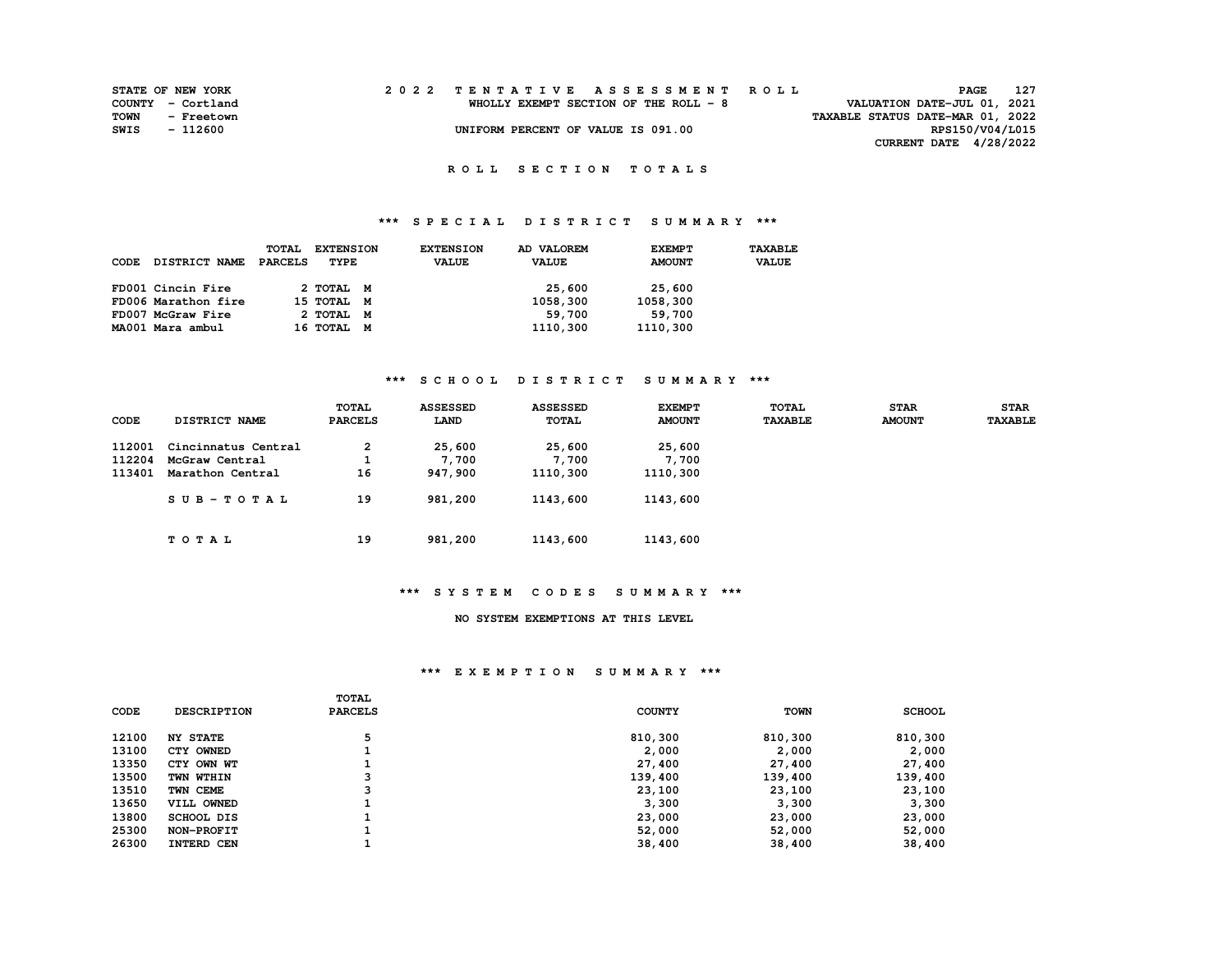|      | STATE OF NEW YORK | 2022 TENTATIVE ASSESSMENT ROLL        |                                  | 128<br>PAGE            |
|------|-------------------|---------------------------------------|----------------------------------|------------------------|
|      | COUNTY - Cortland | WHOLLY EXEMPT SECTION OF THE ROLL - 8 | VALUATION DATE-JUL 01, 2021      |                        |
| TOWN | - Freetown        |                                       | TAXABLE STATUS DATE-MAR 01, 2022 |                        |
| SWIS | - 112600          | UNIFORM PERCENT OF VALUE IS 091.00    |                                  | RPS150/V04/L015        |
|      |                   |                                       |                                  | CURRENT DATE 4/28/2022 |

## **\*\*\* E X E M P T I O N S U M M A R Y \*\*\***

| CODE  | <b>DESCRIPTION</b> | <b>TOTAL</b><br><b>PARCELS</b> | <b>COUNTY</b> | <b>TOWN</b> | <b>SCHOOL</b> |
|-------|--------------------|--------------------------------|---------------|-------------|---------------|
| 27200 | SUB RR             | -                              | 23,600        | 23,600      | 23,600        |
| 27350 | <b>CEMETARIES</b>  |                                | 1,100         | 1,100       | 1,100         |
|       | TOTAL              | 19                             | 1143,600      | 1143,600    | 1143,600      |

| <b>ROLL</b> | <b>DESCRIPTION</b> | <b>TOTAL</b>   | <b>ASSESSED</b> | <b>ASSESSED</b> | <b><i>TAXABLE</i></b> | <b><i>TAXABLE</i></b> | <b><i>TAXABLE</i></b> | <b>STAR</b>    |
|-------------|--------------------|----------------|-----------------|-----------------|-----------------------|-----------------------|-----------------------|----------------|
| <b>SEC</b>  |                    | <b>PARCELS</b> | <b>LAND</b>     | <b>TOTAL</b>    | <b>COUNTY</b>         | <b>TOWN</b>           | <b>SCHOOL</b>         | <b>TAXABLE</b> |
|             | WHOLLY EXEMPT      | 1 Q            | 981,200         | 1143,600        |                       |                       |                       |                |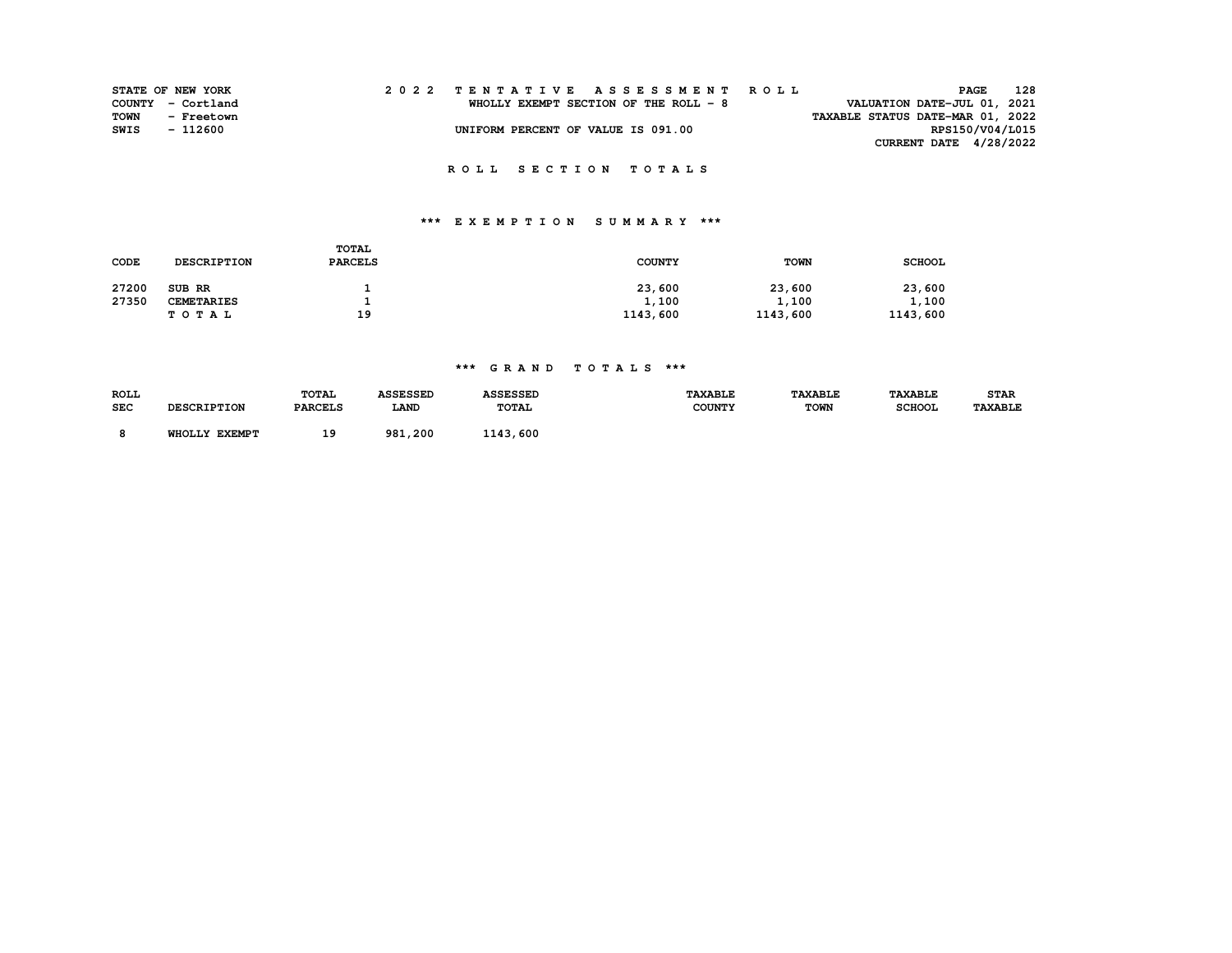| <b>STATE OF NEW YORK</b> |                   |  | 2022 TENTATIVE ASSESSMENT ROLL     | 129<br><b>PAGE</b>               |  |
|--------------------------|-------------------|--|------------------------------------|----------------------------------|--|
|                          | COUNTY - Cortland |  |                                    | VALUATION DATE-JUL 01, 2021      |  |
| TOWN                     | - Freetown        |  | SWIS TOTALS                        | TAXABLE STATUS DATE-MAR 01, 2022 |  |
| SWIS                     | - 112600          |  | UNIFORM PERCENT OF VALUE IS 091.00 | RPS150/V04/L015                  |  |
|                          |                   |  |                                    | CURRENT DATE 4/28/2022           |  |

#### **\*\*\* S P E C I A L D I S T R I C T S U M M A R Y \*\*\***

| CODE | <b>DISTRICT NAME</b> | <b>TOTAL</b><br>PARCELS | <b>EXTENSION</b><br>TYPE | <b>EXTENSION</b><br><b>VALUE</b> | AD VALOREM<br><b>VALUE</b> | <b>EXEMPT</b><br><b>AMOUNT</b> | TAXABLE<br><b>VALUE</b> |
|------|----------------------|-------------------------|--------------------------|----------------------------------|----------------------------|--------------------------------|-------------------------|
|      | FD001 Cincin Fire    |                         | 139 TOTAL M              |                                  | 9467,169                   | 26,203                         | 9440,966                |
|      | FD006 Marathon fire  |                         | 381 TOTAL M              |                                  | 31008,819                  | 1118,274                       | 29890,545               |
|      | FD007 McGraw Fire    |                         | 93 TOTAL M               |                                  | 6914,525                   | 66,912                         | 6847,613                |
|      | MA001 Mara ambul     |                         | 434 TOTAL M              |                                  | 36811,273                  | 1180,029                       | 35631,244               |

#### **\*\*\* S C H O O L D I S T R I C T S U M M A R Y \*\*\***

| CODE                       | DISTRICT NAME                                             | <b>TOTAL</b><br><b>PARCELS</b> | <b>ASSESSED</b><br>LAND           | <b>ASSESSED</b><br><b>TOTAL</b>   | <b>EXEMPT</b><br><b>AMOUNT</b>  | TOTAL<br><b>TAXABLE</b>           | <b>STAR</b><br><b>AMOUNT</b>    | <b>STAR</b><br><b>TAXABLE</b>     |
|----------------------------|-----------------------------------------------------------|--------------------------------|-----------------------------------|-----------------------------------|---------------------------------|-----------------------------------|---------------------------------|-----------------------------------|
| 112001<br>112204<br>113401 | Cincinnatus Central<br>McGraw Central<br>Marathon Central | 102<br>52<br>461               | 3132,000<br>1607,600<br>19394,900 | 6673,485<br>2748,609<br>37970,429 | 308,669<br>122,262<br>5537, 417 | 6364,816<br>2626,347<br>32433,012 | 1002,770<br>500,800<br>4448,369 | 5362,046<br>2125,547<br>27984,643 |
|                            | $SUB - TO T AL$                                           | 615                            | 24134,500                         | 47392,523                         | 5968,348                        | 41424,175                         | 5951,939                        | 35472,236                         |
|                            | TOTAL                                                     | 615                            | 24134,500                         | 47392,523                         | 5968,348                        | 41424,175                         | 5951,939                        | 35472,236                         |

#### **\*\*\* S Y S T E M C O D E S S U M M A R Y \*\*\***

| CODE  | <b>DESCRIPTION</b> | TOTAL<br><b>PARCELS</b> | <b>COUNTY</b> | <b>TOWN</b> | <b>SCHOOL</b> |
|-------|--------------------|-------------------------|---------------|-------------|---------------|
| 50001 | <b>SCHL TAXBL</b>  |                         | 2,010         | 2,010       |               |
| 50005 | TOWN TAXBL         |                         | 2,010         |             | 2,010         |
|       | TOTAL              |                         | 4,020         | 2,010       | 2,010         |

| CODE  | <b>DESCRIPTION</b> | TOTAL<br><b>PARCELS</b> | <b>COUNTY</b> | <b>TOWN</b> | <b>SCHOOL</b> |
|-------|--------------------|-------------------------|---------------|-------------|---------------|
| 12100 | <b>NY STATE</b>    |                         | 810,300       | 810,300     | 810,300       |
| 13100 | CTY OWNED          |                         | 2,000         | 2,000       | 2,000         |
| 13350 | CTY OWN WT         |                         | 27,400        | 27,400      | 27,400        |
| 13500 | <b>TWN WTHIN</b>   |                         | 139,400       | 139,400     | 139,400       |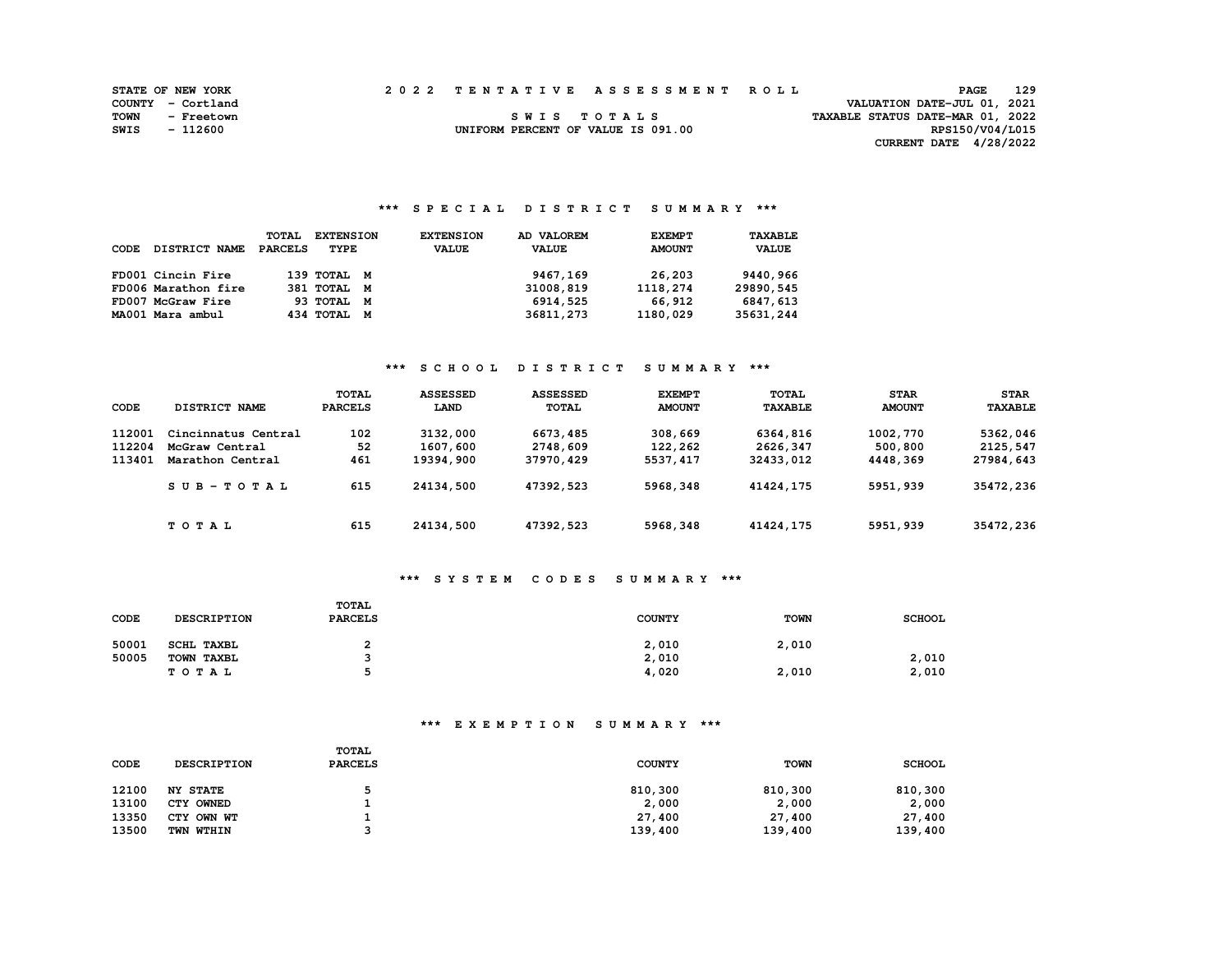**STATE OF NEW YORK 2 0 2 2 T E N T A T I V E A S S E S S M E N T R O L L PAGE 130 COUNTY - Cortland VALUATION DATE-JUL 01, 2021 TOWN - Freetown S W I S T O T A L S TAXABLE STATUS DATE-MAR 01, 2022 SWIS - 112600 UNIFORM PERCENT OF VALUE IS 091.00 RPS150/V04/L015 CURRENT DATE 4/28/2022** 

|       |                    | <b>TOTAL</b>   |               |             |               |
|-------|--------------------|----------------|---------------|-------------|---------------|
| CODE  | <b>DESCRIPTION</b> | <b>PARCELS</b> | <b>COUNTY</b> | <b>TOWN</b> | <b>SCHOOL</b> |
| 13510 | TWN CEME           | з              | 23,100        | 23,100      | 23,100        |
| 13650 | VILL OWNED         | 1              | 3,300         | 3,300       | 3,300         |
| 13800 | <b>SCHOOL DIS</b>  | 1              | 23,000        | 23,000      | 23,000        |
| 25300 | NON-PROFIT         | 1              | 52,000        | 52,000      | 52,000        |
| 26300 | INTERD CEN         |                | 38,400        | 38,400      | 38,400        |
| 27200 | SUB RR             | 1              | 23,600        | 23,600      | 23,600        |
| 27350 | <b>CEMETARIES</b>  | $\mathbf{1}$   | 1,100         | 1,100       | 1,100         |
| 32252 | STATE LAND         | 5              | 773,600       |             |               |
| 41122 | VET WAR C          | 15             | 90,000        |             |               |
| 41123 | VET WAR T          | 15             |               | 165,459     |               |
| 41132 | VET COM C          | 5              | 48, 415       |             |               |
| 41133 | VET COM T          | 5              |               | 80,570      |               |
| 41142 | VET DIS C          | 4              | 50,209        |             |               |
| 41143 | VET DIS T          | 4              |               | 90,209      |               |
| 41162 | $CW_15_VET/$       | 5              | 30,000        |             |               |
| 41172 | CW DISBLD          | $\mathbf{1}$   | 20,000        |             |               |
| 41700 | AG 10-YR           | 11             | 482,000       | 482,000     | 482,000       |
| 41720 | AG-CEILING         | 48             | 2596,402      | 2596,402    | 2596,402      |
| 41730 | AG COMMIT          | 33             | 1204,577      | 1204,577    | 1204,577      |
| 41800 | AGED CTS           | 6              | 160,743       | 157,743     | 170,679       |
| 41801 | AGED C&T           | 9              | 285,008       | 278,195     |               |
| 41804 | AGED S             | 9              |               |             | 269,351       |
| 41834 | ENH STAR           | 45             |               |             | 2776,439      |
| 41854 | <b>BAS STAR</b>    | 107            |               |             | 3175,500      |
| 41932 | Dis & Lim          | 2              | 47,450        |             |               |
| 42100 | AG IMPROV          | 1              | 22,500        | 22,500      | 22,500        |
| 47100 | Mass Telec         | 5              | 45,289        | 45,289      | 45,289        |
| 47460 | 480A               | 1              | 30,000        | 30,000      | 30,000        |
| 47610 | 485B > 8/97        | $\mathbf{1}$   | 1,940         | 1,940       | 1,940         |
|       | TOTAL              | 356            | 7031,733      | 6298,484    | 11918, 277    |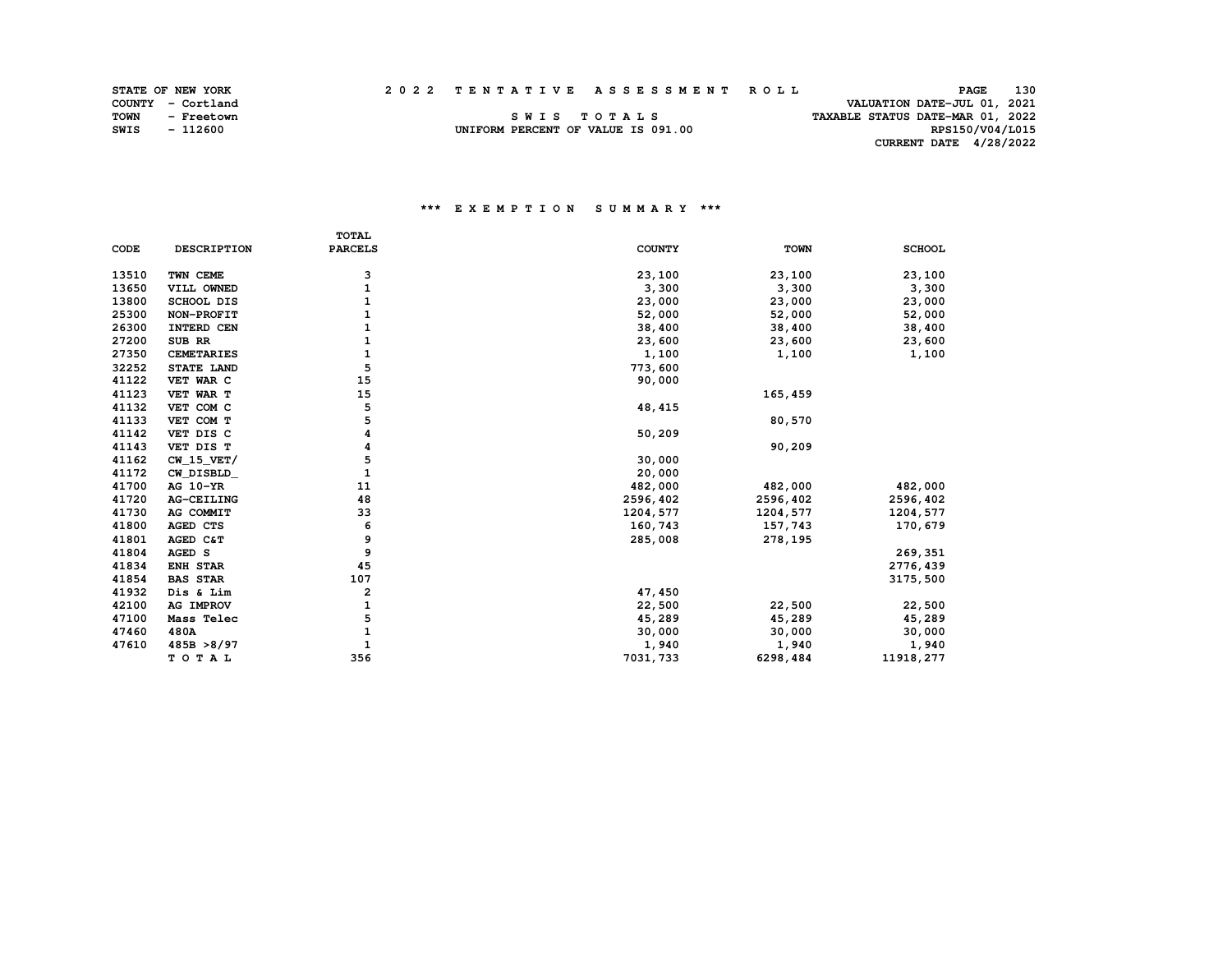|      | <b>STATE OF NEW YORK</b> | 2022 TENTATIVE ASSESSMENT ROLL     |             |  |                                  | <b>PAGE</b>     | 131 |
|------|--------------------------|------------------------------------|-------------|--|----------------------------------|-----------------|-----|
|      | COUNTY - Cortland        |                                    |             |  | VALUATION DATE-JUL 01, 2021      |                 |     |
| TOWN | - Freetown               |                                    | SWIS TOTALS |  | TAXABLE STATUS DATE-MAR 01, 2022 |                 |     |
| SWIS | - 112600                 | UNIFORM PERCENT OF VALUE IS 091.00 |             |  |                                  | RPS150/V04/L015 |     |
|      |                          |                                    |             |  | CURRENT DATE 4/28/2022           |                 |     |

| <b>ROLL</b><br><b>SEC</b> | <b>DESCRIPTION</b>         | TOTAL<br><b>PARCELS</b> | <b>ASSESSED</b><br>LAND | <b>ASSESSED</b><br>TOTAL | <b>TAXABLE</b><br><b>COUNTY</b> | <b>TAXABLE</b><br><b>TOWN</b> | <b>TAXABLE</b><br><b>SCHOOL</b> | <b>STAR</b><br><b>TAXABLE</b> |
|---------------------------|----------------------------|-------------------------|-------------------------|--------------------------|---------------------------------|-------------------------------|---------------------------------|-------------------------------|
| $\mathbf{1}$              | <b>TAXABLE</b>             | 566                     | 22379,700               | 44231,300                | 39162,056                       | 39121,705                     | 39453,851                       | 33501,912                     |
| 3                         | STATE OWNED LAND           | 10                      | 773,600                 | 777,620                  |                                 | 775,610                       | 775,610                         | 775,610                       |
| 5                         | SPECIAL FRANCHISE          | 9                       |                         | 560,012                  | 560,012                         | 560,012                       | 560,012                         | 560,012                       |
| 6                         | UTILITIES & N.C.           | 11                      |                         | 679,991                  | 634,702                         | 634,702                       | 634,702                         | 634,702                       |
| 8                         | WHOLLY EXEMPT              | 19                      | 981,200                 | 1143,600                 |                                 |                               |                                 |                               |
| $\star$                   | <b>TOTAL</b><br><b>SUB</b> | 615                     | 24134,500               | 47392,523                | 40356,770                       | 41092,029                     | 41424, 175                      | 35472,236                     |
| $***$                     | <b>GRAND TOTAL</b>         | 615                     | 24134,500               | 47392,523                | 40356,770                       | 41092,029                     | 41424, 175                      | 35472,236                     |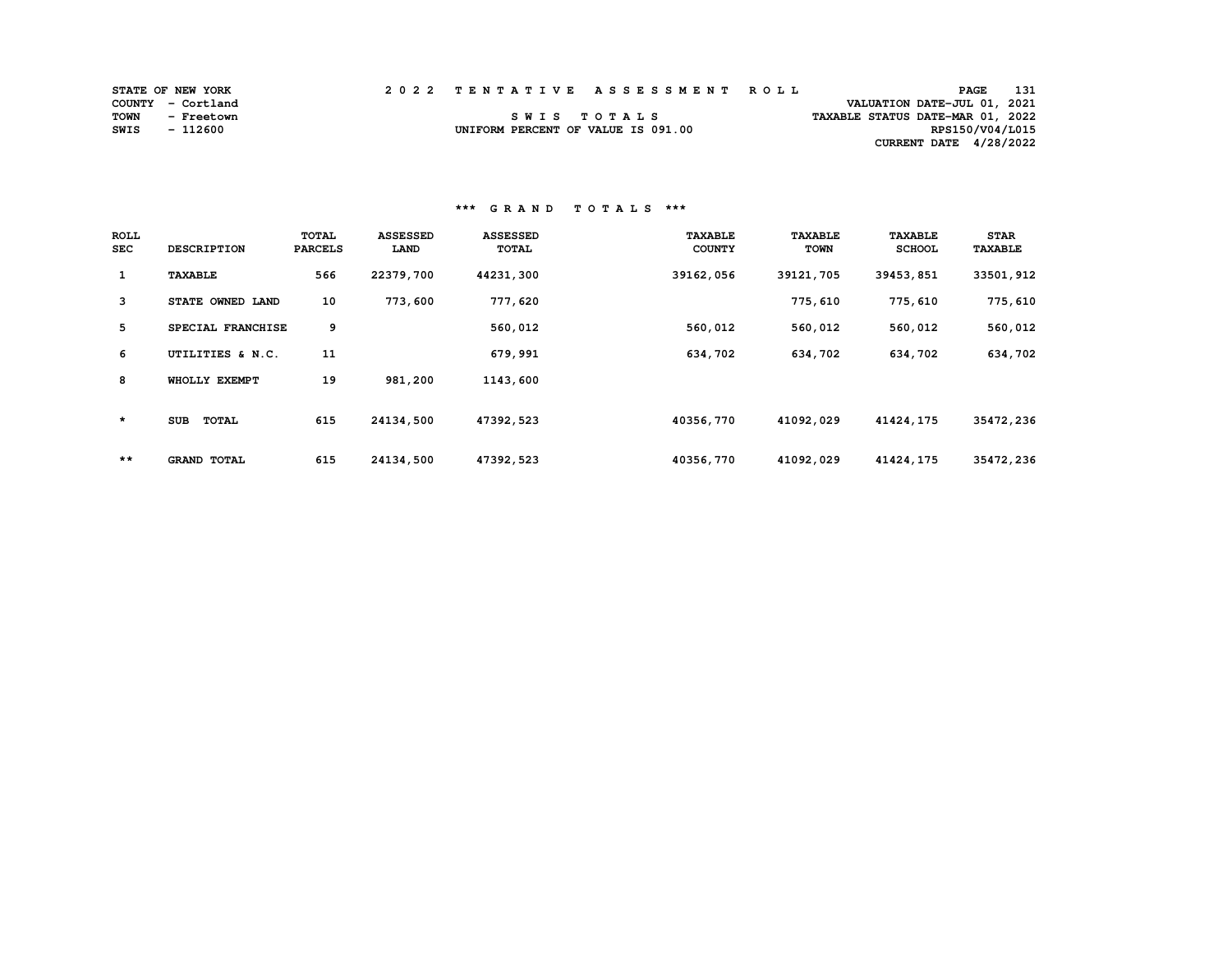|      | <b>STATE OF NEW YORK</b> |  | 2022 TENTATIVE ASSESSMENT ROLL     |                                  | PAGE            | - 132 |
|------|--------------------------|--|------------------------------------|----------------------------------|-----------------|-------|
|      | COUNTY - Cortland        |  | TOWN TOTALS                        | VALUATION DATE-JUL 01, 2021      |                 |       |
| TOWN | - Freetown               |  |                                    | TAXABLE STATUS DATE-MAR 01, 2022 |                 |       |
| SWIS | - 1126                   |  | UNIFORM PERCENT OF VALUE IS 091.00 |                                  | RPS150/V04/L015 |       |
|      |                          |  |                                    | <b>CURRENT DATE 4/28/2022</b>    |                 |       |

## **\*\*\* S P E C I A L D I S T R I C T S U M M A R Y \*\*\***

| CODE | <b>DISTRICT NAME</b> | TOTAL<br>PARCELS | <b>EXTENSION</b><br>TYPE | <b>EXTENSION</b><br><b>VALUE</b> | AD VALOREM<br><b>VALUE</b> | <b>EXEMPT</b><br><b>AMOUNT</b> | TAXABLE<br><b>VALUE</b> |
|------|----------------------|------------------|--------------------------|----------------------------------|----------------------------|--------------------------------|-------------------------|
|      | FD001 Cincin Fire    |                  | 139 TOTAL M              |                                  | 9467,169                   | 26,203                         | 9440,966                |
|      | FD006 Marathon fire  |                  | 381 TOTAL M              |                                  | 31008,819                  | 1118,274                       | 29890,545               |
|      | FD007 McGraw Fire    |                  | 93 TOTAL M               |                                  | 6914,525                   | 66,912                         | 6847,613                |
|      | MA001 Mara ambul     |                  | 434 TOTAL M              |                                  | 36811,273                  | 1180,029                       | 35631,244               |

## **\*\*\* S C H O O L D I S T R I C T S U M M A R Y \*\*\***

| CODE   | DISTRICT NAME       | TOTAL<br><b>PARCELS</b> | <b>ASSESSED</b><br>LAND | <b>ASSESSED</b><br><b>TOTAL</b> | <b>EXEMPT</b><br><b>AMOUNT</b> | <b>TOTAL</b><br><b>TAXABLE</b> | <b>STAR</b><br><b>AMOUNT</b> | <b>STAR</b><br><b>TAXABLE</b> |
|--------|---------------------|-------------------------|-------------------------|---------------------------------|--------------------------------|--------------------------------|------------------------------|-------------------------------|
| 112001 | Cincinnatus Central | 102                     | 3132,000                | 6673,485                        | 308,669                        | 6364,816                       | 1002,770                     | 5362,046                      |
| 112204 | McGraw Central      | 52                      | 1607,600                | 2748,609                        | 122,262                        | 2626,347                       | 500,800                      | 2125,547                      |
| 113401 | Marathon Central    | 461                     | 19394,900               | 37970,429                       | 5537, 417                      | 32433,012                      | 4448,369                     | 27984,643                     |
|        | $SUB-TOTAL$         | 615                     | 24134,500               | 47392,523                       | 5968,348                       | 41424,175                      | 5951,939                     | 35472,236                     |
|        | TOTAL               | 615                     | 24134,500               | 47392,523                       | 5968,348                       | 41424,175                      | 5951,939                     | 35472,236                     |

#### **\*\*\* S Y S T E M C O D E S S U M M A R Y \*\*\***

| CODE  | <b>DESCRIPTION</b> | TOTAL<br><b>PARCELS</b> | <b>COUNTY</b> | <b>TOWN</b> | <b>SCHOOL</b> |
|-------|--------------------|-------------------------|---------------|-------------|---------------|
| 50001 | <b>SCHL TAXBL</b>  |                         | 2,010         | 2,010       |               |
| 50005 | TOWN TAXBL         |                         | 2,010         |             | 2,010         |
|       | TOTAL              |                         | 4,020         | 2,010       | 2,010         |

| CODE  | <b>DESCRIPTION</b> | TOTAL<br><b>PARCELS</b> | <b>COUNTY</b> | <b>TOWN</b> | <b>SCHOOL</b> |
|-------|--------------------|-------------------------|---------------|-------------|---------------|
| 12100 | <b>NY STATE</b>    |                         | 810,300       | 810,300     | 810,300       |
| 13100 | CTY OWNED          |                         | 2,000         | 2,000       | 2,000         |
| 13350 | CTY OWN WT         |                         | 27,400        | 27,400      | 27,400        |
| 13500 | <b>TWN WTHIN</b>   |                         | 139,400       | 139,400     | 139,400       |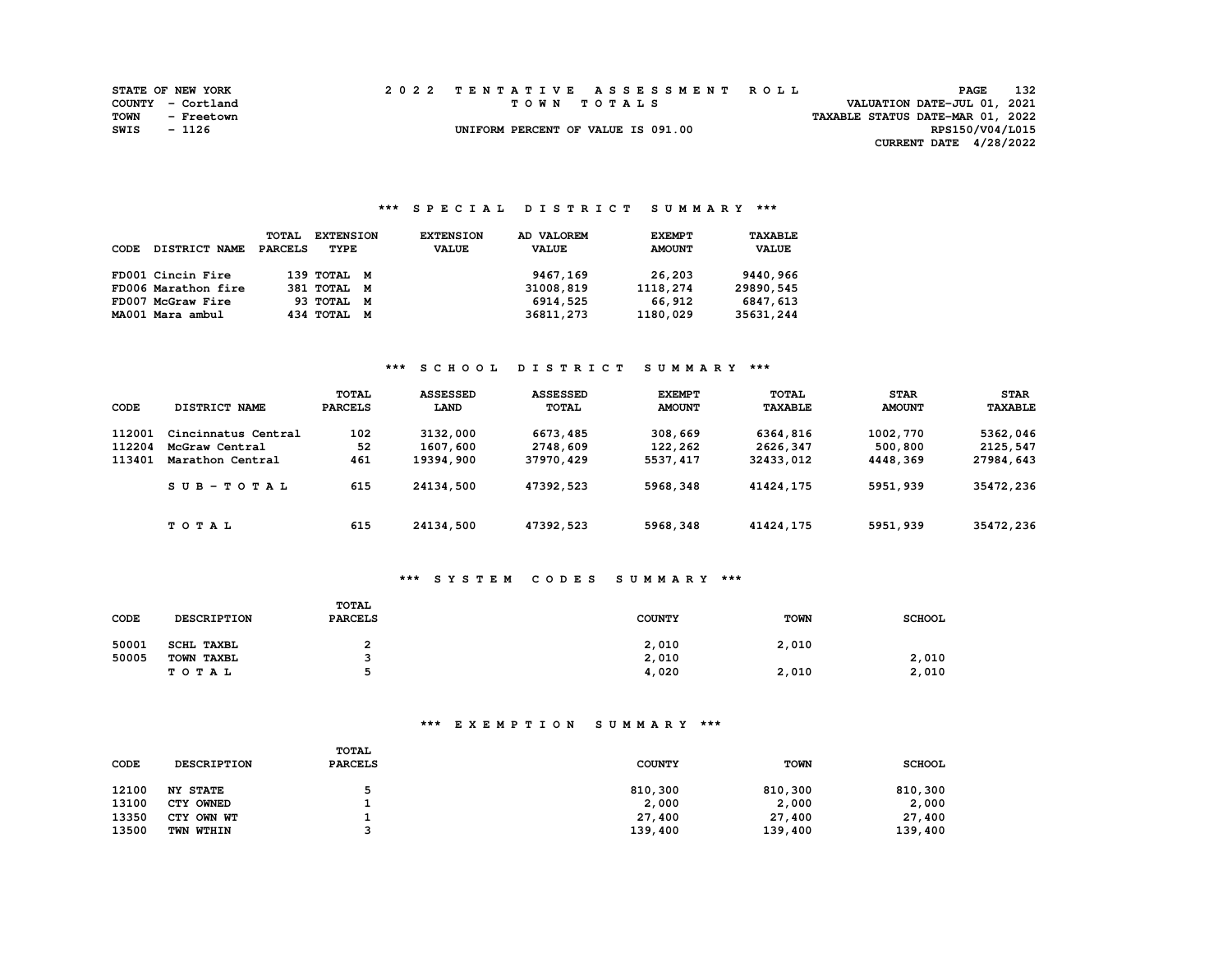|      | <b>STATE OF NEW YORK</b> |  | 2022 TENTATIVE ASSESSMENT ROLL     |                                  | PAGE                        | 133 |
|------|--------------------------|--|------------------------------------|----------------------------------|-----------------------------|-----|
|      | COUNTY - Cortland        |  | TOWN TOTALS                        |                                  | VALUATION DATE-JUL 01, 2021 |     |
| TOWN | - Freetown               |  |                                    | TAXABLE STATUS DATE-MAR 01, 2022 |                             |     |
| SWIS | - 1126                   |  | UNIFORM PERCENT OF VALUE IS 091.00 |                                  | RPS150/V04/L015             |     |
|      |                          |  |                                    |                                  | CURRENT DATE 4/28/2022      |     |

#### **\*\*\* E X E M P T I O N S U M M A R Y \*\*\***

|       |                    | <b>TOTAL</b>   |               |             |               |
|-------|--------------------|----------------|---------------|-------------|---------------|
| CODE  | <b>DESCRIPTION</b> | <b>PARCELS</b> | <b>COUNTY</b> | <b>TOWN</b> | <b>SCHOOL</b> |
| 13510 | TWN CEME           | 3              | 23,100        | 23,100      | 23,100        |
| 13650 | VILL OWNED         |                | 3,300         | 3,300       | 3,300         |
| 13800 | <b>SCHOOL DIS</b>  |                | 23,000        | 23,000      | 23,000        |
| 25300 | NON-PROFIT         |                | 52,000        | 52,000      | 52,000        |
| 26300 | INTERD CEN         |                | 38,400        | 38,400      | 38,400        |
| 27200 | SUB RR             |                | 23,600        | 23,600      | 23,600        |
| 27350 | <b>CEMETARIES</b>  | 1              | 1,100         | 1,100       | 1,100         |
| 32252 | STATE LAND         | 5              | 773,600       |             |               |
| 41122 | VET WAR C          | 15             | 90,000        |             |               |
| 41123 | VET WAR T          | 15             |               | 165,459     |               |
| 41132 | VET COM C          | 5              | 48, 415       |             |               |
| 41133 | VET COM T          | 5              |               | 80,570      |               |
| 41142 | VET DIS C          | 4              | 50,209        |             |               |
| 41143 | VET DIS T          | 4              |               | 90,209      |               |
| 41162 | $CW_15_VET/$       | 5              | 30,000        |             |               |
| 41172 | CW DISBLD          | 1              | 20,000        |             |               |
| 41700 | AG 10-YR           | 11             | 482,000       | 482,000     | 482,000       |
| 41720 | AG-CEILING         | 48             | 2596,402      | 2596,402    | 2596,402      |
| 41730 | AG COMMIT          | 33             | 1204,577      | 1204,577    | 1204,577      |
| 41800 | AGED CTS           | 6              | 160,743       | 157,743     | 170,679       |
| 41801 | AGED C&T           | 9              | 285,008       | 278,195     |               |
| 41804 | AGED S             | 9              |               |             | 269,351       |
| 41834 | <b>ENH STAR</b>    | 45             |               |             | 2776,439      |
| 41854 | <b>BAS STAR</b>    | 107            |               |             | 3175,500      |
| 41932 | Dis & Lim          | 2              | 47,450        |             |               |
| 42100 | AG IMPROV          |                | 22,500        | 22,500      | 22,500        |
| 47100 | Mass Telec         | 5              | 45,289        | 45,289      | 45,289        |
| 47460 | 480A               | $\mathbf{1}$   | 30,000        | 30,000      | 30,000        |
| 47610 | 485B > 8/97        |                | 1,940         | 1,940       | 1,940         |
|       | TOTAL              | 356            | 7031,733      | 6298,484    | 11918, 277    |